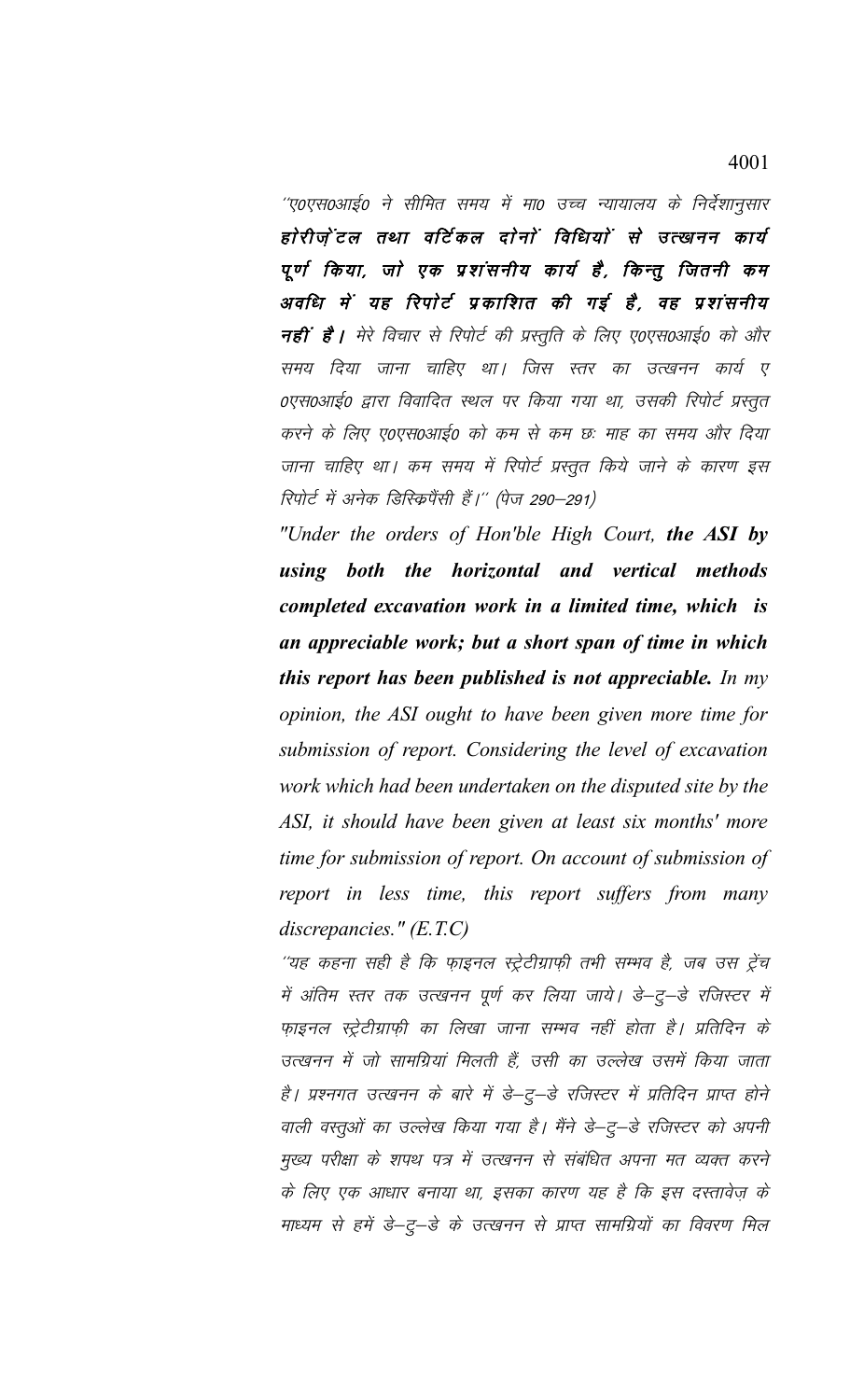सकता था और यह जानकारी ए०एस०आई० रिपोर्ट द्वारा प्राप्त नहीं थी।'' (पेज 291–292)

*"It is true to say that final stratigraphy is possible only when excavation is carried out upto the last level at the concerned trench. It is not possible to write about final stratigraphy in Day-to-Day register. Whatsoever materials are discovered at each day's excavation are mentioned therein. As far as the excavation in question is concerned, materials discovered therefrom on each day have been mentioned in the Day-to-Day register. I used the Day-to-Day register as a basis to express my opinion on the excavation, in the affidavit filed at Examination-in-Chief; its reason is that I could through this document get details about the materials discovered at Day-to-Day excavations and this information was not forthcoming from the ASI report." (E.T.C)*

´´यह कहना सही है कि उत्खनन के दौरान अथवा उसके बाद जब मैंने विवादित स्थल का विजिट किया था, तब **मैं ने ए०एस०आई० द्वारा की** गई स्ट्रेटीग्राफ़ी या उत्खनन के बारे में कोई आपत्ति नहीं उठाई थी।"  $(\vec{q} \sigma$  295)

*"It is true to say that when I, during or subsequent to the excavation, visited the disputed site, I raised no objection about the stratigraphy or excavation carried out by the ASI." (E.T.C)*

**3838.** The statement extracted above shows self contradiction and lack of clarity on the part of PW-24.

**3839**. **PW 29, Jaya Menon,** is co-author of the objections filed on behalf of PW 1 (Suit-4) against ASI report. It is for this reason that she was examined first before re-examination of PW 16 and 24. The affidavit of PW 29 is dated 28.9.2005 and her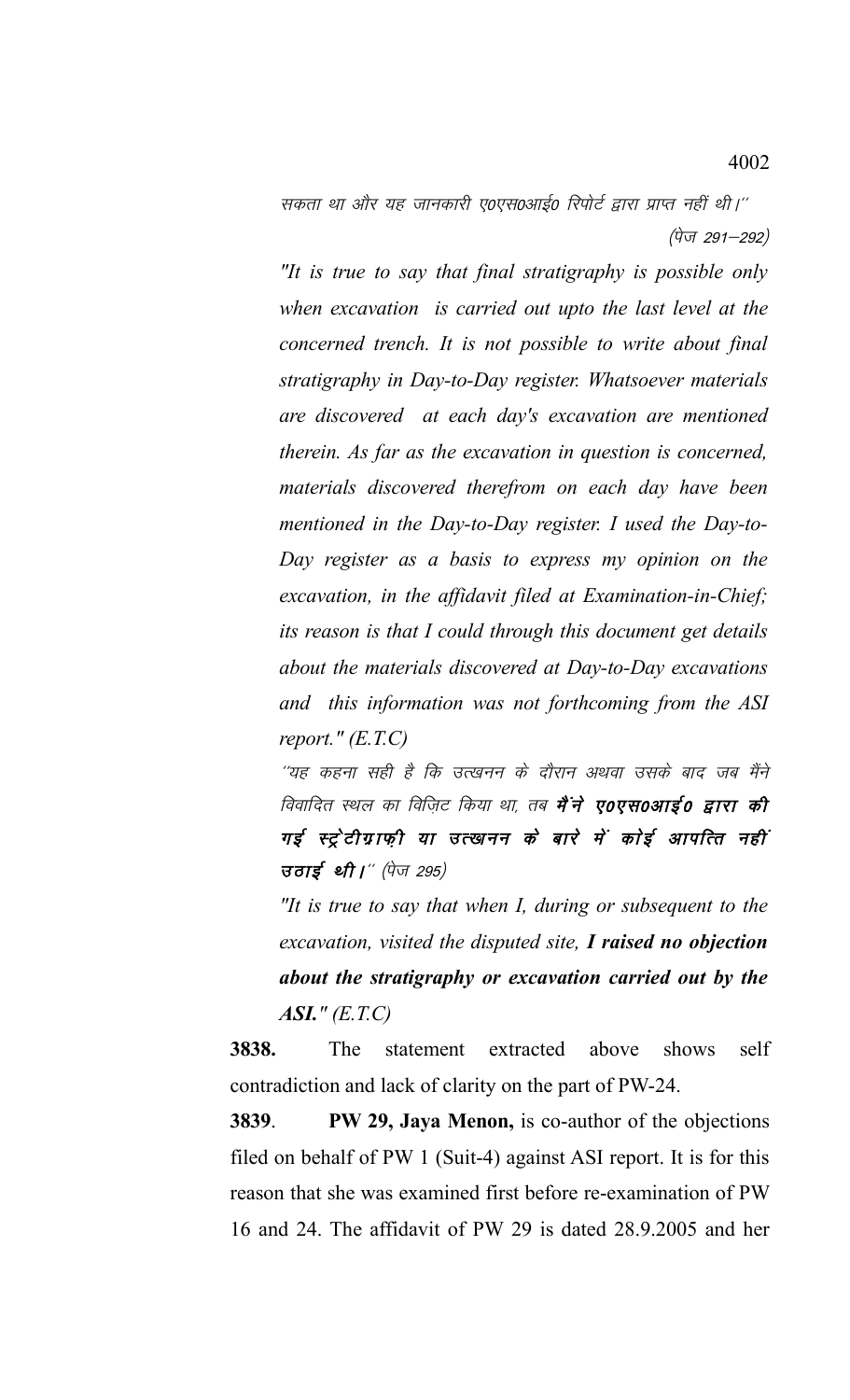cross examination was conducted from 29.9.2005 to 19.1.2006. PW 24 was examined second time when he was produced in respect to ASI report by filing his affidavit dated 5.12.2005 and the cross examination conducted from 5.12.2005 to 4.1.2006. So far as PW 16 is concerned, on third occasion his affidavit is dated 20.2.2006 and cross examination held from 20.3.2006 to 28.7.2006. It is for this reason probably that the periodization/ chronology vis-a-vis its co-relation with various finds and structures etc. found by ASI have been assailed in para 8 (from para 8.1 to 8.6) of the objections of plaintiff 1 (Suit-4). However, in her affidavit dated 28.9.2005, PW 29 has changed

*"4. That the ASI Report has problems with stratigraphy and chronology, which may be summarised as under:-* 

her stand and in para 4 and she says:

- *(A) That as many as 15 pieces of terracotta figurines of later periods were reported from earlier levels, an impossible situation if deposits were actually stratified. In fact, deposits from Gupta period onwards are not stratified and the material is all mixed up. This is a point that is not debated by the ASI and has been repeated several times through the Report.*
- *(B) That there are clearly problems with the stratigraphy which is indicated by other inaccuracies. If one calculates the total depth of deposits in different periods from a single trench such as G7, it is clear that there are gaps. Specifically, in G7, there is 1 metre deposit for Period 1(NBP), 1.6 metre for*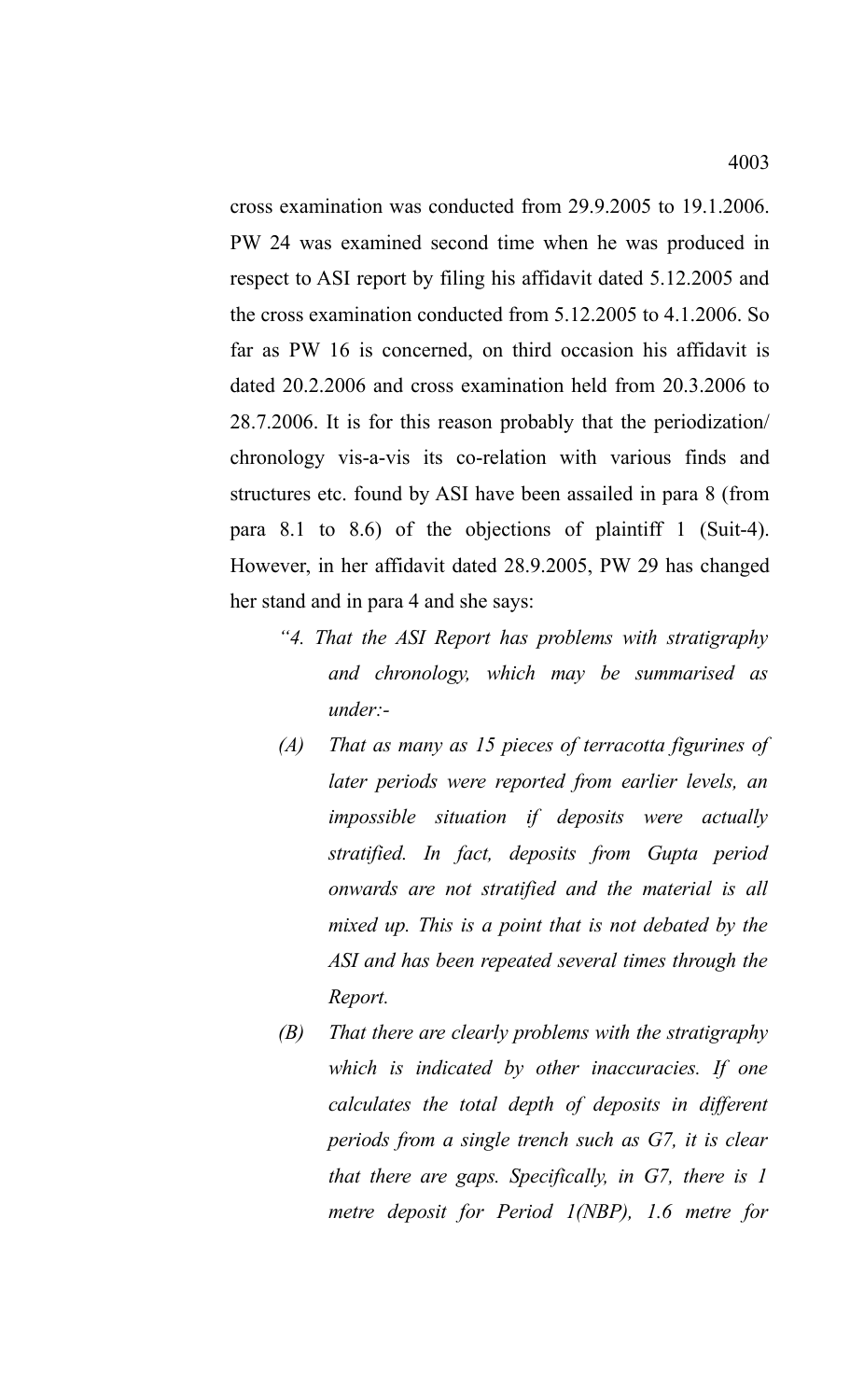*Period II (Sunga), 1.5 metre for Period III (Kushan), 2 metre for Period IV (Gupta), 0.9 metre for Period V (Post Gupta), 0.75 metre for Period VI (Early Medieval), 0.6 metre for Period VII (Medieval) and 0.25 metre for Period VIII and Period IX has not been indicated (as derived from Chapter III). This totals up to 8.60 metres of cultural deposits. According to the ASI, the total cultural deposit is 10.80 metre, which means that almost 2.20 metre is not accounted for. Not only this, Appendix IV, at the end of the book, mentions total depth dug for Trench G7 as 13.45 metre. Even if the ASI points out that the lower layers in G7 belong to a pit and we accept their depth for natural as 10.80 metre, it still means that there is a massive pit of about 2.65 metre depth, which is a trifle difficult to imagine. There could have been a fill as there is in Trench J3, but not a pit of such dimensions.*

*(C) That the ASI also mentions a continuous cultural occupation of the site. However, if we examine Plate 5 of the Final Report, a layer with no cultural material (termed in archaeology as a sterile layer) can be clearly seen, for example, below layer 4. The ASI has marked out this layer but has not numbered it. Sterile layers indicate periods when there was no habitation or occupation. These layers are ascribed to the Early Medieval/Sultatnate period (Period VI) in the tentative periodization of the site. There is then a possibility that there was no Early Medieval*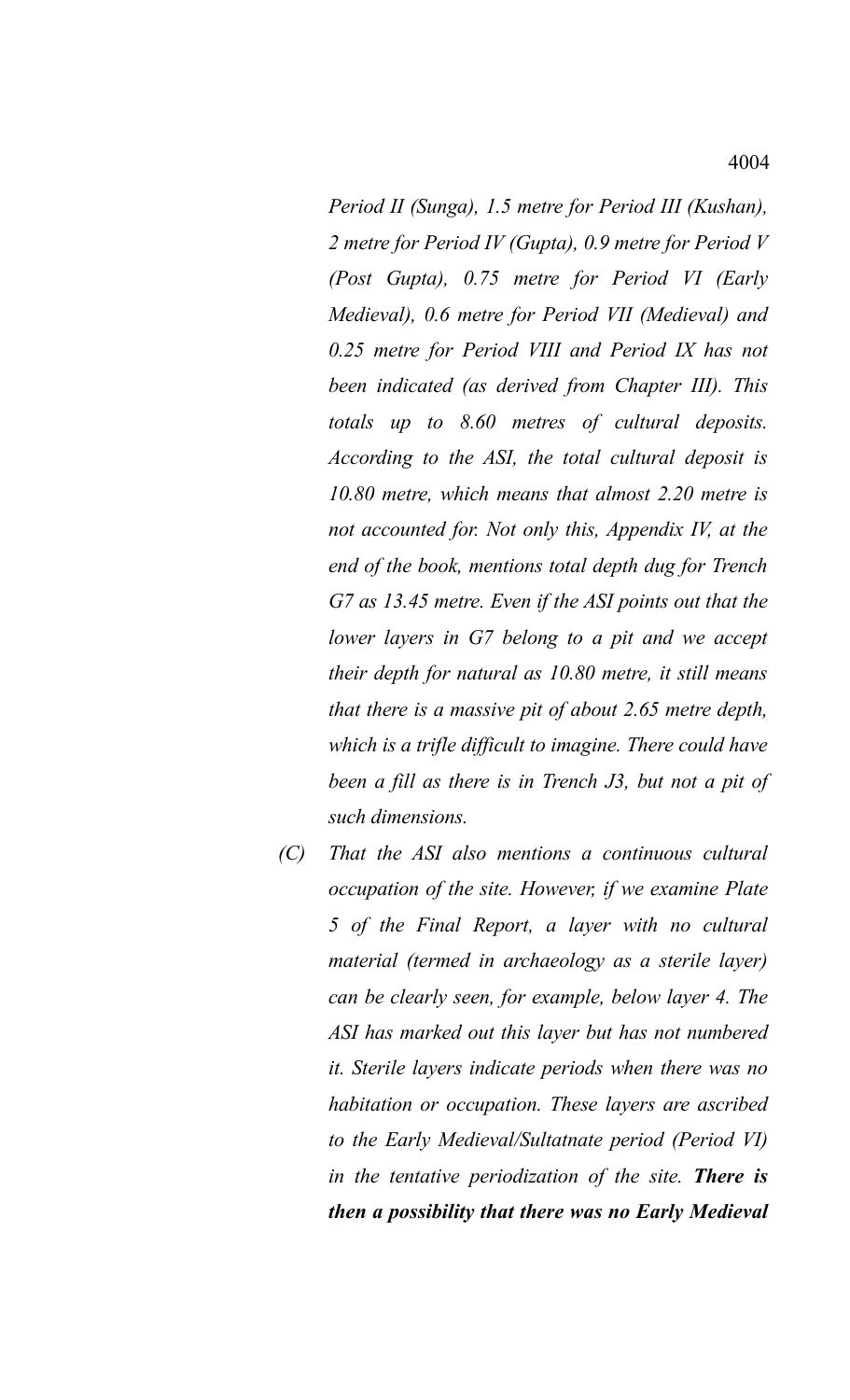*occupation and there was a gap between the Gupta and the Medieval periods. This had been noted as early as 1969-70 by a team of archaeologists from the Department of Ancient Indian History and Culture, of BHU, Varanasi, which had noted a desertion of the site between the Early Historic and Medieval periods. (By neglecting to indicate the sterile layers and their implications, the ASI is trying to project a continuous occupation of the site from the Early Historic to the Medieval periods. Neither the stratigraphy nor the artefacts, however, substantiate such a claim. There is a certain bias here, which again goes against the norms of archaeological objectivity, to force a certain interpretation on the material, that from the 10th century AD onwards the area was occupied by Hindu religious structures.)*

- *(D) That in the same context, the layering of fill deposits in J3, J4, J5, J6, K6, K7, L7, L8, J7, J8 was done to show continuous occupation in stratified contexts. It was only when complaints were made that these fill deposits were acknowledged but eventual registrations of artefacts from these deposits in the final Report were left uncorrected.*
- *(E) That in archaeology, structures can be dated if there are special construction techniques or material, known specifically to have been used in a particular period, such as lime-surkhi from the end of the 12th century AD. Structures can also be dated on the basis*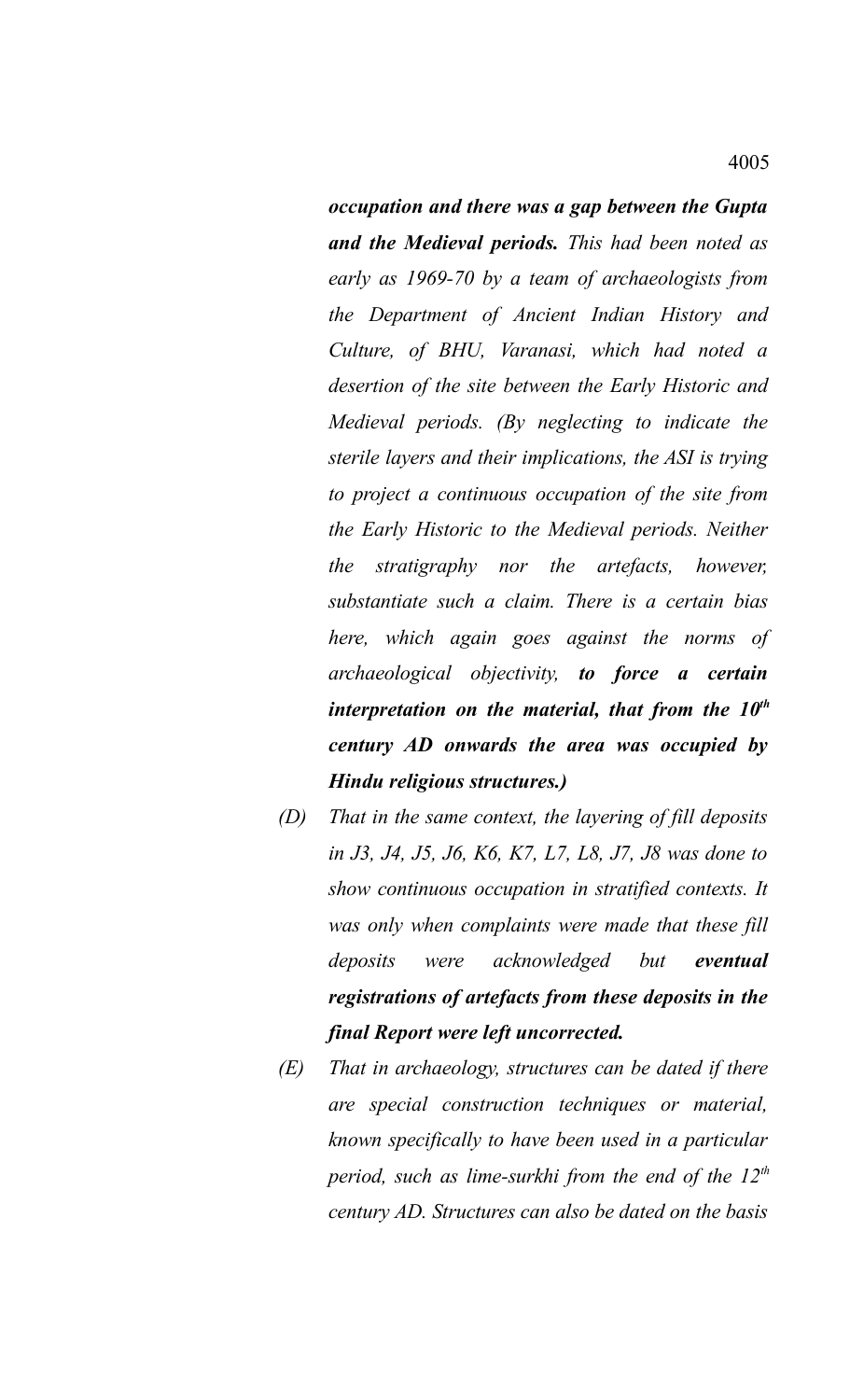*of associated artefactual material coming from stratified contexts in association with the structures. But when the material is all mixed up from the Gupta period onwards, it is impossible to neatly slot structural remains into periods of post-Gupta, Early Medieval or Medieval levels.*

- *(F) That in this attempt to force a particular interpretation on the material that cannot be substantiated, there is bound to be confusion and discrepancies. Confusion is clearly indicated by the manner in which floors are numbered at various places in the text. The same floor is given different numbers, some floors appear and disappear, their extent keeps changing and so forth.) The numbering of floors in association with so called "pillar bases", mentioned in the Table on pages 56-67 of the Final Report does not match with those in Fig. 8,9,10,11,12 and 13. On page 41, it is mentioned that the earliest floor extended in the eastern area up to the H series of trenches in sub-period VIIA. In sub-period VIIB, the next floor extended up to trenches J4-J5-J6. On page 42, it is indicated that in sub-period VIIC, the floor associated with the "pillar bases" is the most extensive on the mound. In Fig. 23A, however, Floor 4 (the earliest floor) is shown as extending all over the mound while Floor 3 and Floor 2 are more restricted, providing a completely contradictory picture.*
- *(G) That the tentative periodization and schematic cross-*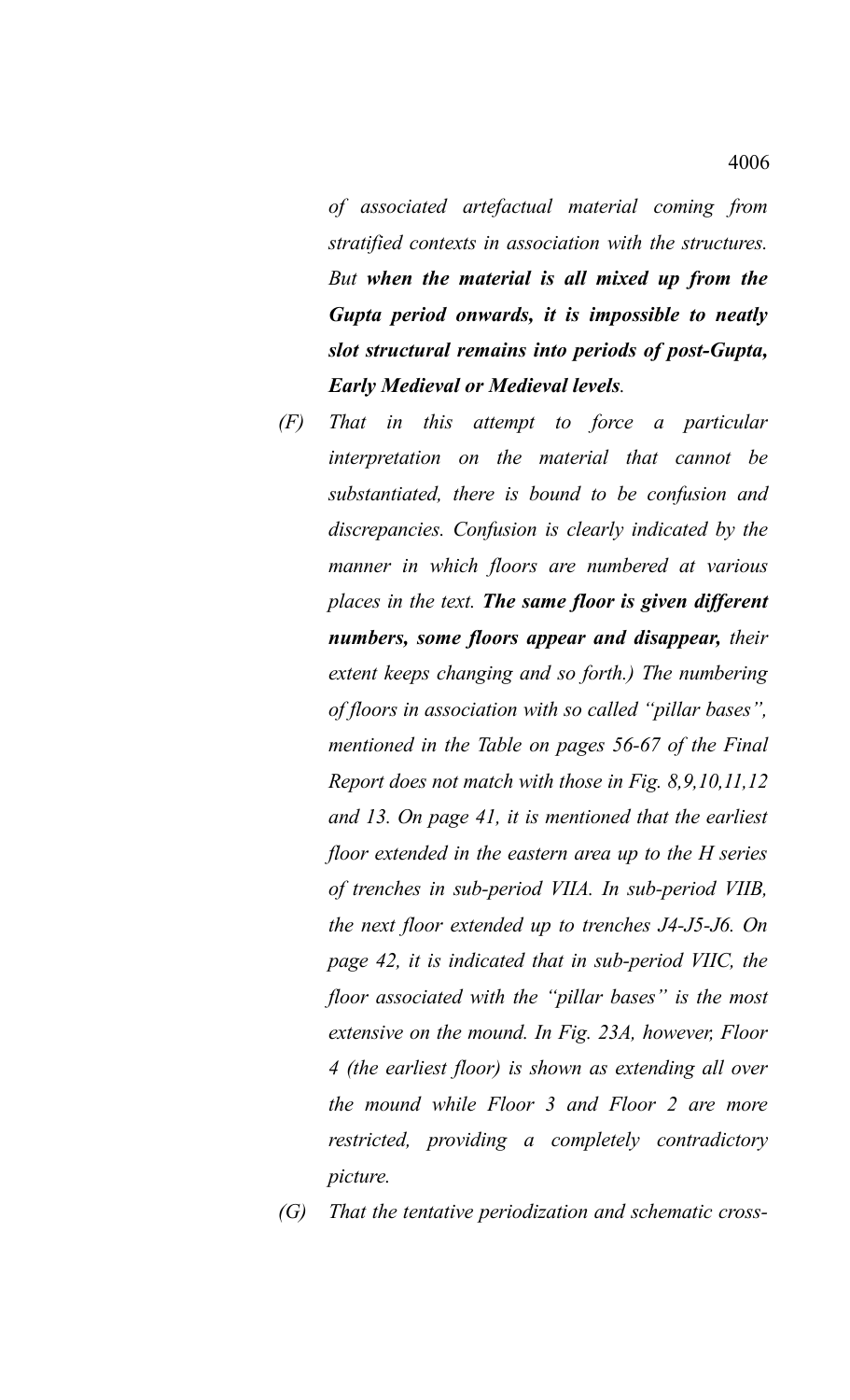*section of the mound that has been provided between page 37 and 38 of the Final Report does not provide a layer-wise description of all the trenches. For example, no information on layers has been provided for important trenches like E8, F8, F9, G8, G9 and G1. Even for trenches that have been mentioned in the diagrams, we have no indication of the layers below Floor 4 in important trenches like F3 and F4/F5. (There should have been a concordance of the layers of trenches from the north and south of the site.)*

*(H) That in some cases strata were marked in almost complete darkness within trenches such as G8. A study of stratigraphy within a trench requires careful examination of the sections to discern differences in colour and texture of soil. Obviously plenty of light is required for such a study. Even though there were arrangements for artificial light, very often this was not used as in the case of Trench G8 and yet strata were marked and antiquities registered as from particular layers."*

**3840**. PW 29, this time has taken stand which substantially conforms to that of PW 24. In cross examination, she said :

*"I agree with N.B.P.W., Mughal and late post Mughal periods but with the rest of the periods I do not agree. According to my information N.B.P.W. should be dated from 600 B.C. to 100 B.C. whereas Shunga period is second century B.C. which would overlap the N.B.P.W. N.B.P.W. denotes Northern Black Polished Ware. N.B.P.W.*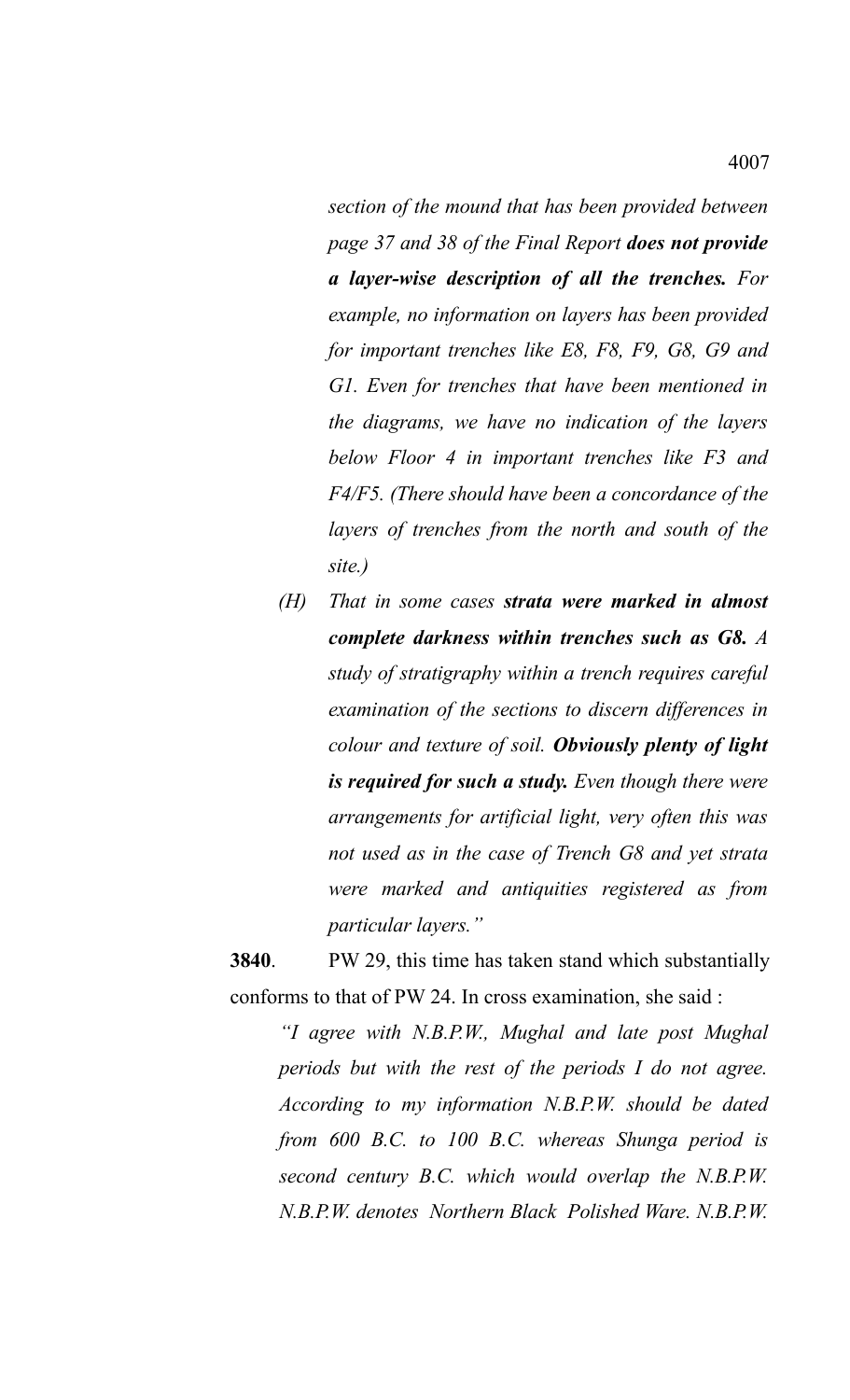*is well known pottery of Northern India. From my point of view archaeological periods should not be distinguished on the basis of dynasties Kushan period is dated from Ist to 3rd century A.D." (Page 71)*

*"I have mentioned in para 4-A of my affidavit that deposits from Gupta period onwards are not stratified. In this regard I have to say that all the materials of earlier and later periods, were mixed up. If the material is mixed up it does not give a correct picture of the stratification." (Page 74)*

*" I do not agree with the periodisation of the disputed site at Ayodhya as shown by ASI in Chart, at page No. 37-A of the ASI report, Volume-I" (Page 45)*

*"In para 3 A of my affidavit I have mentioned about terminology ad periodization. The defects in terminology and periodization show confusion in the report. Due to the defect of terminology and periodization, the report of ASI is also biased." (Page 70)*

*"Terminology and periodization play a significant role but they are not most important. The terminology and periodization can be changed. I would also have problems with archaeologically identifying periods according to dynasties. I do not know about universal periodization." (Page 70)*

*"Learned counsel drew the attention of witness towards A.S.I. Report Vol. 1, (Text) at page no. 37-A. The witness stated that in last column of page period has been mentioned but I am not in agreement with this periodization." (Page 71)*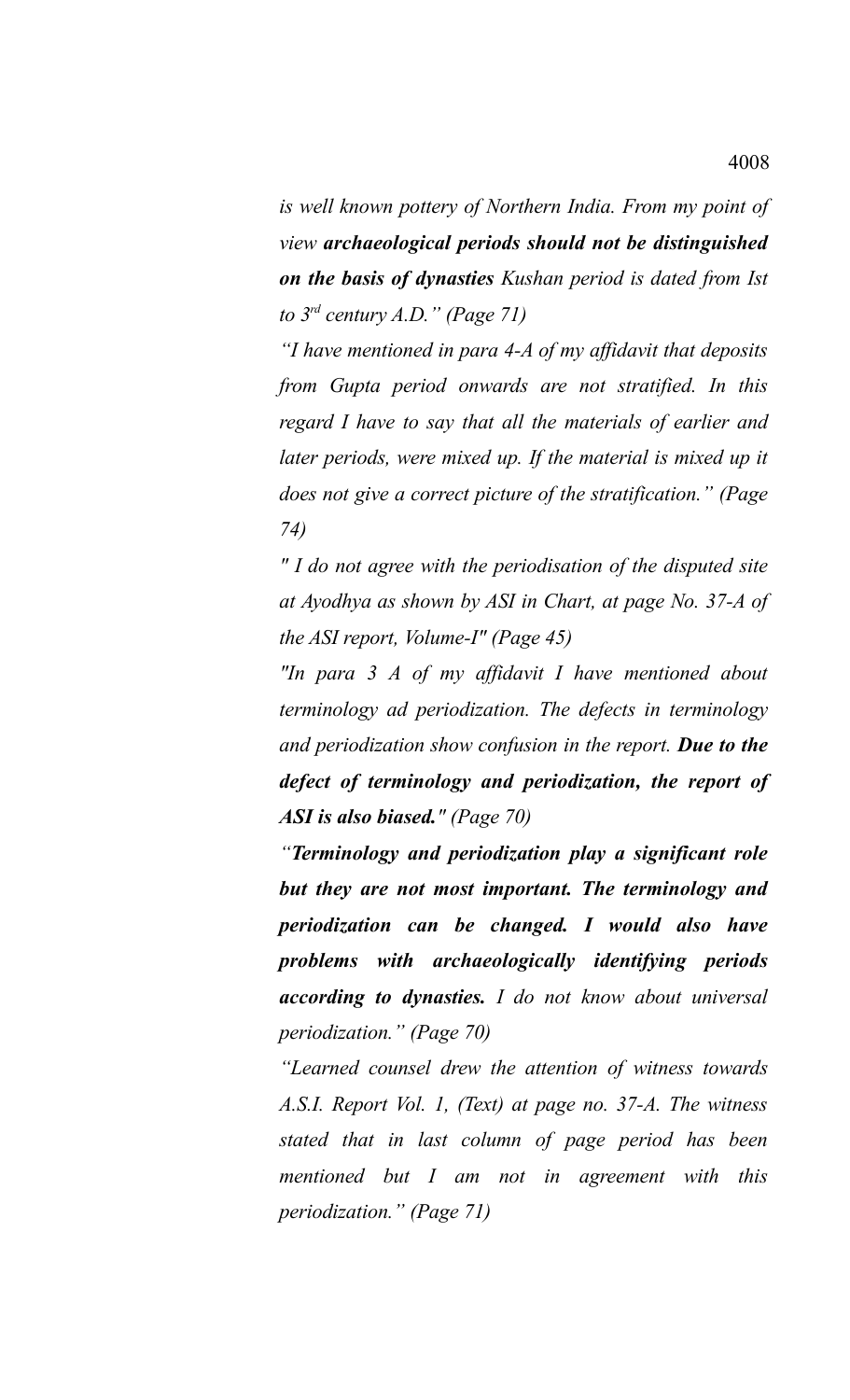*"… I think that the stratigraphy shown in this plate, is correct. The layers are distinct in texture." (Page 111)*

*"Starting period of Muslim rule in India is from 1206 A.D. i.e. of Qutubuddin Aibak. I don't know whether this period is known as Illawari Turk. According to renowned historians, the period before 1206 A.D. is known as Early Medieval period. Since I have not read the book by B.S. Smith, therefore I cannot say whether he refers to the period from Harsha till 1200 A.D. as Rajput Period. I have not heard about Anoop Sanskrit Library of Bikaner. I don't know whether the most authentic version of Prithviraj Raso written by Chandbardai is maintained in this library. … I would say Rigveda can be dated from 1500 B.C. Alexander invaded India in 327-325 B.C. Mauryan dynasty was established in 321 B.C. The Mauryas were succeeded by Sunga dynasty. Sunga dynasty is dated from 2nd century B.C. to 1st century B.C. Archaeologically, the periods cannot be categorized on the basis of dynasties." (Page 115-116)*

*"I will not agree with the statement even in para 1 to 5 just because the period VI and VII have been changed in nomenclature. In my view A.S.I.'s period V, and period VI and period VII should be considered as Early Medieval." (Page 129)*

*"Stratigraphy is a term used in Archaeology. Stratigraphy is the study of layers as they are formed over time. … The Archaeology periods can be fixed on the basis of centuries. Centuries can be put into various periods for the purposes of study. Harappan period is dated from 2600 B.C. To 1900*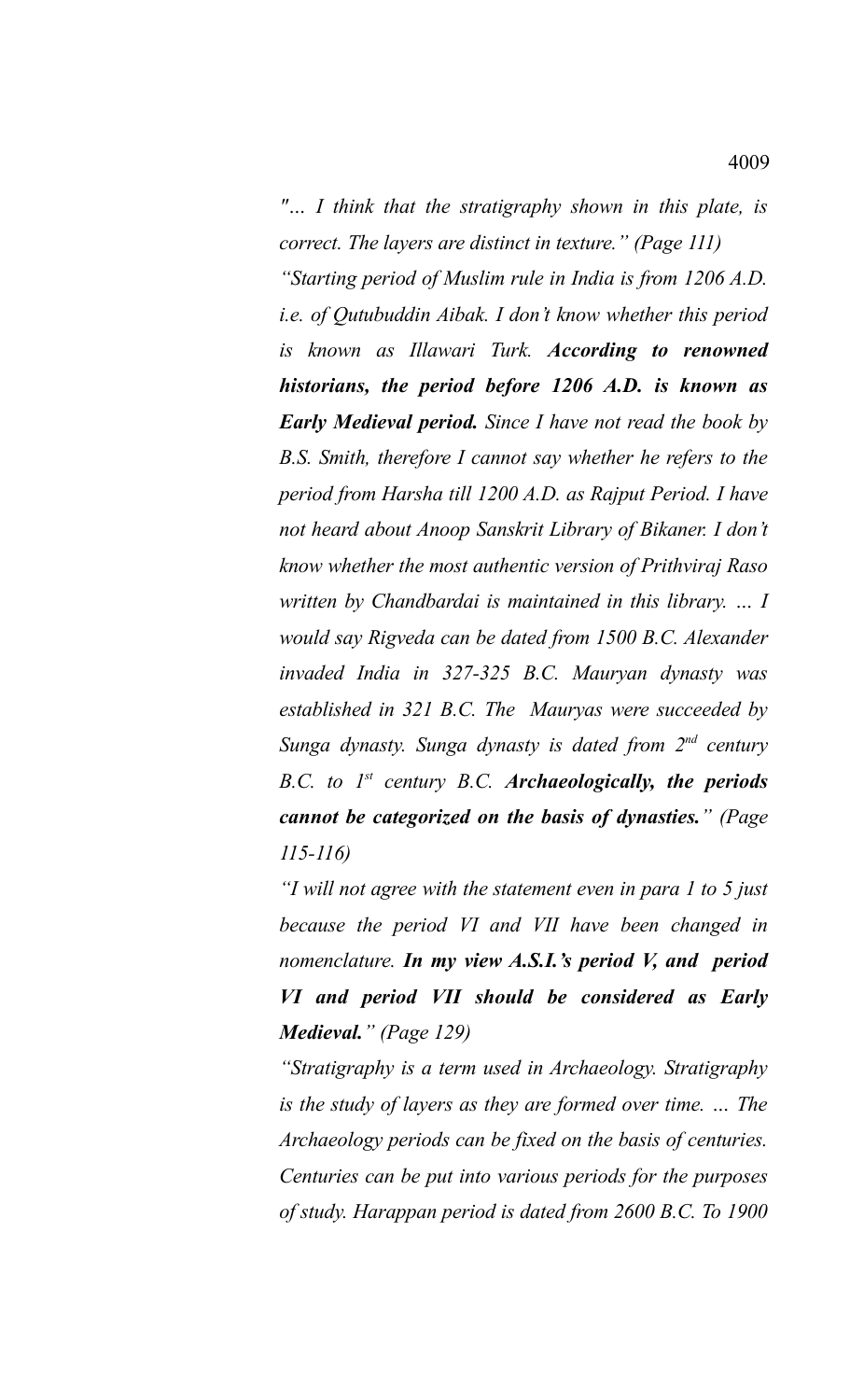*B.C. from 600 B.C. various Mahajanpad period was followed by the Nandas and the beginning of Mauryan period. During 600 B.C. to 300 B.C. the two dynasties ruled while the Mauryan dynasty continued beyond 300 B.C. also." (Page 144)*

*"It is correct to say that for the purpose of periodization, the method of century-wise study is better and preferable to that of dynasty-wise. The period 800 AD to 1200 AD falls within the Early Medieval period, which started much earlier to 800 AD. … Early Medieval period lasted from 600 AD to 1200 AD. I know the periods in terms of pre-Gupta, Gupta and post-Gupta periods. According to me, Gupta period begins from fourth century AD and continued up to sixth century AD and prior to that, was the pre-Gupta period up to the time immemorial. Pre-Gupta period would date back to 600 BC and post-Gupta is from 600 BC to 1200BC." (Page 150)*

*"Medieval period would be post 1200 A.D. According to archaeology periodisation is on the basis of stratigraphy.*

*Ques- Will it not be correct to say that there are three well established norms of periodisationm that ism no. 1 layer, wise 2. century wise 3. Dynasty wise. ?*

*ANS- It is not correct to say that 'periodisation' in archaeology can be done on the basis of 'dynasties'.*

*I do not agree that periodisation can be done centurywise. Century-wise periodisation is covered by stratigraphy or layer wise study. The numbering of the layers is done from top to bottom. Where as periodisation is ascertained from bottom to top." (Page 182-183)*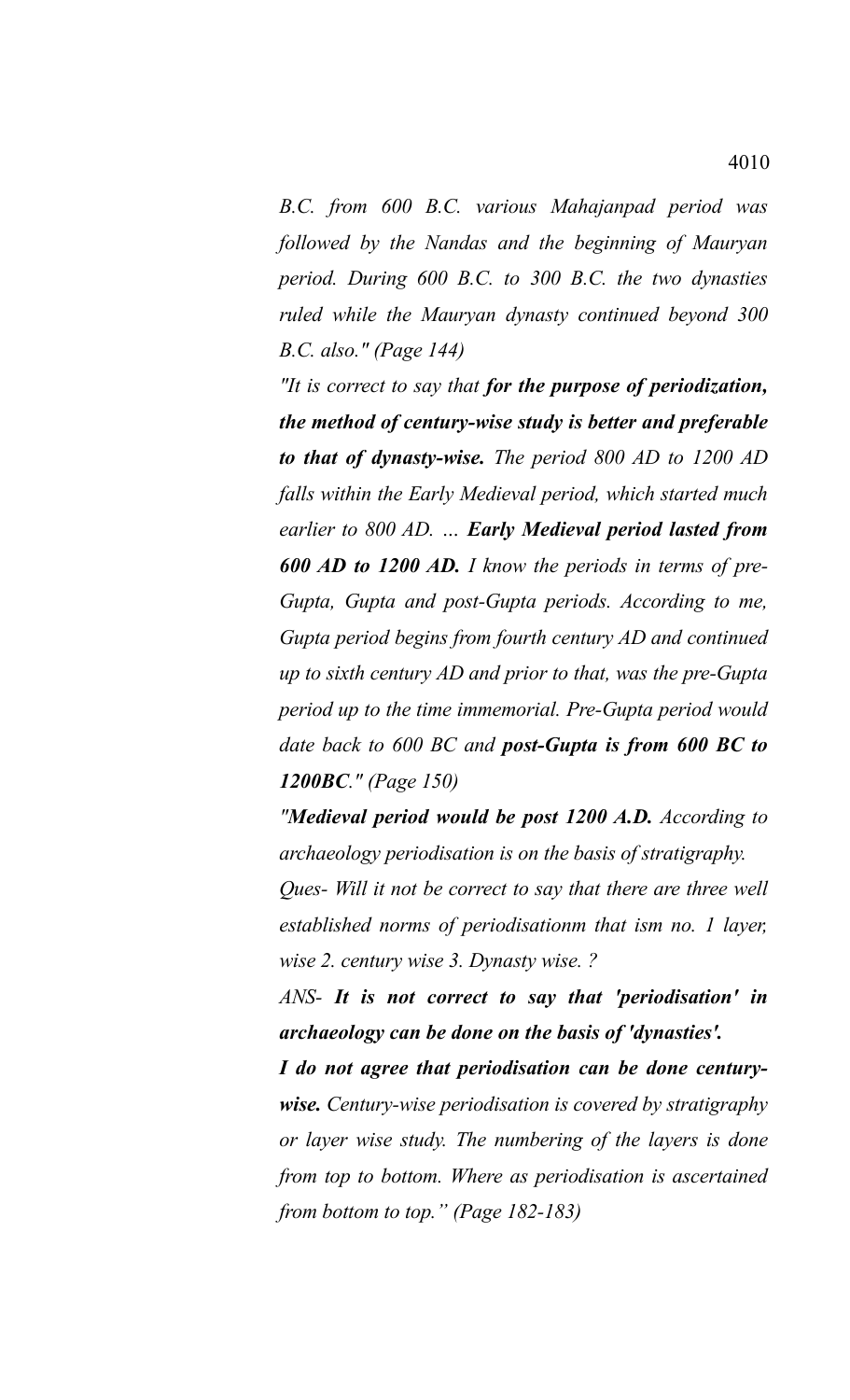*"A.S.I. has mentioned about periodisation in its report. It is correct to say that A.S.I. has adopted all the three methods of periodisation mentioned above in its report. It is wrong to suggest that A.S.I. has mentioned in its periodisation by layers, century and dynasties. According to me some periods were identified on the basis of century wise and one was identified on the basis of archaeological culture. I think A.S.I. has identified nine periods in its report. According to me century has been mentioned in all the above nine periods. Dynasty wise report is not mentioned in all the above mentioned nine periods. A.S.I. has given details of dynasties of four periods. The dynasties mentioned by the A.S.I. are Shungas. Kushans, Guptas, Mughal. A.S.I. has not mentioned any dynasty other than the Mughal for the medieval period... I don't agree with the identification of the period 'post Gupta Rajput level. According to me the post Gupta Rajput part of the period should be called as early medieval period which should extend upto 1200 A.D. According to me post' Gupta Rajput period will be period from 7th century to 1200 A.D. … The term post 'Gupta Rajput period' is used in archaeology, not in history. I have not heard about the term Medieval-sultanate period in archaeology. I do not agree that the period of 12th century is called as medieval sultanate period in archaeology. Medieval period is considered from 1200 A.D. Till the colonial period that is 13th century till 18th century." (Page 183-185)*

*"I have heard about periodization on the basis of dynasty. It is prevalent and used in Archaeology.*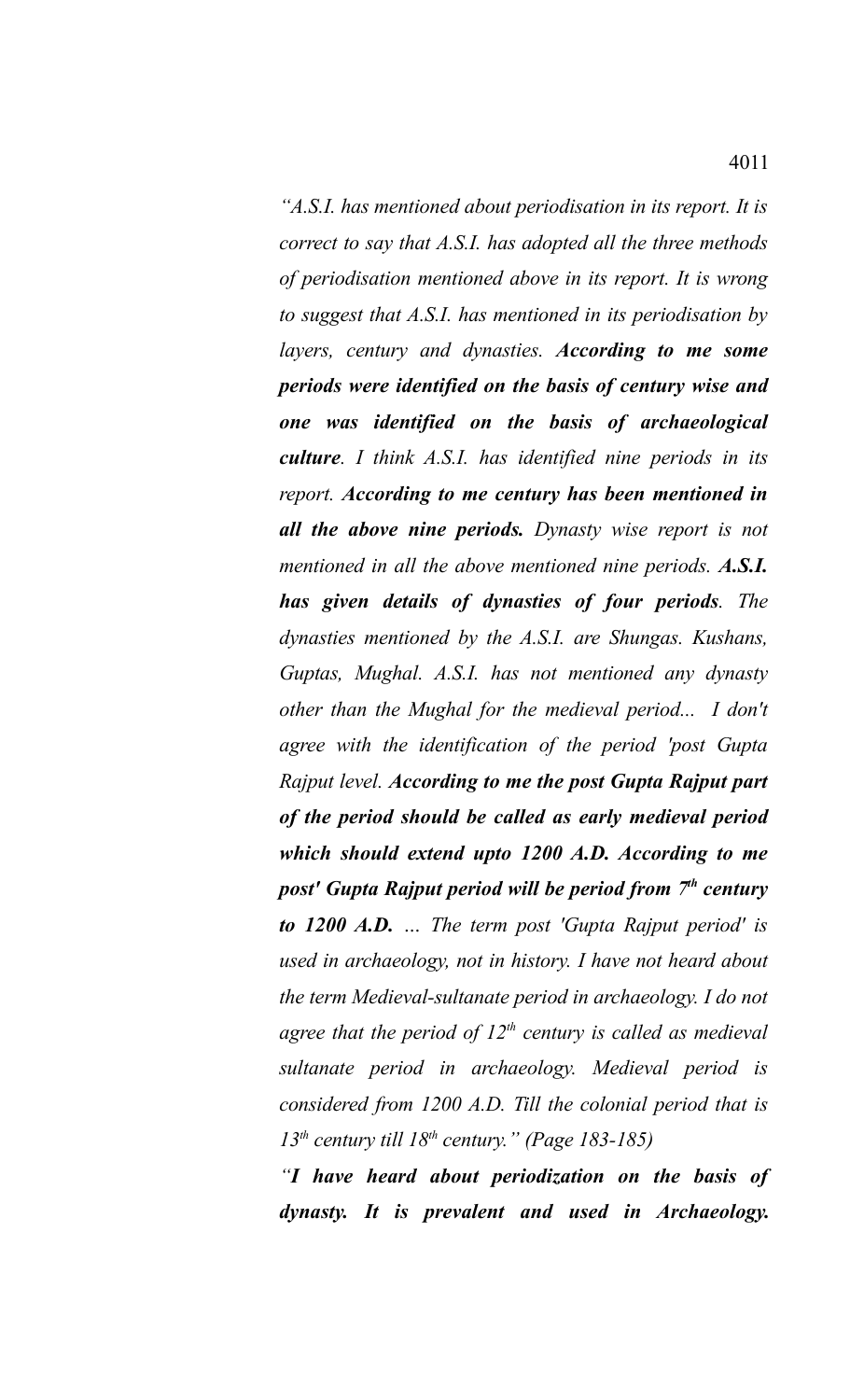*Probably dynasty wise periodization commenced in the 1940's. It is correct to say that Medieval is a phase in history." (Page 186)*

*"I do not correlate medieval period with Islam because Islam reached the sum continent much earlier. Islam reached Sindh in 8th century AD. Islam would have reached probably in Kerala through traders in 8th or 9th century AD. I am of the opinion that in archaeology century wise periodization is possible particularly for the earlier periods. I think it will be more or less correct to say that century wise periodization is correct method of periodization in archaeology." (Page 187)*

*"I have not done detail study of the periodization given in appendix 1 on the bases of carbonating. As such I am unable to express my opinion about information given in appendix 1. As regards sample no. 9, which from trench G7 (layer 20) is dated 1680 – 1320 BC. This layer according to ASI was a pit and so these early dates have little meaning." (Page 188)*

*" Periodization was done on the bases of layers, centuries and dynasties. … I will not agree with periodization. ...According to me in history the dynasty wise, century wise periodization for period is correct. In my opinion periodization in history and archaeology is different. In my opinion in archaeology the periods referred above as period 1 to IV is the Early Historic period. . . .I will not agree with the sun division on the basis of dynasty that has been provided by ASI." (Page 189-190)*

*"According to me the terms for identification for periods in*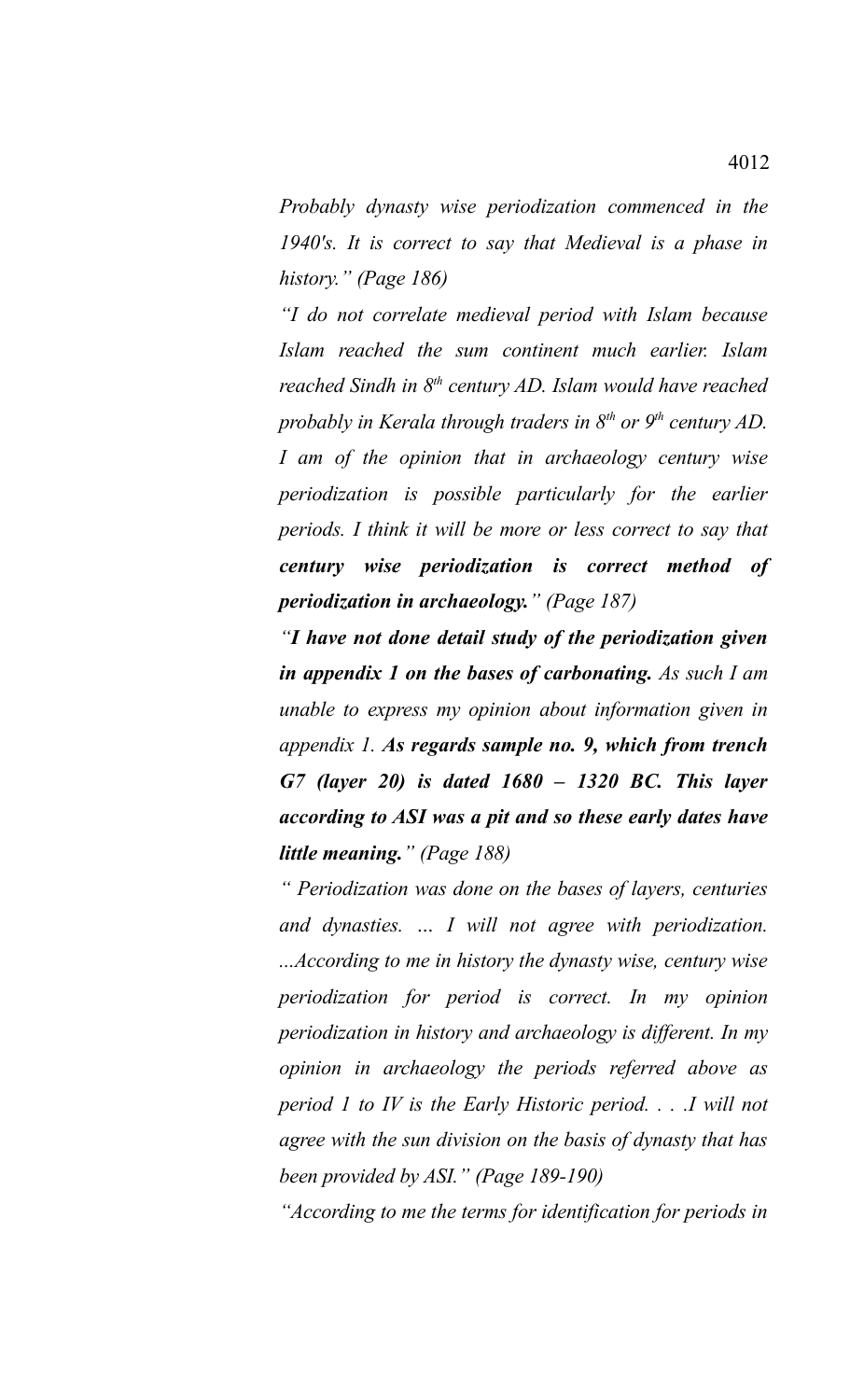*history and archaeology are different but not altogether different. . . . It is more or less correct to say that periodization on the basis of centuries is correct." (Page 193)*

**3841.** A few thing, which we may say immediately to show apparent false allegations are that para 4(B) of the complaint said that according to ASI, the total cultural deposit is 10.80 metre but Appendix IV, at the end of the book, mentions total depth dug for trench G7 as 13.45. The complainant probably has not seen the report properly which says that the natural soil was found at 10.80 metre but the ASI people dug the trench further to find out and ensure the presence of natural soil and this fact they have also mentioned in the report. Similarly, PW-29 on the one hand stated that she agree with N.B.P.W., Mughal and late post Mughal periods, but do not agree for rest of the period (Page 71) while PW-24 has expressed his agreement with all other periods except 5, 6 and 7. Similarly, on page 70, PW-29 says that terminology and periodization are not most important while PW-24 has expressed a different view on page 186 and says stratigraphy is the backbone of any excavation. The statement of PW-29 on page 186 is contradictory to what she has said on page 182-183.

**3842**. PW 30 (Dr. R.C.Thakran), though assailed ASI report on the ground of lack of integrity and manipulated nomenclature etc. but its main stress is not that of wrong interpretation but she says that ASI has interchangeably used periods VI and VII according to convenience so as to co-relate the Finds, structural or otherwise, with a period which may give it a desired result. The part of objection with respect to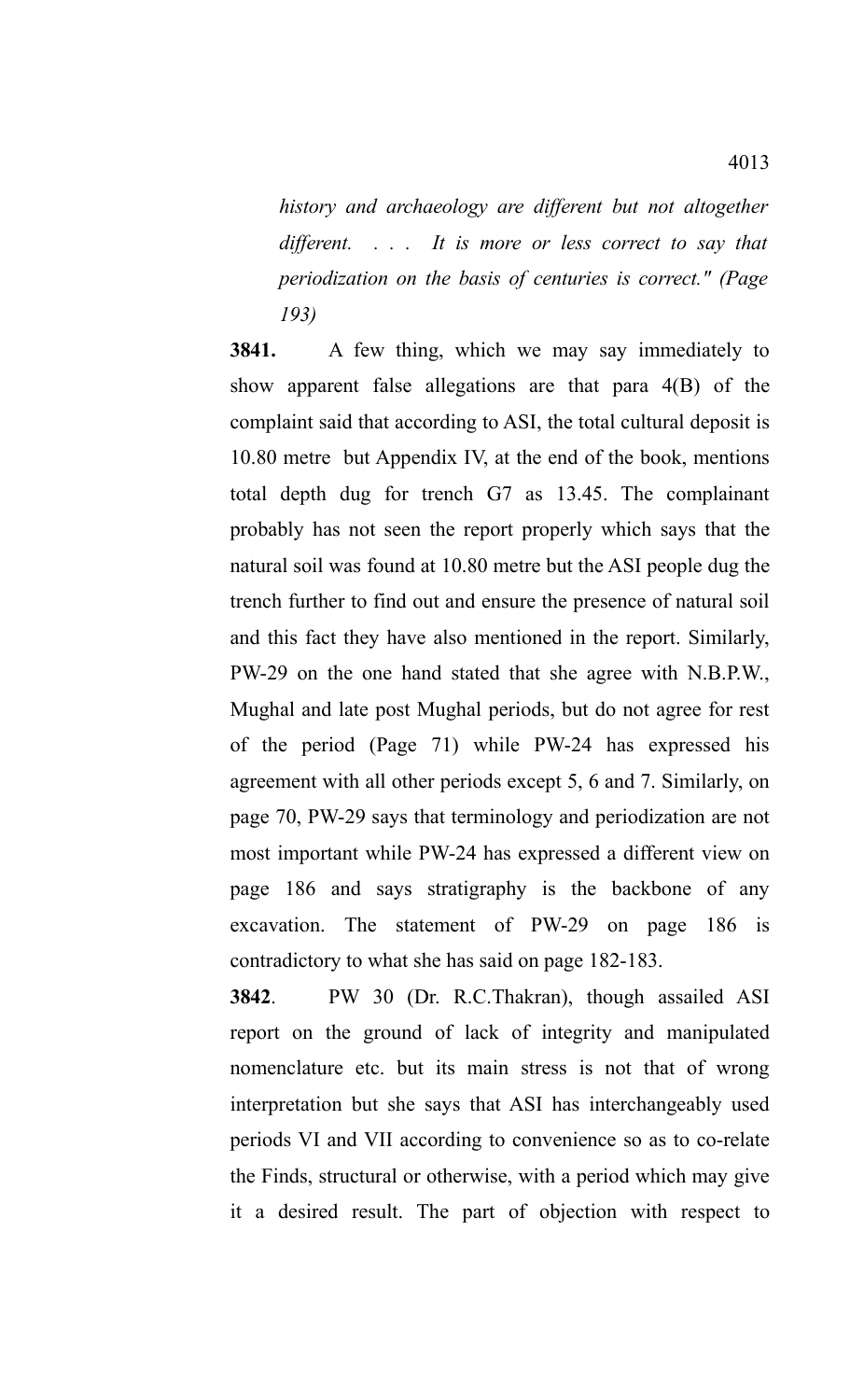periodization of PW 30, we have already noted above in para 535 from page 598 to 602. In the cross examination, however, he has said:

''पुरातात्विक उत्खनन और उत्खनित सामग्री के समुचित विश्लेषण के लिए ट्रेंच की स्ट्रेटीग्राफी का निश्चित तौर पर बहुत महत्व है।

प्र0– स्तर– विन्यास अर्थात् विभिन्न स्तरों के निर्धारण (स्ट्रेटीफिकेशन आफ् लेयर्स) का क्या आधार होता है?

उ0–पुरातत्व में किसी भी स्तर (लेयर) का निर्धारण करने के लिए उस स्तर विशेष में पायी जाने वाली सामग्री का स्वरूप व परत की बनावट म जिस तरह की मिट्टी सम्मिलित होती है, यह स्तर–निर्धारण करने में मुख्य आधार का काम करते हैं।

जब भी कभी पुरातत्व में खुदाई के दौरान लेयर की पहचान की जाती है, तब यह भी जानना आवश्यक होता है कि उस लेयर की मिट्टी की संरचना क्या है, उसका रंग क्या है, उसकी कठोरता कैसी है, उसमें मानव–निर्मित सामग्री है या नहीं, इन सभी बातों का विशेष ध्यान रखा जाता है। हालांकि, उपरोक्त आधार बहुत महत्वपूर्ण हैं, लेकिन इसके बावजूद भी स्वतः पर्तौ (लेयरर्स) से यह स्पष्ट होता है कि प्राचीन काल के अवशेषों वाली यह लेयर्स भिन्न भिन्न हैं। इनकी पहचान करने के लिए पुरातत्ववेत्ता को ही पुरातत्व नियमों के अनुसार इन लेयर्स की अलग–अलग पहचान करनी जरूरी होती हे। लेयर्स की मोटाई अलग-अलग हो सकती है, मोटाई अलग होने के लिए विभिन्न कारक हो सकते हैं।'' (पेज 63–64)

"Question:- What is the basis of stratification of layers? Answer:- In stratification of any layer, the form of the material discovered in that particular layer and the type of soil inherent in the formation of its coats, work as main bases in archaeology.

In archaeology, whenever identification of a layer is carried out in course of digging, it is also necessary to know what the soil structure of that layer is, what its colour is, how hard it is and whether man made materials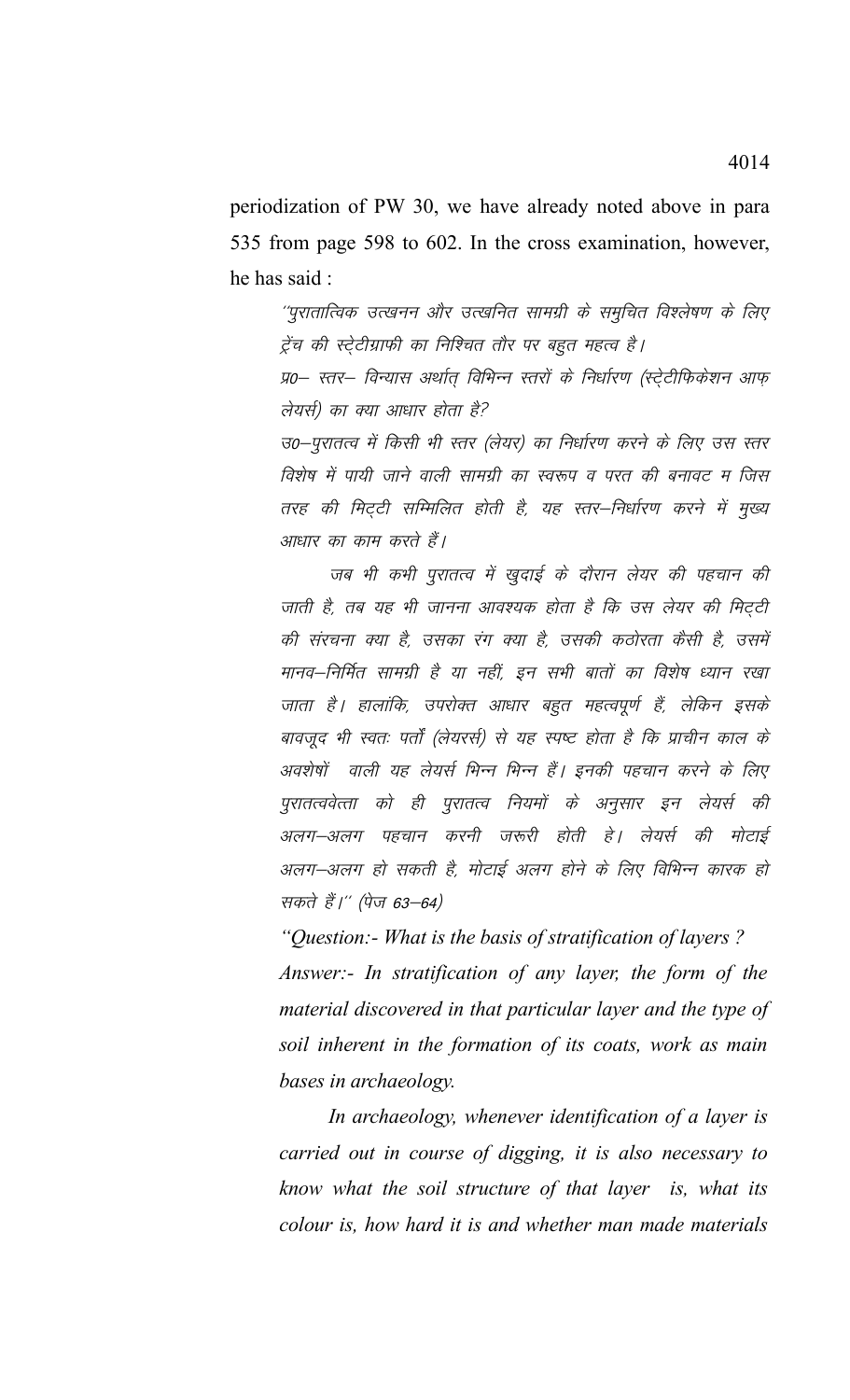*are in it or not. All these facts are specially taken into account. Despite the afore-said bases being very important, it is not clear from layers themselves that these layers comprised of remains of the ancient time are different. For their identification, it is necessary for an archaeologist to separately identify them in accordance with rules of archaeology. The width of layers may be different which may be due to several factors." (E.T.C.)*

''ट्रेन्च के खोदे जाने पर स्ट्रेटीग्राफ़ी की लेयर्स की मार्किगं (नम्बरिंग) ऊपर से नीचे की ओर की जाती है जबकि उत्खनन से प्राप्त विभिन्न सांस्कृतिक कालों की मार्किंग नीचे से ऊपर की तरफ की जाती है। अगर लेयर सं0 2 पर लेयर सं0 3 स्थापित है तो यह माना जायेगा कि ''लेयर 2 रेस्टिंग आन लेयर थी'। (पेज 66)

*"On trenches being dug up, stratigraphical layers are marked from top to bottom; whereas several cultural periods discovered as a result of excavation are marked from bottom to top. If layer no. 3 is placed on layer no. 2, it will taken to mean 'layer-2 resting on layer-3." (E.T.C.)*

''शूंग के बाद कन्नव व कुषाण काल आते हैं और कुषाण काल के बाद मोटे तौर पर गुप्ता काल आता है। गुप्तकाल का अंत 600 ईस्वी में आकर खत्म हो जाता है। गुप्तकाल के बाद सामान्य तौर पर अर्ली मिडिवल पीरियड की इतिहास में शुरूआत मानी जाती है। **अर्ली मिडिवल पीरियड 600 ए** 0डी0 से शुरू होता है और दिल्ली सल्तनत के स्थापित होने तक यही काल चलता है। दिल्ली सल्तनत की स्थापना 1206 ईस्वी में हुई इसीलिए 600 ए0डी0 से लेकर 1206 ए0डी0 को अर्ली मिडिवल पीरियड के नाम से जाना जाता है। 600 ए0डी0 से 1200 ए0डी0 के बीच में दिल्ली पर अनेक वंशों के राज्य समय–समय पर रहे। मुख्य तौर पर गहड़वाल, चौहान, गूजर प्रतिहार, चालुक्य आदि के राज्य दिल्ली व दिल्ली के आस पास में रहे। फिर कहा कि चालुक्य का क्षेत्र दिल्ली के आस–पास नहीं था, वह उत्तरी महाराष्ट् में होता था। यह ठीक है कि उपरोक्त चारो वंशज अपने को राजपूत कहते थे। **यह ठीक**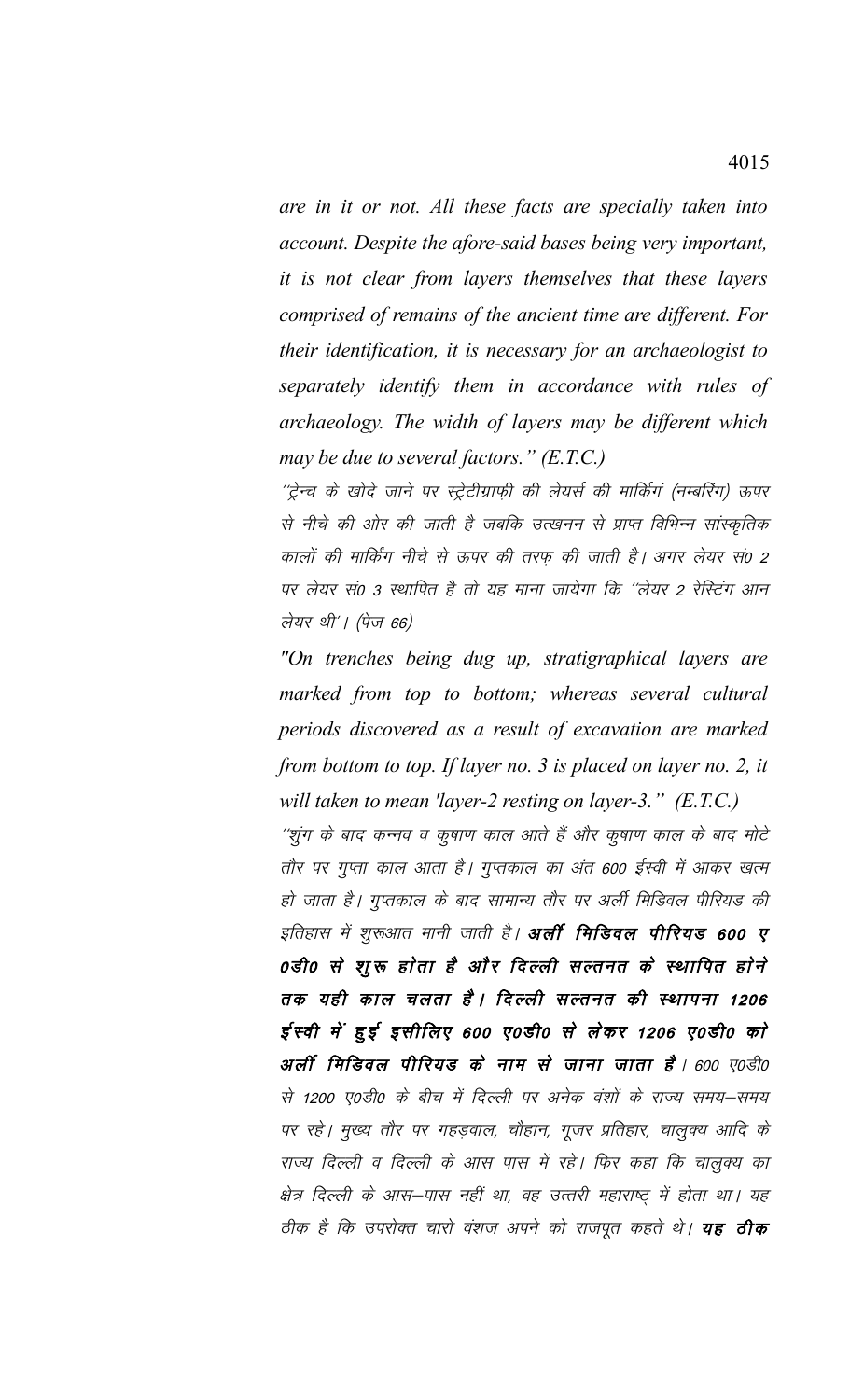है कि कोई इतिहासकार यदि किसी विशेष क्षेत्र को अर्ली मिडिवल काल के राजपूत काल से संबोधित करना चाहे, तो कर सकता है, परन्तु इतिहास में वृहद रूप में इस काल को अर्ली मिडिवल काल के नाम से ही जाना जाता है।'' (पेज 111–112)

*"The Shunga period is followed by Kannav and Kushana periods and the Kushana period is, roughly speaking, followed by the Gupta period. The Gupta period comes to an end in 600 AD. Generally, the history of early medieval period is considered to have started after the Gupta period and this very period continues up to the emergence of Delhi Sultanate. The Delhi Sultanate came to be established in 1206 AD and hence the period spanning between 600 AD to 1206 AD is known as early medieval period. Between 600 AD to 1200 AD Delhi was under the reign of several dynasties from time to time. Mainly, Gahadwals, Chauhans, Gujar-Pratihars, Chalukyas, etc. had their reigns in Delhi and its adjoining areas. (Further Stated ) The territory of Chalukya was not in and around Delhi; it was in northern Maharashtra. It is true that those belonging to the afore-said four dynasties called themselves Rajputas. It is true that if any historian wants to name a particular period as the Rajput period under early medieval period, he can do so but this period, under the broader division in history, is known only as early medieval period." (E.T.C.)*

''डायनेस्टिक पीरियड में शुंग, कुषाण, गुप्ता तथा पोस्ट गुप्ता पीरियड आता है। पोस्ट गुप्ता पीरियड में ही राजपूत पीरियड को सम्मिलित कर लिया जाता है। इसके बाद का काल सल्तनत काल कहा **जाता है।** सल्तनत काल के बाद मुगल काल आता है। मुगल काल के बाद उत्तर मुगल काल आता है। उत्तर मुगल काल के बाद आधुनिक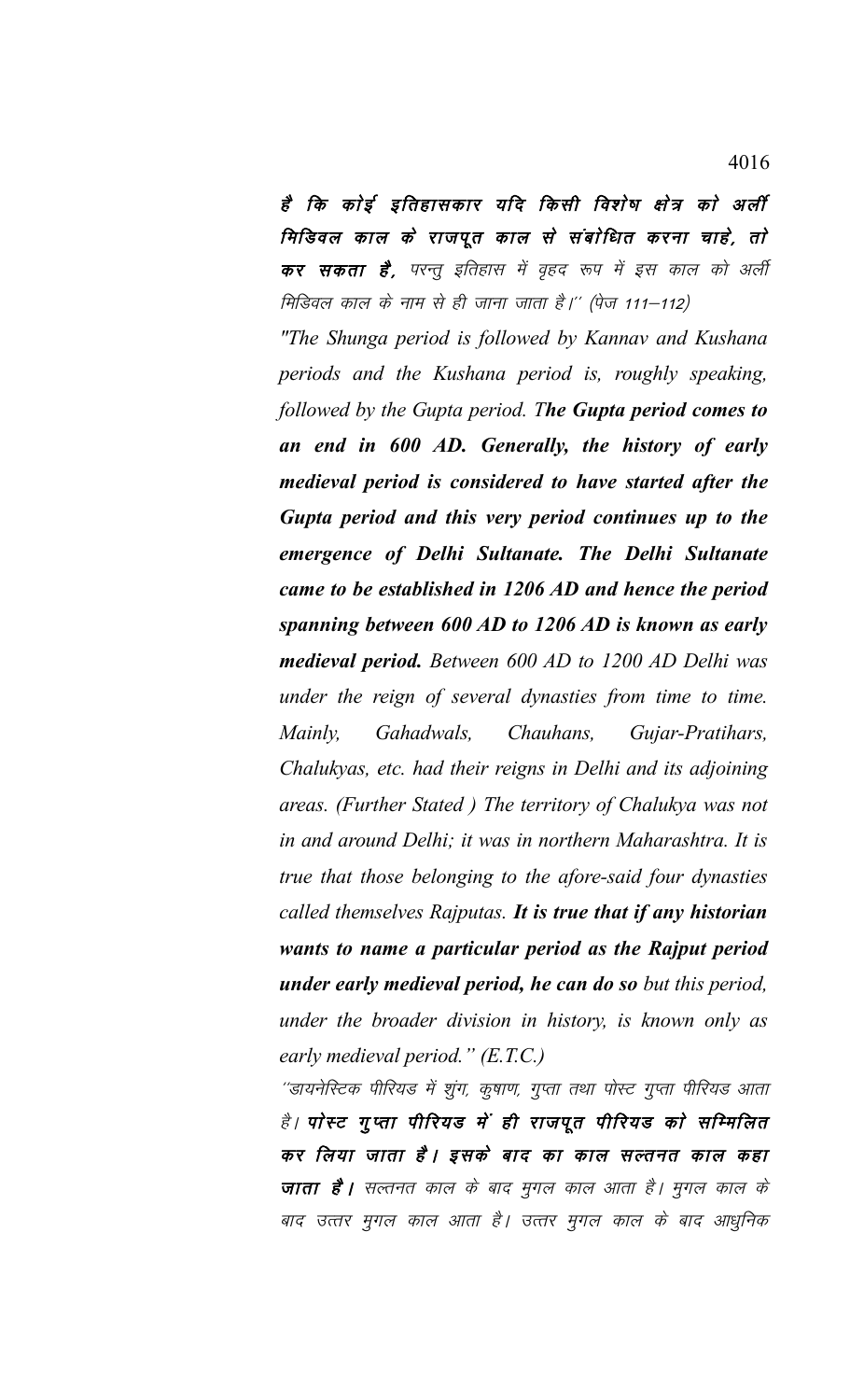भारत काल. जिसे ब्रिटिश काल भी कहा जाता है. आता है।

मुगल डायनेस्टी सन् 1526 ई0 से लेकर 1707 ई0 तक मुख्य तौर पर मानी जाती हैं मुगलवंश का प्रारम्भ बाबर ने किया।'' (पेज 192) "The dynastic periods include Shunga, Kushana, Gupta and post Gupta periods. The Rajput period is included in the post Gupta period itself. Its subsequent period is called Sultanate period. This Sultanate period is followed by the Mughal period. The Mughal period is followed by later Mughal period. The later Mughal period is followed by modern Indian period, which is also called the British

The Mughal dynasty is mainly dated from 1526 to 1707. Babur ushered in the Mughal dynasty."  $(E.T.C.)$ 

period.

''मिडिवल काल अपने में विस्तृत काल है जो सन् 600 ए0डी0 से शुरू होकर सन् 1707 तक चलता है और इस पूरे काल के अन्तर्गत कई उप काल हैं, जैसे सन् 600 से 1200 तक अर्ली मिडिवल कहलाता है और सन् 1206 से 1526 तक सल्तनत काल कहा जाता है व सन् 1526 से 1707 तक मुगल काल कहलाता है।'' (पेज 113)

"The medieval period in itself is a broad period which begins from 600 AD and continues up to 1707 and the whole of this period has many sub-periods, for examplethe period between 600 to 1200 AD is called Early **Medieval period**; the period between 1206 to 1526 is called Sultanate period and the period between 1526 to 1707 is called the Mughal period."  $(E.T.C.)$ 

"भारतीय पुरातत्व इतिहास में मुस्लिम पीरियड शब्द का प्रयोग नहीं हुआ है, लेकिन ब्रिटिश इतिहासकारों ने भारतीय इतिहास के मध्य काल को मुस्लिम काल साबित करने की कोशिश की है। . . . . . . ज़ेम्स मिल ने इस काल को मुस्लिम काल का नाम दिया है। जेम्स मिल ने सल्तनत काल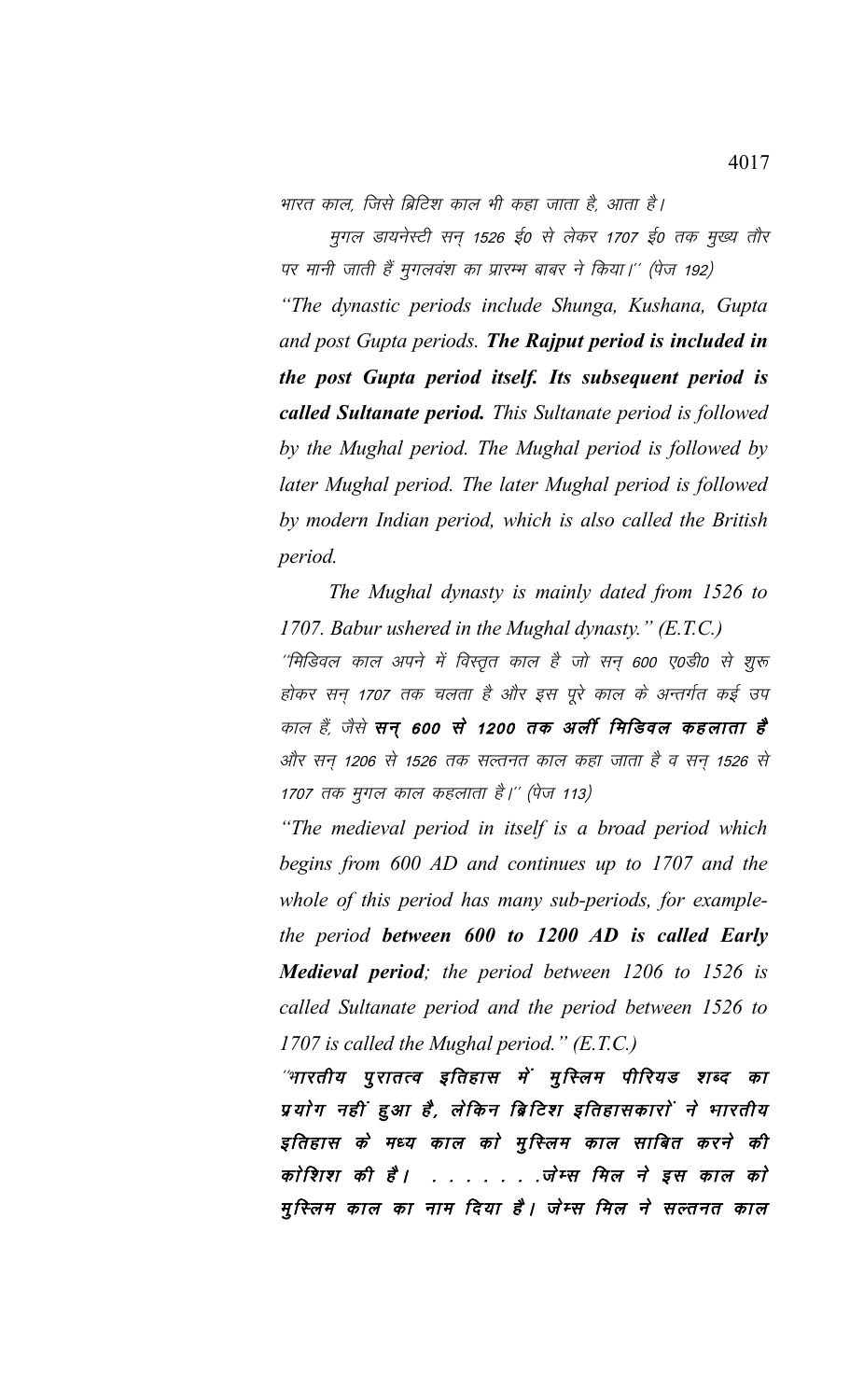व मुगलकाल को मुस्लिम काल के अंदर रखा है अर्थात् मुस्लिम काल के अंदर उपकाल के अन्तर्गत उसे माना है।'' (पेज 113–114)

"The words 'Muslim period' are not used in Indian archaeology and history but British historians have tried to establish the Medieval period of Indian history as the Muslim period . . . . . . James Mill has named this period the Muslim period. James Mill has placed the Sultanate period and the Mughal period under the **Muslim period,** that is to say, he has taken them to be subperiods of the Muslim period."  $(E.T.C.)$ 

"11वीं शताब्दी में गहड़वाल शासकों का राज्य कन्नौज पर था।"(पेज 113) "In the  $II<sup>th</sup>$  century, Kannauj was under the reign of Gahadwal rulers." (E.T.C.)

''भारतीय इतिहास में किसी पीरीयड केा ''इस्लामिक पीरियड'' नहीं कहा जाता है। मैं ने अपनी मुख्य परीक्षा के शपथ पत्र में एक जगह पर ''इस्लामिक पीरियड'' शब्द का प्रयोग किया है, मेरा इससे तात्पर्य यह है कि इस काल में ग्लेज्ड टाइल्स, ग्लेज्ड पॉटरी का मस्जिद में प्रयोग किया गया है। यह कहना सही नहीं है कि इतिहास में पीरियडाइजेशन के नामकरण का कोई महत्व नहीं है। मैंने अपने शपथ–पत्र में ''इस्लामिक पीरियड'' शब्द का प्रयोग इतिहास तथा पुरातत्व के सन्दर्भ में नहीं किया है, बल्कि कुछ खास तथ्य, जिनकी चर्चा ऊपर की गई है, के सम्बन्ध में किया है। मैंने इस शब्द का प्रयोग इस्लामिक प्रचलनों के लिए किया है। ... मैं ने अपना शपथ–पत्र एक पुरातत्ववेत्ता के रुप में प्रस्तुत किया है।'' (पेज 228–229)

"No period of Indian history, is called 'Islamic period'. I have used the term 'Islamic period' at one place in the affidavit of my examination-in-chief, by which I mean that glazed tiles, glazed pottery were used in mosques in this period. It is not correct to say that nomenclature of periodisation has no importance in history. The term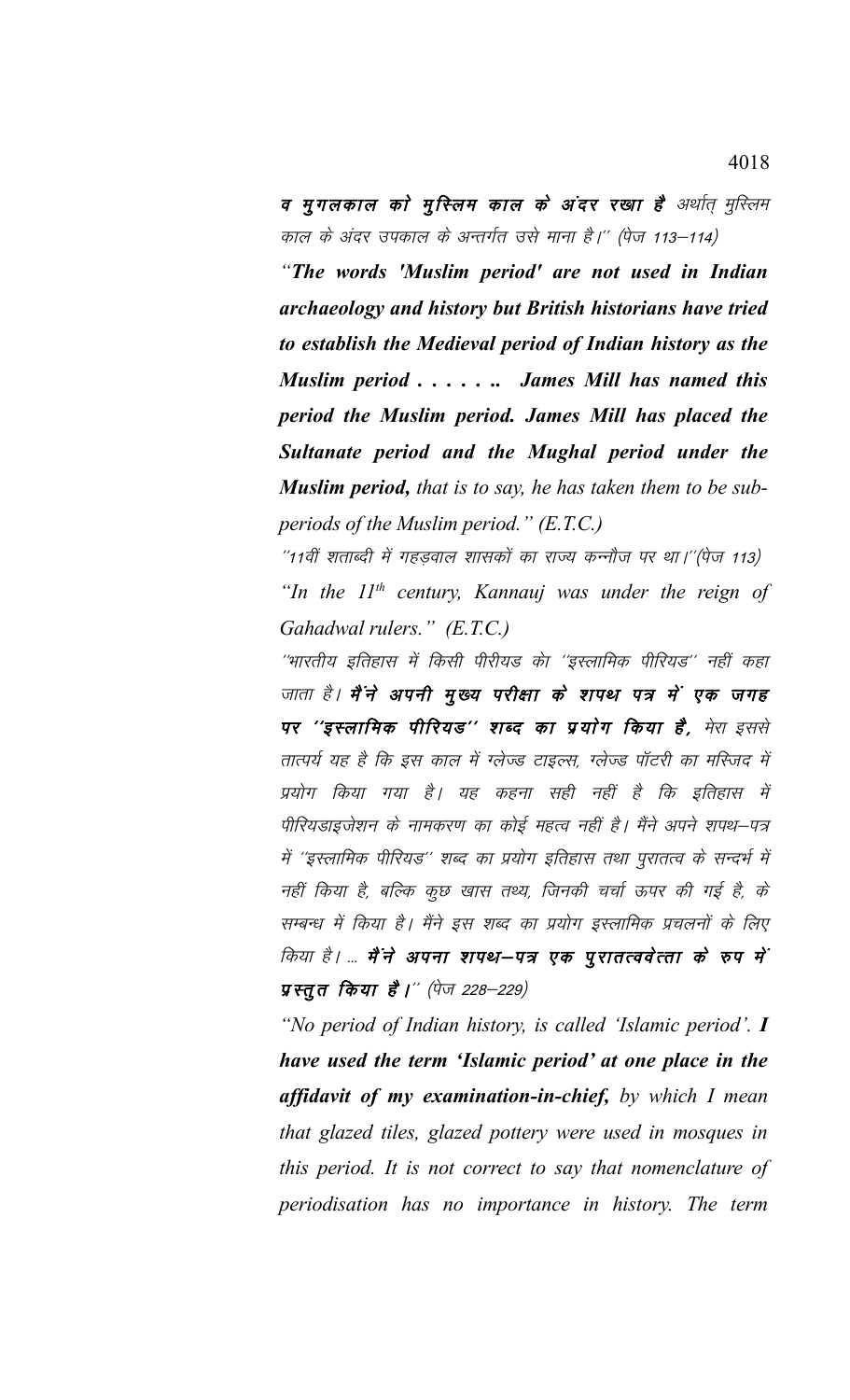'Islamic period' has not been used by me in my affidavit with reference to history and archaeology, and instead has been used for certain particular facts, which have been discussed above. I have used this term for *Islamic* practices. ...I have filed my affidavit  $a<sub>S</sub>$ an  $$ 

''इतिहास में तथाकथित इस्लामिक शासकों के राज्य का काल सन् 1206 ई0 से शुरु होकर 18वीं शताब्दी के मध्य तक माना जाता है। यहाँ पर तथाकथित से मेरा तात्पर्य यह है कि **मध्यकाल के इस भाग को** इस्लामिक पीरियड के नाम से भी समझते हैं। बहुत से इतिहासकारों ने इस पीरियड को इस्लामिक पीरियड कहा है। मैं किसी ऐसे प्रसिद्ध इतिहासकार का नाम अथवा उनकी पुस्तक का नाम नहीं बता पाऊँगा, जिन्होंने अथवा जिनकी पुस्तक में ''इस्लामिक पीरियड'' शब्द का प्रयोग किया हो। ... इतिहास में डायनेस्टी के आधार पर काल निर्धारित किये जाने को मैं ठीक नहीं मानता हूँ, परन्तु इतिहासकारों ने डायनेस्टी के आधार पर काल–निर्धारण किया है।'' (पेज 229)

"In history, the period of the alleged Islamic rulers is taken from 1206 AD to mid of  $18<sup>th</sup>$  century. By 'alleged', I mean that this portion of the medieval period is taken as 'Islamic period'. Many historians have termed this **period as 'Islamic period'.** I will not be able to name any famous historian or his book, where the term 'Islamic' period' has been used. ... I do not approve determination of periods in history, on basis of dynasty but historians have determined periods on basis of dynasties."  $(E.T.C)$ 

(Note: The statement on page 229 is contrary to what the witness has said on page 228)

''प्र0–क्या इतिहास में किसी विशेष समुदाय या कम्युनिटी अथवा किसी विशेष वर्ग या किसी विशेष धर्म के आधार पर कालकम का निर्धारण किया जाता है?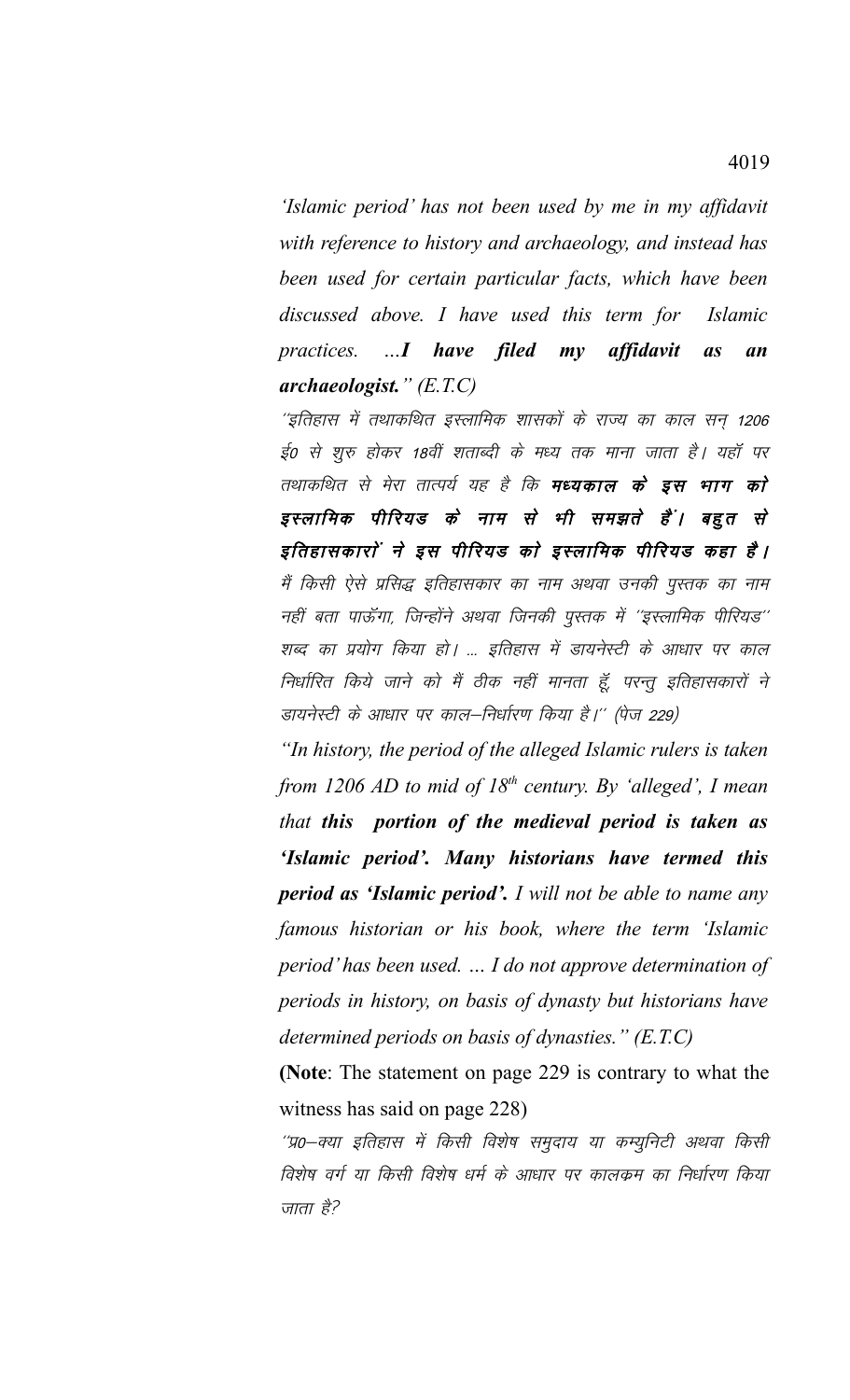उ0–बहुत से इतिहासकार इन आधारों पर इतिहास का विभाजन व नामकरण करते हैं, लेकिन इतिहास के वैज्ञानिक दृष्टिकोण से इसे उचित नहीं माना जाता है। (पेज 231)

"Question:- Is period determined in history on basis of any particular community, class or religion?

Answer:- Many historians divide and name history on these bases, but from scientific view of history, it cannot be considered proper." (ETC)

प्र0–आपके उपरोक्त उत्तर से क्या मै यह समझूँ कि आप द्वारा प्रयुक्त ''इस्लामिक पीरियड'' शब्द का प्रयोग उचित नहीं है?

उ0– यह कहना सही नहीं है, क्योंकि मैंने इस सन्दर्भ में इस काल के विकास–कम के विशेष प्रचलनों की तरफ इशारा करते हुए ऐसा लिखा है।'' (पेज 231)

Question:- Should I infer from your above reply that the use of term 'Islamic period' by you, is not proper?

Answer:- It is not correct to say so, because in this reference I have mentioned so by referring to the particular practices of development-chain of this period." $(E.T.C)$ 

''उत्खनन में लेयर्स की नम्बरिंग ऊपर से नीचे की ओर होती है तथा पीरियड का फ़िक्सेशन नीचे से ऊपर की ओर होता है।'' (पेज 345)

"At excavation, layers are numbered from the top to the bottom and fixation of periods is done from the bottom to the top."  $(E.T.C.)$ 

'ए०एस०आई० ने जो पीरियडडाइजे़शन लेयर्स के अनुसार किया है, वह सही है, परन्तु नामकरण के हिसाब से सही नहीं है और न ही वंशावली के आधार पर किया गया नामकरण उचित है। पीरियडाइजेशन की डेटिंग की मुख्य तौर पर दो विधियाँ हैं–

1. सापेक्षिक विधि

2. वैज्ञानिक विधि

रिलेटिव पीरियडाईजेशन एक तो स्टे्टीग्राफी के मुताबिक और दूसरी पहले की संस्कृति की सामग्री तुलनात्मक विश्लेषण के आधार पर।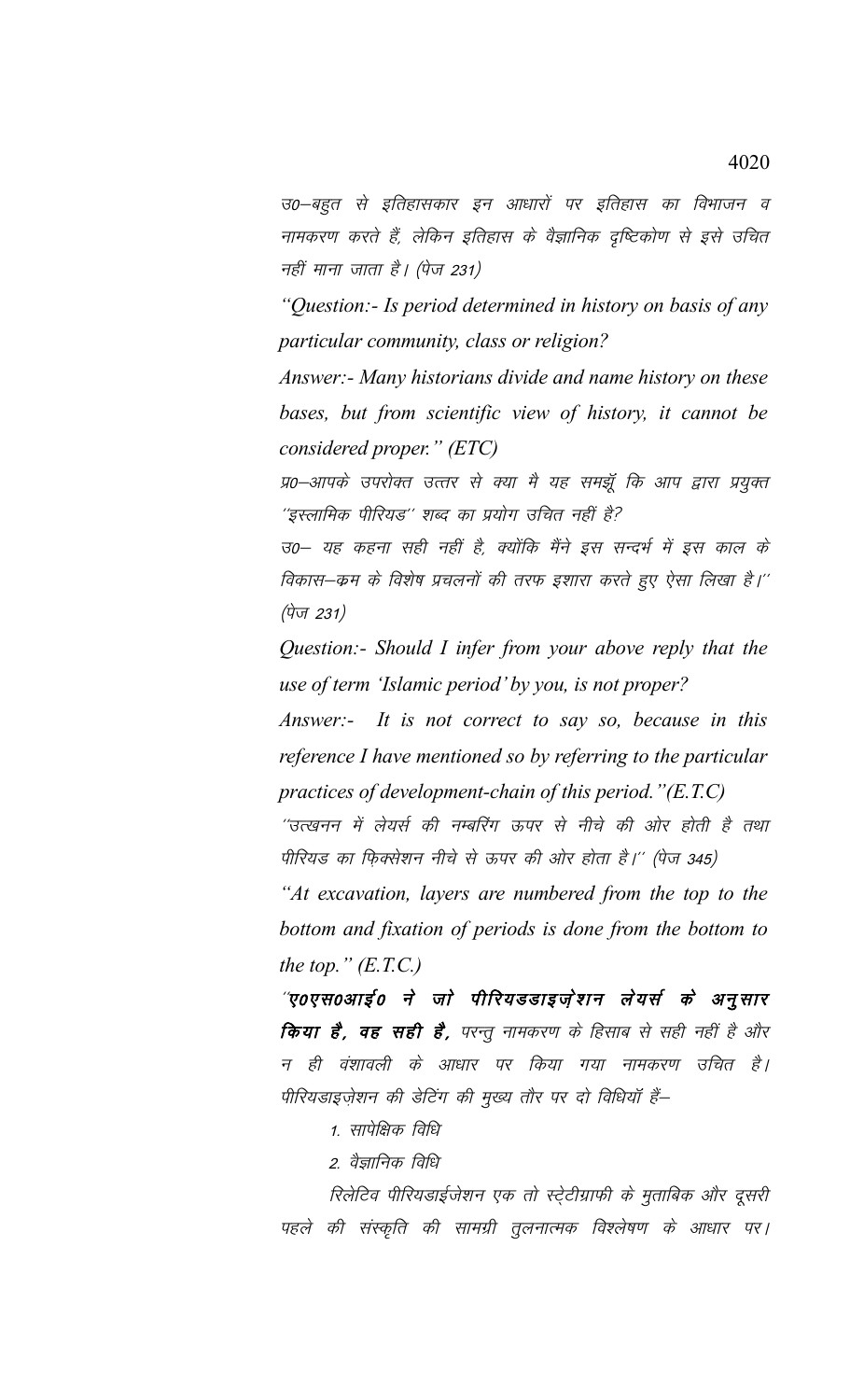एब्सोल्यूट व साइंटिफिक विधियॉ एक ही हैं। इस विधि को कोनोमिटिक भी कहते हैं। कार्बन डेटिंग मेथड व थमोल्यूमिनिसेंस मेथेड, डेड़ोक्रोनोलॉजी डेटिंग मेथड आदि हैं। यह कहना हमेशा के लिए सही नहीं होगा कि एब्सोल्यूट डेटिंग या वैज्ञानिक विधि से किया गया पीरियडाईज़ेशन एकदम ठीक होगा। यह कहना भी सही नहीं है कि साइंटिफिक विधि का पीरियडाइजेशन प्रायः सही ही होगा। स्तरीकरण द्वारा किया गया पीरियडाइजेशन भी शत प्रतिशत निर्णायक नहीं होता। दोनों विधियों द्वारा किया गया पीरियडाईज़ेशन तथा दोनों विधियों द्वारा तुलनात्मक विश्लेषण करीब–करीब सही माना जा सकता है, परन्तू एब्सोल्यूटली कनक्लूजिब नहीं। यह कहना गलत है कि आर्कियोलाजी में साइंटिफिक विधि द्वारा किया गया पीरियडाईजेशन कनक्लुजिव ही होगा। क्योंकि इन विधियों के द्व ारा जो तिथिकरण किया जाता है वह उत्खनन में उत्खनित किए गए सैम्पल का प्रयोगशाला में किए गए विश्लेषण पर आधारित हैं और सैम्पल लेते वक्त उचित सावधानियाँ बरतना, सैम्पल्स की सही पैंकिंग करना, सैम्पल्स की सही मार्किंग करना और सैम्पल्स का एकदम प्राकृतिक शक्तियों से प्रभावित होना आवश्यक है।'' (पेज 351–352)

"The periodization which ASI has done on the basis of **layers,** is correct, but the same, when based on nomenclature, is not correct, nor is it proper to name them (i.e. periods) on the basis of genealogies. There are mainly two methods of dating through periodization -

- 1. Relative method
- 2. Scientific method

Relative periodization may be based on stratigraphy and on the comparative analysis of the materials of the earlier culture. Absolute and scientific methods are one and the same This method is also called chronometric. There are methods known as carbon-dating method, thermoluminescence method, dedo -chronology dating method, etc. It will not always be correct to say that periodization carried out through absolute dating or scientific method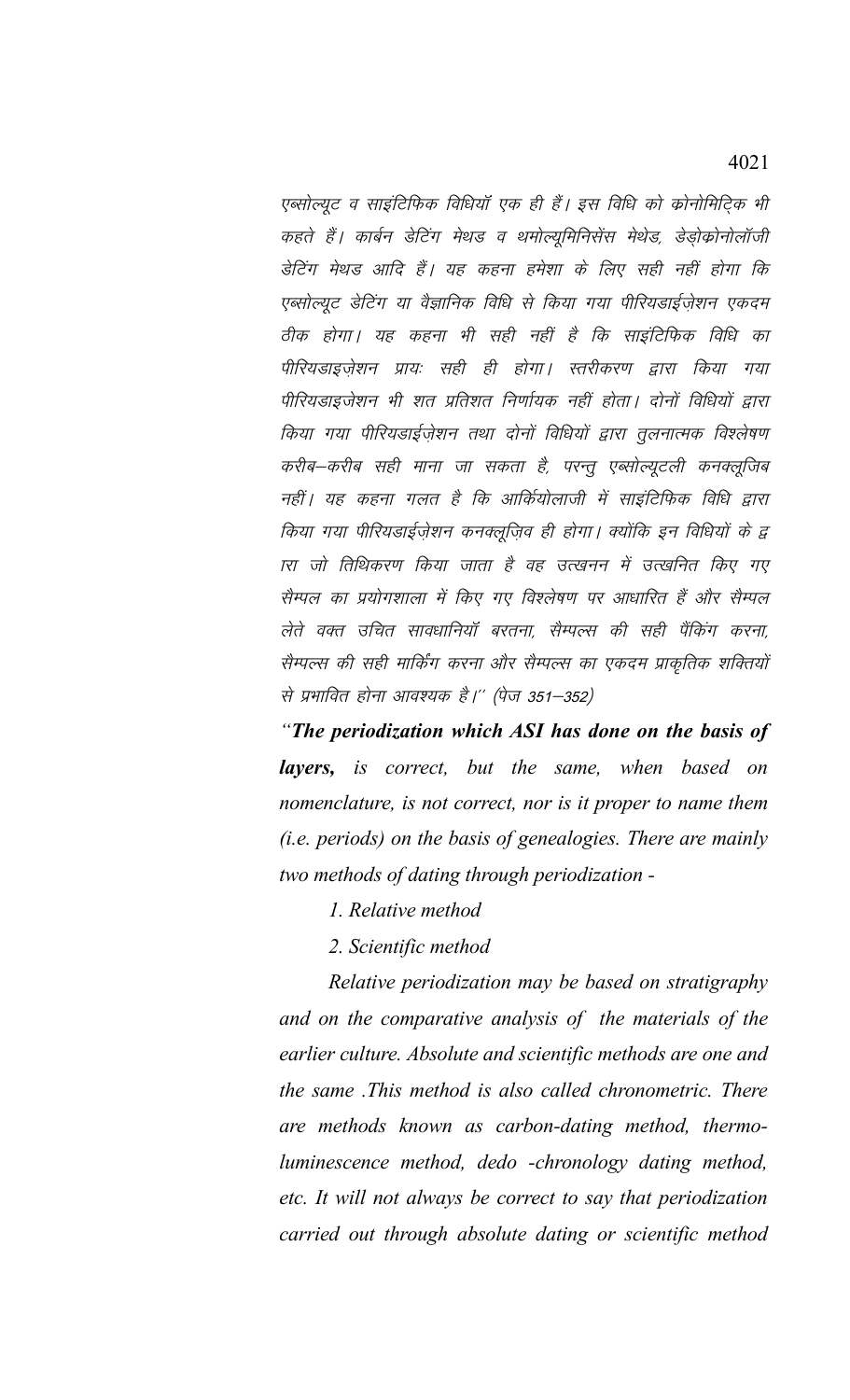will be entirely correct. It is also not correct to say that scientific method of periodization will often be correct. The periodization carried out through stratification is also not cent percent conclusive . Periodization and comparative analysis through both the methods, may be considered to be almost correct. But they are not absolutely conclusive . It is wrong to say that in archaeology the periodization carried out through scientific method will certainly be conclusive, because the dating done through these methods is based on analysis done in laboratories , of samples excavated in course of excavations. And while taking samples, proper care should be exercised, samples should be properly packed and they should be properly marked. And it is natural for samples to get absolutely influenced by natural forces." (E.T.C.)

''ए०एस०आई० ने स्ट्रेटीग्राफी के चैप्टर में कार्बन डेटिंग के आधार पर जिस डेंटिंग का उल्लेख किया है, उसे मैं सही नहीं मानता, क्योंकि ए०एस०आई० के द्वारा जो पीरियडाइजेशन किया गया है, वह ही अनुचित है। ... ए 0एस0आई0 द्वारा सेन्चुरीज के आधार पर की गई काल गणना की विधि को मैं सही मानता हूँ।

प्रश्न– क्या आपको इस बात की जानकारी है कि ए०एस०आई० ने अपनी रिपोर्ट में विभिन्न लेयर्स की कालगणना जो शताब्दी में किया है, उसमें कार्बन डेंटिंग के रिजल्ट को आधार बनाया है?

उत्तर– संभवतः यह सही है, परन्तू मेरा मत है कि केवल मात्र कार्बन डेंटिंग द्वारा प्राप्त की गई डेंटिंग के आधार पर काल विभाजन को सही नहीं माना जा सकता है।'' (पेज 354)

"I do not take to be correct the dating, done through carbon dating method, about which A.S.I. has mentioned in a chapter on stratigraphy, because the periodization itself carried out by ASI is improper. ... I take to be correct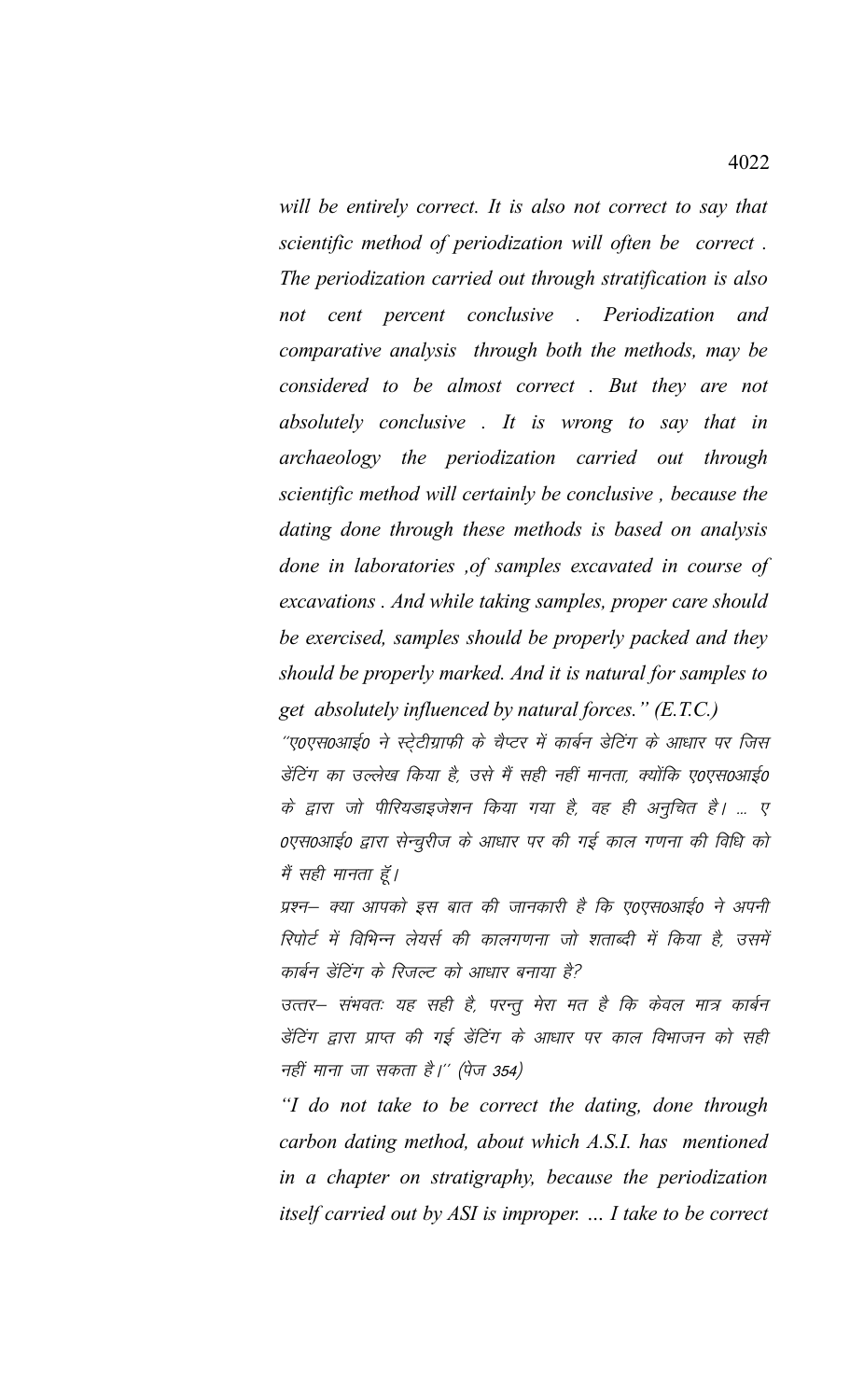*the method of century-based reckoning done by ASI.*

*Question:- Do you have the knowledge that the dating of several layers which ASI has in its report done in terms of centuries, is based on the result of Carbon-dating method applied to them ?*

*Answer:- It is perhaps correct but my opinion is that the division of time done on the basis only of Carbon-dating cannot be treated to be correct."(E.T.C.)*

**(Note:** The statement of witness is contrary to what PW 24 has said as also this very witness has stated on page 351 and 352)

**3843**. PW 31 did not make any comment with respect to stratification but PW 32 has virtually towed the line as that of PW 24 and 29 in her affidavit. She has said in para 6 of her affidavit dated 27.3.2006 about stratigraphy as under:

*"That one of the most important concepts in archaeology is stratigraphy. "The law of superposition states that the book at the bottom of the stack was put there before, and is therefore older, than the one placed at the top. Sediments generally obey this principle as well as the archaeological materials they contain … The essence of stratigraphic analysis is determining discrete, superimposed layers of features and then examining their contents." It was so stated by Clive Gamble in his book entitled as "Archaeology: The Basics", published by Routledge (London & New York) 2001. A true copy of the relevant extract of the aforesaid book is enclosed herewith as ANNEXURE No. 1. An examination of the stratigraphy as indicated by the sections of various trenches at the site of*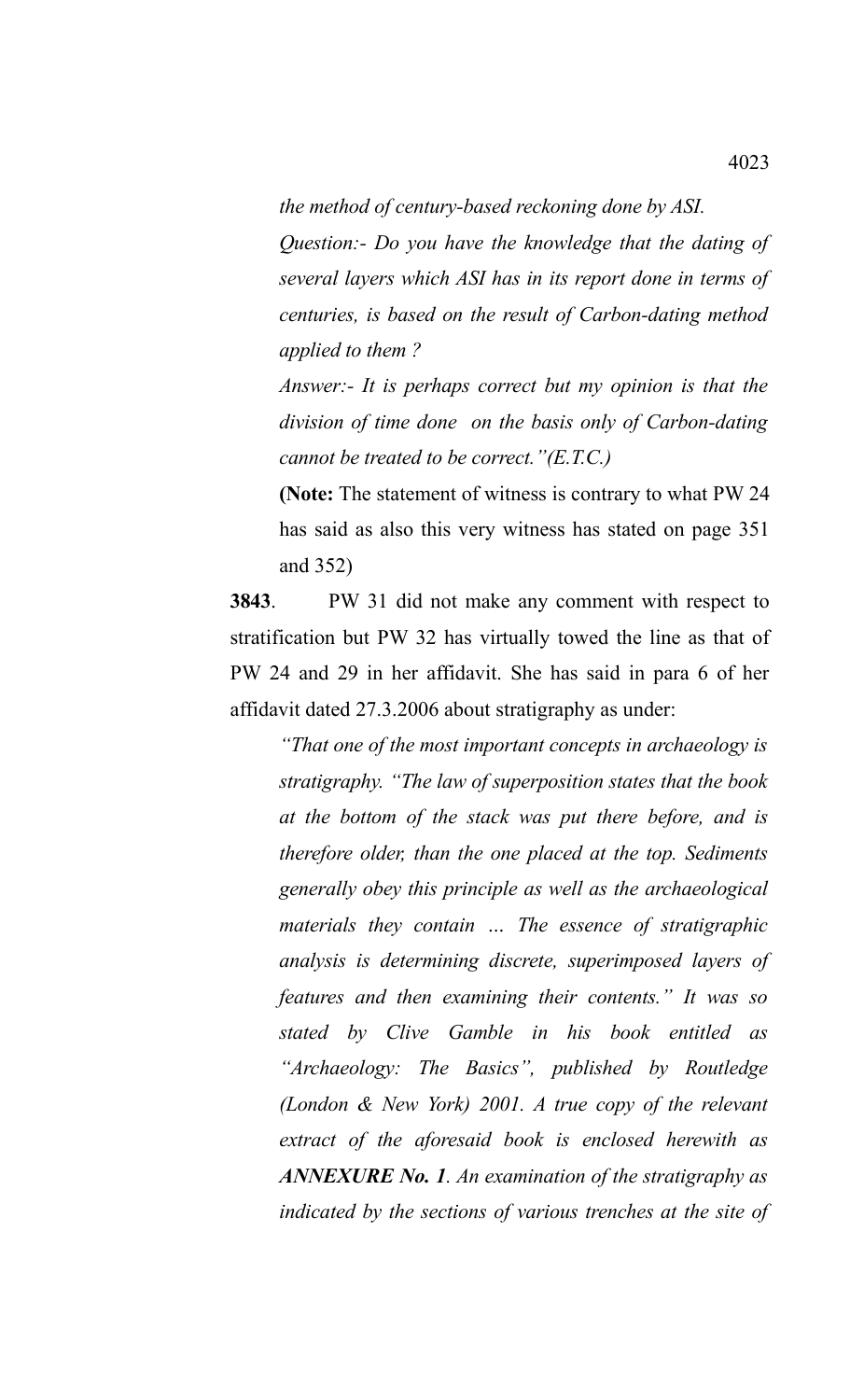*Ayodhya revealed the following three important features:*

- *(i) That only the archaeological deposits of Periods I, II and III are stratified and hence found in a primary context, that is in their original place of use or discard.*
- *(ii) That the deposits from Period IV till Period IX are not stratified and the material found is in a secondary context. In order words the archaeological deposits that have been described of Periods IV to IX mostly comprise of fill deposits brought from elsewhere for the purpose of construction in the Medieval Period. Hence this is not their original place of use or discard. The deposits from the Gupta Period onwards are not stratified is substantiated by the fact that as may as 15 pieces of terracotta figurines of later periods were reported from earlier levels, an impossible situation if deposits were actually stratified. The ASI was Stratifying the layers incorrectly was even pointed out through a complaint filed on 26.06.2003 regarding Trench G8. In Trench G8, under the top floor are the brick courses of a wall foundation. Under these brick courses is a fill deposit. Neither the foundation nor the fill deposit can be ascribed a layer. It appears that this stratification was done on the basis of the calcrete and brick filling that lies to the east. However, this method of stratification is completely wrong. The calcrete and brick filling visible in trench G8 belongs to a single construction*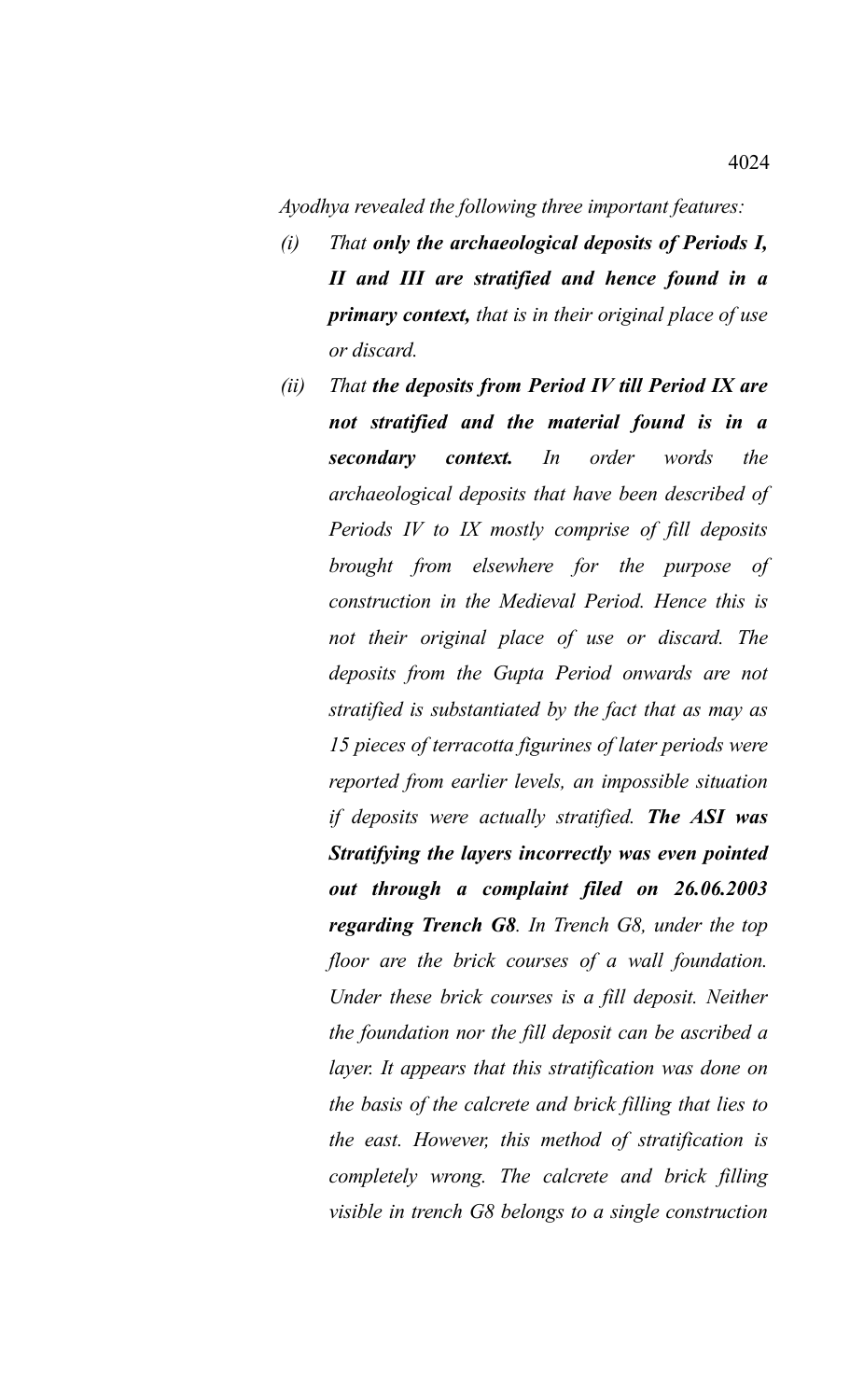*phase and cannot be ascribed separate layers. Moreover, the area that was excavated on 25th June lies to the west of the clacrete and brick filling. Thus, if stratification of the filling is wrong, stratifying a structure in relation to it is also incorrect. The whole principle behind stratification is to identify chronologically distinct phases. Thus, a brick wall of six courses of brick can not be ascribed six different layers. Similarly, six rows of calcrete alternating with brick, sandwiched with thick mortar, cannot be ascribed six different layers, the reason in both cases being a single construction phase.*

*(iii) That there is a possibility that there was no Early Medieval occupation and there was a gap between the Gupta (Period IV) and the Medieval Periods. If we examine Plate 5 of the Final Report, a layer with no cultural material (termed in archaeology as a sterile layer) can be clearly seen, for example, below layer 4. The ASI has marked out this layer but has not numbered it. Sterile layers indicate periods when there was no habitation or occupation. These layers are ascribed to the Early Medieval/ Sultanate Period (Period VI) in the tentative periodization of the site. A gap in occupation of the site between the Early Historic and Medieval Periods had been noted as early as 1969-70 by a team of archaeologists from the Department of Ancient Indian History and Culture, at BHU, Varanasi, and later in 1976-77 by Professor, B.B. Lal and his team from the A.S.I. The*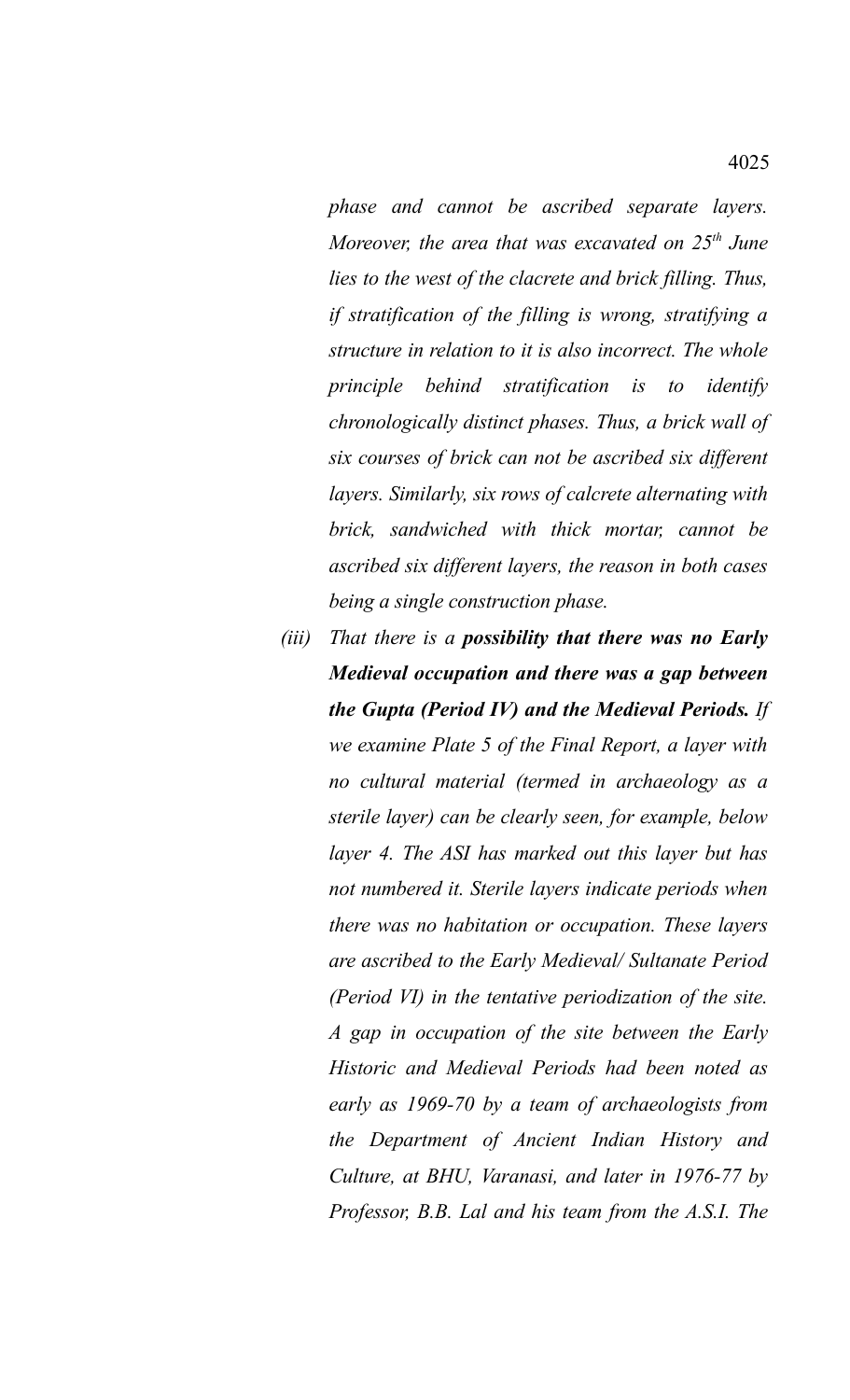*ASI is trying to falsely project a continuous occupation of the site from the Early Historic to the Medieval Periods. Neither the stratigraphy nor the artefacts, however, substantiate such a claim. There is a certain bias here, which again goes against the norms of archaeological objectivity, to force a certain interpretation on the material, that from the 10th century AD onwards the area was occupied by Hindu religious structures.*

*In the same context, the layering of fill deposits in J3, J4, J5, J6, K6, K7, L7, L8, J7, J8 was done to show continuous occupation in stratified contexts. It was only when complaints were made that these fill deposits were acknowledged but eventual registrations of artefacts from these deposits in the final Report were left uncorrected."*

**3844**. In her cross examination, however, she (PW-32) says:

*"There is no period known as early medieval Saltanate period. I have not heard any period which is called as 'Early Mughal period'. I came across the 'Early Medieval Rajput Period' in the ASI report filed in this case. Process of periodization is based on certain features found in polity, society and economy. Stratification is based on discerning layers in sections that have formed due to either geological or human activities."(Page 31)*

*"I mean to say that ASI people have flouted the principles and methods of stratification, such as the fill deposit has to be reported as a fill deposit and a pit has to be reported as a pit but in the excavation in question, the ASI was wrongly*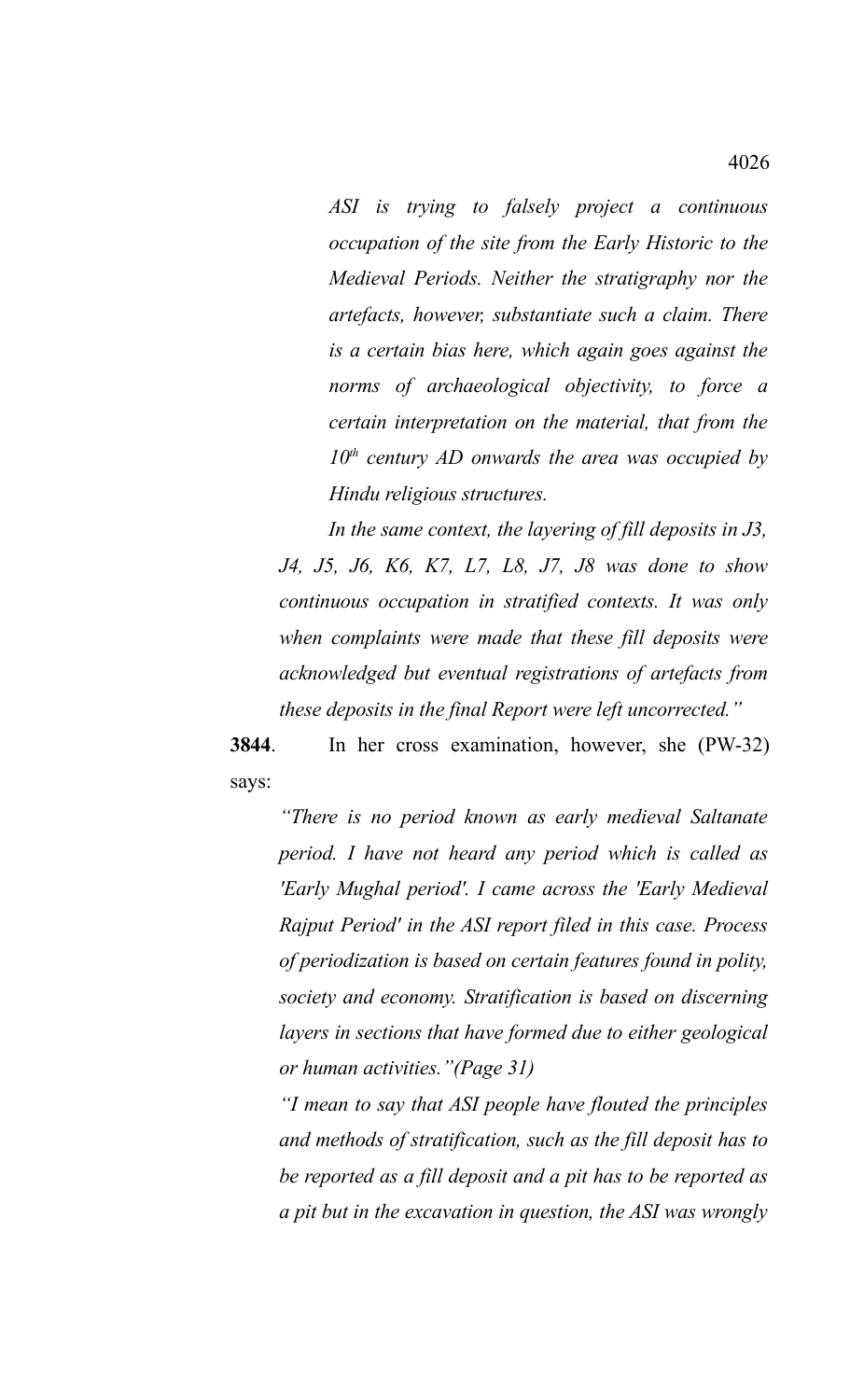*stratifying a pit and in the report they themselves have gone on record saying that pits in J-3 and also in K-7 and K-8 were wrongly identified as layers and they themselves admitted that pits were stratified and they have stated so in the report." (Page 93)*

*"Marking of different layer is done on the basis of soil colour, soil texture, compactness of the soil and cultural material." (Page 110)*

*"It is correct that several layers put together comprise one cultural period. Contemporary, layer means it is in relation to some other layers, e.g. Layer 14 in J-3 could be contemporary with layer 18 in trench G-7, both belonging to NBPW period. Similarity of number is not necessary because it may vary from trench to trench." (Page 111)*

*"Method of association in archaeology means associated cultural material in a layer. In a layer, so many different articles may be found, such as bangles, potteries, bones etc." (Page 112)*

*"I have learnt from the report of Prof. A.K. Narain that the entire Ayodhya is one site and stratification can be similar. In archaeology entire Ayodhya would be referred to as one site." (Page 130)*

*"'Stratigraphy' means a study of layers of different chronological periods indicating what comes earlier is at the bottom and what follows will be above it and so the sequences gets built up 'Early historic period' is a term used by historians to describe the period between sixth century B.C. and sixth century A.D. and 'medieval' is used by the historians for the period between 12th and 18th*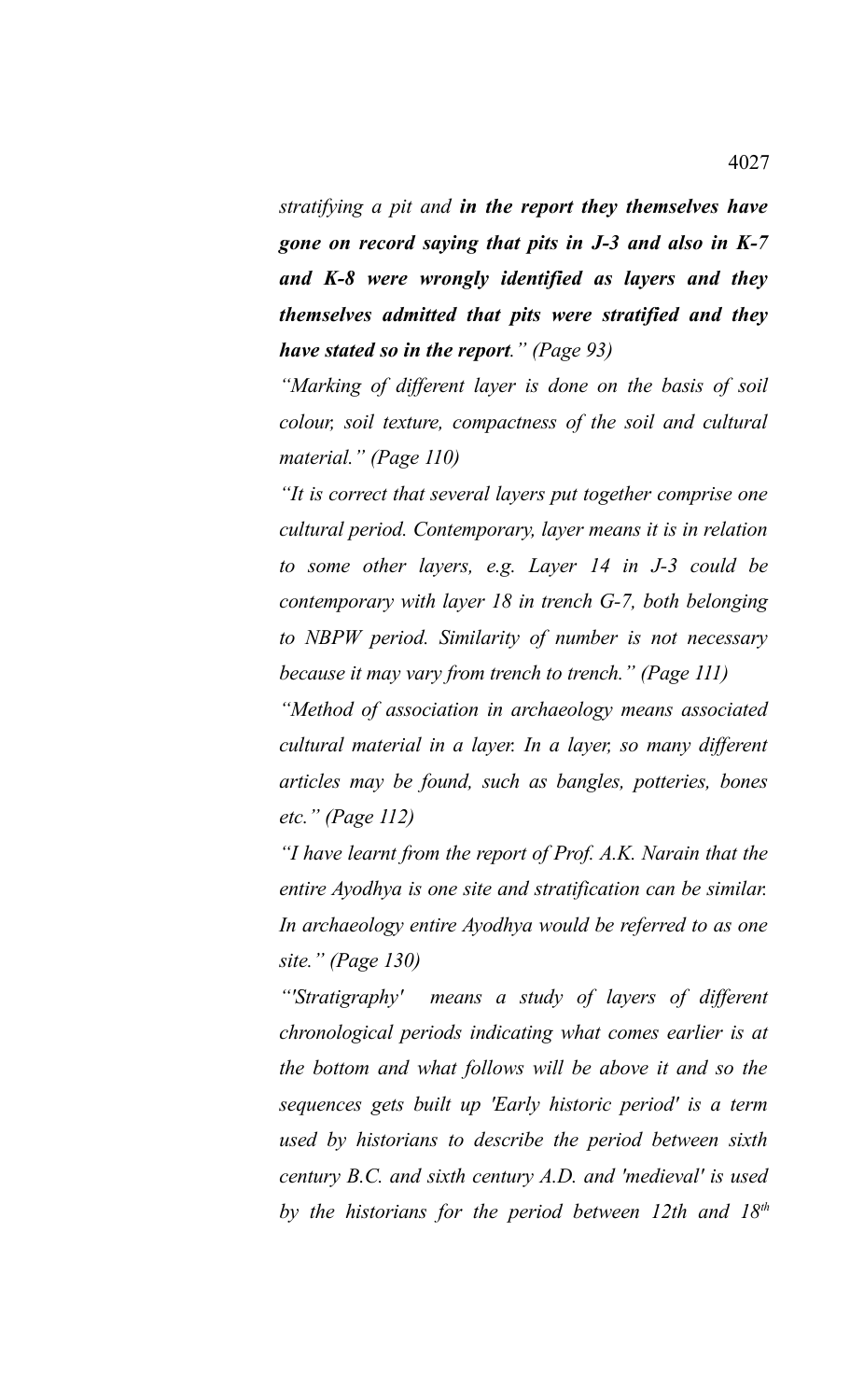*centuries. The period between sixth century A.D. to 12th century A.D. is called 'early medieval period'. The medieval period has been further sub-divided into two periods, namely 'Sultanate period' and 'Mughal period'. There is no period like pre-Sultanate period." (Page 23) "This chronological order was created by James Mill who wrote the book 'History of India in 1830. 'Filling' means that for the purpose of construction activities, a ground has to be levelled and while doing so, some earth is brought from outside to fill up the uneven ground. "(Page 23) "...the whole issue of periodization in history and archeology is contested and debates are there."(Page 36) "Early medieval-6/7th century up to 12th Century A.D. Medieval-Generally 12th to 18th Century A.D. late medieval-Generally 18th century or late Mughal period." (Page 107)*

*"As far as I know Century wise periodization is recognised under archaeology because certain diagnostic material do establish chronology in terms of centuries. Dynasty-wise periodization is a subject of historians although sometimes Archaeologists do follow it. It is true that in excavation on the disputed site the ASI has adopted all the three methods for the purpose of periodization." (Page 125-126)*

*"Volunteers that she does not agree with the periodization given by the ASI." (Page 126)*

**3845**. PW 32 in general appreciated function of ASI: *"It is true that each trench was being supervised by an archaeologist. It is also correct to say that excavation was*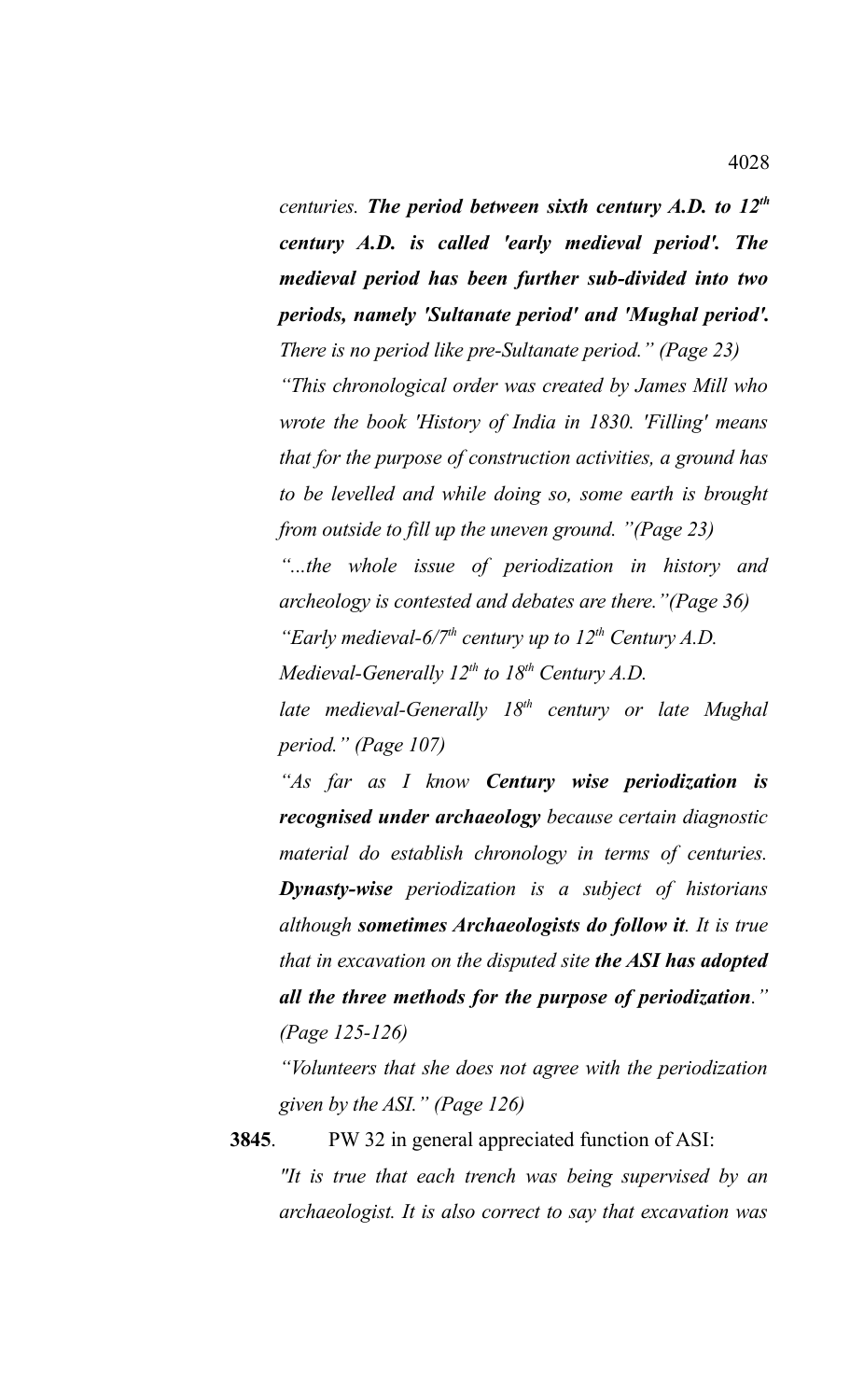*being conducted as per norms of grid system of excavationwhich is one of the accepted system of excavation. It is correct to say that the excavation work was going on in presence of the parties and their nominees; and two judicial officers under the orders of the court were also supervising the excavation. So long I was there, the presence of the parties, their nominees and supervision of the judicial officers continued. Generally, for antiquities, it was three dimensional recording but for other finds, just a depth was recorded. Photography and Video recording of trenches and also of antiquities were also being done." (Page 121)*

*"It is true that at the site in dispute, excavations were made horizontally as well as vertically." (Page 123)*

*"It is correct to say that the ASI excavated up to the required depth." (Page 125)*

*"It is correct to say that for getting result in compliance of court orders excavation by horizontal and vertical methods were necessary which has been done by ASI. In this case only vertical excavation was not sufficient." (Page 147)*

**3846.** From the statement of the six expert witnesses produced on behalf of plaintiff (Suit-4), we find that all of them are not unanimous in saying that the entire stratigraphy or periodization made by ASI is bad or incorrect or suffers with such material illegality or irregularity that the same deserves to be rejected, which would ultimately may result in rejection of the entire report itself. Their statements are also contradictory, vague, confused and based on more of conjectures.

**3847.** PW 16 on the one hand says that he has no objection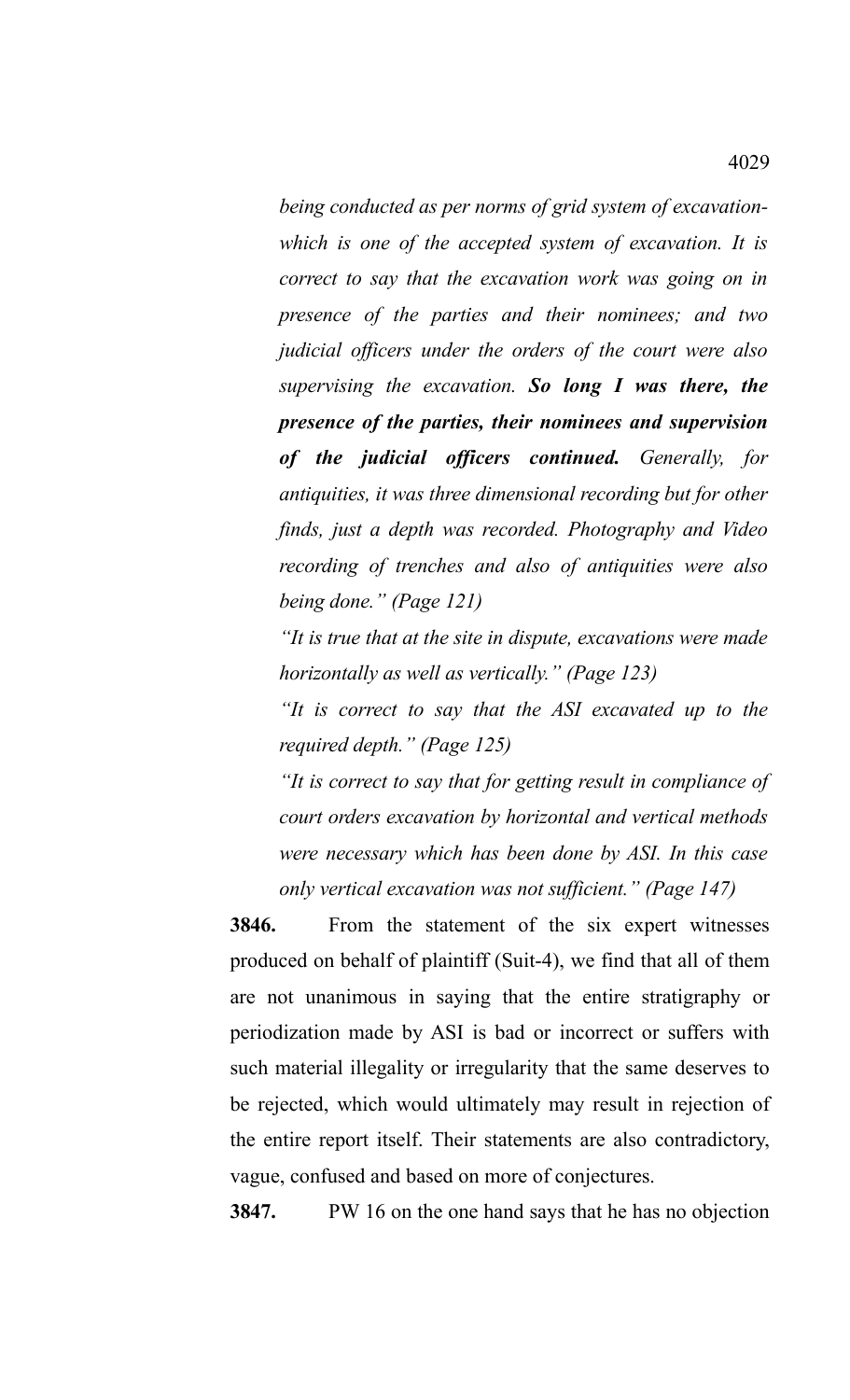to the categorization of period 1 to 5 (page 455), tried to dispute the ascertainment of period 6-7 (page 454), then on page 456 made some unclear statement by observing that period 7 should come after period six as Sultanate period. What appears to us is that in the ASI report the period 6 has been termed as "Medieval Sultanate" and period 7 as Sultanate but PW 16 wanted that period 6 should not be termed as "Sultanate" at all since it started in 13<sup>th</sup> century. He, however, suggested that in another manner period 6 ought to have started with  $13<sup>th</sup>$  century if it is related with "Sultanate period".

**3848.** PW 24 on the contrary stated that after the first four periods there appears to be total dissolution for a long time and this has disturbed the continuity of the period. The  $4<sup>th</sup>$  period (Gupta period) ended in  $6<sup>th</sup>$  century and thereafter there is a gap of about 700 years since the further layer of natural deposition with the evidence of habitation appears to be related to  $13<sup>th</sup>$ century hence total periodization instead of 9 ought to have been 5. He says that  $5<sup>th</sup>$ ,  $6<sup>th</sup>$  and  $7<sup>th</sup>$  period has been determined arbitrarily. The gap of  $7<sup>th</sup>$  century to  $12<sup>th</sup>$  century he has tried to justify on the ground of flood on account whereof the people abandoned the place for along time. However, on page 156 he himself admits that there is no evidence of any disastrous flood witnessed at Ayodhya between 600 AD to 1200 AD and further that there are evidence revealing that efforts were made to prevent such devastating floods. This shows that there had to be habitation otherwise who took steps for preservation of disastrous flood and why, if there was no habitation and the place stood abandoned. His statement on his own is ex facie contradictory, reflects on a total confusion to his part. Then he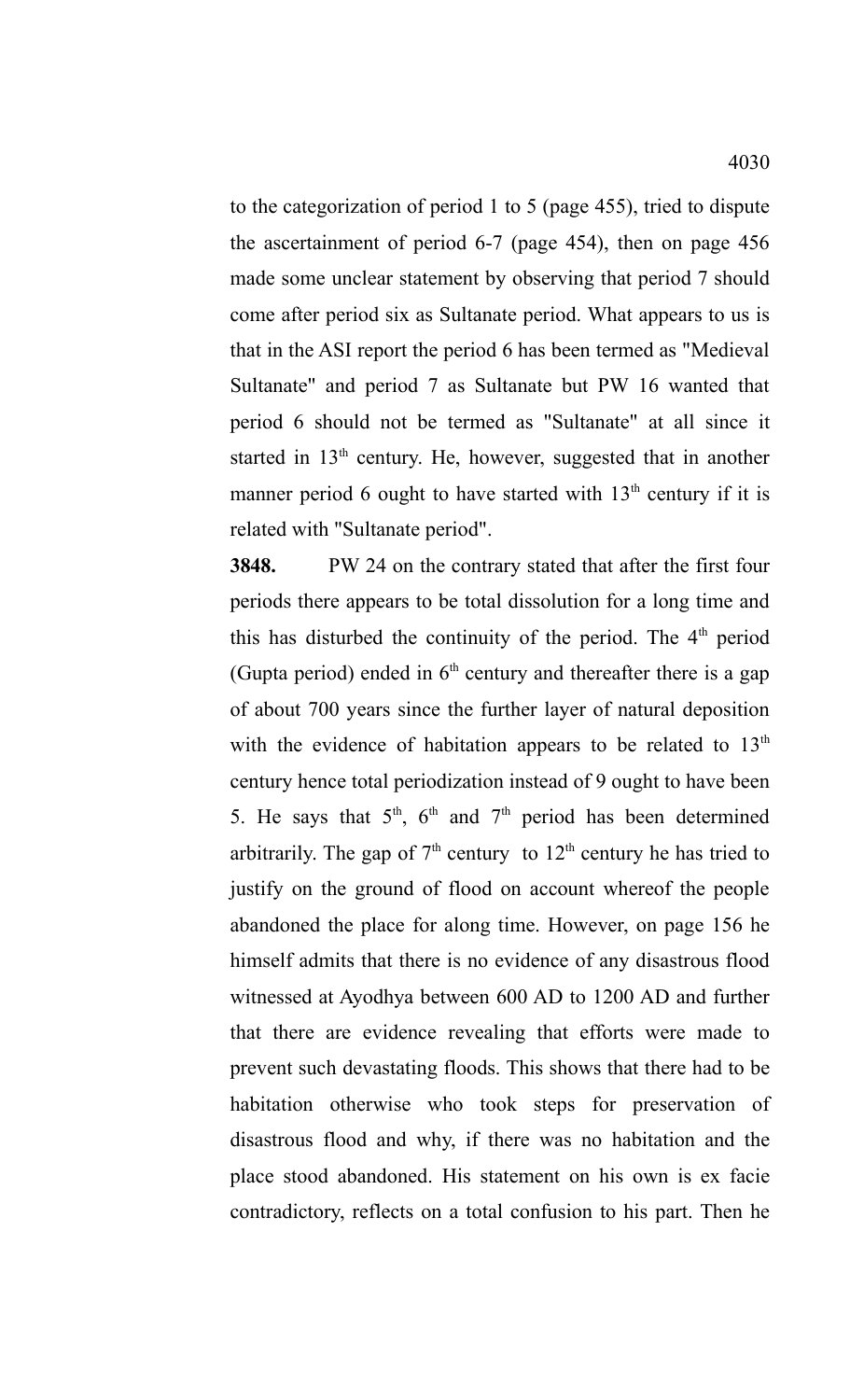tried to justify his conclusion by stating on page 170 that all the finds were not discovered from the levels as claimed by ASI and that is why it could not have determined the period correctly. PW 16 has not disputed that the finds discovered by ASI were actually found by them. Then PW 29 says that except NBPW Mughal and late post Mughal period she disagree for the rest of the periods (page 71). She pointed out that the ASI had made some change in the nomenclature inasmuch as in the Chapter of stratigraphy, period six has been termed as Medieval Sultanate but in the subsequent chapter of result they have termed period 7 as medieval Sultanate and period 6 has been termed as early medieval period.

**3849.** PW 30 on his own evolved a different theory by suggesting that periodization made on the basis of carbon dating is not correct though the process of cabon dating has been appreciated by PW 16 and 24 both. PW 24 on page 170 has justified layer 5 and 6 as that belonging to early Medieval Sultanate period but then on page 271 disagrees with centurywise periodization made by ASI.

**3850.** Two more witnesses namely, Prof. Shereen F. Ratnagar, PW 27 and Dr. Sitaram Roy PW-28 were also examined by the plaintiffs (Suit-4). Both of them claimed to be Expert (Archaeologist). Both were examined before ASI proceedings. PW 27 basically sought to contradict Dr. B.B. Lal's observation about Ayodhya based on his excavation thereat made in 1976-77 and supported the book Exhibit 63 (Suit-4), ("Ayodhya: Archaeology after Demolition") written by Prof. D. Mandal criticising Dr. B.B. Lal's report with respect to Ayodhya. **3851. Exhibit 14 (Suit-5) (Register 20, pages 125-127)**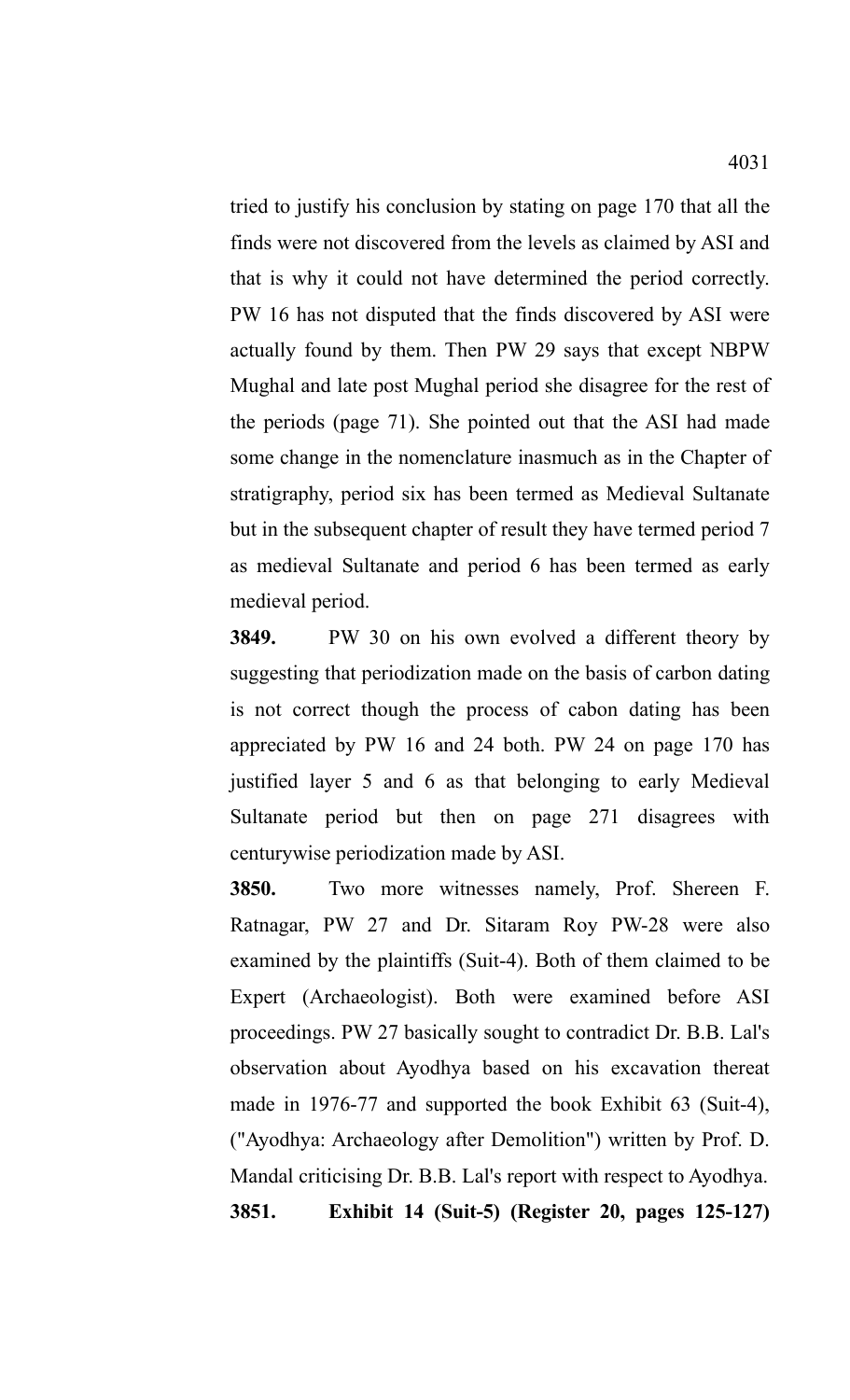contains two pages number 52 and 53 of Indian Archeology 1976-77- A Review. At Sl. No. 75, it talks of excavation at Ayodhya, District Faizabad conducted by Dr. B.B. Lal and Sri K.V. Soundra Rajan. It reads as under:

*"75. Excavation At Ayodhya, District Faizabad.- In continuation of last year's work which was taken up under the project called 'Archaeology of the Ramayana Sites', excavation as resumed under Professor B.B. Lal of the Indian Institute of Advanced Study' Simla and Sri K.V. Soundra Rajan of the Survey, assisted by Sarvashri B. Narasimhaiah, Rambabu, M. S. Mani, R.K. Sehgal, J, C. De and A.K. Mishra of the Survey and Surya Kant Srivastava and R.N. Kaw of the Institute. The work was concentrated on two important sectors in the ancient part of the city, namely Ram Janma Bhumi mound and the open area to the west of Hanuman Garhi, besides a few trenches at Sita-ki-Rasoi.*

*The excavation revealed a fairly compact and working sequence for the antiquity of the place from its first settlement over the natural soil. This began with the use of the well-known Northern Black Polished Ware, in all its shades. At the lowest levels, alongside the Northern Back Polished Ware, were also found a few sherds of grey ware, painted with fugitive bands in black pigment along the rim or obliquely on the exterior. This is taken, on a consideration of the position of this ware at Sarvasti, Piprahwa, Kausambi, etc., as the very late and degenerate phase of the well-known Painted Grey Ware found at Hastinapura, Mathura, Ahichchhatra, etc. On the basis of*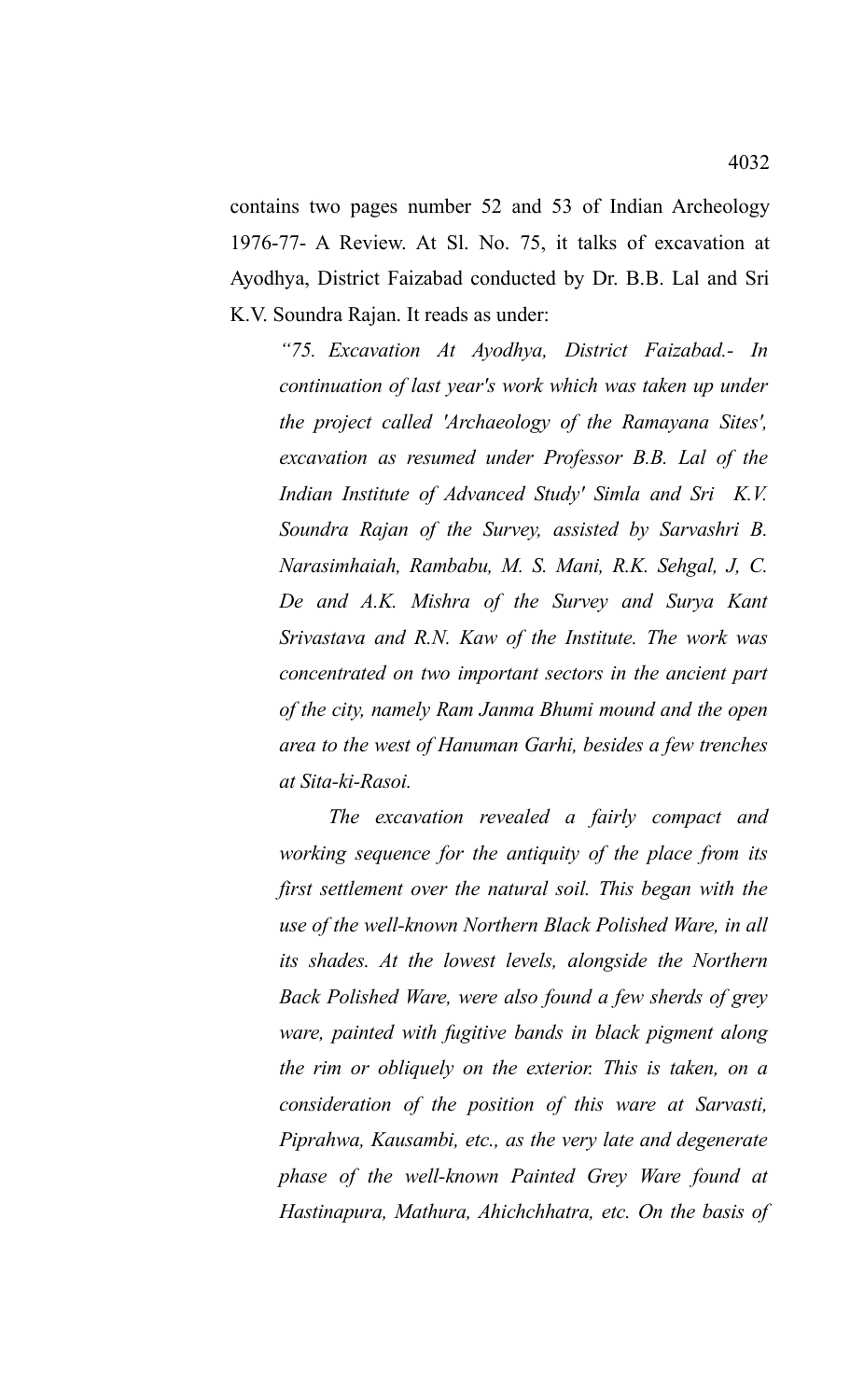*the date available from other sites like Mathura, Sravsati, Kausambi, etc., it would seem reasonable to ascribe the first occupation of the Janma Bhumi area to circa seventh century B.C."*

**3852.** The statement of PW 27, may not be relevant for the purpose of testing ASI report. But even otherwise we find that her deposition and opinion does not inspire confidence and it is short of the "expert's opinion" which may be termed "relevant" under Section 45 of the Evidence Act. She admits of having never visited the disputed site till she appeared as witness in these cases. She had written "introduction" to Prof. Mandal's book (Exhibit 63). From her cross-examination it is evident that she had no experience of field excavation.

*"It is correct that in India I have not done any digging and excavation on my own." (page 52)*

**3853.** She admits of writing things giving hypothetical sketches with respect to the disputed site:

*"It is also correct that at pages 7, 8, 11, 12, 13 and 14 some sketches are given in my Introduction. Those sketches are purely by way of Introduction to the book as they are hypothetical. It is correct that from pages 16 to 69 is the book itself." (page 53)*

**3854.** Merely on the basis of a photograph entire book and article etc. has been written. About her own work PW 27 says:

*"It is substantially correct that I wrote my critique on the basis of the said sole photograph." (page 63)*

**3855.** Her lack of knowledge about disputed site is evident from page 67:

*"I am not absolutely certain of the area and extent of*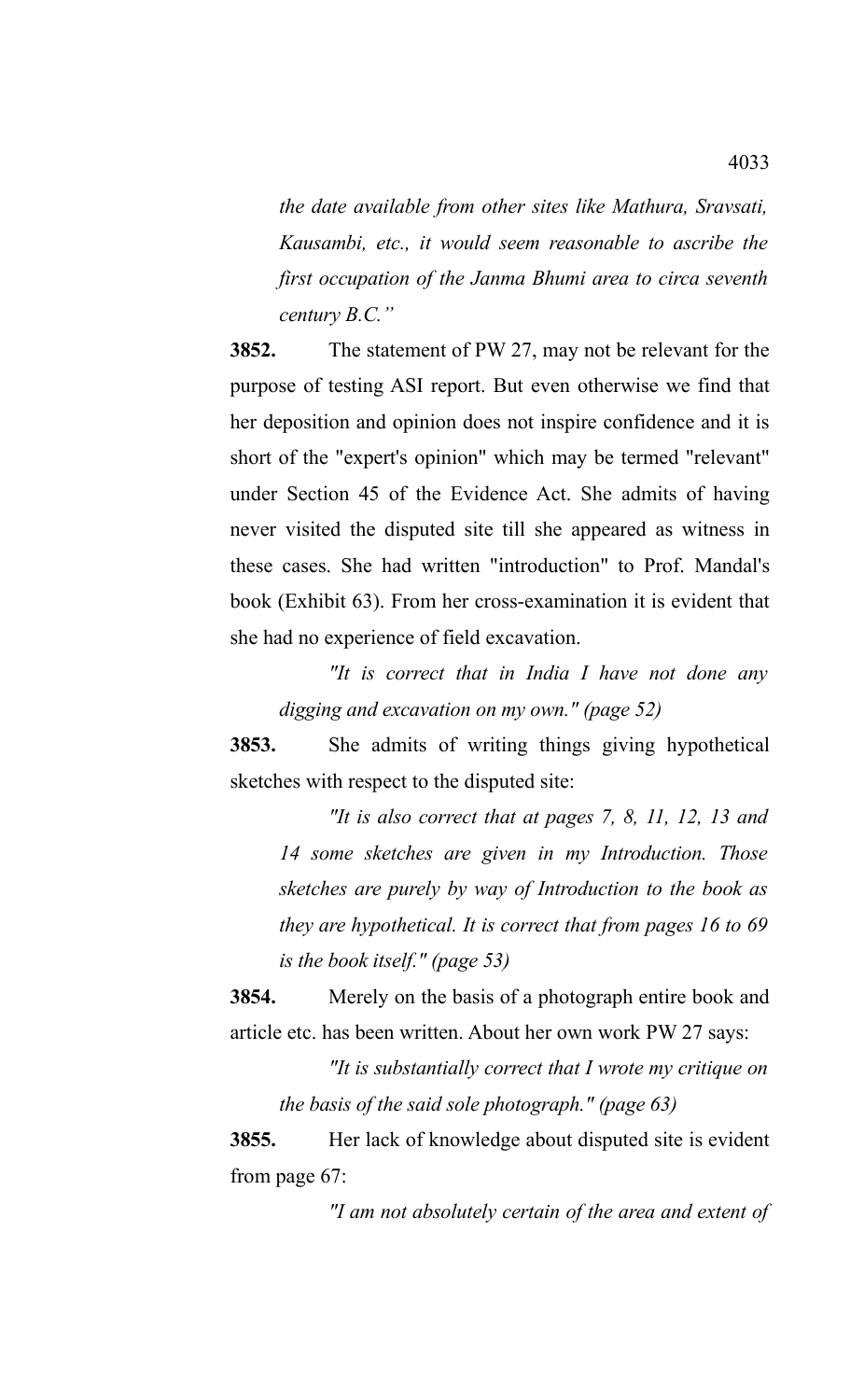*the disputed site at Ayodhya. I do not know in which part of Ayodhya the disputed site is located."* 

**3856.** Though she came to support the book written by Dr. Mandal criticising Dr. B.B.Lal's report but when specifically asked whether she agree with the report of Dr. B.B. Lal relating to Ayodhya on page 75 she says:

*"I cannot say in terms of whether I agree or disagree with them."*

**3857.** She (PW-27) also admitted that there is a possibility of some structure of the earlier period at the disputed site. On page 84 she said:

*"It is correct to say that I do not rule out the possibility of any other structure of any other early period at the disputed site."*

**3858.** Similarly, PW 28, Dr. Sitaram Roy, a retired Director, Archaeology from the State of Bihar was also examined in 2002, i.e., before the excavation proceedings commenced. He tried to make a statement that according to his studies and as a student of Archaeology he can say that neither Ram Janam Bhumi temple nor any other kind of temple ever existed at any point of time, therefore, the question of construction of mosque after demolition of temple does not arise. He also tried to dispute stone inscription found in December, 1992 that the script therein is not of  $12<sup>th</sup>$  century as is being claimed by other side. On archaeological evidence he can say that Lord Rama was not being worshipped at Ayodhya in  $12<sup>th</sup>$  century and in  $12<sup>th</sup>$ -13<sup>th</sup> century no temple of Lord Rama existed at Ayodhya. On the one hand he appeared as Expert (Archaeologist) and on the other hand he has tried to make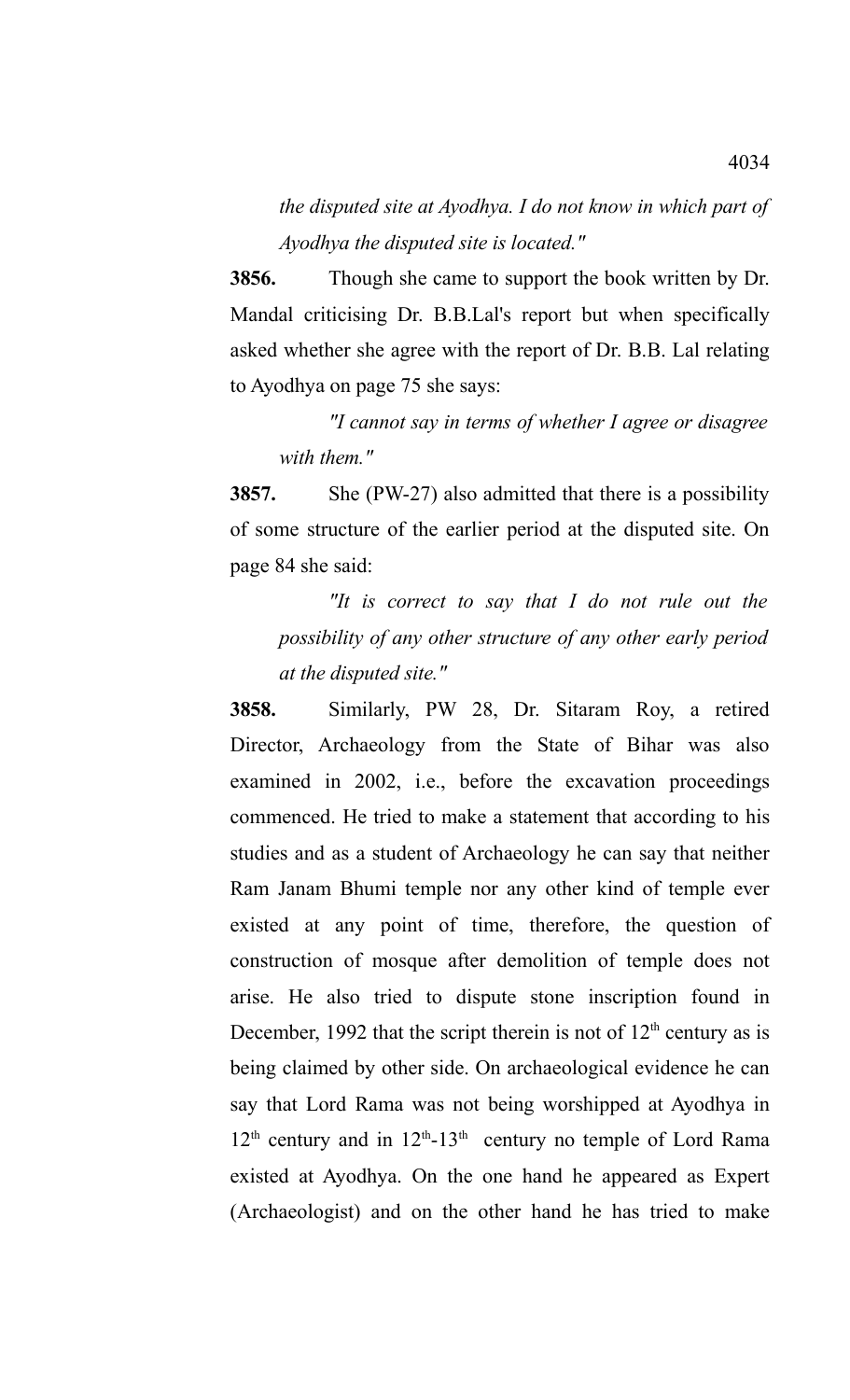various statements on History and other subjects.

''**मैं' एक इतिहासकार के रूप में** अथर्ववेद को इतिहास का प्रमाणिक ग्रन्थ नहीं मानता हूँ।'' (पेज 13)

*"As a historian, I do not recognise Atharvaved as an authoritative book." (E.T.C.)*

"अयोध्या के जितने भी वर्तमान मंदिर हैं मंदिर के अवशेष हैं उनमें आज से तीन सौ वर्षों के पूर्व का एक भी उदाहरण नहीं मिलता है। फैजाबाद में करमदण्डा अभिलेख से मैं परिचित हूँ। संभवतः यह गुप्त पीरियड का है इस समय याद नहीं है। करमदण्डा अभिलेख में मंदिर का जिक है।'' (पेज 19)

*"The temples which are existing at present at Ayodhya are the remains of the temples, out of them no instance of any temple dating back to three hundred years from today is found. I am aware of the Karamdanda inscription of Faizabad. Probably, it relates to Gupta period, presently, I do not remember. There is reference of a temple in Karamdanda inscription." (E.T.C.)*

"सातवीं शताब्दी के अफसढ़ के मंदिर की दीवार पर चूने से बनायी गयी राम, लक्ष्मण, सीता, हनूमान की आकृतियाँ थीं जो अब नहीं हैं। यह आकृतियाँ दसवीं, गयारहवी शताब्दी की नहीं, बल्कि सातवीं शताब्दी की थीं।

पुरातत्ववेत्ता इस मंदिर को सातवीं शताब्दी का मानते **है**' क्योंकि इसमें उस काल का अभिलेख मिला है जिसका नाम है राजा आदित्यसेन का अफसढ़ से प्राप्त अभिलेख।'' (पेज 20)

*"On the walls of temple of Afsarh of 7th century, there existed images of Ram, Lakshman, Sita, Hanuman made of lime, which do not exist now. These images were not of 10th-11th century but of 7th century.*

*The archaeologists recognize this temple as of 7th*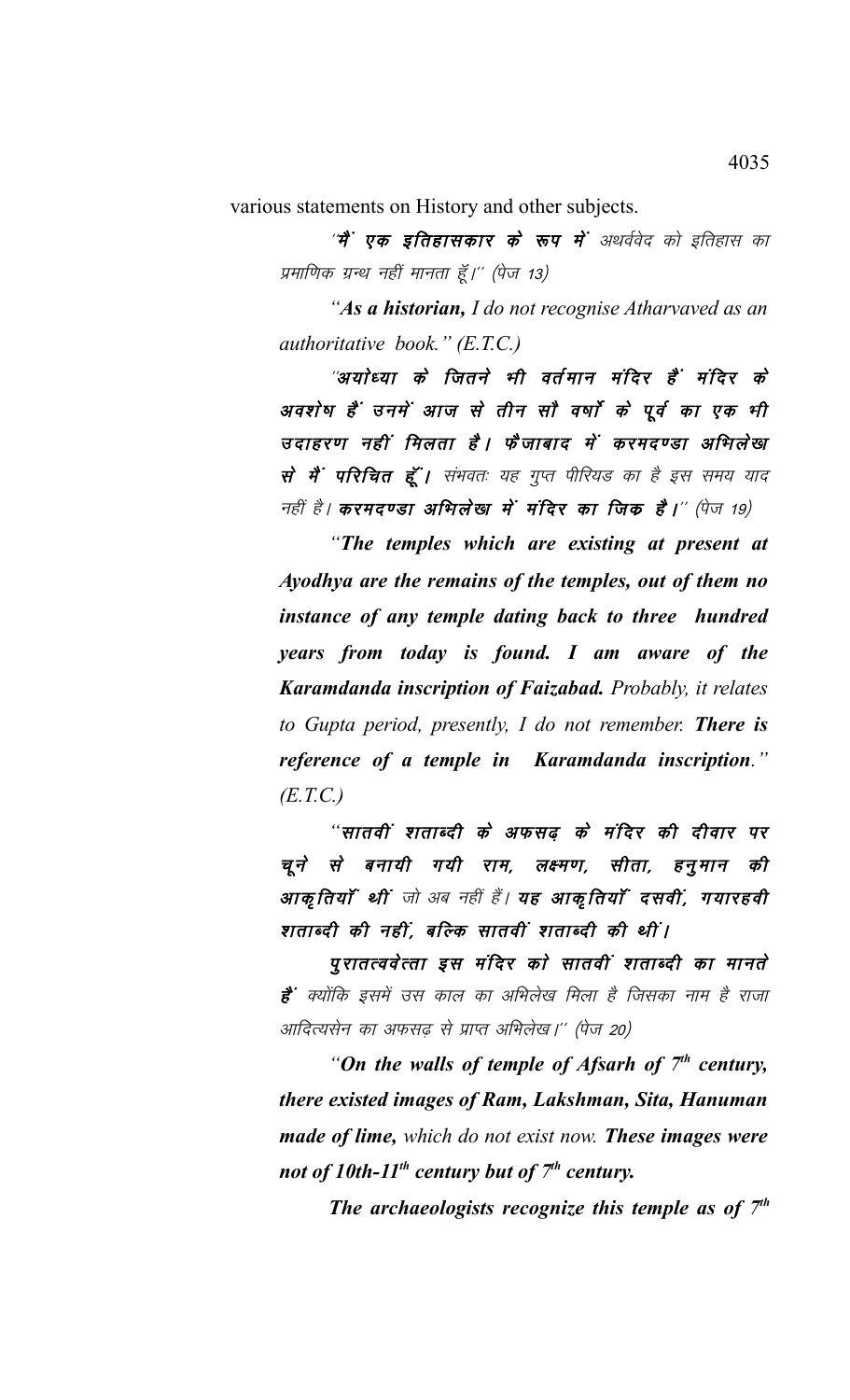*century because it contains the inscription of that period, named as inscription of King Adityasen recovered from Afsarh." (E.T.C.)*

''मैंने शिलालेख का पूर्ण फोटोग्राफ, स्टैम्पेज या उसका डिसाइफरमेंट नहीं देखा है। मैंने अपना लेख लिखते समय शिलालेख को या उसके पूरे फोटोग्राफ को देखने की जरूरत समझी थी, परन्तु मेरे पास जो साधन थे उसे कारगर न होने की दशा में मैं पूर्ण फोटोग्राफ देख नहीं पाया था।'' (पेज 24)

*"I have not seen full photograph, stampage of the inscription or its decipherment. At the time of writing my article, I felt need to see the inscription or its full photograph, but for wants of means I could not see the full photograph. " (E.T.C.)* 

**3859.** He tried to dispute the very factam of place of birth of Lord Rama in Ayodhya. This statement now goes against the stand of the plaintiffs (Suit-4) in view of the statement made under Order 10 Rule 4 in April 2009. This witness has no experience of field Archaeology as is evident from page 66. The credibility of the said witness, based on his archaeological conduct is tried to be dislodged by the defendants, in the following manner:

"यह कहना गलत है कि जब मेरी आर्कियोलाजिकल सर्वे आफ इंडिया में नौकरी हुई तो प्रो0 आर0एस0शर्मा उस सेलेक्शन बोर्ड में सदस्य थे। यह कहना बिल्कुल गलत है कि जब मैं बिहार सरकार में एक्सप्लोरेशन एंड एक्सक्वेशन में आफीसर के पद पर कार्यरत था तो कुछ मूर्तिया गायब हो गयी थीं। मैंने श्री धर वासुदेव सोहनी का नाम सुना है वह बिहार के लोकायुक्त थे। मेरे कार्यकाल में मूर्तिया गायब नहीं हुई थी। यह कहना बिल्कुल गलत है कि ''तथाकथित मूर्तियों के चोरी '' के बाद कोई सर्च पार्टी बनी थी और इस सम्बन्ध में मैं स्पष्ट करना चाहूंगा कि एंटीक्वीटी एण्ड आर्ट टैजर्स एक्ट के तहत कोई भी प्राईवेट इंडिविजुअल अपने पास पूरा अवशेषों को निबन्धन कराकर रख सकता है। इसी के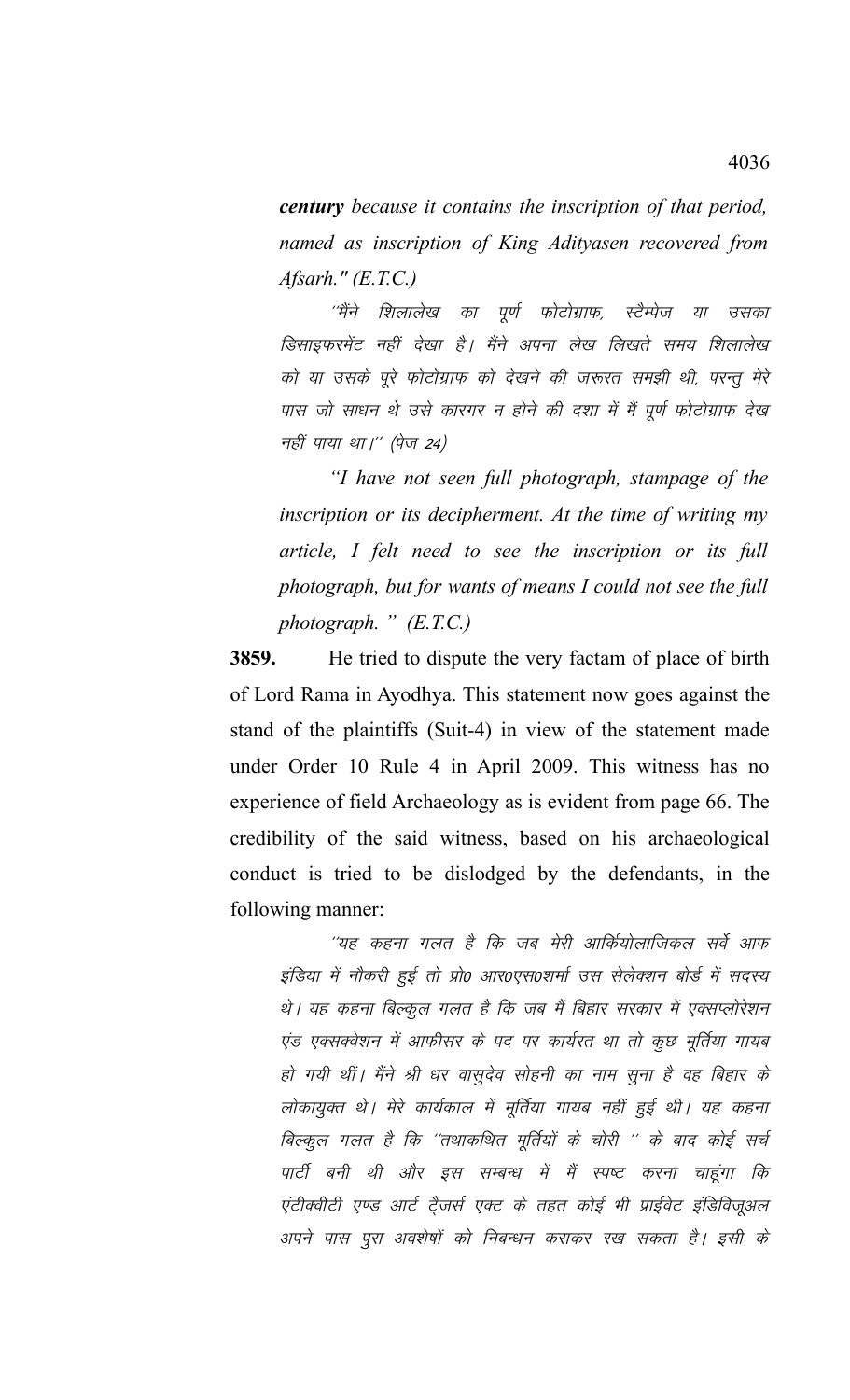अर्न्तत डा० आर०बी०सोहनी के पुत्र श्रीनिवास राव, आई०ए०एस०, के नाम से कुछ पुरा अवशेष निबन्धित कराने के लिए आवेदन पत्र देकर डा0 सोहनी, लोकायुक्त से सेवानिवृत्त्त होते ही उन पुरा अवशेषों के साथ पूना चले गये। वहीं पुराअवशेष डा0 सोहनी ने बिहार सरकार को अपने नाम में दीर्घा खोलने की शर्त पर सशर्त ऋण पर बिहार सरकार को सौंप दिया। यह बात गलत है कि मेरी पेंशन से 20 प्रतिशत की कटौती हो गयी। **यह** ठीक है कि मेरी पेंशन से बिहार सरकार ने 5 प्रतिशत कटौती की बात कही थी पर न्यायालय के आदेश से वह आदेश निरस्त हो गया। आज मैं पूरी पेंशन पा रहा हूँ। **मेरी पेंशन की** उपरोक्त कटौती का आदेश इस आधार पर हुआ था कि मैंने सोहनी साहब को ऐन्टीकुटी ले जाने से रोका नहीं।" (पेज 83)

*"It is wrong to say that when I got job in Archaeological Survey of India, Prof. R.S. Sharma was a member in that Selection Board. It is totally wrong to say that while I was posted as Exploration and Excavation officer in Bihar Government, some idols had been stolen away. I have heard the name of Sri Dhar Vasudev Sohani. He was Lokayukt in Bihar Government. The idols were not taken away during my period. It is wholly incorrect to say that any search party was constituted after the 'alleged theft of idols' and in this connection, I would like to make it clear that under the Antiquity and Art Treasures Act, any private individual can keep with him any archaeological remains after getting it registered. Under this very Act, Dr. R.B. Sohini soon after his superannuation from the post of Lokayukt and after submitting an application for registration of certain archaeological remains in the name of his son Sri Niwas Rao I.A.S., went to Pune with the aforesaid archaeological remains. Dr. Sohini handed over the said archaeological remains to the Bihar Government*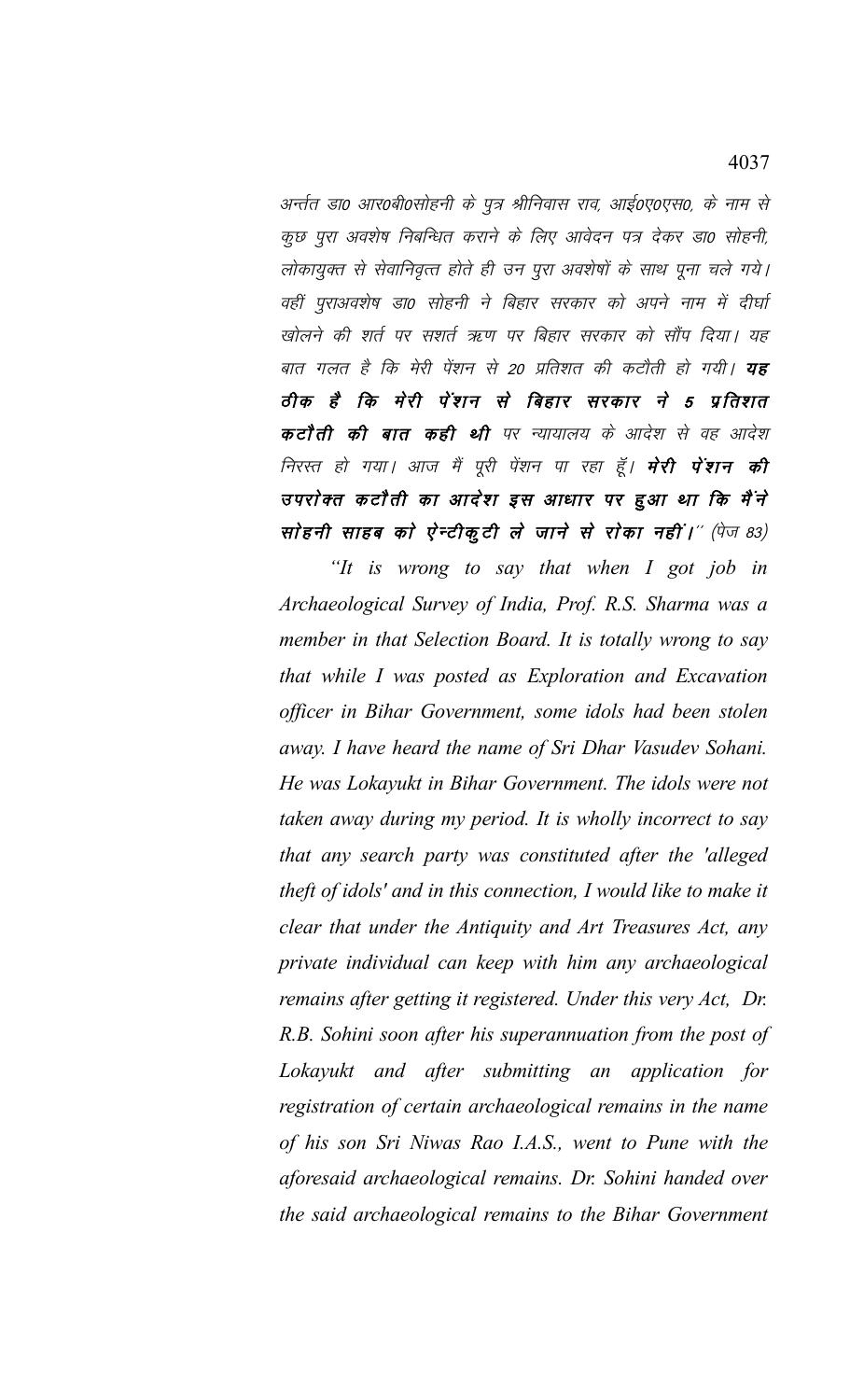*on the condition to allot a gallery in his name on conditional loan it is incorrect that the 20 % of my pension was deducted. It is correct that the Bihar Government had said for deduction of 5% from my pension but by the order of the Court tht order was cancelled. Today I am drawing full pension. The order for the aforesaid deduction from my pension was passed on the ground that I had not prevented Sohini Saheb from carrying away the antiquity." (E.T.C.)* 

**3860.** However for our purposes, we do not find the above facts relevant in any manner.

**3861.** PW-28 has admitted that Dr. R.S. Sharma has been his teacher and when he was selected for the post of Director Archaeology and Museum, Bihar by Public Service Commission Dr. R.S. Sharma was the Expert Member in the selection board. He also admitted his acquaintance with Dr. Sharma since 1953 when he was in Post-Graduation (page 83). His Article (Paper No. 199 C 2) was published in 1996 in a book where Prof. K.M. Shreemali of Delhi University was Editor.

**3862.** Supporting stratificaton/periodization made by ASI, Sri M.M.Pandey submitted that:

*I. Archaeology provides scientific factual data for reconstructing ancient historical material culture, understanding Archaeology for the past is a multi disciplinary scientific subject and requires a team of workers for effective results. Excavation of ancient sites is one of the major works of Archaeologists. As it is a scientific discipline, it uses scientific methods in its working.*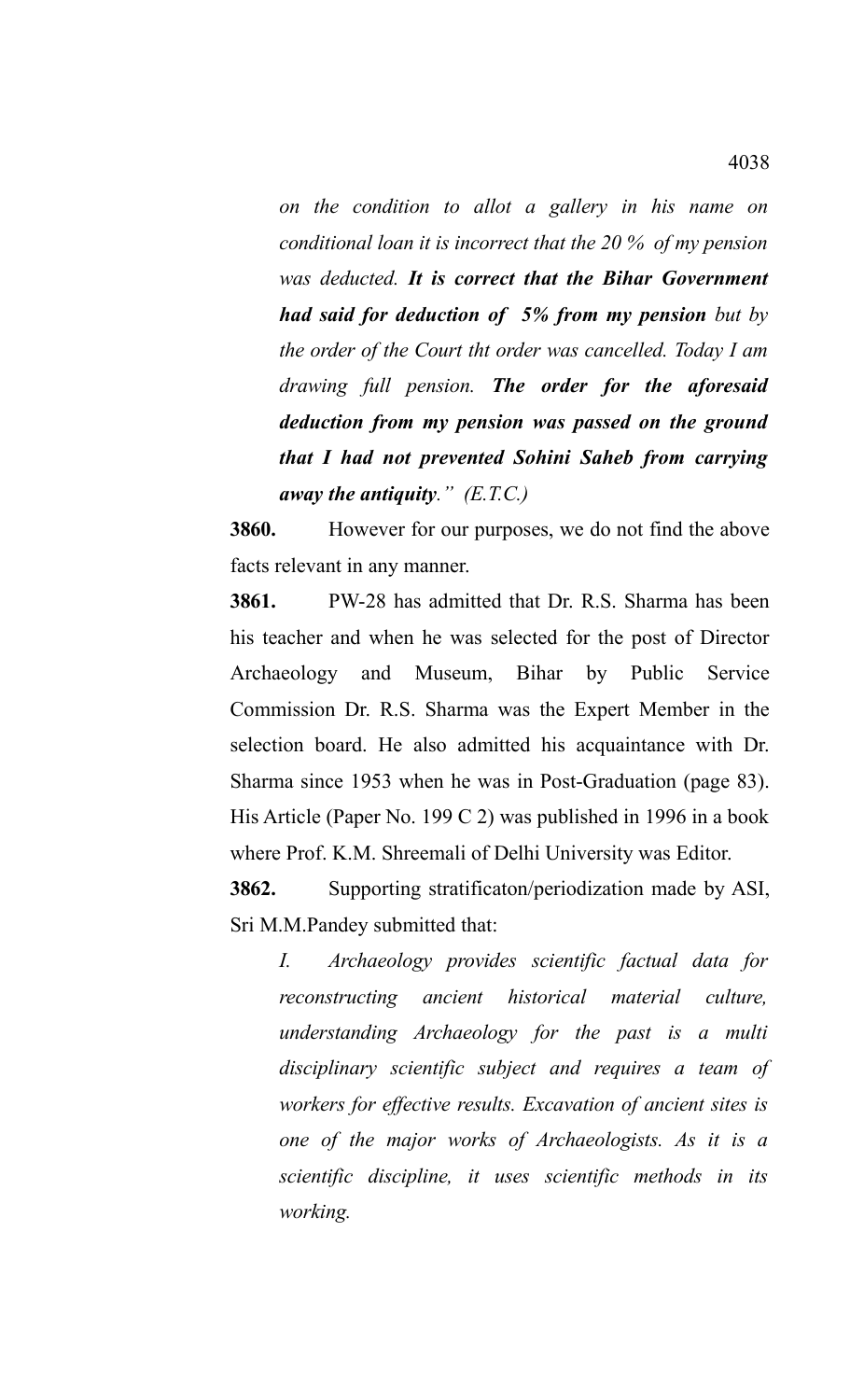*II. All Archaeological excavations are revealing and also at the same time destructive; revealing in the sense they yield unknown data like structures, antiquities etc, destructive that as one digs layer after layer, the upper layer have to be removed to go deeper and deeper to know more.*

*III. The area proposed to be excavated is divided into squares rising grid system and all available latest recording by documentation system, i.e., photography, video-recording etc. is done before starting excavation at desired and appropriate stages so that discovery of all structural remains and important finds to maintain a proper record for all future purposes.*

*IV. In archaeological context, layers (strata) are occupational and deposits caused by human and natural activities are generally distinguishable by their colour and texture as one digs.*

*V. Layers (strata) are important as they establish the relation between the structures and antiquities that help in establishing chronology provided the layer remained undisturbed.* 

*VI. The thickness of a layer (stratum) also indicates the time span of activities and occupation..*

*VII. In some places long walls may pass through several trenches but these are easily seen through the layers, the baulk and are retain.*

*VIII. Archeological excavations and its methods have been referred in various books. According to the views referred to by Mr. Brain M. Faigan in his book styled as "In the*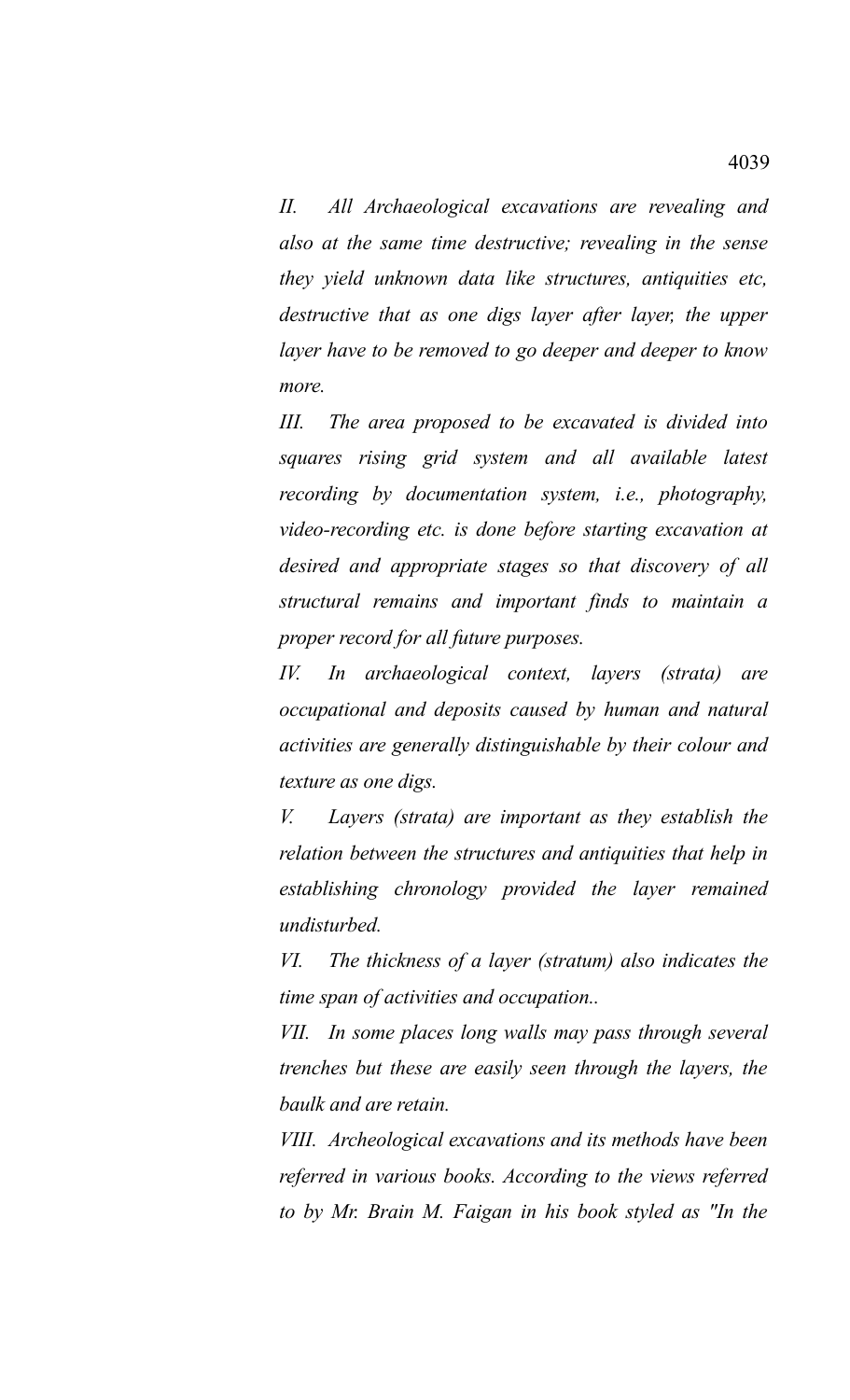*beginning an introduction Archeology" as well as according to the famous archeologist who is considered to be father of Archeology Sir Mortimer Wheeler in his book "Archeology from the earth" have settled certain norms of excavation. According to them archaeological excavation work is a scientific investigation which is be conducted on sound research methodology.* 

*IX. Here laboratory work also includes the process of writing report.*

*X. Detailed records and accurate measurement are the foundations of a sound, scientific excavation. Documentation (recording) throughout the excavation includes site diary, antiquity register and daybook. This day book records all events which have meticulously maintained in this case also. Moreover the day-today register has been duly signed by their advocates and expert nominees present on the spot in presence of Judge Observers.*

*XI. The antiquity Register is maintained to contain a special number of each small find, numbered with its level, trench number, depth below surface and additional information relating to the layer in which the object was found. This procedure provides a permanent record of significant artifacts which must be described individually in the final report and whose preservation is important. Lists of 'bag of finds' found during excavation are also recorded in this register; each bag, especially of common artifacts like pottery, animal bones, and stone implements receives a serial number which is recorded in a list in the*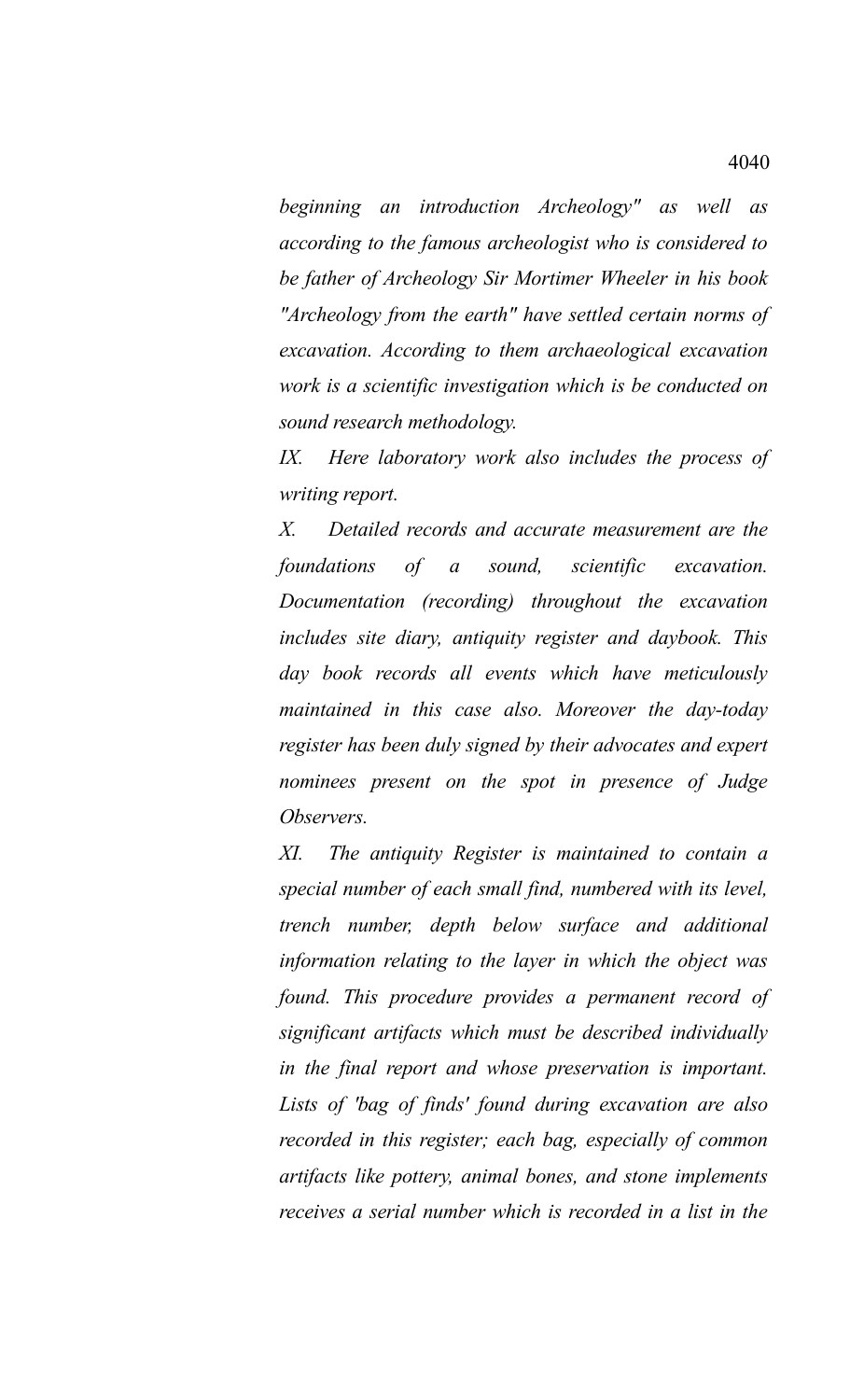*back of the small-finds register.*

*XII. Recording of Site Plan, structures and stratigraphic sections are equally important. Accurate plans provide a record of measurement and grid set up before excavation to provide a metrical framework for trenching. A system of redial coordinate measurements is used to record the position of horizontal features, with the radial lines forming an accurate network of reference points.*

*XIII. Three dimensional recording of major features and important artifacts is also a vital part of the excavation process. Many huts, pits or burial groups are important merely because of their association with other features or artifacts. Such information can be recovered only by 3 dimentional measurements, i.e. by recording the feature's horizontal and vertical coordinates with reference to the site grid.*

*XIV. In Archeology period of construction and stratigraphy is most important. Stratigrahpy is itself a scientific basis of periodization. It is based on Geological law of superimposition. Position of layers and their relation with structures is the basis for the same. Layers (strata) have to be worked out on the basis of texture, behaviour, colour, etc. It has to be seen whether the deposit is normal or flood deposit, layer (stratum) is disturbed or undisturbed, relationship of layer with structures, its contemporary deposit etc. For determination of age of the layer carbon dating is considered to be most scientific method. Periodization is done on the basis of finds that includes pottery, epigraphic materials, artifacts etc.*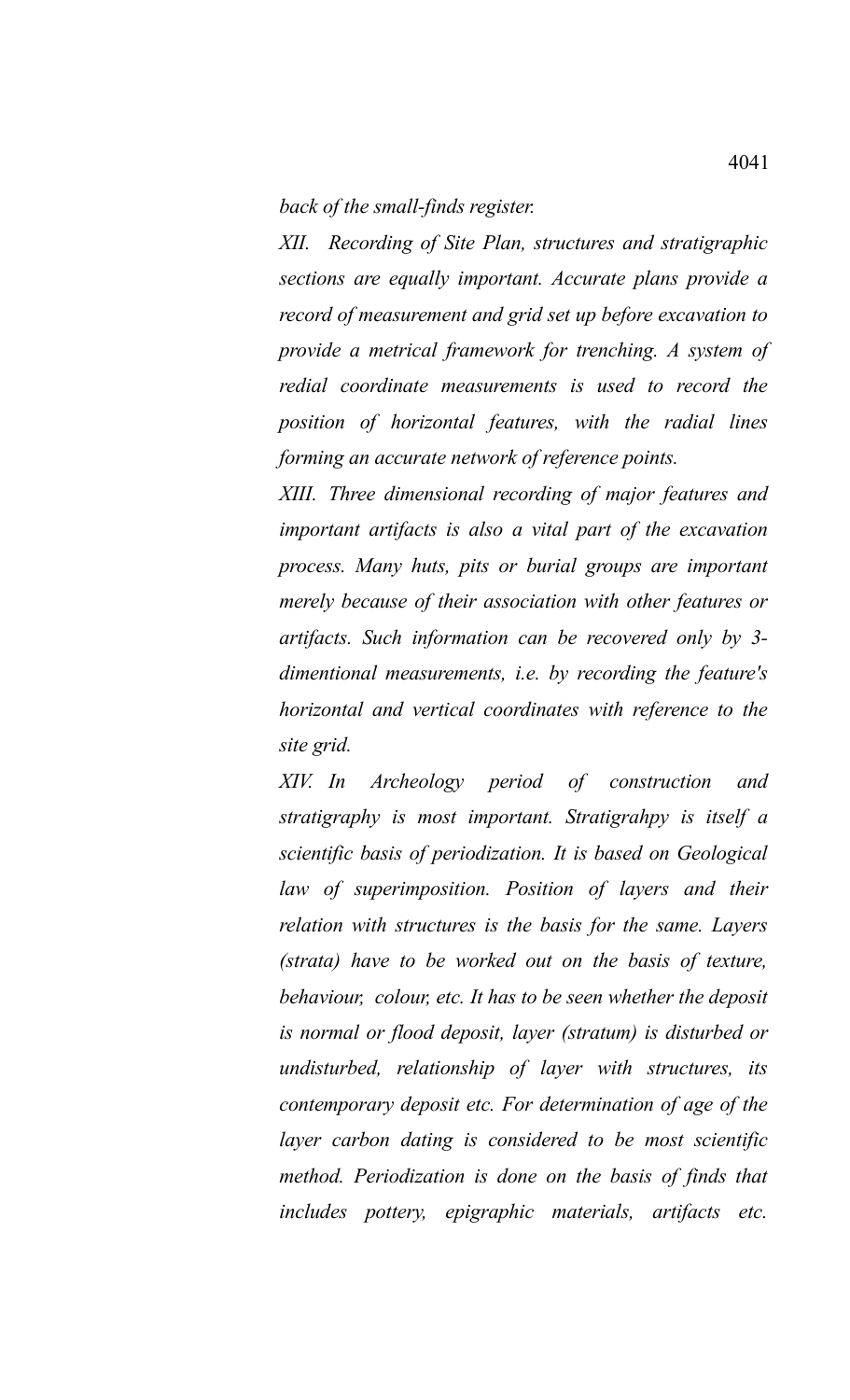*complied with C-14 dating.*

*XV. A perusal of chapter 3 of the report makes it clear that ASI has adopted all the three methods of periodization and has based its report on sound archeological norms. It is well settled that periodization is done mainly in either of the three ways: - (1) Century wise (timeframe periodization) (2) Dynasty wise periodization (3) Layer (stratum) wise (Stratigraphically). The dating are of two types i.e. absolute dating and relative dating. The carbon dating is considered to be absolute dating being periodization by scientific investigation. Relative dating is base on stratigraphical observation. There may be variation in nomenclature of the periodization amongst the scholars but there may be no point of controversy in century wise periodization. However the report mentions about all the three methods in its reports as is evident from the report at pages 38, 39, 40, 41, 43 & 44 (volume 1).*

*XVI. To begin with, i.e. historically the year 1192 A.D., i.e. 12th century, is the end of the Hindu rule in Delhi when Prithviraj Chauhan was defeated by Muhammad Ghori in the 2nd battle of Tarain and Ghori appointed Qutabuddin Aibak as his nominee to look after the territory of Delhi which he did although formally he proclaimed himself to be the ruler (Sultan) only in 1206, after the death of his master. Thus, for all practical purposes, in Delhi the Sultanate started during the closing years of the 12th century A.D.*

*XVII. Another world fame renowned scholar of Indian History professor A.L. Basham used the term*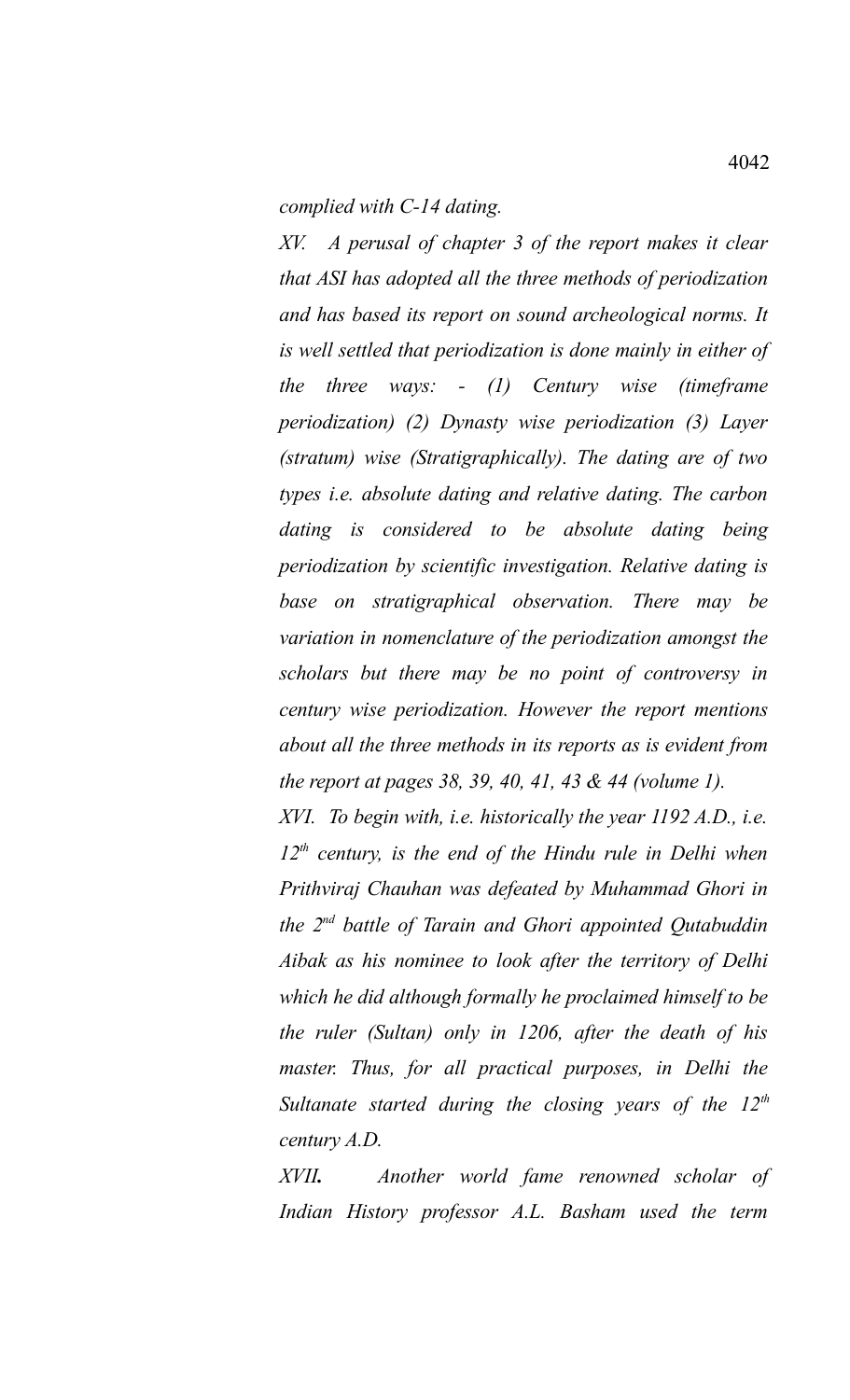*"Medieval Hindu India for Chapter 6, pp. 51-59 in his book "Cultural History of India", Oxford, 1975". XVIII. On the basis of well established datable artifacts, cermacised and C-14 dates, the ASI report has followed the cultural sequence of Ayodhya as under:- NBPW= Northern Black Polished Ware RW= Red Ware BSW= Black Slipped Ware GW= Grey Ware Late & Post Period IX Glazed Ware + RW+BSW (p.109) Mughal Mughal (p.41) Period VIII Glazed Ware + RW+BSW (p.109) Medieval Period VII (1200-1600 A.D.) '' " (p.109) Medieval (p.40) Period VI (1000-1200 A.D.)- RW+BSW+GW (p.104) Sultanate Post-Gupta(p.40) Period V (700-1000 A.D.)- RW+NBPW+GW (p.98) Rajput Level Gupta Period IV (400-600 A.D.)–RW+BSW+NBPW Earlier material of pd. III is in pd. IV (p.40) Kushan(p.39) Period III (100-300 A.D.) – RW* -*Triratna Sample (p.85) -Spouted wide open mouth of Makar (p.85) & Plate 69/71 Sunga Period II (300-100 B.C.)-*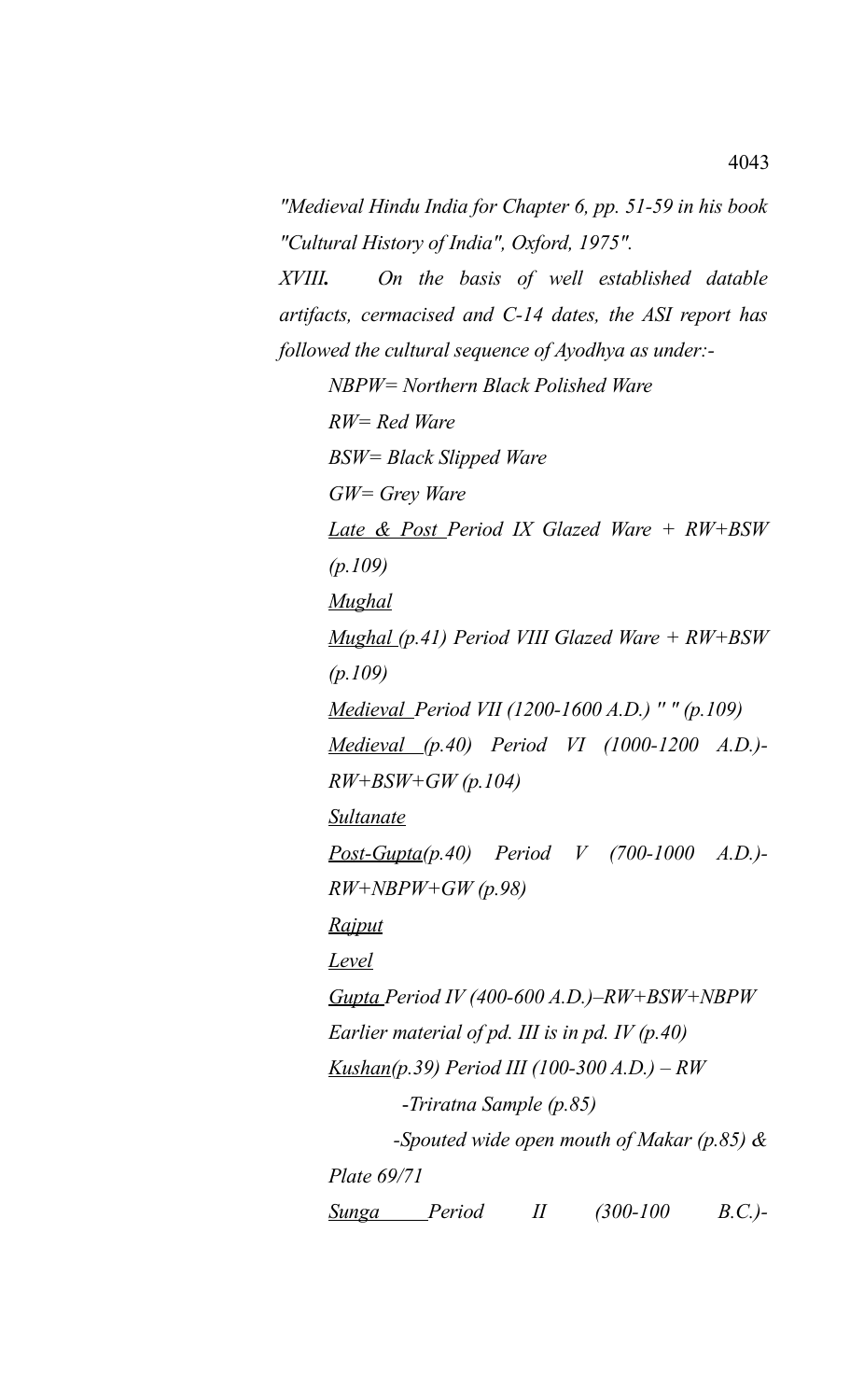*NBPW+RW+BSW+GW (p.39) NBPW Levels Period I (600-300 B.C.)– NBPW+BSW+GW+RW (p.38) It is pertinent to mention here that*  The pottery sequence of pd. VII, VIII & IX are the same. (p.108)

*XIX. A perusal of the report submitted by ASI shows that the excavations were conducted by the ASI in a most standardized settled norms of excavations, Recording and writing of the reports were strictly followed. The excavations were conducted in vertical and horizontal manners by way of grid system of layout for excavation. Three dimensional recording were done and principal of stratigraphy was strictly followed. The Archaeological excavation being a scientific investigation was conducted on spot in accordance with settled norms. The trench supervisor's note book, diary, daily register antiquity registers were maintained regularly in presence of the parties. Three dimensional records were done and principles of stratigraphy were strictly followed.*

*XX. The objection of the plaintiffs that in view of the evidence drawn from the despositional history of the site there was no habitation at this site after Gupta Period for a long time. It was reoccupied after a long desertion in 13th century A.D.*

*XXI. In this connection it may be submitted that the source of this 'evidence drawn' can only be a figment of malicious mind. The Report mentions on page 271 para one:*

*"Another noteworthy feature is that it was only duing*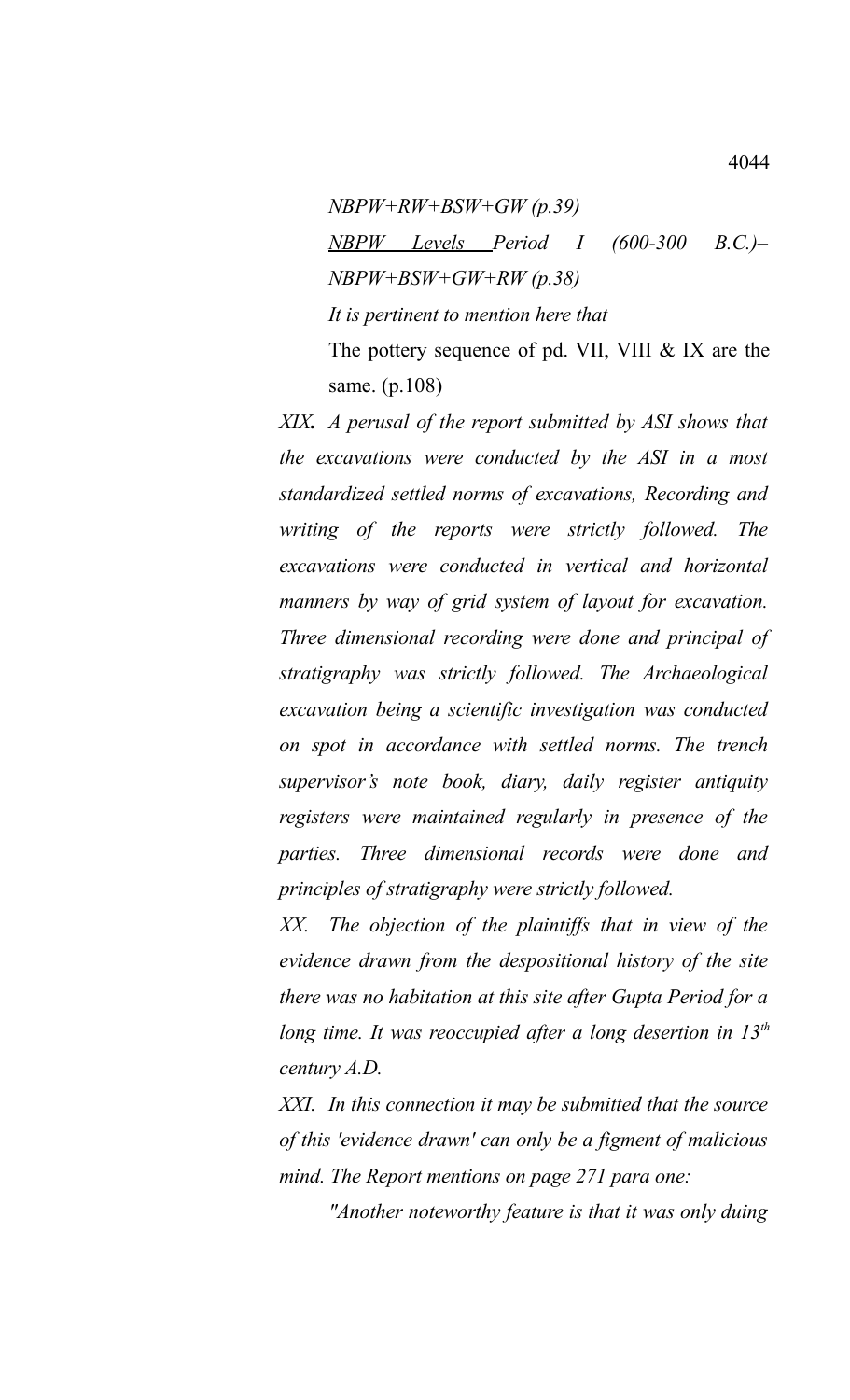*and after Period IV (Gupta level) onwards upto Period IX (late and post Mughal level) that the regular habitational deposits disappear in the concerned levels".*

*XXII. In the same para it further mentions:*

*"The area below the disputed site thus, remained a place for public use for a long time till the Period VIII (Mughal level) when the disputed structure was built".*

*XXIII. From where and on what basis 'a long desertion' is established and how the site is shown as 'reoccupied in 13th century A.D.' is neither clear not justified.*

*XXIV. The objection of the plaintiffs that essential requirement in an excavation report is a chapter that describes, one after the other, the main strata or levels found in the excavation, their nature (soil texture, colour, etc.) and contents. But there is no such section, level alone a chapter, in the Ayodhya report.*

*XXV. Periodization has been done on the basis of finds of a particular layer or set of layers that is on the basis of contents of the layers.*

*XXVI. The Chapter III covers all the salient points required for defining and study of layers and their respective periods.*

*XXVII. It is again the 'ostrich attitude' of the objector who wishfully do not want to acknowledge the existence of all these features in the Chapter IIII "Stratigraphy and Chronology" from pp. 37-47 in the Report.*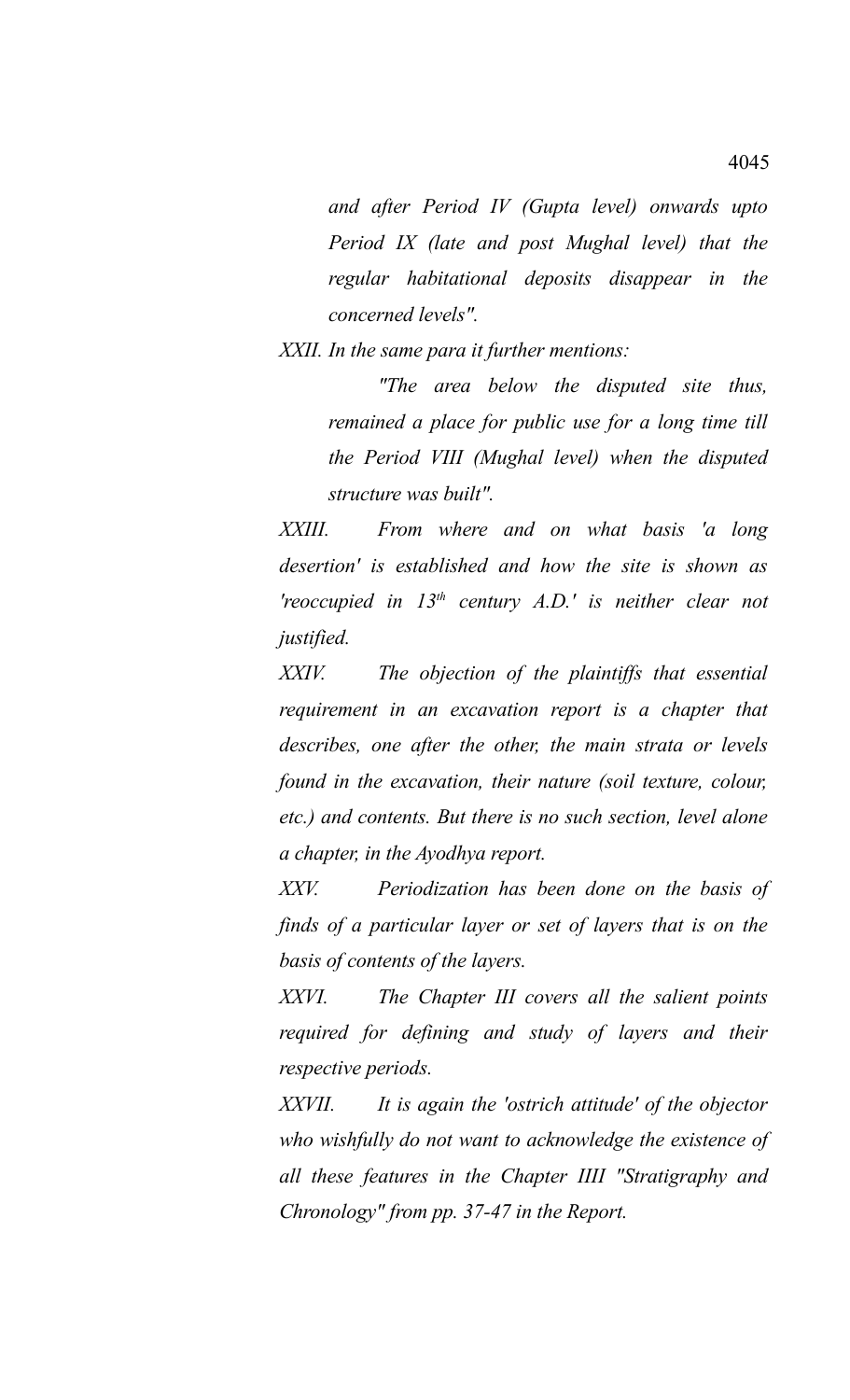*XXVIII. The objection of the plaintiffs that descriptions given in the report are not always matched by the sections. The reverse is also true. The report does not states the period to which layer 6 of J3, layers 4-6 in ZE1-ZF1 And layers 3-6 in e7 belong.*

*XXIX. In this connection it may be submitted that on page 46 of Report in 5th line form top it is mentioned that the material marked those from layer 1 to 6 "belongs to a pit and the layers are superficial". So far as the period of the pit is concerned the data unearthed from the excavation is too scanty to determine, as the successive digging of pits for later construction in the same spot has obliterated the earliest pit line that could have dated the pit.*

*XXX. In any excavation report it is neither required nor possible to include each and every layer of every trench excavated while describing the stratigraphy of the site. However, in general walls 16 and 17 have been defined along with their associated layers to definite periods.* 

*XXI. The objection of the plaintiffs that the numbering of the floors and other details are not according to the stratigraphy and the report is full of confusion.*

*XXXII. In this connection it may be submitted that confusion does not exist in the report rather it has been created out of lack of understanding of the subject and because facts are seen in isolation of one another and not in the right perspective. Archaeological evidences at any given site are found in different trenches and then they are put to gather to reach a meaningful conclusion. It is like*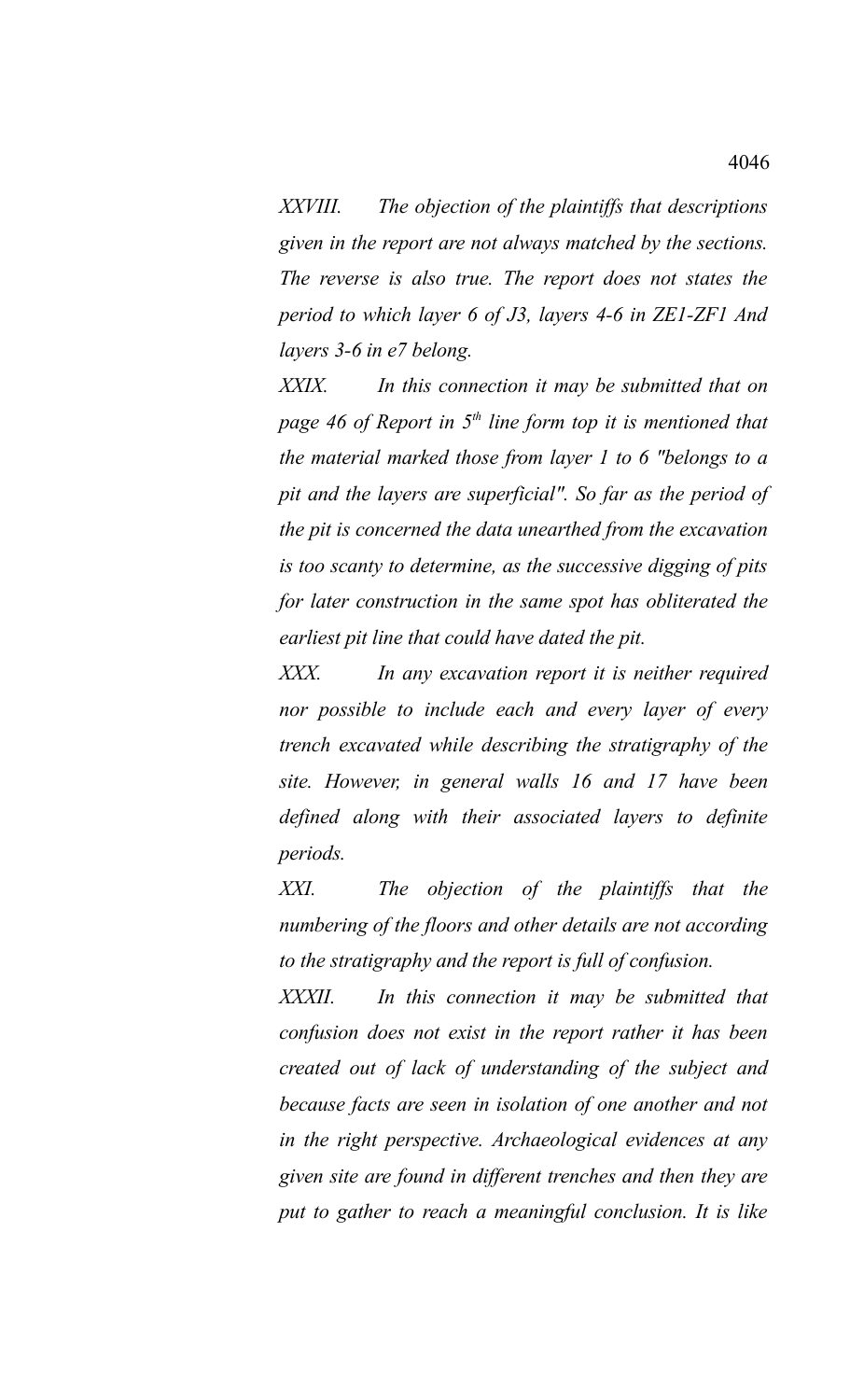*completing a jigsaw puzzle. Therefore, any description of it should be seen and read in the same way.*

*XXXIII. There is no single trench which has produced all the floors and layers. Evidence of different trenches has been shown in the Schematic Cross Section.*

*XXXIV. The objection of the plaintiffs that the text fails to mention which particular layers in these (Tr. G2, G7, J5- J6 and E8-F8) and other trenches pertain to Period VII.*

*XXXV. In this connection is may be submitted that since the layers of this period are not regular depositional layers rather are the filling material brought from out side to level the area as a preparatory to lay the successive floors, these floors have been described to belong to this period. The layers of fill, which are sandwiched between these floors, naturally become contemporary layers and therefore, have been defined as belonging to this period. The excerpt from page 42 of the Report is incomplete and should be read with the remaining part of the same paragraph which reads as:*

*XXXVI. As some places due to differential coverage area of the floor itself while at some other places due to destruction or decadence one of these was found missing. During excavation in different trenches they were named according to their occurrence from one onwards. The relative levels can be seen in the cross-sections of the mound and in the schematic cross section of the mound".*

*XXXVII. The confusion disappears as it never existed rather is a concocted one. The division of five areas of eastern, northern, western, southern and raised platform*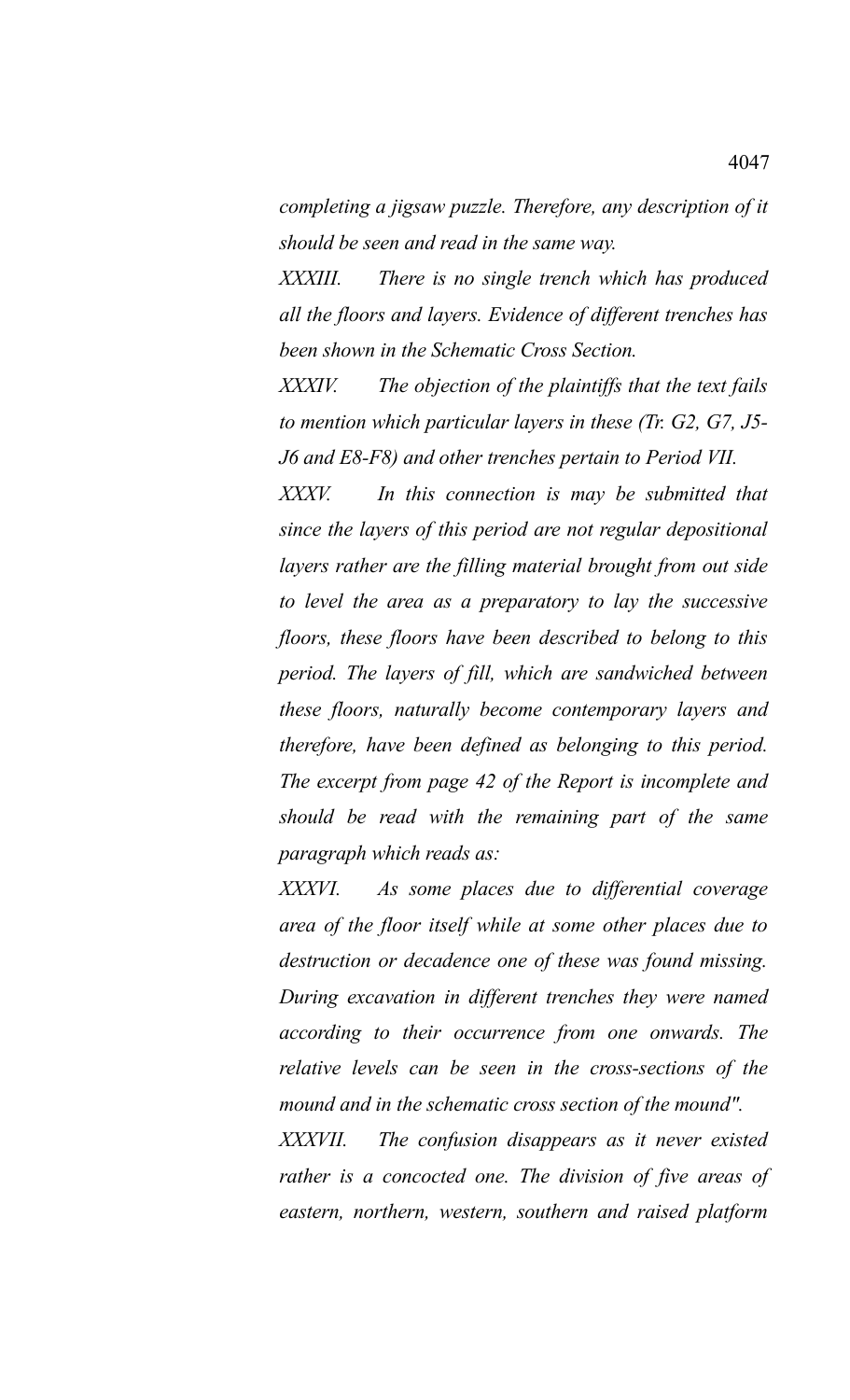*are treated in Chapter II "Cuttings" which defines the limits of each area. Therefore, there is no need to "count" any trench in any area, rather it should be verified from the relevant chapter.*

*XXXVIII. In G2, a narrow strip (about 1 m wide) was excavated and in that small area with some top layer disturbances all the floors top floors (upto Fl.4) were found, since the dividing line for different periods is floors all the layers in between shall belong to the respective period, so the layer 3 and 4 also belong to the Period VII.*

*XXXIX. The objection of the plaintiffs that nowhere is there any section showing floors numbered "4" or "5" and no section shows a sequence of floors numbered "1" and "5".*

*XL. Prof. Dhaneswar Mandal, who was examined as PW 24 by the plaintiff as an archaeologist of pre-history, has been re-examined after submission of excavation report by the Archaeological Survey of India by the plaintiff Sunni Central Waqf Board to support the objections filed by them. It is pertinent to mention that Prof. Dhaneswar Mandal, who has written a book styled as "Archaeology after Demolition", had never visited the disputed site before writing the book. During excavation the disputed site was visited by him twice as stated by him in his examination in chief from 10.06.2003 to 15.06.2003 and from 27.09.2003 to 29.09.2003. The entire evidence given by Prof. Mandal makes it clear that the book was written by him on the basis of news published in newspapers, magazines, booklets, particularly paper 118/C. This fact has been admitted by*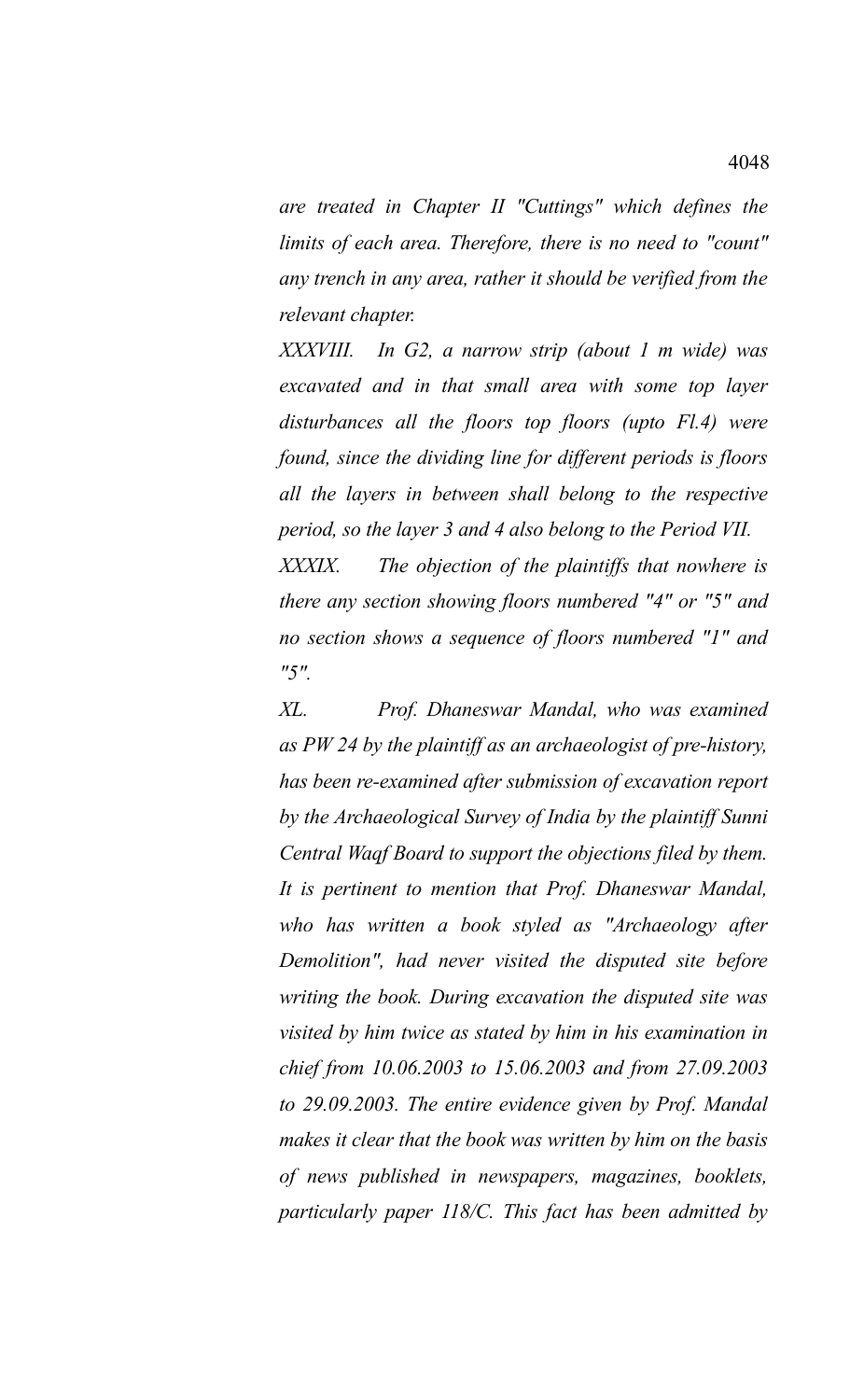*him. Regarding excavations also he has very clearly stated that his observations are based on his own observations without any measurement or actual verification of the site. Prof. Mandal admits that he has no knowledge about the disputed site nor ever attempted to see the artifacts, inscriptions, etc., found at the time of leveling or excavation of the disputed site. Prof. Mandal in his statement has admitted that the process of excavation, i.e., grid system excavation was perfectly correct which is internationally accepted mode of excavation. He further admits the circular sign found during the excavation to be of Gupta period i.e. 4th-6th century AD which is undisputedly a non-Islamic construction of pre-Islamic era. XLI. Dr R.C. Thakran was examined as PW 30 by SCWB in support of their objections against report of ASI, who, according to him, has not carried any excavation, rather during his masters degree course had attended some excavation at the sites of Mirzapur Karan ka Quila. The witness, in para 1 of his affidavit, has stated that he is involved in archaeological research since 1976 and had not excavated any site. The witness has given various details of the report in his examination in chief and annexed various documents but has failed to establish the same, rather the cross examination proved his statement to be false and baseless. The witness was in full agreement with the method of excavation, its marking, recording and listing. The witness stated that comparative study of archaeological finds was not possible on his part at the site and the witness could know about the alleged defects only*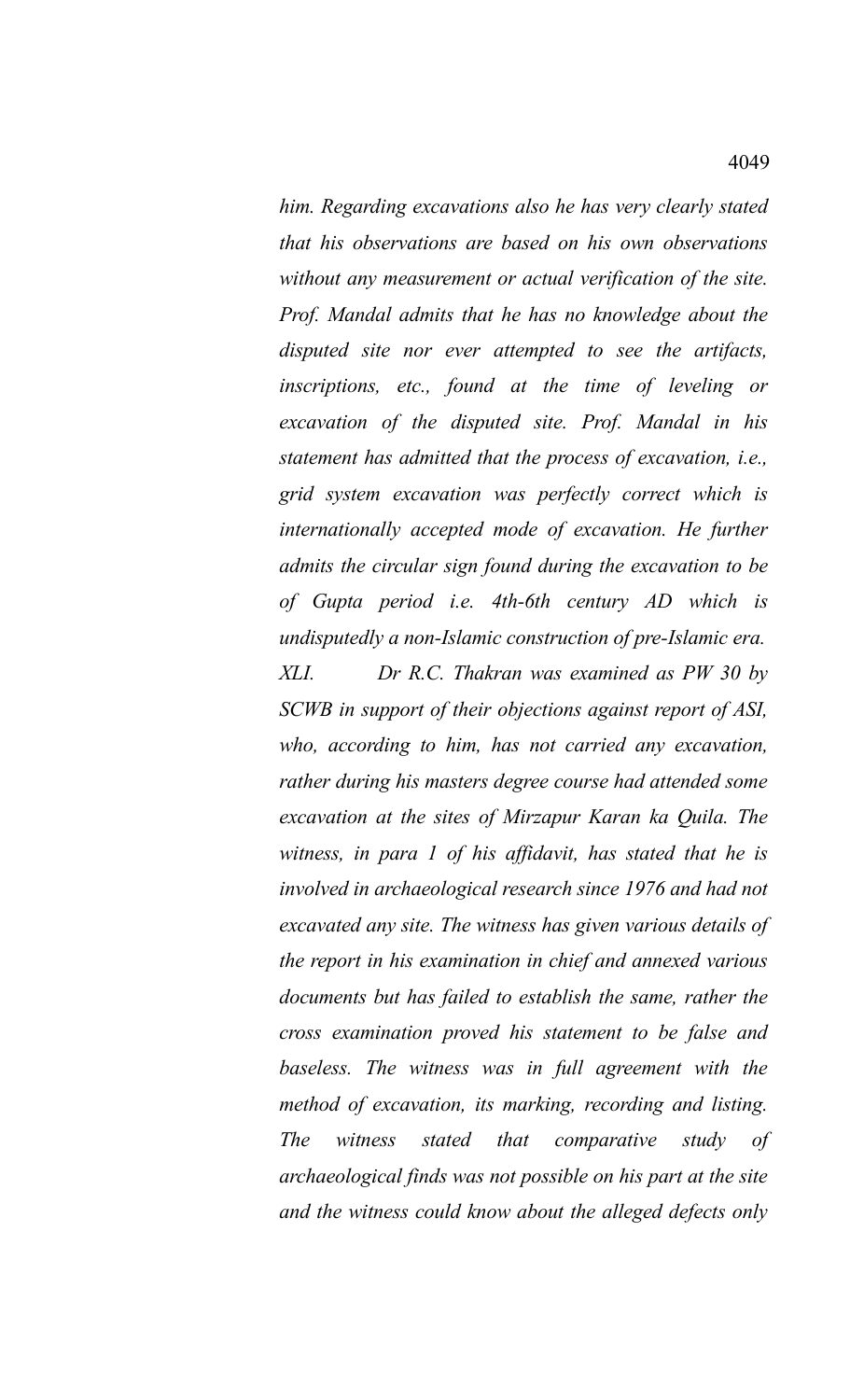*after submission of the report. Regarding periodisation, the witness stated that periodisation from period 7th to 10th century A.D., as mentioned in page 40 period 5 in report of ASI is correct but the witness expressed his disagreement with the nomenclature only. According to the witness early medieval period started from 600 AD and continues up to 1200 AD. But at page 112 the witness admits that early medieval period may be termed as Rajput period. Further, contracting his own admission at page 113, the witness states that the medieval period starts from 600 AD and continues up to 1707 AD although further clarifies that period from 600 AD to 1200 AD is called early medieval period where as period from 1206 AD to 1526 AD is called Sultanate period and period from 1526 AD to 1707 AD is said to be Mughal period. Admitting existence of pillar bases at the disputed site, the witness states at page 116: "Maein us report mein likhi ish baat se sahmat hoon ki pillar bases patthar ke pedestal par tikey huwey thei....Maeine Ayodhya ki khudai ke dauran sabhi pillar bases ko dekha thaa. Usmein pedestal stones kahin par nahin haein, kewal Mata Sita ki Rasoi ki taraf kuchh pillar bases ke upar patthar paye gaye haein jo pedestal se bhinna haein." Regarding manufacturing of pillar bases the witnes stated: "Jabtak maein khudai sthal par raha aisa nahin hai ki ASI walon nein pillar base banaye hon, Baad mein agar unhone kuchh kiya ho to mujhe is baat ka gyan nahin hai.Yadi sabhi trenches mein lagatar videography ho rahi hon to pillar base banana sambhav nahin hai. " Regarding use of Chuna*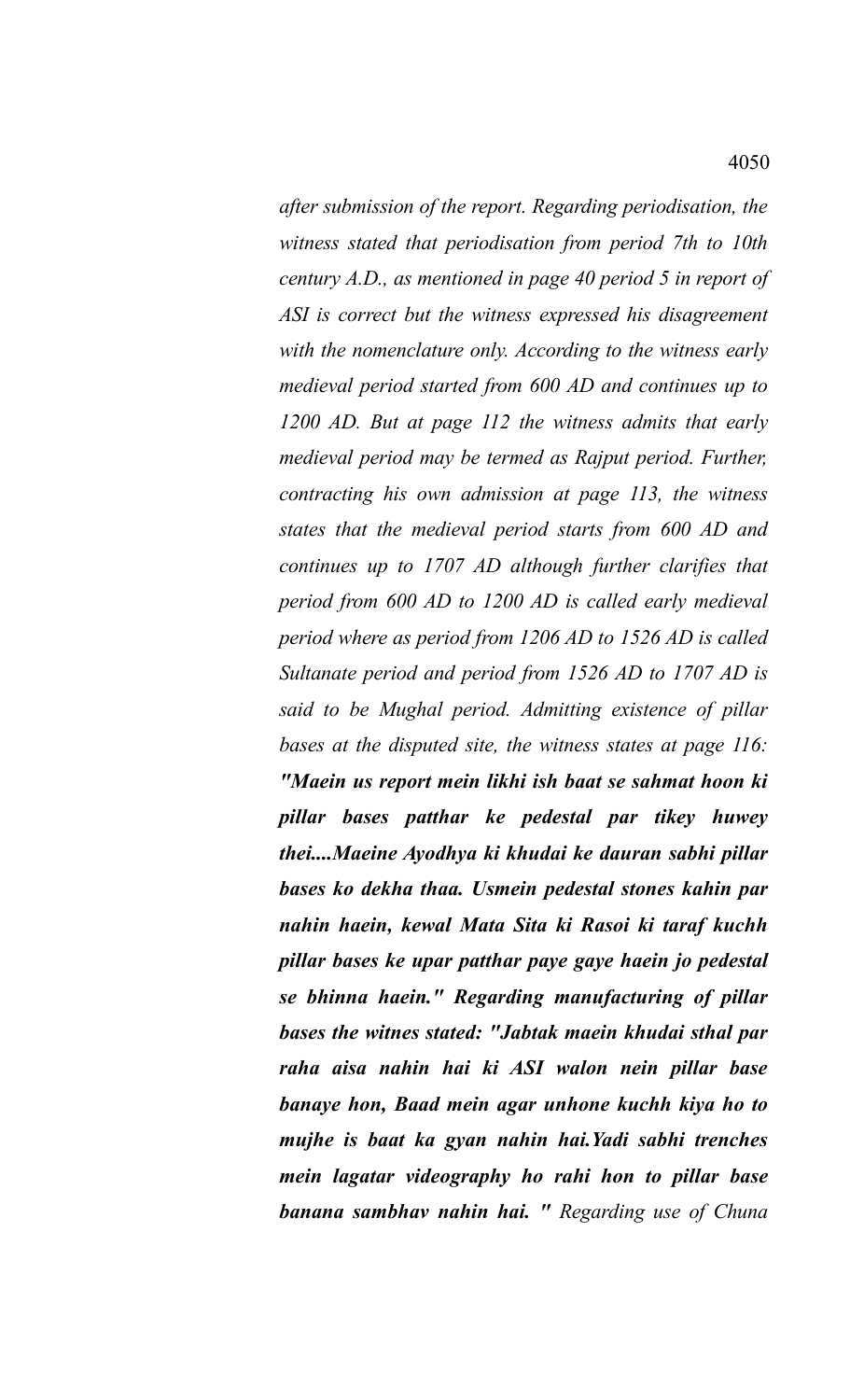*and Surkhi, the witness admitted the same being used in 7th-8th century and also in Gahadwal period. The witness supporting the third stand taken by SCWB regarding existence of old mosque/Idgah underneath the disputed structure stated at page 69: "Khudai ke dauran diwar ko dekhne se tatha ASI ke report dekhne se mujhe aisa laga ki Babri masjid ya uske poorva ke masjid/idgah banne mein jo material punah prayog mein laya gaya wah kahin aas paas se laakar istemal kiya gaya hai. The witness admitted existence of Kapot padi door jamb, lotus motif at the disputed site and has also stated that he has not seen any such thing in any mosque. The witness who is an atheist stated that: "Maein Ishwar ya devi devta mein astha nahin rakhta hoon." The witness admitted that he has no knowledge nor had ever studied about differences of masjid and idgah. At Page 187 the witnerss states: "Masjid wa idgah ke antar ke barey mein maine avashya suna hai, parantu iske barey maein maine adhyayan nahin kiya. Yah kahna sahi hai ki masjid wa idgah ke sambandh mein mainey sa-sapath apna bayaan mukhya pariksha ka prastut kiya hai ish vidha mein maein vishesh gyan nahin rakhta hoon.... Keval neemv ki diwar ko dekhkar uparokt donon antar bata pana mere liye sambhav nahin." The witness admitted existence of taakh or niches in temples. The witness at page 191 states: "Mandiron ki khudai ki reports mein animal bones paye jane ke barey mein maine padha hai." The witness admits importance of Kalash and floral motifs for temples and stated that it is used in temples only. The witness admits circular structure and wall belonging to*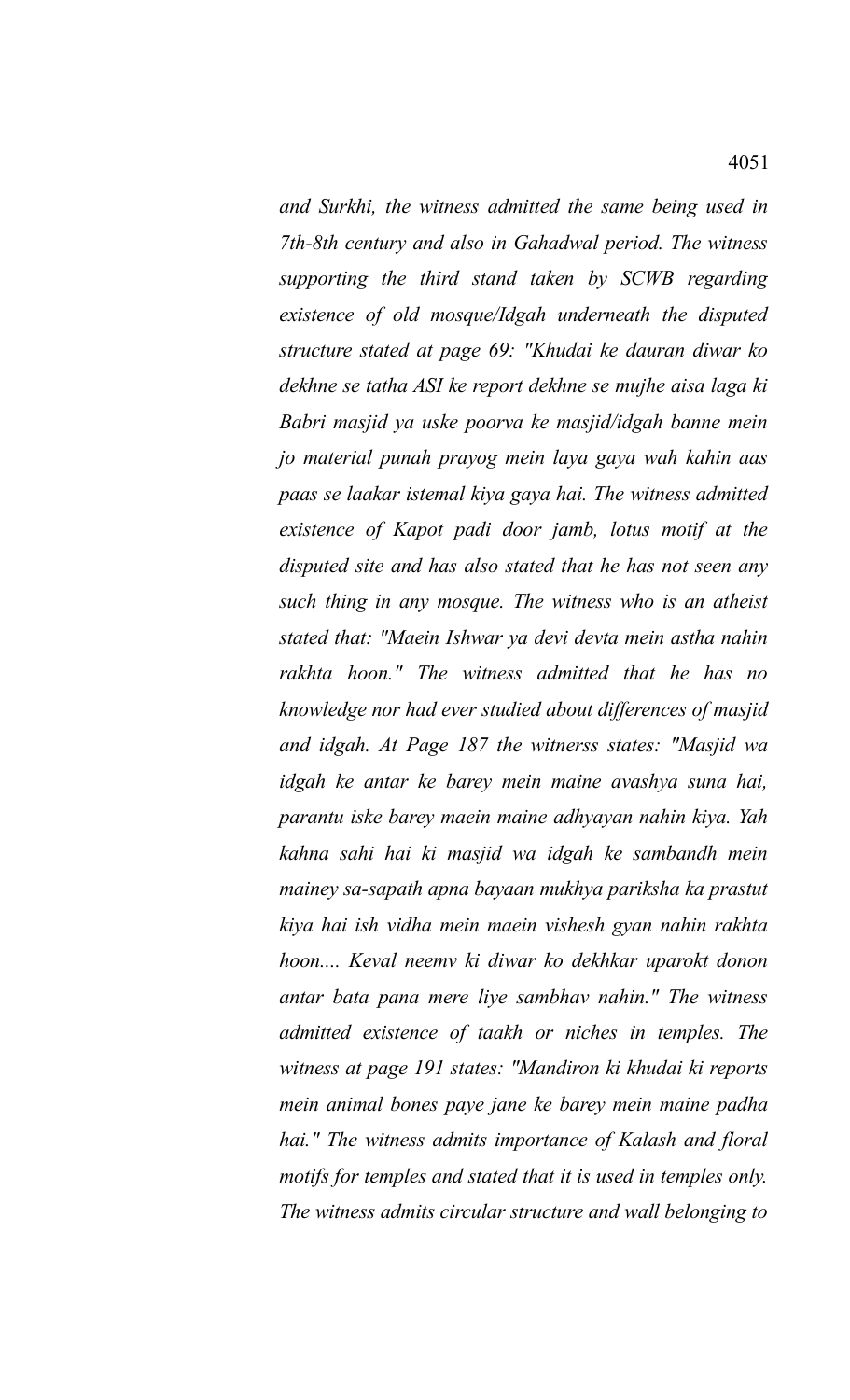*Gupta period. A perusal of the cross examination of the witness at page 356 to 360 makes it clear that the witness has no idea of the walls and has not identified the same in spite of filing detailed affidavit and going through the same. The entire cross examination of the witness makes it clear that the witness has no idea of excavation and has tried to support the objection of SCWB merely on the basis of some bookish knowledge as well as under some extraordinary circumstance.*

*XLII. At page 251, the witness (PW 31) admitted that the ASI had adopted all the three methods of periodisation and the carbon dating was a scientific mode which was considered to be absolute dating method. But according to the witness the Sultanate period was confined to 10th and 11th centuries only. The only objection against periodisation, according to the witness, was as stated by him at page 252: "I do not have any objection regarding periodisation of ASI in which they did not mention early Sultanate period from 10th to 11th century. In my opinion one of the objections regarding periodisation is the mention of early medieval Sultanate period, The periodisation should not be made on the basis of dynasty-wise." Regarding periodisation, the witness stated that he was in full agreement with the periodisation done by ASI but he was not agreeable to the periodisation of period 6 which is shown as medieval Sultanate period.*

*XLIII. The witness (PW-32) has categorically stated about her presence on the spot during excavation although so many things have been stated in her affidavit filed by*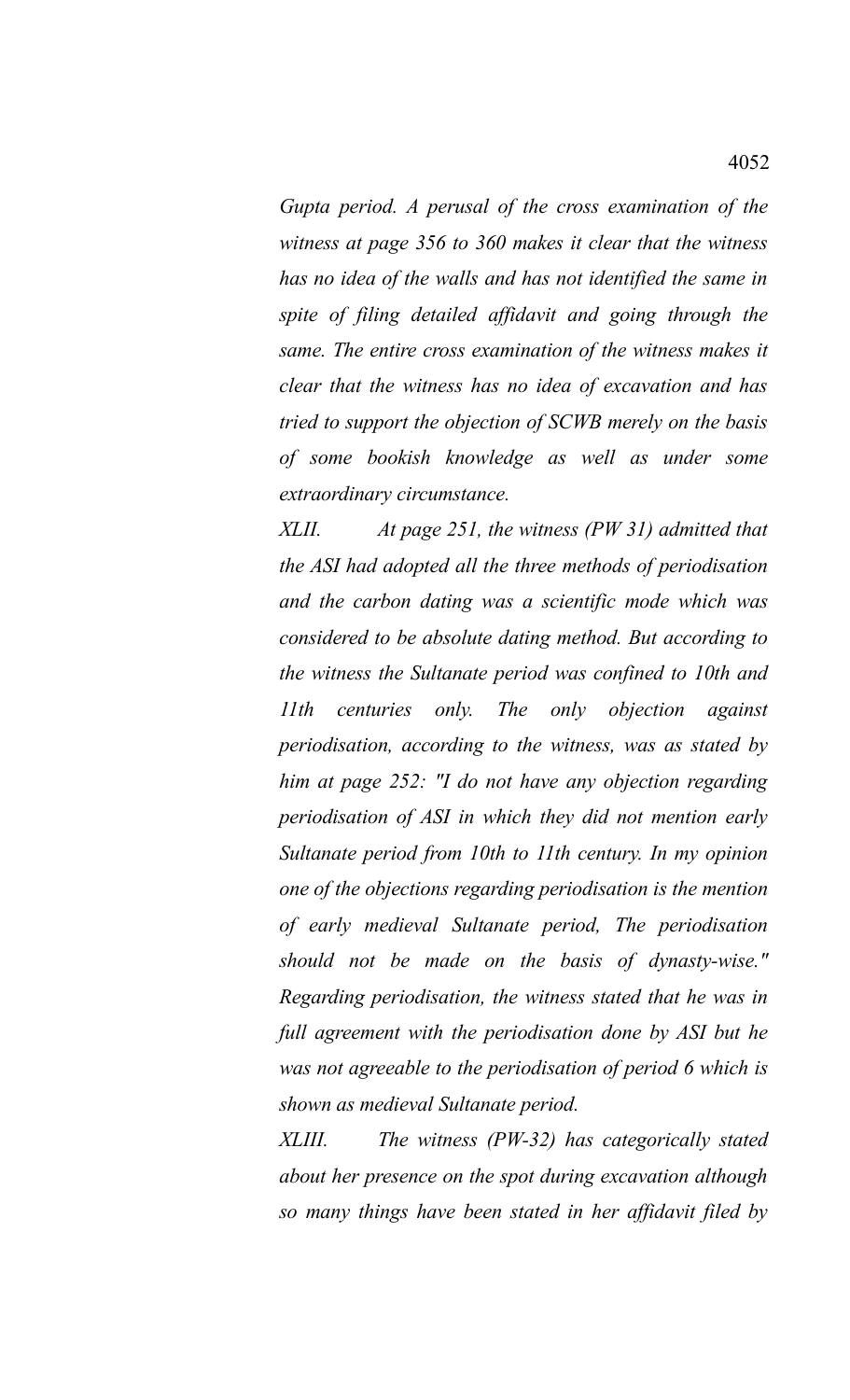*way of examination in chief. But the cross examination of the witness proves that, although the witness is not a field archaeologist, the excavations were conducted by A.S.I. as per settled norms. Describing fill deposits, the witness confirmed in her cross examination at page 24 that no stratification is possible in fill deposit.*

**3863**. From the above, it is evident that the entire chronology/stratification of ASI has not been condemned/ objected/criticized by Experts of Plaintiffs (Suit-4) but basically it is confined to 5, 6 and 7 period. PW 16 on page 54 stated that the determination of period 6 and 7 is contrary to the facts on the basis of pre-conceived ideas and have been antedated. On page 455 it says that he has no objection to the determination of periods 1 to 5. PW 24 does not dispute periods 1 to 4 but then has made comments against the periods 5, 6 and 7, as determined by ASI but then on page 170 in cross examination stated that layer 5 and 6 have rightly been shown belonging to early medieval Saltnat period and then on page 271 says that he does not agree with the century-wise periodization made by ASI and tried to explain the same on page 273-274, and, concluded that except period 5, 6 and 7 he agrees with rest of the determination made by ASI. PW 29 on page 71 while agreeing with N.B.P.W. Mughal and late post Mughal expressed for her disagreement with the rest of the periods. PW 30 without raising any serious objection with respect to periodization has said that the periods 6 and 7 have been mentioned in report by ASI interchangeably creating confusion. PW 31 remained silent with respect to stratification but PW 32, who is co-author of the objection filed by the plaintiffs (Suit-4) against ASI report,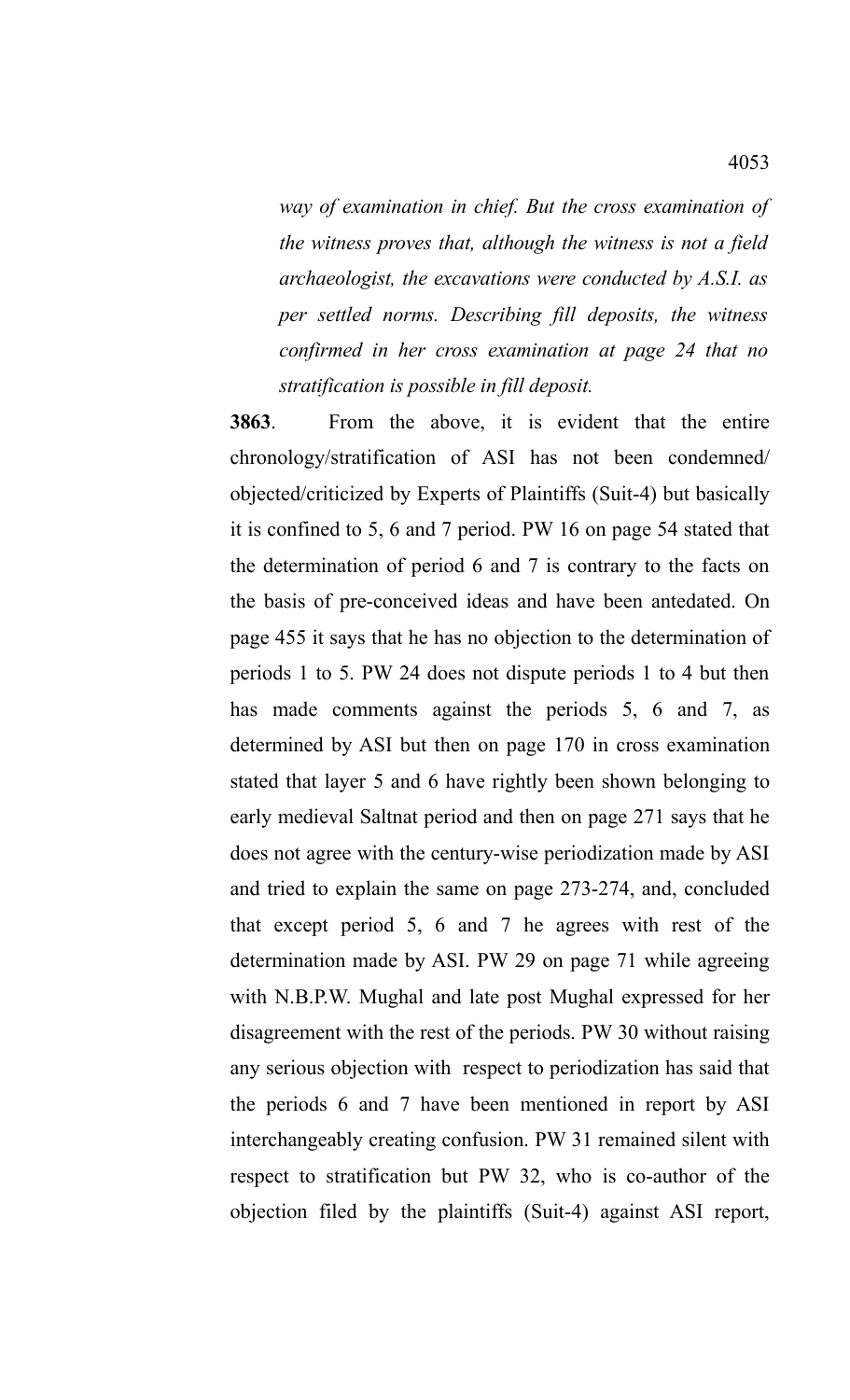claims that period 6 to 9 are not based on the deposits but the material found therein is a secondary context and therefore, the determination of the said period is not correct. These witnesses have given their different version in support of their opinion or understanding which are not in general harmony with each other and therefore, it cannot be said that all the witnesses have provided similar or common reasons against that part of stratification/chronology of the ASI which they have challenged. On the contrary, most of them admit that determination of stratigraphy/chronology can be done in one or more method which are well recognized and they are three (1) Dynasty wise, (2) Century wise and (3) Layer wise, and the ASI has followed all the three systems (PW 16 page 454, PW 24 page 269, PW 29 page 144, 150, 183, PW 30 page 351/352,)

**3864**. Sri Arun Kumar Sharma, OPW 18 has supported ASI report in its entirety. He retired in 1992 from the post of Superintending Archeologist from ASI. Having done M.Sc. in Physical Anthropology in 1958 from University of Sagar and Post Graduate Diploma in Archaeology in 1968 from Institute of Archaeology, Government of India, he served ASI Department for about 33 years and had the experience of exploration, excavation of archeological sites. Some of the excavation work he has undertaken has been detailed in para 5 and 6 of his affidavit. He has clearly averred that the three ways of periodization is well established in the field of Archaeology and the ASI has adopted all the three methods. Regarding 6 and 7 period determined by ASI, he has explained that suggestion by some of the witnesses that the medieval period in India must be co-related with Islam only is not correct and is not a universally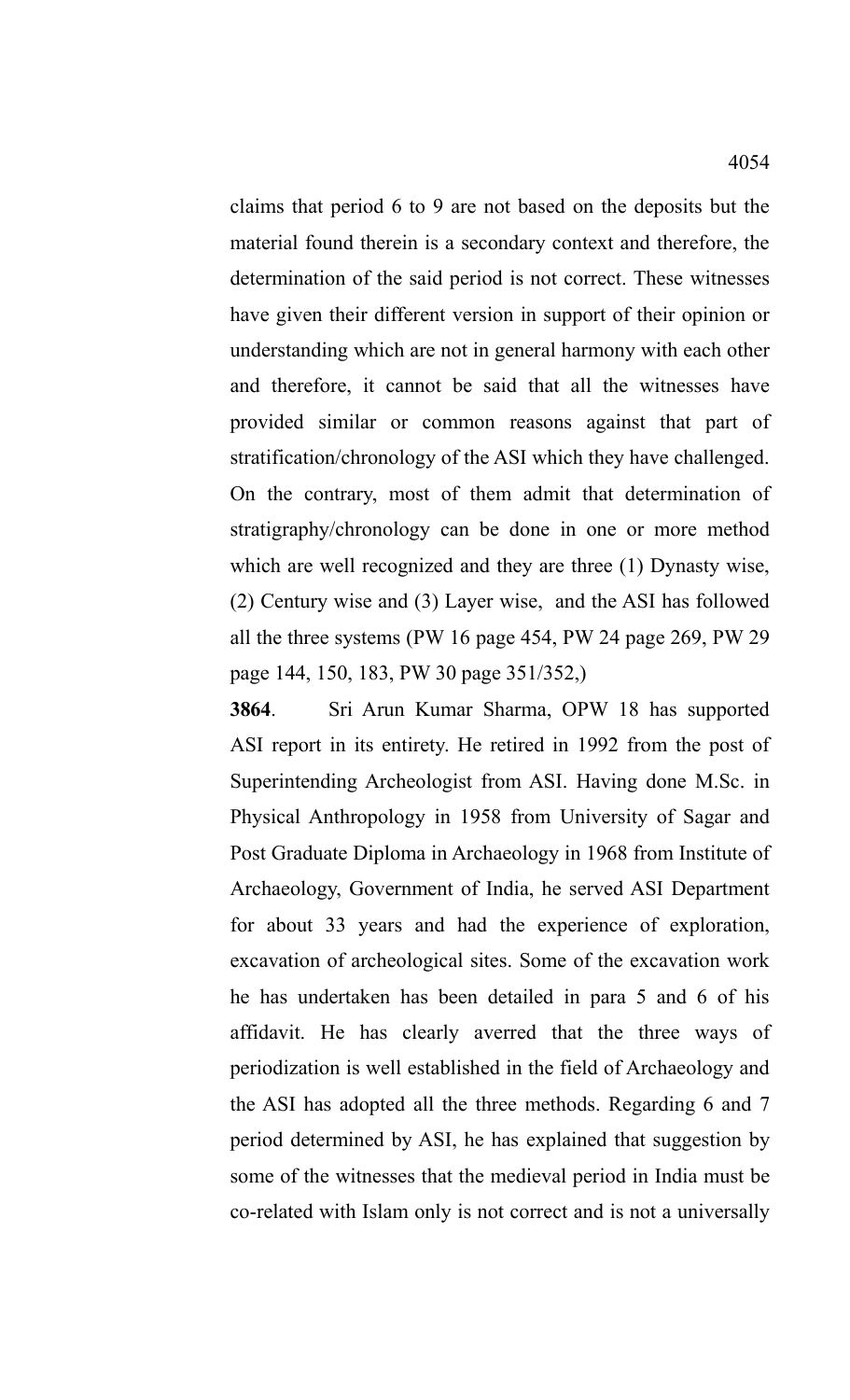accepted proposition. He has referred to the opinion of Ram Sharan Sharma, a Historian, recorded in his book **"Perspectives in Social and Economic History of Early India"** published in 1983 by Munshiram Manoharlal Publishers Pvt. Ltd., New Delhi, where on page 228 Chapter XVI the author says "

*"An important problem in the general history of India is that of transition from the ancient to the mediaeval. Certain dates such as AD 647, 711, 750, 916, 997, and 1206 have been suggested as landmarks in political history. But since politics was the preoccupation of a small section of society in early times, it has to be shown whether any of the above-mentioned dates or whether any other date or point of time is equally significant in the history of land system, crafts and commerce, polity, society, language, art, religion, etc. There has taken place a lot of discussion whether Harsavardhana's death in AD 647 marks the end of one and the beginning of another era in Indian history. The statement of Vincent Smith that the death of Harsavardhana set in the process of decline in Indian history has been ably refuted by a number of scholars, and especially by H.C. Ray. But for those who wish to investigate patterns of social and economic life, the real point to look for is not the presages of decline and prosperity but the nature of change in the existing way of life. If the change is of a fundamental nature, it should be regarded as heralding the advent of a new period. If it is a minor change it would not necessitate any new characterization of the period. Even the question of decline and prosperity has to be examined in relation to the process*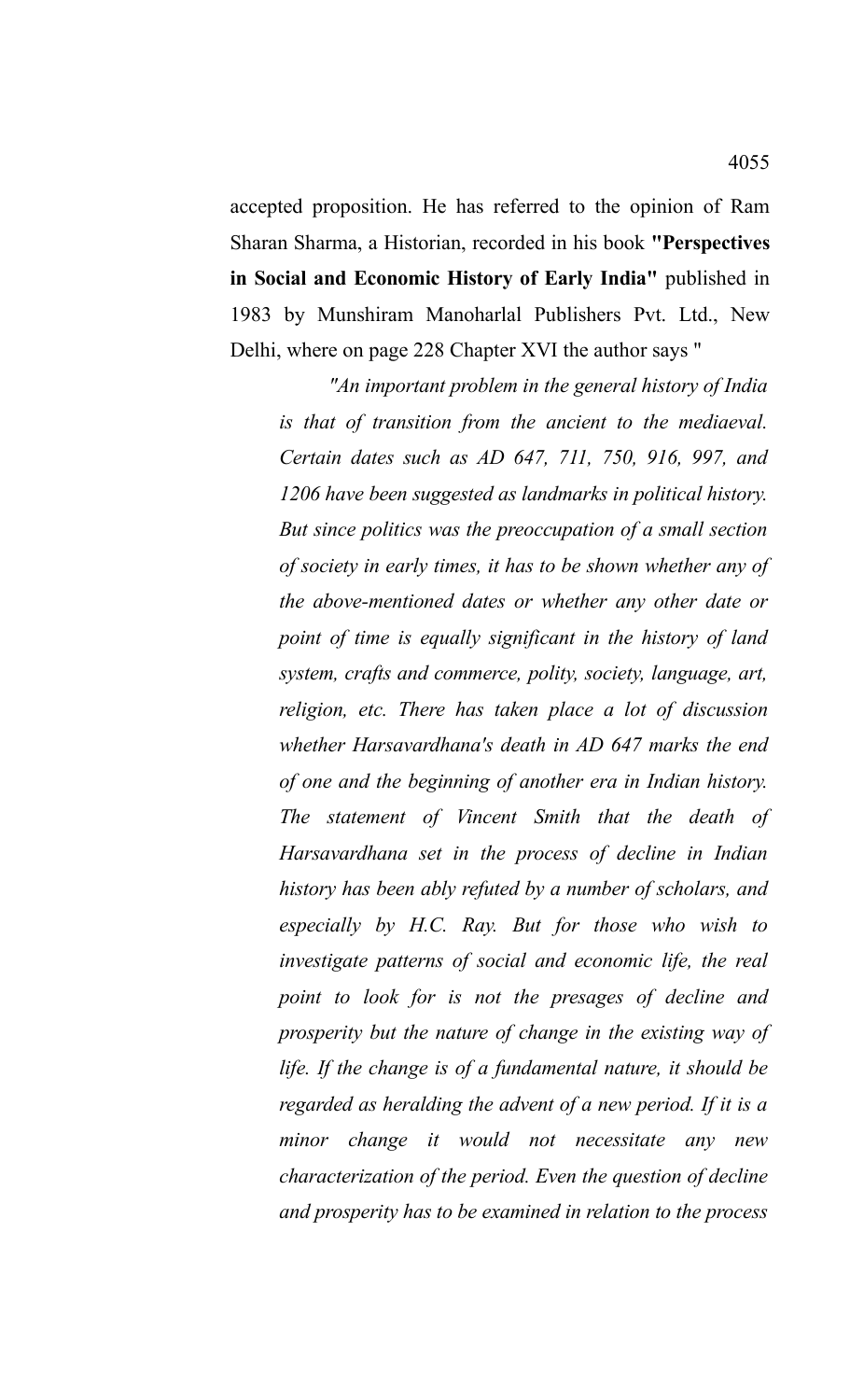*of change involved in it. We have to carefully consider how far the decline of the existing system of life shows symptoms of the rise of a new pattern of life. None of these points has been taken into account by V. Smith when he says that the death of Harsavardhana in AD 647 begins a period of decline nor by those who try to refute his theory.*

*On the grounds of dynastic and political history H.C. Ray suggests that AD 916 should be accepted as the line of demarcation between the two periods in the history of northern India. In his opinion: 'these may be called the ancient and the mediaeval periods; but it would be perhaps more reasonable to call them simply the Hindu period and the period of the Turks and Afghans.' A similar approach has been adopted by some other scholars. In the fifth volume of the History and Culture of the Indian People it is said at one place that ancient India came to an end in AD 997, and again, at another, that in Indian history the mediaeval factor was introduced in the thirteenth century. Both views are based on the assumption that the Muslim conquest ushered in mediaevalism in India. Does it mean that without the Muslim conquest there would have been no mediaevalism in India? Does it imply that the countries of Europe which escaped this conquest had no mediaeval period in their history? In Europe it is difficult to think of mediaevalism without feudalism, the origins and nature of which have to be examined in the case of India. In our opinion the beginnings of a feudal way of life can be sought in the age of the Guptas and Harsa, which marks a period of transition in the history."*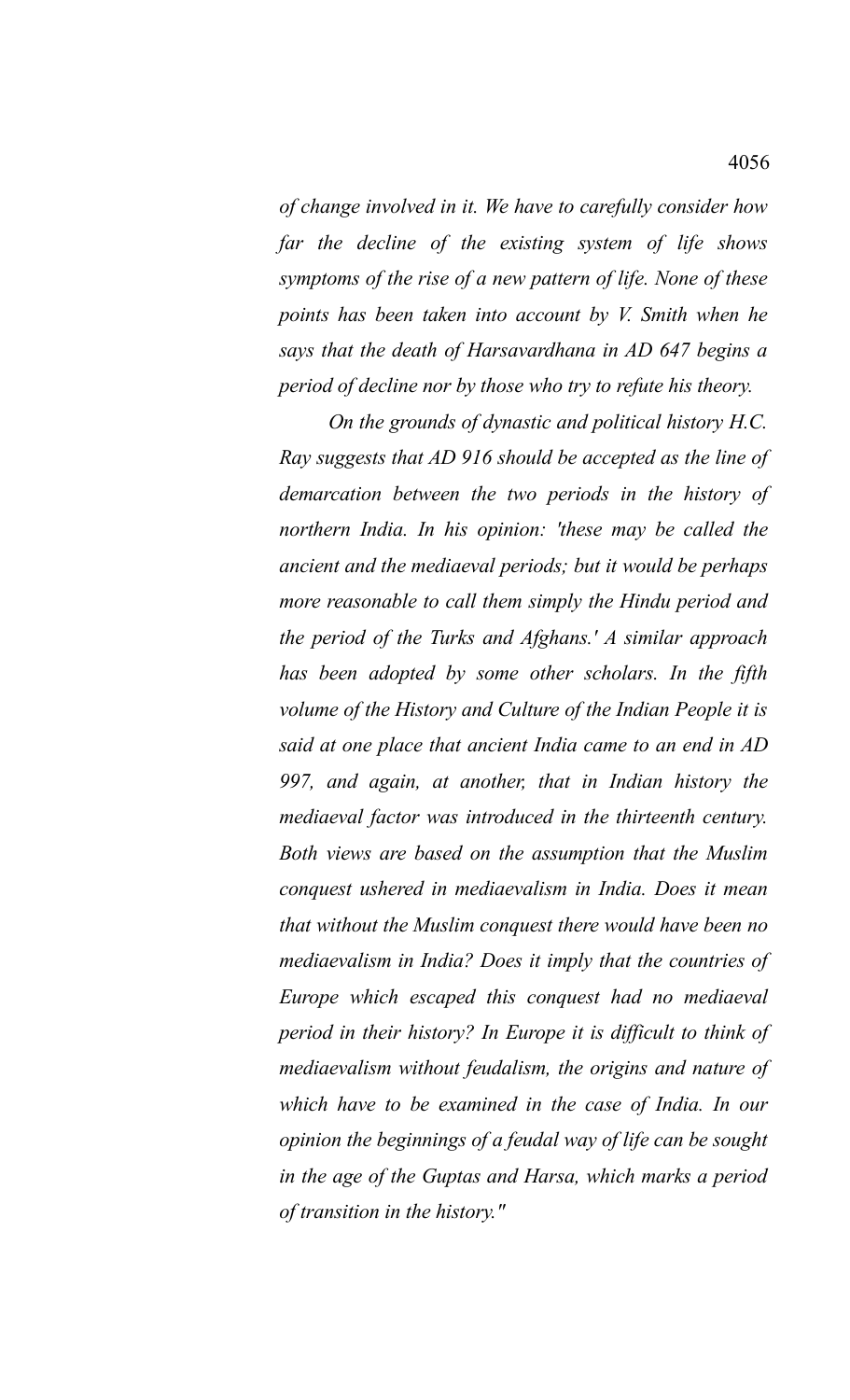**3865**. He has also referred to the opinion of another learned Historian A.L.Basham's book **"A Cultural History of India"** (first published in 1975) Oxford University Press (Eighth Indian Impression in 1992) contained in Chapter VI, titled as "Medieval Hindu India". While giving details of various Hindu kings ruling different parts of the country, even after Muslim invasion, Dr.Basham has observed that it is not that the entire Indian Continent got influenced by Muslims from 7, 8 or 9<sup>th</sup> century but from time to time different parts were ruled by different Hindu kings of great vitality.

**3866.** We have copy of the entire book of **A.L. Basham, i.e., "A Cultural History of India"** (first published in 1975) and  $10<sup>th</sup>$  impression 2006 by Oxford University Press, New Delhi (Book No. 112). Sri Basham in Chapter VI which runs from page 51 to 59 has noticed that the Gupta Empire disappeared by the middle of  $6<sup>th</sup>$  century. In the second half of  $6<sup>th</sup>$  century, a city on Upper Ganga, before its confluence with Jamuna, Kanyakubja (later known as Kanauj), rose to prominence as the capital of the Maukhari kings. The city of Sthanvisvara, now Thanesar, in the watershed between the Ganga and the Indus, became the capital of a rising family of rulers descended from a certain Pushyabhuti. Gujarat and Malwa were in the power of the Maitraka Dynasty, founded by the general of the Guptas. In the Deccan the Chalukya Dynasty was gaining in strength, while in Tamilnadu the Dynasty of the Pallawas was also enlarging its boundaries. This is the pattern of Indian politics until the Muslim invasion. It further says:

*"The political history of India between the end of the Gupta Empire and the coming of the Muslims can be traced*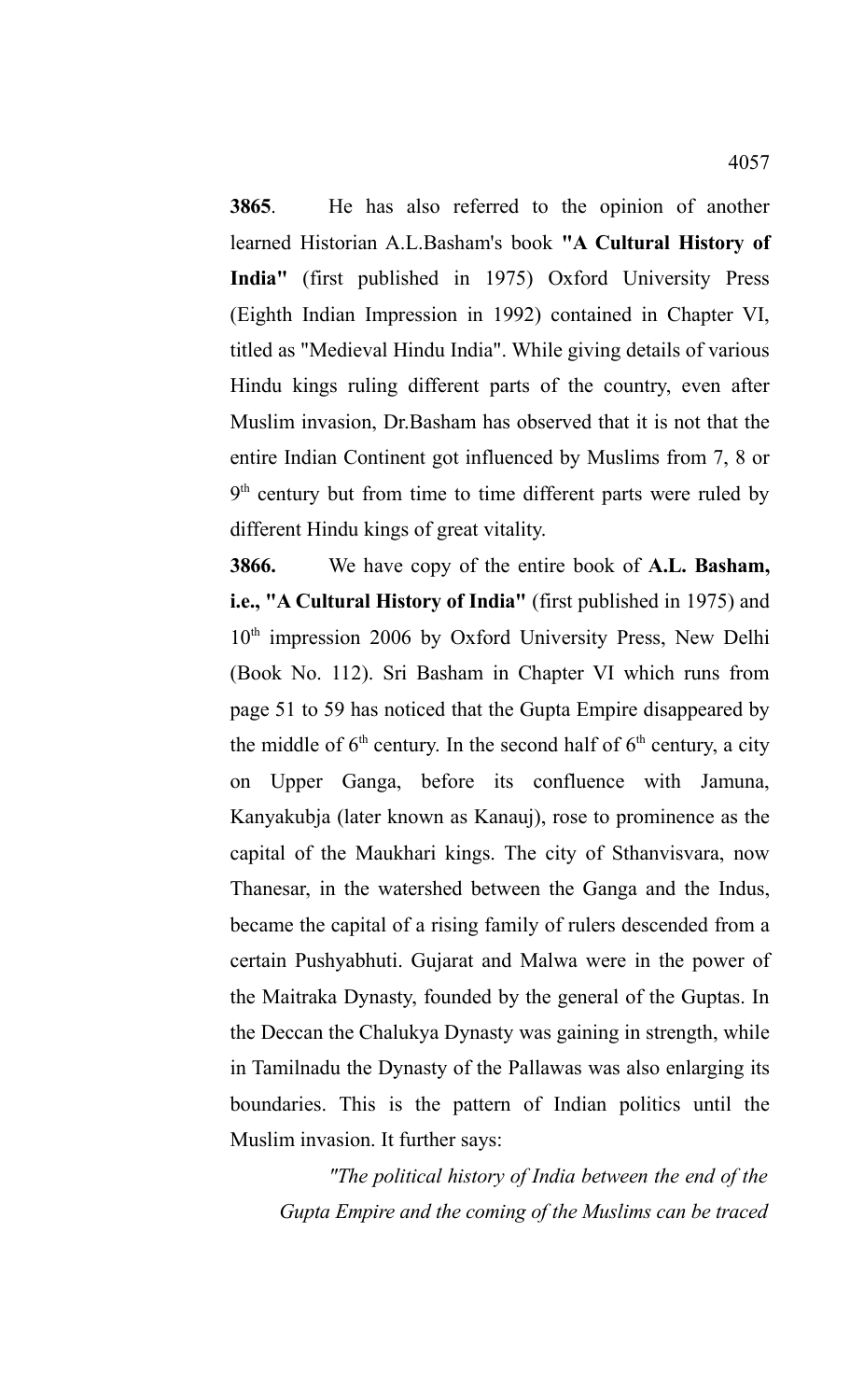*in some detail from thousands of inscriptions which contain the genealogies and brief accounts of the reigns of kings, and in the panegyrics which form the preambles to records of land-grants, mostly to religious bodies-temples, monasteries, or groups of learned brahmans."*

**3867.** In 7<sup>th</sup> century (606-47 AD) Harshavardhana gained control of Kanyakubja (Kannauj). After heirless demise, his empire also died with him. The subsequent period by Sri A.L. Basham is described as under:

*"The succeeding period is very obscure and badly documented, but it marks the culmination of a process which had begun with the invasion of the Hunas in the last years of the Gupta Empire. The sixth and seventh centuries saw the rise of many new dynasties, small and great, in the northern part of the sub-continent. Few of these ruling families are to be found mentioned in sources from periods before the Guptas, and many of their genealogies begin with names which do not seem Sanskritic. These people appear to have been new-comers. Some of them may have been related to the Hunas. A new people, who began to make their presence felt towards the end of the sixth century, the Gurjaras, gave their name to the present Gujarat and founded several important ruling dynasties. Since place-names containing a similar element can be found as far to the north-west as Pakistan and Afghanistan, it is commonly suggested that the Gurjaras entered India in the wake of the Hunas. Their name has been linked with that of the ancient people of the south Russian steppes called Khazars, and with the Georgians (Gruz) of the*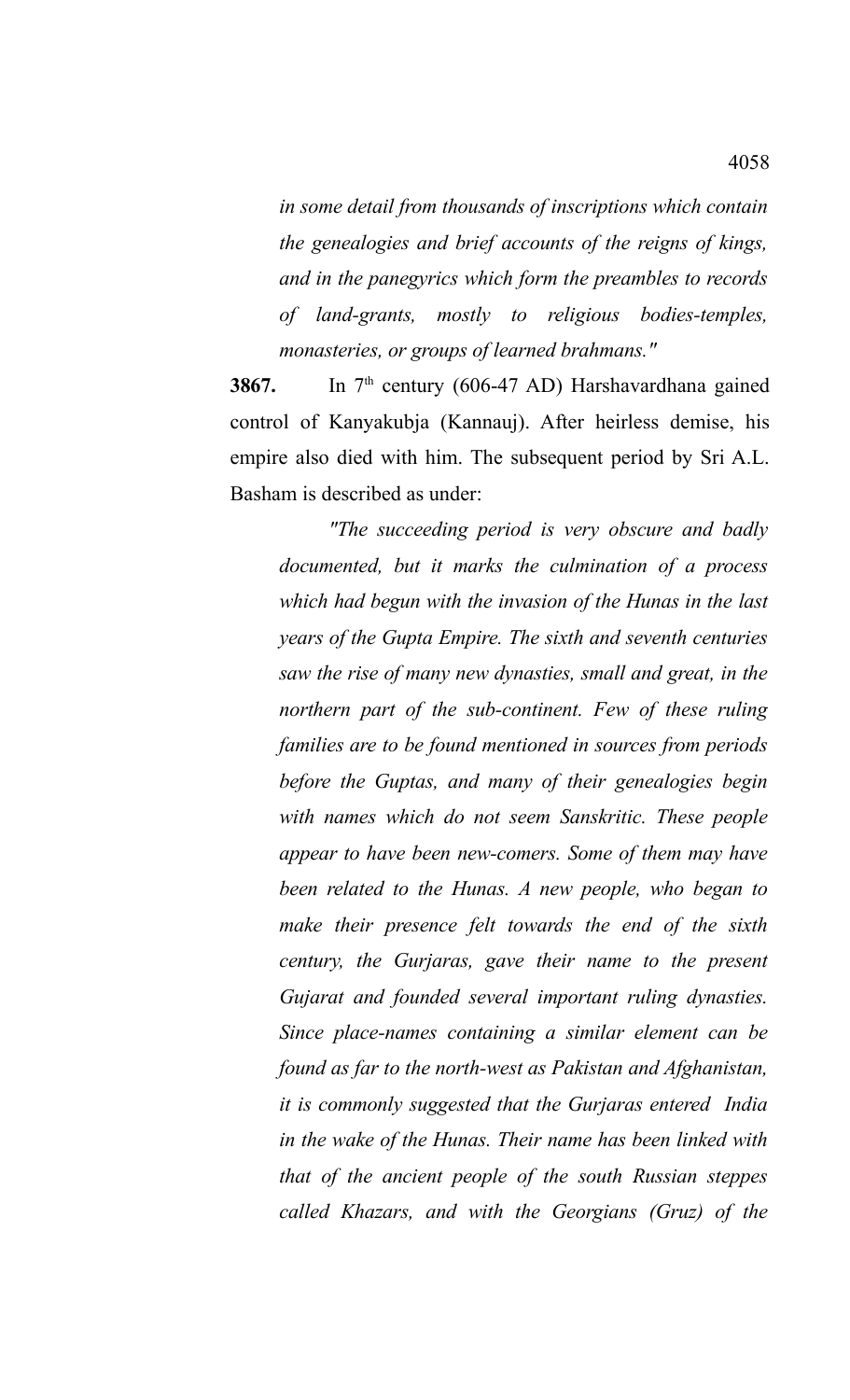*Caucasus. Other obscure tribes of Central Asians may also have followed the Hunas, and wilder peoples from outlying areas may have profited from the unsettled conditions to gain political control of important regions. In any case, new ruling houses arose in the post-Gupta period and many of their names survive to the present day as those of the Rajput clans.*

*Towards the end of the eighth century three of the recently arisen dynasties contended for Kanyakubja, by now the acknowledged metropolis of northern India. These were the Palas of Bihar and Bengal, the Rashtrakutas of the Deccan, and the Gurjara-Pratiharas, who controlled parts of Malwa and Rajasthan. The great city was for a time occupied by the Palas, whose Buddhist king Dharmapala drove up the Ganga valley and exacted tribute from many kings of the area. The Rashtrakuta Govinda III, whose policy of raiding the north, continued by his successors, was to have many repercussions, drove Dharmapala out, but was forced to return to his base owing to trouble at home. The vacuum was filled, very early in the ninth century, by Nagabhata II of the Gurjara-Pratiharas.*

*For about a hundred years the Gurjara-Pratiharas of Kanyakubja restored a little of the glory of the earlier empires. Under their greatest kings, Mihira Bhoja (c. 836- 90) and Mahendrapala (c. 890-910), they received tribute from rulers from Gujarat to the borders of Bengal, and Muslim travellers were much impressed by the peacefulness and prosperity of their quasi-feudal*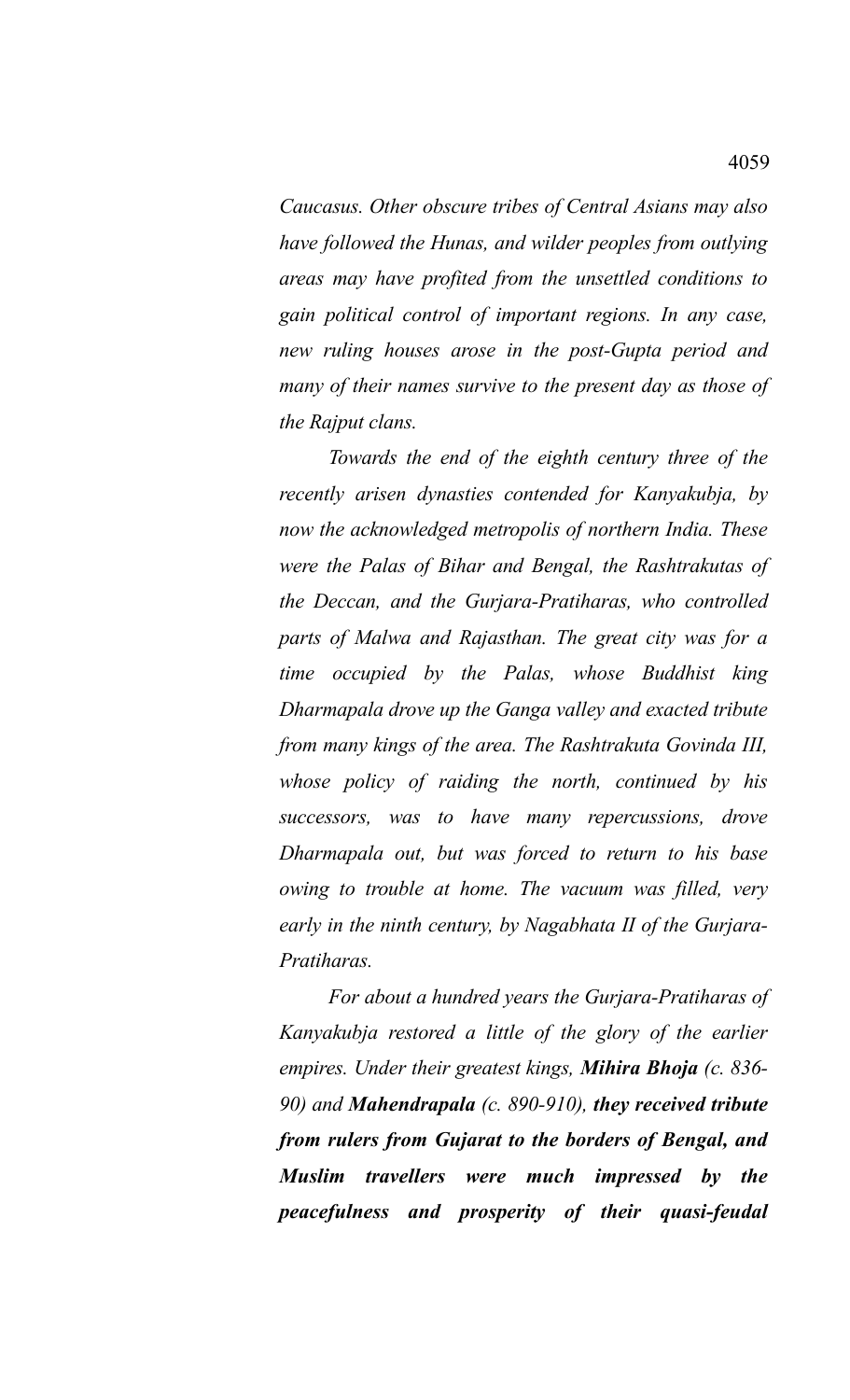*empire. But their old enemies, the fierce Rashtrakutas from the Deccan, were constantly worrying them, and in about 916 Kanyakubja was again temporarily occupied by Indra III of the Rashtrakutas, whose lightning raids provided a foretaste of the similar attacks of the Marathas 800 years later.* 

*Indra III soon returned to the south; but his effects were longer-lasting than those of previous Rashtrakuta raiders. Though the Pratiharas returned to their capital, they were humiliated and weakened, and their vassals ceased to respect them. Within a generation or two the greater vassals had thrown aside their allegiance, and were fighting with their former masters and among themselves. It was in these circumstances that Mahmud or Ghazni, in the early years of the eleventh century, carried out his seventeen raids on India; but though the Turkish raiders ransacked and destroyed palaces and temples, and returned to their headquarters in Afghanistan with immense caravans of riches and slaves, India resumed her traditional political ways as if nothing had happened.*

*The Turks overwhelmed the Sahi kingdom, which had controlled a large area of the north-west, from Kabul to Lahore. The rulers of this realm had also been Turks, but Turks who had adopted Hindu traditions, and who offered no serious threat to their neighbours to the east. The Ghaznavids also conquered the Muslim kingdoms of Sind, occupied by the Arabs early in the eighth century, whose chiefs had long ceased to trouble the hindu kingdoms on*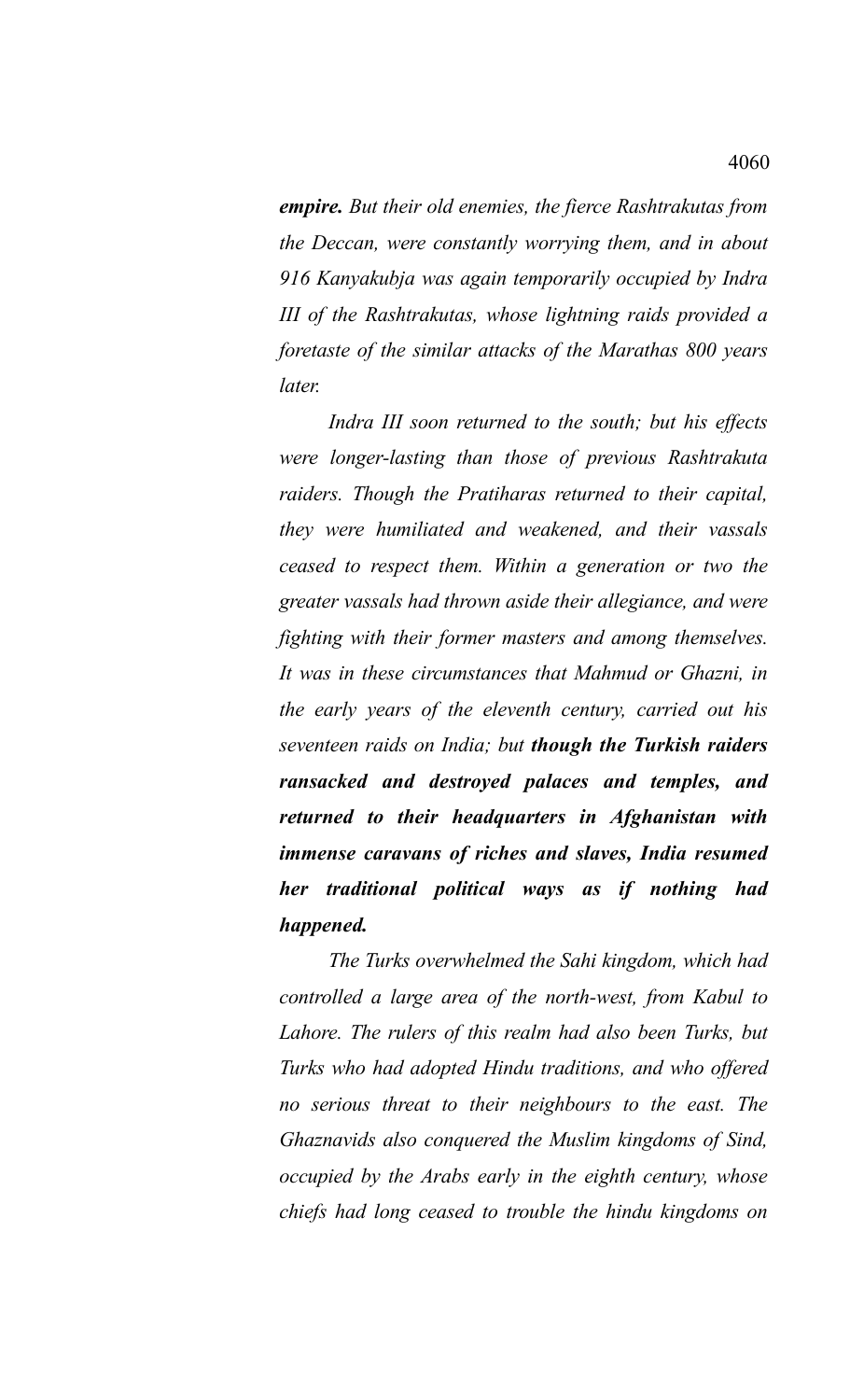*their frontiers. Thus the hindu states of the Gangetic basin and Rajasthan now had on their borders a young aggressive kingdom with new methods of warfare and with a religious ideology which might be expected to encourage aggression.*

*The most remarkable feature of the situation was that, as far as surviving records show, nobody whatever in hindu India recognised the menace of the Turks. The Ghaznavids made a few further raids, but these were far less impressive than those of Mahmud. The Turks were soon torn by internal strife and, though they continued to hold the Panjab, it must have seemed to the hindu politicians of the time that, like that Arabs before them, they would be contained indefinitely. Having no real historical tradition, the Indian memory, of earlier conquerors coming from the north-west-Greeks, Sakas, Kushanas, and Hunas-was so vague that it was quite ineffectual as a warning to the rulers of the time.*

*In the involved situation arising from Mahmud's raids, five larger kingdoms shared most of northern India between them, the Chahamanas (Chauhans) of Rajasthan, the Gahadavalas (Gahrwals) of Kanyakubja (Kanauj) and Varanasi (Banaras), the Chaulukyas or Solankis of Gujarat, the Paramaras (Parmars) of Malwa, and the Chandellas (Chandels) of Bundelkhand, to the south of the Ganga. These dynasties bore names which are among the best-known of the thirty-six Rajput clans. Their kings had already acquired something of the traditional Rajput character-gallant, extremely sensitive to*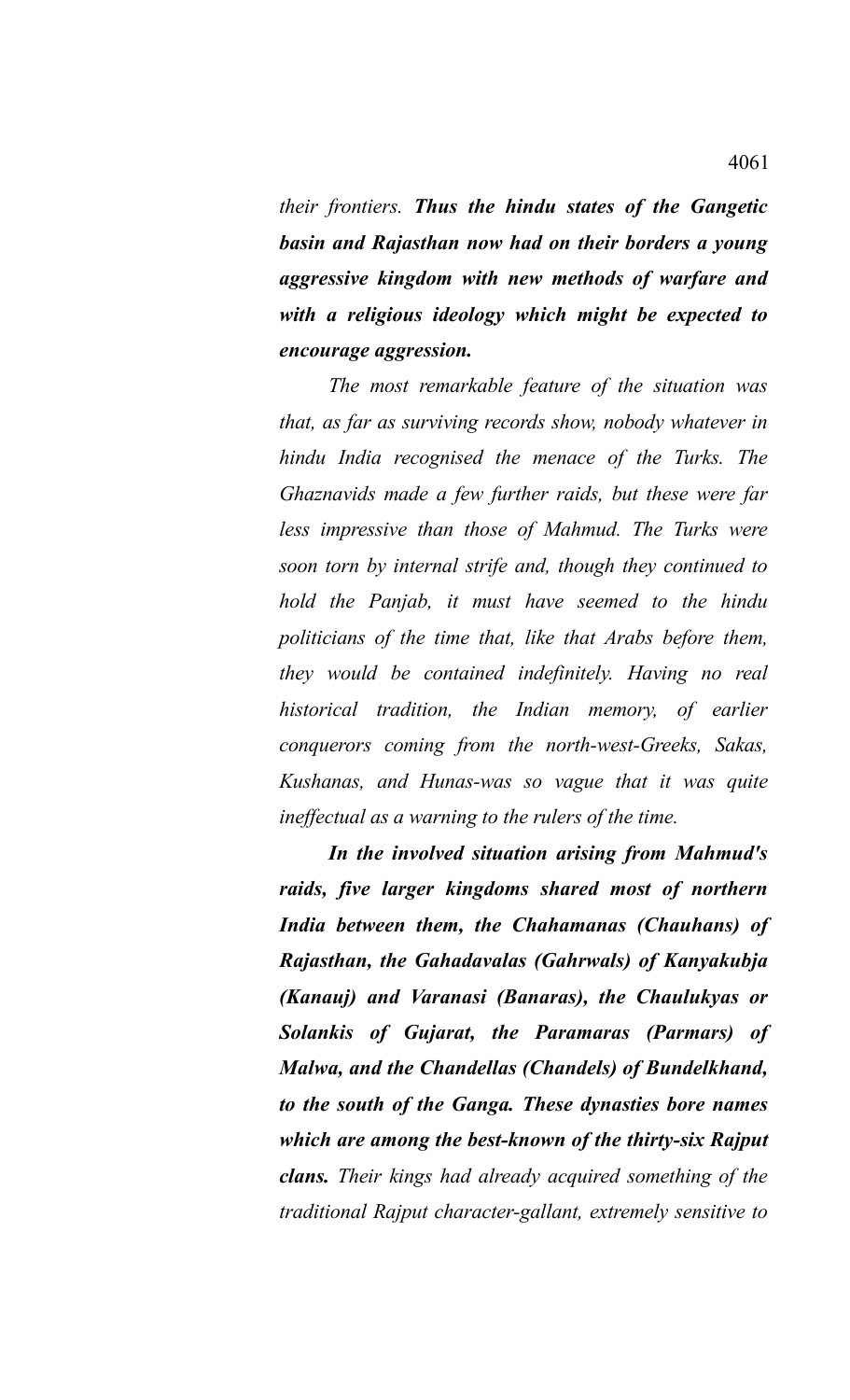*points of honour, glorifying war, but war of a gentlemanly kind, intensely devoted to tradition, and quite incapable of serious co-operation one with another. The Palas, who governed Bihar and Bengal, had been quite untouched by Mahmud's invasions. Early in the twelfth century they were replaced by the Sena Dynasty, which reversed the Palas' traditional support of Buddhism and encouraged hindu orthodoxy. They seem to have played little or no part in the politics of the western part of India, where the five major kingdoms and numerous lesser tributary realms fought honourable among the themselves, basing their strategy and tactics on principles inherited from epics.*

*In 1173 Ghazni was captured by Ghiyas-ud-din, whose headquarters were Ghur in Afghanistan. From his new capital Ghiyas-ud-din turned his attention to India. His brother, Muhammad bin Sam, occupied the Panjab and deposed the last ruler of the line of Mahmud. Then in 1191 Muammad bin Sam attacked Prithviraja, king of the Chahamanas, the hindu ruler on his eastern frontier. Prithviraja, fighting on his own ground with a larger army, defeated Muhammad at Tarain, and he retreated. In the following year, 1192, Muhammad came again with stronger forces, and on the same field of Tarain Prithviraja lost the day, and the Ganga valley was open to the invaders. Before the century was over Turkish control was established along the whole length of the sacred river.*

*It is easy to suggest reasons why the Hindus were unable to resist the Turks, and many such suggestions have been put forward. In dealing with the question it must be*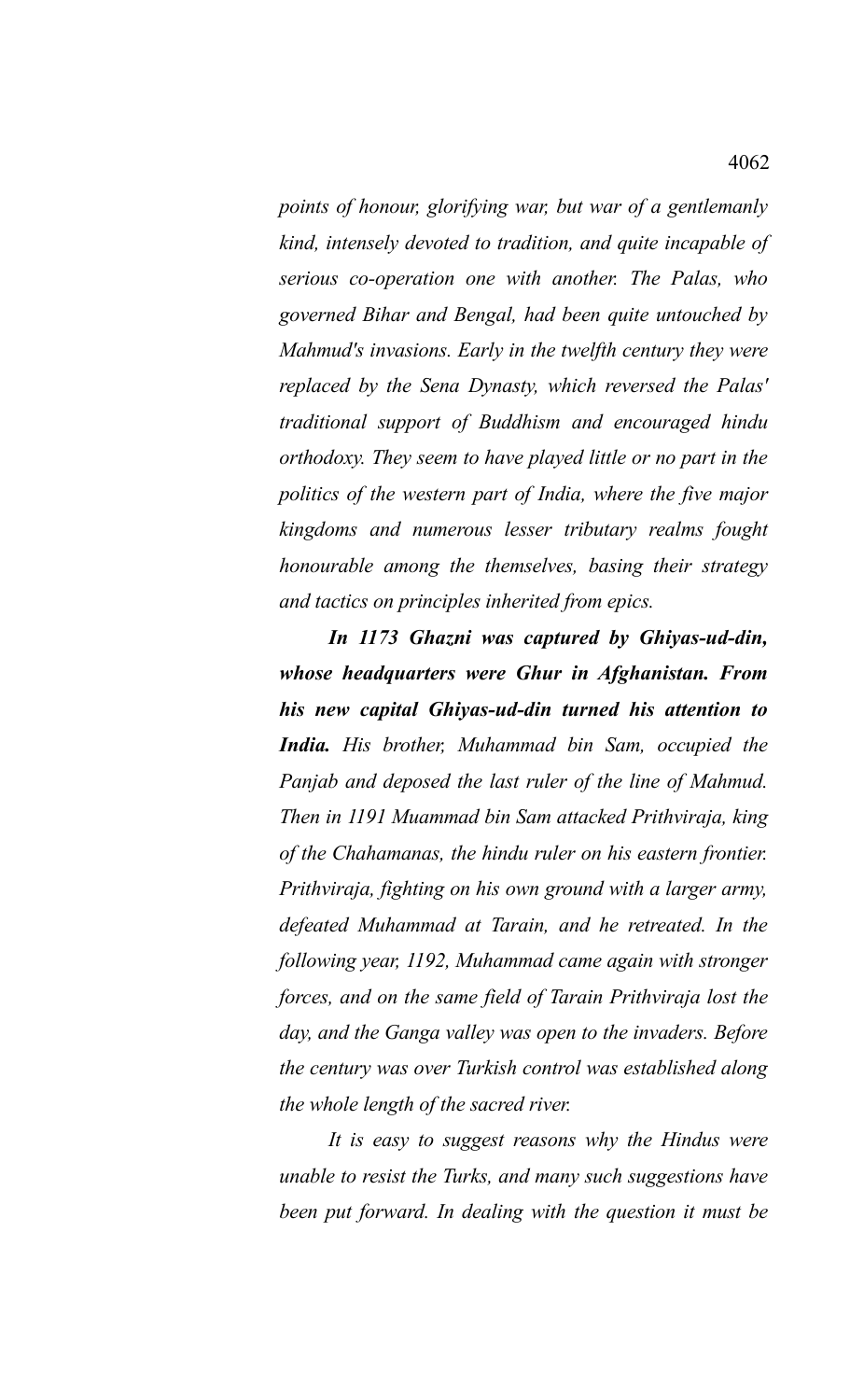*remembered that the invasion of the Turks was only one of numerous attacks through the north-western passes which took place in historical times. The Aryans, by a process not fully known to us, gained control of the Panjab from the decadent Harappans. The Achaemenians of Iran occupied part at least of the Indus valley; Alexander's troops reached the Beas, but were compelled to retreat; in the second century B.C. the Greeks from Bactria occupied the Panjab; they were followed in the next century by the Sakas or Scythians; in the first century A.D. came the Kushanas, and in the fifth the Hunas. Mahmud's raids in the early eleventh century were precursors of the even stronger Turkish attacks of Muhammad bin Sam, which led to the protracted domination of most of India by Muslim rulers.*

*These were not by any means the last attacks from the north-west, however. Soon after the Turkish occupation, Mongol hordes swept into India and occupied much of the territory west of the Indus. In 1398 Timur, the great Mongol conqueror, sacked Delhi and raged through western India, causing tremendous carnage and destruction. In 1526 Babur the Mughal defeated the Afghan rulers of Delhi and occupied the country. In 1555 his son, Humayun, reconquered it from his base in Afghanistan. During the eighteenth century Persians and Afghans raided India in turn, both sacking Delhi before returning to their homelands."*

**3868.** The above clearly shows that in the period of Mahmood Gaznavi raids and thereafter, the northern India was shared by five larger kingdoms namely, Chauhans (Rajasthan),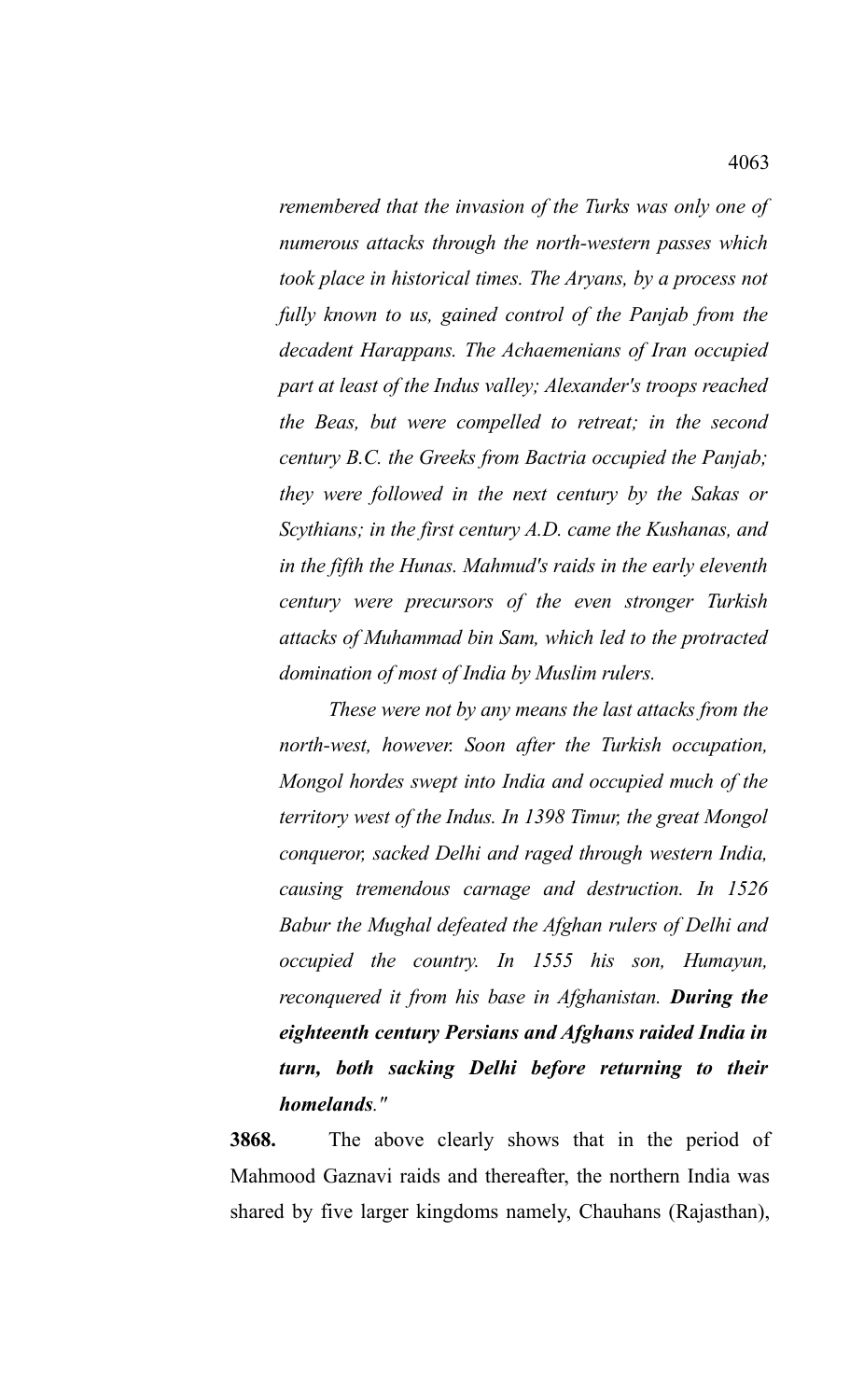Gahadavalas (Kannauj and Banaras), Chalukyas or Solanki (Gujarat), Parmaras (Malva) and Chandellas (Bundelkhand). The said dynasties have been titled by learned author as one of "the best known of 36 Rajput clans". The Palas, who governed Bihar and Bengal remained untouched by Mahmud Gazanavi's invasion but early in the  $12<sup>th</sup>$  century they were replaced by Sena dynasty which reversed the Palas traditional support of Buddhism and encouraged Hindu orthodox religion. The Chauhans rule came to end with the defeat of Prithvi Raj Chauhan in 1192 AD by Mohammad Ghuri at Tarain leaving the Ganges valley open to invaders/foreigners. In 1206 AD Gaharwals (King Jai Chand) was also defeated by Ghuri.

**3869.** The details of Maukhary, Pushyabhuti, Pratihar, Gaharwal etc. rulers have also been given in **"Ayodhya Ka Itihas Evam Puratatva" (supra)** (Book No. 141), Chapter-7, pages 81 to 105 which is a minute and detailed study on the subject and except some observations made therein based on 1992 inscriptions found at Ayodhya which for the time being we can exclude, the rest of the contents of the said chapter as such have not been shown inaccurate or incorrect, hence may be referred hereunder:

## ''मौखारी, पुष्यभूति, परवर्ती गुप्त, प्रतिहार एवं गहड़वालों का य ग

गुप्त साम्राज्य के पतन के बाद से अयोध्या का राजनीतिक महत्व उतना अधिक नहीं रह गया था। सत्ता का गुरुत्व केन्द्र अयोध्या से हटकर कन्नौज अथवा कान्यकूब्ज पहुँच गया। गुप्त साम्राज्य के पतन के काल में सामन्तों का महत्व उसी अनुपात में बढ़ता गया जिस अनुपात में अयोध्या के गुप्त सम्राटों की केन्द्रीय सत्ता में बिखराव आने लगा था। पांचवी शताब्दी के अंतिम चरण तक तो गुप्त सम्राट् किसी प्रकार साम्राज्य की एकता बनाए रख सके थे तथा छठी शताब्दी के प्रथम चरण में केन्द्रीय सत्ता के लिए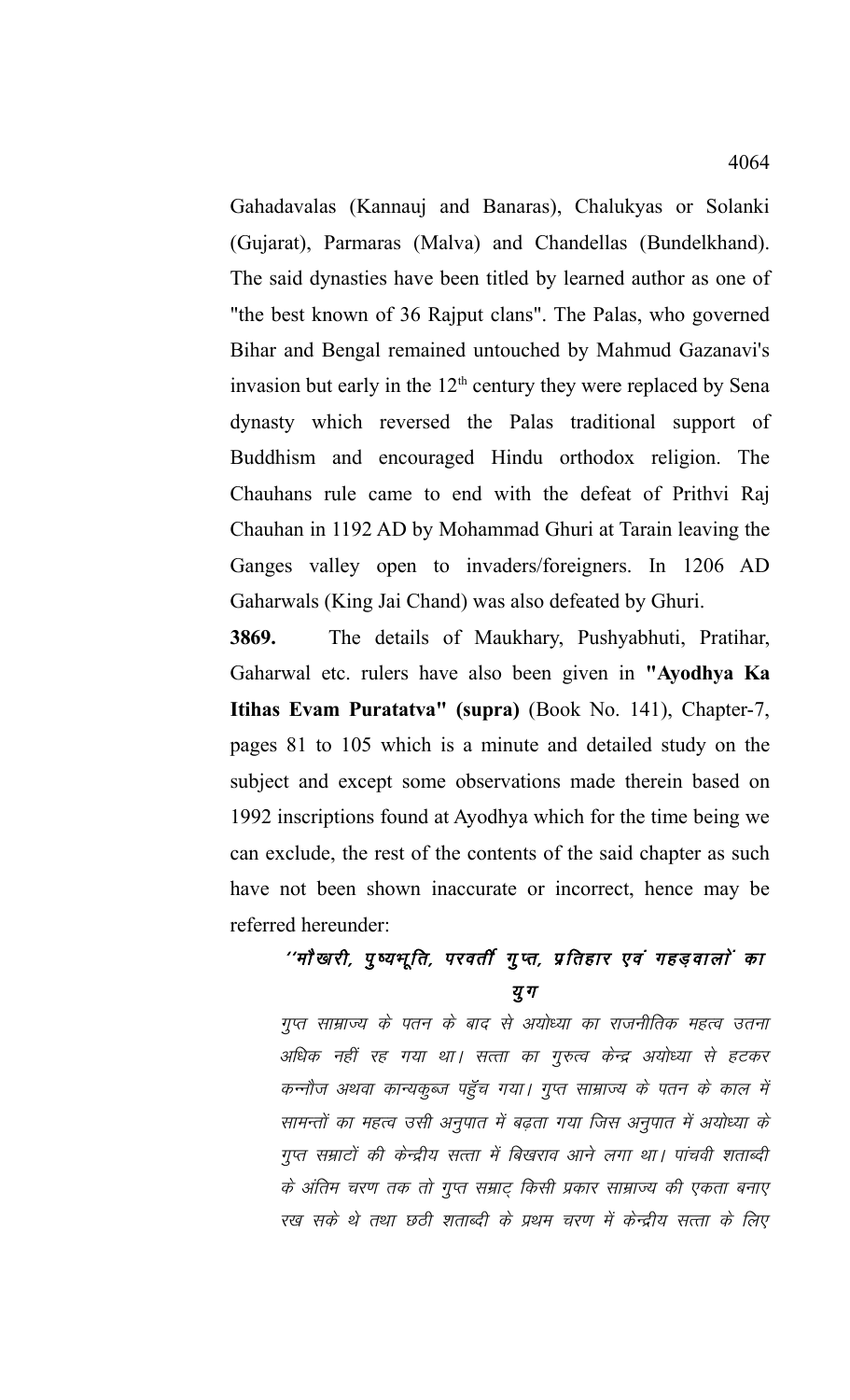होने वाले संघर्षों के कारण गुप्त साम्राज्य के अन्तर्गत अनेक अधीनस्थ राजवंश अस्तित्व में आ गए। ईसा की छठी–सातवीं शताब्दियों में जिन राजवंशों का उदय हुआ और उन्होंने उत्तर भारत की राजनीतिक गतिविधियों पर प्रभाव डाला उनमें तीन राजवंश मुख्य रूप से उल्लेखनीय हैं— (1) कन्नौज के मौखरी, (2) थानेश्वर के पुष्यभूति तथा (3) मालवा के परवर्ती गुप्त, जिन्होंने बाद में मगध पर शासन किया। इनके बाद प्रतिहारों एवं गहड़वालों का युग आता है **जिसमें गहड़वालों ने** अयोध्या में विशेष रुचि ली।

## कन्नौज़ के मौखरी

कन्नौज के मौखरियों में सबसे पहला राजा हरिवर्मा हुआ। ईशानवर्मा के हरहा अभिलेख में मौखिरियों की वंशावली हरिवर्मा से प्रारम्भ होती है। उसके पूर्वज संभवतः बिहार से यहां आए होंगे, क्योंकि बिहार के गया जिले के बराबर और नागार्जुनी पहाड़ियों से मौखरी राजाओं के तीन अभिलेख प्राप्त हुए हैं। इन अभिलेखों में तीन राजाओं के नाम मिलते हैं–यज्ञवर्मा, शार्दूलवर्मा तथा अनन्तवर्मा। अनन्तवर्मा को कोई उपाधि नहीं दी गई है किन्तु उसके पिता शार्दूलवर्मा को सामन्त चूणामणि कहा गया है। शार्दूलवर्मा के पिता यज्ञवर्मा को भी नृप मात्र कहा गया है। इस प्रकार छठी शताब्दी के प्रारम्भ में ये सामन्त मौखरी नरेश गया के क्षेत्र में शासन कर रहे थे। इसमें कोई सन्देह नहीं है कि गया के ये तीनों मौखरी राजा गुप्त सम्राटों के अधीनस्थ सामन्त थे, किन्तु इनका कन्नौज के मौखिरियों से क्या इस विषय पर कुछ कहना संभव है । सम्बन्ध था, नहीं अधिक–से–अधिक यही संभावना की जा सकती है कि गुप्त सम्राटों के निर्देश पर बिहार के मौखिरियों के वंश में उत्पन्न हरिवर्मा को कान्यकुब्ज अथवा कन्नौज में सामन्त के रूप में नियुक्ति मिली हो। हरहा के अभिलेख में हरिवर्मा को मात्र राजा कहा गया है तथा उसे आदि नरेश माना गया है। लेकिन इस अभिलेख से यह स्पष्ट नहीं होता कि मौखरियों ने अपना शासन कहां से शुरू किया था अथवा उनकी राजधानी कहां पर थी। राधा गोविन्द बसाक का यह मत है कि प्रारम्भ में मौखरियों ने अयोध्या से शासन किया था तथा बाद में अवन्तिवर्मा के काल में उन्होंने अपनी राजधानी कन्नौज को बनाया। मौखरियों की राजधानी कन्नौज में थी, इसकी सूचना हमें हर्षचरित से प्राप्त होती है जिसमें यह कहा गया है कि मौखरी रानी राजयश्री, जो हर्षवर्धन की बहन थी, मालवराज के द्वारा कन्नौज में ही बन्दी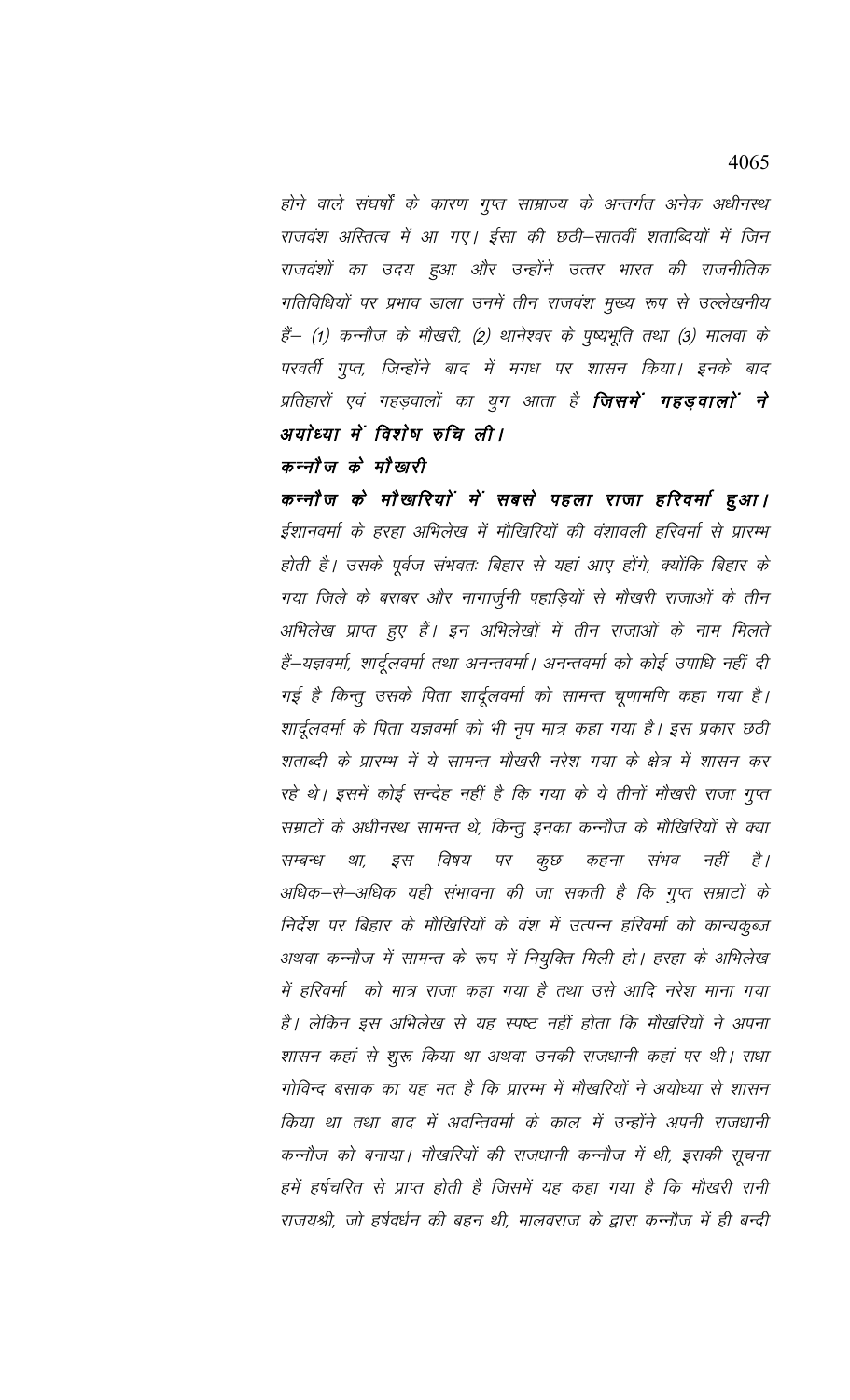बना ली गई थी। इसके अतिरिक्त चीनी स्रोतों में भी इस बात के संकेत मिलते हैं कि कन्नौज मौखरियों की राजधानी थी और राज्यश्री को मुक्त कराने के बाद हर्ष से कन्नौज का शासन संभालने का आग्रह किया गया था। मौखरियों के अभिलेख जौनपुर (पूर्वी उत्तर प्रदेश) तथा हरहा (जिला बाराबंकी, पूर्वी उत्तर प्रदेश) से प्राप्त हुए हैं। इसके अतिरिक्त बिहार में नालन्दा, से शर्ववर्मा की एक मिट्टी की मुहर तथा मध्य प्रदेश में असीरगढ़ से इसी राजा की एक तांबे की मुहर प्राप्त हुई है। गोरखपुर जिले के सोहनाग नामक स्थान से अवन्तिवर्मा की एक मुहर प्राप्त हुई है तथा इसी राजा की एक मिट्टी की मुहर नालन्दा से भी प्राप्त हुई है। कन्नौज से ही अवन्तिवर्मा की एक मिट्टी की मुहर प्राप्त हुई है। नालन्दा से ही मिट्टी की एक अन्य मुहर प्राप्त हुई है जिस पर अवन्तिवर्मा के पुत्र 'राजाधिराज श्री सु . . ' नाम उल्लिखित है। खण्डित हो जाने के कारण राजा का पूरा नाम नहीं पढ़ा जा सका है। इसके अतिरिक्त **कई** मौखारी राजाओं के सिक्के भी अहिच्छत्रा, अयोध्या और भिटौरा (अयोध्या के निकट, जिला फैजाबाद) से प्राप्त हुई हैं। इन प्रमाणों से यह स्पष्ट ज्ञात होता है कि गुप्त राजवंश के बाद अयोध्या तथा उसके बाद कोशल प्रदेश मौखरी शासनान्तर्गत आ गया था।

मौखरियों ने अपनी राजधानी अयोध्या में क्यों नहीं बनाई होगी, इस संबंध में केवल अनुमान ही प्रस्तुत किए जा सकते हैं। पहली संभावना यह है कि गुप्त सम्राटों ने प्रारंभिक मौखरी सामन्तों को कन्नौज में स्थापित होने का निर्देश दिया हो और परम्परागत रूप में जब मौखरी अधिक शक्तिशाली हो गए और गुप्त साम्राज्य का अन्त हो गया तो भी उन्होंने लगभग उन्हीं कारणों से अपनी राजधानी अयोध्या में बनाने का विचार न किया हो जिनके कारण पुष्यमित्र शुंग ने मौर्य राजवंश का अन्त हो जाने के बाद अपनी राजधानी पाटलिपुत्र में नहीं बनाई।

हरिवर्मा के बाद उसका पुत्र आदित्यवर्मा मौखरी वंश का राजा हुआ। उसका विवाह हर्षगुप्ता से हुआ था। नाम साम्य के आधार पर यह माना जाता है कि हर्षगुप्ता परवर्ती गुप्त राजवंश के दूसरे शासक हर्षगुप्त की बहन थी। हर्षगुप्त का समय 505–515 ई0 के बीच माना जाता है। इस प्रकार आदित्यवर्मा का भी यही समय मानना चाहिए। आदित्यवर्मा का पुत्र ईश्वरवर्मा हुआ जिसकी पत्नी का नाम उपगुप्ता बताया गया है। बी0पी0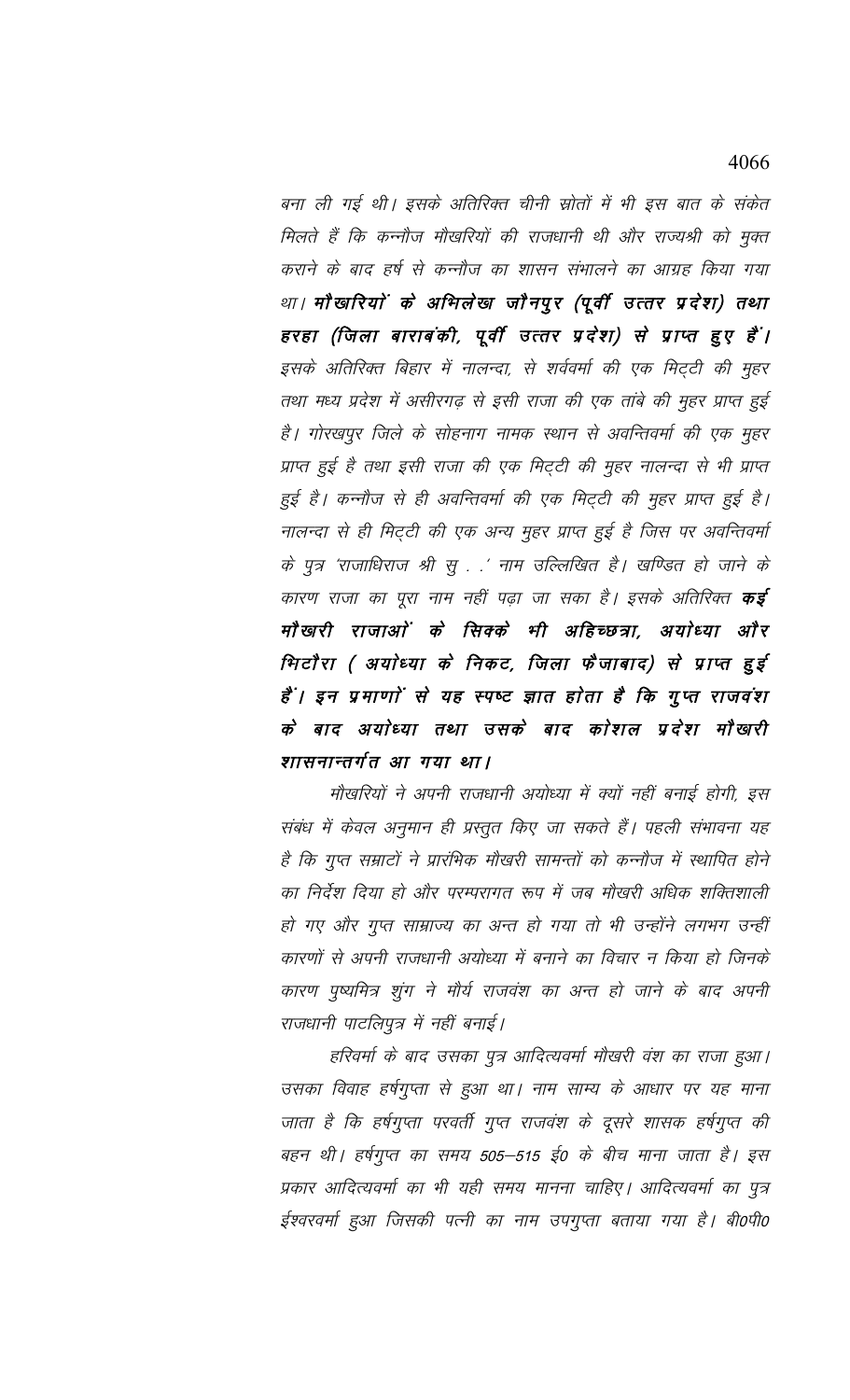सिन्हा ने यह मत व्यक्त किया है कि **उपगुप्ता अयोध्या के गुप्त** सम्राट विष्णुगुप्त की बहन रही होगी। यह विष्णुगुप्त राजवंश का अन्तिम शासक माना जाता है और इसका समय 543—550 **ई0 तक बताया गया है।** लेकिन किरण कुमार थपलियाल का यह मानना है कि ईश्वरवर्मा की पत्नी उपगुप्ता देवी संभवतः परवर्ती गुप्त राजवंश की राजकुमारी थी। **ईश्वरवर्मा के जौनपुर अभिलेख से यह** ज्ञात होता है कि उसने आन्ध्र के राजाओं को भी पराजित किया था तथा धारा से आने वाले किसी आकमण को विफल **कर दिया था।** संभवतः धारा से आने वाला यह आक्रमण हूणराज मिहिरकुल के द्वारा किया गया आक्रमण था और ईश्वरवर्मा ने गुप्त सम्राट के सामन्त के रूप में इस युद्ध में भाग लिया हो तो कोई आश्चर्य नहीं। लेकिन ऐसा लगता है कि इस समय तक मौखरी गुप्त राजवंश द्वारा शासित प्रदेशों में सबसे शक्तिशाली सामन्त के रूप में स्थापित हो रहे थे।

उत्तर भारत में मौखरियों की शक्ति का पूर्ण उदय श्री ईशानवर्मा के समय में होता है। ईशानवर्मा के हड़हा पाषाण अभिलेख (श्लोक 13) में यह कहा गया है कि उसने आन्ध्रपति को जीतकर, शूलिकों की सेना को परास्त करके तथा गौड़ों का सम्बन्ध पृथ्वी से छुड़ाकर उन्हें समुदाश्रयी होने के लिए बाध्य करके, सिंहासन को अधिकृत किया था। इस प्रकार ऐसा लगता है कि ईशानवर्मा ने यह विजयें अपने युवराज काल में प्राप्त की थीं और इसी कारण उसके पिता के काल में लिखवाए गए जौनपुर अभिलेख में विन्ध्य और आन्ध्र के राजाओं को परास्त करने की जो बात कही गई है उसमें ईशानवर्मा का भी सहयोग था। जहां तक गौड़ों को परास्त करने की बात है उसके सम्बन्ध में विद्वानों की यह राय है कि मौखरियों ने यह अभियान अयोध्या के गुप्त सम्राटों की अधीनता में चलाया होगा। आदित्यसेन के अफसाढ़ अभिलेख में यह उल्लेख आया है कि जीवितगुप्त ने, वह भी गुप्तों का सामन्त रहा होगा, कदली वृक्षों की शाखाओं से आवृत्त समुद्र तटों पर रहने वाले शत्रुओं को परास्त किया था। सिन्हा ने तो यहां तक कहा है कि यह गुप्त शासक विष्णुगुप्त चन्द्रादित्य रहा होगा।

ईशानवर्मा के बाद उसका पुत्र शर्ववर्मा शासक हुआ। लेकिन हड़हा अभिलेख से यह ज्ञात होता है कि ईशानवर्मा का एक और पुत्र सूर्यवर्मा हुआ। किन्तु सूर्यवर्मा ने शासन किया था अथवा नहीं, यह प्रश्न विवादास्पद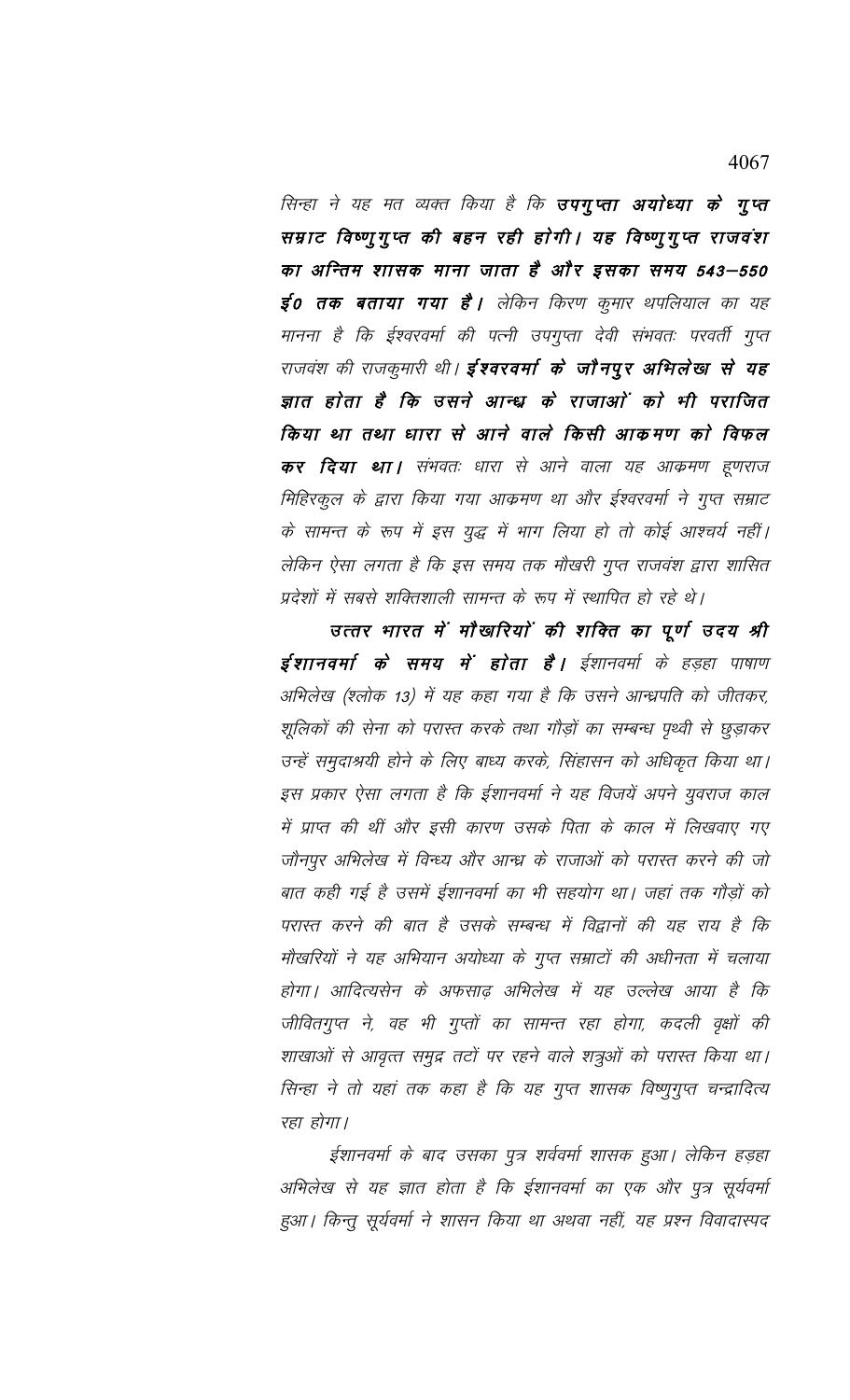है क्योंकि ईशानवर्मा के पुत्र शर्ववर्मा और उसके उत्तराधिकारियों ने सूर्यवर्मा का उल्लेख नहीं किया है। **लेकिन, मध्य प्रदेश से प्राप्त** महाशिवगुप्त बालार्जुन के मल्हार ताम्रपत्राभिलेख से यह ज्ञात होता है कि मौखरी राजवंश का सूर्यवर्मा मगध का राजा था। इस प्रकार यह स्वीकार किया जा सकता है कि ईशानवर्मा ने अपने जीवनकाल में ही मगध को अपने अधीन कर लिया था और संभवतः ईशानवर्मा के बाद उसके पुत्र सूर्यवर्मा ने कुछ समय तक शासन किया। यद्यपि सिरपुर से प्राप्त एक अभिलेख में सूर्यवर्मा को केवल नृप कहा गया है लेकिन इससे इस तथ्य पर कोई अन्तर नहीं पड़ता कि यह सूर्यवर्मा मौखरी नरेश ईशानवर्मा का पुत्र था।

मौखरी अभिलेखाों में केवल हड़हा अभिलेख एकमात्र ऐसा लेख है जिस पर तिथि दी हुई है और वह विकम संवत् 611 है जो ईस्वी सन् 554 में पड़ता है। यह अभिलेख यद्यपि ईशानवर्मा के पुत्र सूर्यवर्मा द्वारा लिखवाया गया था फिर भी उस समय मौखरी सिंहासन पर ईशानवर्मा ही आसीन था। ईशानवर्मा का उत्तराधिकारी उसका एक अन्य पुत्र शर्ववर्मा हुआ जिसको मुहरों पर 'परम माहेश्वर महाराजाधिराज′ कहा गया है। **शर्ववर्मा का शासन मगध से लेकर** मध्य प्रदेश में असीरगढ़ तथा बुन्देलखण्ड तक फैला था। पश्चिम में उसका शासन कांगड़ा तक विस्तृत था। कुछ लोंगो ने यह विचार व्यक्त किया है कि चूंकि कन्नौज और कांगड़ा के बीच पुष्यभूति वंश का भी शासन पड़ता है इसलिए कांगडा में मौखरियों का शासन संभव नहीं है। किन्तु इस बात को मान लेना चाहिए कि संभवतः उस समय तक पुष्यभूति वंश अपनी सामन्त अवस्था में ही था जबकि मौखरी वंश के नरेश 'महाराजाधिराज', 'परमेश्वर' आदि उपाधियों से *विभूषित किये जाते थे। भाेजदेव के बाराह ताम्रपत्राभिलेख में इसे* 'परमेश्वर शर्ववर्मदेव' कहा गया है और यह बताया गया है कि 'परमेश्वर शर्ववर्मदेव' ने कालंजर मंडल के उदुम्बर विषय में कुछ भूमिदान किया था। परवर्ती गुप्त शासक जीवितगुप्त द्वितीय के देववर्णार्क अभिलेख में 'परमेश्वर श्रीशर्ववर्मा' तथा 'परमेश्वर श्री अवन्तिवर्मा' तथा एक अन्य 'महाराजाधिराज परमेश्वर' का उल्लेख मिलता है। इस प्रकार यह स्पष्ट है कि मौखारी वंश अपने समय में उत्तर भारत का सबसे शक्तिशाली राजवंश था और उनका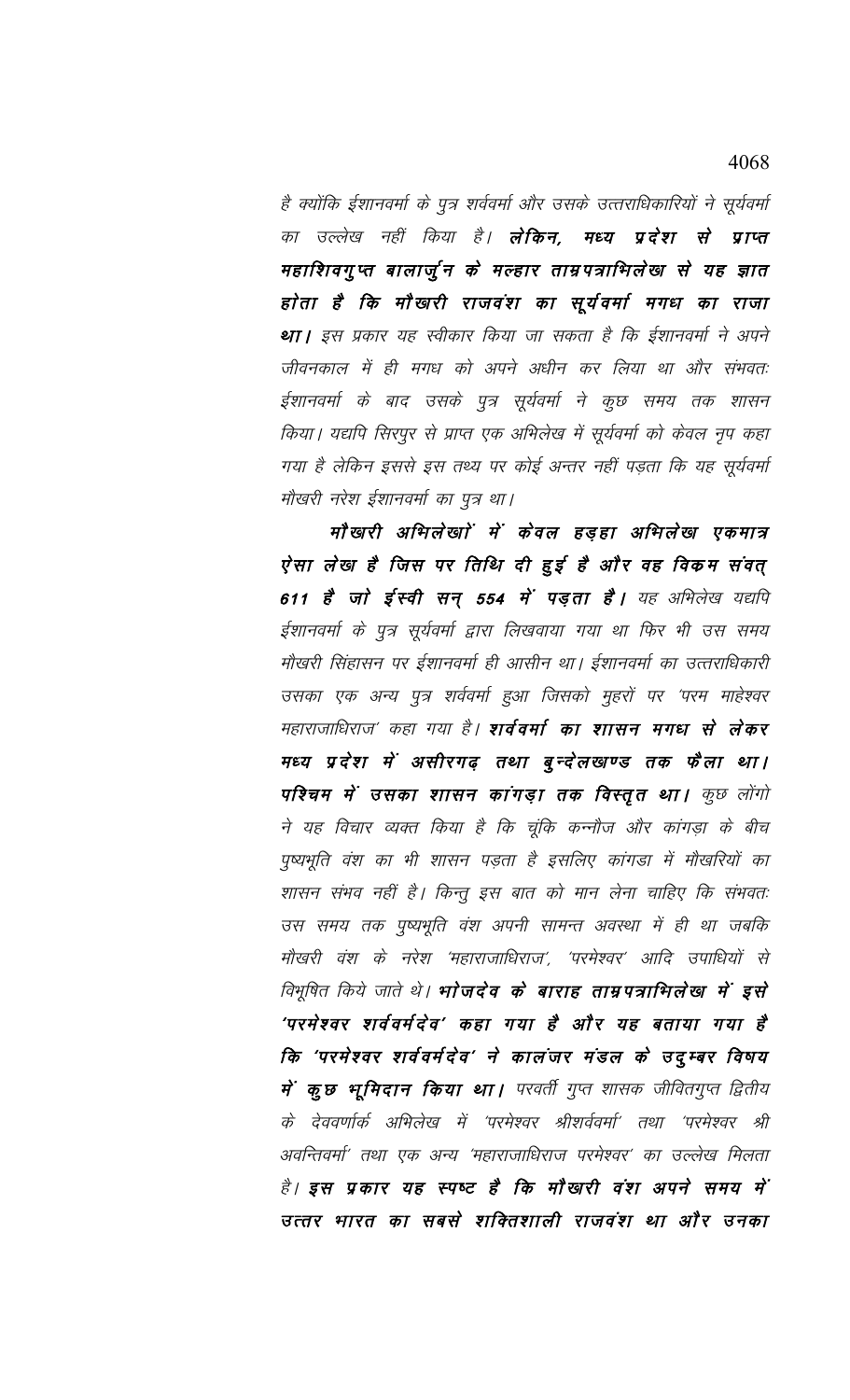## प्रभाव क्षेत्र भी लगभग पूरे उत्तर भारत में विस्तृत था।

इस काल–खण्ड के इतिहास को लिखने वाले विद्वानों ने परवर्ती गुप्त राजवंश और पुष्यभूति राजवंश को मौखरियों के समान ही महत्व दे रखा है। फ़्लीट ने सबसे पहले आदित्यसेन के अफसाढ़ अभिलेख का संपादन किया था और उन्होंने इस अभिलेख में प्राप्त परवर्ती गुप्त राजवंश के शासकों को मौखरियों का प्रतिद्वंदी राजवंश बताया। उसके बाद जितने भी इतिहासकारों ने परवर्ती गुप्त राजवंश के विषय में लिया है उन सभी ने इस मत को महत्व दिया है। लेकिन, वास्तविकता यह है कि **अयोध्या के** गुप्त सम्राटों के राजवंश के पतन के बाद कन्नौज के मौखारी राजवंश ने लगभग वही स्थिति प्राप्त कर ली थी जो गुप्त सम्राटों की थी। छठी शताब्दी के प्रारम्भ में परवर्ती गुप्त और पुष्यभूति राजवंशों की स्थिति छोटे–मोटे सामन्तों जैसी ही थी। अयोध्या के इतिहास के सम्बन्ध में विचार करते समय यह बात प्रमुख रूप से कही जा सकती है कि मौखरी राजवंश के गृहवर्मा के राज्यकाल तक कोशल उनके शासनान्तर्गत बना रहा। कुछ विद्वानों ने परवर्ती गुप्त शासकों को मगध से उद्भूत हुआ माना है जिससे यह धारणा बनती है कि संभवतः कोशल भी किसी समय परवर्ती गुप्तों के अन्तर्गत रहा होगा। किन्तु यहां यह बता देना आवश्यक है कि छठी शताब्दी ई० में परवर्ती गुप्त राजवंश राजस्थान के मालव जनपद की स्थानीय और सामान्य शक्ति थी। आदित्यसेन का अफसाढ़ अभिलेख सातवीं शताब्दी में लिखवाया गया था जिस समय वह मगध का एक महत्वपूर्ण शासक बन गया था। उसने इस अभिलेख में अपने पूर्वजों का विवरण दिया है जिसमें अपने पूर्व के सात राजाओं का उल्लेख किया है। आदित्यसेन का अफसाढ़ लेख उन महत्वपूर्ण लेखों में है जिन्हें प्रारम्भ से ही गलत संदर्भ में समझा गया है। उल्लेखनीय है कि अभिलेख में आदित्यसेन अपने पूर्वजों को साधारण 'नृप' अथवा 'श्री' आदि नाम से ही अभिहित करता है जिससे उनके सामान्य स्थानीय शासक होने की बात मानी जानी चाहिए। कुछ स्थानों पर उसके पूर्वजों के मौखरी राजवंश के साथ प्रतिद्वंद्विता और प्रतिस्पर्धा की बात कही गई है। अफसाढ़ अभिलेख के आठवें श्लोक में यह कहा गया है कि आदित्यसेन के चौथे पूर्वज कुमारगुप्त ने राजाओं में चन्द्रमा के समान श्री ईशानवर्मा की सेना को मंदराचल पर्वत की भांति विमथित (मथ) कर दिया था। किन्तु इस युद्ध का क्या परिणाम हुआ यह नहीं बताया गया है। लेकिन अगले ही श्लोक में यह अवश्य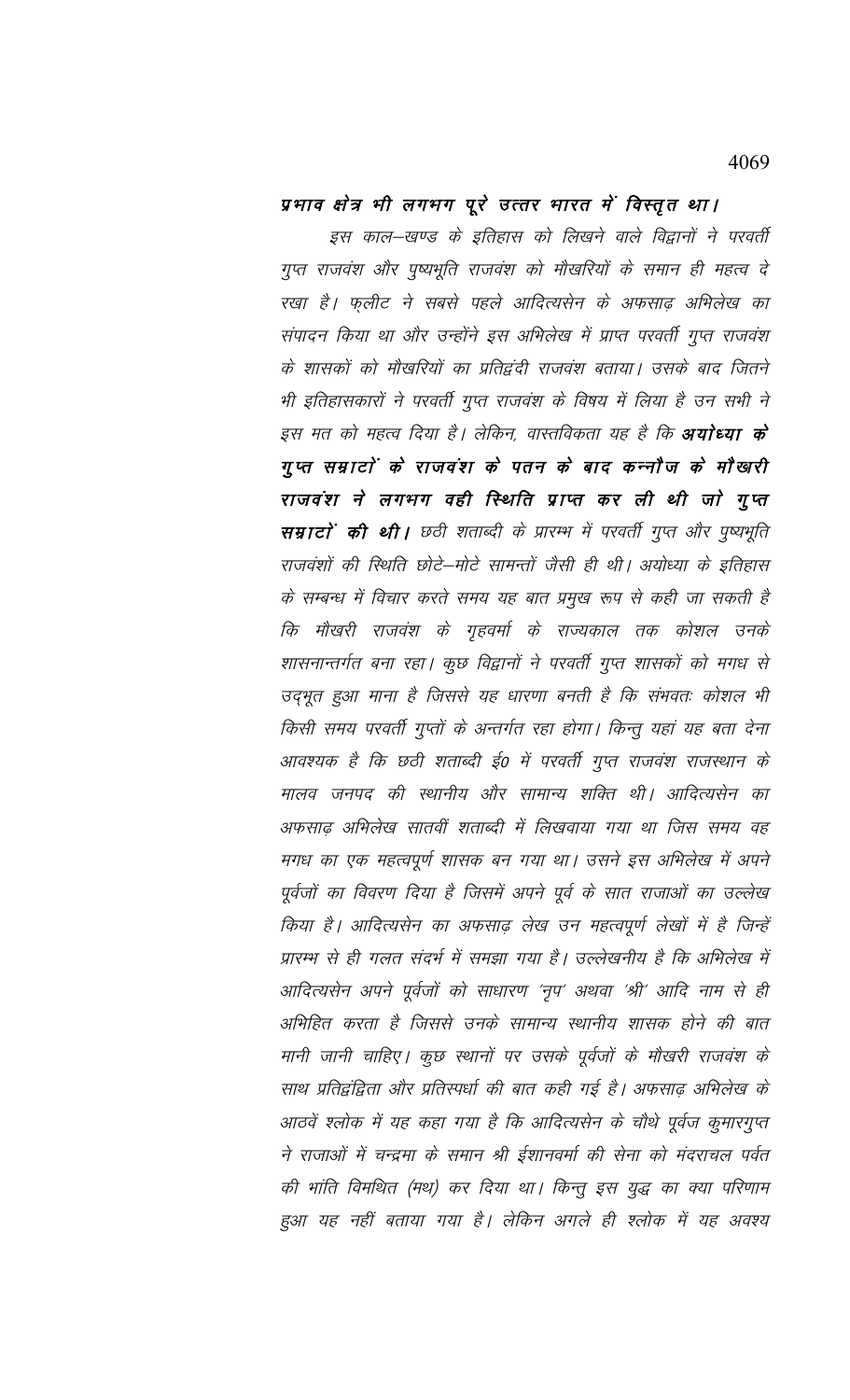सूचित किया गया है कि 'शौर्यसत्यव्रतधारी' ने प्रयाग जाकर करीष (कन्डे या उपले) की अग्नि में प्रवेश करके आत्महत्या कर ली थी। यह किस कारण किया गया यह स्पष्ट नहीं बताया गया है। सिनहा ने यह सुझाव दिया है कि कुमारगुप्त ने ईशानवर्मा पर प्राप्त विजय की प्रसन्नता में देवताओं के प्रति कृतज्ञता ज्ञापन के रूप में आत्मदाह किया था। किन्तु इस प्रकार के विचार हास्यास्पद हैं क्योंकि किसी भी विजय के उपरांत विजयी राजा स्वयं का आत्मदाह नहीं करता। ऐसा लगता है कि कुमारगुप्त इस युद्ध में पराजित हो गया था जिसके कारण उसे आत्महत्या करनी पड़ी। इसके बाद के श्लोकों में कुमारगुप्त के पुत्र दामोदरगुप्त के विषय में कहा गया है कि वह मौखरियों के युद्ध में हूणों की गजसेना को विघटित करते हुए मूर्छित हो गया था (मारा गया था) तथा उसकी नींद स्वर्ग में जाकर सुरवधुओं के कर-स्पर्श से खुली। इस श्लोक का अर्थ फ्लीट ने इस प्रकार किया है 'युद्ध में (कुचलकर मार डालने के उद्देश्य से) हूणों की सेनाओं को उखाड़ फेंक देने वाले मौखरी के आगे बढ़ते हुए मदमत्त शक्तिशाली हाथियों के व्यूह का विघटन करके वह मूच्छित हो गया। (तथा पुनः स्वर्ग में) सुरवधुओं के बीच चयन करते हुए, तथा (अमुक अथवा अमुक) मेरी है यह कहते हुए उनके कर—कमलों के सुखद स्पर्श से चेतन हुआ।' फ्लीट द्वारा किए गए इस अनुवाद में उनका यह आग्रह झलकता है कि यह युद्ध भी मौखरियों और परवर्ती गुप्तों के बीच हुआ था। लेकिन वास्तव में ऐसा लगता है कि ईशानवर्मा से युद्ध में कुमारगुप्त के पराजित होने के बाद दामोदरगुप्त को मौखरियों की अधीनता स्वीकार करनी पड़ी थी और ईशानवर्मा अथवा उसके उत्तराधिकारी के साथ हूणों के युद्ध में दामोदरगुप्त एक सामन्त के रूप में लड़ते हुए मारा गया था। इसमें गजसेना का जो उल्लेख आया है वह हूणों की गजसेना का लगता है, और युद्ध हूणों और मौखरियों के बीच लड़ा गया था। इसका संकेत हमें जौनपुर के ईश्वरवर्मा के पाषाण लेख में मिलता है जिसमें 'धारामार्गविनिर्गताग्निकणिका' का उल्लेख आया है। यह संभवतः हूण आक्रमण का ही उल्लेख है।

मौखरी राजवंश का शासन इस क्षेत्र पर कम–से–कम अवन्तिवर्मा और उसके पुत्र गृहवर्मा के समय तक चला। इतिहासकारों का ऐसा अनुमान है कि हर्षवर्धन ने गृहवर्मा की हत्या के बाद कन्नौज का शासन स्वयं संभाल लिया था और इस प्रकार कन्नौज के मौखरियों का वंश समाप्त हो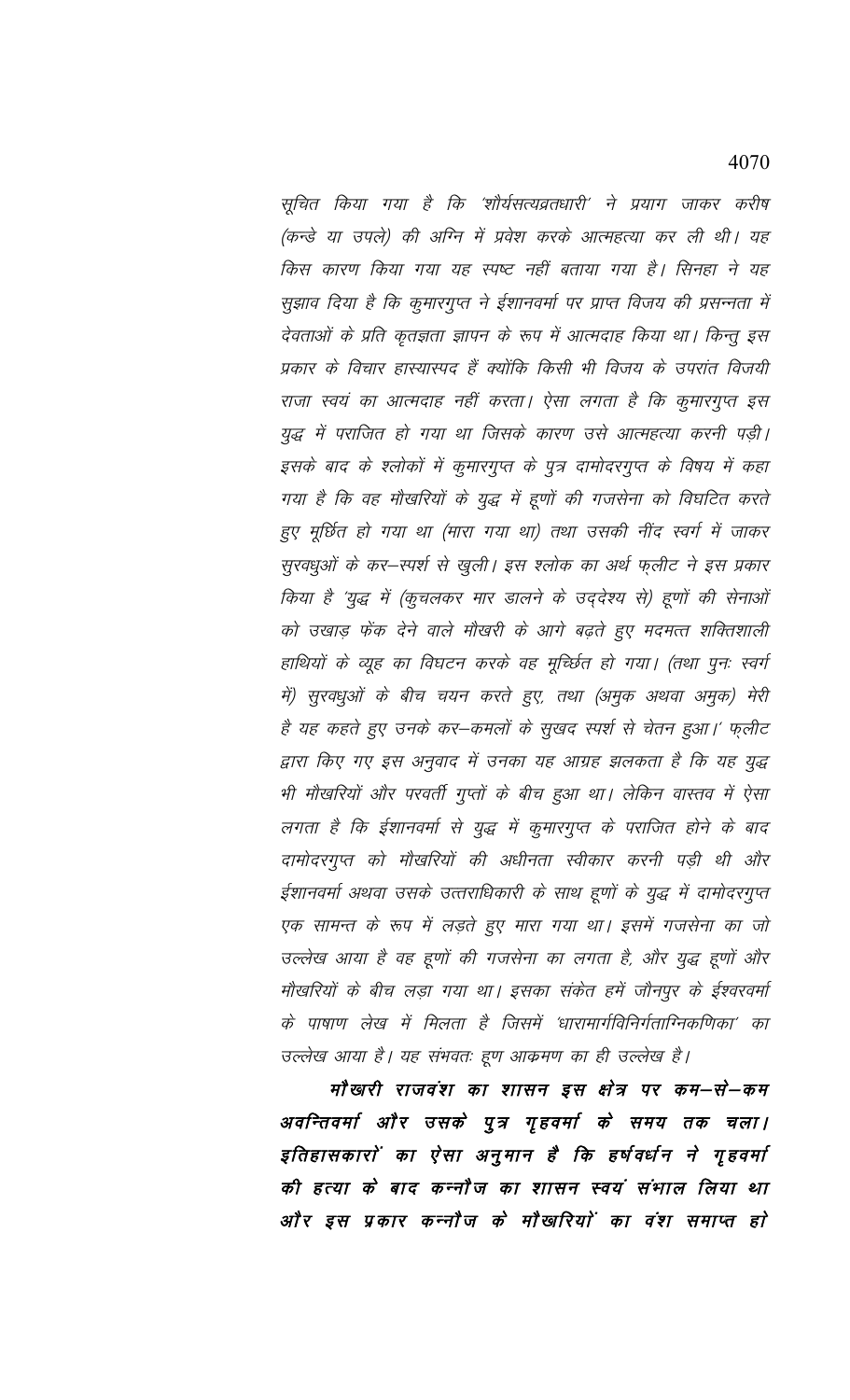गया था। हवेनसांग ने भी यह उल्लेख किया है कि शत्रुओं का दमन करने के बाद कन्नौज के मंत्रियों ने हर्ष से कन्नौज का शासन संभालने का अनुरोध किया था। इसके अतिरिक्त हर्ष की विजयों और कामरूम के शासक भास्करवर्मा के साथ हर्ष के दौत्य सम्बन्ध की बात को ध्यान में रखते हुए यह स्वीकार करना पड़ेगा कि कुछ समय के लिए अयोध्या तथा कोशल क्षेत्र भी, हर्ष के साम्राज्य का अंग बन गया था। यह भी संभव है कि हर्ष ने कन्नौज को केवल अपनी गतिविधियों का केन्द्र मात्र बनाया हो। लेकिन, मौखरी राजवंश का विनाश हो गया था यह स्वीकार नहीं किया जा सकता। नालन्दा से प्राप्त एक मुहर में अवन्तिवर्मा के पुत्र के नाम का उल्लेख हुआ है जिसके नाम का केवल प्रथम अक्षर 'सु' पढ़ा जा सका है। कुछ विद्वानों ने इस 'सु' को 'सुचन्द्रवर्मा' मानने का सुझाव दिया है। यहां यह उल्लेखनीय है कि इस मुहर में अवन्तिवर्मा के पुत्र गृहवर्मा का कोई उल्लेख नहीं है। बहुत संभव है कि गृहवर्मा के बाद अवन्तिवर्मा के दूसरे पुत्र 'सु' ने राज्य किया हो। आर्यमुजुश्रीमूलकल्प में 'गृह' के बाद 'सुव्र' के शासक होने की बात कही गई है। 'सु' के बाद मौखरी राजवंश का इतिहास पुनर्निर्मित करना कठिन कार्य है। कुछ विद्वानों ने पूर्णवर्मा को मौखरी राजा माना है तथा ह्वेनसांग भी उसे अशोकराज का अंतिम उत्तराधिकारी मानता है। पूर्णवर्मा या तो मगध का स्वतंत्र शासक था अथवा मौखरी वंश का कोई उत्तराधिकारी था। 630 ई0 में नालन्दा की यात्रा करने वाले ह्वेनसांग ने पूर्ण वर्मा को पूर्वकाल का राजा बताया है। कुछ विद्वानों ने यह भी सुझाव दिया है कि पूर्णवर्मा हर्ष द्वारा नियुक्त मगध का शासक था और उसकी मृत्यु के उपरांत ही माधवगुप्त हर्ष द्वारा मगध का शासक नियुक्त किया गया। इसी माधवगुप्त का पुत्र आदित्यसेन था जिसने अफसाढ़ का पाषाणखण्ड अभिलेख लिखवाया था। **मौखारी वंश आदित्यसेन के** समय में भी नष्ट नहीं हुआ था, इस बात की सूचना हमें नेपाल के जयदेव द्वितीय के पशुपति अभिलेख से प्राप्त होती हैं । यह अभिलेख नेपाली संवत् 157 (773 ई0) में तिथ्यांकित हैं। इसमें यह कहा गया है कि मगध के शासक आदित्यसेन ने अपनी पुत्री का विवाह मौखरी नरेश भाेगवर्मा से किया था और इस भोगवर्मा की पुत्री वत्सदेवी नेपाल के लिच्छवी नरेश जयदेव द्वितीय की माता तथा शिवदेव द्वितीय की पत्नी थी।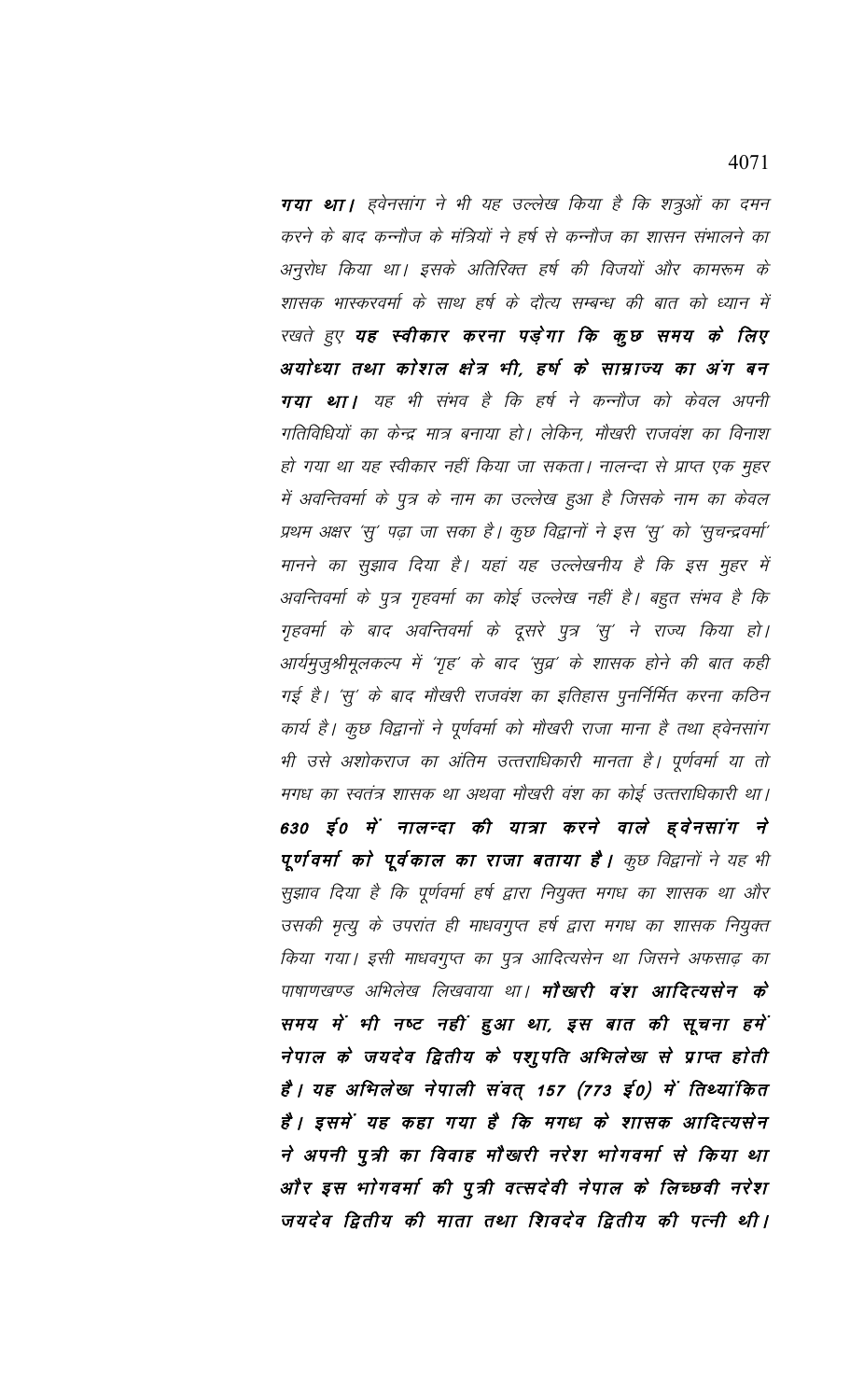इस प्रकार यद्यपि हर्ष के पुष्यभूति वंश के विषय में सातवीं शताब्दी में हमें कोई जानकारी उपलब्ध नहीं है किन्तु मौखरी वंश सातवीं शताब्दी के अंतिम चरण में भी अस्तित्व में था, इसकी सूचना नेपाल के इस अभिलेख से ज्ञात होती है। सिन्हा ने यह सुझाव दिया है कि भोगवर्मा ने कन्नौज पर अधिकार कर लिया था तथा इसी कारण आदित्यसेन ने उससे अपनी पुत्री का विवाह कर दिया। उन्होंने यहां तक कहा है कि भोगवर्मा आदित्यसेन का सामन्त रहा होगा। किन्तु ये दोनों बातें काल्पनिक लगती हैं।

इसी सन्दर्भ में कन्नौज के यशोवर्मा का भी उल्लेख किया जा सकता है जिसका वर्णन वाक्पतिराज के प्राकृत काव्य गौड़वहों में किया गया है। यशोवर्मा का एक पाषाण अभिलेख नालन्दा से प्राप्त हुआ है। यह अभिलेख वास्तव में यथोवर्मा के एक मंत्री, मालाद के द्वारा लिखवाया गया था जिसमें राजा के बारे में कुछ विशेष नहीं कहा गया है, सिवाय इसके कि वह उदार और सदाशय राजा था। तथा अनेक युद्धों का विजेता था। इसके अतिरिक्त यशोवर्मा नाम वाले कुछ सिक्के भी प्राप्त हुए हैं जो इसी राजा के बताए गए हैं। किन्तु इस सम्बन्ध में विद्वानों ने शंका व्यक्त की है, क्योंकि ये सिक्के कश्मीर और पंजाब से प्राप्त हुए हैं और इण्डो–सीथियन प्रकार के हैं जिनको दुर्लभक प्रतापादित्य द्वितीय (700ई0) तथा जयापीड़ विनयादित्य (772 ई0) के बीच रखा गया है। लेकिन इस काल में कश्मीर में इस नाम का कोई अन्य राजा न होने के कारण ये सिक्के कन्नौज के यशोवर्मा के माने जा सकते हैं।

यशोवर्मा को इस काव्य में चन्द्रवंश में उत्पन्न राजा बताया गया है तथा यह भी कहा गया है कि उसकी राजधानी कन्नौज में थी जिसके कारण विद्वानों ने यह स्वीकार किया कि यह यशोवर्मा मौखरी वंश का हो सकता **है । लेकिन मौखरी वंश चन्द्रवंशीय नहीं था ।** इसके अतिरिक्त वर्मन नाम भी केवल मौखरी राजवंश में प्रचलित रहा हो, यह बात भी नहीं है। अयोध्या के इतिहास की दृष्टि से यह बात उल्लेखनीय है कि यशोवर्मा ने हरिश्चन्द्र की नगरी (हरिअंद नअरिऐ) में **एक ही दिन में एक मंदिर** का निर्माण करवाया था। यहां हरिश्चन्द्र नगरी से अयोध्या **का तात्पर्य है |** संभवतः कन्नौज के यशोवर्मा ने अपनी दिग्विजय के दौरान यह कार्य किया था। वा**कपतिराज के इस ग्रंथ का समय** 735 ई0 माना जाता है।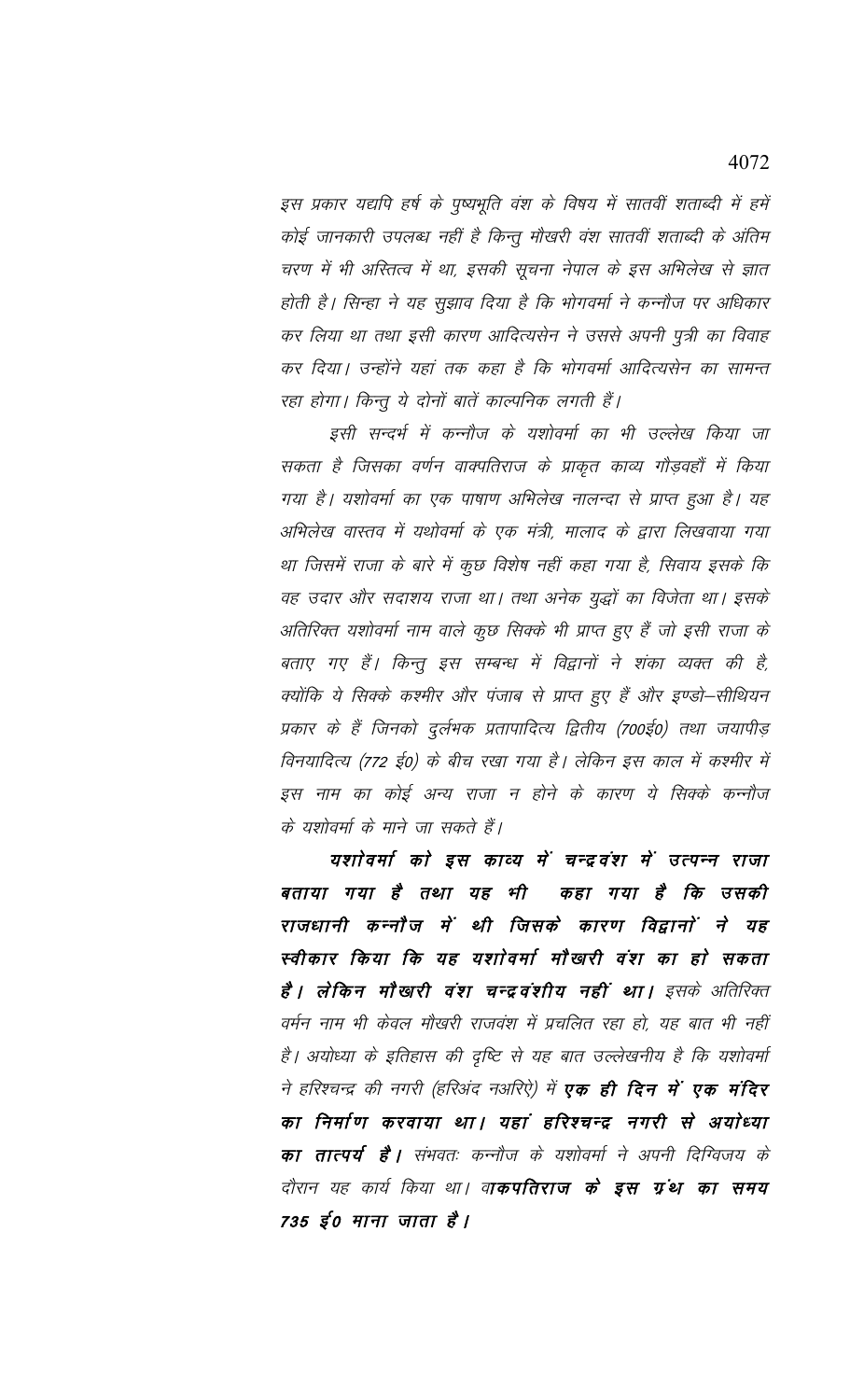ईसा की सातवीं शताब्दी में अयोध्या के इतिहास के सम्बन्ध में कोई अन्य साहित्यिक अथवा अभिलेखिक साक्ष्य उपलब्ध नहीं है। छठी शताब्दी के अन्त में अथवा सातवीं शताब्दी के प्रारम्भिक वर्षों में, एक ऐसी घटना घट गई जिसके कारण मौखरियों के प्रशासन पर कुछ समय के लिए ग्रहण लग गया। मौखरी सम्राट गृहवर्मा का विवाह पुष्यभूति वंश के राजा प्रभाकरवर्धन की पुत्री राज्यश्री से हुआ था। मालवा के राजा देवगुप्त और गौड़ के राजा शशांक ने मौखरी वंश की राजधानी कन्नौज पर आक्रमण करके गृहवर्मा को मार दिया तथा उसकी रानी राज्यश्री को वहीं के कारागार में डाल दिया। बाण के हर्षचरित से यह जानकारी मिलती है कि इसकी सूचना मिलने पर थानेश्वर से राज्यवर्धन एक सेना लेकर मौखरी वंश के शत्रुओं से लड़ने के लिए निकला लेकिन वह स्वयं शत्रुओं के विश्वासघात के कारण मारा गया। इसकी सूचना मिलने पर हर्ष ने शत्रुओं को परास्त करने का निश्चय किया। इसी बीच में राज्यश्री कारागार से निकलकर विन्ध्य के जंगलों में चली गई थी। हर्ष से उसकी भेंट वहीं पर होती है। हर्षचरित की कहानी यहीं पर समाप्त हो जाती है। लेकिन चीनी यात्री **हवेनसांग ने इसके आगे भी विवरण दिया है** क्यों कि वह लगभग 636 से 640 ई0 के बीच हर्ष के साथ उसकी राजधानी कन्नौज में रहा था। इसके साथ वह यह भी सूचना देता है कि कन्नौज के मंत्रियों ने यह निवेदन किया था कि वह कन्नौज का राज्यभार संभाल ले। **हर्ष के शासन का प्रारम्भ 606** ई० में माना जाता है और इसके लगभग तीस वर्षों के बाद ह्वेनसांग ने उसके दरबार में पहुंचता है। इस प्रकार यह समय हर्ष के शासनकाल का सर्वाधिक महत्वपूर्ण और वैभव का युग था। ऐसी स्थिति में यदि हवेनसांग हर्ष की विजयों से तथा उसके प्रभाव से प्रभावित होकर उसे कन्नौज का शासक मानता है तो इसे अस्वाभाविक नहीं कहा जा सकता। लेकिन हम यह भी नहीं मान सकते कि मौखरी वंश समाप्त हो गया था और उसके ध्वंशावशेष पर हर्ष ने अपना साम्राज्य निर्माण किया था। हर्ष के बाद पुष्यभूति वंश का क्या हुआ इसके विषय में कोई जानकारी नहीं मिलती | लेकिन विभिन्न स्रोतों से हम यह जानते हैं कि मौखरी राजवंश सातवीं और आठवीं शताब्दियों में भी जीवित रहा। इस आधार पर यह कहा जा सकता है कि सातवीं शताब्दी के पूर्वार्द्ध में हर्ष का उदय एक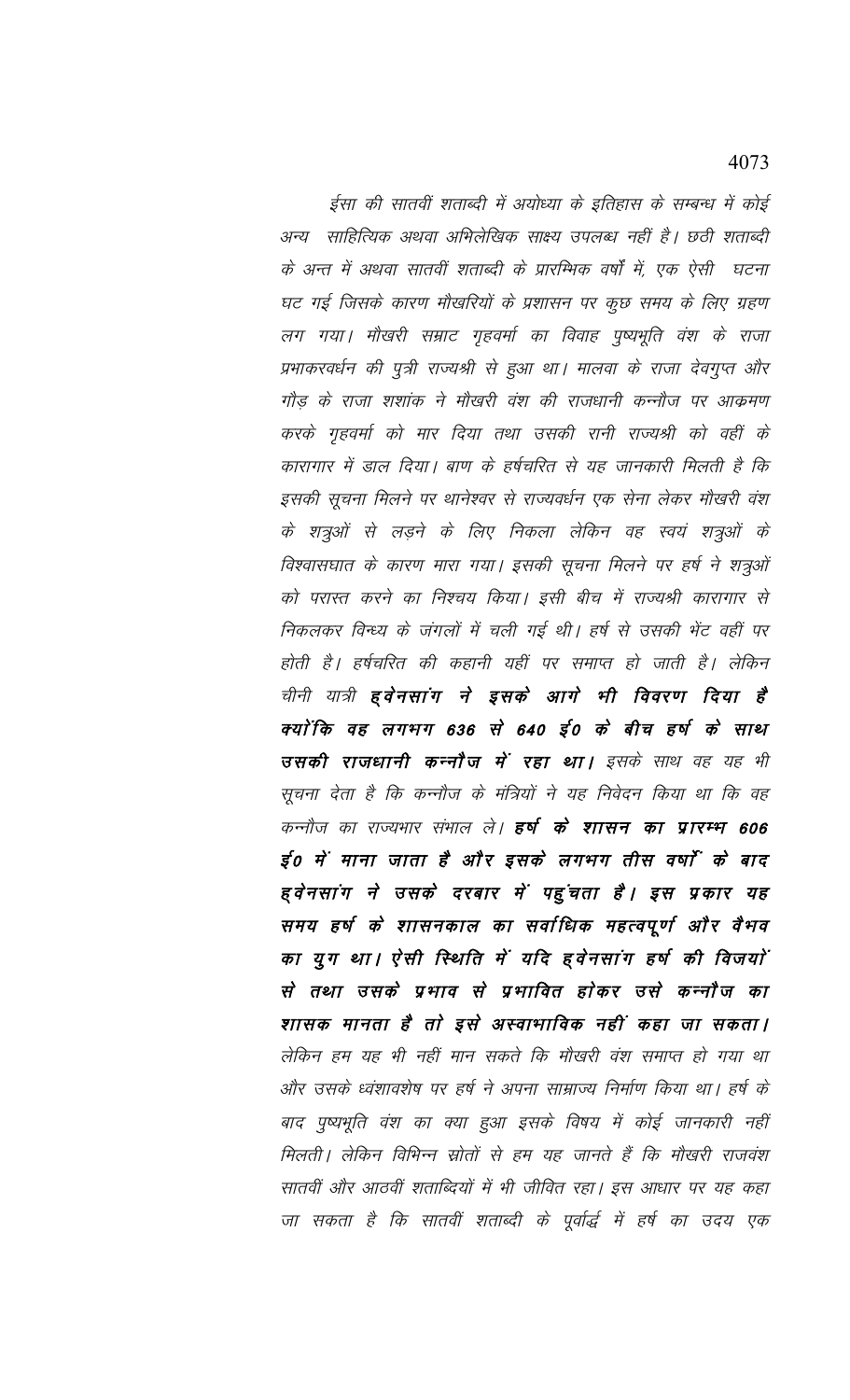आकस्मिक घटना थी और उसके बाद पुनः उत्तर भारत की राजनीति अपनी स्वाभाविक स्थिति में आ गई। ऐसा लगता है कि हर्ष ने मालवा के परवर्ती गुप्त राजवंश के माधवगुप्त को मगध में स्थापित किया था और इस प्रकार मौखरियों को मगध पर से अपना अधिकार छोड़ना पड़ा होगा। इसके बावजूद कोशल का क्षेत्र मौखरियों के ही शासनान्तर्गत रहा। इसे मानने में कोई कठिनाई नहीं होनी चाहिए।

हर्ष एवं परवर्ती गुप्तों का काल

सातवीं शताब्दी के पूर्वार्द्ध में कोसल क्षेत्र में भी हर्षवर्धन का शासन था इसकी पुष्टि फैजाबाद के निकट भिटौरा से प्राप्त एक निधि से होती है। इस निधि में 248 चांदी के सिक्के हर्षवर्धन के माने जाते हैं जिन पर ''श्रीशलदत्त'' (श्रीशीलादित्य) लेख उत्कीर्ण है। आर0 बर्न ने इन्हें हर्ष का सिक्का माना है। डॉ0 देवहूति भी इसे स्वीकार करती हैं।

चीनी यात्री हुवेनसांग भी इसी समय भारत आया था और उसने इन क्षेत्रों की विस्तृत यात्रा की थी तथा अपने विवरण एक पुस्तक के रूप में लिखे थे। पाश्चात्य विद्वानों ने तथा उनके अनुकरण पर अनेक भारतीय इतिहासकारों ने भी, हवेनसांग के विवरणों को सन्देहातीत ढंग से स्वीकार किया है। लेकिन, इवेनसांग के सभी विवरण पूर्णरूप से विश्वसनीय नहीं है। सबसे बड़ी बात तो यह है कि उसने अपने विवरणों में इधर–उधर से सुनी–सुनाई बातों को अत्यधिक स्थान दिया है। जिसमें ऐतिहासिक तथ्यों के साथ–साथ आनुषांगिक कहानियां, विशेष रूप से बौद्ध धर्म से सम्बन्धित, अधिक महत्व के साथ उद्धृत की गई है। दूसरी बात यह है कि उसका दृष्टिकोण बौध धर्म के एक अनुयायी भक्त की भांति था जिसने प्रमुख रूप से केवल बौद्ध धर्म से सम्बन्धित स्थानों, स्मारकों तथा अवशेषों का विवरण दिया है। अन्य धर्मो से सम्बन्धित विवरण बहुत संक्षेप में और चलताऊ ढंग से दिए गए हैं। तीसरी बात यह है कि उसके द्वारा दिये गए भौगोलिक विवरण बहुत अधिक विश्वसनीय नहीं हैं। तथा दूरियों के विवरण भी कभी—कभी अविश्वसनीय लगते हैं। हुवेनसांग ने कोशल से सम्बन्धित दो स्थानों का विवरण अपने यात्रा वृतान्त में दिया है। पहला स्थान ओ–यु–तो का है जिसे, विवरण को संकलित करने वालों ने, अयोध्या माना है तथा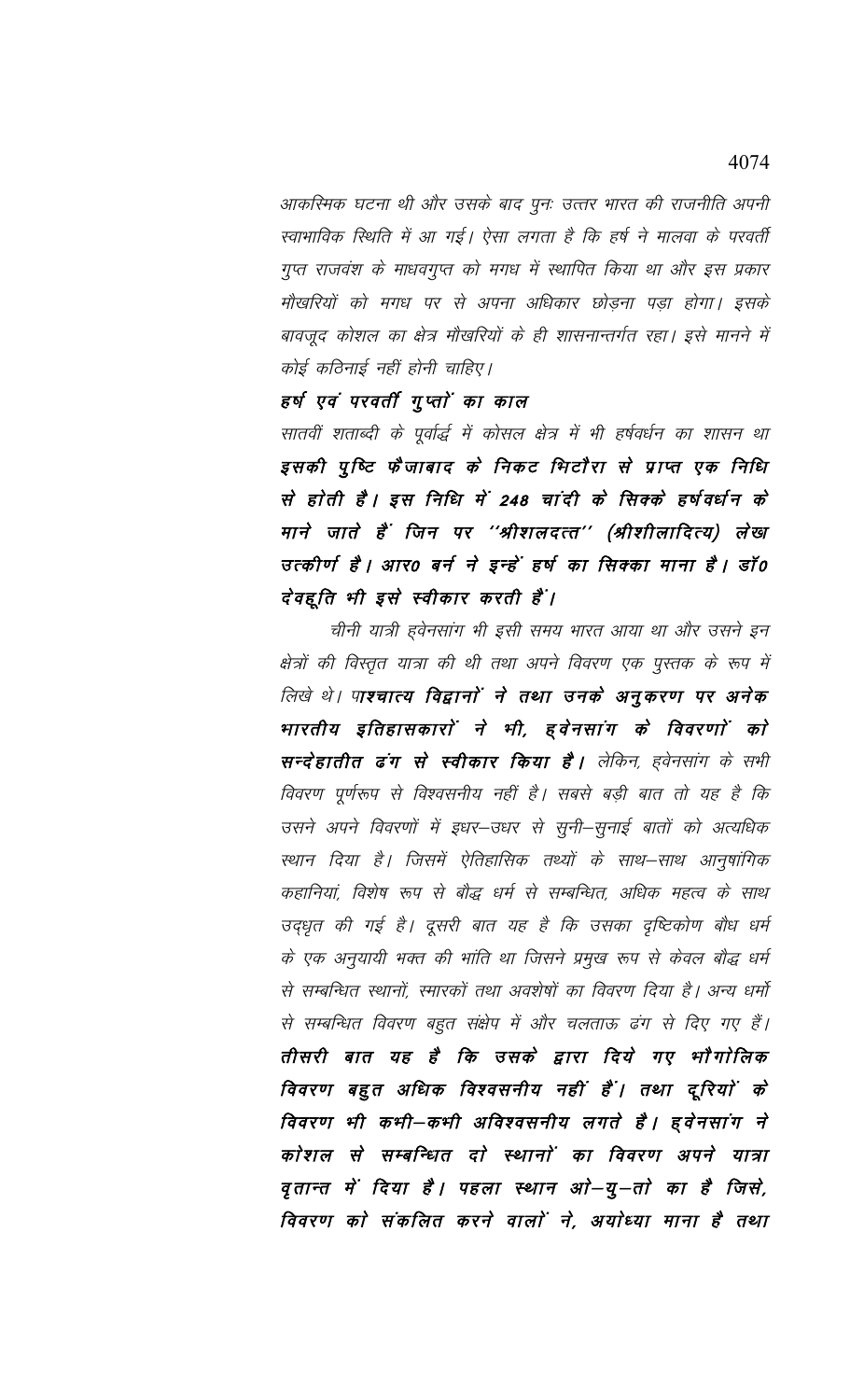4075

सभी इतिहासकारों ने इस विवरण को अयोध्या का ही विवरण स्वीाकर किया है। कन्नौज से नवदेवकुल (न–पो–ति–पो–कु–लो) की दूरी एक सौ ली बताते हुए वहां से दक्षिण–पूर्व की दिशा में छः सौ ली चलकर गंगा पार करने के बाद वह ओ–यु–तो पहुँचता है। उसका जो यात्रा मार्ग है उसके अनुसार ओ–यु–तो से तीन सौ ली पूर्व जाने के बाद गंगा के उत्तर में वह हयमुख (औ–यि–मु–खि) पहुँचता है और वहां से सात सौ ली गंगा के दक्षिण जाकर प्रयाग (पो–लो–ए–किया) पहुँचता है। प्रयाग से पांच सौ ली चलकर वह कौशाम्बी पहुँचता है तथा कौशाम्बी से सात सौ ली उत्तर चलकर वह कसपुर (शि—किया—शि—ओ—लो) पहुँचता है और वहां से 170 अथवा 180 ली उत्तर दिशा में विशाख (पि–सो–किया) की स्थिति बताता है। इस **पि–सो–किया को कनिंधम द्वारा** अयोध्या से समतुलित किया गया है क्योंकि अयोध्या का एक नाम विशाख भी था।

अब हुवेनसांग के अयोध्या (ओ–यू–तो) तथा विशाख (पि–सो–किया) की पहचान के सम्बन्ध में भ्रम उत्पन्न होना स्वाभाविक है क्योंकि अयोध्या (?) से वह विशाख पहुँचने के लिए जिस टेढ़ें-मेढ़े मार्ग को अपनाता है उसके अनुसार इन दोनों स्थानों को एक-दूसरे से काफी दूर होना चाहिए। कनिंघम ने दन्तधावन कुण्ड अर्थात् बुद्ध की दातौन से उपजे वृक्ष की कथा के कारण पि–सो–किया को अयोध्या माना है जिसका विवरण हम पीछे दे आए हैं। अब यदि यह अयोध्या था तो ओ–यु–तो कौन–सा स्थान रहा होगा, यह विचारने की बात है। **लेकिन हमारे इतिहासकारों ने बिना** इस विषय पर विचार किए ओ–यु–तो को अयोध्या स्वीकार कर लिया है तथा उसके विवरण को भी।

ह्वेनसांग के अनुसार ओ-यू-तो 5,000 ली के क्षेत्र में विस्तृत था और इसकी राजधानी 20 ली क्षेत्र में फैली थी। यहां पर 100 संघाराम थे तथा 3,000 भिक्षु थे जिनमें हीनयान और महायान दोनों के ही भिक्षु सम्मिलित थे। ओ–यु–तो के क्षेत्र में 10 देवमंदिर थे। लेकिन उसमें रहने वाले विभिन्न पंथों को मानने वाले विद्वानों की संख्या बहुत कम थी। इसी अयोध्या के सम्बन्ध में हवेनसांग ने वसूबन्धू बोधिसत्व की कथा का विवरण दिया है। **अयोध्या का वर्णन करने वाले आधुनिक विद्वान्** इसे ही अयोध्या मानते हैं। लेकिन कनिंधम ने भौगोलिक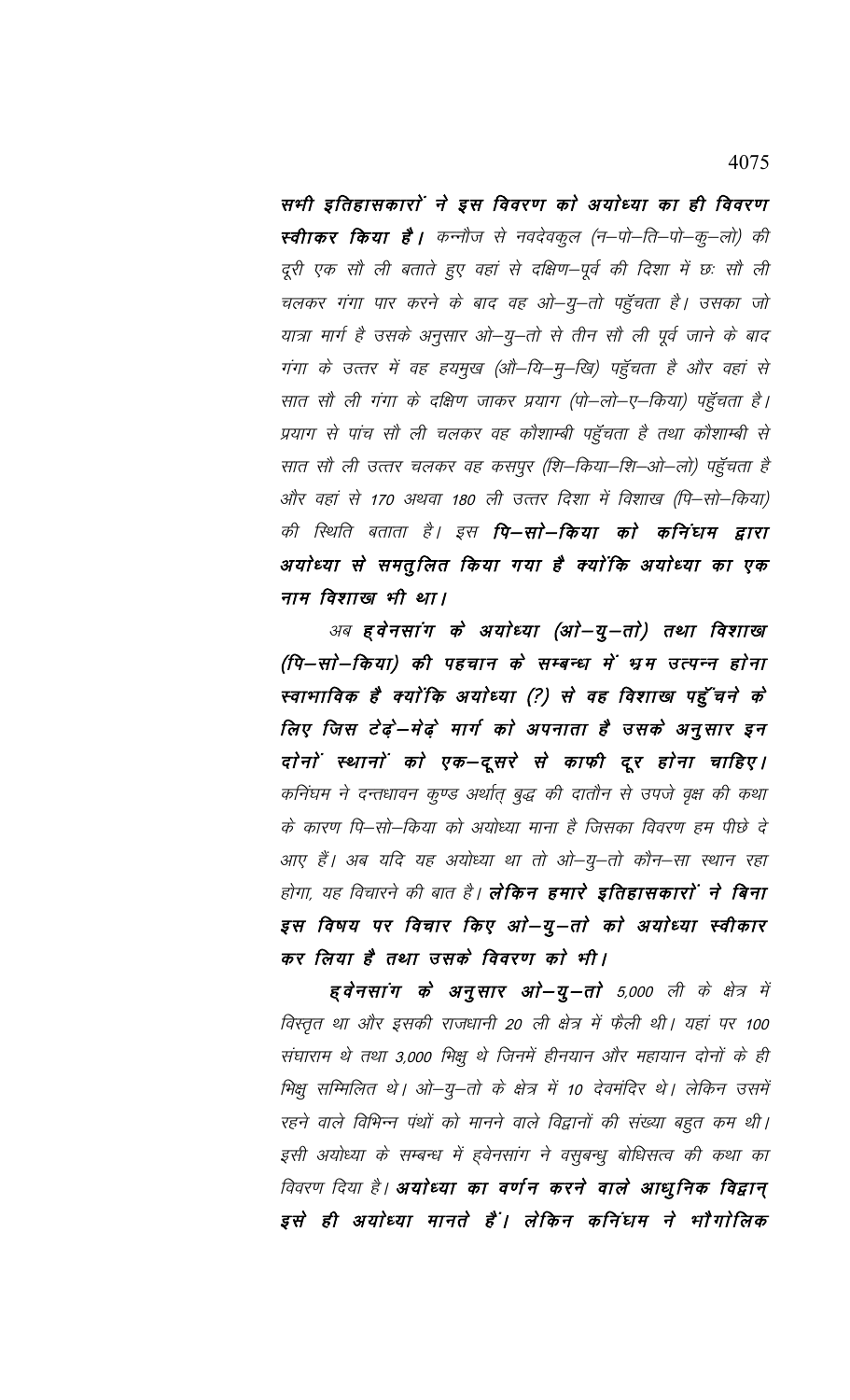कठिनाइयों को देखाते हुए कानपुर से उत्तर—पश्चिम की ओर काकूपुर नामक एक कस्बे से इसकी पहचान की है। सबसे बड़ी बात तो यह है कि इस ओ–यू–तो को गंगा के किनारे स्थित बताया गया है। प्रश्न यह है कि कया इसकी पहचान अयोध्या से कर सकते है? तथा ओ–यु–तो में जिन स्तूपों, संघारामों और विहारों का विवरण हुवेनसांग ने दिया है क्या उन्हें अयोध्या पर आरोपित कर सकते हैं? यदि इसका उत्तर 'हॉ' में दिया जाए तो पि–सो–किया अर्थात् विशाखा के विषय में क्या कहा जाएगा जो भौगोलिक दृष्टि से ओ–यु–तो से काफी दूर है तथा जहां पर बुद्ध के दातौन से उत्पन्न वृक्ष का विवरण मिलता है। इन दोनों स्थानों के विवरण और पहचान में कठिनाई के कारण पूरा यात्रा विवरण ही सन्देह के घेरे में आ जाता है।

# प्रतिहार काल

आठवीं से दसवीं शताब्दियों के अयोध्या के इतिहास के विषय में कोई विशेष सूचना आभिलेखिक एवं साहित्यिक स्रोतों से नहीं मिल पाती। किन्तु उत्तर भारत के राजनीतिक इतिहास में कन्नौज का महत्व बना रहा क्योंकि **गुर्जर—प्रतिहार** राजाओं ने नवीं शताब्दी ई0 में कन्नौज से शासन किया था । नागभट्ट द्वितीय जो पहले गोविन्द तृतीय से पराजित हो चुका था, कन्नौज पर अधिकार करने के बाद अपने को सम्राट् घोषित करता है तथा 'परम भट्टारक महाराजाधिराज परमेश्वर' की उपाधियां धारण करता है। उसी के वंश में नागपाल के बाद रामभद्र तथा उसका पुत्र मिहिरभोज शासक बनता है। प्रतिहार काल में कन्नौज के प्रतिहारों के संघर्ष दक्षिण मे राष्ट्कूटों के साथ तथा पूर्व में बंगाल के पालों के साथ निरन्तर चलते रहे। मिहिरभोज के बाद उसका पुत्र महेन्द्रपाल शासक हुआ जिसकी शासन तिथि 885–915 ई0 तक मानी जाती है। महेन्द्रपाल के बाद भोज द्वितीय, तत्पश्चात महीपाल और उसके बाद महेन्द्रपाल द्वितीय और देवपाल शासक बनते हैं। देवपाल की अंतिम ज्ञात तिथि 948 ई0 है और उसने संभवतः 950 ई० तक शासन किया। देवपाल संभवतः अन्तिम महत्वपूर्ण राजा था क्योंकि गहड़वाल राजा चन्द्रदेव के चन्द्रावती अभिलेख से यह ज्ञात होता है कि उसके पितामह यशोविग्रह ने देवपाल के वंशजों के नष्ट हो जाने के बाद बलपूर्वक कान्यकुब्ज पर अधिकार कर लिया था। यह एक विचार करने की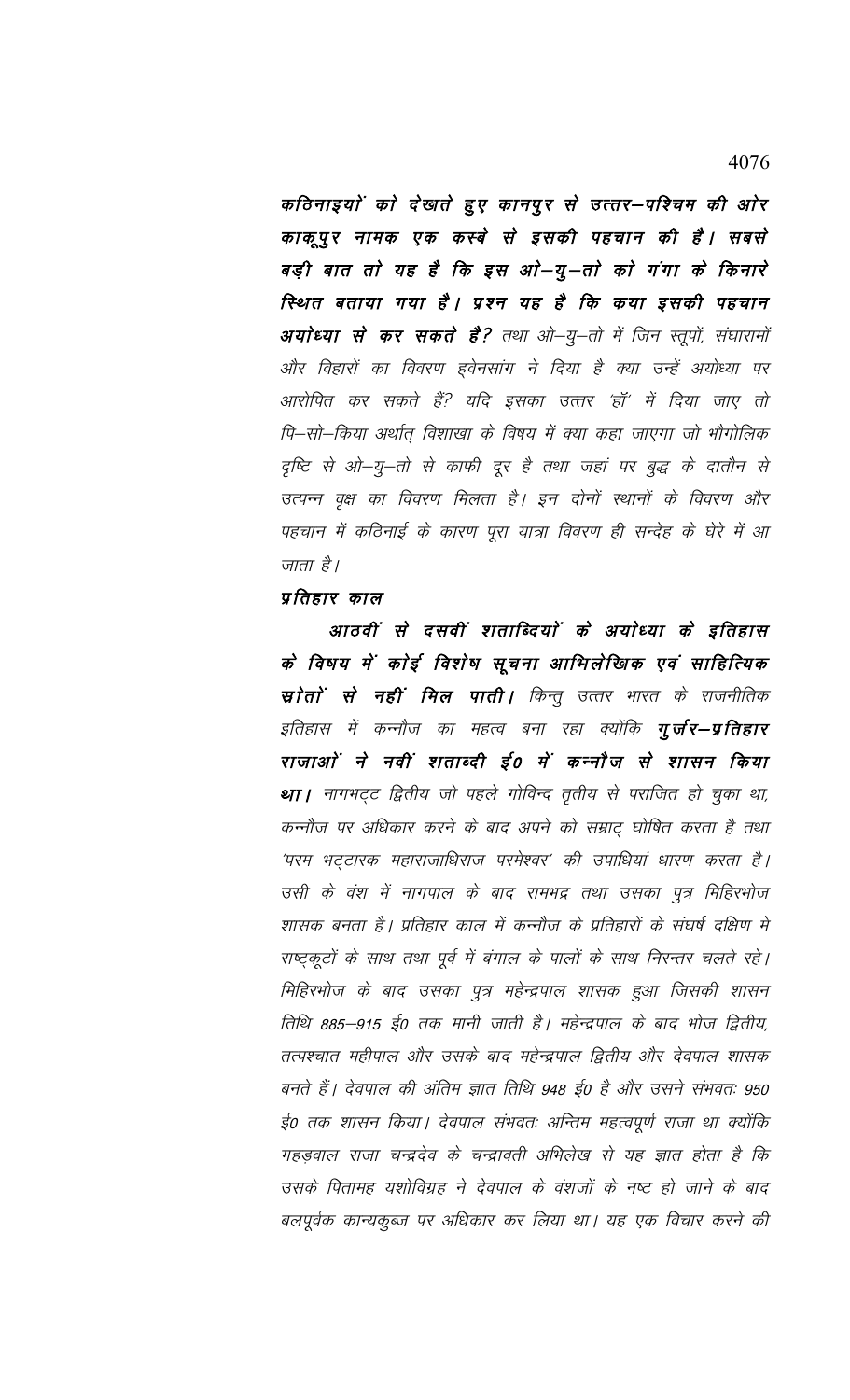बात है कि देवपाल, जो अपेक्षाकृत एक कमजोर शासक था और बहुत ही अल्प समय के लिए राजगद्दी पर बैठा, किस प्रकार गहड़वाल अभिलेखों में उद्धृत किया गया है। वास्तव में देवपाल के बाद प्रतिहार वंश नष्ट नहीं हुआ था तथा अभिलेखों से ज्ञात होता है कि उसके बाद विजयपाल और तत्पश्चात् उसका पुत्र राज्यपाल शासक हुआ। किन्तु इस अवधि में प्रतिहार वंश के राज्य क्षेत्र को हड़पने वाले कई राजवंश उठ खड़े हुए थे। राज्यपाल के शासनकाल में ही 1019 ई0 में कन्नौज पर महमूद गजनवी के इस आकमण हुआ था। मुस्लिम आक्रमणों का विवरण हम अगले अध्याय में देगें। इसलिए यहां पर महमूद गजनवी के इस आक्रमण की विवेचना नहीं की जा रही है। उल्लेखनीय बात यह है कि इस आक्रमण से भी प्रतिहार वंश का समूल विनाश नहीं हुआ था क्योंकि **विकम** संवत् 1184 (1027 ई0) के इलाहाबाद जिले में स्थित झूँसी से प्राप्त होने वाले एक अभिलेख में राज्यपाल के पुत्र त्रिलोचनपाल को 'परमभट्टारक महाराजाधिराज परमेश्वर' **कहा गया है**। लेकिन त्रिलोचनपाल का कितना राजनीतिक महत्व था, यह नहीं कहा जा सकता। 1019 ई0 में महमूद के आक्रमण में त्रिलोचनपाल ने भी काफी वीरता दिखायी किन्तु वह पराजित हो गया। त्रिलोचनपाल के बाद यशःपाल नामक एक अन्य प्रतिहार शासक का नाम मिलता है जिसे 'महाराजाधिराज यशःपाल' कहा गया है लेकिन यह नहीं कहा जा सकता कि इस यशपाल का त्रिलोचनपाल से क्या संबंध था। **इस** प्रकार कन्नौज के गुर्जन–प्रतिहारों का ईसा की ग्यारहवीं शताब्दी के पूर्वार्द्ध में पतन हो गया और उनका स्थान गहड़वालों ने ले लिया।

प्रतिहार काल में जहां तक अयोध्या और कोशल के इतिहास का प्रश्न है, यह निश्चयपूर्वक नहीं कहा जा सकता कि यह क्षेत्र प्रतिहार राजाओं के सीधे प्रशासन के अन्तर्गत था अथवा उनके किसी सामन्त द्वारा प्रशासित हो रहा था। इसके अतिरिक्त यह भी निश्चय के साथ नहीं कहा जा सकता कि सम्पूर्ण कोशल प्रदेश एक ही सामन्त अथवा अधिकारी द्वारा प्रशासित होता था अथवा इस क्षेत्र में कई छोटे—मोटे सामन्त शासन कर रहे थे। भौगोलिक निकटता की दृष्टि से यह स्वीकार करने में संकोच नहीं होना चाहिए कि कोशल सीधे गुजर–प्रतिहार शासकों के अन्तर्गत था। गहड़वाल काल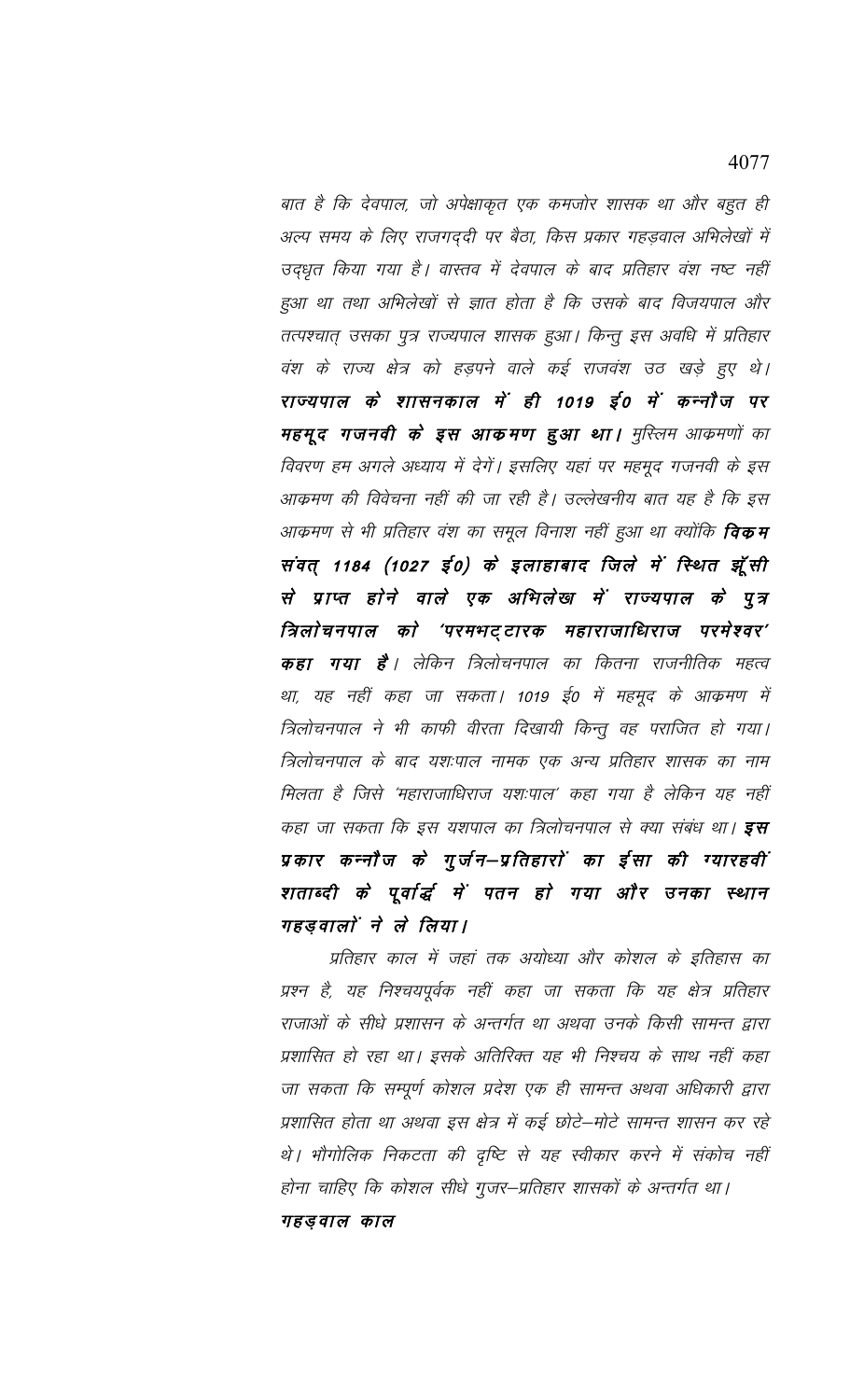अयोध्या के इतिहास की दृष्टि से गहड़वाल युग अत्यधिक महत्वपूर्ण है। यद्यपि इस समय भी अयोध्या के सम्बन्ध में अधिक आभिलेखिक अथवा साहित्यिक साक्ष्य उपलब्ध नहीं हैं फिर भी अनेक स्थलों पर ऐसे उल्लेख मिलते हैं जिनसे अयोध्या के इतिहास पर थोड़ा बहुत प्रकाश पड़ता है। गहड़वाल शासक स्वयं को काशी और उत्तर कोसल आदि तीर्थों का पालन करने वाला कहते हैं और उनका यह कथन इस दृष्टि से और महत्वपूर्ण हो जाता है कि इस युग में पश्चिम से मुस्लिम आक्रमण बार–बार हो रहे थे। अभी हाल ही में 6 दिसम्बर 1992 को अयोध्या में राम—जन्मभूमि स्थल स्थित ढांचे को गिराते समय उसकी दीवालों के अन्दर चिने गए पत्थर के फलक पर उत्कीर्ण बीच पंक्तियों का एक गहड़वाल कालीन अभिलेख प्राप्त हुआ है। इसमें यह कहा गया है कि पश्चिम से आने वाली भीति (आक्रमणों) को प्रत्यावर्तित किया गया तथा अयोध्या में विष्णुहरि का एक विशाल मंदिर बनवाया गया। इस प्रकार अयोध्या गहड़वाल राजवंश के शासनकाल में उनके द्वारा ही आरक्षित रही।

# यशाेविग्रह

गहड़वाल अभिलेखों के अनुसार, इस वंश के प्रथम पुरुष का नाम यशोविग्रह था जो चन्द्रदेव का पितामह था। उसके विषय में कहा गया है कि उसने पृथ्वी को जीतकर उसे अपनी दण्डप्रणयिनी बनाया। प्रायः यह माना जाता है कि यशोविग्रह ने ग्यारहवीं शताब्दी ई. के मध्य में शासन **किया था।** किसी अन्य प्रमाण के अभाव में यही भी माना गया है कि उसने लगभग 25 वर्ष शासन किया होगा।

### महीचन्द्र

यशोविग्रह का पुत्र महीचन्द्र का पिता था। इसका वर्णन भी गहड़वाल अभिलेखों में साधारण ढंग से एक विजयी राजा के रूप में किया गया है तथा यह कहा गया है कि उसका यश समुद्र के पार तक फैल चुका था। महाराजपुत्र गोविन्दचन्द्र के ताम्रपत्राभिलेख में उसे 'नृप' कहा गया है तथा यह बताया गया है कि उसने अनेक शत्रुओं पर विजय प्राप्त की थी। इस अभिलेख में उसे महीतल नाम दिया गया है। इस प्रकार इतिहासकारों का यह मानना है कि यशोविग्रह तथा महीचन्द्र दोनों ही सामन्त शासक थे और किसी बड़े राजा की अधीनता स्वीकारत करते थे। संभवतः इनका स्वामी कल्चुरि शासक लक्ष्मीकर्ण (1042—1070 ई0) था जिसका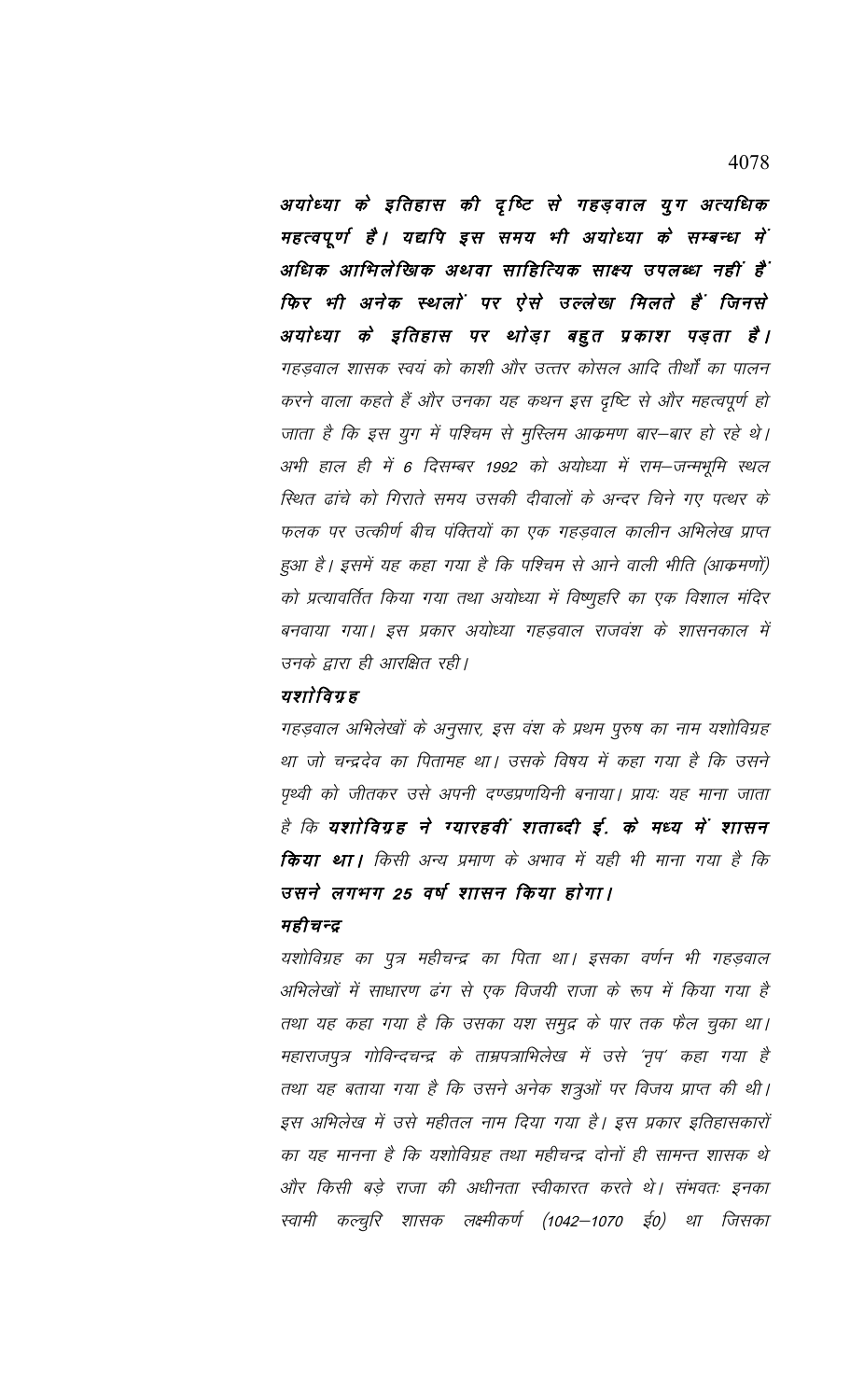उत्तराधिकारी यशःकर्ण था। महीचन्द्र ने भी संभवतः ग्यारहवीं शताब्दी ई0 के तीसरे चरण में शासन किया होगा।

# चन्द्र देव

चन्द्रदेव गहड़वाल राजवंश का प्रथम प्रतापी राजा था। उसका पहला अभिलेख चन्द्रावती से मिला है और उस पर विक्रम संवत् 1148 (1090 ई.) की तिथि पड़ी हुई है। इस अभिलेख में उसे 'परम भट्टारक महाराजाधिराज परमेश्वर परमाहेश्वर निजभुजोपार्जित श्रीकान्यकुब्जाधिपत्य श्रीचन्द्रदेवविजयी' कहा गया है। इससे यह अनुमान लगाया जा सकता है कि 1090 ई0 के काफी पहले ही उसका शासन प्रारम्भ हो चुका था। प्रायः सभी गहड़वाल अभिलेखों में उसे काशी (वाराणसी), कुशिक (कन्यकुब्ज या कन्नौज), उत्तरकोशल (अयोध्या) तथा इन्द्रस्थानीयक आदि तीर्थों का पालन करने वाला कहा गया है। अधिकांश विद्वान् इन्द्रस्थानीयक को इन्द्रप्रस्थ अथवा दिल्ली ही मानते हैं। इस समय दिल्ली पर तोमरों का राज्य था और उसके बाद चाहमानों का शासन हुआ। तोमरों के किसी भी अभिलेख से इस बात की झलक नहीं मिलती कि दिल्ली पर गहडवालों ने शासन स्थापित किया हो और तोमरों को अपदस्थ किया हो। फिर भी, चन्द्रावती अभिलेख में उल्लिखित इन्द्रस्थानीयक को यदि दिल्ली माना जाए तो यही स्वीकार करना पड़ेगा कि चन्द्रदेव तुर्कों के आक्रमण के विरुद्ध अभियान करते हुए दिल्ली तक पहुँचा होगा और उसकी रक्षा की होगी।

चन्द्रदेव ने किन परिस्थितियों में इस विस्तृत भू–भाग पर शासन प्रारम्भ किया, इसके विषय में कुछ संकेत महाराजपुत्र गोविन्दचन्द्र के बसाही ताम्रपत्राभिलेख से प्राप्त होता है जिसमें यह कहा गया है कि भोज की मृत्यु के पश्चात् तथा कर्ण की कीर्ति के अवशेष के नष्ट होने पर जब पृथ्वी कठिनाई में पड़ गई थी तो चन्द्रदेव ने उसकी रक्षा की। चन्द्रावती अभिलेख में यह भी कहा गया है कि उसने अपने उदार प्रताप से समस्त प्रजोपद्रवों को शान्त करके गाधिपुर आधिराज्य को अर्जित किया तथा शत्रुओं को विध्वस्त कर दिया।

वसाही दानपत्र लेख में उल्लिखित भाेज की पहचान भाेज परमार से की गई है जिसने 1000 से 1050 ई0 तक शासन किया था, तथा कर्ण की पहचान कल्चुरि शासक लक्ष्मीकर्ण से की गई है जिसने युद्ध में कई बार पराजित होने के बाद अपना सिंहासन 1073 ई0 के पूर्व अपने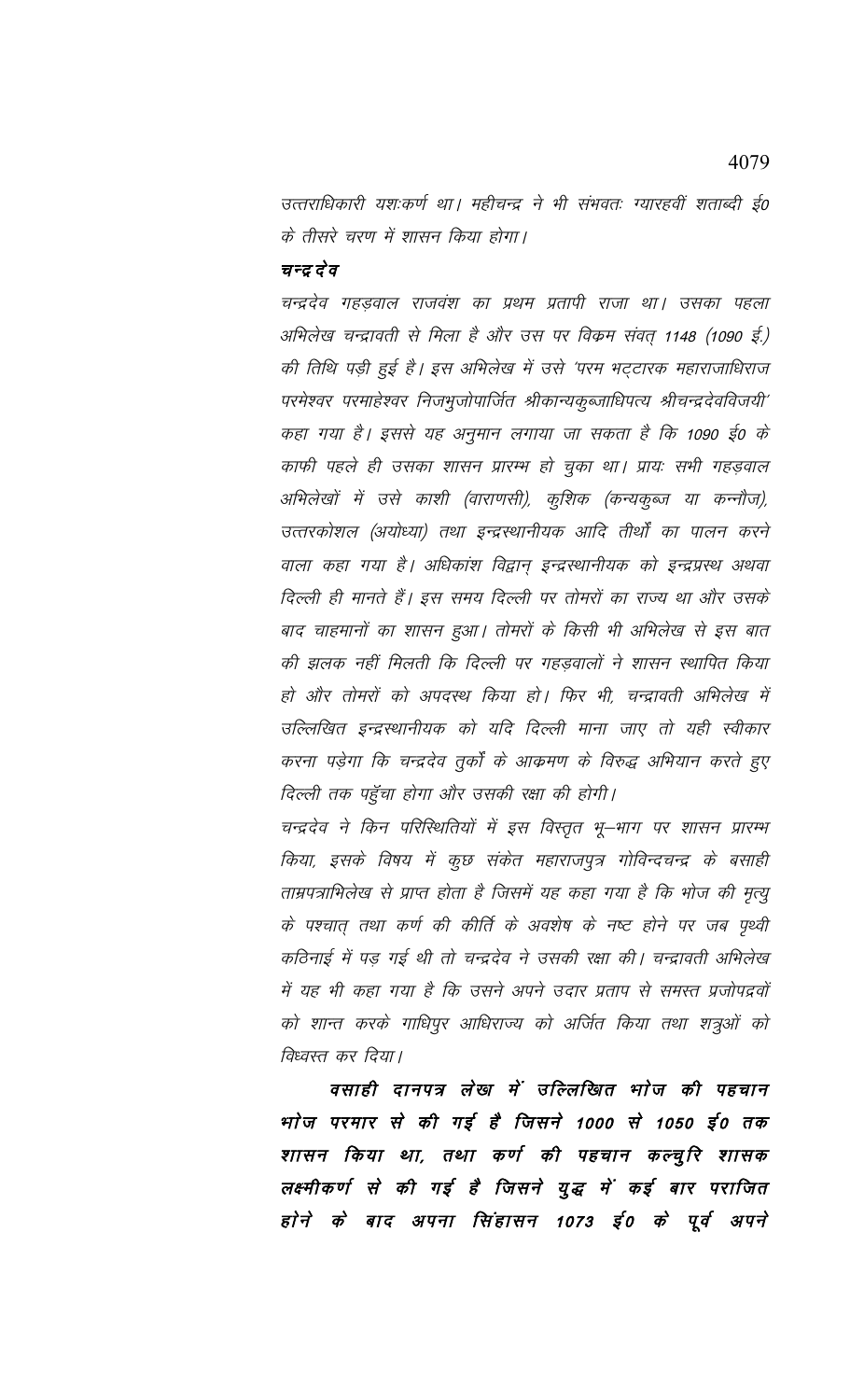# 4080

पुत्र यशःकर्ण के लिए छोड़ दिया था। लक्ष्मीकर्ण की पराजयों के बाद अन्तर्वेदी में कोई शक्तिशाली प्रतिरोध न रह जाने के कारण तथा पश्चित से मुसलमानों के निरंतर होने वाले आक्रमणों के कारण प्रजाजनों में भय व्याप्त हो गया था। इसको शान्त करने का श्रेय चन्द्रदेव को प्राप्त हुआ। मुसलमान इतिहासकारों के उल्लेखाों से यह ज्ञात होता है कि समकालीन गजनी के सुल्तान इब्राहिम ने (1059–99 ई० तक) भारत पर कई बार आकमण किए थे। हबीबुस्सियर नामक इतिहास लेखक का यह कहना है कि 'ਰसने हिन्दुस्तान पर कई बार आकमण किया और हर बार विजयी होकर गजनी लौटा।' ऐसे में समय में चन्द्रदेव ने तुरुष्क आकमणों से इन देवतीर्था की सुरक्षा करने के लिए तथा प्रजा में व्याप्त उपद्रवों को शान्त करने के लिए शासन अपने हाथ में ले लिया।

चन्द्रदेव के शासनकाल के चार अभिलेख उपलब्ध हैं जो विक्रमी संवत् 1048, 1050, 1054 में तिथ्यांकित हैं। चन्द्रदेव को वाराणसी से दिल्ली तक के क्षेत्र का स्वामी बनने के लिए कई युद्ध करने पड़े होंगे। गहड़वाल अभिलेखों में शत्रु को नष्ट करने वाला (क्रान्तद्विषन्मण्डलः) तथा उद्वत योद्धाओं के द्वारा फैलाए गए अन्धकार को नष्ट करने वाला (विध्वस्तोद्धतधीरयोधतिमिरः) कहा गया है। **चन्द्रावती के विकम संवत्** 1150 (1093 ई0) वाले लेख में उसे नरपति, गजपति, गिरिपति तथा त्रिशंकुपति को जीतने का श्रेय दिया गया है। इनके विषय में निश्चयपूर्वक कुछ विशेष नहीं कहा जा सकता। संभवतः यह कल्चुरि राजाओं की उपाधियां थीं अथवा ये सामन्तों के कुछ विशेष वर्ग थे।

चन्द्रदेव की सबसे महत्वपूर्ण उपलब्धि कान्यकुब्ज अथवा महोदय पर अधिकार करना रहा है। कन्नौज मौखरी काल से ही अन्तर्वेदी पर शासन करने वाले शक्तिशाली सम्राटों की राजधानी रही है। हर्ष और प्रतिहार सम्राट भी कन्नौज से शासन कर रहे थे। इसी कारण प्रायः सभी आधिकारिक गहड़वाल अभिलेखों में कान्यकुब्ज की विजय को दो बार संदर्भित किया जाता रहा है। ('श्रीमद्गाधिपुराधिराज्य समंदोर्विक्रमेण अर्जित' 'निजभुजोपार्जित श्री कन्यकुब्जाधिपत्यं)। चन्द्रदेव के पौत्र तथा गोविन्दचन्द्र द्वारा अपने पिता मदनपाल के शासनकाल में महाराजपुत्र के रूप में लिख्वाए गए बसाही अभिलेख में चन्द्रदेव के विषय में यह कहा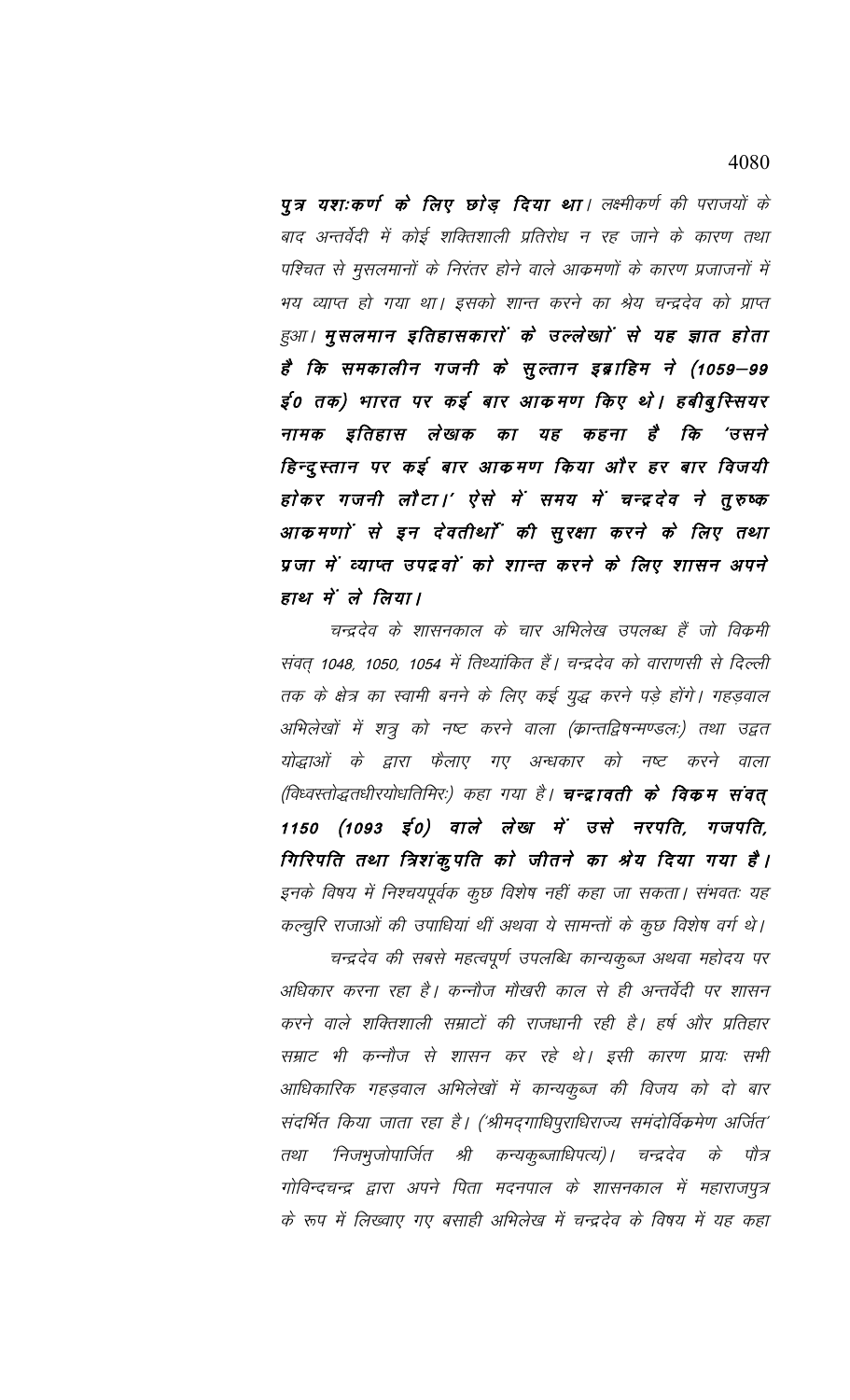4081

गया है कि उसने कान्यकुब्ज को अपनी राजधानी बनाया (कान्यकुब्जेद्राजा राजधानीमनिंदिताम)। प्रायः विद्वानों ने इस विषय पर विचार करने में अधिक समय व्यतीत किया है कि गहड़वालों की राजधानी कन्नौज में थी अथवा वाराणसी मे, और इस प्रकार की संभावनाएं व्यक्त की हैं कि पहले कन्नौज को राजधानी बनाया गया और बाद में उसे वाराणसी वापस ले आया गया क्योंकि विक्रम संवत 1101 के बसाही अभिलेख में चन्द्रदेव के द्वारा कान्यकुब्ज को राजधानी बनाने का उल्लेख आता है जबकि विक्रम संवत 1162 के कमौली अभिलेख में इसका कोई उल्लेख नहीं मिलता । यहां पर उल्लेखनीय है कि ये **दोनों ही अभिलेख चन्द्रदेव** की मृत्योपरांत उसके पुत्र मदनपाल के शासनकाल में महाराजपुत्र गोविन्दचन्द्र द्वारा लिखवाए गए थे। यह एक हास्यास्पद अनुमान मात्र है। वास्तव में गहड़वालों की मुख्य राजधानी वाराणसी ही रही होगी तथा कान्यकुब्ज उनकी द्वितीय राजधानी मानी जा सकती है और उसका कारण कान्यकुब्ज को परम्परागत राजधानी के रूप में प्राप्त प्रतिष्ठा को बताया जा सकता है। ऐसा लगता है कि कान्यकुब्ज में उस समय गाधिपुराधिपति गोपाल का वंशज सामन्त के रूप में शासन कर रहा था और समय–समय पर गहड़वाल नरेश कान्यकुब्ज में भी रहते रहे होंगे ।

कुछ विद्वानों ने चन्द्रदेव की पहचान उस चॉदराय से करने की कोशिश की है जिसके विषय में मुस्लिम इतिहासकारों का यह कहना है कि वह गजनी के शासकों का हरितपाल था। डी० सी० गांगुली ने इस बात का सर्वप्रथम उल्लेख किया है और यह कहने की कोशिश की है कि चन्द्रदेव मुस्लिम आक्रमणकारियों का हस्तिपाल था और उनका करद राजा था। यद्यपि यह सिद्धान्त संदेह से परे नहीं है तथा इसका खण्डन भी किया जा चुका है फिर भी, **है-स** बेकर ने अभी हाल में ही इसकी पुनरूक्ति की है। ऐसा लगता है कि उन्होंने रोमा नियोगी द्वारा लिखित गहड़वाल राजवंश के इतिहास को देखा ही नहीं।

गांगुली ने इस घटना को अपने तर्क का आधार बनाया है जिसके अनुसार गाधिपुराधिपति गोपाल के शासनकाल में एक बार पुनः मुसलमान सेना ने अन्तर्वेदी पर आक्रमण किया था। हबीबुस्सियर के अनुसार इस आक्रमण का नेतृत्व इब्राहिम ने स्वयं किया था। लेकिन सलमान के अनुसार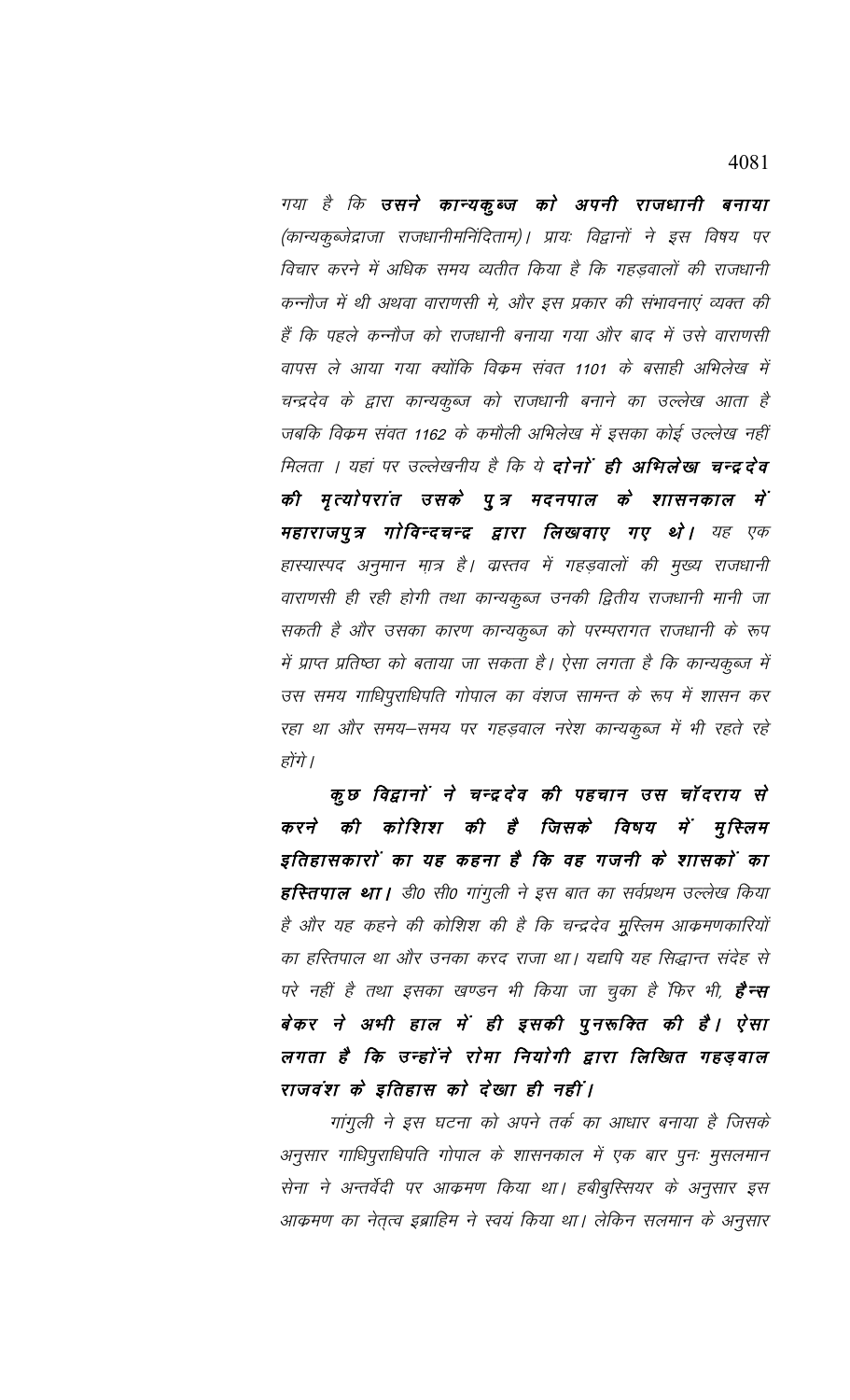उसका पुत्र महमूद इस सेना का नेतृत्व कर रहा था। जयपाल के वीरतापूर्वक प्रतिरोध के बावजूद पराजय के बाद चारो दिशाओं से राजा लोग अमीर के लिए उपहार लेकर आने लगे। उपहारों में इतने अधिक हाथी मिले कि सुल्तान को कान्यकुब्ज में एक हरितशाला स्थापित करनी पड़ी और चॉंदराय नामक एक व्यक्ति को उसका हरितपाल नियुक्त किया गया। यहां पर इस चॉदराय की पहचान गहड़वाल नरेश चन्द्रदेव से की गई और गांगुली द्वारा यह सुझाव दिया गया कि

''भाग्य को चमकाने के लिए चन्द्रदेव ने मुसलमानों का साथ स्वीकार किया। प्रारम्भ में उसने महमूद के अधीन कन्नौज में हस्तिपाल के रूप में सेवा करना स्वीकार किया। लेकिन मुस्लिम सेना के प्रस्थान के तुरन्त बाद उसने बलपूर्वक कन्नौज पर अधिकार कर लिया और देश का शासक बन गया . . . . । चन्द्रदेव ने कन्नौज की राज्यसत्ता महमूद के समर्थन से इस शर्त पर प्राप्त की थी कि वह गजनी के सुल्तान को वार्षिक कर देगा। बारहवीं शताब्दी में मुसलमानों ने गहड़वाल प्रदेशों पर बार–बार आक्रमण किए। स्पष्टतः ये हमले चन्द्रदेव के वंशजो को सुल्तान को बराबर कर देने को बाध्य करने के लिए किए जाते थे।''

रोमा नियोगी ने डा0सी0 गांगुली द्वारा चन्द्रदेव गहड़वाल की पहचान चॉदराय से किए जाने की आलोचना की है क्योंकि यह कई प्रकार से पूर्वअवधारणाओं पर आधारित है। सबसे पहली बात यह है कि हस्तिपाल चॉदराय के ऊपर किसी प्रकार के कर का निर्धारण किया गया था, इस बात की सूचना दीवान–ए–सलमान हबीबुस्सियर अथवा जमीउत्तवारीख में नहीं दी गई है। दूसरी बात यह है कि गहड़वाल अभिलेखों में संदर्भित 'तुरूष्क दण्ड' नामक कर की प्रकृति के विषय में कोई स्पष्ट जानकारी नहीं है लेकिन यहां यह मान लिया गया है कि गहड़वाल राजा अपनी प्रजा से 'तुरूष्क दण्ड' इसलिए वसूल करते थे कि गजनी के शासकों को कर दे सकें। तीसरी बात यह है कि गहड़वालों के राज्य क्षेत्र में तुर्को के निरंतर आक्रमण उनसे कर वसूलने के लिए होते थे इसका भी कोई मुस्लिम अथवा भारतीय प्रमाण नहीं मिलता। उस काल में मुस्लिम आक्रमण प्रायः सभी हिन्दू राजाओं पर होते थे और उन्हें केवल गहड़वालों पर हुए आक्रमण के संदर्भ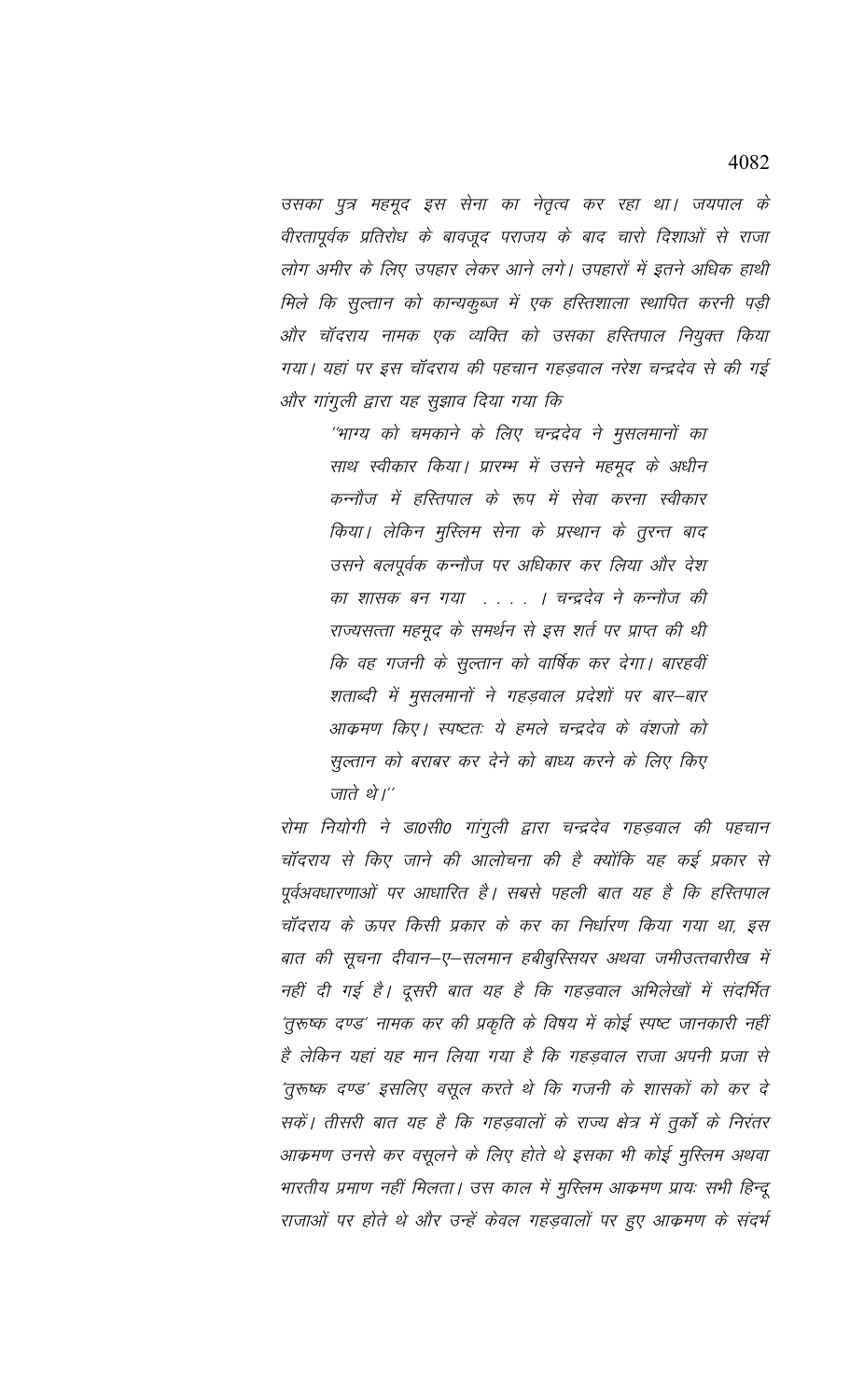में नहीं देखा जाना चाहिए। **दीवान–ए–सलमान में मुसलमानों के** गहड़वाल क्षेत्र पर होने वाले आकमण का विस्तार से उल्लेख किया गया है लेकिन उसमें यह कहीं नहीं कहा गया कि यह आकमण चाँदराय के वंशजों से कर वसूलने के लिए किया गया था। वास्तविकता तो यह है कि दीवान में चॉदराय को कन्नौज की हस्तिशाला को हस्तिपाल नियुक्त करने के उल्लेख के बाद उसके जीवन के विषय में किसी प्रकार का कोई उल्लेख नहीं किया गया है और न यह कहा गया है कि उसने कन्नौज पर जबरदस्ती कब्जा कर लिया था अथवा कर वसूलने के लिए गजनी की सेनाएं चॉदराय पर आक्रमण करती थीं। इन कारणों से चॉदराय की पहचान चन्द्रदेव से नहीं की जा सकती। **यहां यह** स्मरणीय है कि चन्द्रदेव के पिता और पितामह दोनों ही 'नृप' कहे गए हैं तथा प्रायः सभी विद्वान स्वीकार करते हैं ' कि वाराणसी तथा अयोध्या के क्षेत्र मे चन्द्रदेव के पिता और पितामह दोनों ही 'नृप' कहे गए हैं तथा प्रायः सभी विद्वान स्वीकार करते है कि वाराणसी तथा अयोध्या के क्षेत्र में चन्द्रदेव के पूर्वजों का पहले से राजनीतिक अस्तित्व रहा **होगा।** इस प्रकार चन्द्रदेव की पहचान चॉदराय से नहीं की जा सकती जिसने मुस्लिम आक्रमणकारियों से हस्तिपाल की नौकरी स्वीकार की थी। यह चॉदराय कोई सामान्य व्यक्ति रहा होगा। दूसरी ओर चन्द्रदेव प्रारम्भ से ही मुस्लिम आक्रमणकारियों के आक्रमणों का उत्तर देने के लिए इतिहास में जाना जाता है।

विकम संवत 1150 के आश्विन वदी 15 रविवार, तदनुसार 23 अक्टूबर 1093 की तिथि में अंकित चन्द्रदेव के चन्द्रावती ताम्रपत्राभिलेख में अयोध्या का कुछ उल्लेख मिलता हैं। चन्द्रदेव ने अयोध्या में विष्णुहरि के मंदिर में अनेक सोने के अलंकरण करवाए तथा काशी में आदिकेशव की प्रतिमा **प्रतिष्ठापित कराई।** इसके अतिरिक्त उत्तर कोसल स्थित अयोध्या में उसने संकल्पपूर्वक (कृतनिश्चै) भूमिदान दिया। यह कार्य आश्विन मास की अमावस्या को किया गया था जो रविवार होने के साथ–साथ सूर्यग्रहण का भी अवसर था। उल्लेखनीय है कि इसके दूसरे दिन से शारदीय नवरात्र का प्रारम्भ होता है। इस अवसर पर चन्द्रदेव ने सरयू घर्घरा नदी के तट पर स्थित स्वर्गद्वारा नामक तीर्थ पर स्नान किया (सरयूघर्घराघमर्षणे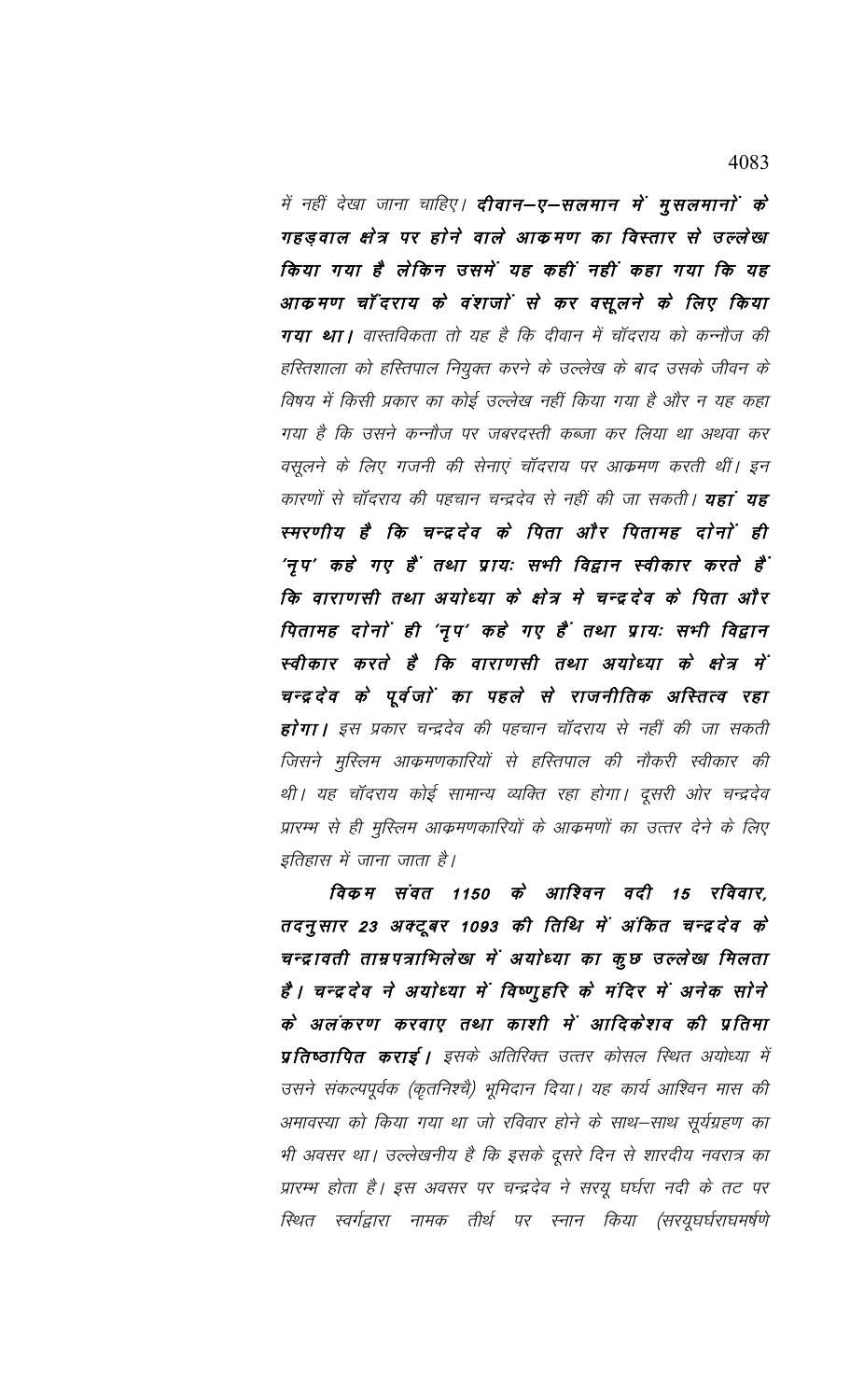स्वर्ग्गद्वारनाम्नि तीर्थे स्नात्वा)। तदोपरान्त सूर्य की उपासना की (उष्णरोचिषमुपस्थाय), फिर उसने भगवान शिव की अर्चना की (ओषधीपतिशकलशेखरं समभ्यच्चं), फिर तीन लोकों के स्वामी रक्षक वासुदेव की पूजा करके (भगवतस्त्रिभुवनत्रातुर्व्वासुदेवस्य पूजां विधाय) हवन करने के पश्चात् (प्रचुरपायसेन हविषा हविर्भुजं हुत्वा), उसने पितरों का पिण्डदान किया (पितृपिण्डयज्ञत्रिर्व्वत्यं)। यहां यह उल्लेखनीय है कि चन्द्रदेव ने दान देने के पूर्व ऊपर उल्लिखित जो धार्मिक विधान किए वैसे ही धार्मिक विधि–विधन उसके वंशजों गोविन्दचन्द्र आदि के अभिलेखों में भी किए जाने का उल्लेख मिलता है। इस कारण यह समझना उचित नहीं होगा कि अयोध्या में दान देते समय चन्द्रदेव ने कोई विशेष प्रक्रिया अपनाई थी।''

चन्द्रदेव के उपरोक्त ताम्रपत्र से यह ज्ञात होता है कि कम–से–कम स्वर्गद्वार नाम का तीर्थ गहड़वाल युग में भी अस्तित्व में था। इससे यह भी ज्ञात होता है कि सरयू उस समय भी सरयू घर्घरा नाम से प्रचलित थी। दिनेश चन्द्र सरकार का यह मत समर्थनीय नहीं है कि अयोध्या स्वर्गद्वार तीर्थ सरयू और घाघरा के संगम पर स्थित था। वास्तविकता यह है कि सरयू–घाघरा नाम उस नदी का है जिसके किनारे अयोध्या नगर बसा हुआ है। सरयू को सरयू—घ ार्घरा नाम क्यों मिला इसके विषय में हम पहले अध्याय में विचार कर चुके हैं |

इस अभिलेख से यह ज्ञात नहीं होता कि चन्द्रदेव (चन्द्रादित्यदेव) ने शिव और वासुदेव की पूजा किन मन्दिरों में जाकर की थी। **लेकिन इस** अभिलेख के आठवें श्लोक में यह उल्लेख किया गया है कि चन्द्र देव ने मणियों से जड़े हुए सोने के आभूषण अयोध्या में विष्णुहरि के मंदिर में चढ़ाए तथा काशी में आदिकेशव की प्रतिमा को भी स्वर्णरत्नों के आभूषणें से विभूषित किया। इस प्रकार चन्द्रदेव के समय में अयोध्या में विष्णुहरि के मंदिर के अस्तित्व में होने का निश्चय होता है। बाद में गाविन्दचन्द्र के काल में उसके पुनर्निर्माण का उल्लेख 1992 में प्राप्त अयोध्या अभिलेख में मिलता है जिससे यह स्पष्ट होता है कि विष्णुहरि का मंदिर जन्मस्थान मन्दिर ही था। मदनपाल देव

चन्द्रदेव के पश्चात् उसका पुत्र मदनपाल सिंहासनरूढ़ हुआ। चन्द्रदेव के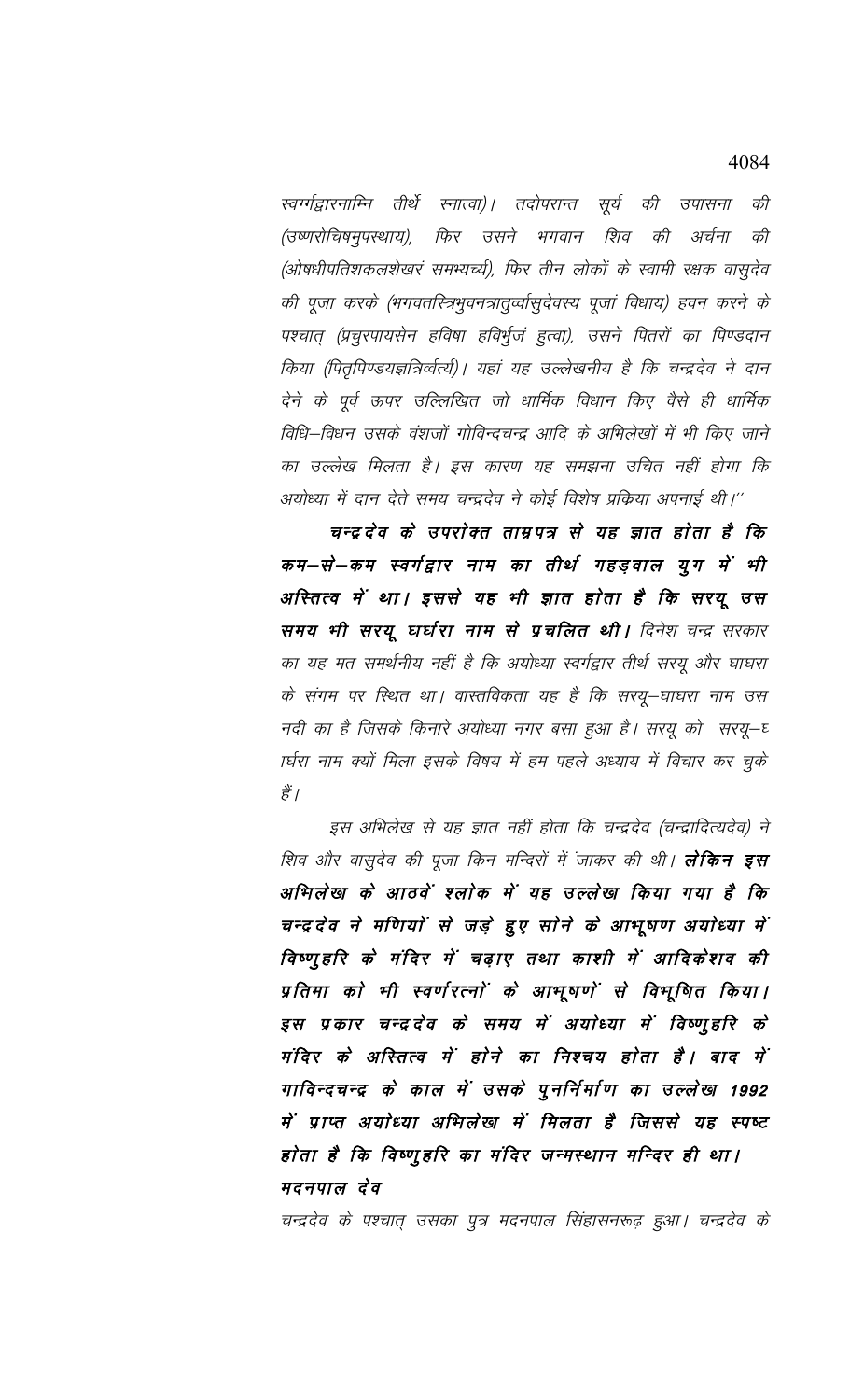4085

शासनकाल का **अन्तिम अभिलेख 1156 विकम संवत मे**ं **तिथ्यांकित है** (1100 ई0) और मदनपाल के शासन काल का पहला अभिलेख 1161 संवत् (1103 ई0) में तिथ्यांकित है। इस कारण यह माना जाता है कि मदनपाल 1100 और 1103 ई0 के बीच में किसी समय शासनारूढ़ हुआ था। लेकिन सबसे उल्लेखनीय बात यह है कि 1103 ई0 में जारी किया गया बसाही का ताम्रपत्राभिलेख मदनपाल के पुत्र गोविन्दचन्द्र के द्वारा जारी किया गया था। उसी प्रकार संवत् 1154 (1097 ई0) में जारी किया गया बंगाल एशियाटिक सोसाइटी का ताम्रतत्राभिलेख मदनपाल के द्व ारा अपने पिता के जीवनकाल में लिखवाया गया था। इस अभिलेख में मदनपाल को समस्त राजकीय उपाधियों से उल्लिखित किया गया है (श्रीचन्द्रदेवपादानृध्यात परम भट्टारक महाराजाधिराजपरमेश्वर परममाहेश्वर श्रीमन्मदनपाल देव)। इससे यह सिद्ध होता है कि मदनपाल का राज्याभिषेक चन्द्रदेव के जीवनकाल में ही 1097 ई0 के पहले ही हो चुका था। यद्य पि यह दान चन्द्रदेव ने ही किया था किन्तु इसका प्रकाशन मदनपाल ने अपनी मुद्रा से करवाया था और निबन्धित करवाया था। ऐसा लगता है कि चन्द्रदेव काफी वृद्ध हो चुका था और इस कारण अपने जीवनकाल में ही उसने अपने पुत्र को राज्याभिषिक्त करवा दिया था। चन्द्रदेव इस अभिलेख के कम–से–कम दो वर्ष के बाद तक भी जीवित रहा। इसका प्रमाण उसके चन्द्रावती ताम्रपत्राभिलेख से प्राप्त होता है जो विकम संवत् 1156 (1100 ईo) में तिथ्यांकित है।

मदनपालदेव के शासनकाल से कुल छः अभिलेख प्रकाश में आए हैं जिसमें बंगाल एशियाटिक सोसाइटी का ऊपर उल्लिखित ताम्रपत्राभिलेख, उसने अपने पिता के जीवनकाल में प्रचलित करवाया था। इसके अतिरिक्त उसका विक्रम संवत् 1164 में प्रकाशित बड़ेरा ताम्रपत्राभिलेख मात्र ऐसा अभिलेख है जो उसके द्वारा अकेले नाम पर जारी करवाया गया था। इसके अतिरिक्त तीन अन्य ताम्रपत्राभिलेख मदनपाल के शासनकाल में प्रचारित किए गए और ये तीनों ही राजपूत्र गोविन्दचन्द्र के द्वारा लिखवाए गए थे। बसाही के ताम्रपत्राभिलेख में उसे राजपुत्र तो कहा ही गया है साथी ही राजाओं का तिलक भी कहा गया है। इसके अतिरिक्त विक्रम संवत् 1066 में तिथ्यांकित राइन ताम्रपत्राभिलेख में भी उसे महाराजपूत्र कहा गया है। मदनपाल के काल का छठा दानपत्र विकम संवत 1164 का बताया जाता है जिसमें महारानी पृथ्वीश्रीका के दान का उल्लेख है। इसे 'टेरीएण्ड कम्पनी'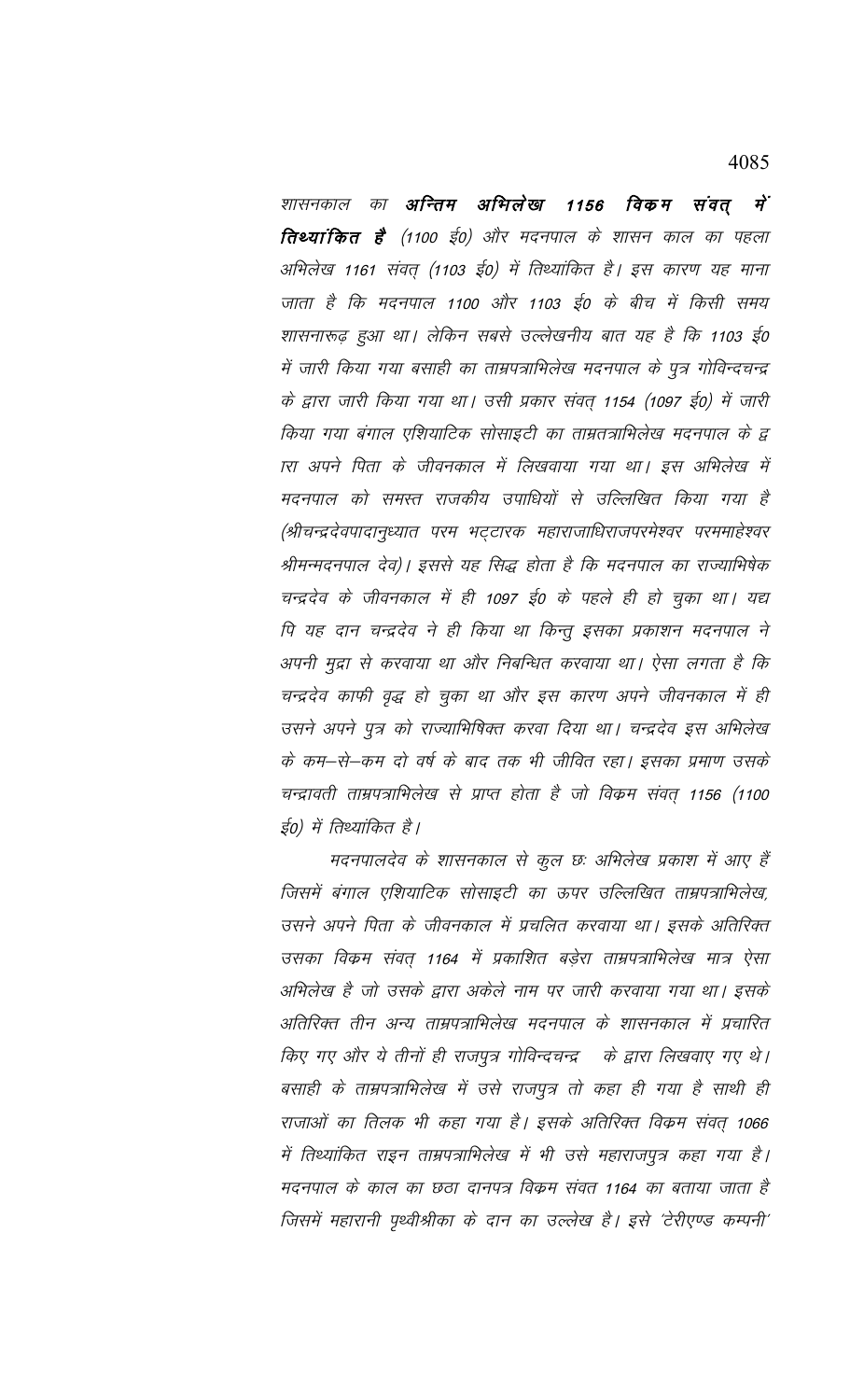का अभिलेख कहा गया है लेकिन अब यह उपलब्ध नहीं है। श्री बेंजाल ने जर्नल आफ़ रॉयल एशियाटिक सोसाइटी (1866) में इसका जिंक करते हुए यह लिखा है कि इसकी भाषा विक्रम संवत् 1162 के कमौली दानपत्र से मिलती-जुलती है और संभवतः इसे भी गोविन्दचन्द्र ने प्रचलित करवाया होगा।

प्रारम्भ में केवल वे ही चार ताम्रपत्राभिलेख उपलब्ध थे जिनको महाराजपुत्र गोविन्दचन्द्र ने उत्कीर्ण करवाया था। इसके कारण विद्वानों में यह धारणा बलवती हुई कि संभवतः मदनपाल ने शासन ही नहीं किया था। और इस कारण यह अनुमान लगाया गया कि वह बीमार या अशक्त था। अतः शासन–सूत्र राजपुत्र गोविन्दचन्द्र को संभालना पड़ा तथा बसाही दानपत्र में उल्लिखित पुरोहित जागुक, महत्तक बाल्हन तथा प्रतिहार गौतम के समर्थन से दानपत्र निर्गत किए जाने लगे थे। और संभवतः शासन प्रबन्ध के लिए युवराज, रानी राल्हादेवी तथा पुरोहित प्रतिहार और महत्तक की एक समिति बनवाई गई थी। **लेकिन बडेरा का ताम्रपत्राभिलेखा** 1926 में प्राप्त हुआ तथा 1941 में प्रकाशित हुआ जिससे यह निश्चित माने जाने लगा कि परमभट्टारक, परमेश्वर, परमामाहेश्वर श्रीमान् मदनपालदेव ने वास्तव में शासन किया था। लेकिन आश्चर्य की बात यह है कि किसी का ध्यान बंगाल एशियाटिक सोसाठटी के उस ताम्रपत्राभिलेख की ओर नहीं गया जिसमें मदनपाल को उन समस्त राजकीय उपाधियों के साथ प्रस्तुत किया गया है जिसका उल्लेख हम पहले कर आए है। इस प्रकार यह निश्चयपूर्वक कहा जा सकता है कि मदनपाल ने भी काफी लम्बे समय तक शासन किया होगा और अपने पिता के जीवनकाल में ही उसका राज्याभिषेक करा दिया गया होगा। उल्लेखनीय है कि चन्द्रदेव के काफी लम्बे समय तक जीवित रहा होने के कारण उसका पुत्र मदनपाल प्रौढ़ावस्था में ही शासक बना होगा।

गहड़वाल वंश में मदनपाल ही वह पहला राजा है जिसने चांदी और तांबे के सिक्के चलवाए थे। उसके सिक्के वृषभ और अश्वारोही प्रकार के हैं जो उस समय उत्तर भारत **में प्रचलन में थो।** इनके पुरोभाग पर अश्वारोही का भददा चित्र है तथा उसके चारों ओर राजा का नाम 'मदनदेव' लिखा मिलता है। लेकिन किसी भी सिक्के पर पूरा नाम नहीं मिलता। कहीं मदन कहीं 'मद' और 'श्रीम'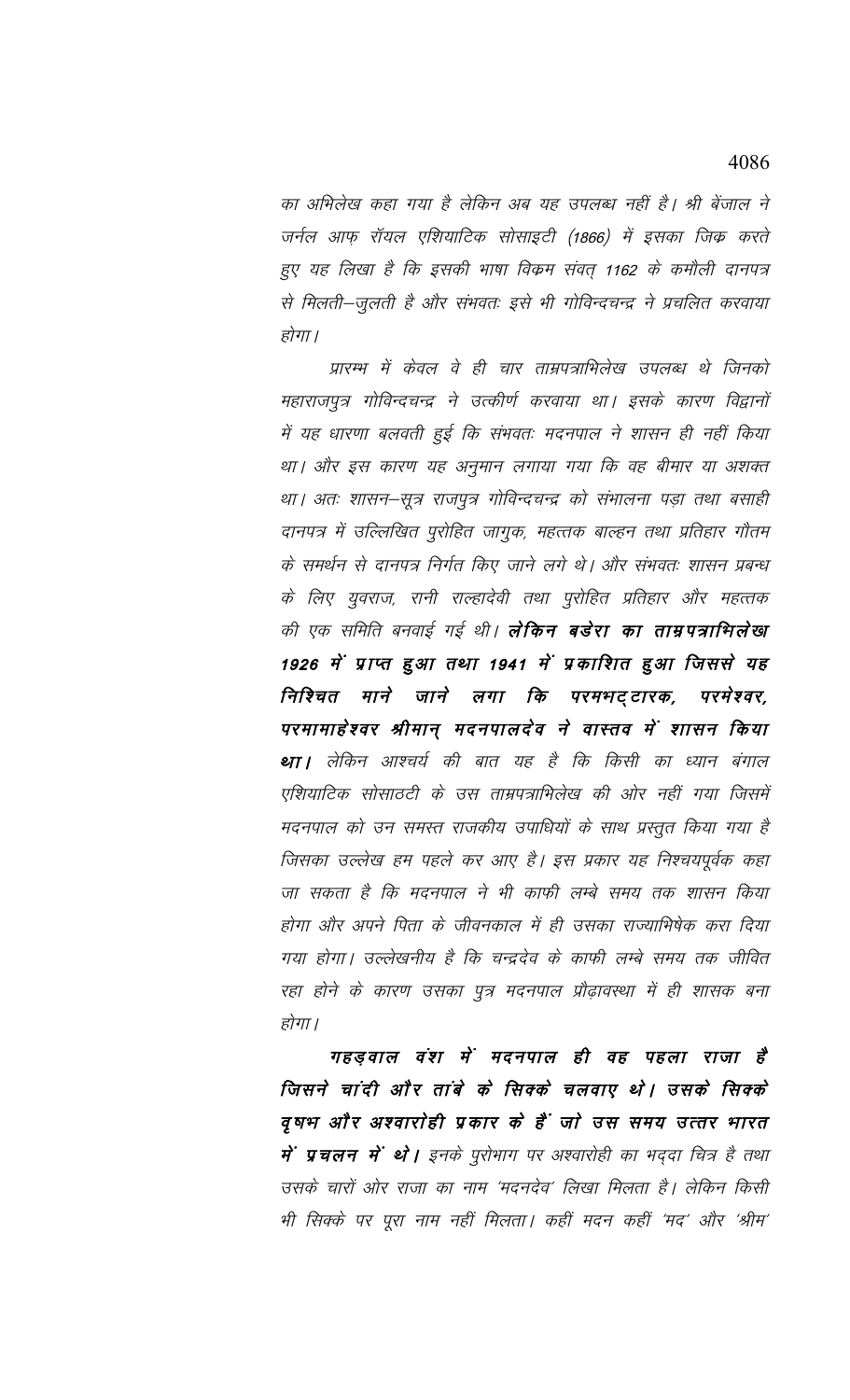मिलता है। पृष्ठभाग पर बैठे हुए वृषभ की रेखाकृति है जिस पर 'माधव श्री सामन्त' (अथवा 'माधव' 'श्रीसाम' अथवा 'माध') मिलता है। मदनपाल के चांदी के सिक्के अत्यधिक विरल हैं जिनमें प्रायः भारी मिलावट होती है। थामस ने इस राजा के एक सिक्के को चॉदी और तांबे का बताया है तथा कनिंघम ने एक–दूसरे सिक्के को विलोन का बताया है। इनका भारत भारतीय मान के अनुसार 32 रत्ती का होता है। लेकिन वास्तव में 1025 ग्रा0 से लेकर 1.62 ग्रा0 के भार वाले सिक्के मिले हैं जबकि 32 रत्ती लगभग 2 ग्रा0 का होता है।

कुछ विद्वानों ने यह अनुमान लगाया है कि मदनपाल के शासनकाल में तुरूष्क आक्रमणकारियों ने आक्रमण करके कन्नौज पर विजय प्राप्त कर ली थी और मदनपाल को बंदी बना लिया था। गोविन्दचन्द्र ने मुक्तिधन देकर मदनपाल को मुक्त कराया था। इस मत की प्रबल समर्थक रोमा नियोगी हैं जिनके तर्कों का संक्षिप्त विवरण इस प्रकार है।

रोमा नियोगी के अनुसार, बसाही दानपत्र में यह उल्लिखित है कि चन्द्रदेव ने कान्यकुब्ज को अपनी राजधानी बना लिया था (कन्याकुब्जे करोद्राजा राजधानीमनिंदिताम्)। उनका यह अनुमान है कि यह दानपत्र मदनपाल के शासनकाल में विक्रम संवत् 1161 में लिखवाया गया था, तथा विचित्र बात यह है कि कमौली दानपत्र में यह श्लोक नहीं मिलता यद्यपि अन्य सभी श्लोक वैसे ही मिलते हैं। वास्तव में कोई भी गहड़वाल लेख कान्यकुब्ज को राजधानी नहीं बताता। इस प्रकार उन्होंने यह अनुमान लगाया है कि 25 दिसम्बर 1104 ई0 (बसाही दानपत्र की तिथि) तथा 24 अक्टुबर 1105 ई0 (कमौली दानपत्र की तिथि) के बीच में किसी समय गहड़वालों को राजधानी कान्यकुब्ज को छोड़ना पड़ा होगा तथा गोविन्दचन्द्र को 1105 ई0 में नगर को पुनः प्राप्त करने के लिए युद्ध करना पड़ा। वे राहन दानपत्र में इसका कारण खोजती है जिसमें यह उल्लेख आता है कि असमान युद्ध के बार—बार होने के कारण हम्मीर को अपना वैर छोड़ना पड़ा (हम्मीरं न्यस्वैरं मुहुरसमरणक्रीड़या यो विधते)। उनके अनुसार, हम्मीर अथवा अमीर (मुस्लिम सेनापति) जो विक्रम संवत् 1166 के पूर्व गोविन्दचन्द्र द्वारा पराजित किया गया था, गजनी का सुल्तान मसूद इब्न इब्राहिम (तृतीय, 1099 से 1115 ई0) अथवा उसका कोई अधिकारी रहा होगा। तबकात–ए–नासरी के अनुसार, इस सुल्तान के शासनकाल में हाजिब तुधातगीन ने गंगा पार करके हिन्दुस्तान के उन क्षेत्रों तक जेहाद छेड़ा जहां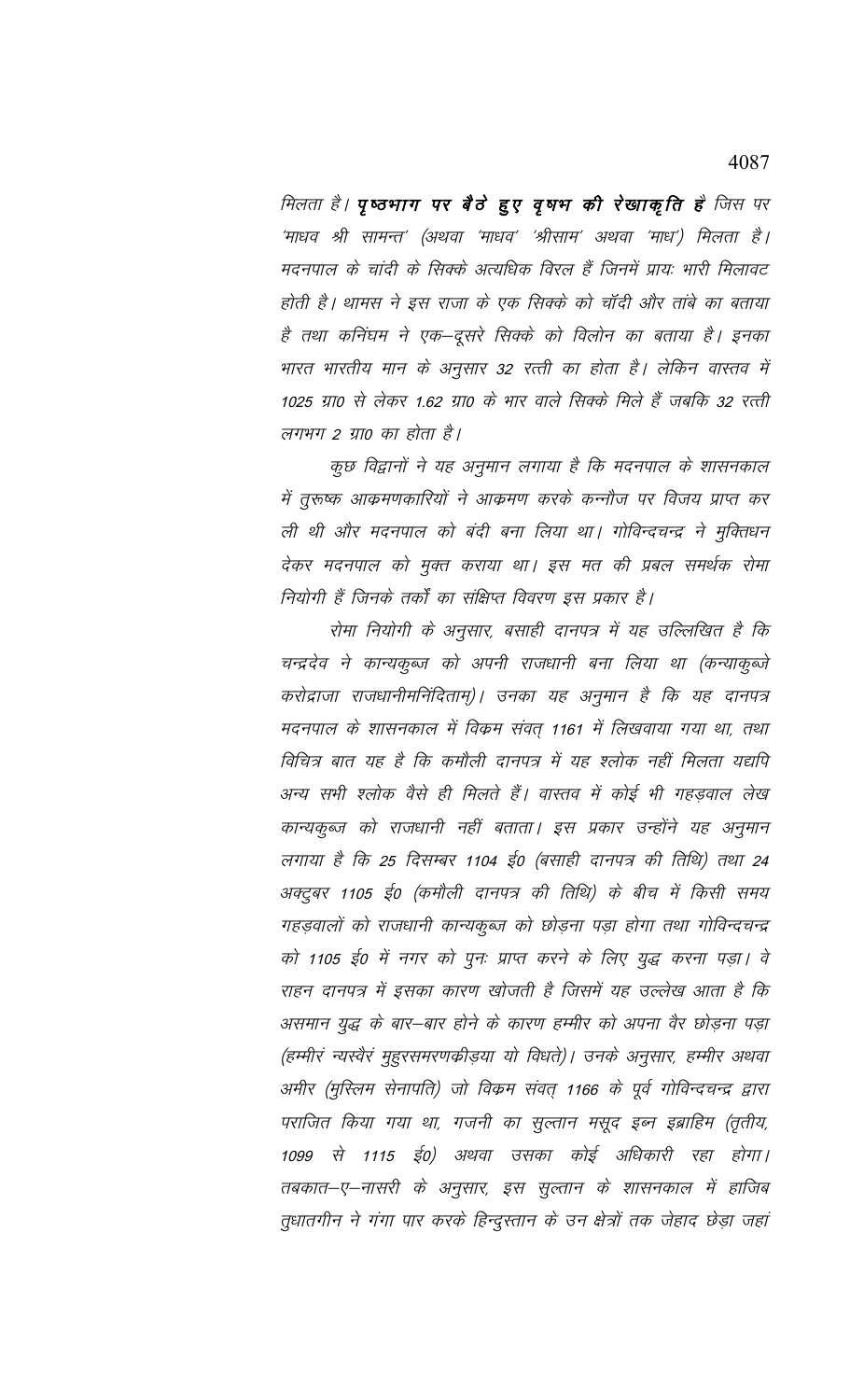सुल्तान महमूद के अतिरिक्त अन्य किसी की सेनाएं नहीं पहुँची थीं। समकालीन कवि सलमान ने अपने दीवान में इस घटना का विवरण इस प्रकार दिया है:—

> इस्लाम की सहायता से मसूद ने एक सेना खड़ी की। जेहाद के लिए उसने हिन्दुस्तान पर धावा बोला। हिन्द के शासक खुदा के मारे हुए मल्ही को बन्दी बनाया, कन्नौज हिन्द की राजधानी थी जिसे काफिर अपना धुवतारा मानते थे। यह सुमनियों का काबा था और काफिरों का किबला था। सारे हिन्द की धनराशि यहां जमा होती थी जैसे कि सभी नदियां समुद्र में मिलती हैं। मल्ही के पास सेना, धन, हाथी, हथियार क्या कुछ नहीं था।

रोमा नियोगी ने मल्ही अथवा मल्हीर को मदन का अपभ्रंश माना है। वे कुछ लोगों के इस सुझाव का विरोध करती हैं कि यह मल्ही विक्रम संवत् 1176 में जारी किए गए दानपत्र का मदन रहा होगा। उनके अनुसार, मल्ही को हिन्द का शासक कहा गया है तथा कान्यकुब्ज को हिन्द की राजधानी बताया गया है। इस कारण पराजित राजा स्वयं गहड़वाल शासक रहा होगा। इस कारण पराजित राजा स्वयं गहड़वाल शासक रहा होगा। इस प्रकार वे यह परिणाम निकालती हैं कि विक्रम संवत् 1161–62 में गजनी के सुल्तान मसूद तृतीय की सेना का नूतृत्व करते हुए हाजिब तुघातगीन कान्यकुब्ज तक चढ़ आया और यदि कवि सलमान पर विश्वास किया जाए तो उसने गहड़वाल राजा मदनपाल को बन्दी बना लिया तथा प्रत्यर्पण राशि पाने के बाद छोड़ा।

यहां पर रोमा नियोगी के उपरोक्त सिद्धान्त में कई कमियां हैं जो हमारा ध्यान आकृष्ट करती हैं। बसाही के दानपत्राभिलेख में चन्द्रदेव के विषय में जो यह कहा गया है कि उसने कान्यकुब्ज को अपनी राजधानी बनाया वह किसी दूसरे संदर्भ में स्वीकार नहीं किया जाना चाहिए। वास्तव में समस्त गहड़वाल लेखों में चन्द्रदेव का वर्णन करते समय यह उल्लेख मिलता है कि उसने अपने बाहुविकम से कान्यकुब्ज का राज्य प्राप्त किया। बसाही दानपत्र लेख में इसी बात का उल्लेख ठीक उसी स्थान पर यह कहकर किया गया है कि उसने कान्यकूब्ज को अपनी राजधानी बनाया। यह एक सामान्य उल्लेख विभिन्न प्रकार की शब्द–रचना में नए श्लोक के रूप में बसाही दानपत्र में आता है। इसके आधार पर अनुमान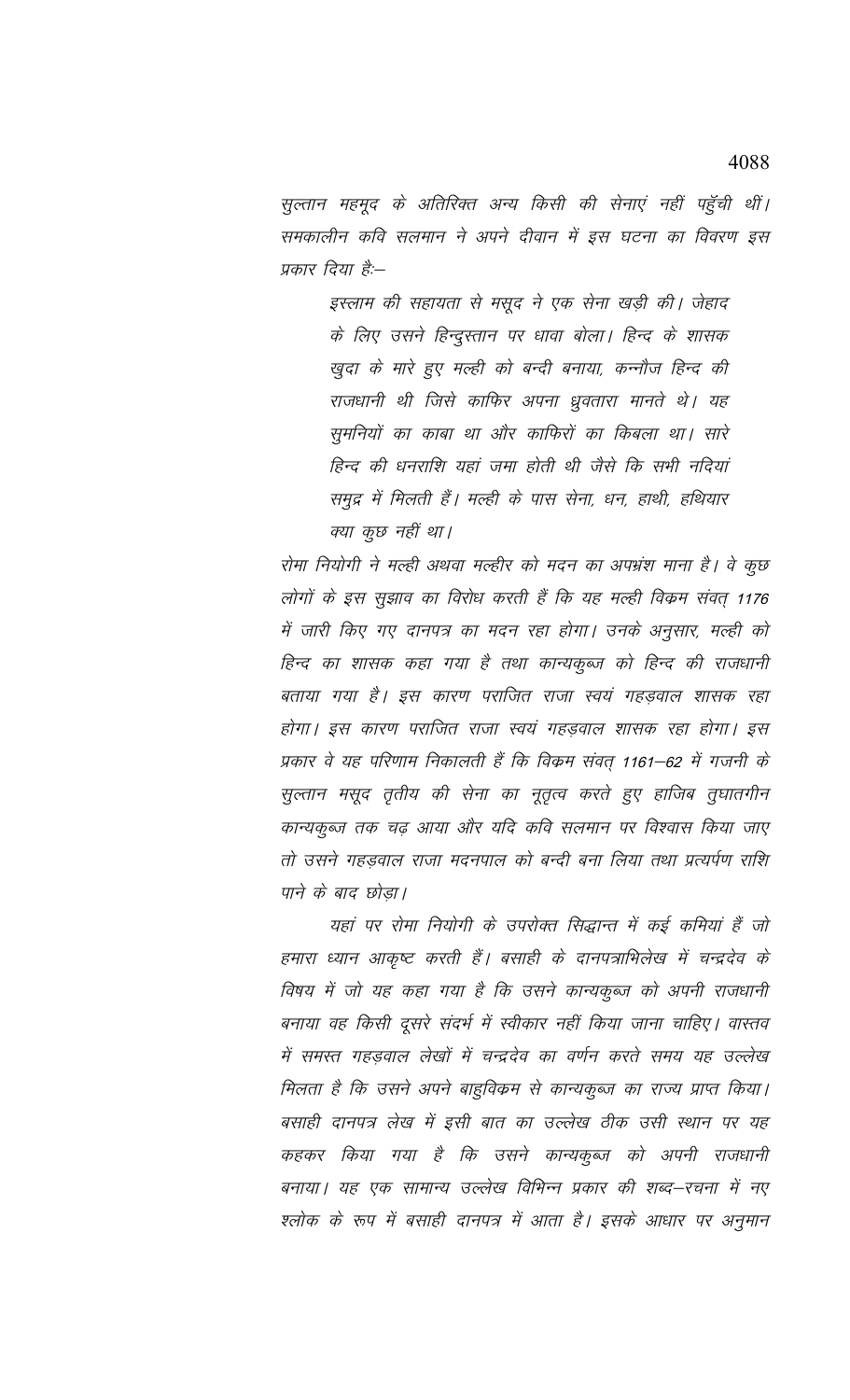लगाना कि कमौली अभिलेख में राजधानी शब्द नहीं आता इसलिए कान्यकुब्ज राजधानी के रूप में गहड़वालों से छिन गया था, पंक्तियों के बीच में पढ़ने का प्रयास कहा जाएगा। वास्तव में कमौली दानपत्र लेख के बाद के किसी भी गहड़वाल अभिलेख में कान्यकुब्ज के राजधानी होने का उल्लेख नहीं आता, तो क्या इसका यह अर्थ निकाला जा सकता है कि बाद में फिर कभी कन्नौज गहड़वालों की राजधानी नहीं बन सका?

दूसरी बात मल्ही की पहचान मदनपाल से करने से सम्बन्धित है। किसी भी भाषा–शास्त्रीय दृष्टिकोण से मदन का अपभ्रेंश मल्ही नहीं बनाया जा सकता। यदि मल्ही के समीप कोई नाम आता है तो वह चन्द्रदेव के पिता महीचन्द्र का नाम हो सकता है जिसका दूसरा रूप महीयल या महीतल आदि लेखों में प्राप्त होता है। ....

# गोविन्दचन्द्र

यद्यपि गोविन्दचन्द्र ने अपने पिता के जीवनकाल में ही शासन–सूत्र संभाल लिया था तथा उसको भी एक युवराज के रूप में महत्वपूर्ण अधिकार प्राप्त थे लेकिन वह अपने पिता की भांति अपने पिता के जीवनकाल में राजपद पर अभिषिक्त नहीं हुआ था। उसका पितामह चन्द्रदेव लम्बी आयु तक जीवित रहा। इस कारण उसका पिता काफी प्रौढ़ावस्था में ही राजा बन पाया होगा और बहुत संभावना इस बात की कही जा सकती है कि वह भी अपने शासनकाल में यौवनोचित तेजस्विता खो चुका रहा हो जिसके कारण गोविन्दचन्द्र को कुछ अधिक ही अधिकार प्राप्त रहे हों। इसकी सूचना राजपुत्र के रूप में जारी किए गए गोविन्दचन्द्र के दानपत्रों से मिलती है। गोविन्दचन्द्र की माता का नाम राल्हादेवी था जिसका उल्लेख विक्रम संवत् 1179 के कमौली ताम्रपत्राभिलेख में मिलता है। मदनपाल की एक अन्य रानी पृथ्वीश्रीका के विषय में भी हमको विक्रम संवत् 1164 के बहुवरा दानपत्र से ज्ञात होता है कि जिसे 'टेरी एण्ड कम्पनी' का दानपत्र भी कहा जाता है। किन्तु यह मूल लेख अब उपलब्ध नहीं है। **गोविन्दचन्द्र** गहड़वाल राजवंश का सबसे महान् शासक था। उसने लगभग आधी शताब्दी तक उत्तर भारत की राजनीति को प्रभावित किया। एक युवराज के रूप में अपने पिता के शासन–काल में ही उसने जो सफलताएं प्राप्त कीं उसके कारण उसे अभिलेखों में ''समस्तराजप्रकियोपेत'' कहा गया है। उसका औपचारिक राज्याभिषेक 1109 ई0 से 1114 ई0 के बीच में किसी समय हुआ होगा क्योंकि **युवराज के रूप में उसका अंतिम राहन**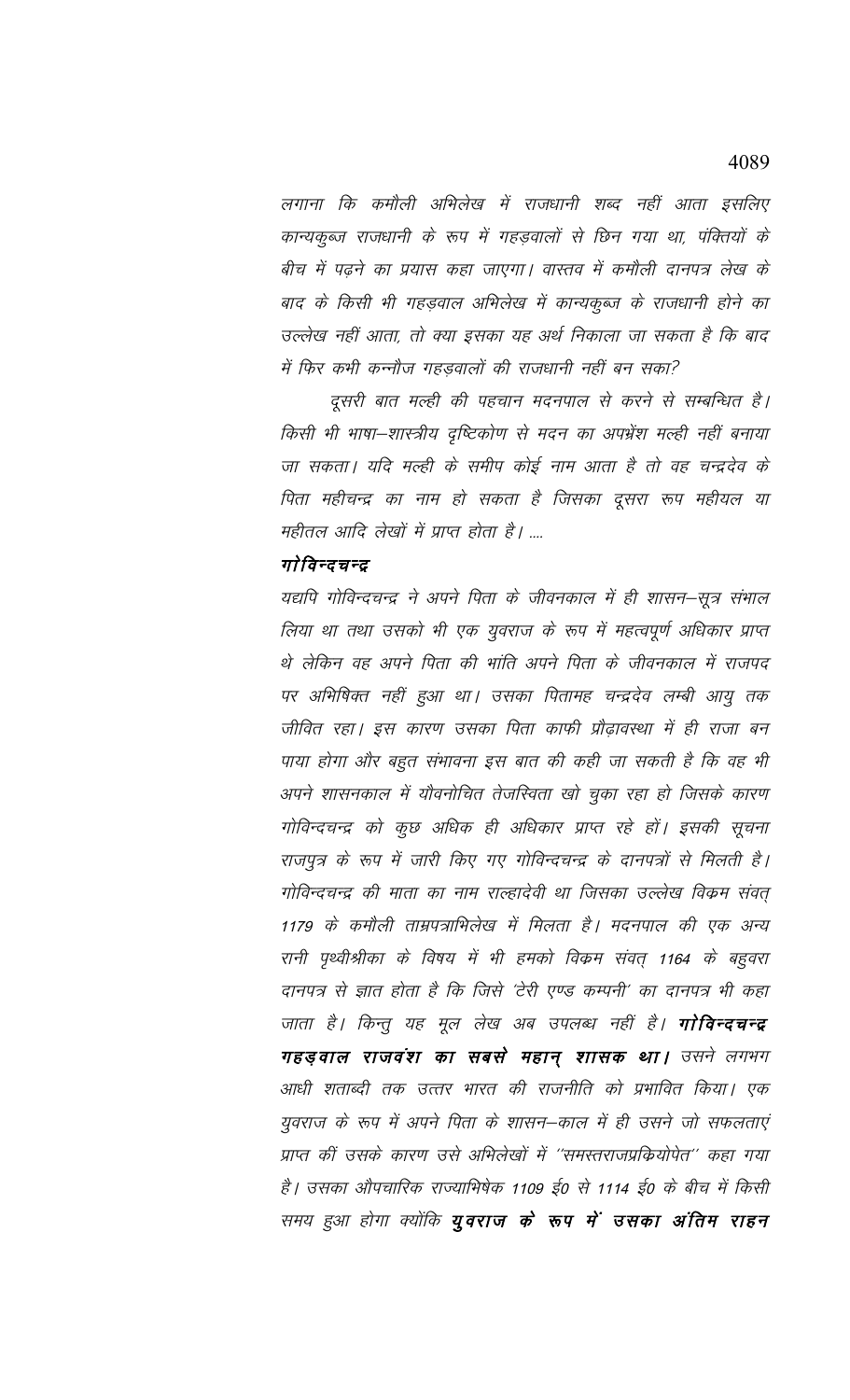दानपत्र विकम संवत् 1166 (1109 ई0) में जारी किया गया था तथा महाराजाधिराज के रूप में पालि ताम्रपत्रालेख विकम संवत् 1171 (1114 ई0) में जारी किया गया था। अतः उसका राज्यभिषेक तथा उसके पिता मदनपाल की मृत्यु इन्हीं दो तिथियों के मध्य रखी जा सकती है। **गोविन्दचन्द्र के द्वारा जारी किया गया** अन्तिम गौली दानपत्र वि.स. 1211 (1154 ई०) का है जबकि उसके पुत्र विजयचन्द्र का पहला दानपत्र सि0सं0 1217 में (1160 ई0) में जारी किया गया था। इस प्रकार युवराज के रूप में उसका प्रथम दानपत्र वि0स0 1161 (1104 ई0) में जारी किया गया था। इस प्रकार गोविन्दचन्द्र को उत्तर भारत की राजनीति में कार्य करने का लगभग 56 वर्ष का कार्यकाल प्राप्त हुआ।

### पुरातात्विक स्रोत

उसके शासनकाल के लगभग 45 अभिलेख प्राप्त हैं जो उसके युवराज काल में लिखवाए गए तीन अभिलेखों के अतिरिक्त हैं। इस कारण यह निश्चयपूर्वक कहा जा सकता है कि गोविन्दचन्द्र ने अपने राजवंश में सबसे अधिक दानपत्र लिखवाए। लेकिन इन दानपत्रों में एक उसकी रानी कुमारदेवी द्वारा पाषाण–खण्ड पर लिखवाई गई सारनाथ से प्राप्त प्रशस्ति भी शामिल है तथा तीन अभिलेख उसके राजकुमारों के द्वारा तथा एक किसी अन्य व्यक्ति द्वारा लिखवाया गया है। ....

# साहित्यिक स्रोत

के अतिरिक्त गोविन्दचन्द्र  $\vec{\sigma}$ इन पुरातात्विक साक्ष्यों महासान्धिविग्रहिक लक्ष्मीधर द्वारा लिखित कत्य–कल्पतरू **ग्रन्थ भी उपलब्ध है** जिसके विषय में लेखक का यह कथन है कि उसकी मंत्रणा ने राजा को यश प्राप्त करवाया (तत् सर्व खलु यस्य मंत्रमहिमाश्चर्य सह लक्ष्मीधरः) इसके अतिरिक्त लक्ष्मीधर यह भी कहता है कि उसने काशी के राजा के शत्रुओं से सफलतापूर्वक युद्ध किया था (नीताकाश्याधिपस्ययेन रिपुवस्ते ब्रह्मचर्यपरम्)। इस प्रकार गोविन्दचन्द्र का महासान्धिविग्रहिक लक्ष्मीधर केवल लेखक और एक विद्वान ही नहीं वरन् एक योद्धा तथा राजनीतिकुशल व्यक्ति भी था। अपनी पुस्तक के अन्त में 'व्यवहारकाण्ड' के अन्त में लक्ष्मीधर यह कहता है कि उसने कृत्यकल्पतरु की रचना गोविन्दचन्द्र के आदेश पर की थी (महाराजधिराज गोविन्दचन्द्र देवादिष्टेन . . . श्री लक्ष्मीधर भट्टेनविरचितं . .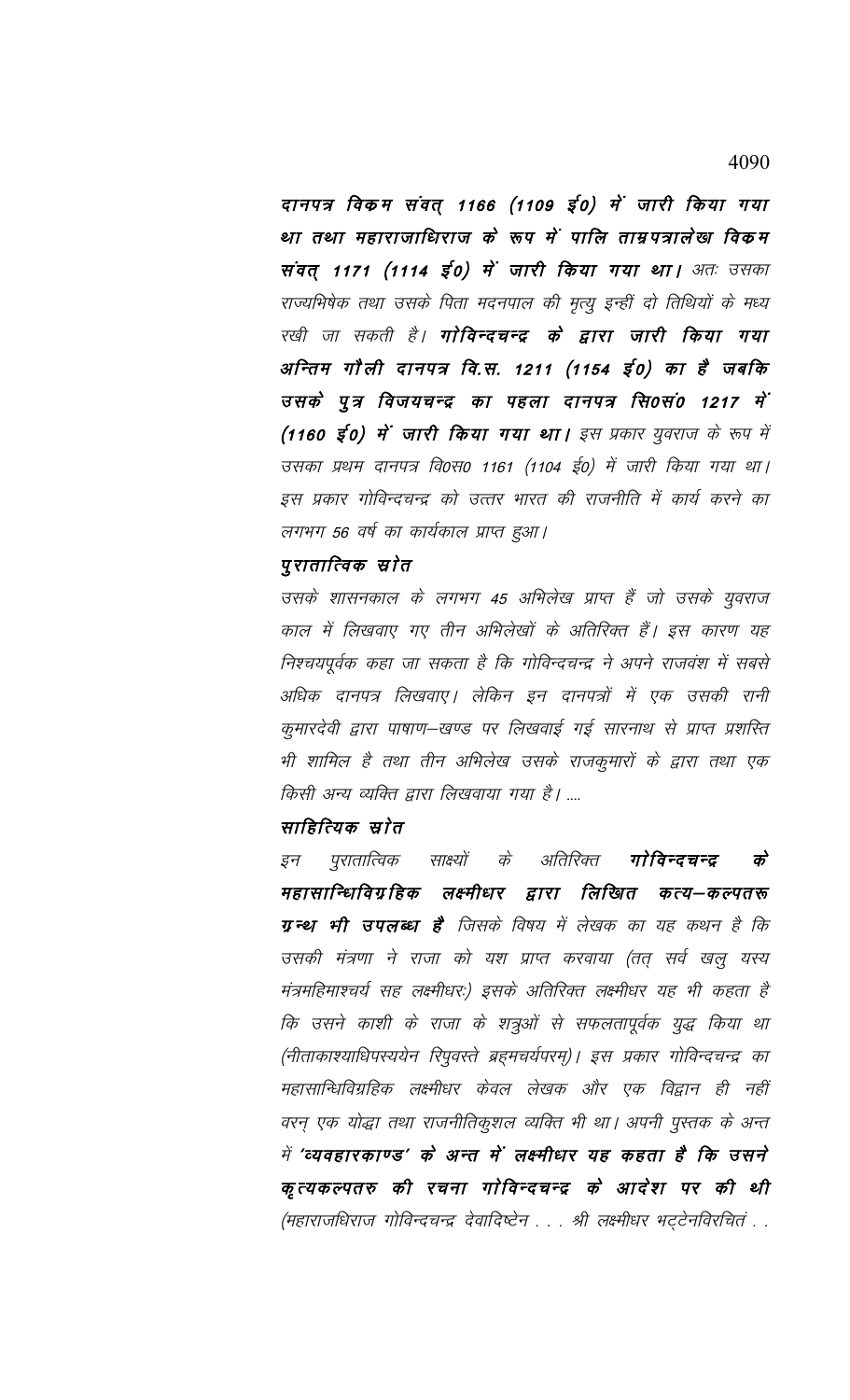)। इस प्रकार यह ग्रंथ भी गोविन्दचन्द्र के शासनकाल के इतिहास का एक स्रोत है। एक अन्य ग्रन्थ नयचन्द्र द्वारा विरचित रम्भामंजरी नाटक है जिसमें गोविन्दचन्द्र के शासनकाल के कुछ उल्लेख मिलते हैं। यहां यह उल्लेखनीय है कि अभी हाल ही में अयोध्या से प्राप्त अभिलेख में नयचन्द्र नामक एक व्यक्ति को गोविन्दचन्द्र द्वारा साकेत मण्डल के अधिपति के रूप में नियुक्त किए जाने का उल्लेख मिलता है जो अल्हण का भतीजा बताया गया है। इस बात की सम्भावना की जा सकती है कि यह नयचन्द्र रम्भामंजरी नाटक का लेखक नयचन्द्र हो सकता है। इसके अतिरिक्त गोविन्दचन्द्र के शासनकाल के सम्बन्ध में कुछ उल्लेख अन्य समकालीन राजवंशों के अभिलेखों से भी प्राप्त होते हैं। मुस्लिम इतिहासकारों के कुछ उल्लेख भी प्रत्यक्ष अथवा अप्रत्यक्ष रूप से गोविन्दचन्द्र के शासनकाल पर प्रकाश डालते हैं। लेकिन अधिकांश मुस्लिम आक्रमणों में आक्रान्ताओं को मुँह की खानी पड़ी थी तथा मुस्लिम इतिहासकारों द्वारा मुस्लिम शासकों की पराजयों का उल्लेख न करने की प्रवृत्ति के कारण अनेक युद्धों का उन्होंने उल्लेख तक नहीं किया है जो गोविन्दचन्द्र और मुस्लिम आक्रान्ताओं के बीच लड़े गए थे।

### मुस्लिम आकमण

गोविन्दचन्द्र ने युवराज के रूप में जब से शासन कार्य प्रारम्भ किया तभी से उसने अपनी प्रशासनिक प्रतिभा और सामरिक कुशलता का प्रदर्शन प्रारम्भ कर दिया था। यद्यपि उसने आसपास के राज्यों पर अपनी धाक जमा ली थी तथा अनेक राजवंशों को पराजित करके उनके राज्यक्षेत्र अपने शासन के अन्तर्गत शामिल कर लिए थे, फिर भी, उसकी सामरिक प्रतिभा का प्रदर्शन पश्चिम से होने वाले मुस्लिम आक्रमणों के प्रत्यावर्तन में दिखाई पड़ता है। कुछ इतिहासकारों ने यह दिखाने का प्रयास किया है कि गजनी के यामिनी सुल्तानों की सेना ने कान्यकूब्ज पर आक्रमण करके अस्थायी रूप से उस नगर को अपने अधिकार में कर लिया था और संभवत : गोविन्दचन्द्र के पिता मदनपाल को बन्दी बना लिया था। किन्तु पीछे हम यह देख आए हैं कि इस प्रकार की कल्पना में कोई सच्चाई नहीं है तथा मुसलमानों द्वारा कान्यकुब्ज पर आक्रमण, अधिकार तथा मदनपाल के बन्दी बनाए जाने के पीछे कोई तथ्यात्मक प्रमाण नहीं उपलब्ध हैं। इस कारण रोमा नियोगी का यह कहना कि यामिनी सुल्तानों द्वारा कान्यकुब्ज की पराजय से गहड़वालों को एक धक्का लगा था, उचित नही होगा।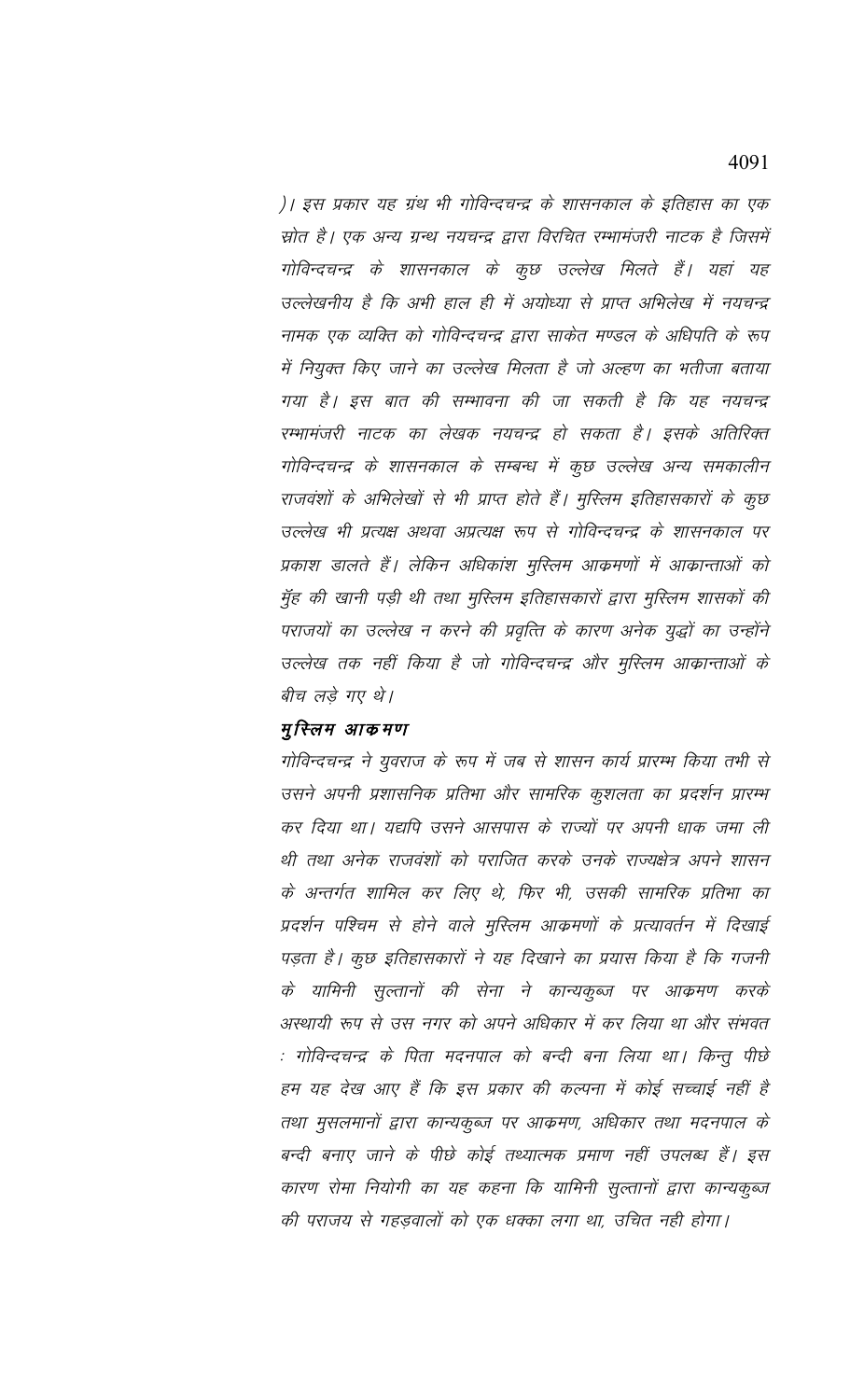गहड़वाल राजवंश के प्रथम शासक चन्द्रदेव के अभिलेखां में जाे यह उल्लेख मिलता है कि उसने काशी, अयोध्या तथा इन्द्रस्थानीयक आदि कान्यकू ब्ज, तीर्था परिपालन (संरक्षण) किया था, यह दर्शाता है कि मुस्लिम आकमणकारियों के द्वारा इन तीर्था की सुरक्षा को खतरा उत्पन्न हो गया था और ऐसे समय में चन्द्रदेव ने उत्तर भारत के बड़े भू—खण्ड पर आधिपत्य स्थापित करने का जो कार्य किया उसके पीछे इन तीर्थ क्षेत्रों की मुस्लिम आकान्ताओं से सुरक्षा ही मुख्य उद्देश्य था। यह कार्य उसके पुत्र मदनपाल तथा पौत्र गोविन्दचन्द्र के शासनकाल में सफलतापूर्वक किया जाता रहा। अयोध्या से प्राप्त पाषाण फलक अभिलेख से यह ज्ञात होता है कि गोविन्दचन्द्र के समय में पश्चिम से आने वाले भीति को प्रत्यावर्तित किया गया था। इस अभिलेख में उल्लिखित यह 'पाश्चात्य भीति' निश्चय ही पश्चिम से आने वाली मुस्लिम आक्रमण के भय की ओर संकेत करती है |

पश्चिम से होने वाले मुस्लिम आक्रमणकारियों का केन्द्र बिन्दु गजनी था जहां पर यामिनी सुल्तान शासन कर रहे थे। **गोविन्दचन्द्र की** शासनावधि में लगभग पाँच सुल्तानों ने गजनी पर शासन **किया।** यद्यपि ये सुल्तान आन्तरिक झगड़ों में व्यस्त रहे फिर भी, भारत भूमि पर लाहौर में केन्द्र स्थापित करके ये आन्तरिक भागों पर बार—बार आक्रमण करते रहे। इन आक्रमणों की प्रकृति मुख्य रूप से डाकुओं की भांति लूट–पाट के लिए आक्रमण करना और वापस चले जाने तक ही सीमित रही। **वे आकान्त क्षेत्रों पर कभी शासन स्थापित नहीं कर सकें।** भारतीय राजवंश भी इसे खेल के रूप में लेते रहे। गोविन्दचन्द्र के यौवराज काल में लिखवाए गए 1109 ई0 के राहन दानपत्राभिलेख में यह स्पष्ट रूप से कहा गया है कि 'मुहूरसमरणक्रीड़ा' में हार जाने के कारण अमीर को वैर त्याग देना पड़ा। (हम्मीर शब्द अरबी शब्द अमीर का भारतीय रूप है)। लेकिन इस उल्लेख में रणक्रीड़ा शब्द ध्यान देने योग्य है जिसके आधार पर यह अनुमान लगाया जा सकता है कि भारतीय इसे युद्ध का खेल ही मानते थे क्योंकि मुस्लिम आक्रान्ता अचानक प्रकट होते और जनता को लूटते—पाटते तथा गुलाम बनाने के लिए बन्दी करते और राजा की सेना से सामना होने पर थोड़ा—बहुत युद्ध करके भाग खड़े होते। लेकिन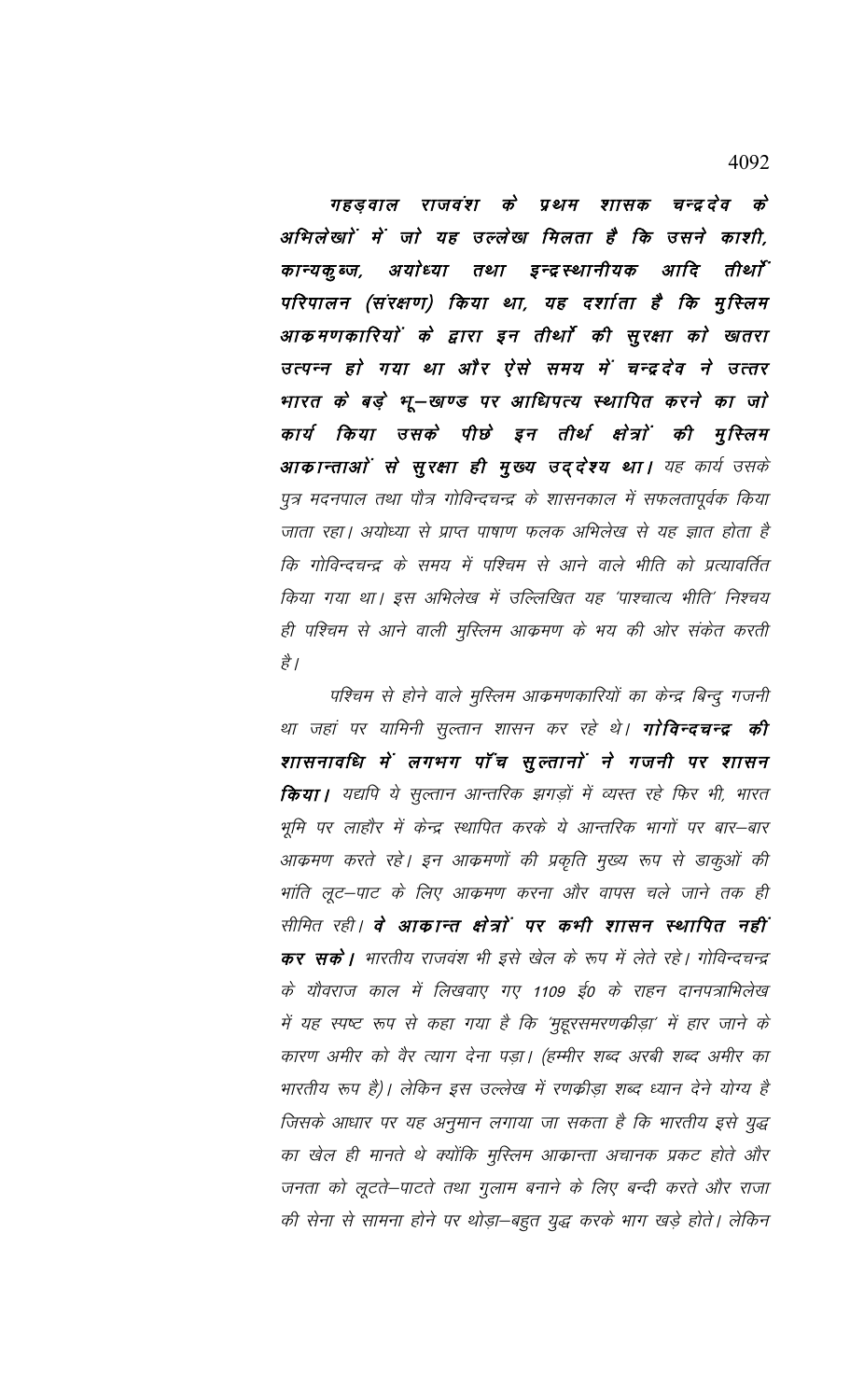इस उल्लेख में दो शब्द सबसे महत्वपूर्ण हैं वे हैं – **मुद्दूर' और 'असम'।** मुहूर का अर्थ होता है बार–बार तथा असम का अर्थ होता है असमान शक्ति। **मुस्लिम आकान्ता लूट—पाट के इरादे से थोड़ी** सी भी सेना एकत्र कर पाने के बाद इस प्रकार की लूटपाट के लिए निकल पड़ते थे और जमकर युद्धों में सामना नहीं करते थे। जहां कहीं पर उनका सफलता मिल जाती वहां उनके दरबारी इतिहासकार विजयघाेष के साथ उनकी सफलता का उल्लेख करते तथा साथ ही वे इन तीन बातों का भी उल्लेख करना नहीं भूलते – 1. कितने हिन्दुओं को मारा और गुलाम बनाया, 2. कितने ऊँटों पर धन–दौलत लादकर वापस ले गए, तथा 3. कितने हिन्दू देव मंदिरों को ध्वस्त किया (तथा अवसर मिलने पर उनके ऊपर मस्जिदों **का निर्माण कराया)।** इस अभिलेख में हम्मीर द्वारा शत्रुता छोड़ देने का जो संकेत किया गया है वह यही बताता है कि गहड़वाल सेना द्वारा पराजित होने के बाद कुछ वर्षो तक मुस्लिम आक्रान्ता इस ओर पुनः आने का साहस नही कर सके।

गोविन्दचन्द्र के समकालीन जो पॉच यामिनी शासक हुए उनके नाम और शासनकाल इस प्रकार है–1.मसूद (तृतीय) इब्न इब्राहीम शीरजाद(1115—16ई0), (ল০1099—1115ईo), 2. 3. अर्सलान शाह (1116—18ई0), 4. बहराम शाह (1118—52ई0), और 5. खुसरब शाह (1152–60ई0)। ये सुल्तान गद्दी के लिए परस्पर युद्धरत रहते थे। इनमें सबसे अधिक विनाशकारी संघर्ष अर्सलान शाह और बहराम शाह के बीच में हुआ जिसमें खुरासान के सुल्तान संजर ने मौके का लाभ उठाकर बहराम का साथ दिया और अर्सलान को भागकर भारतीय क्षेत्र मे शरण लेनी पड़ी। बहराम सुल्तान संजर के संरक्षण में गजनी का सुल्तान बना। बाद में अर्सलान ने बहराम को पराजित कर दिया। किन्तु खुरासान के सुल्तान के द्वारा बहराम की सहायता किए जाने के बाद एक युद्ध में अर्सलान मारा गया। बहराम शाह ने 1118 से 1152 ई0 तक के अपने लम्बे शासनकाल में भारत पर कई आक्रमण किए ऐसा मुसलमान इतिहासकारों का कहना है। लेकिन रोमा नियोगी का यह कहना सर्वथा उचित है कि **'इन** सुल्तानो द्वारा भारत पर किए जाने वाले आकमणों का कोई भी विस्तृत विवरण मुस्लिम इतिहासकारों ने नहीं दिया है।'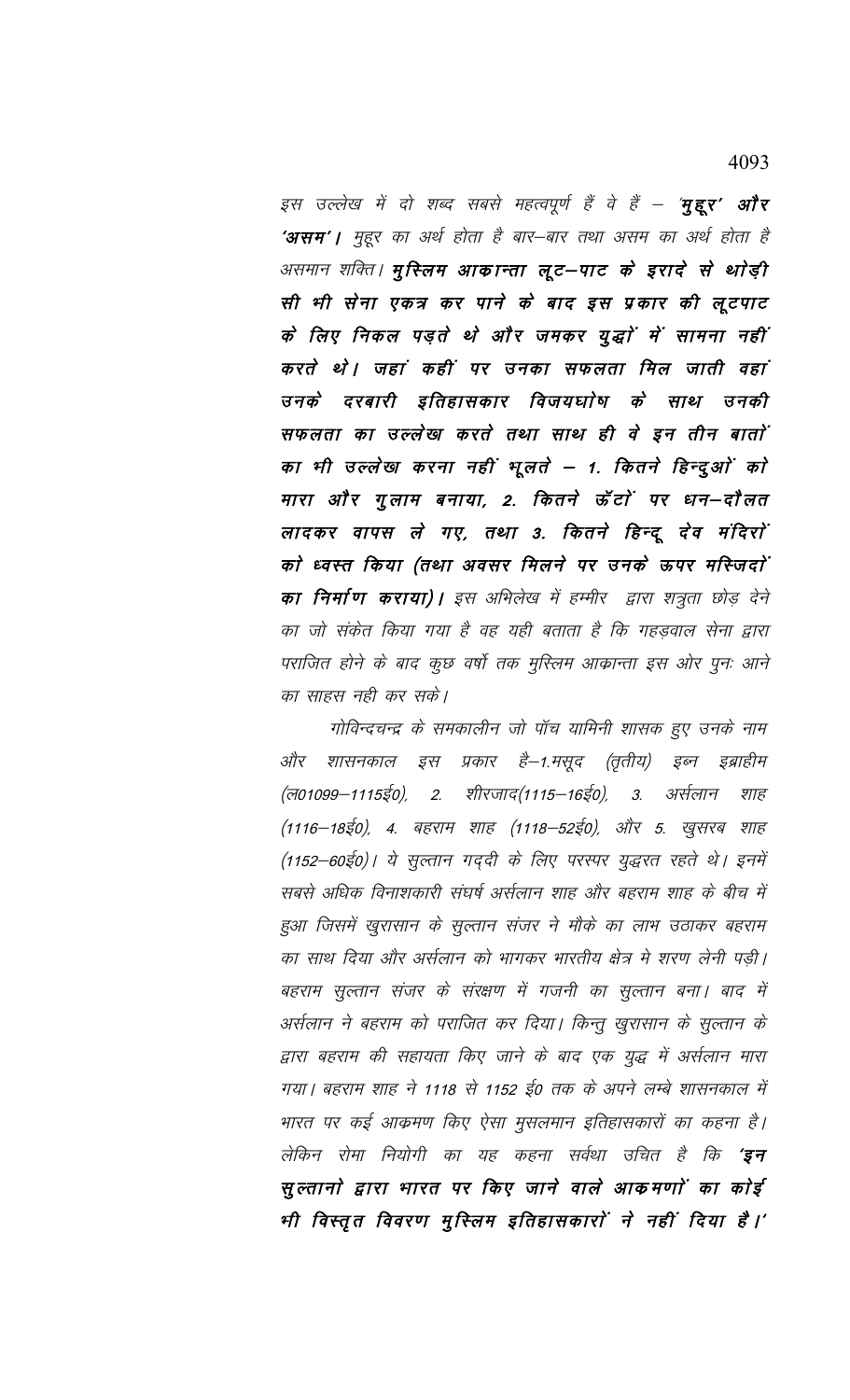जबकि गोविन्दचन्द्र के महासान्धिविग्रहिक ने कृत्यकल्पतरू की राजप्रशस्ति में गोविन्दचन्द्र के बारे में यह लिखा है कि उसने असमान युद्ध में हम्मीर वीर को मार डाला (असम–समर–सम्पल–लम्पट शौर्यभाजाम –अवधिरवधि–युद्धे येन हम्मीर वीर)। लम्मीधर गोविन्दचन्द्र के महासान्धिविग्रहिक थे और इस कारण उन्होने गोविन्दचन्द्र के विषय में यह जो सूचना दी है कि उन्होंने असम युद्ध में अमीर का वध कर दिया था, गलत नही हो सकता। लेकिन इस युद्ध में मारे गए अमीर का क्या नाम था और यह युद्ध किस समय हुआ था इसका निश्चय करना बहुत कठिन है, क्योंकि मुस्लिम इतिहासकार अपनी पराजयों की कहानियों को प्रायः अनदेखी कर गए हैं। राहन दानपत्र में भी, जैसा हम देख आए है, एक अमीर के द्वारा शत्रुता त्याग दिये जाने का उल्लेख है। ऐसा लगता है कि ये दोनों उल्लेख दो अलग-अलग समय में हुई घटनाओं से संबन्धित हैं। राहन दानपत्राभिलेख उस समय लिखवाया गया था जब गोविन्दचन्द्र एक युवराज अथवा महाराजपुत्र थे। लेकिन लक्ष्मीधर द्वारा किया गया उल्लेख गोविन्दचन्द्र के महाराजधिराज बन जाने के बाद की घ ाटना कहा जा सकता है जिसमें आक्रमणकारी नेता मारा गया था। इस बात की संभावना तो नहीं लगती कि यह कोई यामिनी सुल्तान रहा होगा, लेकिन यह भारत में गजनी के सुल्तान का कोई प्रतिनिधि निश्चित रूप से रहा होगा। राहन दानपत्र और कृत्यकल्पतरू दोनों में ही एक बात समान रूप से देखने को मिलती है। एक में 'असम रण क्रीड़ा' और दूसरे में 'असम समर' का उल्लेख मिलता है और इन दोनों की शब्दो का एक ही अर्थ है कि इन युद्धों में दोनों सेनाओं के बल समान नहीं थे। ऐसा लगता है कि गोविन्दचन्द्र की विशाल सेना के सामने एक बार तो आक्रान्ता को भाग जाना पड़ा और दूसरी बार के युद्ध में वह मारा गया।

### गोविन्दचन्द्र के सामन्त एवं समकालीन

कुमारदेवी के सारनाथ अभिलेख में यह उल्लेख है कि उसने वाराणसी की रक्षा के लिए कार्य किया। **लक्ष्मीधर के कृत्यकल्पतरू में भी यह** उल्लेख है कि वह शत्रुओं से काशी की रक्षा के लिए लड़ा। ये दोनों ही उल्लेख यह संकेत करते है कि काशी पर भी तुरूष्क आक्रमणकारियों का धावा हुआ था जिनसे काशी की रक्षा के लिए गोविन्दचन्द्र को लड़ना पड़ा। रोमा नियोगी का यह विचार है की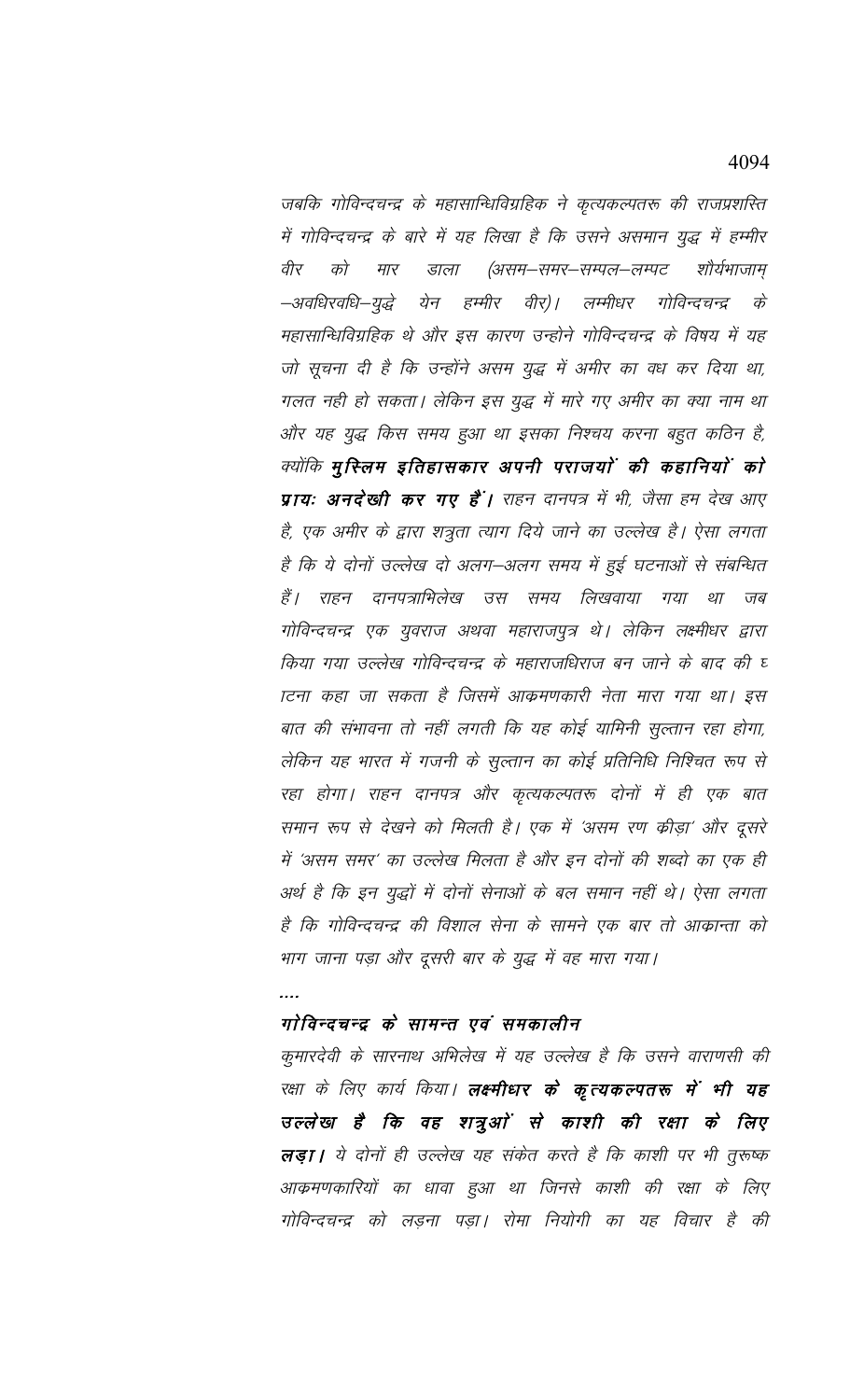गोविन्दचन्द्र के शासनकाल में गहडवाल राज्य का पश्चिमी सीमान्त काफी सुरक्षित रहा होगा क्योंकि दिल्ली में तोमर उसके अधीन राज्य कर रहे थे। बदायूँ में राष्ट्रकुट थे तथा कान्यकुब्ज में गाधिपुराधिति गोपाल के वंशज राज्य कर रहे थे। संभवतः गहड़वाल शासक की यह सुविचारित नीति रही हो कि पश्चिमी सीमान्त को इन शासकों के अधीन छोड़ दिया जाए जिससे वे तुरूष्कों से पहले निपट लें। लेकिन, भारतीय सामन्तवाद के अनुसार एक बड़े राजा के अधीन अनेक छोटे–बड़े सामन्त हुआ करते थे जो स्थानीय प्रशासन अपनी रूचि के अनुसार चलाते थे और उनके दैनन्दिन कार्यो में अधिराजा का कोई हस्तक्षेप नहीं होता था। ये सभी सामन्त अपनी–अपनी सेना के साथ अधिराज की सेना का निर्माण करते थे। आवश्यकता पड़ने पर एक साथ एक होते थे। इस कारण यह कहना उचित नहीं है कि पश्चिम में गोविन्दचन्द्र ने इन तीनों राजवंशों को जान– बूझकर इसलिए छोड़ दिया था कि वे तुरूष्क आक्रमणों का पहले सामना करेंगे। वास्तव में सम्पूर्ण गहड़वाल साम्राज्य क्षेत्र में सैकड़ो छोटे–मोटे राजवंश शासन करते रहे होंगे जिनमें से केवल कुछ के विषय में ही हमें अभिलेखों अथवा अन्य म्रोतों से सूचना मिल पाती है। इन सामन्तों के बावाजूद साम्राज्य की स्थायी सेना सीमान्तों पर नियुक्त रहती होगी। लेकिन इसके बावजूद तुरूष्क आक्रमणकारी किसी प्रकार काशी अथवा अयोध्या अथवा मथुरा तक आक्रमण करने में सफल हो जाते होंगे जिनको उल्लेख कभी–कभी भारतीय स्रोतों से हमें ज्ञात होता है।

गोविन्दचन्द्र का साम्राज्य पूर्व में पटना और मुंगेर तक विस्तृत था और इस दृष्टि से कभी–कभी उसका संघर्ष गौड़ के पाल राजाओं से भी हुआ था। पटना के निकट मोनेर नामक स्थान से प्राप्त वि0सं0 1183 (1124 ई0) लेख से यह ज्ञात होता है कि इस समय तक बिहार में कम–से–कम पटना का क्षेत्र उसके शासनान्तर्गत आ गया था। इसके अतिरिक्त उत्तर प्रदेश मे स्थित लार से प्राप्त वि0सं0 1202 (1146 ई0) के एक अभिलेख से यह ज्ञात होता है कि इस वर्ष उसने मुग्दगिरी (मुंगेर, बिहार) से इस लेख का प्रकाशन किया था। यह उल्लेखनीय है कि गोविन्दचन्द्र के पिता मदनपाल के शासनकाल में यह क्षेत्र बंगाल के पाल राजा रामपाल के अधीन था। लेकिन किसी समय गोविन्दचन्द्र ने इस क्षेत्र पर अपना अधिकार कर लिया था। दक्षिण में उसने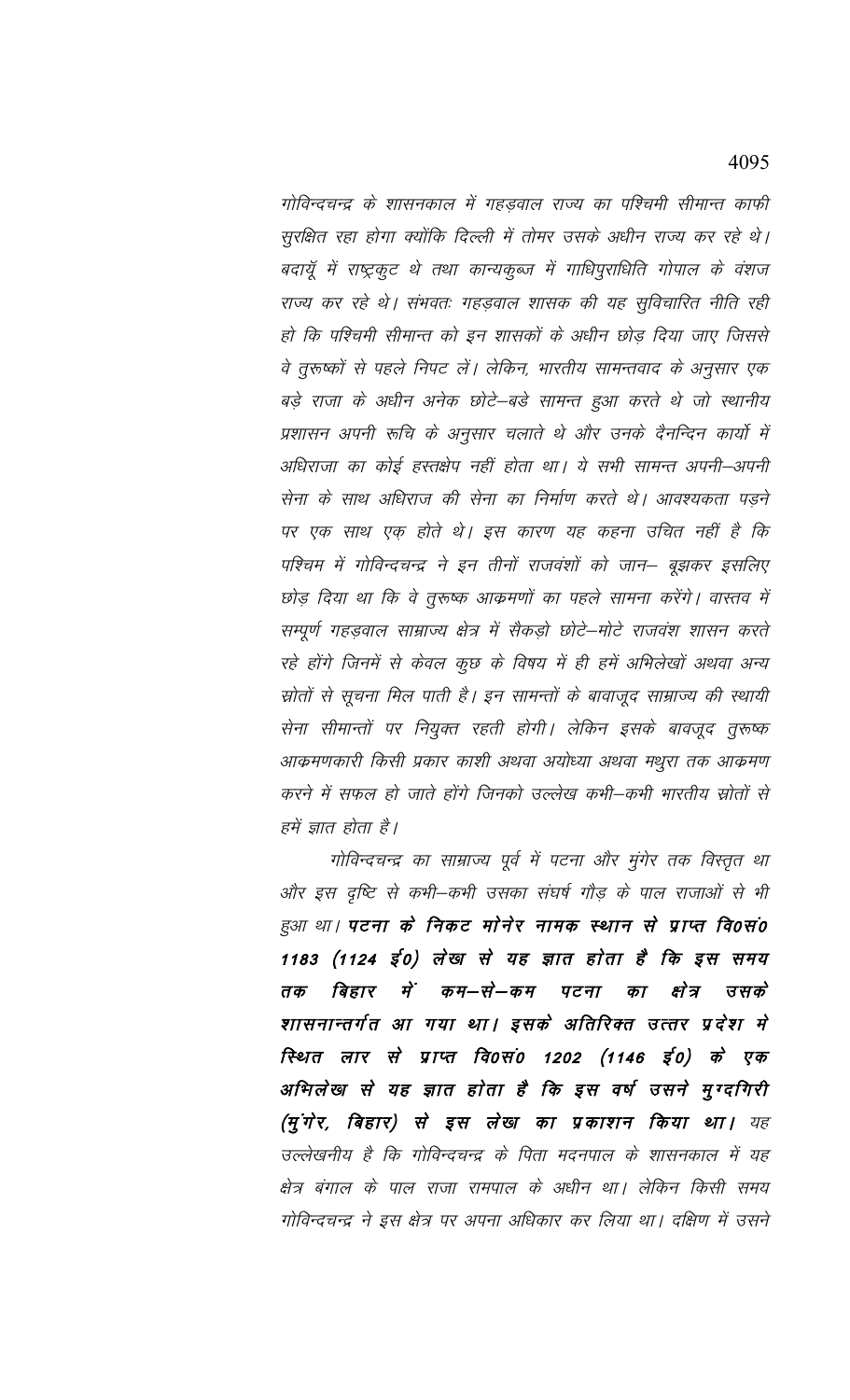त्रिपुरी के हैहय कल्चुरि राजा को हराकर उसका क्षेत्र अपने राज्य में मिला लिया था। कल्चुरि राजा यशःकर्ण को उसके पितामह चन्द्रदेव ने परास्त किया था। वि0सं0 1177 (1120 ई0) के बंगाल एशियाटिक सोसाइटी के दानपत्र से यह ज्ञात होता है कि गोविन्दचन्द्र ने कल्चुरि राजा यशःकर्ण के द्वारा अपने गुरू शिवाचार्य भट्टारक को दिए गए दान को वापस लेकर ठक्कुर वशिष्ठ नाम ब्राम्हण को दे दिया था। इस अभिलेख में पहली बार गोविन्दचन्द्र ने सुप्रसिद्ध कल्चुरि मौखरी, पुष्यभूति, परवर्ती गुप्त, प्रतिहार एवं गहड़वालों का युग उपाधि 'अश्वपति, गजपति, नरपति, राजत्रयाधिपति' को धारण कर लिया जिसका अर्थ यह माना जाता है कि उसने कल्चुरि राजवंश पर अपनी विजय को रेखांकित करने के लिए इस उपाधि को धारण किया था, जिसे उसके वंशज अन्त तक धारण करते रहे। इसके अतिरिक्त गोविन्दचन्द्र ने कल्चुरियों द्वारा प्रचलित लक्ष्मीप्रकार के सिक्कों को भी अपनाया जो उसकी कल्चुरियों पर विजय का एक प्रमाण माना जाता है।

गोविन्दचन्द्र ने दक्षिण दिशा में दशार्ण अथवा पूर्वी मालवा पर भी विजय प्राप्त की थी। इसका उल्लेख नयचन्द्र रचित रम्भामंजरी नाटक में हुआ है। इस नाटक के अनुसार जिस दिन गोविन्दचन्द्र ने दशार्ण पर विजय प्राप्त की उसी दिन उसके पौत्र जयचन्द्र का जन्म हुआ था और इसी कारण उसका नाम जयचन्द्र रखा गया। उस समय दशार्ण पर परमार वंश के शासक राज्य कर रहे थे तथा नरवर्मन और यशोवर्मन गोविन्दचन्द्र के समकालीन थे। लेकिन गोविन्दचन्द्र द्वारा मालवा विजय की पुष्टि किसी अन्य स्रोत से नही हो पाई है।

गोविन्दचन्द्र का चंदेल समकालीन मदनवर्मा (1129–93ई0) था और इसके शासनकाल में चन्देल शक्ति का विशेष विकास हुआ। मदनवर्मा के मऊ अभिलेख से ज्ञात होता है कि काशी के राजा सौहार्द्र के साथ अपना समय बिताते थे (कांल सौहार्द्रयवृत्या गगमयति सततं त्रास्तः काशिराजः)।

दक्षिण भारत से भी गोविन्दचन्द्र के राजनियक संबन्ध रहे होंगे इसके आभिलेखिक प्रमाण गंगैकोण्डचोलपुरम् से प्राप्त होते है। कुलोत्तुगं प्रथम (1070–1120ई0) के इकतालीसवे राज्यवर्ष में उत्कीर्ण लेख के नीचे गहडवाल राजवंश की वंशावली यशोविग्रह से चन्द्रदेव तक गहडवाल शैली की लिपि में उत्कीर्ण है। यद्यपि यह लेख अचानक रूक आता है फिर भी कुलोत्तुगं चोल के उक्त अभिलेख के आधार पर यह कहा जा सकता है कि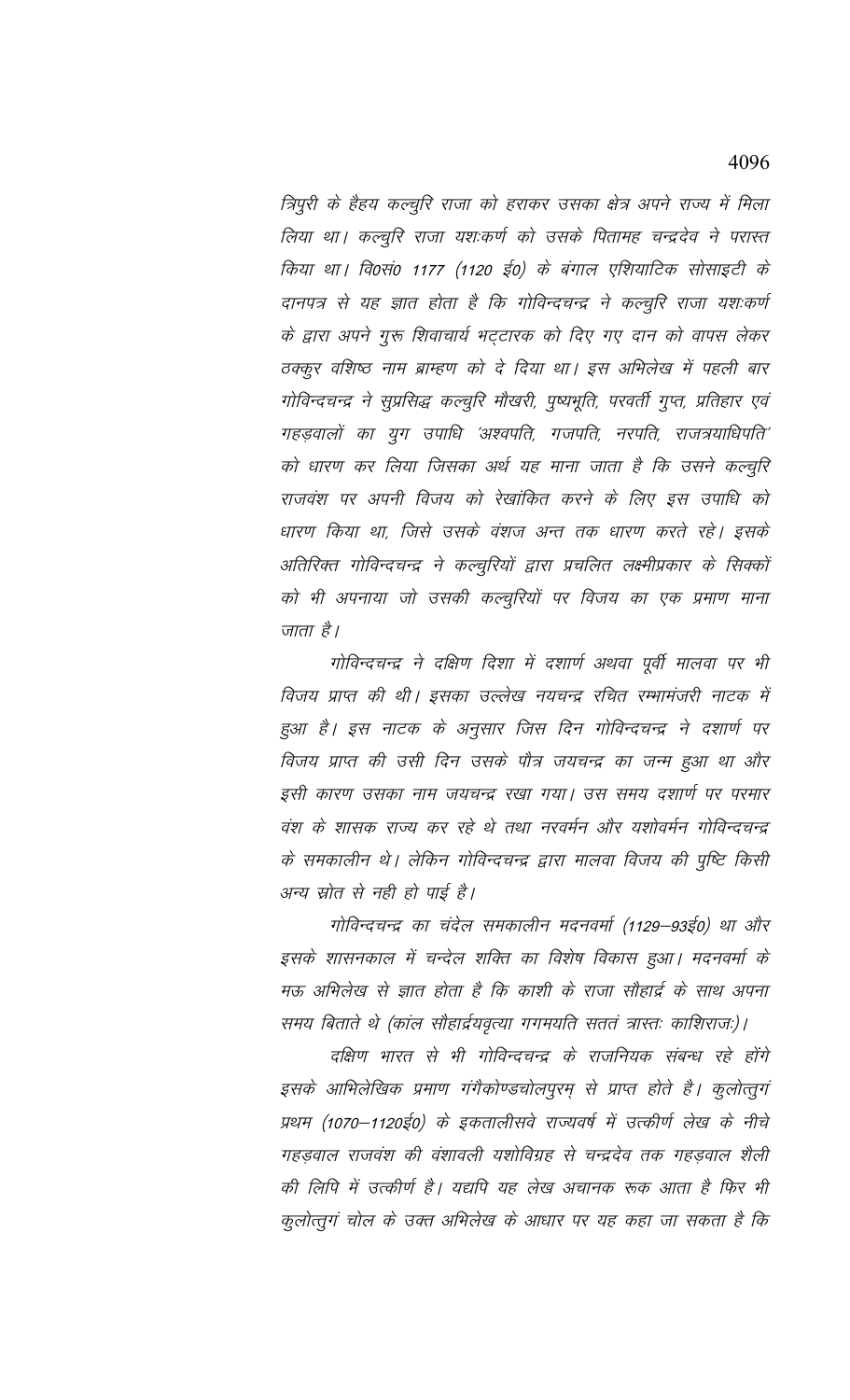इसे मदनपाल अथवा गोविन्दचन्द्र के शासनकाल में उत्कीर्ण किया गया होगा। दक्षिण भारत के बौद्ध भिक्षु श्रावस्ती (सहेत–महेत) में उपस्थित थे इसकी सूचना गोविन्दचन्द्र के वि0सं0 1176 के सहेत–महेत अभिलेख से प्राप्त होती है। इनमें एक भिक्षु चोल देश का था, दूसरा भिक्षु ओड्र देश (उड़ीसा) का था जिन्हें दान दिया गया था। इसके अतिरिक्त चालुक्य राजा सिद्धराज जयसिंह के एक राजदूत के काशी के राजा जयचन्द्र के दरबार में जाने का उल्लेख मेरूतुंग के प्रबन्ध चिन्तामणि में मिलता है। इसी प्रकार राजतरंगिणी से यह ज्ञात होता है कि गोविन्दचन्द्र के समकालीन कश्मीर के राजा जयसिंह से उसके अच्छे संबंध थे। रोमा नियोगी का यह कहना है कि 'यद्यपि गहडवाल अभिलेखों में गोविन्दचन्द्र के समकालीन के समकालीन राजाओं के साथ राजनयिक संबंधो का कोई उल्लेख नहीं मिलता फिर भी समकालीन राजवंशो के अभिलेखों तथा अन्य साहित्यिक स्रोतों से प्रायः सभी महत्वपूर्ण पड़ोसी राजाओं के साथ मित्रता के सम्बन्धों के उल्लेख मिलते है। इस बात में कोई संदेह नही है कि उत्तर भारत में राजनीति के क्षेत्र में इस तीसरे गहडवाल राजा को अत्यंत उच्च आदरणीय स्थान प्राप्त था।

गहड़वाल शासक गोविन्दचन्द्र को परम्परानुसार अनेक सामन्त भी प्राप्त हुए थे। इसके अतिरिक्त उसने कुछ और क्षेत्रों को जीतकर वहां के शासकों को अपना सामन्त बनने के लिए विवश किया। यद्यपि दिल्ली के तोमर गहड़वालों की अधीनता के विषय में अपने अभिलेखों में कोई संकेत नहीं देते फिर भी ऐसा लगता है कि वे गहडवालों की छत्रछाया में लगभग स्वतंत्र रूप से शासन कर रहे थे। गोविन्दचन्द्र का समकालीन तोमर राजा संभवतः महीपाल देव था। इसके अतिरिक्त बदायूँ में शासन कर रहे राष्ट्रकूट राजवंश में गोविन्दचन्द्र के समकालीन शासक संभवतः के पुत्र और पौत्र रहें होंगे। रोमा नियोगी ने यह सम्भावना व्यक्त की है कि गाधिपुराधिपति गोपाल का राजवंश संभवतः बदायूँ के राष्ट्रकूट गोपाल के राजवंश से भिन्न रहा होगा। इस गाधिपुराधिपति गोपाल का वंशराज मदनपाल गोविन्दचन्द्र का समकालीन था जिसके मंत्री विद्याधर ने वि०सं० 1176 (1119 ई0) का सहेत–महेत दानपत्र जारी किया था।

विकम संवत 1191 (1134ई0) के कमौली दानपत्र से एक अन्य सामन्त श्रृंगर वंशीय वत्सराज का अभिलेख मिलता है। इस अभिलेख में चन्द्रदेव से लेकर गोविन्दचन्द्र तक गहड़वाल वंशावली दी गई है। इसके बाद श्रृंगर वंश के राजाओं की वंशावली भी दी हुई है। इसमें दानकर्ता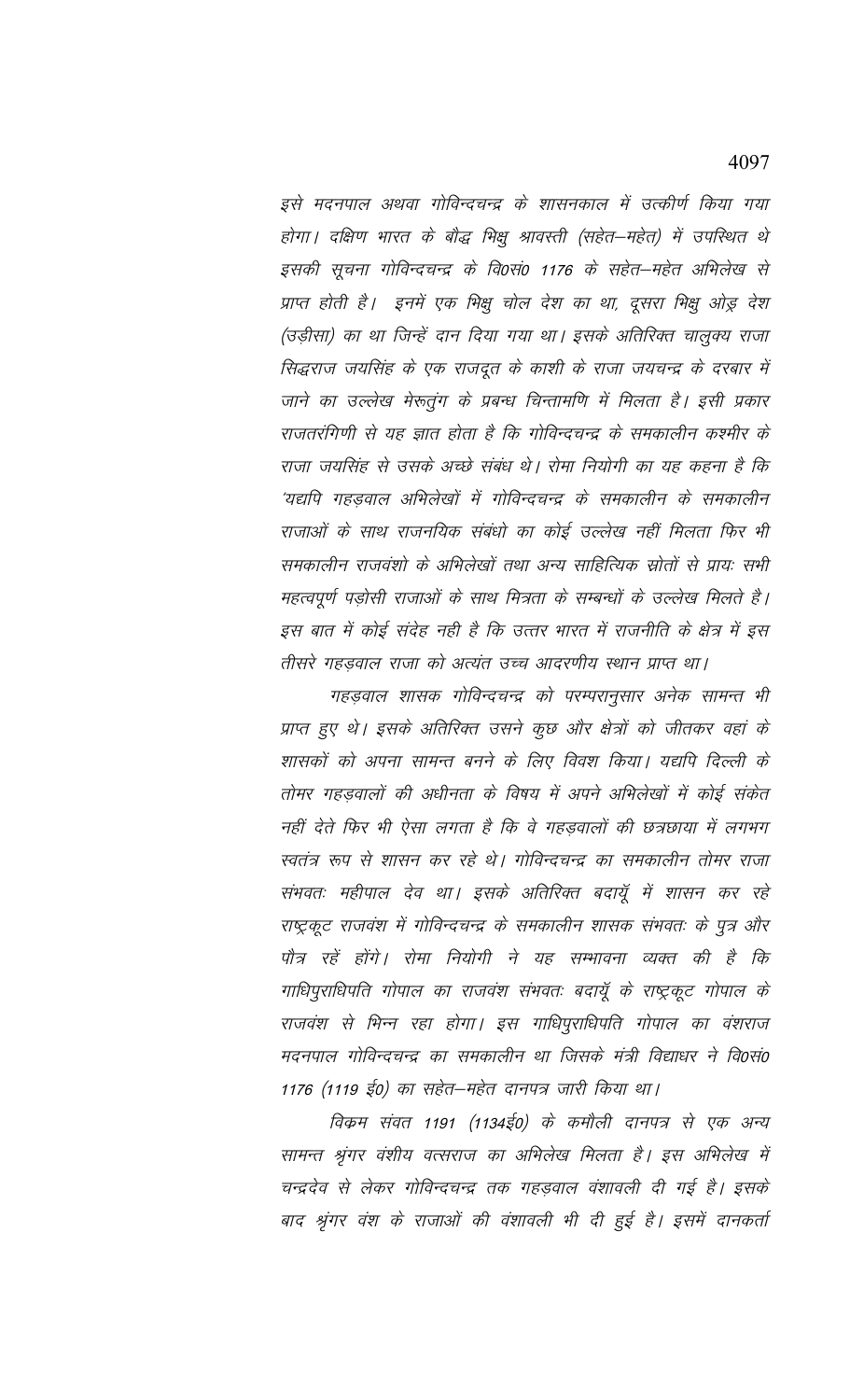वत्सराज को महाराजपुत्र कहा गया है तथा उसके पिता का नाम लोहणदेव बताया गया है। लोहणदेव के पिता का नाम अल्हण तथा उसके पिता का नाम श्रीकमलपाल बताया गया है। श्रीकमलपाल श्रृंगरोटा नामक स्थान से आए थे अतः इस वंश का नाम श्रृंगर वंश पड़ा।

इसके अतिरिक्त बारहवी शताब्दी के नागरी लिपि में लिखे गए कसया (कुशीनगर, उ0प्र0) से प्राप्त एक खण्डित अभिलेख से भी एक अन्य कल्चुरि राजवंश का उल्लेख मिलता है जो गहड़वालों के सामान्त रहे होंगे। इसमें अन्तिम राजाओं, शिवराज प्रथम (भूदा का पति), लक्ष्मणराज तृतीय तथा भीमत में से कोई भी गोविन्दचन्द्र का समकालीन सामन्त रहा होगा।

कुछ गहड़वाल अभिलेखों में 'सरवार' शब्द आया है जो सरयूपार का प्रकृत रूप कहा जा सकता है। लार से प्राप्त (पेज 98—100)मोनेर अभिलेख के अतिरिक्त गोविन्दचन्द्र ने वि0सं0 (1146 ई0) के मुग्दगिरि (मुंगेर) से एक अन्य अभिलेख जारी किया था। इस अभिलेख में सरयूपार गोविसालक के अन्तर्गत पानदल पतला में दुधेली ग्राम के दान का उल्लेख है। सरयूपार का उल्लेख गोविन्दचन्द्र के वि0सं0 1171 के पालि अभिलेख में भी हुआ है जिसमें पालि और उनवल ग्रामों के नाम आते है।

एक अन्य अभिलेख से इसी क्षेत्र से एक अन्य राजा कीर्तिपाल देव के विषय में जानकारी मिलती है। लखनऊ संग्रहालय में संग्रहीत वि0सं0 1167 (1111ई0) के ताम्रपत्राभिलेख से ज्ञात होता है कि परमभट्टारक महाराजाधिराज परमेश्वर परमाहेश्वर श्री कीर्तिपालदेव ने एक दान दिया था जो परमभट्टारक महाराजाधिराज, परममेश्वर परमाहेश्वर श्री विक्रमपालदेव के पादानुध्यात थे तथा जिन्होने उत्तर समुद्र अथवा सिन्धु का स्वामित्व अपने बाहुबल से प्राप्त किया था। यह लेख विकम संवत 1167 के फाल्गुन मास के शुक्ल पक्ष द्वितीया, दिन शनिवार, को जारी किया गया था जो 11 फरवरी 1111 ई0 में पडता है। जिन ग्रामों का दान किया गया उनको दरद गण्डकी देश में स्थित बताया गया है। यद्यपि इस क्षेत्र की पहचान नही हो पाई फिर भी कीलहार्न का यह सूझाव है कि यह क्षेत्र बिहार में बहने वाली गण्डकी नदी की घाटी में रहा होगा। रोमा नियोगी का यह विचार है कि यह क्षेत्र गोरखपुर जिले के पूर्वोत्तर में पड़ना चाहिए जो इस समय देवरिया जिले का उत्त्र्री भाग है। रोमा नियोगी ने रिमथ द्वारा कलकत्ता के इण्डियन म्यूजियम में वर्णित 'कीर्ति' लेख वाले कुछ सिक्कों को कीर्तिपालदेव का सिक्का माना है। उन्होने यह भी सुझाव दिया है कि दरद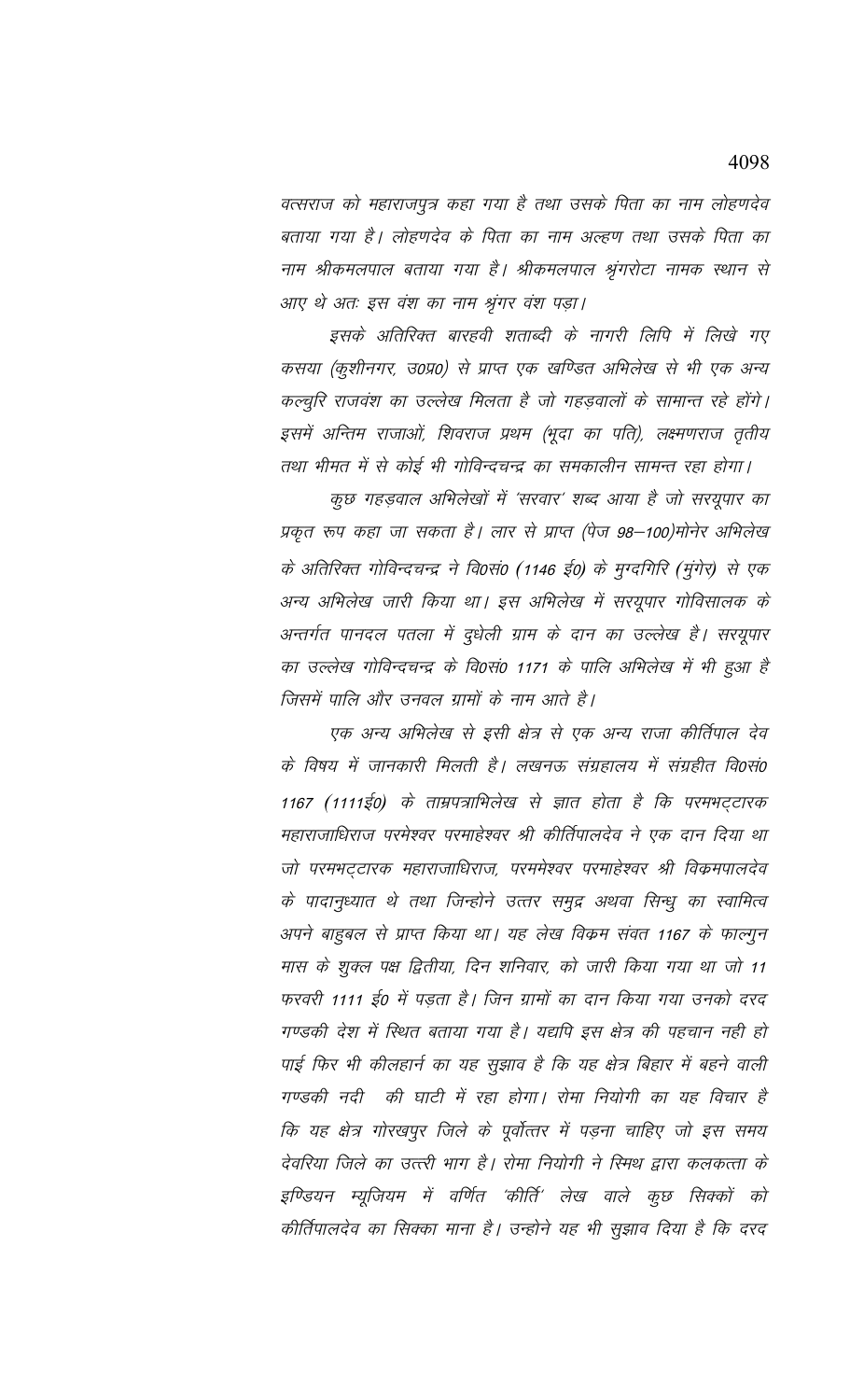गण्डकी देश घाघरा और बड़ी गण्डक के बीच का क्षेत्र रहा होगा और तिथि की दृष्टि से कीर्तिपाल मदनपाल अथवा गोविन्दचन्द्र का समकालीन रहा होगा। इन्होने यह भी संभावना व्यक्त की है कि गोविन्दचन्द्र के पालि ताम्रपत्राभिलेख में जो 'नौराज्य गर्ज' का उल्लेख मिलता है इससे यह अनुमान लगाया जा सकता है कि गोविन्दचन्द्र ने कीर्तिपाल के उत्तर समुद्र अथवा सौम्य सिन्धु राज्य को विक्रम संवत् 1167 (1111 ई0) तथा वि0सं0 1171 (1114 ई0) के बीच में युवराज अथवा राजा के रूप में जीत लिया था ।

....यहां यह बात भी उल्लेखनीय है कि गोविन्दचन्द्र के वि०सं० 1182 के कमौली ताम्रपत्राभिलेख में भी एक अल्हण का नाम आता है जिसके पुत्र कीठण ने इस ताम्रपट्ट लेख की रचना की थी। इस ताम्रपत्र में अल्हण को 'श्रीवास्तव्य कुलोद्भूत कायस्थ' कहा गया है।

# श्रीवास्तव्य–कुलोद्भूत–कायस्थोल्हण–सूनुना ।

लिखितस्ताम्ब्र (म्र) पट्टोऽयं कीठणेन नृपाज्ञयेति ।।15।। इस प्रकार अल्हण के दो पुत्रों का उल्लेख मिलता है और यह दोनो ही साहित्यकार थे। भतीजा नयचन्द्र जो साकेत मण्डल का अधिपति था और जिसने रम्भामन्जरी नाटक की रचना की थी। एक पुत्र कीठण या 'कृष्ण' था जिसे कृष्णचन्द्र भी इस आधार पर कहा जा सकता है कि उसके दो अन्य भाइयो के नाम के अन्त में चन्द्र शब्द आता है और कीठण को कृष्णचन्द्र का अपभ्रंश मान सकते हैं। इस कीठण को गोविन्दचन्द्र के शासन काल में प्रचारित कमौली दानपत्र की रचना का श्रेय प्राप्त है। अल्हण का दूसरा और छोटा (कनियान) पुत्र आयुषचन्द्र था जिसने अयोध्या की प्रशस्ति की रचना की थी और इस प्रशस्ति ये यह भी संकेत मिला है कि वह इस समय स्वयं अयोध्या का राजा था। **अयोध्या में** प्रचलित एक परम्परा यह भी स्वीकार करती है कि इस क्षेत्र पर श्रीवास्तव वंश ने राज्य किया था।

. . रोमा नियोगी का यह मानना है कि गहड़वाल राज्य का अधिकांश भाग यथा, कान्यकुब्ज, बदायूँ, जौनपुर, चुनार, रोहतासगढ, वाराणसी तथा संभवतः अयोध्या भी मुस्लिम राजनीतिक प्रभाव क्षेत्र से बाहर थे।

गोविन्दचन्द्र के सिक्के बहुत बड़ी मात्रा में लगभग सम्पूर्ण उत्तर भारत से प्राप्त हुए हैं। उसके केवल सोने के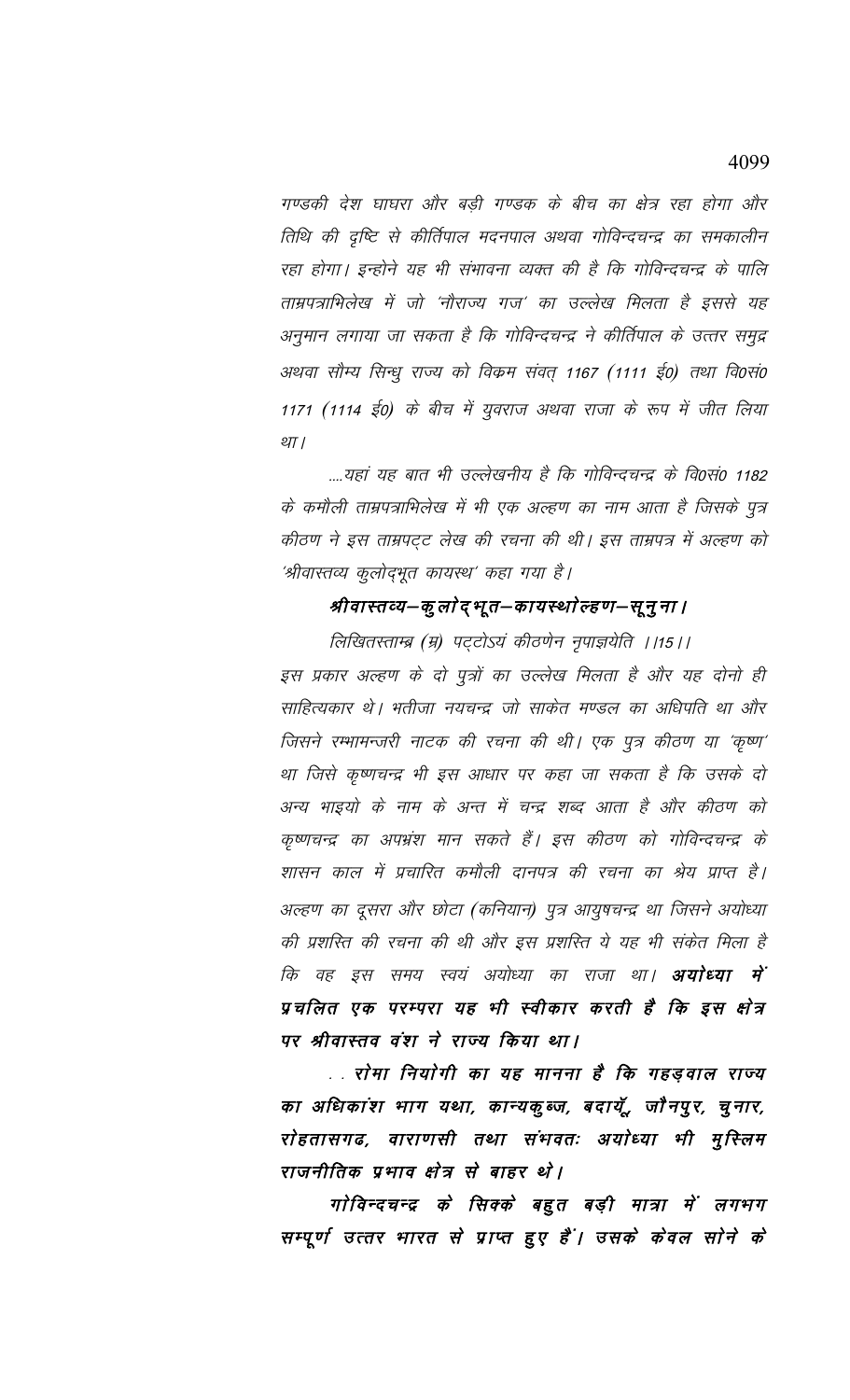सिक्कों की संख्या लगभग एक हजार बताई जाती है। चॉदी और तॉबे के सिक्कों की संख्या अपेक्षाकृत कम है। उसके सिक्के बिहार और उत्तर प्रदेश से लेकर दिल्ली तक के क्षेत्र से मिले हैं। बहराइच जिले के नानपारा से 800 सोने के सिक्के मिले थे। इसके अतिरिक्त इलाहाबाद, बनारस, उन्नाव जिले में परमेदा, बिहार में चौसा और झबुआ तथा मुंगेर के पास सूरजगढ़, रॉची, नालन्दा और राजगिरि से भी मिले हैं। दिल्ली के पास से भी गोन्दिचन्द्र के सिक्के प्राप्त हुए हैं। **गोविन्दचन्द्र के सिक्के दो** प्रकार के हैं, प्रथम प्रकार में लक्ष्मी की आकृति वाले सिक्के आते हैं और दूसरे प्रकार में अश्वारोही प्रकार के सिक्के आते हैं । इन पर 'श्रीमदगोविन्दचन्द्र देवः' लेख तीन पंक्तियों में मिलते है। लेकिन अधिकांश सिक्कों में देव शब्द नहीं मिलता। गोविन्दचन्द्र के सोने के सिक्के 3.88 ग्रा0 के हैं। यद्यपि कुछ सिक्के 0.4 ग्राम के भी मिले है।

गोविन्दचन्द्र के परिवार के विषय में भी हमको अभिलेखों अथवा अन्य म्रोतों से जानकारी मिलती है। गोविन्दचन्द्र की माता का नाम राल्हा देवी था। गोविन्दचन्द्र की चार रानियों के नामों के उल्लेख मिलते है। इनमें कुमारदेवी के द्वारा लिखवाई गई एक प्रशस्ति सारनाथ से प्राप्त हुई है। कुमारदेवी तिठि के चिक्कोर राजवंश के राजा देवरक्षित की पुत्री थी। देवरक्षित गौड़ के पाल राजा का सामन्त था। कुमारदेवी ने सारनाथ में बौद्ध भिक्षुओं को दान दिया था। गोविन्दचन्द्र के कमौली दानपत्र लेख से उसकी एक अन्य पट्ट महादेवी नयनकेलि का नाम मिलता है। इसके अतिरिक्त बागरमऊ दानपत्रों से एक अन्य पट्ट महादेवी गोसल्लदेवी का नाम मिलता है। एक चौथी रानी बसन्तदेवी के नाम का उल्लेख नेपाल के दरबार पुस्तकालय में संग्रहित अष्टसाहस्त्रिका प्रज्ञापारमिता नामक पाण्डुलिपि से ज्ञात होता है।

गोविन्दचन्द्र के दो पुत्रों के नाम भी हमें अभिलेखों से प्राप्त होते है। वि०सं० 1190 (1140 ई०) के उनबरी दानपत्राभिलेख में युवराज आस्फोटचन्द्र का उल्लेख मिलता है। इसके अतिरिक्त दो अन्य अभिलेखों में महाराजपुत्र राज्यपाल देव का भी उल्लेख मिलता है। लेकिन गोविन्दचन्द्र के पश्चात् उसका पुत्र विजयचन्द्र शासक हुआ। इस कारण यह कहा जा सकता है कि आस्फोटचन्द्र और राज्यपाल देव की मृत्यु गोविन्दचन्द्र के जीवनकाल में ही हो गई थी।

### विजयचन्द्र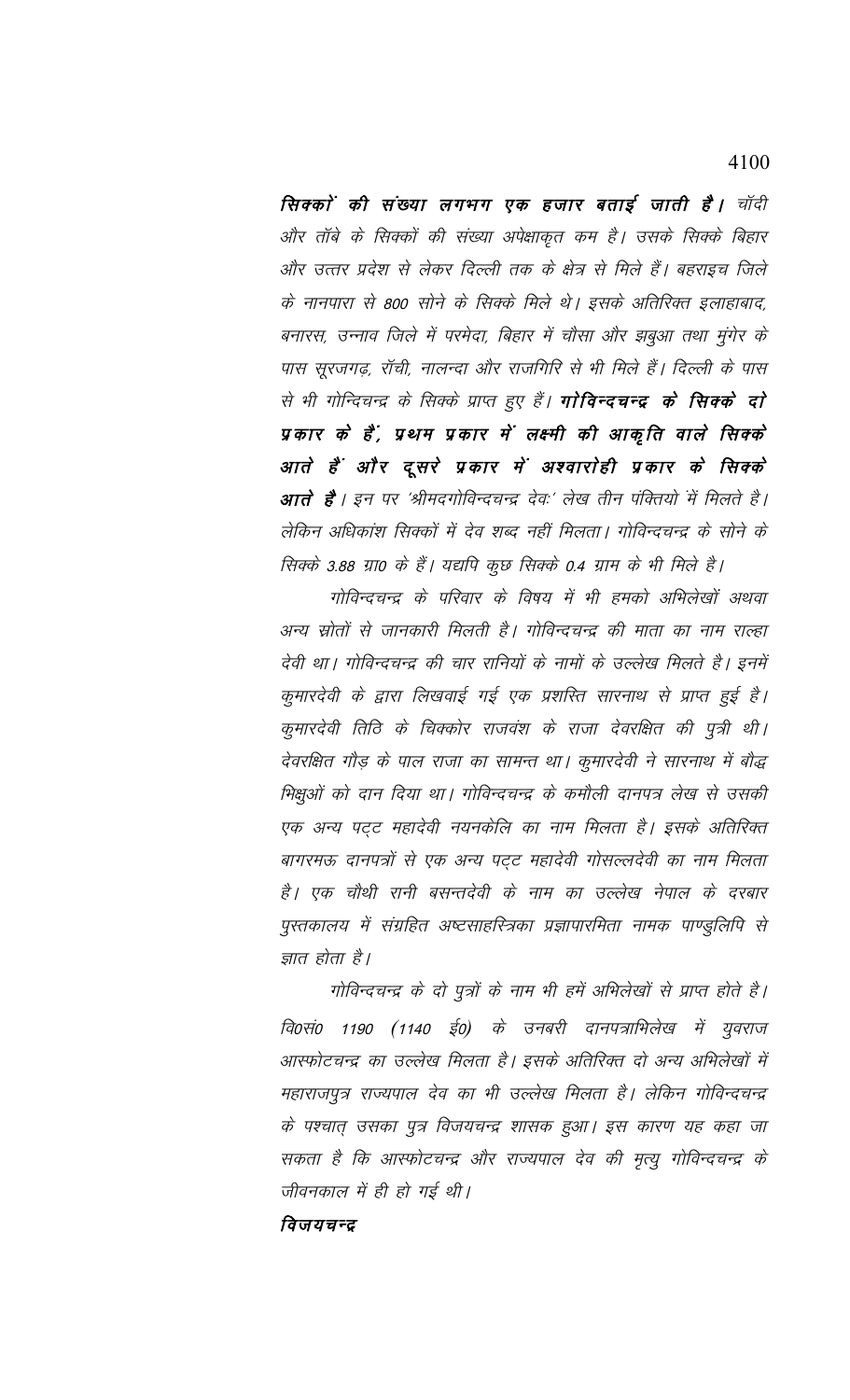प्रायः ऐसा समझा जाता है कि गोविन्दचन्द्र के बाद से ही गहड़वाल शक्ति का पतन प्रारम्भ हो जाता है। गोविन्दचन्द्र ने राजसत्ता का उपयोग काफी समय तक किया। **उसके शासनकाल का अन्तिम अभिलेख** वि0सं0 9299 (1154 ई0) का है। ऐसा लगता है कि इसके शीघ्र बाद ही गोविन्दचन्द्र का देहान्त हो गया और उसका पुत्र विजयचन्द्र शासनारूढ़ हुआ। गहड़वाल राजवंश में यह परम्परा रही है कि अपने पिता के जीवनकाल में ही युवराज भी दानपत्र जारी करते थे। चन्द्रदेव के जीवनकाल में ही मदनपाल का राज्याभिषेक कर दिया गया था, इसका उल्लेख हम कर आए है। मदनपाल के शासनकाल में गोविन्द ने महाराज के पुत्र के रूप में दानपत्र जारी किए। इसी प्रकार गोविन्दचन्द्र के शासनकाल में उसके दो पुत्रों ने शासनपत्र जारी किए। युवराज आस्फोटचन्द्र ने भदैनी का दानपत्राभिलेख वि0सं0 1190 में जारी किया था। उसके बाद महाराजपुत्र राज्यपालदेव ने उनवल दानपत्राभिलेख वि०सं० 1201 में जारी किया था। ऐसा लगता है कि युवराज आस्फोटचन्द्रदेव का देहान्त वि०सं० 1190 के बाद किसी समय हो गया। सम्भवतः महाराजपूत्र राज्यपालदेव भी अपने पिता के जीवनकाल में ही दिवंगत हो गया था। गहड़वाल राजवंश में सम्भवतः केवल विजयचन्द्र ही एक मात्र ऐसा शासक है जिसको अपने पिता के जीवनकाल में दानपत्राभिलेख जारी करने का अवसर नही प्राप्त हो सका था।

विजयचन्द्र के शासनकाल के कुल छः दानपत्राभिलेख प्राप्त होते हैं | उसका पहला दानपत्र वि0सं0 1216 (1161 ई0) में जारी किया गया था। इसके अतिरिक्त उसने वि0सं0 1221 (1165 ई0) तथा वि0सं0 1223 (**1166 ई0)** में भी स्वतंत्र रूप से दानपत्र जारी किए थे। वि०सं० 1224 में विजयचन्द्र के शासनकाल में महाराजपुत्र जयचन्द्र ने हरिपुरा का दानपत्र जारी किया था। इसके बाद वि0सं0 1225 (1170 ई0) में 'यौवराज्याभिषिक्त महाराजपूत्र श्रीजयचन्द्रदेव' ने नागली दानपत्र जारी किया। इन पॉच दानपत्रों के अतिरिक्त विजयचन्द्र के शासनकाल में विक्रम संवत 1225 (1169 ई0) में जौनपुर से किसी 'भट्टारक भविभूषण' ने एक स्तम्भ अभिलेख दो पंक्तियों में लिखवाया था।

डॉ0 रोमा नियोगी ने जिस समय गहडवाल राजवंश का इतिहास नामक पुस्तक का प्रणयन किया था तब तक वि0सं0 1217 के कण्डिनी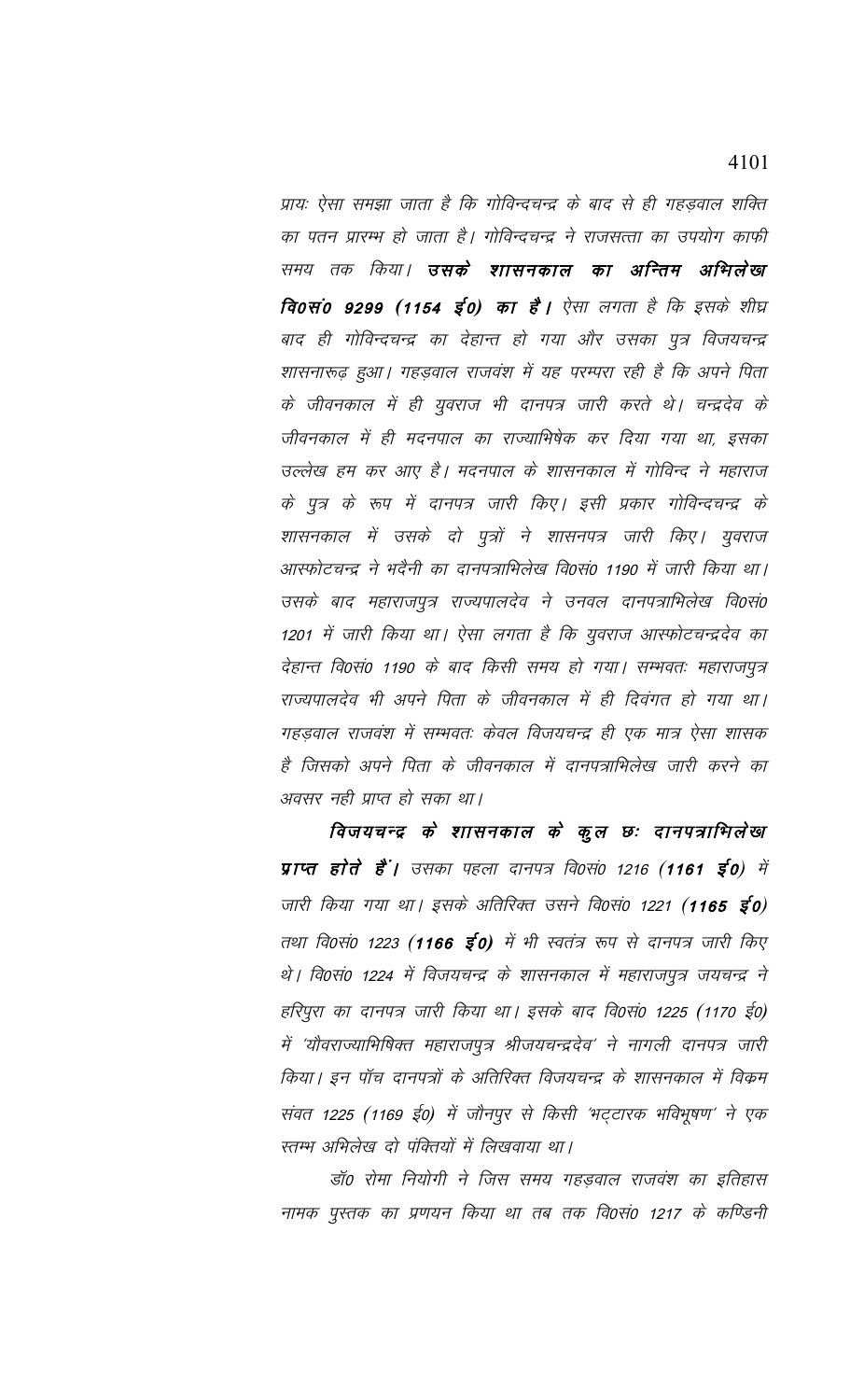दानपत्र का प्रकाशन नही हो सका था अैर 1221 तथा 1223 के दानपत्र भी उस समय तक प्रकाश में नही आ सके थे जिसके कारण उन्होंने यह अनुमान लगाया था कि 1154 ई0 में गोविन्दचन्द्र के अन्तिम दानपत्र के पश्चात 1168 ई0 तक विजयचन्द्र के शासनकाल का कोई अन्य दानपत्र लेख नहीं मिलता। यह तेरह वर्षों का अन्तराल इस राजवंश के लिए असाधारण सा लगता है। जबकि इसके पहले तक अनेक दानपत्र जारी किए जा चुके थे। इसके लिए उन्होंने आन्तरिक कलह को जिम्मेदार माना था तथा यह भी बताया था कि शायद युवराज आस्फोटचन्द्र और महाराजपुत्र राज्यपाल देव के साथ उत्तराधिकार का संघर्ष हो सकता है। इसके अतिरिक्त एक दूसरी संभावना मुसलमानी आक्रमणों के कारण दिल्ली का हाथ से निकल जाना भी हो सकता है।

अभिलेखों में विजयचन्द्र को परम्परागत रूप से प्रशंसित किया गया है। इसके साथ ही यह भी कहा गया है कि संसार को दलित करने वाले हम्मीर के नारियों की ऑखों से निकलने वाली जलधारा से उसने पृथ्वीलोक के ताप को धो डाला था ''भुवन – दलन – हेला – हर्म्य – हमवीर – नारी – नयन –जलद–धौत–भूलोकतापः''। यहां पर उल्लिखित हम्मीर का तात्पर्य विजयचन्द्र के दो समकालीन यामिनी सुल्तानों से हो सकता है— 1. खुसरू शाह, जिसने 1150—60 ई0 के बीच शासन किया और 2. खुसरू मालिक, जिसने 1160—86 के बीच शासन किया था। इसमें पहले यामिनी सुल्तान की संभावना अधिक की जा सकती है क्योंकि उसका शासनकाल अफगानिस्तान के धुज़ कबीले के लोगों के आक्रमण के कारण विचलित रहा और उसे भागकर भारत में लाहौर में अपना केन्द्र बनाना पड़ा। अमीर और विजयचन्द्र के बीच यह संघर्ष 1161 ई0 के पूर्व हुआ होगा। क्योंकि उसके बाद के सभी अभिलेखों में विजयचन्द्र के लिए इसका उल्लेख मिलता है। यह भी संभव है कि विजयचन्द्र ने तुरूष्कों पर यह विजय अपने पिता के शासनकाल में प्राप्त की हो।

पृथ्वीराजरासों में चन्दवरदायी ने विजयचन्द्र द्वारा की गई कई विजयों का उल्लेख किया है जिसके विषय में इतिहासकारों को संदहे है। इसके अनुसार, विजयचन्द्र ने कटक (उड़ीसा) के सोमवंशी राजा मुकुन्ददेव को पराजित किया था तथा उसे इस बात के लिए बाध्य किया था कि वह अपनी पुत्री का विवाह उसके पुत्र जयचन्द्र से कर दे।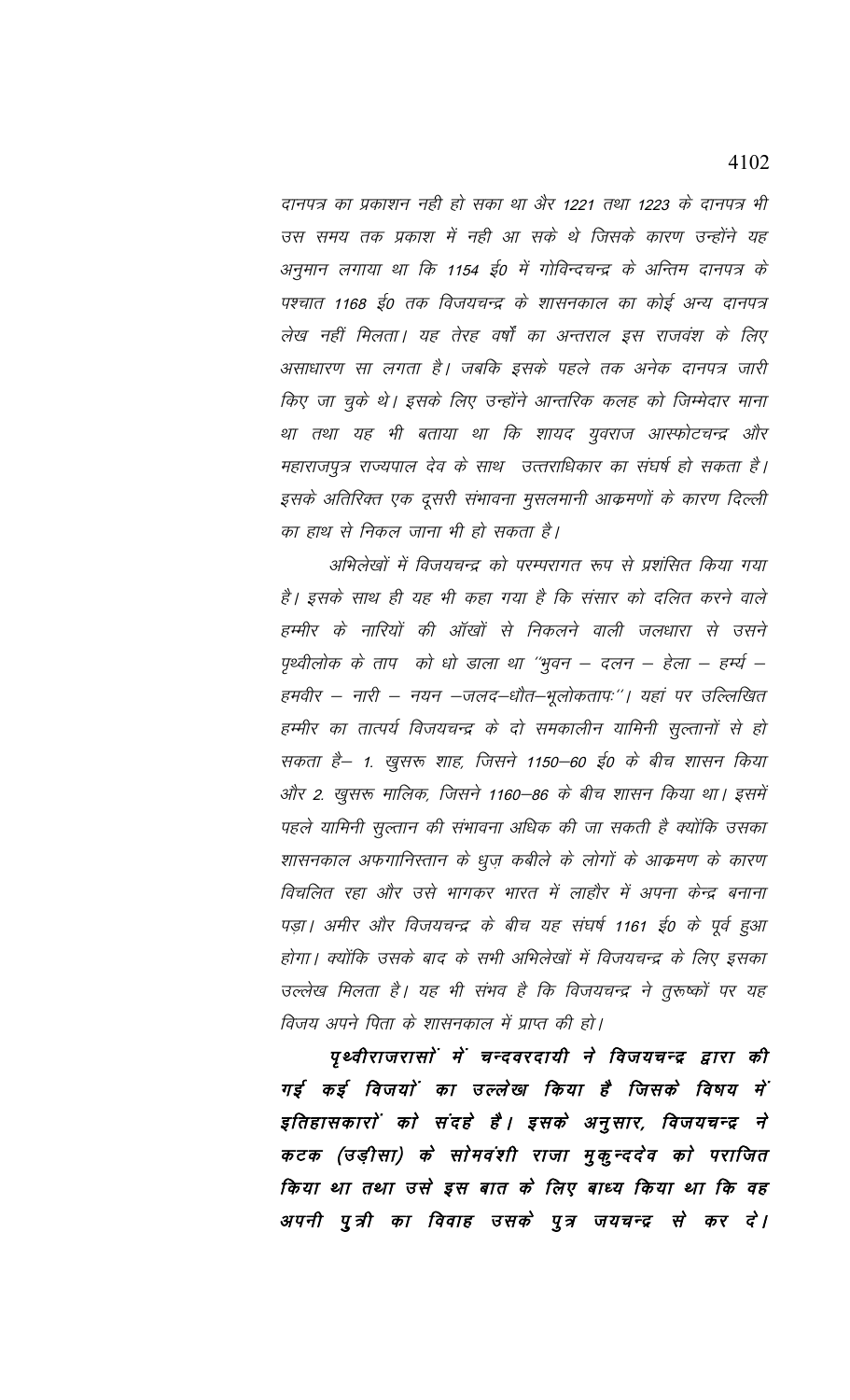जयचन्द्र की इसी पत्नी से संयोगिता अथवा संयुक्ता का जन्म हुआ था जिसके बाद में पृथ्वीराज चौहान से विवाह हुआ। लेकिन इतिहासकारों का यह विश्वास है कि दक्षिण कोशल के सोमवंशी राजाओं को गंगो ने गोविन्दचन्द्र के शासनकाल के प्रारम्भ में ही परास्त करके उनका राज्य हड़प लिया था तथा मुकुन्ददेव नाम के किसी राजा का नाम उड़ीसा के इतिहास में नहीं मिलता। इसके उत्तर में यह कहा जा सकता है कि मुकुन्ददेव सोमवंशी राजाओं का कोई अल्पज्ञात उत्तराधिकारी रहा होगा क्योंकि यदि उसके अस्तित्व से ही इंकार कर दिया जाएगा तो पृथ्वीराज और संयोगिता की कथा का आधार ही समाप्त हो जाएगा जो पृथ्वीराजरासों का मुख्य विषय है। रासों में ही यह भी कहा गया है कि विजयचन्द्र ने दिल्ली के तोमर राजा अनंगपाल को हराया था। इसके अतिरिक्त पट्टनपुर के भाेलाभीम काे भी उसने हराया था। इस भोलाभीम की पहचान अनहिलपाटक के चालुक्य नरेश **भीमदेव द्वितीय से की जा सकती है** जिसके शासन का प्रारम्भ 1173 ई0 से होता है। इसके पूर्व उसके पिता चालुक्य कुमारपाल ने 1114 ई0 से 1173 ई0 तक शासन किया था। इस प्रकार इतिहासकारों का यह मानना है कि भीमदेव द्वितीय के शासनारूढ़ होने के तीन वर्ष पूर्व ही विजयचन्द्र का शासनकाल समाप्त हो गया था। लेकिन इस सम्बन्ध में यह कहा जा सकता है कि भीमदेव द्वितीय से विजयचन्द्र का संघर्ष उस समय हुआ हो सकता है जब भीमदेव युवराज था। उसका पिता चालुक्य कुमारपाल लगभग 59 वर्षो तक शासन करता रहा और बहुत संभव है कि उसके शासनकाल के अन्तिम दिनों में उसका पुत्र ही शासन कार्य देखता रहा हो।

रोमा नियोगी ने यह भी संभावना व्यक्त की है कि बंगाल के सेन राजाओं ने भी गहडवाल प्रदेश पर विजय प्राप्त की थी क्योंकि लक्ष्मणसेन के माधाई नगर अभिलेख से यह ज्ञात होता है कि जब वह कुमार था तभी उसने गौड़ पर अधिकार कर लिया, युद्ध में काशीराज को जीतकर (येन–आसौ–काशीराज समर–भुवविजिता) तथा कलिंग की नारियों के साथ क्रीडा की।

इसके अतिरिक्त विश्वरूपसेन तथा सूर्यसेन के अभिलेखों से यह ज्ञात होता है कि या तो लक्ष्मणसेन ने अथवा विश्वरूपसेन ने प्रयाग और काशीपुरी पर विजय प्राप्त करके विजय स्तम्भ खड़े किए थे (क्षेत्र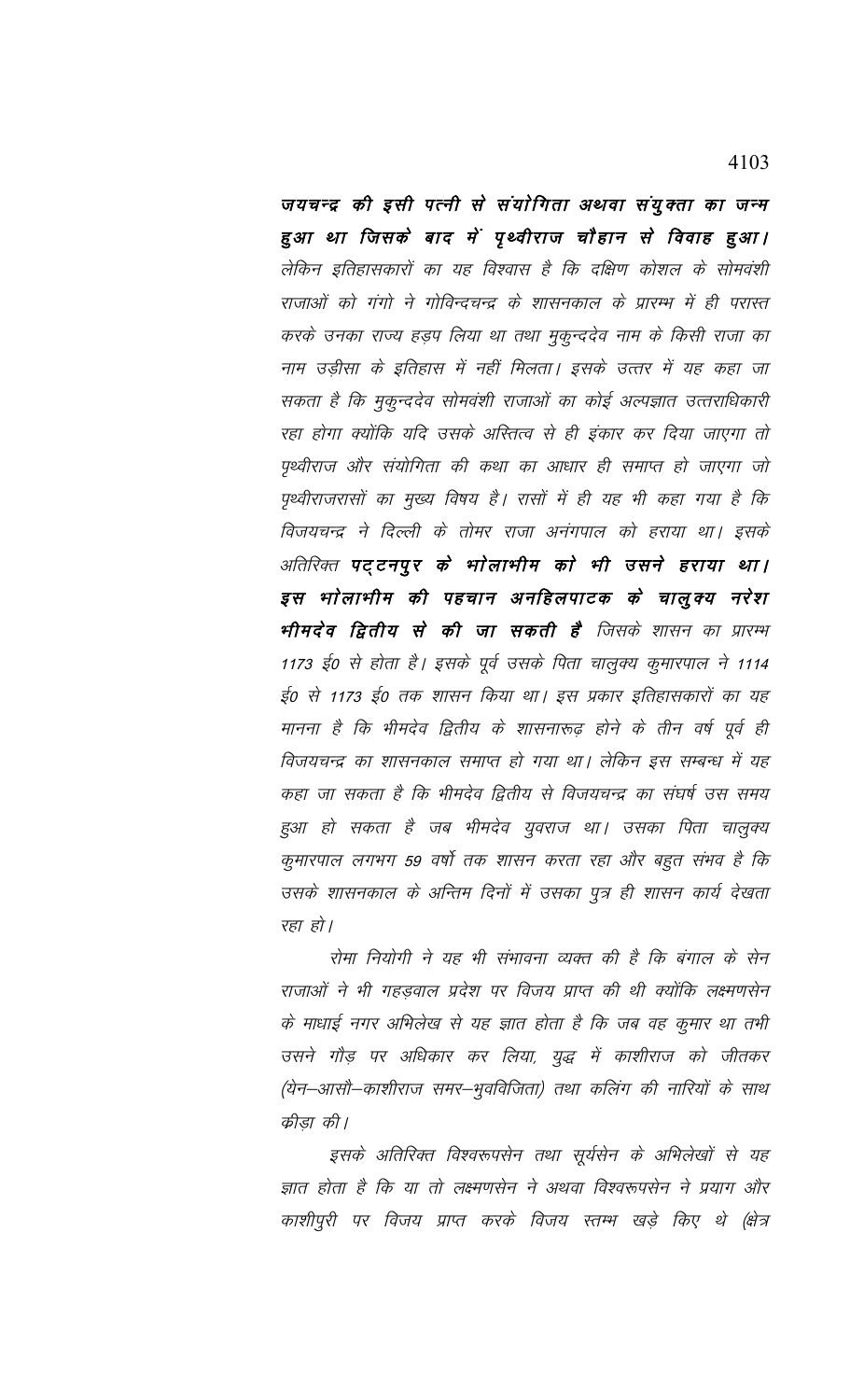विश्वेश्वरस्य.....त्रिवेण्या.....धनोच्चेरयज्ञ—यूपेः सह समर जय—स्तम्भ—मालान्य धायि)। लेकिन ऐसा लगता है कि ये उक्तियां परम्परागत प्रशंसात्मक बातें ही थीं क्योंकि विजयचन्द्र के शासनकाल में उसकी राजधानी वाराणसी तथा राज्य के हृदयस्थल में स्थित प्रयाग पर गौड़ सेनाएं विजय प्राप्त कर सकी हों, यह सभंव नहीं लगता। यह अवश्य कहा जा सकता है कि तीर्थयात्री के रूप में इन राजाओं ने वाराणसी और प्रयाग में यज्ञ करके यज्ञ-यूप खड़े किए हों।

रोमा नियोगी ने प्रबन्ध चिन्तामणि की एक घटना का उल्लेख किया है तथा उसको गहडवाल क्षेत्र पर सेन और तुरूष्क आक्रमणों के साथ जोडा है। इस घटना के अनुसार चौलुक्य कुमारपाल के शासनकाल (1114–73 ई०) में वाराणसी के एक कवि विश्वेश्वर पट्टन गए तथा उन्होंने जैनाचार्य हेमचन्द्र द्वारा बुलाई गई एक साहित्यिक संगोष्ठी में भाग लिया। बाद में चौलुक्य राजा कुमार पाल ने उनसे अपने राज्य में ही ठहर जाने का अनुरोध किया। किन्तु विश्वेश्वर ने विनम्रतापूर्वक उत्तर देते हुए यह कहा कि उनका मन प्रभास तीर्थ जाने को व्याकुल है क्योंकि 'कर्ण केवल नाममात्र को कहानियों में शेष रह गए है। वाराणसी नगर में लोग नहीं रह गए हैं तथा हरि के क्षेत्र में हम्मीर के घोड़े प्रसन्नतापूर्वक हिनहिना रहे हैं।' यहां पर उपरोक्त उद्धरण में कहीं भी सेन राजा के आक्रमण का संकेत नहीं मिलता। चौलुक्य कुमारपाल का शासनकाल 1114 ई0 में प्रारम्भ हुआ था और यही वह वर्ष है जब गोविन्दचन्द्र ने गहड़वाल नरेश के रूप में अपना प्रथम अभिलेख जारी किया था। इस कारण विश्वेश्वर के द्वारा ऊपर दिया गया वर्णन गोविन्दचन्द्र के शासनकाल पर भी लागू किया जा सकता है। बनारस के साथ–साथ 'हरि के क्षेत्र' में हम्मीर के घोड़ों की हिनहिनाहट का अर्थ अयोध्या पर मुस्लिम आक्रमण से सम्बन्धित किया जा सकता है। हाल ही में अयोध्या से प्राप्त पाषाण फलक अभिलेख की चर्चा हम कर आए हैं तथा ऐसा लगता है कि कवि विश्वेश्वर का यह उल्लेख अयोध्या के उस अभिलेख में वर्णित घटना से सम्बन्धित है जो कि गोविन्दचन्द्र के शासनकाल में हुई होगी।

इसी संन्दर्भ में वि0सं0 1223 (5 सितम्बर 1166 ई0) को बिहार के शाहाबाद जिले के सुनहर ग्राम से प्राप्त एक जाली ताम्रपत्रााभिलेख का उल्लेख किया जाना चाहिए। वास्तव में यह दानपत्र महाराजा विजयचन्द्र ने विधिपूर्वक दान करने के बाद लिखवाया था तथा इसका लेखक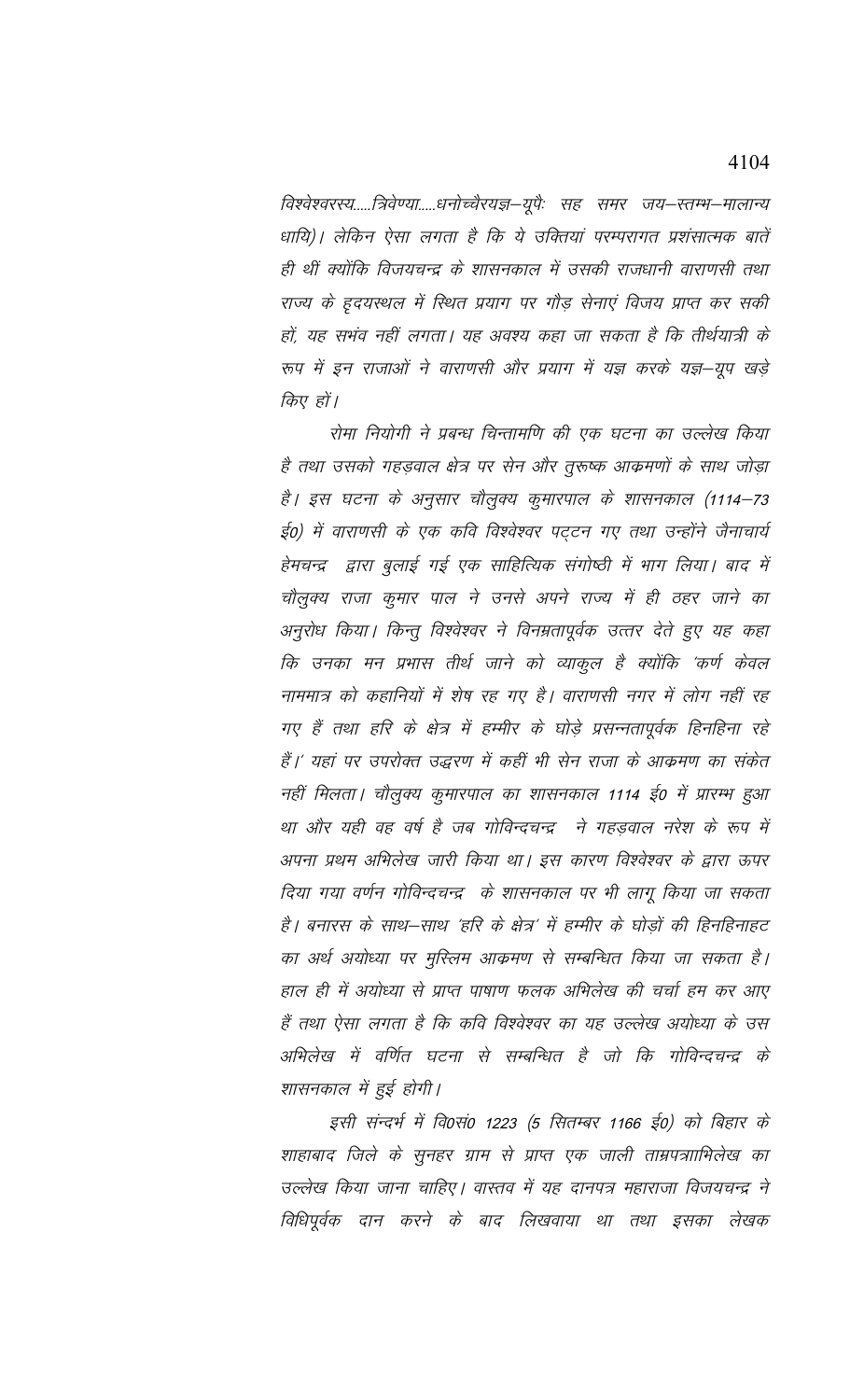महाअक्षपटलिक ठक्कुर श्री श्रीपति हैं जिन्होंने गोविन्दचन्द्र के शासनकाल में कई अभिलेखों को लिखा था। इस अभिलेख के अनुसार, स्वर्णहल ग्राम के ब्राहम्णों को भूमि गई थी। यह स्वर्णहल अथवा सोनहल ग्राम वर्तमान में सुनहर ग्राम कहा जाता है। इसका महत्व इस दृष्टि से है कि प्रताप धवल के ताराचण्डी शिलालेख में इसको 'कुताम्र पत्र' कहा गया है जिसको गाधिनगर के राजा के एक दास (अधिकारी), जिसका नाम देउ था, जो स्वर्णहल के ब्राहम्णों ने घूस (उत्कोच) देकर लिखवा लिया था । प्रताप धवल ने 16 अ**प्रैल 1169 ई0** को यह शासनपत्र जारी किया कि इस ग्राम के ब्राहम्णों को सुई की नोक बराबर भूमि भी न दी जाए तथा यह आदेश महानायक प्रताप धवल के वंश के पुत्र–पौत्रों को भी बता दिया जाए कि इन लम्पट ब्राहम्णों के उपर तनिक भी विश्वास नहीं किया जाना चाहिए। ताराचण्डी के इस शिलालेख से कई रोचक बातें प्रकाश में आती हैं। पहली बात तो यह है कि महानायक प्रताप धवल अपने को सामन्त कहता है। इसके अतिरिक्त स्वयं को जापिलाधिपति महानायक श्रीप्रतापधवल भी बताता है। इस प्रकार यह कहा जा सकता है कि प्रताप धवल विजयचन्द्र का एक सामन्त रहा होगा। लेकिन इसके बावजूद उसके प्रदेश में कान्यकुब्ज के राजा विजयचन्द्र ने एक ग्राम की कुछ भूमि दान में दी जिसके विषय में प्रताप धवल ने **यह आदेश जारी किया कि यह** दानपत्र देउ नामक राजकर्मचारी को घूस देकर लिखवाया गया था और उन ब्राहम्णां काे जिन्हें भूमि दान में मिली थी **उससे बेदखल कर दिया गया।** यहां पर सामन्त और अधिराज के अधिकारों के संबंध में रोचक तथ्य प्राप्त होते हैं और यह ज्ञात होता है यदि अधर्मपूर्वक उत्कोच या घूस देकर कोई दान अधिराज से करवा लिया जाए तो अधीनस्थ सामन्त राजा उसको मानने से इन्कार भी कर सकता था। विजयचन्द्र का सुनहर दानपत्र लेख इसी श्रेणी में आता है।

विजय चन्द्र का अन्तिम दानपत्र माघ सुदी 15, वि0 सं0 1225 मे जारी किया गया था तथा उसके पुत्र जयचन्द्र का प्रथम दानपत्र आषाढ़ सुदी 6, 1226 को जारी किया गया था। इस प्रकार यह अनुमान लगाया जा सकता है कि माघ 1225 के बाद तथा अषाढ़ 1226 के पूर्व किसी समय विजयचन्द्र का देहान्त हुआ। जयचन्द्र

जयचन्द्र का प्रथम दानपत्राभिलेख 21 जून 1170 ई0 को जारी किया गया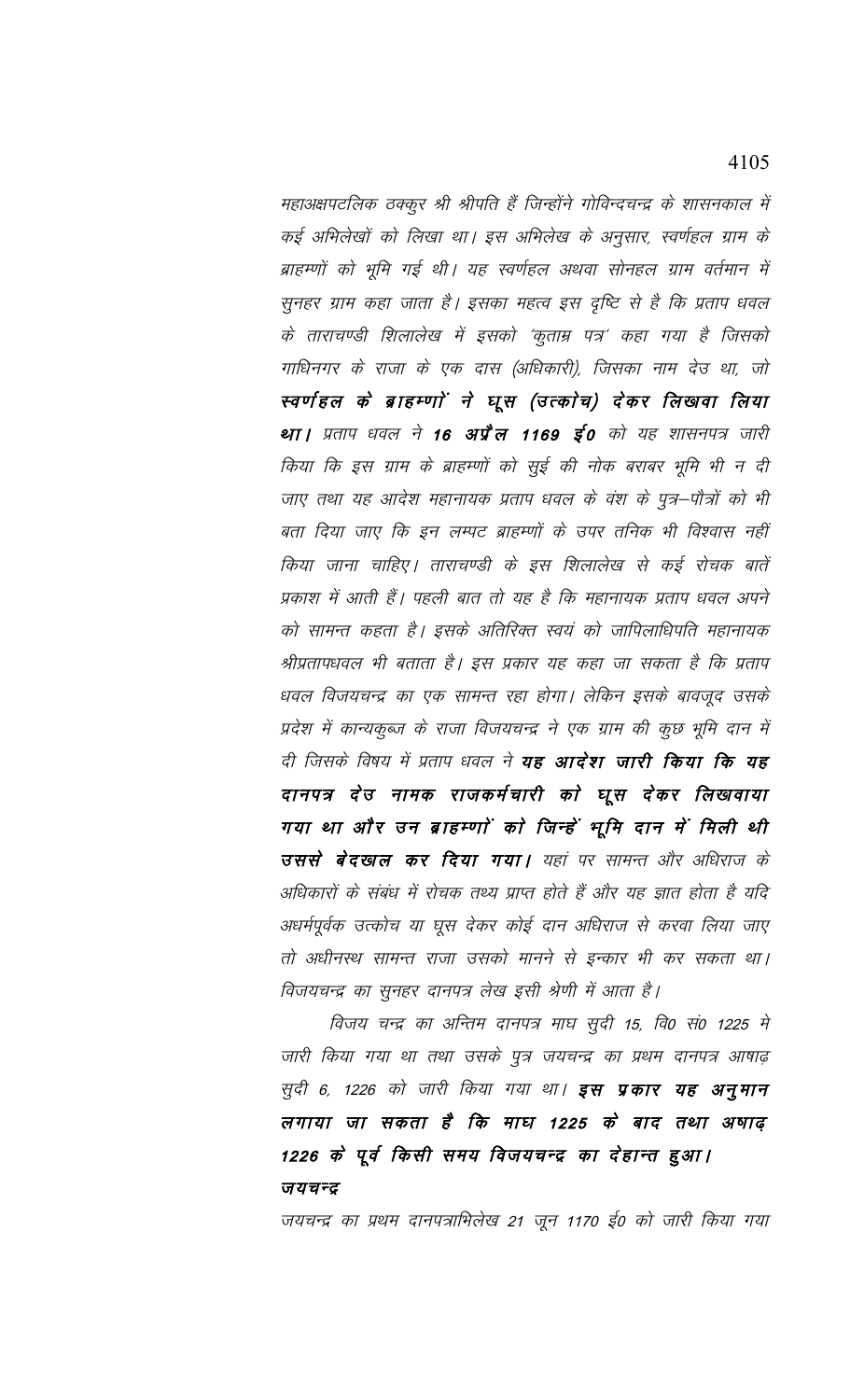था और उसके बाद **उसने लगभग 24 वर्षा तक शासन किया।** ऐसी मान्यता है कि मुइज्जुद्दीन मुहम्मद गोरी के साथ 1194 ई0 में चन्दवर के युद्ध में वह मारा गया था। इस बीच में उसके शासनकाल के लगभग 24 अभिलेख प्रकाश मे आए हैं। इनमें कुछ अभिलेख कुछ सामान्य नागरिकों द्वारा भी जारी किए गए हैं। अपने पितामह और पिता की भांति जयचन्द्र के समय में भी गहड़वाल राज्य अपनी शक्ति की चरम सीमा पर था। उसका समकालीन चन्देल राजा परमार्दि था तथा पश्चिम में चौहान राजा पृथ्वीराज भी उसका समकालीन था। चौहानों और चन्देलों में परस्पर कई युद्व हुए जिनमें जयचन्द्र की सहानुभूति चन्देलों के साथ रही। जयचन्द्र के शासनकाल में ही पृथ्वीराज और जयचन्द्र की पुत्री संयोगिता की घटना की जानकारी साहित्यिक स्रोतों से मिलती है। लेकिन इसके सम्बन्ध में कोई आभिलेखिक प्रमाण नही मिलता। जयचन्द्र के शासनकाल में भी उसका राज्य क्षेत्र प्रायः वही बना रहा जो उसके पिता के शसनकाल में था।

भारतीय साहित्यिक स्रोत जयचन्द्र को अपने समय का सबसे बड़ा राजा सिद्ध करते हैं तथा मुस्लिम इतिहासकारों के कथन भी इसी बात की पुष्टि करते हैं कि 'वह भारत का सबसे बड़ा राजा था तथा सबसे बड़े क्षेत्र का स्वामी था।' उसके पास बहुत बड़ी सेना थी। **जयचन्द्र गहड़वाल** राजवंश में एकमात्र ऐसा राजा है जो भारतीय साहित्य में **जाना जाता है।** उसके शासनकाल की कोई बड़ी महत्वपूर्ण घटना अभिलेखों से नही ज्ञात होती **लेकिन भारतीय साहित्य इस बात की** सूचना देते हैं कि उसका मुसलमानों से कई बार संघर्ष हुआ था।

विद्यापति के ग्रन्थ पुरूषपरीक्षा तथा नयचन्द्र क्रे रम्भामज्जरी नाटक एवं पृथ्वीराजरासों से यह ज्ञात होता है कि मुइज्जुद्वीन (शिहाबुद्दीन) गोरी से जयचन्द्र के कई बार संघर्ष हुए तथा जयचन्द्र ने उसे परास्त करके भागने पर विवश कर दिया। दूसरी ओर सभी मुस्लिम इतिहासकार गयासुद्दीन के भाई मुईज्जुद्दीन मुहम्मद गोरी के साथ पृथ्वीराम के केवल दो युद्धों तथा जयचन्द्र के केवल एक युद्ध **का उल्लेख करते हैं।** गयासुद्दीन मुहम्मद गोरी 1163 ई0 में गोर का सुल्तान हुआ और उसने अपने भाई शिहाबुद्दीन मुहम्मद गोरी को गजनी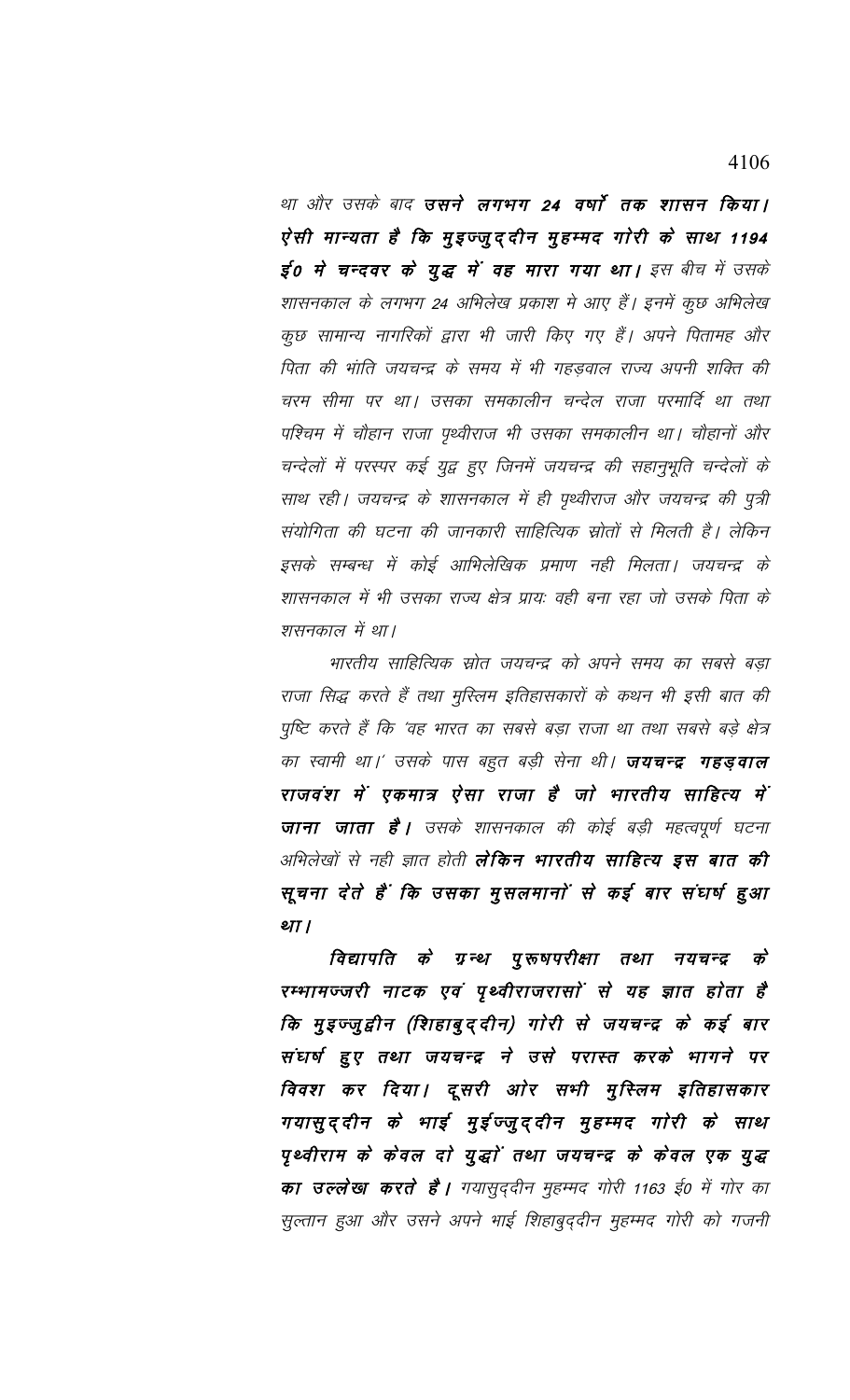का राज्यपाल नियुक्त किया जिसने भारत पर अनेक आक्रमण किए, लेकिन बार–बार परास्त होना पड़ा। मुहम्मद के प्रारम्भिक अभियान डेरा इस्माईल खान के पश्चिम में स्थित गोमल दर्रे से होते थे क्योंकि यह मार्ग छोटा और अधिक सुरक्षित था। परिणामस्वरूप मुल्तान और उछ उसके अधीन हो गए। बाद में सिन्ध भी धराशायी हुआ लेकिन जब उसने मरूभूमि पार करके गुजरात पर आक्रमण करने का प्रयास किया तो उसे मुँह की खानी पड़ी। 1178 ई0 में मुहम्मद गोरी मरूभूमि पार करके आबू तक पहुँच गया था लेकिन इसमें उसकी सेना नष्ट हो गई और बची खुची—सेना को चालुक्य राजा मुलराज द्वितीय ने नष्ट कर दिया। मुहम्मद गाेरी अपने थाेड़े से सिपाहियाें के साथ कठिनाईपूर्वक जान बचा सका। उसके बाद उसने दूसरा रास्ता अपनाया। उसने 1178 ई0 में पेशावर और 1185 में स्यालकोट ले लिया। अगले वर्ष लाहौर पर भी उसका कब्जा हो गया। इसके बाद वह चौहान राजा पृथ्वीराज तृतीय पर चढ़ दौड़ा तथा उससे कई बार पराजित हुआ। अंत में 1192 ई० में तराईन के युद्ध में पृथ्वीराज पराजित हुआ और मारा गया। उसके एक सेनापति कुतुबुद्दीन ऐबक ने 1192 में हॉसी को जीत लिया तथा मेरठ और बरान (बुलन्दशहर) इन दो स्थानों से उसने पूर्व में अपने आकमणों का संचालन किया। फिर बाद में उसने चौहान राजा को दिल्ली से भगाकर 1193 में अपनी राजधानी बना लिया। छोटे-मोटे आकमणों में उसने कोल (अलीगढ़) तक अपना प्रभाव फैला लिया ।

# चन्दवर का युद्ध

उपरोक्त कारणों से यदि रासो, पुरूषपरीक्षा और रंभा—मंजरी नाटक आदि यह विवरण देते हैं कि गोरी के सुल्तान को कई बार पराजय का मुख देखना पड़ा तो इसमें सत्य का कुछ अंश अवश्य ही है। लेकिन मुसलमान इतिहासकार गहड़वाल सेना के साथ एक छोटी झड़प तथा चन्दवर के मैदान में एक बड़े युद्ध का विवरण मात्र देते हैं। हसन निजामी के ताजउलमाथीर के अनुसार दिल्ली, अजमेर और कोल को पराजित करने के बाद सुल्तान ने अपना ध्यान गहड़वालों की ओर लगाया। कुतुबुद्दीन के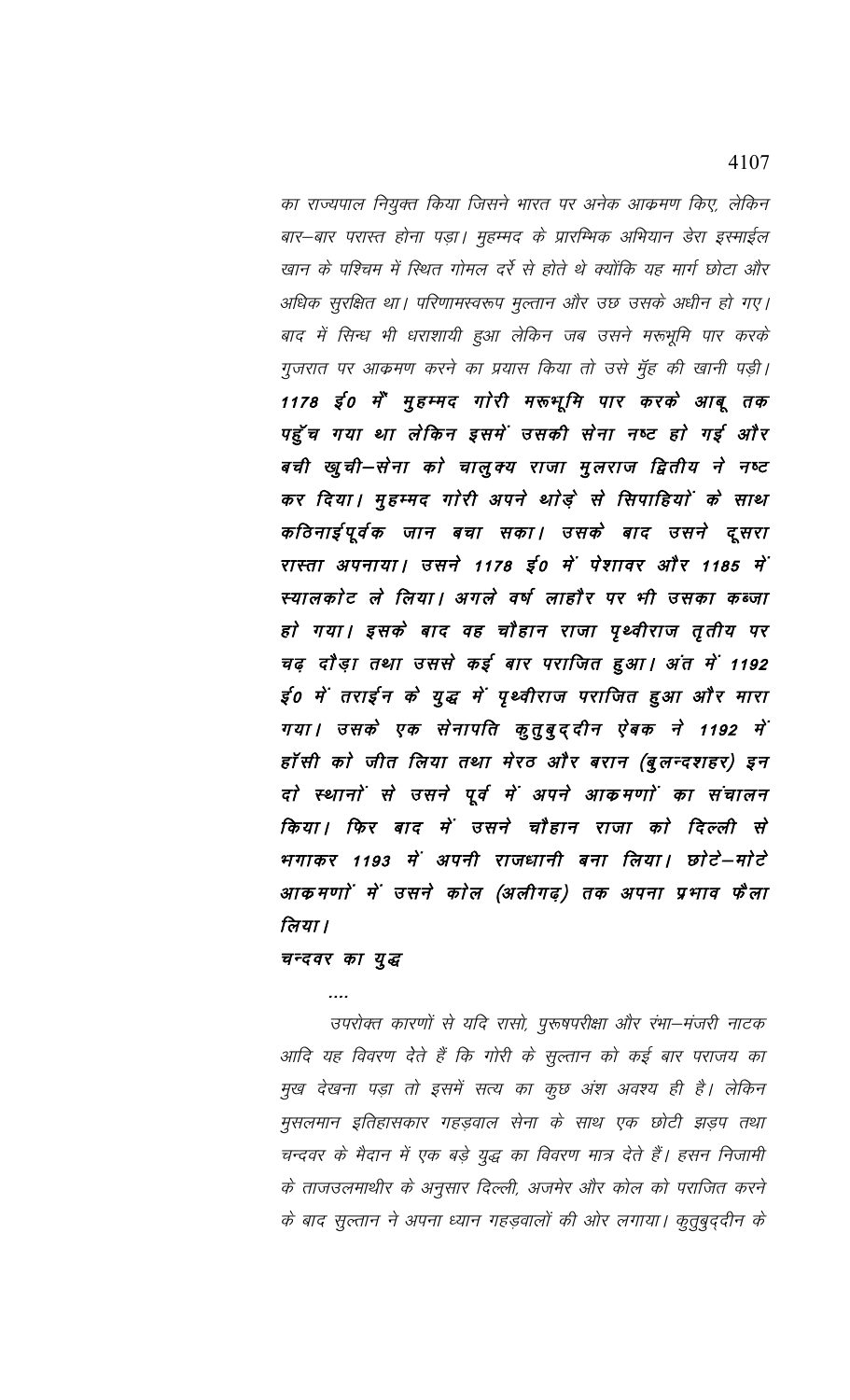नेतृत्व में 50,000 की सेना के साथ उसने दीन (धर्म) के दुश्मनों की सेना का सामना किया और उसे हराया। ऐसा कहा जाता है कि यह झड़प गहड़वाल सेना के सीमान्त प्रदेश की सुरक्षा में लगी टुकड़ी के साथ हुई होगी न कि उसकी मुख्य सेना से। कामिलउत्तवारीख में भी इब्न अथीर ने कुतुबुद्दीन के इस चढ़ाई का उल्लेख किया है जिसमें उसने अनेक को मार डाला था तथा बन्दियों और लूट के साथ घर वापिस आ गया था। जब जयचन्द्र को इसकी सूचना दी गई तो उसने अपनी सेना को एकत्र करके मुसलमानों के क्षेत्र में प्रवेश किया। गहड़वालों और मुस्लिम सेना के बीच चन्दवर के मैदान में युद्ध हुआ। इसमें जयचन्द्र स्वंय हाथी पर चढ़कर युद्ध का संचालन कर रहा था। **फिरिश्ता के अनुसार कुतुबुद्दीन द्व** ारा चलाए गए एक तीर से जयचन्द मारा गया। इसके बाद भयंकर मारकाट हुई और तीन सौ हाथी जिन्दा पकड़ लिए गए। अस्नी के किले को लूट लिया गया, जहां पर गहड़वाल राजाओं ने अपने सोने–चॉंदी तथा रत्नों के भण्डार जमा कर रखे थे। बनारस, जो हिन्द देश का केन्द्र माना जाता था, भी लूट लिया गया और वहाँ पर लगभग एक हजार मन्दिर गिरा दिए गए और उनकी नींव के उपर मस्जिदें उठा दी गई। मुस्लिम इतिहासकारों ने यह सूचना दी है कि हिन्द के राजा और सामन्त अमीर के प्रति अपनी अधीनता जताने **के लिए आगे आए।** देश का प्रबन्ध एक विश्वरत व्यक्ति को सौंपा गया जो लोगों को न्याय दे सके और मूर्तिपूजकों को दबा सके। लेकिन मुस्लिम इतिहासकारों ने इस व्यक्ति का नाम नहीं बताया है। बाद में कुतुबुद्दीन दिल्ली का राज्यपाल नियुक्त किया गया और दिल्ली में उसने अपनी राजधानी बना ली।

गहड़वाल राजवंश के इतिहास को लिखने वाले प्रायः सभी इतिहासकरों का यह मत है कि चन्दवर के इस युद्ध के बाद गहड़वाल साम्राज्य ध्वस्त हो गया और मुस्लिम आक्रमणकारियों के मार्ग की सबसे बड़ी बाधा दूर हो गयी। लेकिन इस प्रकार के किसी अभिमत को सही नही माना जा सकता क्योकि **चन्दवर के युद्ध के पांच–छः साल बाद** भी जयचन्द्र का पुत्र हरिश्चन्द्र पूरी राजकीय उपाधियों के साथ शासन कर रहा था। जौनपुर के मछलीशहर तहसील में धिसवा परगना के कोटवा नामक ग्राम से एक ताम्रपत्राभिलेख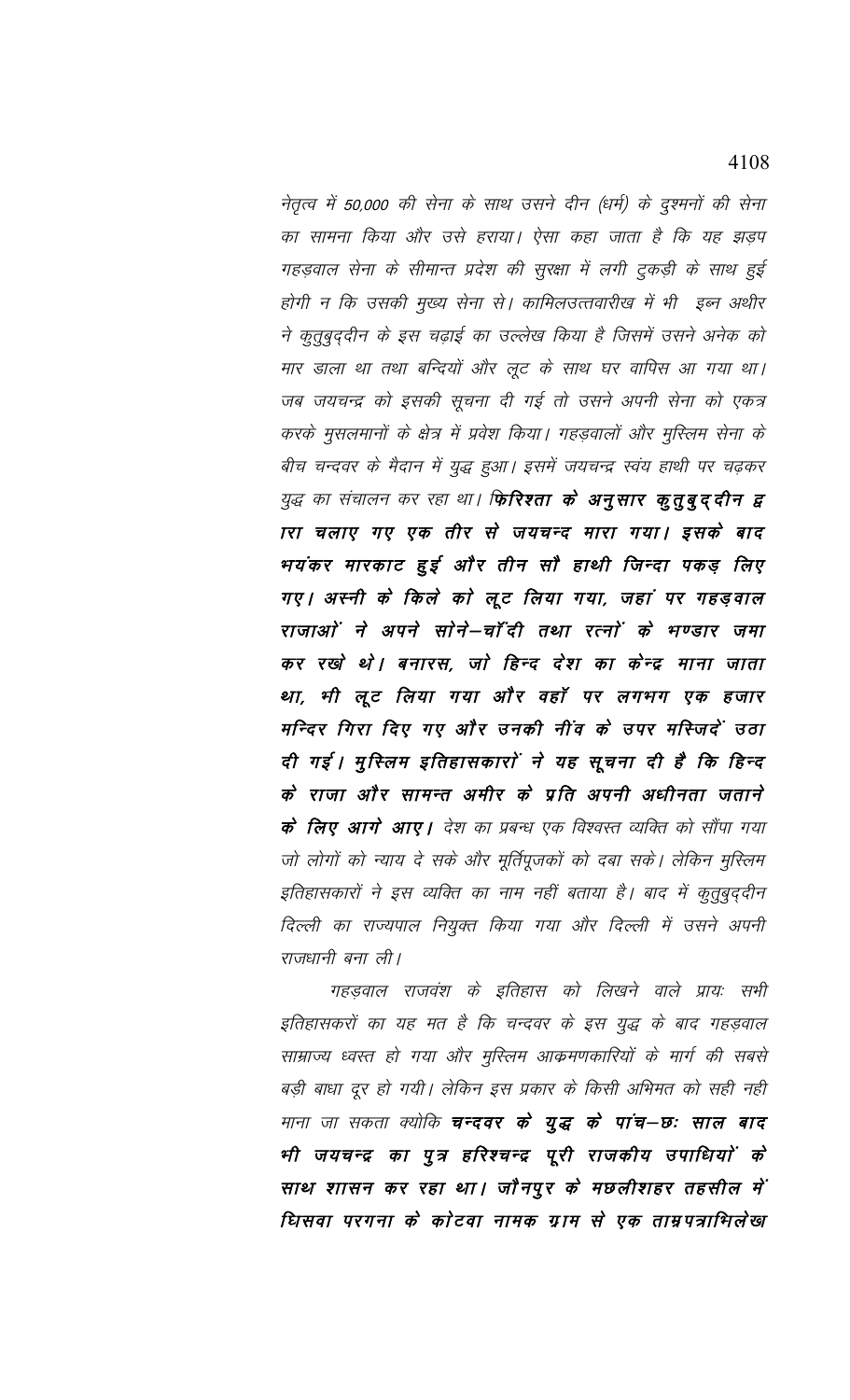प्राप्त हुआ है जिस पर रविवार पौष सुदी 15 वि0 सं0 1253 (6 जनवरी 1197 ई0) की तिथि पड़ी हुई है। इसके अनुसार 'परम भट्टारक महाराजाधिराज परमेश्वर, परममाहेश्वर अश्वपति गजपति नरपति राजत्रयाधिपति विविध विधा विचार वाचस्पति श्री हरिश्चन्द्र देव′ द्वारा पमहयि ग्राम दान दिये जाने का उल्लेख है। इस पमहयि ग्राम की पहचान अभिलेख के प्राप्ति स्थल के समीप स्थित पोहा नामक ग्राम से की गई है। इस कारण यह स्वीकार करने में कठिनाई नही होनी चाहिये कि चन्दवर युद्ध के पांच –छः वर्ष बाद भी जयचन्द्र का पुत्र हरिश्चन्द्र अपने वंश की सम्पूर्ण राजकीय उपाधियों के साथ शासन कर रहा था।

यहां पर उल्लेखनीय है कि **चन्दवर के युद्ध के समय** हरिश्चन्द्र की आयु लगभग 19 वर्ष रही होगी क्योंकि हरिश्चन्द्र का जन्म 1175 ई० में हुआ था। जयचन्द्र के बड़ेसर दानपत्राभिलेख में, जो रविवार भाद्र बदी 8 वि0 सं0 1232 (10 अगस्त, 1175) में लिखावाया गया था, हरिश्चन्द्र के जातकर्म का उल्लेख है तथा जयचन्द्र के वि0 सं0 1232 के आश्विन सुदी 14, दिन सोमवार (29 सितम्बर, 1175) के चन्दवर अभिलेख में महाराज पुत्र हरिश्चन्द्र देव के जातोत्सव **का उल्लेख है।** इस प्रकार मछलीशहर के दानपत्र को लिखवाने के समय हरिश्चन्द्र की आयु 22–23 वर्ष रही होगी। कुछ इतिहासकारो का यह विचार है कि इस युवक राजा ने मुस्लिम आक्रमणों को कैसे झेला होगा इस पर विचार करना कठिन काम है। उन्होंने यह सुझाया है कि सम्भवतः मुइज्जुद्दीन मुहम्मद गोरी की राजनीतिक दूरदर्शिता के कारण हरिश्चन्द्र को एक सामन्त राजा के रूप में शासन करने की अनुमति दे दी गई थी। आर0 एस0 त्रिपाठी का यह विचार है कि इस संघर्षपूर्ण काल में बालक राजा द्वारा अपनी स्वतन्त्रता की एक छोटी सीमा को भी बचाए रख पाना अविश्सनीय लगता है। लेकिन हरिश्चन्द्र के द्वारा सभी उपाधियों को धारण करते हुए मछलीशहर के दानपत्र को जारी करना यह प्रदर्शित करता है कि चन्दवर के युद्ध के तुरन्त बाद गहड़वाल साम्राज्य ध्वस्त नही हो गया था, यद्यपि उसकी प्रतिष्ठा को धक्का लगा था। गहड़वाल साम्राज्य के अनेक सामन्तों के लेख भी इस बात की पुष्टि करते है कि वे इस समय भी गहड़वाल आधिपत्य को ही स्वीकार करते थे न कि मुस्लिम आधिपत्य को । उदाहरण के लिए, राणक विजयकर्ण का एक अभिलेख मिर्जापुर जिले के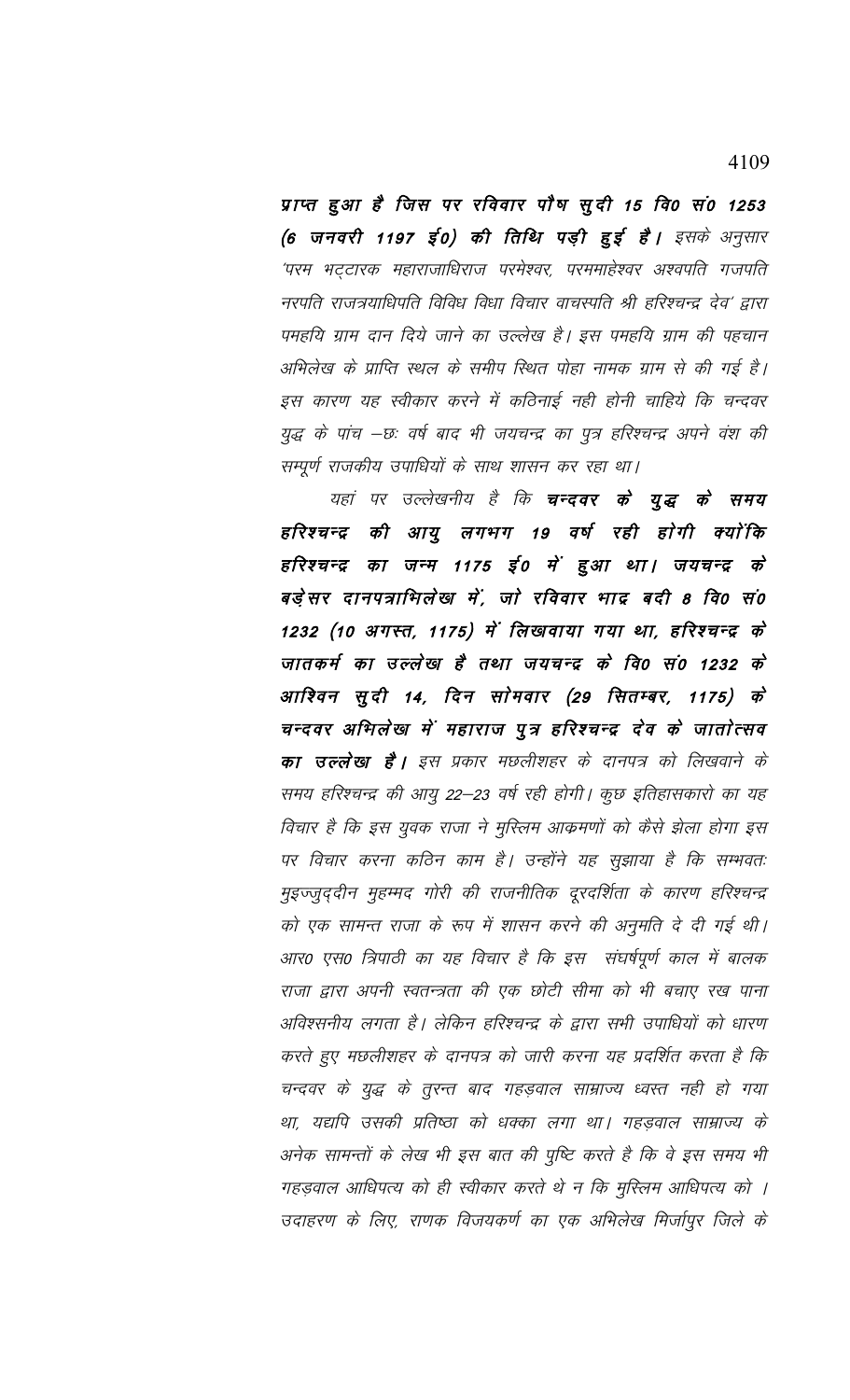बेलखरा ग्राम से प्राप्त हुआ है जो वि0 सं0 1253 के वैशाख सूदी 11 (29 अप्रैल, 1197 ई0) को जारी किया गया था। इसमें राणक श्रीविजयकर्ण के राज में एक व्यक्ति द्वारा एक स्तम्भ की स्थापना का उल्लेख है। इसमें हरिश्चन्द्र का नाम नही है। फिर भी, 'कान्यकुब्ज विजयराज्य' का उल्लेख किया गया है (परमभट्टारक–इत्यादि राजावली). .अश्वपति–गजनति–नरपति–राजत्रियाधिपति–विविध–विधा विचार–वाचस्पति – श्रीमत्–कान्यकूब्ज विजयराज्य।

इसी प्रकार मध्य प्रदेश में नागोद जिले में उददल देवी द्वारा लिखवाया गया एक खण्डित अभिलेख प्राप्त हुआ है **जिस पर 1237 ई0 की तिथि पड़ी हुई है।** इस अभिलेख को महासामन्त राज बरहदेव की पुत्री उदददेवी, जो कान्यकुब्ज में पैदा हुई थी तथा जो श्री महमन्ददेव की पट्टराज्ञी थी, ने लिखवाया था। **इसमें विन्ध्येश्वर शिव के मंदिर के निर्माण का उल्लेख है** । महमन्ददेव गहडवाल राजवंश के श्री (श्रीमद आडक्कमल्लम का सामन्त था गहड़वाल–कूल– विकसन–सहस्रांशु–श्री आ (डक्क) मल्ल–सामान्त–शरण– आगत–वज्र– पंजर–श्रीमन्– महमन्ददेव– पट्टराज्ञा– श्रीउद्दलदेव्य)। ऐसा लगता है कि गोविन्दचन्द्रदेव ने जिस समय विन्ध्य क्षेत्र में कल्चुरि राजा को हराया था उसी समय गहड़वाल वंश के किसी राजकुमार को वहां का शासक नियुक्त किया था जिसका वंशज आडक्कमल था । यद्यपि इस अभिलेख में कान्यकुब्ज के गहड़वाल राजवंश का उल्लेख नही है फिर भी यह उल्लेखनीय है कि उस क्षेत्र में मुस्लिम आक्रमणों का कोई प्रभाव हुआ नही लगता । इसके अतिरिक्त रोहतासगढ़ (बिहार) से विक्रम संवत् 1297 (1223 ई०) का एक अभिलेख खैरवाल राजवंश के प्रताप धवल द्वितीय का प्राप्त इआ है जिसमें उसने यवनों को खेल–खेल में हराने का उल्लेख किया है। (जवन—दलन—मानसलैः)। धवल राजवंश भी गहड़वाल के अधीन था।

अतः गहड़वाल राजवंश का साम्राज्य चन्दवर के युद्ध के बाद एकदम धराशायी हो गया, इतिहासकारों की यह अवधारणा सही नही लगती । मुल्जिम इतिहासकारो के विवरणों को देखने से यद्यपि यह जरूर सूचित होता है कि 1193 ई0 के चन्दवर के युद्ध में बनारस को जीत लिया गया था और उसके एक हजार मन्दिर धराशायी कर दिए गये थे। लेकिन ऐसा लगता है कि बनारस की यह लूट केवल अस्थायी ही सिद्ध हुई और गहड़वालों ने उस पर पुनः कब्जा कर लिया था। तबकात–ए–नासरी के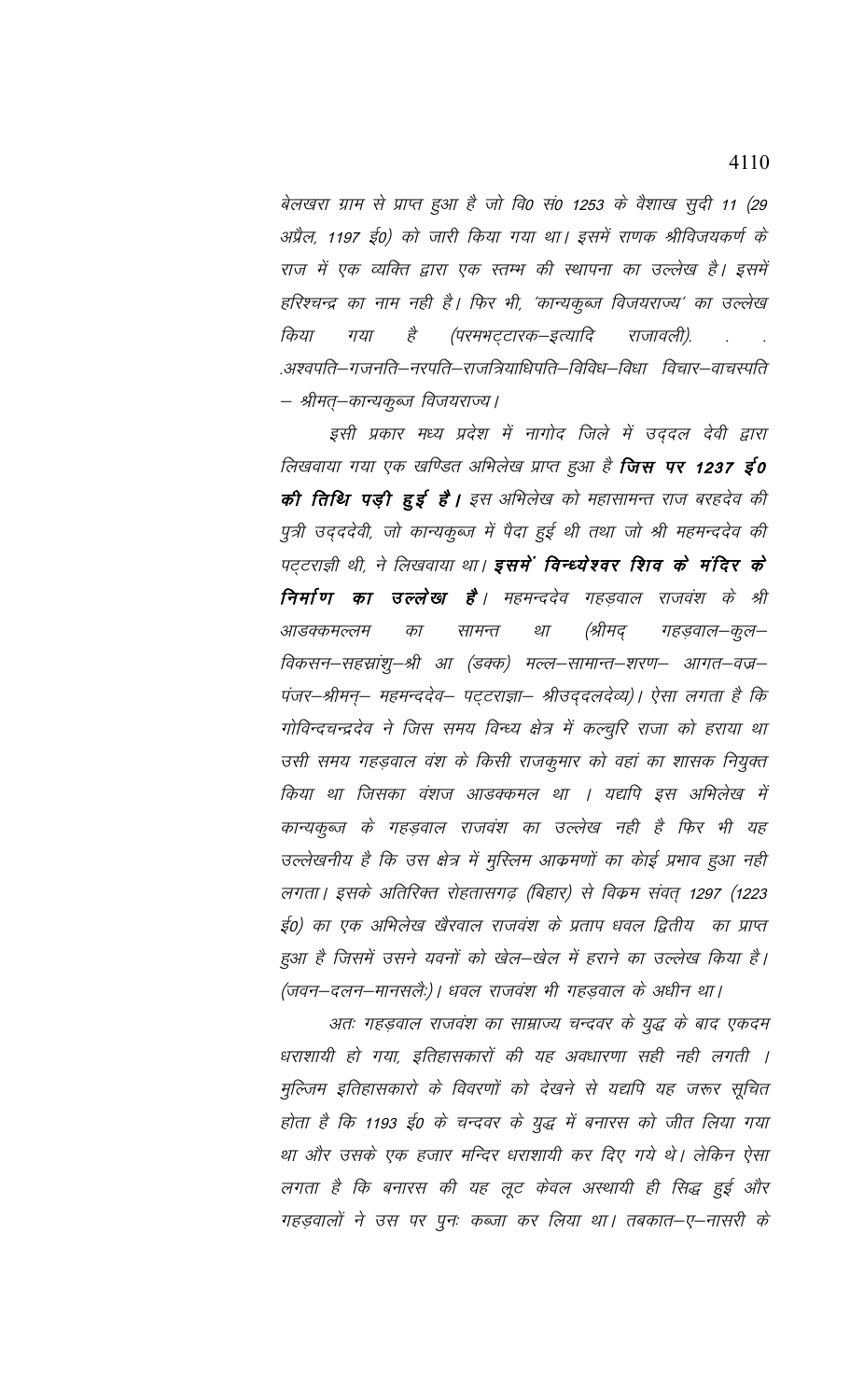अनुसार इल्तुतमिश की प्रारम्भिक विजयो में बनारस को भी शामिल किया गया है। इस प्रकार यदि यह मानें कि हरिश्चन्द्र ने 1193 के युद्ध के बाद पुनः अपनी राजधानी काशी पर कब्जा कर लिया था तो अनुचित नहीं होगा। मुस्लिम इतिहासकारों द्वारा सम्पूर्ण गहड़वाल साम्राज्य पर अधिकार कर लेने वाली बात कितनी खोखली है यह उनके उल्लेखों के विश्लेषण से भी सिद्ध किया जा सका है। 1193 के चन्दावर के युद्ध के बाद कन्नौज जीता नहीं जा सका था, केवल फिरिश्ता ही उस वर्ष के युद्ध के बाद यह कहते हुए कि सुल्तान ने बंगाल की सीमा तक–क्षेत्र को अपने अधिकार में कर लिया था, कन्नौज को विजित किए गए नगरों में शामिल किया गया है। लेकिन फिरिश्ता का विवरण बाद का होने के कारण विश्वसनीय नहीं माना जाता। तबकात–ए–नासरी भी यह उल्लेख नहीं करता कि मुस्लिम सेनाएं कन्नौज में पहुँची या नहीं। लेकिन वह यह अवश्य बताता है कि कान्यकुब्ज इल्तुतमिश के द्वारा विजय किया गया तथा इस अवसर पर नए अतिरिक्त सिक्के गए । इसके ताजउलमाथीर चलवाए तथा कामिलउत्तवारीख जैसे समकालीन इतिहासों में भी 1193 ई0 में मुस्लिम सेना द्वारा विजित नगरों में कन्नौज का उल्लेख नहीं मिलता। तबकात–ए–नासरी में कन्नौज के साथ–साथ बदायूँ और अयोध्या को भी इल्तुतमिश के द्वारा जीते जाने का उल्लेख मिलता है। इस प्रकार पश्चिमी उत्तर प्रदेश में बदायूँ, मध्य उत्तर प्रदेश में कन्नौज तथा पूर्वी उत्तर प्रदेश में काशी और अयोध्या में इल्तुतमिश द्वारा विजय किए जाने के उल्लेखों के कारण यह मानना पड़ेगा कि इल्तुतमिश के शासनकाल तक ये क्षेत्र गहड़वाल शासकों की सत्ता स्वीकार करते रहे। यद्यपि एक–आध सीोनों पर कहीं—कहीं मुस्लिम सेनापतियों को जागीर दिए जाने के उल्लेख मिलते हैं। उदाहरण के लिए मुहम्मद इब्न बख्तियार को 1196 ई0 में गंगा कर्मनाशा के बीच में भगवान और भिउली की जागीरें दिए जाने का उल्लेख मिलता है। लेकिन इस प्रकार जागीरों को बनाए रख पाना बड़ा कठिन काम होता रहा होगा क्योंकि चारों ओर हिन्दू राजा और सामन्त शासन कर रहे थे जो मुस्लिम सत्ता को चुनौती देते रहते थे। धीरे–धीरे दिल्ली के सुल्तानों की सत्ता अन्तर्वेदी के आन्तरिक क्षेत्रों में भी स्वीकार की जाने लगी होगी लेकिन गहड़वाल राजवंश के अंतिम (?) शासक हरिश्चन्द्र ने कब तक शासन किया और उसके बाद इस राजवंश का क्या हुआ इसके विषय में किसी भी स्रोत से कोई जानकारी नहीं मिलती।'' (Pages 81-105)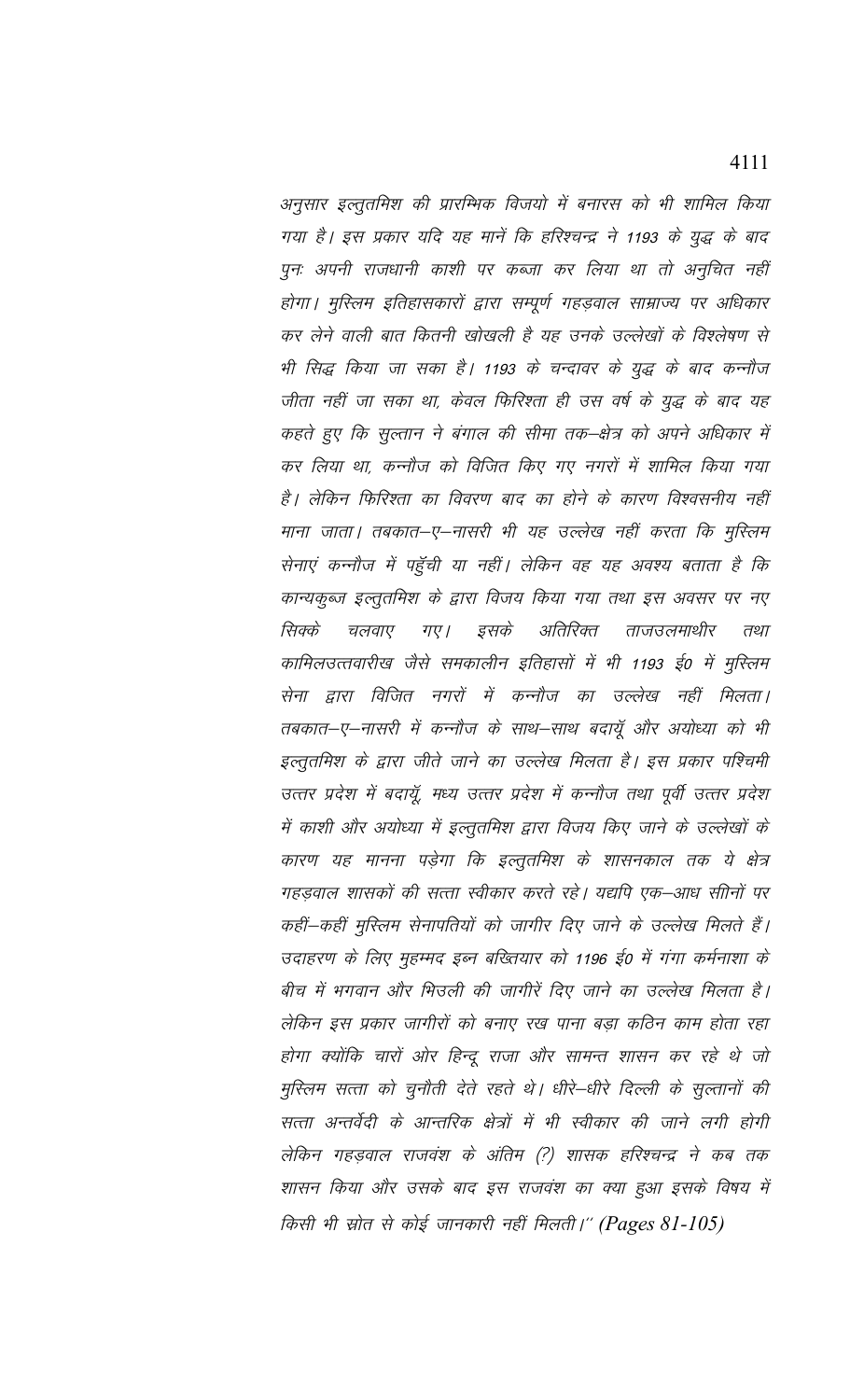3870. The Sultanate and Mughal period is said to commence not in the entire part of India but initially at Sindh and thereafter gradually it increase to other parts. As such, therefore, it may not be said that with the advent of Sultanate period the territory of Oudh was ruled by Muslims. On this aspect also in Ayodhya Ka Itihas Evem Puratatva (supra) at Chapter-8, pages 109-113 some details have been given and the same may be referred as under:

''इस्लाम की स्थापना के बाद ही आठवीं शताब्दी के प्रारम्भ में अरबों ने भारतभूमि पर सबसे पहले सिन्ध पर आक्रमण किया लेकिन वहां उन्हें कोई बहुत बड़ी सफलता प्राप्त नहीं हो सकी थी। वहां पर केवल एकाध क्षेत्रों पर ही उनका राज्य कायम हो सका जहाँ वे लगभग अज्ञात रूप से तीन शताब्दियों तक अपना अस्तित्व बनाए रख सकें। **इस बीच में** इस्लाम ने यूरोप से लेकर चीन तक के विशाल भू—भाग को जीत लिया था किन्तु भारत में सिन्धु के आगे वे अपना विस्तार नहीं कर सके थे। सिन्धु नदी की घाटी में भी इस बीच में उनका अस्तित्व डॉवाडोल ही रहा। शक्तिशाली अब्बासी खलीफा जिस भारतभूमि को नहीं जीत सके उन्हें अफगानिस्तान में स्थापित होने वाले छोटे–मोटे तुरुष्क राजवंशों ने शताब्दियों तक बारम्बार किए जाने वाले प्रयासों के बाद प्राप्त किया। नवीं शताब्दी में अलममून के एक सेनापति ताहिर को खुरासान का प्रशासक नियुक्त किया गया तथा बगदाद के पूर्व का पूरा क्षेत्र उसके शासन में दे दिया गया। शीघ्र ही ताहिर और उसके वंशजों ने स्वतन्त्रता प्राप्त कर ली और भारत की सीमाओं तक अपना विस्तार किया। नवीं शताब्दी के चौथे चरण में अयूब इब्न नयत अलसफर के नेतृत्व में एक नए राजवंश का उदय हुआ जिसने ताहिर के वंशजों के स्थान पर अपने को स्थापित किया तथा काबुल, जाबुल और सिन्ध तक के प्रदेशों को जीता। दसवीं शताब्दी के अन्तिम दशक में शक्तिशाली सामानी साम्राज्य को दो तुरुष्क राजवंशों ने आपस में बांट लिया। सामानी साम्राज्य के दक्षिण का भाग यामीनी राजवंश के लोगों ने प्राप्त किया, जिन्हें आधुनिक इतिहास के लेखक गजनवी कहते हैं।

सलतनत काल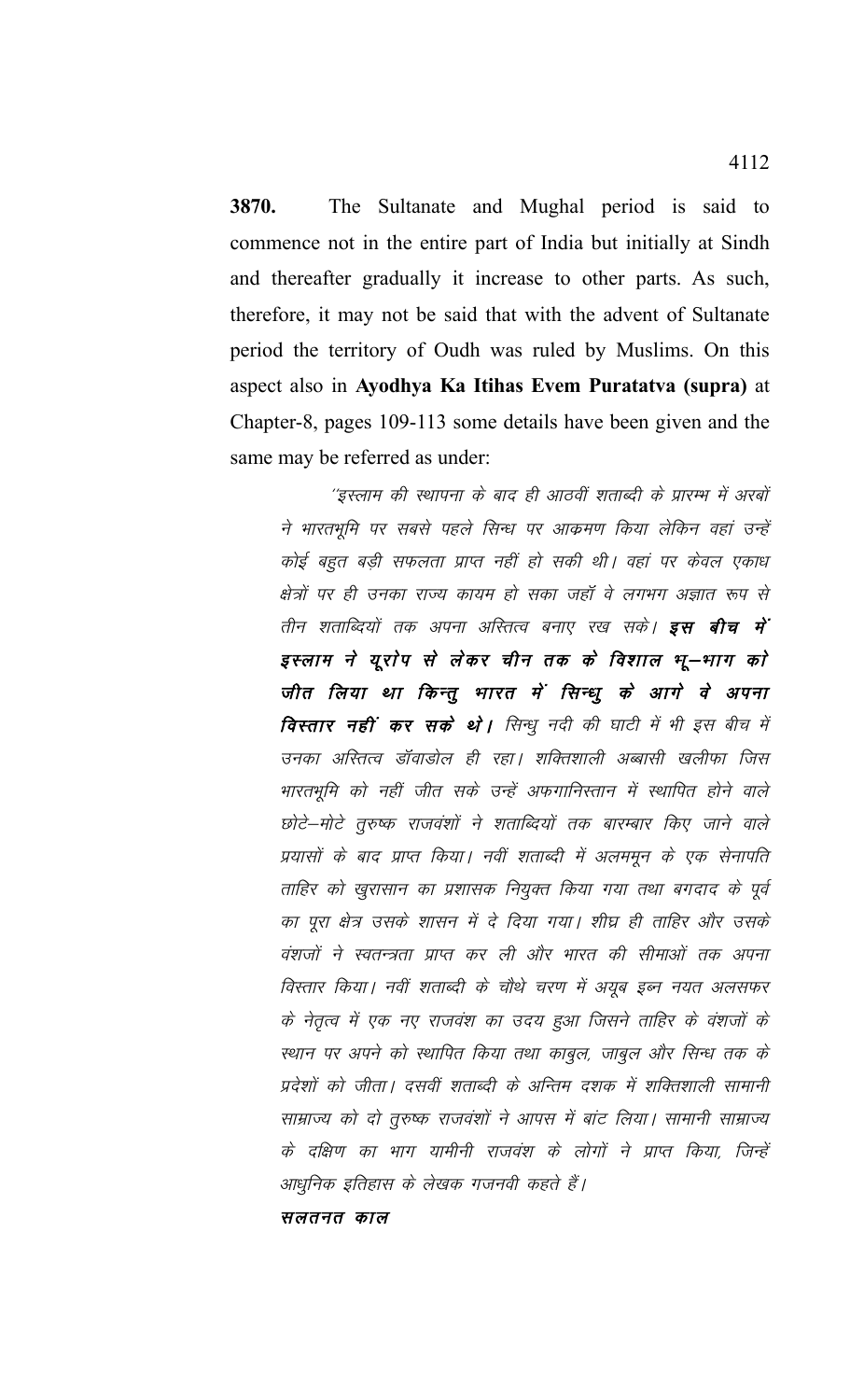यामीनी राजवंश के लोग अपने को फारस के सम्राटों का वंशज बताते हैं। इसी वंश में सुबुक्तीगीन नामक व्यक्ति का जनम हुआ था जिसने गजनी में यामीनी राजवंश की नींव डाली थी। लेकिन प्रारम्भ में जब वह केवल बारह वर्ष का एक बालक था, पड़ोस के एक कबीले द्वारा बन्दी बना लिया गया। भाग्य के फेर से वह कई बार बेचे जाने के बाद खुरासान के सामानी शासक के एक अधिकारी अलप्तगीन के द्वारा खरीद लिया गया। 977 ई0 में सुबुक्तगीन ने अपने शसन की स्थापना की और शीघ्र ही उसने बस्त, दावर, कुसदार, तुखारिस्तान तथा घूर को अपने राज्य में मिला लिया। उसके बाद भारत में उसने शाही राजवंश के साथ युद्ध किया तथा उसके कुछ क्षेत्रों को अपने राज्य में मिलाया। **सुबुक्तगीन की मृत्यु 997 ई0** में 58 वर्ष की आयु में बल्ख के सीमान्त पर हुई। उसके बाद उसका पुत्र महमूद गजनी के सिंहासन पर 998 ई0 में बैठा। उस समय उसकी आयु मात्र 27 वर्ष की थी। 1000 ई0 में उसने भारत पर पहला आक्रमण किया। उसके बाद उसने प्रायः प्रत्येक वर्ष भारत पर आक्रमण किए। भारतीय इतिहास में वह महमूद गजनवी के नाम से प्रसिद्ध है। उसके आक्रमणों की प्रकृति मुख्य रूप से लूटने तथा पराजित राजाओं से धन वसूलने की थी।

मुस्लिम इतिहासकारों ने महमूद गजनवी के आक्रमणों के जो विवरण दिए हैं वे अतिरंजित मालूम होते हैं और उनमें केवल उसकी सफलताओं के विवरण ही मिलते हैं। इन विवरणों को किन्हीं अन्य स्रोतों से समर्थित नहीं किया जा सकता लेकिन प्रायः इन्हें सही मान लिया जाता है। आगे जो विवरण दिया जा रहा है वह पूरी तरह मुस्लिम इतिहासकारों के विवरणों के आधार पर ही है। गंगा–यमुना की घाटी में उसका आक्रमण 1018 ई0 में हुआ था। उसने 2 दिसम्बर, 1018 को यमुना नदी को पार किया तथा रास्ते में कुछ पहाड़ी किलों को जीतते हुए बरन, वर्तमान बुलन्दशहर, पहुँचा। उस समय वहां का राजा हरदत्त था जिसने महमूद का मुकाबला किया लेकिन परास्त हुआ। उसे सुल्तान को दस लाख दिरहम और तीस हाथी देकर संधि करनी पड़ी। उसके बाद महमूद ने महाबन में यादव राजा कुलचन्द्र को परास्त किया। **तत्पश्चात् मथुरा उसके कोप का भाजन बना।** मथुरा नगर इस समय पत्थर के प्राकार से धिरा हुआ था। जिसमें अनेक विशाल मन्दिर थे। इसमें सबसे बड़ा मन्दिर नगर के केन्द्र में था। संभवतः यह कृष्ण–जन्मभूमि का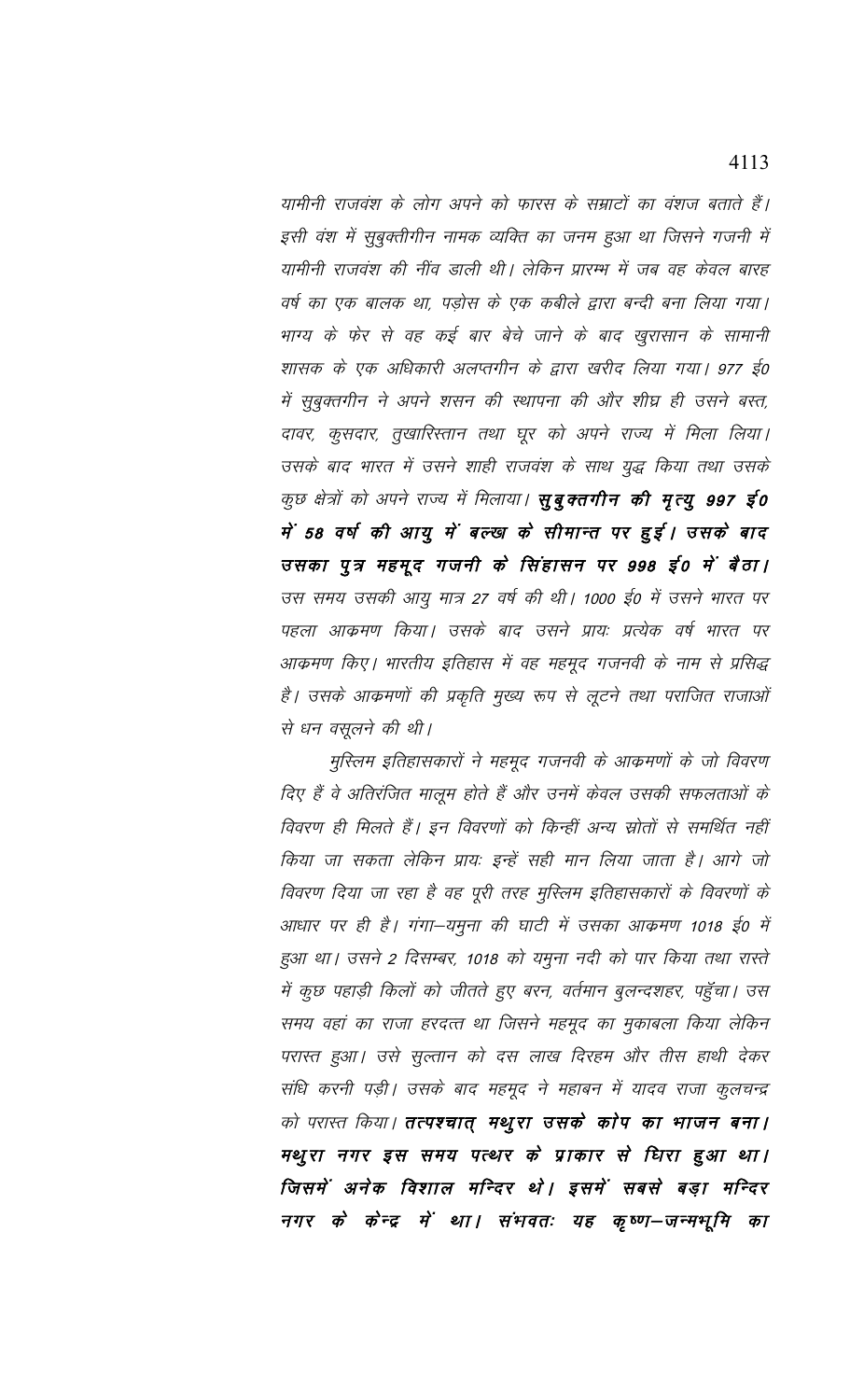**मन्दिर था।** इसकी विशालता से महमूद अत्यधिक प्रभावित हुआ। उसका अनुमान था कि यह मन्दिर कम–से–कम दस करोड़ लाल दीनारों से बनवाया गया होगा तथा अत्यधिक कुशल शिल्पियों ने भी इसको बनाने में कम–से–कम दो सौ वर्ष का समय लगाया होगा। इन मन्दिरों की अनेक मूर्तियों में पांच मूतियाँ शुद्ध सोने की बनाई गई थीं जिनकी ऑंखों मे एक लाख दीनार के रत्न जड़े थे। इन सभी मूर्तियों में 68,300 मिष्कल भार का सोना था। चाँदी की मूर्तियों की संख्या 200 थी। यह नगर दिल्ली के राजा के अधीन था लेकिन, बिना किसी संघर्ष के महमूद ने मथुरा पर अधिकार कर लिया तथा सोने और चाँदी की सभी मूर्तियों को अधिकार में लेने के बाद उसने सभी मन्दिरों को जलाकर राख कर देने का दिया। इन मूर्ति यों आदेश कर को जान–बूझकर टुकड़ें—टुकड़े कर दिया गया। नगर में बीस दिनों तक लूटमार होती रही तथा अधिकांश भवन जलाकर राख कर दिए गए।

मथुरा को लूटने के बाद महमूद गजनवी ने कन्नौज की ओर प्रयाण किया। यद्यपि मार्ग में उसे प्रतिरोध का सामना करना पड़ा, फिर भी वह कन्नौज पहुँच गया। यह नगर सात दुर्गा से युक्त था जिसमें **दस हजार मन्दिर थो |** महमूद के आगमन की सूचना पाकर प्रतिहार वंश का राजा राज्यपाल गंगा के दूसरी ओर बारी नामक स्थान मे चला गया। इस प्रकार **कन्नौज को महमूद ने पूरी तरह लूटा। कन्नौज** के अभियान में महमूद को दो करोड़ दिरहम, तिरपन हजार बन्दी तथा तीन सौ पचास हाथी हाथ लगे।

महमूद कन्नौज से आगे नहीं बढ़ा और इस प्रकार अयोध्या उसके आक्रमण से बच गई। लेकिन महमूद के मुख्य आक्रमण के अतिरिक्त उसकी सेना के कुछ सेनापतियों के आक्रमणों को अयोध्या को अवश्य झेलना पड़ा होगा। महमूद ने 1025 ई0 के जनवरी महीने के मध्य में सोमनाथ पर आक्रमण किया और उसे लूटा। सोमनाथ के मन्दिर के शिवलिंग को उसने तोड़कर खण्डित कर दिया तथा दो करोड़ दिरहम का धन भी लूटा। मन्दिर को भी ध्वस्त कर दिया गया तथा शिवलिंग के टुकड़ों को गजनी ले जाया गया जहां पर उन टुकड़ों को जामी मस्जिद में द्वार की सीढ़ियों में लगा दिया गया। इस जामी मस्जिद का निर्माण 1019 ई0 में कन्नौज को लूटने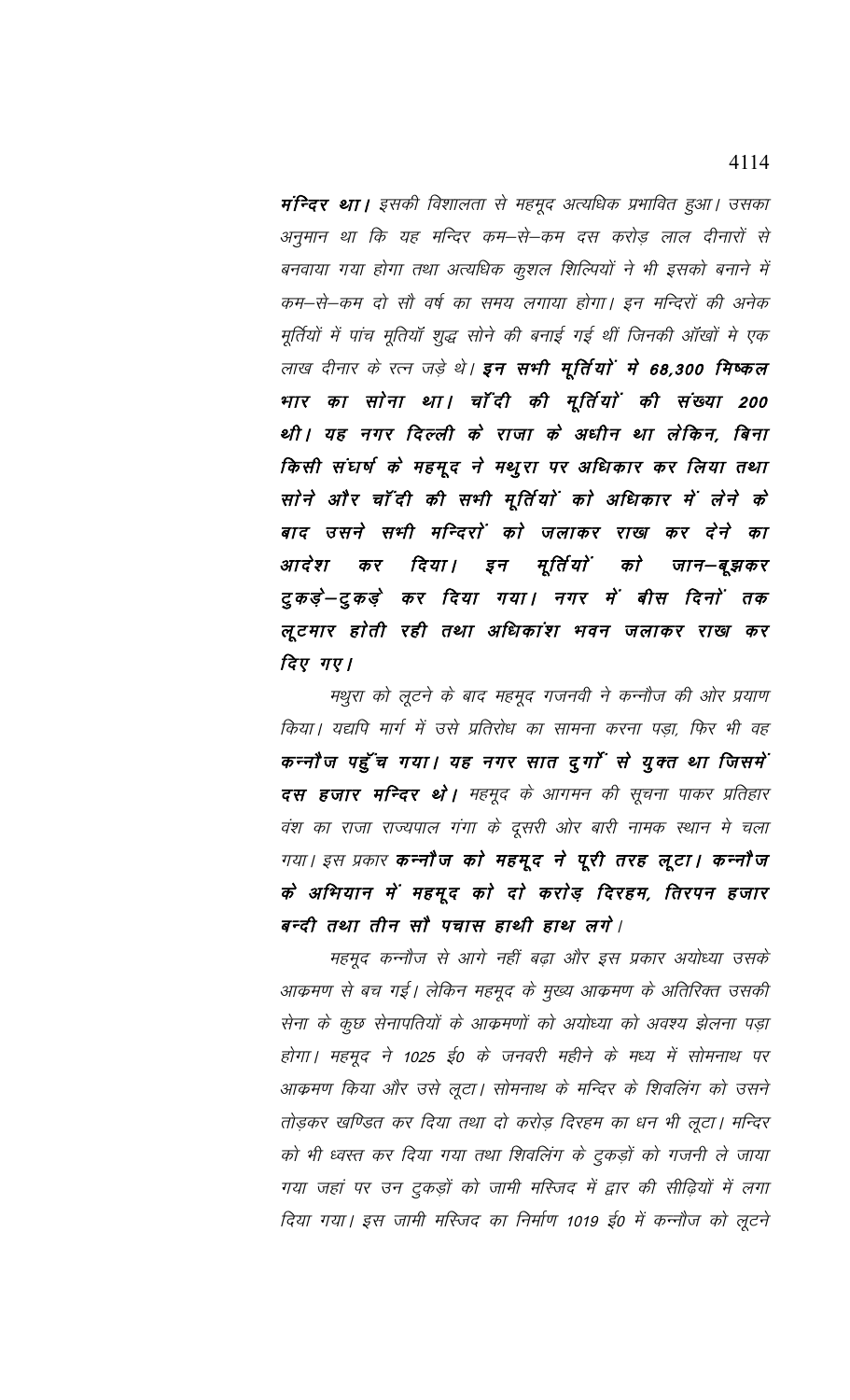के बाद कराया गया था। सोमनाथ के इस युद्ध में सैय्यद सालार मसूद भी शामिल था। उस समय उसकी आयु 12 वर्ष की थी। . .

अब्दुर्रहमान चिश्ती के अनुसार मसूद महमूद गजनवी की बहन मौला का पुत्र था। इसके पिता का नाम सुल्तान सालार साहू था जो अपने समय का प्रसिद्ध ईरानी योद्धा था। सोमनाथ पर आक्रमण के समय मसूद भी महमूद गजनवी के साथ था और उस समय उसकी आयु केवल 12 वर्ष थी। सोमनाथ की लूट के पॉच वर्षों के बाद मसूद ने इस्लाम के नाम पर एक सेना एकत्र की और अपने पिता सालार शह की सेना के साथ हिन्दुस्तान को फतह करने के इरादे से सिन्धु नदी को पार किया। मसूद ने पहले मुल्तान के शाही राजा अनंगपाल को पराजित किया। इसके बाद उसने दिल्ली के राजा महिपाल के विरुद्ध मोर्चा लिया। दिल्ली के बाद मसूद ने मेरठ पर चढ़ाई की। मेरठ और कन्नौज के राजाओं ने उसके साथ युद्ध करना ठीक न समझकर मित्रता कर ली। . . अयोध्या के मियां रजब सालार सैफुद्दीन ने बहराइच, अमीर हसन अरब ने महूना तथा मलिक फजल ने बनारस जीत लिया। सुलतात्रुसलादीन और मीर बख्तियार दक्षिण की ओर कन्नूर तक गये। लेकिन वहां मीर बख्तियार हिन्दू सेना द्वारा मार डाला गया। सालार मसूद ने रजब मास की 14वीं तारीख अर्थात् रविवार 14 जून, 1033 ई0 के दिन बहराइच में बालार्क (बाल सूर्य) के मन्दिर पर आक्रमण कर दिया। मसूद का वध राजा सुहेल देव के द्वारा हुआ। इस युद्ध में बहुत से लोगों की जानें गई लेकिन 22 वर्षीय सालार मसूद की मृत्यु के बाद यह आक्रमण बिखर गया। **चिश्ती ने सेनाओं की संख्या बहुत** बढ़ा—चढ़ाकर लिखी है। उसके अनुसार, हिन्दू सेना में बीस लाख घुड़सवार और तीस लाख पैदल थे तथा दोनों ओर से लगभग पौन करोड़ सैनिक लड़े थे। लेकिन ये संख्याएं चिश्ती अत्यधिक अतिरंजित हैं | अब्दुर्रहमान  $\overrightarrow{\tau}$ मीरात—ए—मसूदी के अन्त में लिखा है कि –

सालार मसूद की मृत्यु के बाद अजमेर में मुजफ्फर खान भी मारा गया। उसके उत्तराधिकारियों को हिन्दुओं ने मार भगाया।जो मूर्तियां तोड़ी गई थीं, वे पुनः स्थापित हो गई।

फैजाबाद गजेटियर में भी इसका विवरण दिया गया है। स्मिथ ने अर्ली हिस्ट्री आव इण्डिया में लिखा है कि –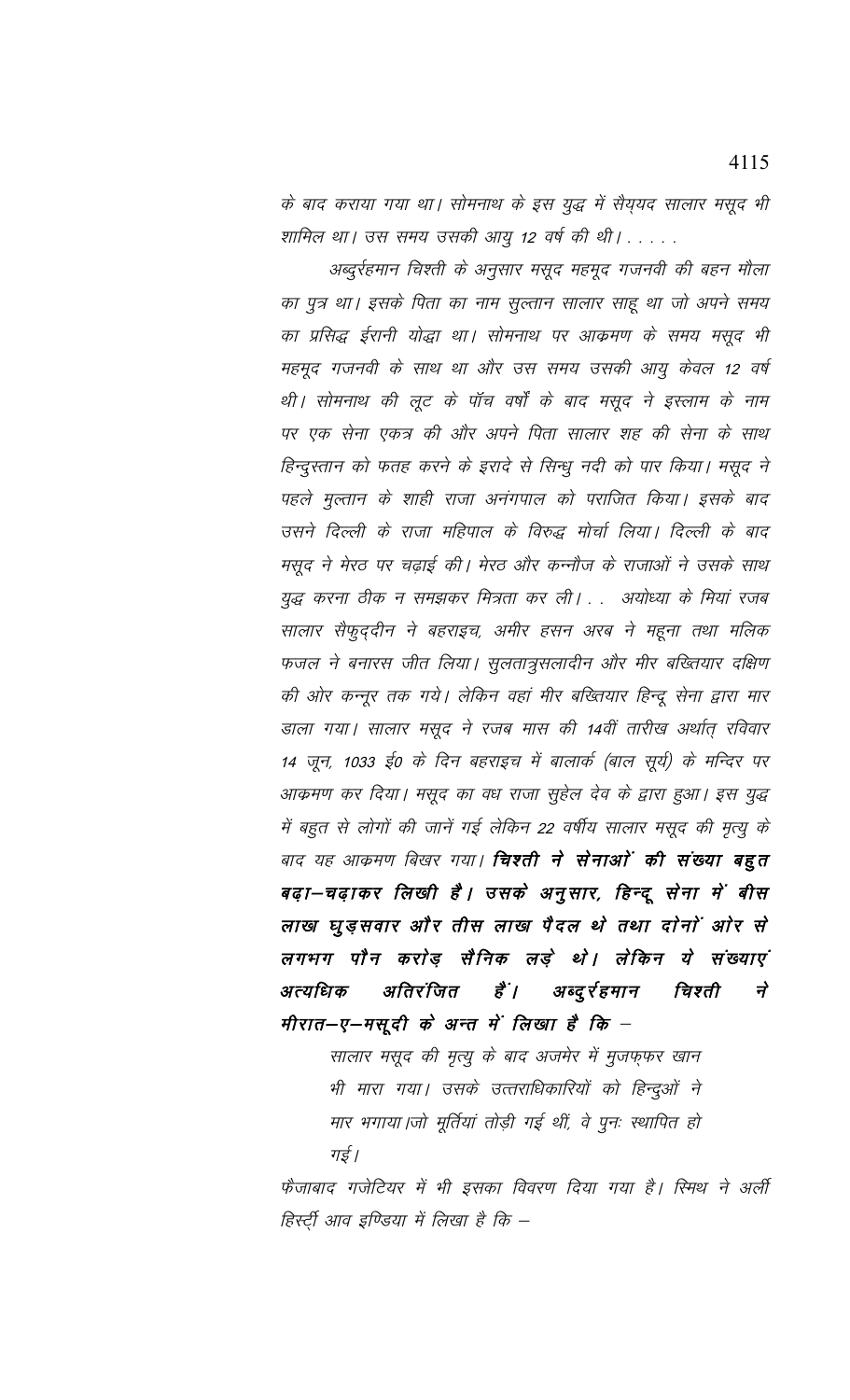वर्षा के बाद मसूद ने अपनी सेना को अजुधन (अयोध्या) के विरुद्ध संचालित किया। यद्यपि उन दिनों वह स्थान व उसके आस पास धनी आबादी थी फिर भी बिना संघर्ष के उसे जीत लिया गया। मसूद अजुधन के मौसम से काफी प्रसन्न था और चूंकि यहां पर शिकार अच्छे मिलते थे इसलिए वह अगली वर्षा तक यहां रुक गया और उसके बाद दिल्ली गया।

सालार मसूद के आक्रमण का काफी प्रतिरोध हुआ और उसकी सेना के लोगों को जगह–जगह मार खानी पड़ी। लखनऊ फैंजाबाद के पुराने मार्ग पर मसूद की तथाकथित कब्रों से इसकी सत्यता का ज्ञान होता है। महमूद की सेना का एक अन्य सेनानायक अहमद नियाल्तगीन भी था जिसे महमूद गजनवी ने पंजाब सूबे का अधिकारी बनाया था। ऐसा कहा जाता है कि उसने 1034 ई0 में बनारस को लूटा था। हन्स बेकर का कहना है कि या तो उसने अथवा उसकी सेना के किसी अन्य नायक ने इस अवसर पर अयोध्या पर आक्रमण किया हो सकता है। लेकिन हन्स बेकर के इस कथन को हम केवल उनकी शुभ कल्पना मात्र कह सकते हैं क्योंकि **इसका** कोई भी प्रमाण नहीं मिलता कि नियाल्तगीन की सेना के किसी सेनापति ने अयोध्या पर आकमण किया था। इसके अतिरिक्त लगभग एक ही वर्ष पूर्व सालार मसूद अयोध्या के निकट बहराइच में मारा गया था। वैसे, अहमद नियाल्तगीन के इस आक्रमण को भी हम मुस्लिम इतिहासकारों की 'गप' ही मानते हैं क्योंकि तवारीख—ए—सुबुक्तगीन में बैहाकी ने जिस तरह से इस घटना का वर्णन किया है वह बड़ा संदिग्ध सा लगता है और ऐसा ऐलता है कि नियाल्तगीन की सेना लाहौर से निकलकर अचानक बनारस पहुँच गई और दोपहर तक लूटपाट करके नमाज के समय तक वापस लौट गई। बैहाकी का विवरण इस प्रकार है—

> उसने (नियाल्तगीने) अपने योद्धाओं और सेना के साथ 1033 ई0 में लाहौर से निकलकर ठाकुरों से जबरदस्ती खूब रकम वसूली। बाद में वह गंगा पार करके उसके बाएं किनारे से नीचे की ओर चल पडा। यकायक वह बनारस नाम के शहर में, जो गंग नाम के राजा के राज्य में था, आ पहुँचा। इसके पहले कोई भी मुस्लिम सेना वहां तक नहीं पहुँची थी। नगर दो फरसंग मुरब्बे में था और उसमें काफी पानी था। सेना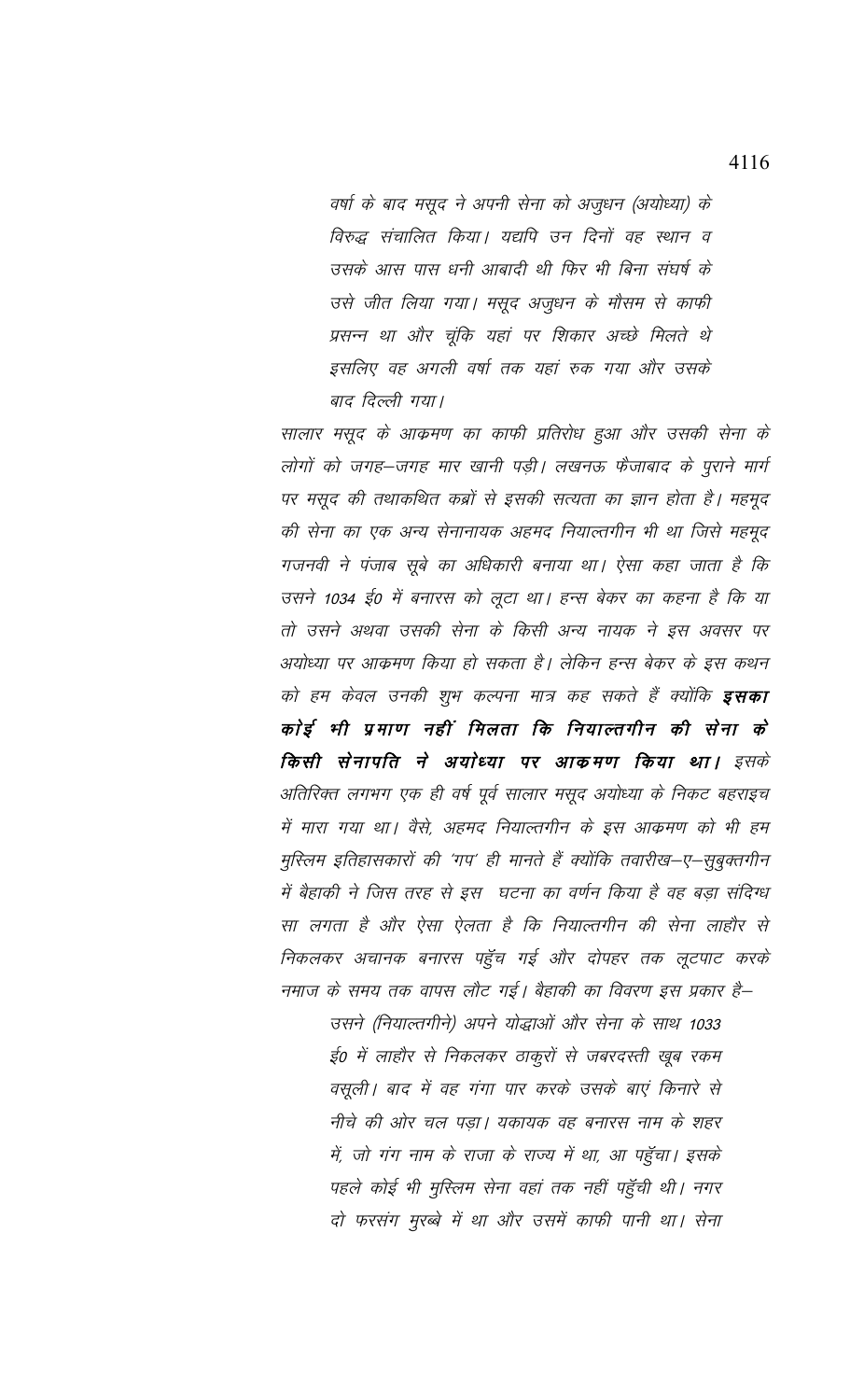वहां सवेरे से दोपहर की नमाज तक ठहरी क्योंकि ज्यादा ठहरने में खतरा था। बजाजों तथा गंधियों और जौहरियों की बाजारें लूट ली गई, लेकिन इससे कुछ अधिक करना नामुमकिन था। सेना के सिपाही भी इसलिए अधीर हो गए क्योंकि वे अपने साथ लूट का सोना, चॉदी, अतर और जवाहरात लेकर सही सलामती लौट जाना चाहते थे।

इस प्रकार नियाल्तगीन द्वारा बनारस की लूट की घटना बिल्कुल विश्वसनीय नहीं लगती।

महमूद गजनवी के अन्तर्वेदी (दोआबा) में इन आक्रमणों के बाद यहां पर एक शक्तिशाली साम्राज्य की स्थापना हुई। गहडवाल वंश के चन्द्रदेव अथवा चन्द्रादित्य देव ने जिस साम्राज्य की नींव रखी उसने लगभग एक शताब्दी तक अन्तर्वेदी की सुरक्षा की। चन्द्रदेव और उसके उत्तराधिकारियों के अभिलेखों से यह ज्ञात होता है कि गहड़वाल वंश के सभी राजाओं के तुरुष्क आक्रमणकारियों का सामना करके उन्हें बार–बार प्रत्यावर्तित करना पड़ा। कुमारदेवी के सारनाथ अभिलेख से यह ज्ञात होता है कि दुष्ट तुरुष्क–बीर से वारणसी की रक्षा के लिए भगवान विष्णु को गोविन्दचन्द्र के रूप में अवतार लेना पड़ा जिसे लिए शिव ने प्रार्थना की थी। गोविन्दचन्द्र के राहन ताम्रपत्र से यह ज्ञात होता है कि गोविन्दचन्द्र ने असम युद्ध में हम्मीर को शत्रुता त्यागने के लिए बाध्य कर दिया था। बदायूँ के लखनपाल के एक अभिलेख से भी यह ज्ञात होता है कि उसके पूर्वज मदनपाल ने हम्मीर के दवेनदी (गंगा) की घाटी में आक्रमण को असंभव बना दिया था। गोविन्दचन्द्र के पुत्र विजयचन्द्र को भी हम्मीर की गतिविधियों को सफलतापूर्वक रोकने का श्रेय दिया गया है। दिल्ली–शिवालिक स्तम्भ लेख में विशालदेव को म्लेच्छों का नाश करने का श्रेय दिया गया है। इस प्रकार अन्तर्वेदी में मुस्लिम आक्रमणकारी लगातार प्रयास करते रहे और यहां के राजवंशों ने उनका प्रतिरोध भी समय–समय पर किया। इसका उल्लेख न केवल मुस्लिम इतिहासकार करते हैं बल्कि भारतीय राजाओं के अभिलेखों से भी इनकी सूचना मिलती है। इसके अतिरिक्त अयोध्या से अभी हाल ही में प्राप्त किए गए पाषण फलक अभिलेख से भी यह ज्ञात होता है कि गोविन्द चन्द्र के शासनकाल में किसी प्रकार का आक्रमण अयोध्या में हुआ था। 1193 ई0 में चन्दवर के युद्ध में जयचन्द्र के पराजित हो जाने के बाद मुसलमान सेनाओं ने वाराणसी को नष्ट किया था इसकी तो सूचना मिलती

4117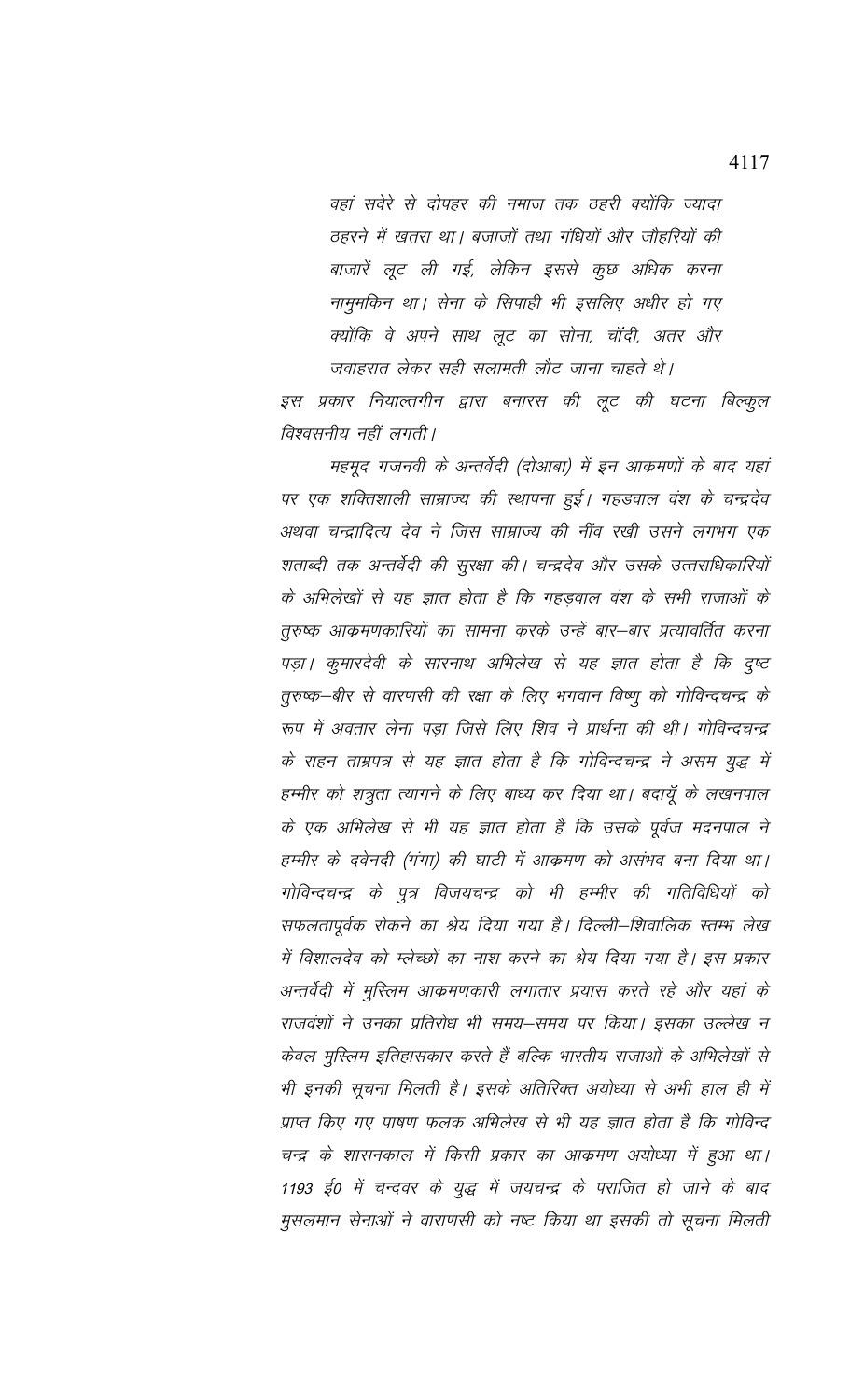है, किन्तु अयोध्या में भी उनका आक्रमण हुआ था इसकी कोई सूचना नहीं मिलती। कुछ इतिहासकार यह मानते हैं कि मुहम्मद गौरी के एक अधिकारी मखदूमशाह जुरान गोरी ने अयोध्या पर आक्रमण करके आदिनाथ के जैन मंदिर को तोड़ा था। लेकिन उसने अयोध्या के किसी अन्य हिन्दू मंदिर को भी नष्ट किया था इसकी निश्चित सूचना नहीं मिलती। गहड़वाल सम्राट के युद्ध में पराजित हो जाने के बाद मुस्लिम सेनाएं सारे गहड़वाल साम्राज्य पर अपना प्रशासन स्थापित कर सकी होंगी इस पर भी विश्वास करना कठिन है क्योंकि अनेक जगहों पर स्थानीय रूप से मुस्लिम सेनाओं का प्रतिरोध जारी रहा और कहीं कहीं पर बहुत शक्तिशाली प्रतिरोध किया गया, इसका उल्लेख हम पीछे कर आए हैं। 1226 ई. में इल्तुतमिश के पुत्र मलिक नासिरुद्दीन महमूद को अवध का प्रशासक नियुक्त किया गया और संभवतः उस समय हिन्दू प्रतिरोध को एक धक्का लगा। तबकात–ए–नासरी में यह उल्लेख किया गया है कि अयोध्या में बरतूह नामक एक व्यक्ति ने बीस हजार मुसलमानों को मौत के घाट उतार दिया था। लेकिन नसीरुद्दीन महमूद ने अवध के इन काफिरों को उखाड़ फेंका।

अवधवासी लाला सीताराम ने अपने अयोध्या का इतिहास में लिखा है कि चन्द्रवर के युद्ध में जयचन्द्र के पराजित होने के बाद शहाबुद्दीन गोरी ने 1194 में अवध पर आक्रमण किया और मखदूमंशाह जुरान गोरी अयोध्या में मारा गया और वहीं उसकी समाधि बनी। परन्तु बख्तियार खिलजी ने सबसे पहले अवध में राज्य प्रबन्ध किया और उसे सेना का एक केन्द्र बनाया। इसमें उसको इतनी सफलता मिली कि आसाम तक का क्षेत्र उसने अपने अधीन कर लिया। उसने अपनी शक्ति इतनी बढ़ा ली थी कि कुतुबुद्दीन की मृत्यु के बाद जब इल्तुतमिश गर्द्दी पर बैठा तो उसको दास समझकर उसकी आधीनता स्वीकार करने से इन्कार कर दिया। उसके पुत्र गियासुदुदीन ने बंगाल में स्वतन्त्र राज्य स्थापित कर लिया किन्तू कुछ ही दिनों में अयोध्या उसकी अधीनता से छिन गई और बहराइच और मानिकपुर के बीच का प्रदेश दिल्ली की अधीन कर दिया गया। इससे हिन्दुओं में बड़ी प्रतिकिया हुई और संघर्ष में बहुत से मुसलमान मारे गए। हिन्दुओं का दमन करने के लिए शाहजादा नसीरुद्दीन को दिल्ली से भेजा गया | 1236 और 1242 ई0 में क्रमशः नसीरुद्दीन महमूद और कमरुद्दीन केरान अवध के प्रशासक रहे।

1155 ई0 में सुल्तान नसीरुद्दीन की मां मलक–ए–जहाँ ने कुतलुग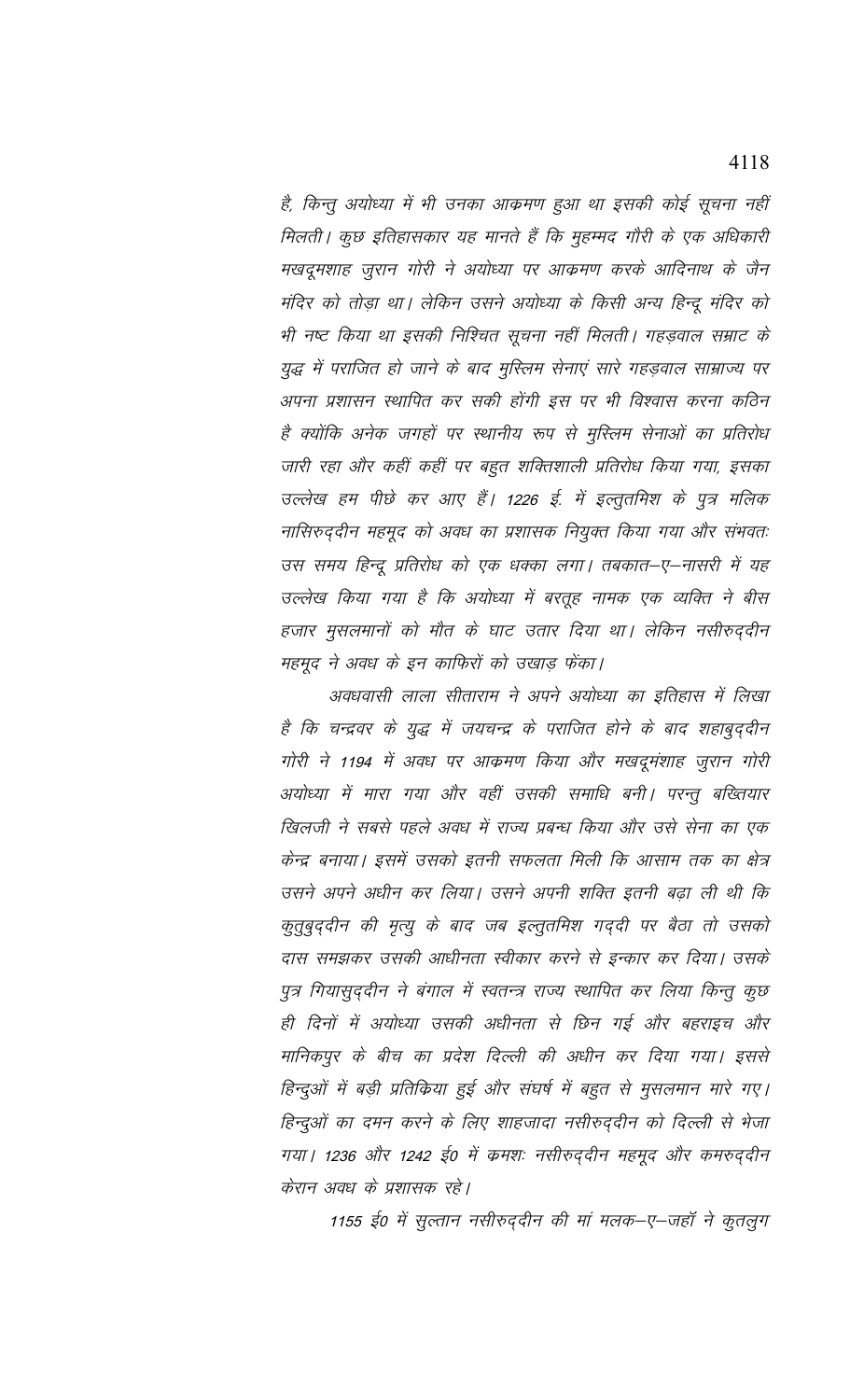खान से विवाह कर लिया था। इस कारण कुतलुग खान को अवध का हाकिम बना दिया गया तथा 16 फरवरी 1255 को उसे अवध जाने का आदेश दिया गया। इस बीच में उलुघ खान दिल्ली दरबार में शक्तिशाली हो गया था तथा उसने बादशाह से यह हुक्म निकलवा दिया कि मलिक ताजुद्दीन माह पेशानी को बहराइच का हाकिम बनाया जाता है। इस पर कुतलुग खान ने मलिक ताजुद्दीन को बन्दी बना लिया लेकिन वह भाग निकला और बहराइच पहुंच गया। इधर दिल्ली दरबार ने पुनः कुतलुग खान को अवध से बहराइच स्थानान्तरित कर दिया लेकिन उसने इस आदेश को नहीं माना। बाद में 1256 ई0 में दिल्ली से सेना आने पर वह गायब हो गया। उसके स्थान पर अर्सलान खान संजर को अवध का हाकिम बनाया गया किन्तु 1259 ई0 में उसने भी विद्रोह कर दिया तथा निकाल दिया गया।

इसके बाद मलिक एतिगीन मुई—दराज (लम्बें बालों वाला), जिसे अमीन खान भी कहा जाता था, को अवध का हाकिम बनाया गया। बलबन ने लखनौती के तुघ्नील के विद्रोह को दबाने के लिए एक बड़ी सेना के साथ अमीन खान को भेजा, लेकिन वह हार गया। इस पर बलबन की आज्ञा से अमीन खान का सिर काटकर अवध (अयोध्या) के द्वार पर टांग दिया गया। इसके थोड़े ही दिन बाद फरहत खान को अवध का हाकिम नियुक्त किया गया। उसने शराब के नशे में एक नीच को मार डाला। उसकी विधवा ने बलबन से फरियाद की। बलबन ने फरहत खान को 500 कोड़े लगवाए और उसे उस विधवा को सौंप दिया।

सल्तनत काल में अवध को ही हिन्दुस्तान समझा जाता था। बलबन दिल्ली से अवध के मार्ग को निष्कण्टक बनाने के लिए प्रयत्नशील था। वह दो बाद दिल्ली छोड़कर कम्पिल और पटियाली में पांच–छह महीने ठहरा जिसमें लुटेरों और डाकुओं से दिल्ली से अवध का मार्ग साफ हो जाए। इसके लिए कई प्रयास भी किए गए। बंगाल में तुघ्रील के विद्रोह का दमन करने के लिए जाते समय वह अवध में ठहरा था तथा वहां पर सेना में काम आने वाले विभिन्न प्रकार के व्यक्तियों, यथा–घ ुड़सवार, पैदल, पायक, धनुर्धर, कहार, कैवानी, तीरन्दाज, गुलाम, नौकर, व्यापारी, दुकानदार, आदि को दो लाख की संख्या में एकत्रित कराया। लखनौती विजय के बाद बलबन ने बुगरा खान को वहां पर नियुक्त किया। राजधानी लौटने पर उत्सव मनाया गया तथा तुघ्नील के समर्थकों को मौत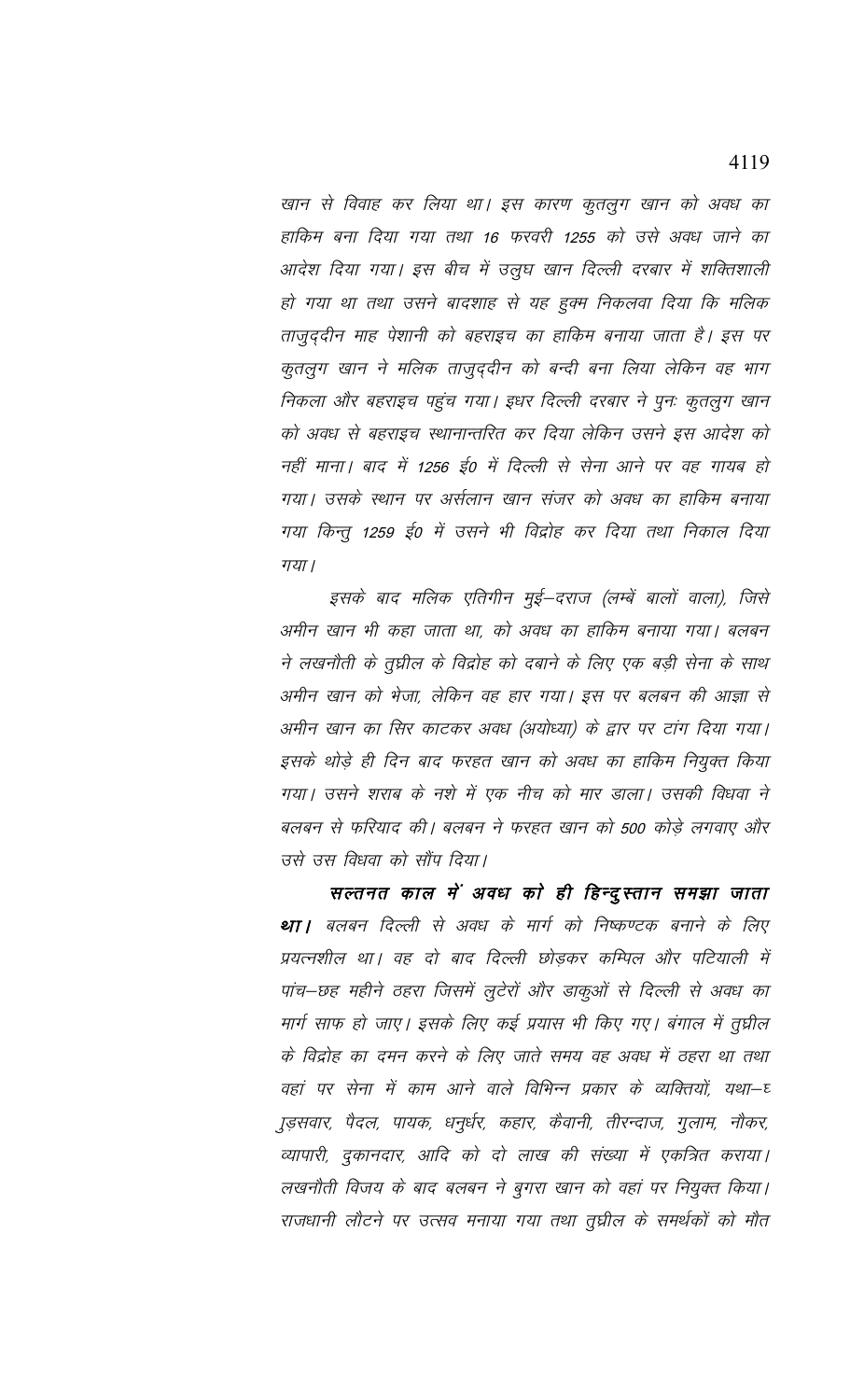के घाट उतारने का आदेश दिया। यद्यपि काजी ने कुछ को बचा लिया किन्तु इतिहासकार बनीं लिखता है कि तुर्घ्वील के समर्थकों में से एक अयोध्या के शेख फरीद के गंज–ए–शाकर के जमातखाना में आत्मिक शान्ति पाने की इच्छा रखता था।

बलबन के बाद बुगरा खान का बेटा कैकूबाद दिल्ली का सुल्तान बना। उधर लखनौती में बुगरा खान स्वतंत्र हो गया था। बाप–बेटे दोनों की सेनाएं आमने–सामने थीं। एक घाघरा के इस किनारे पर डेरा डाले था तो दूसरा घाघरा के उस पार। काफी संदेशों के आदान–प्रदान के बाद पिता—पुत्र एक स्थान पर मिले तो कैकुबाद ने अपने पिता बुगरा खान के चरणों पर गिरकर उसे आंसुओं से भिगो दिया। बाद में दोनों अपने–अपने राज्यों में लौट गए।

फरहत खान के निकाले जाने के बाद खानजहाँ अवध का हकिम बनाया गया। उसी के काल में अमीर खुसरों दो वर्ष तक अयोध्या में रहा और यहां की बोली में फारसी–हिन्दी कोश खालिकबारी की रचना की।

जब खिलजी वंश की सल्तनत दिल्ली में कायम हुई तो इस वंश के संस्थापक जलालुद्दीन का भतीजा अलाउद्दीन अवध का शासक बनाया गया। अलाउद्दीन इलाहाबाद के निकट कड़ा में रहता था जहां उसने धोखे से अपने चाचा का सिर कटवाकर धड़ को गंगा की रेती में फिंकवा दिया और खुद सुल्तान बन बैठा।

चौदहवीं शताब्दी में खिलजी वंश के बाद तुगलक वंश अस्तित्व में आया। तारीख—ए—फिरोज शाही में लिखा है कि मुहम्मद बिन तुगलक ने गंगा के तट पर एक नगर बसाना चाहा था जिसका नाम उसने स्वर्गद्वारी रखा था। सुल्तान फिराेज तुगलक दाे बार अयाेध्या आया था। पहली बार 1324 ई0 में और दूसरी बार 1348 ई0 में। उसके समय में मलिक सिगनि और आयानुल मुल्क अयोध्या के शासक रहे।

मुहम्मद तुगलक का पूर्व नाम जूना खान था और यह कहा जाता है कि उसी के नाम पर जौनपुर बसाया गया था। बाद में जौनपूर में शर्की वंश का राज्य हुआ और अयोध्या उनके शासन के अन्तर्गत आ गई।''

3871. We may mention that the description of Salar Masud about his alleged attack on Ayodhya is incorrect and has been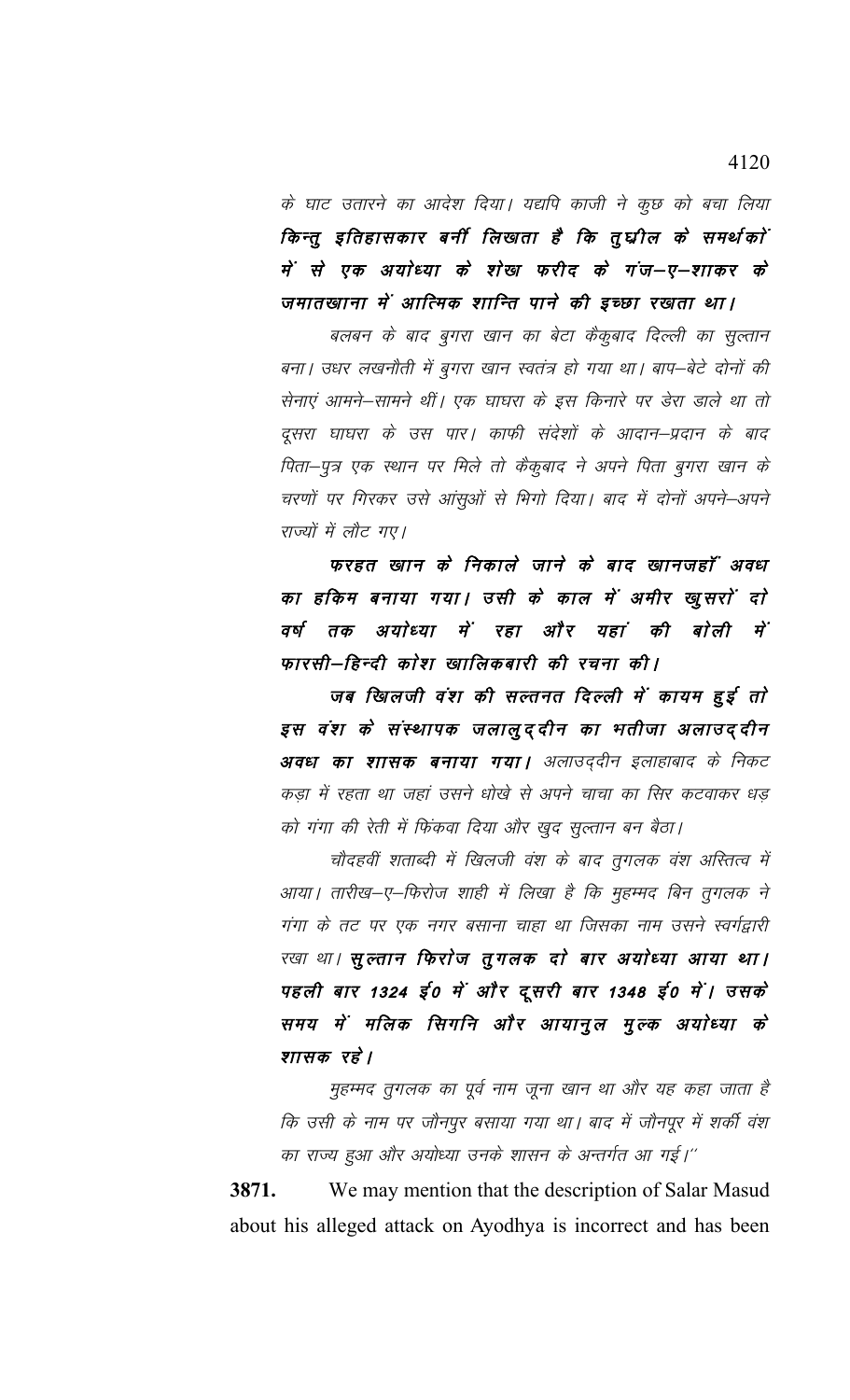admitted by Sri T.P. Verma in his cross-examination before this Court also. We have already discussed this aspect while considering the issues relating to period of construction of the building. Rest of the historical events particularly the rulers and their periods substantially could not be shows incorrect by the learned counsels.

**3872.** What actually appears from the above books is that the twilight zone when Hindu rulers came to be dominated by Muslim rulers has been considered by some of the historians as the commencement of the medieval period which some has termed as early medieval and some as Sultanate period. With the advent of Mughal Rulers the term has been called medieval and that has been treated to be the end of the Sultanate period. It is in this context we find ASI has taken a mid way and termed  $6<sup>th</sup>$ period as Medieval Sultanate, 7<sup>th</sup> as Medieval and have divided the same centurywise, i.e.,  $11<sup>th</sup>$  and  $12<sup>th</sup>$  century as Medieval Sultanate,  $13<sup>th</sup>$  to  $16<sup>th</sup>$  century to be more precise upto 1526 AD to be medieval and thereafter Mughal. In fact for more clarity this division has been made. None of the alleged expert witness has shown the said classification or periodization of ASI wholly unknown to historians or perverse or something which could not have been said or conceived by a person well conversant in such matters.

**3873**. It brings us to the concept of periodization of Indian history-particularly for Northern India as Ancient, Medieval and Modern. By and large, in the present day usage, the Ancient Period ends in the  $7<sup>th</sup>$  century A.D., after the rule of Emperor Harsh. Then starts the Early Medieval Period. It lasts till the end of the 12<sup>th</sup> century. It is followed by the Medieval Period which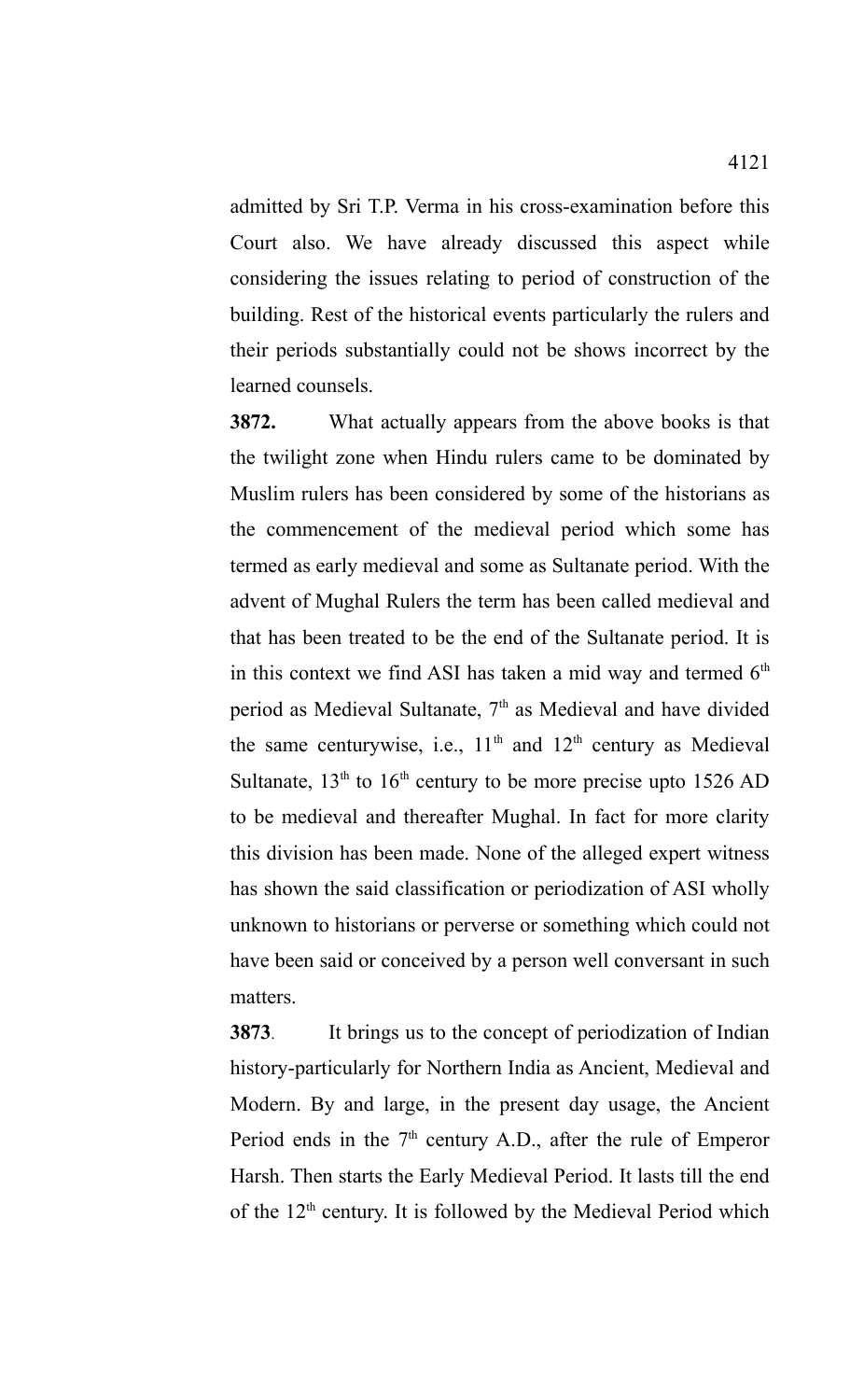starts in the  $13<sup>th</sup>$  century. In fact, the  $11<sup>th</sup>$  and  $12<sup>th</sup>$  centuries form the 'transitional stage', the stage between the Ancient and Medieval i.e. early Medieval period. Earlier, in the history books written in the first part of the  $20<sup>th</sup>$  century, there was no concept of "Early Medieval", the "Ancient" ended in the 11<sup>th</sup> century and "Medieval" started in the 12<sup>th</sup> century. Thus there is absolutely no need of making sarcastic remarks against the Archaeological Survey of India, as the historians themselves have not been unanimous on this issue during the last one hundred years. Earlier, even "Hindu", "Muslim" and "British" were the designations of the three-fold division of Indian history.

**3874.** Many scholars have pointed out inadequacy of use of the term "Medieval" in Indian history since this is imposing the European concept on Indian history, the characteristic features of say British Mediaevalism which was never present otherwise in India. It is more systematic and precious to use centuries, like  $11<sup>th</sup>$ ,  $12<sup>th</sup>$ ,  $16<sup>th</sup>$ ,  $20<sup>th</sup>$  in the present context instead of Ancient, Medieval and Modern. For this kind of division there are several Radiocarbon Dates from the site, the list of which is given in the Report. Periodization won't be a cut off feature like on-off electric current by a switch. It is the flow and merger of previous culture and power structure of the immediately following period. Any specific data is only suggestive of some event of significance which throws light both on the past and the next.

**3875. Professor R.S. Sharma** mentioned in his book **"Perspective in Social and Economic History of Early India"** on page 228-229 that an important problem in the general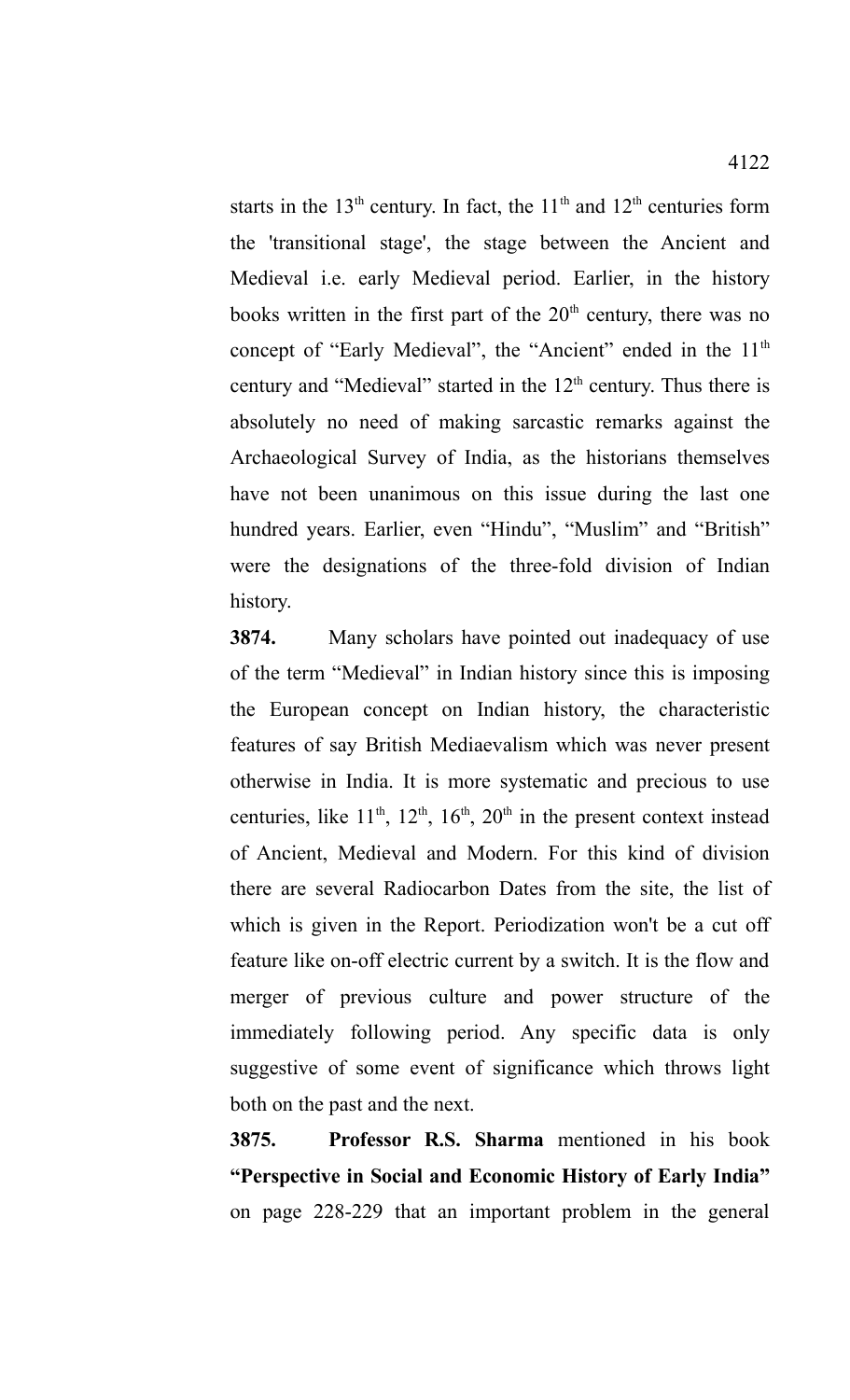history of India is that of transition from the ancient to medieval, and certain dates such as AD 647, 711, 750, 916, 997 and 1206 have been suggested as landmarks in political history. But since politics was the preoccupation of a small section of society in early times, it has to be shown whether any of the above mentioned dates or whether any other date or point of time is equally significant in the history of land system, crafts and commerce polity, society, language, art, religion, etc. There has taken place a lot of discussion whether Harsavardhana's death in AD 647 marks the end of one and the beginning of another era in Indian history. The statement of Vincent Smith that the death of Harsavardhana set in the process of decline of Indian history has been ably refuted by a number of scholars, and especially by H.C. Ray. But for those who wish to investigate patterns of social and economic life, the real point to look for is not the presages of decline and prosperity but the nature of change in the existing way of life. If the change is of a fundamental nature, it should be regarded as heralding the advent of new period. If it is a minor change it would not necessitate any new characterization of the period, even the question to the process of change involved in it. We have to carefully consider how far the decline of the existing system of life shows symptoms of the rise of a new pattern of life. None of these points have been taken into account either by V. Smith when he says that the death of Harsavardhana in AD 647 brings

**3876.** On the grounds of dynastic and political history H.C. Ray suggests that AD 916 should be accepted as the line of demarcation between the two periods in the history of northern

a period of decline or by those who try to refute his theory.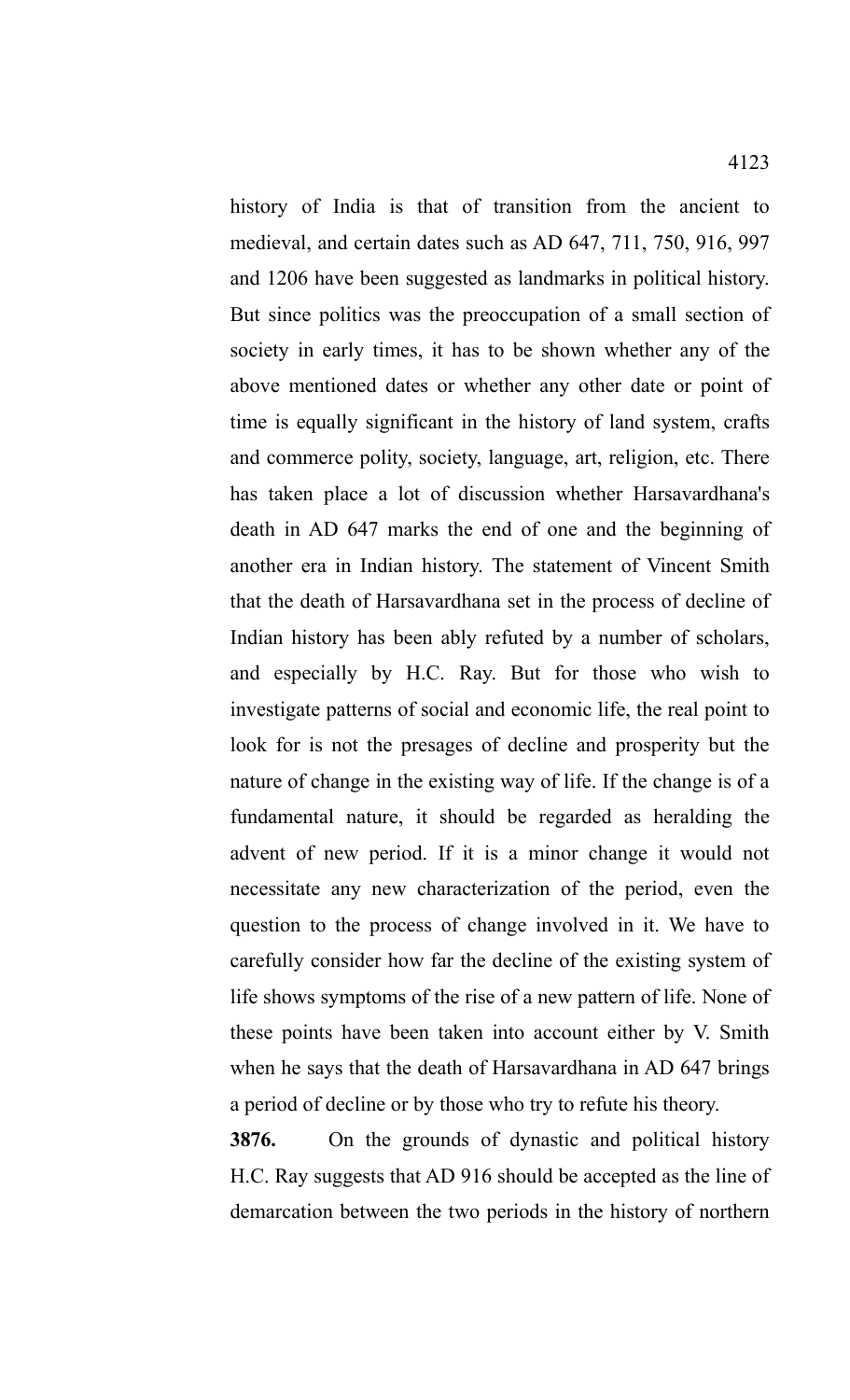India. In his opinion: "these may be called the ancient and the medieval periods; but it would be perhaps more reasonable to call them simply the Hindu period and the period of the Turks and Afghans. A similar approach has been adopted by some other scholars. In the fifth volume of the **"History and culture of the Indian People",** it is said at one place that ancient India came to an end in AD 997, (the period subsequent whereto Mahmood Gazni invaded on the northern front) and again at another, that in Indian history the medieval factor was introduced in the thirteenth century. Both views are based on the assumption that the Muslim conquest ushered in mediaevalism in India. Does it mean that without the Muslim conquest there would have been no mediaevalism in India? Does it imply that the countries of Europe which escaped this conquest had no mediaeval period in their history? In Europe it is difficult to think of mediaevalism without feudalism, the origins and nature of which have to be examined in the case of India."

**3877.** In "**The History and Culture of the Indian People**", Bhavan's Book University published by Bhartiya Vidya Bhavan Mumbai (first edition 1957),  $5<sup>th</sup>$  Edition 2001, Vol. V, "The Struggle for Empire" in the foreword written by Dr. K.M. Munshi it is said that for over 2000 years, i.e., from before the days of King Janmejaya Parikshita, referred to in the Brahmanas, the culture of the dominant classes, developing in almost unbroken continuity, had brought large sections of the people within its fold. It was, however, disturbed on occasions, for instance by the raids of Alexandar; by the influx of the Bactrian Greeks, the Kushanas and the Sakas; by the invasion of the Hunas; by the Arab incursions in Sindh. But these inroads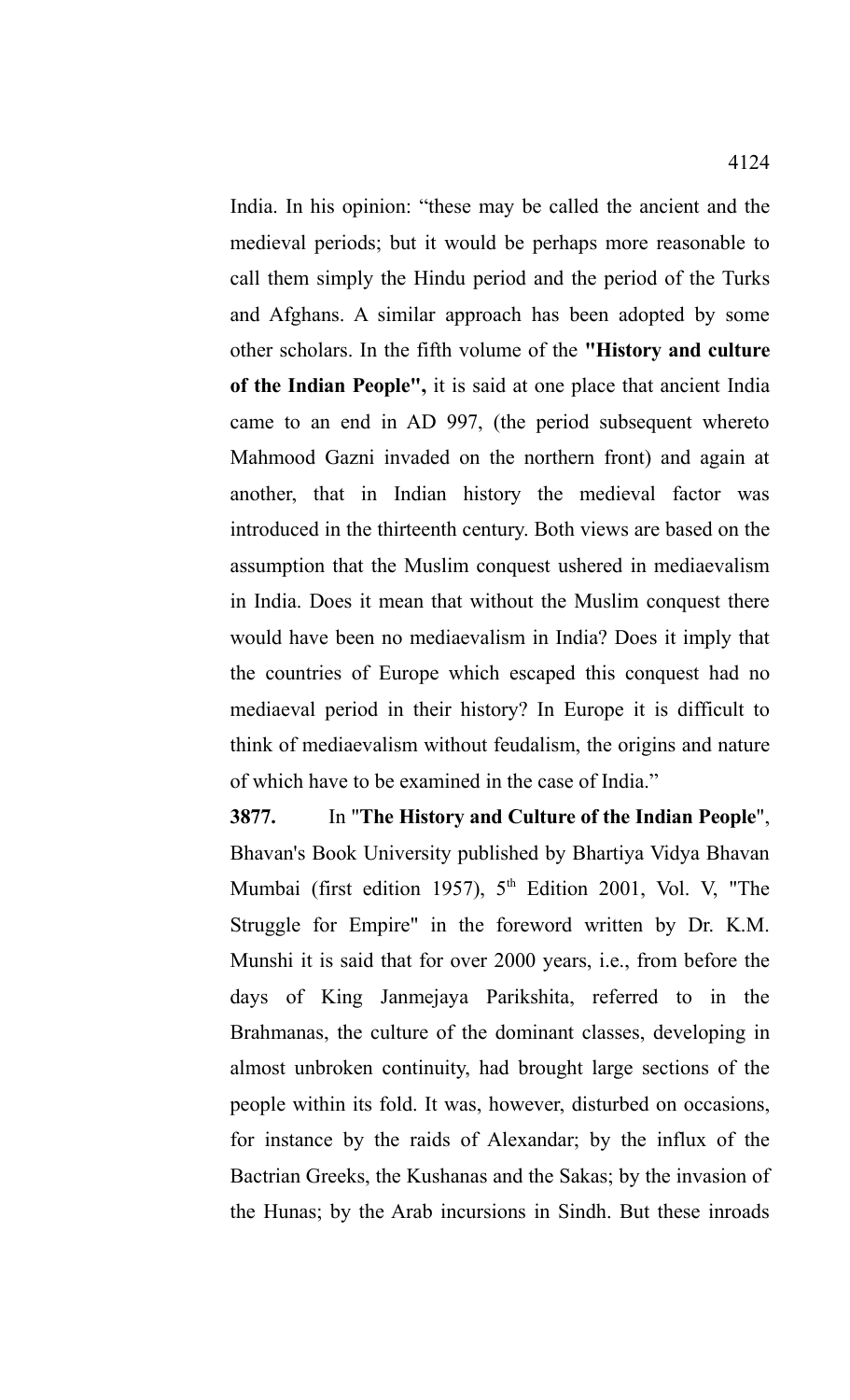were only temporary episodes; the vitality of the culture and social organisation found it easy to absorb most of the alien elements which were left behind in the country after they were closed. It was based on the faith that Bharatvarsha, in its ideal aspect often referred to as Aryavarta, was the sacred land of Dharma, 'the high road to Heaven and to Salvation'; where 'men were nobler than the Gods themselves; where all knowledge, thought and worship were routed in the Vedas, revealed by the Gods themselves; where the Dharmasastras prescribes the fundamental canons of personal life and social relations; where Chaturvarnya, the divinely-ordained four-fold order of society, embraced all social groups; where, whatever the dialect of the people, Sanskrit, the language of the Gods, was the supreme medium of high expression. 'The Dharmasastras' and by that is meant not only the Smritis beginning with the Manu-smriti, but the Mahabharata and Ramayana have played a very big role in the life of the country. Manu-smriti as the Dharmasastra of divine origin, has had an all-pervading influence from the time historical memory could reach back to moulding the mind and the life of men, not only in India but in the India beyond the seas, in Burma, Siam, Annam, Combodia, Jawa and Bali. With the Mahabharata and the Ramayana, it has provided a background of continuity to the social and moral life; modified customary laws of tribes and communities in different stages of civilization; and built up the Collective Unconscious of our people that subconscious source of integrative vitality which keeps a people together, leads them to feel and react as one in the face of certain circumstances, and provides the urge to

collective action of a recurring character. Century after century,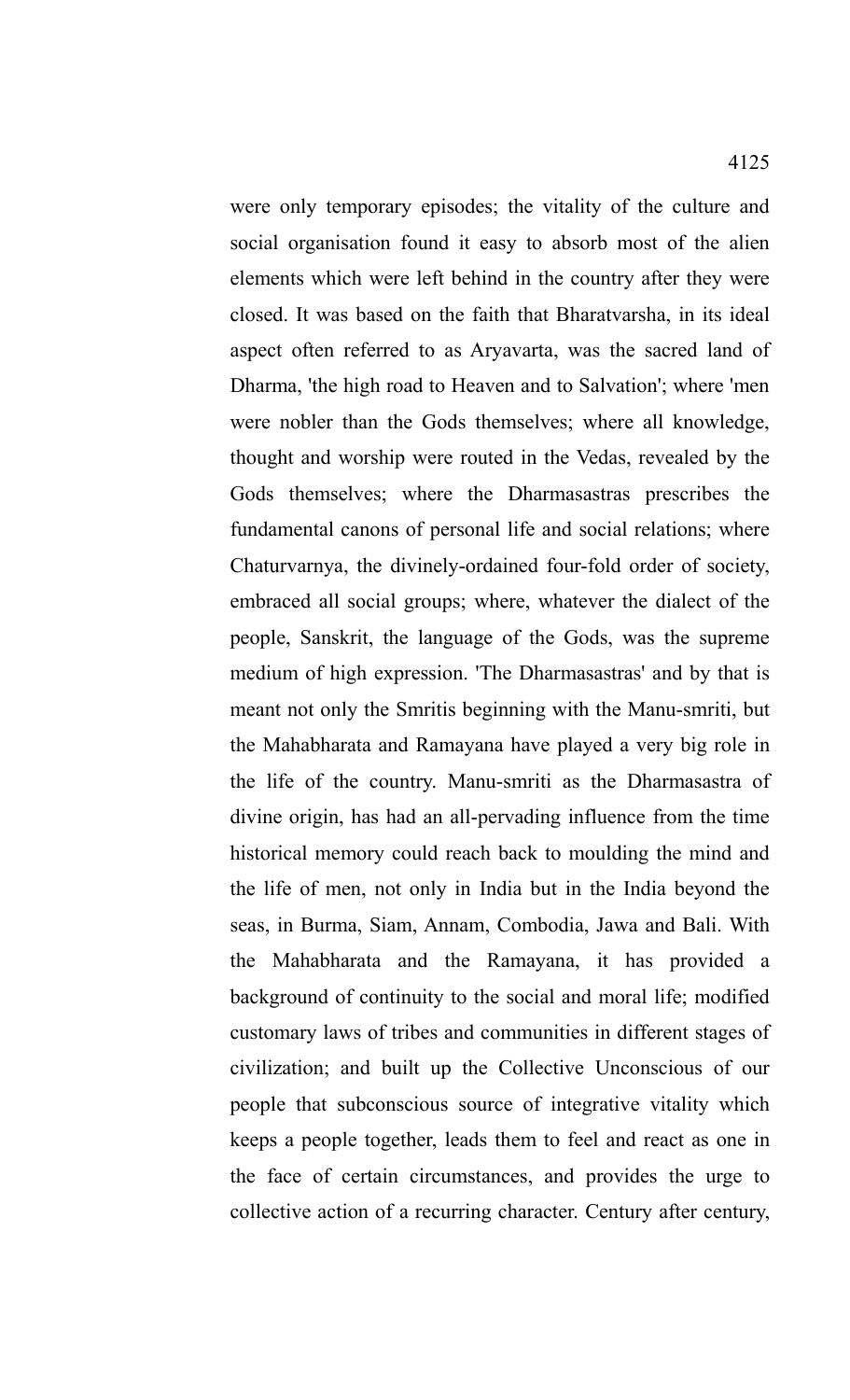the system, first formulated by the Manu-smriti, was accepted throughout the country, never by force of arms, less by royal fiats than the sanction implied in the belief that 'God gave it and the ancestors obeyed it'. It was found so acceptable because it had a revealing basis of reality: of a frank recognition of the temperamental inequalities of man; of the predominance of hereditary influences over environments; of the need for a synthetic framework for widely differing social groups in a vast country where culture have been staggered from not only region to region, but often from one group of villages to another. But then the year AD 1000 was fateful year for Bharatversha. The crucial age in Indian history began in AD 998 when the Turkish conqueror Mahmood captured Ghazni and thereafter invaded India for umpteen times. Generally it is believed that Mahmood invaded Indian territory for 17 times and his last visit was in AD 1027. He drove India on enormous wealth and destroyed much of its man power by repeated expeditions. This extortion of economic resources and man power told upon the future political destiny of India. Particularly the destruction of Shahi Kingdoms which barred the gates of India against foreign invaders dealt with a severe blow to its future independence. The inclusion of Punjab and Afganistan in the kingdom of Ghazni made Islamic conquest of India a comparatively easy process. The northern part of India, however, soon recovered. In Bihar area, i.e., Magadh, Tirabhukti and Mithila, sometimes around AD 1097 Nanyadev of Karnataka dynasty established his supremacy while Kannauj was taken by Gaharwala dynasty in the later part of the 11<sup>th</sup> century. After 1034 AD till 1068 AD we find no information about any military campaign by muslims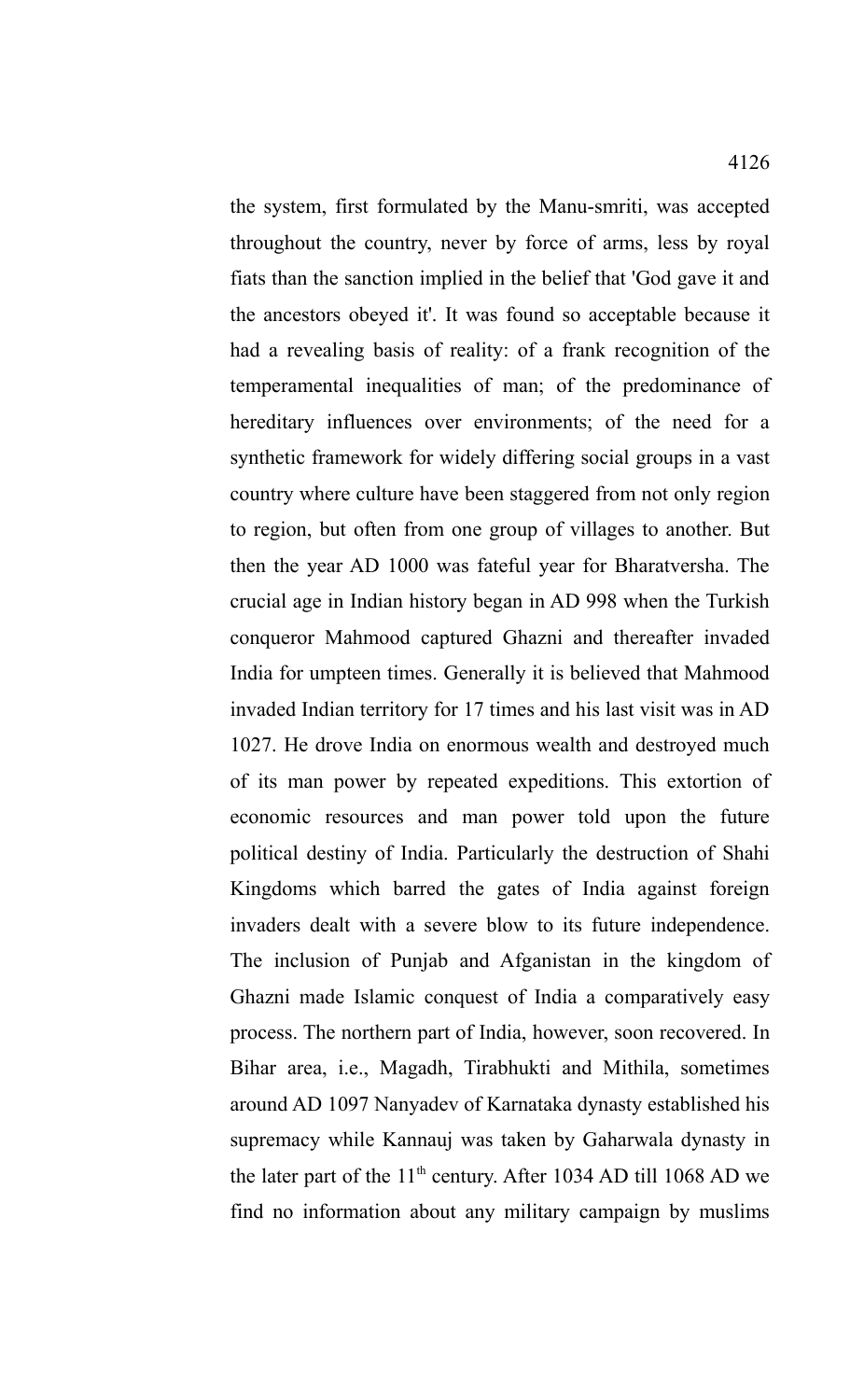against Hindustan. The cause might be the forceful dominant military power of Parmar Bhoj and Kalchuri Karn who led expeditions even into the heart of muslim territory of Punjab. Bhoj died about 1055 AD and Karn died about 1072 AD

whereafter the military expeditions recommenced. Prince Mahmood, the Governor of Punjab plundered Kannauj and Kalanjar and invaded Ujjain between 1086 to 1090 AD. 42 inscriptions of Govindacharya's reign bearing dates extended from AD 1114 to 1154 proving that his kingdom extended atleast up to Banaras, Fatehpur and Kanpur districts on the south Kannauj, on the west Gonda and Gorakhpur, on the north Dinapur and Patna (Bihar) on the east. The last king in succession who live peacefully for about 2 decades was Jaichand but was defeated in the end of  $12<sup>th</sup>$  century by Muizzud-din Muhammad Ghuri who came after conquering Delhi and Ajmer by defeating Prithviraj Chahmanas. Ghuri captured the fort of Asni in Fatehpur district where the treasure of the king of Banaras was deposited and then plundered Banaras city also. In 1197 it appears that Harishchandra son of Jai Chandra retained his power over Kannauj, Jaunpur and Mirzapur district resting his patron kingdom from the commands of muslims. He was, however, killed by Malik Nasiruddin Muhammad Shah the eldest son of Iltutmish in AD 1226 and the Kannauj was finally conquered by Iltutmish. It may be added at this stage that Muhammad Ghuri after his death was succeeded by Kutubuddin Aibak in 1206 AD who established the Turkish Sultanate in India at Lahore later transferred to Delhi. It is in this context that the Sultanate period is considered to have commenced in the first half of  $13<sup>th</sup>$  century.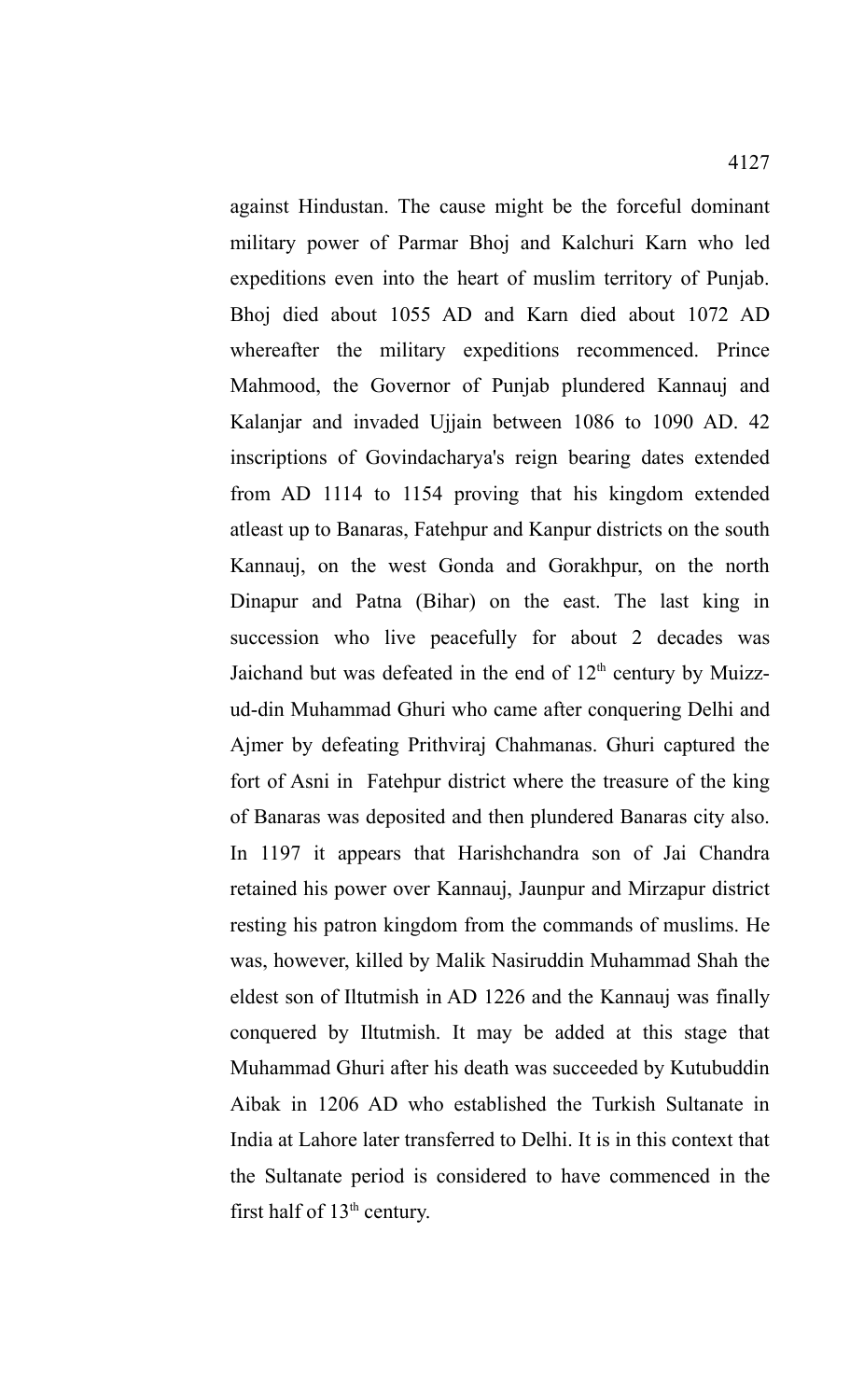**3878.** Nothing is brought to our notice which may suggest anything otherwise in the historical background referred to above. We therefore find no reason whatsoever in the above background to hold periodization determined by ASI as mistaken.

**3879.** Moreover, we have no doubt in our mind that ASI, as a premier institution of this country, is responsible for the preservation, maintenance and discovery of ancient monuments and sites, as well as archaeological survey and excavation. They are experts of expert. No archaeologist in this country can undertake an archaeological expedition at a historical site of importance without permission or licence from ASI. The status enjoined to ASI which we have already referred, empowers it to control all these activities. The finds and researches as well as the determination and conclusion of any archaeologist or other expert in this field is not normally recognised unless it has been scrutinized by ASI and after approval it is also published in the regular journals of ASI. An individual at some point of time may be said to have acted with some kind of bias, legal or factual as the case may be, but to brandish the entire body or a large number of its officials who belong to different religions including Muslims also, that they have worked with preconceived notions is not only an irresponsible attitude to show some kind of pre-determined plan and scheme to atleast create a clout on a remarkable and excellent work ASI it has, otherwise performed. The result of a work, if it is not chewable to one or more, will not make the quality of work impure or suspicious. The self contradictory statement, inconsistant with other experts made against ASI of same party i.e. Muslim, extra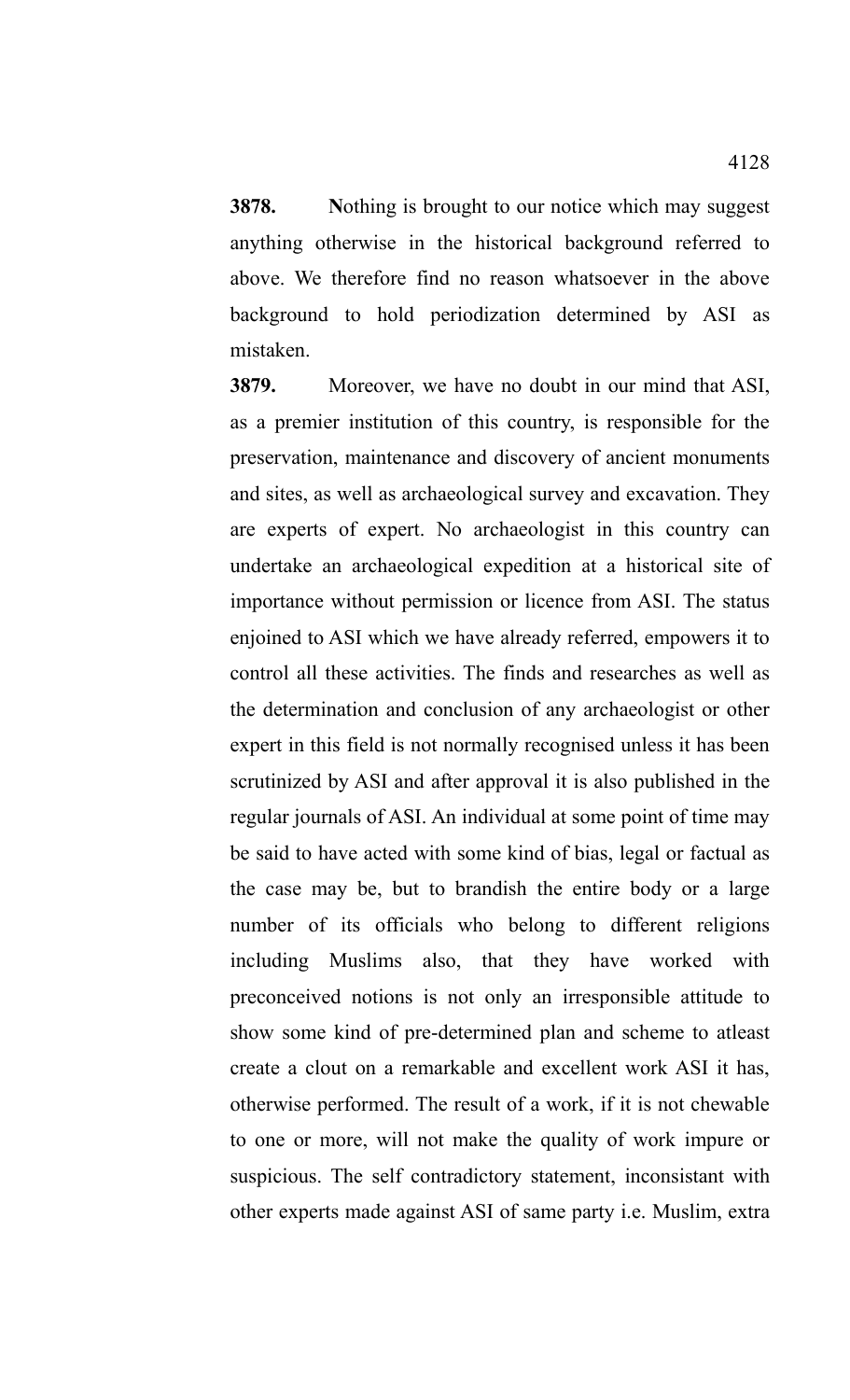interest, and also the fact that they are virtually hired experts reduces trustworthiness of these experts despite their otherwise competence. The allegations, need much more material to substantiate. In the matter of stratigraphy/ periodization made by ASI, in the absence of anything to show that what they have said is improbable, ex facie fake or incorrect or that no person having adequate knowledge in the subject may have formed such opinion, we have no reason to disbelieve or discard it and instead accept version of interested and partisan expert witnesses who at times have made contradictory statements as we have already noticed to some extent above. **We, therefore, find no force in the objection with respect to the stratification/periodization made by ASI.** 

## **Pillar Bases**

**3880.** The next and the biggest objection is with respect to the pillar bases. We thus proceed to consider the same. A serious allegations of framing of certain structures in particular, i.e. certain pillar bases have been levelled by submitting objections dated 21.05.2003 and 07.06.2003 which we have already discussed in detail. Normally, it would have been suffice to mention at this stage that had there been any truth, the same could not have gone unnoticed by such a large number of persons present at the site particularly when two members of Higher Judicial Services were also present there as 'Observers' having been appointed by this Court. We have already noticed that two expert archaeologist, i.e., PW 16 and 24 who have given very long statements before this Court thrice and twice respectively, both of them visited the site in June 2003 and Dr. Mandal also visited again in Sept. 2003. Both of them admitted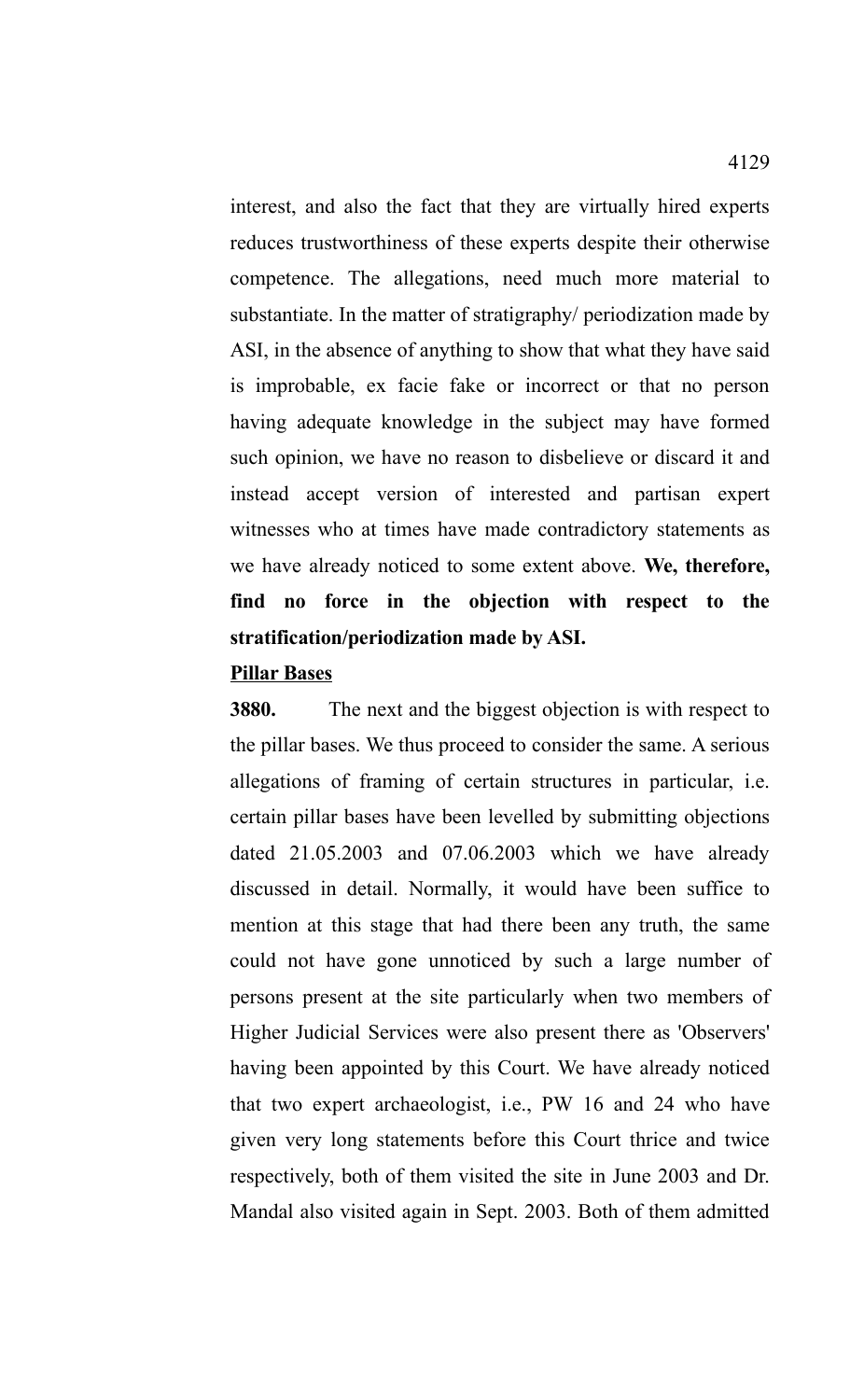that in June 2003 they had no idea or information that any structure was manipulated by the members of Archaeological Team of ASI. However considering the seriousness and also the fact that in the Court, the stand is slightly different, we would go in further detail of these allegations.

**3881**. The ASI in Chapter IV commencing from page 48 has considered various structures it found during the course of excavation. For the time being we leave other structures and proceed with the pillar bases in respect whereto the reference is on page 55 and onwards. It says:

"*From the excavation it could be inferred that there were seventeen rows of pillar bases from north to south, each row having five pillar bases. Due to area restriction and natural barriers, the pillar bases in the central part occupied by the make-shift structure on the raised platform could not be located. Out of excavated fifty pillar bases only twelve were completely exposed, thirty five were partially exposed and three could be traced in sections only. A few pillar bases were noticed during earlier excavation after which a controversy took place about their association with different layers and their load bearing capacity. The present excavation has set aside the controversy by exposing the original the form of the bases having calcrete and stone blocks arranged and set in a proper manner over a brick foundation and their arrangements in rows including their association with the top floor of the structure existing prior to the disputed structure.*

*The seventeen rows of pillar bases were constructed*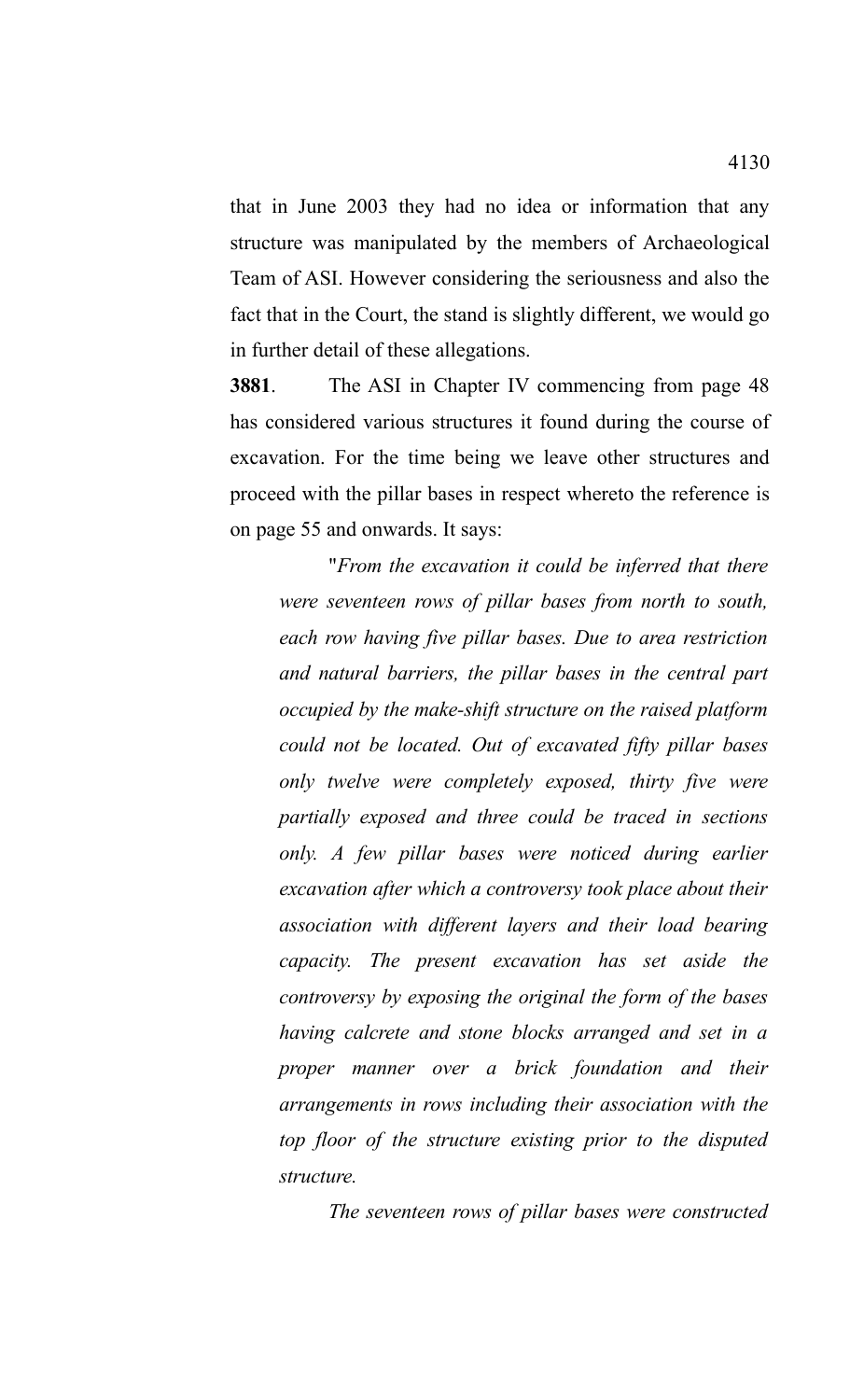*along the north-south running brick wall (wall 16) on the west. The distance of the first pillar base in each row from the wall ranges from 3.60 to 3.86m. Seventeen rows of pillar bases could be categorised in three different groups on the basis of north-south distance which varies in different groups whereas east-west distance from centre to centre of each pillar base vary from 2.90 to 3.30m. Six rows of the pillar bases on north and south were at the equidistance which ranges from 3 to 3.30m. Central five rows consisting twenty five pillar bases show different equations-two rows on either sides of the central row were placed approximately at the distance of 5.25m. whereas the other two rows on either side of these three rows were at the distance of 4.20 - 42.5 m. From this it could be easily concluded that the central part of the pillared structure was important and special treatment was given to it in architectural planning.*

*In the southern area only one decorated sand stone was found over a pillar base while in the northern area many of the pillar bases were found topped by a plain sand stone block set over the brick bat foundation having calcrete blocks over them (Pl. 36). Top parts of stone encasings had a projection in the middle. In the northern area at a few places where the stone blocks were not found sand stone slabs were found over the calcrete blocks of the crick bat foundation of the pillar bases. The decorated octagonal sand stone block on pillar base32 having floral motif on four corners in trench F7 in the southern area is the unique example at the site (Pl. 39) which definitely*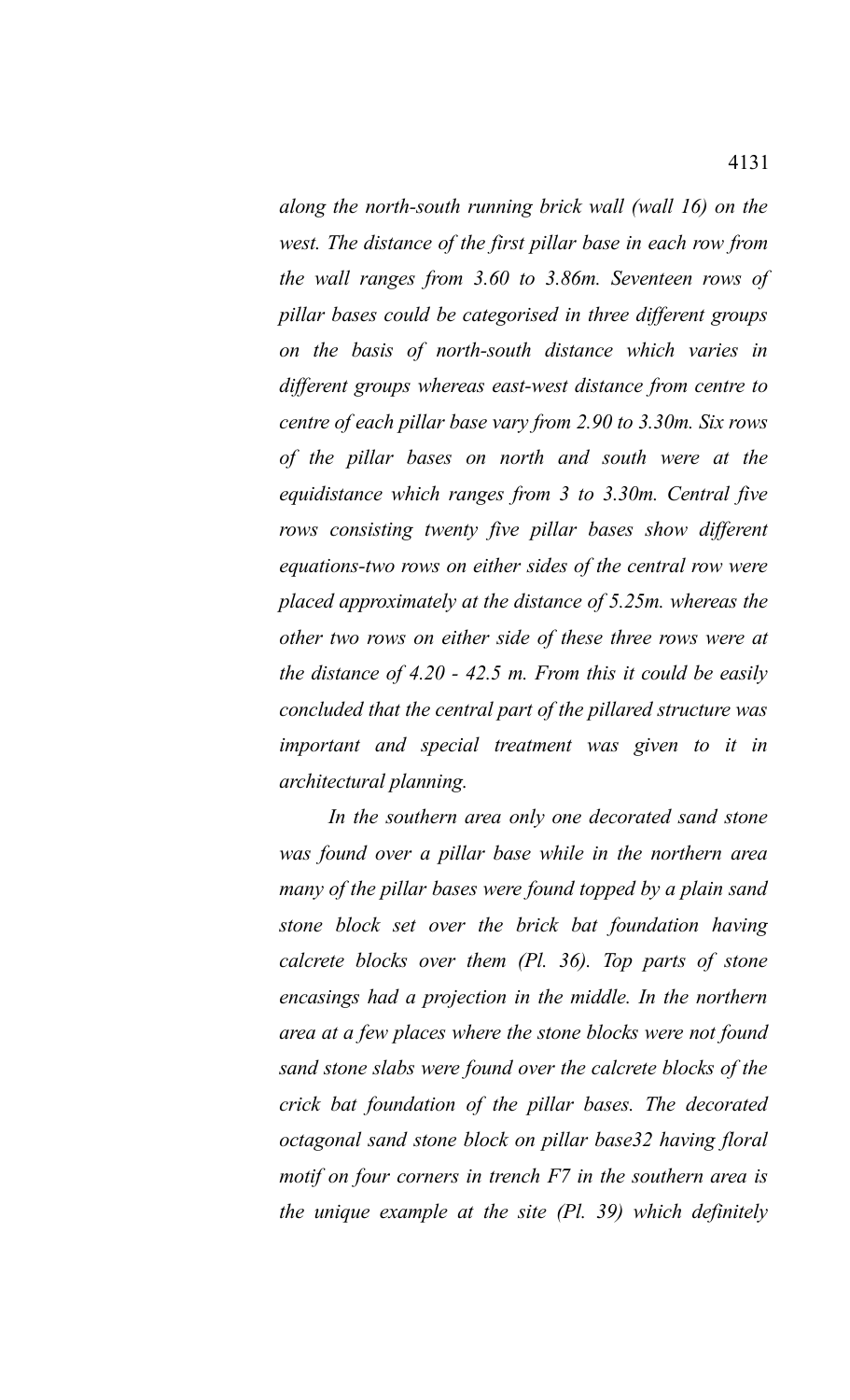*belongs to the twelfth century A.D. as it is similar to those found in the Dharmachakrajina Vihara of Kumaradevi at Sarnath (Pl. 40) which belongs to the early twelfth century A.D. Seeing its cut or broken surface on one side its use as the base of a neighbouring pilaster (Pl. 41) attached with wall 16 in trench E6 cannot be ruled out."*

**3882.** Thereafter the details of pillar bases have been tabulated showing a total number of 50 pillar bases in different trenches the relevant extract whereof is as under:

| Pillar<br>number given<br>by ASI | Base Trench No. | Pillar Base Trench no.<br>given<br>by<br><b>ASI</b> |                     |
|----------------------------------|-----------------|-----------------------------------------------------|---------------------|
| $\mathcal{I}$ .                  | ZH3-ZH2 baulk   | 2.                                                  | ZF2                 |
| 3.                               | ZG2             | $\overline{4}$ .                                    | ZG2                 |
| 5.                               | ZH2             | 6.                                                  | $ZH2$ - $ZJ2$ baulk |
| 7.                               | ZFI             | 8.                                                  | ZG1                 |
| 9.                               | <b>ZH1</b>      | 10.                                                 | ZFI                 |
| II.                              | <b>ZG1</b>      | 12.                                                 | <i>ZG1</i>          |
| 13.                              | <b>ZH1</b>      | 14.                                                 | ZH1-H1 baulk        |
| 15.                              | <i>F1</i>       | 16.                                                 | $F1-G1$             |
| 17.                              | GI              | 18.                                                 | H1                  |
| 19.                              | H1              | 20.                                                 | F2-G2 baulk         |
| 21.                              | G2              | 22.                                                 | F2                  |
| 23.                              | F2-G2 baulk     | 24.                                                 | G2                  |
| 25.                              | F <sub>3</sub>  | 26.                                                 | G <sub>5</sub>      |
| 27.                              | H <sub>5</sub>  | 28.                                                 | F6                  |
| 29.                              | F6              | 30.                                                 | G6                  |
| 31.                              | F6-F7 baulk     | 32.                                                 | F6-F7               |
| 33.                              | G6-G7 baulk     | 34.                                                 | $E7$ -F7 baulk      |
| 35.                              | F7              | 36.                                                 | G7                  |
| 37.                              | F8              | 38.                                                 | F8                  |
| 39.                              | G8              | 40.                                                 | F8-F9 baulk         |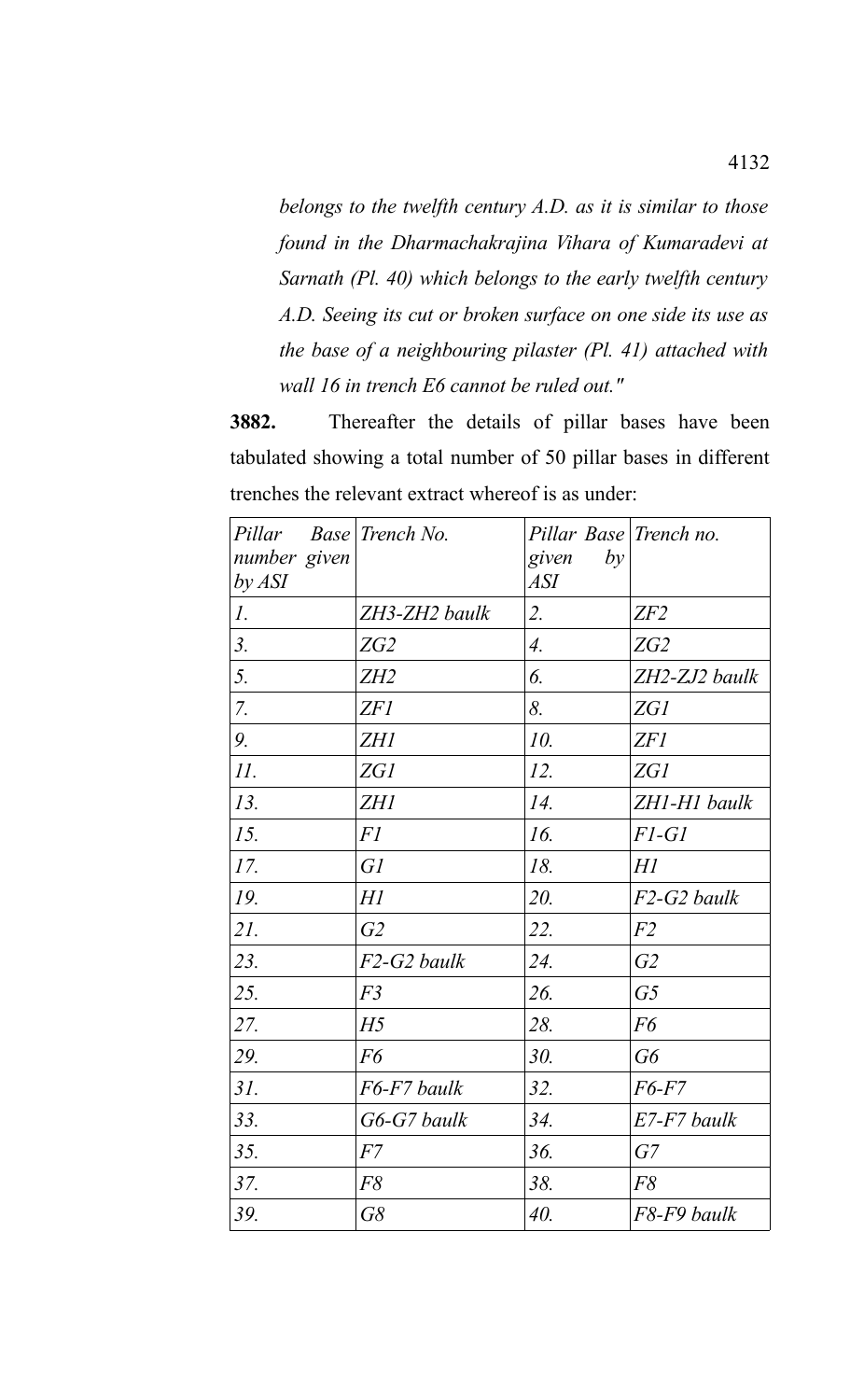| 41. | F8-F9 baulk         | 42. | $G8-G9$ baulk  |
|-----|---------------------|-----|----------------|
| 43. | E9-F9 baulk         | 44. | F <sub>9</sub> |
| 45. | G9                  | 46. | $G9-H9$ baulk  |
| 47. | $E10$ - $F10$ baulk | 48. | FI0            |
| 49  | $G10-H10$ baulk     | 50. | H10            |

**3883.** The learned experts who have appeared before this Court rendering their opinion on behalf of muslim parties have sought to challenge this part of the report making serious allegations that most of the pillar bases have been created, actually they did not exist. This attack is led on front by PW 29, 32 and DW 6/1-2. These very Experts (Archaeologists) who have deposed their statements on behalf of muslim parties complaining about the manner in which the ASI have functioned in the above excavation have also said simultaneously something otherwise.

**3884. PW 29, Jaya Menon** on pages 177-178 and 179-180 has said:

*"Excavation was conducted by a team of members of the A.S.I. It was supervised by two Judicial Officers throughout the excavation. Besides these observers, parties, their counsels nominees and experts were also present during excavation. Day to day register was maintained during excavation on day to day basis by ASI but so far as site note book is concerned I don't know about it. Day to day register was signed by parties or their nominees and Advocates regularly on day to day basis. Antiquity register was not maintained by ASI on day to day basis. During my stay at the excavation site I did not sign on the daily register. Since it was not compulsory to sign this register therefore I did not sign this register, day to day*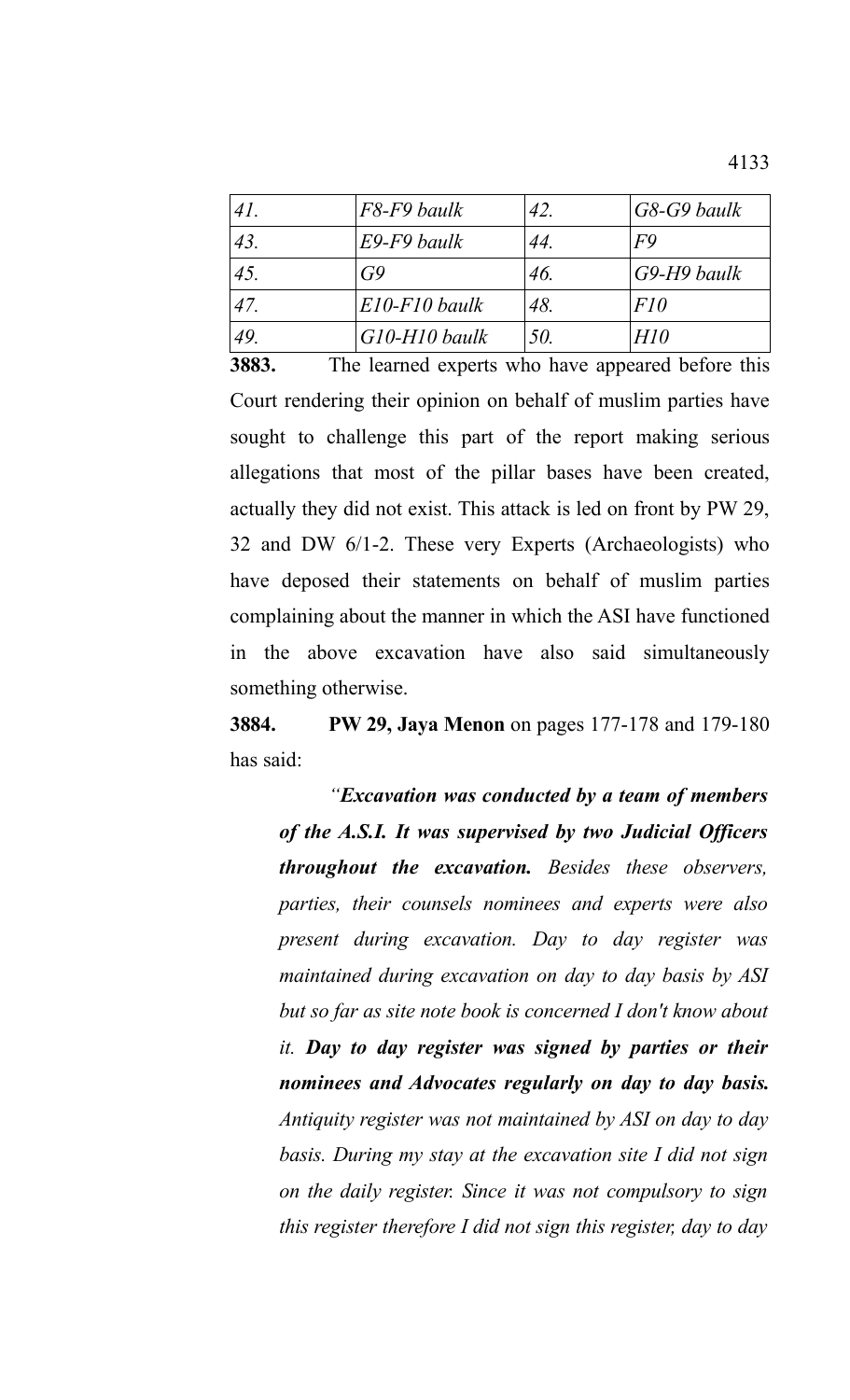*register mentioned the antiquities found in various trenches on daily basis . . . . . .During my stay at Ayodhya I verified by inspection of day to day register, the antiquities recorded on day to day basis in the daily register but did not sign the register." (Page 177-178)*

*"During excavation photography of trenches along with artefacts was being regularly done. There was three dimensional recording during excavation. Videography was regularly done but I do not know that videography of each and every trench was being dome or not. I have not seen the C.D. Of video recording prepared by the ASI. . . . . .I have seen the site note books prepared by the A.S.I. And submitted in the court. Site note books were prepared by the A.S.I. trenchwise on the basis of regular excavation at excavation site. It is correct that excavation conducted by the A.S.I. Was grid system of excavation. Vertical and horizontal excavation were some by A.S.I. At the site. . . . . .It is correct that for the compliance of the order of the court horizontal excavation was necessary on the spot. Vertical excavation by itself was not sufficient because both types of excavation were necessary. Both types of excavation had been conducted by the A.S.I. at the spot. A.S.I. has given it's report along with some plans and sections." (Page 179-180)*

**3885.** Similarly **PW 30, Dr. R.C. Thakran** has said:

''सामान्य तौर पर भारतीय पुरातत्व विभाग के उत्खनन की टीम के सदस्य जिनको उत्खनन के कार्य का सुपरविजन का भार सौंपा गया था, **वे** नोट्स तो लेते थे, परन्तु उस तरह के नोट्स नहीं लिये जाते थे, जिस तरह के नोट्स की ऐसी परिस्थितियों में आवश्यकता होती है। नोट्स लेने से मेरा तात्पर्य खुदाई के दौरान जो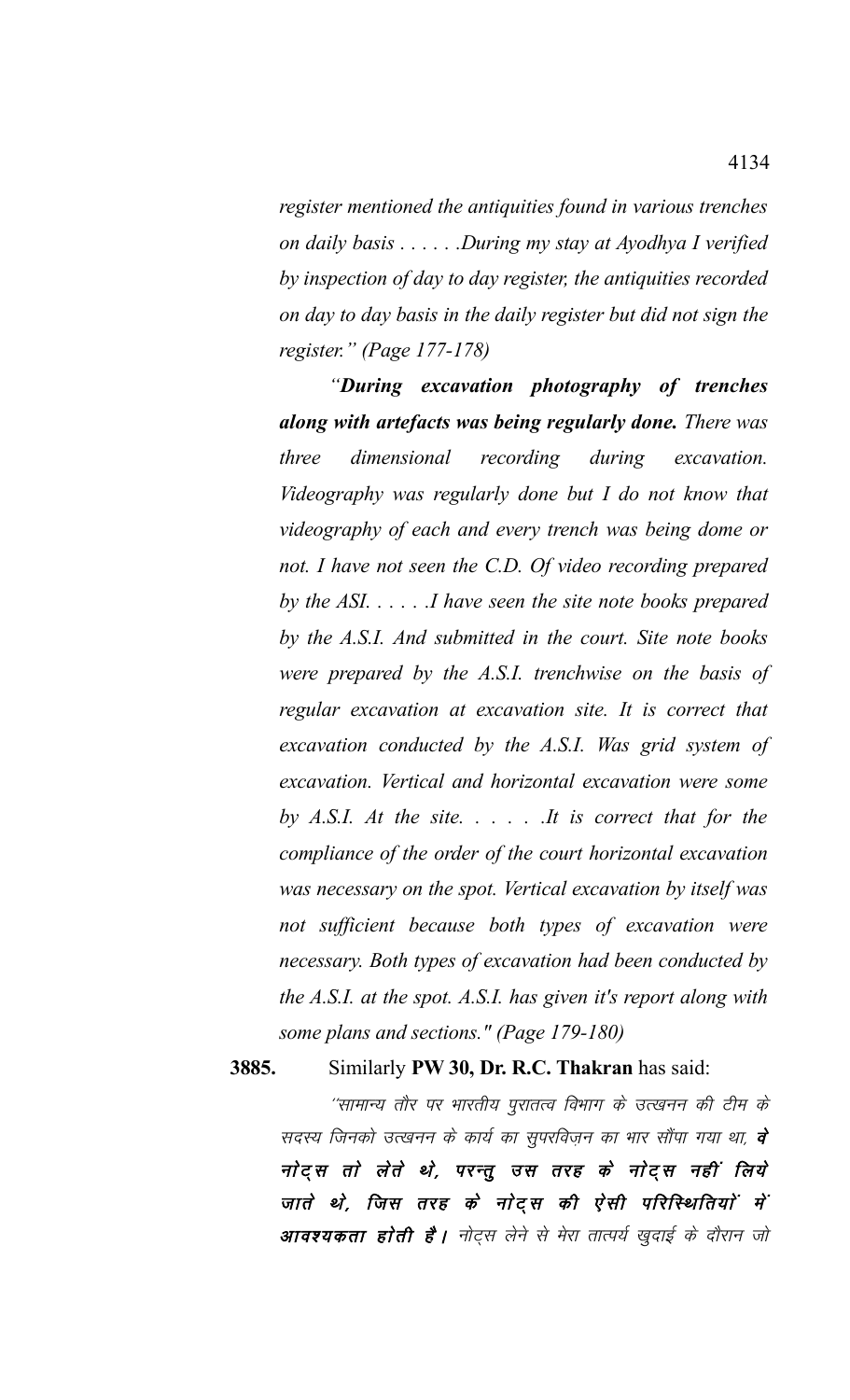भी अवशेष प्राप्त होते हैं, चाहे वे कितने ही तुच्छ नजर आते हों, सभी की उचित प्रकार से रिकार्डिंग होनी चाहिए और इस रिकार्डिंग का लेखा–जोखा ट्रेंच नोट बुक में होना ही चाहिए, ताकि जब भी कभी इसको कन्सल्ट करने की आवश्यकता पड़े, तो किया जा सके। **मुझे इस बात की जानकारी** है कि ए०एस०आई० द्वारा एक डेली रजिस्टर मेन्टेन किया जाता था, जिसमें शाम के वक्त दिन–भर के उत्खनन के दौरान उत्खनन कर्ताओं के अनुसार जो उल्लेखनीय अवशेष होते थे, उनकी रिकार्डिंग की जाती थी। मैंने ए०एस०आई० द्वारा मौके पर ''साईट नोट बुक'' मेनटेन करते नहीं देखा था। यद्यपि आमतौर पर ''साइट नोट बुक'' उत्खनन के दौरान प्रयोग की जाती है।'' (पेज 54)

"Generally, members of the excavation team of Indian Archaeology Department who were assigned the job of supervising the excavation work, used to take notes but such type of notes were not taken down as are required in such circumstances. By the words 'taking notes' I mean that proper recording should be done of all the remains which are discovered in course of the excavation, howsoever trivial they seem to be, and accounts of this recording should only be maintained in the note book in regard to the trench so that it may be consulted whenever such need be there. I have the information that ASI maintained a daily register recording in the evening all remains discovered in course of day-long excavation and which the excavators take to be worth recording. I did not see ASI taking site notebooks, though such notebooks are generally used in course of excavation."  $(E.T.C.)$ 

''उत्खनन के दौरान जब मैं उत्खनन स्थल पर मौजूद रहा था, तब मैंने यह देखा था कि उत्खनन से प्राप्त जो पुरावशेष उत्खनित किए जाते थे, उनकी रिकार्डिंग तो होती थी, परन्तु सभी प्रकार के पुरावशेषों की समुचित रिकार्डिंग नहीं होती थी।'' (पेज 75)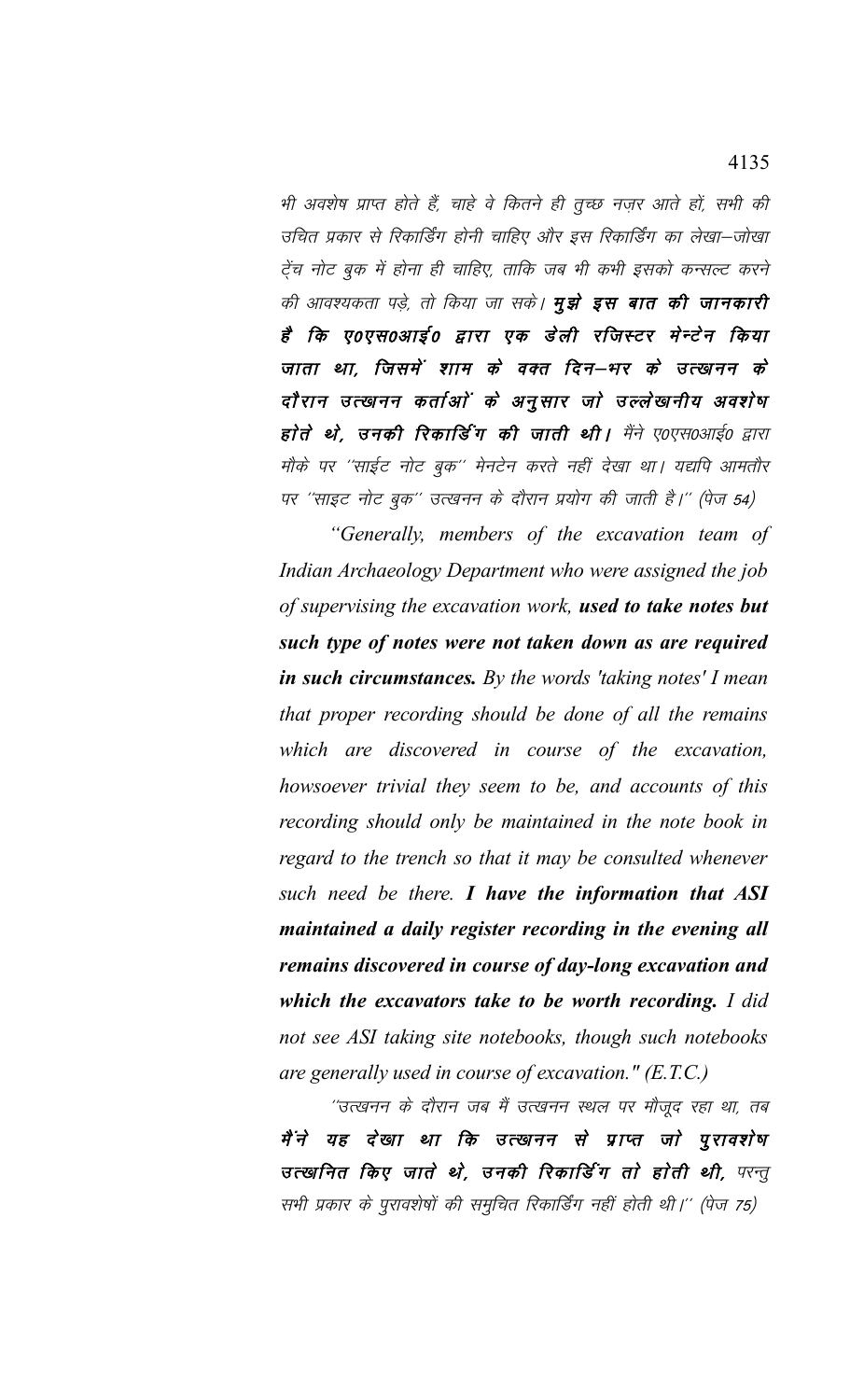"In course of the excavation, when I was present at the excavation site,  $I$  saw that the antiquities obtained from the excavation were certainly recorded but a proper recording of all sorts of antiquities was not done."  $(E.T.C.)$ 

''प्रश्न– अयोध्या में उत्खनन के दौरान जो पुरावशेष प्राप्त हुए थे, क्या उनकी इंडेक्सिंग (नम्बरिंग) की गई थी?

उत्तर— हॉ, मुझे इस बात की जानकारी है कि **उत्खनन के दौरान जो** पूरावशेष उपलब्ध होते थे और जिनको उत्खननकर्ता महत्वपूर्ण मानते थे, उन पुरावशेषाें की उत्खनन के दौरान मार्किंग की जाती थी।

प्रश्न– उपरोक्त पुरावशेष जिनकी मार्किंग होना आपने अभी बताया है, क्या यह मार्किंग विवादित स्थल पर स्थित मेक शिफट स्टुक्चर के पूरब स्थित एक बड़े चबूतरे पर होती थी?

उत्तर– हॉ, मुझे यह जानकारी है कि उक्त स्थल पर दिन भर की खुदाई के दौरान जो पुरावशेष (उत्खननकर्ताओं की दृष्टि से तथाकथित महत्वपूर्ण अवशेष) मिलते थे, उनकी मार्किंग और लिस्टिंग वहाँ न करके किसी अन्य जगह पर की जाती थी और उसके पश्चात् इस तरह से लिस्टिंग की गई पुरावशेषों की जानकारी उत्खननकार्य को प्रतिदिन समाप्त करने से पहले उपस्थित पर्यवेक्षकों या अन्य उपस्थित व्यक्तियों को दी जाती थी।'' (पेज  $76)$ 

"Ouestion:- Was the indexing done of the antiquities discovered from the Ayodhya excavation?

Answer:- Yes, I have the information that the antiquities which were discovered in course of the excavation and which were considered to be important by the excavators, were marked in course of the excavation.

Question:- You have just told about the marking of the afore-said antiquities. Was this marking done at a big chabutra located east of a make-shift structure at the disputed site?

Answer:- Yes, I have the information that the marking and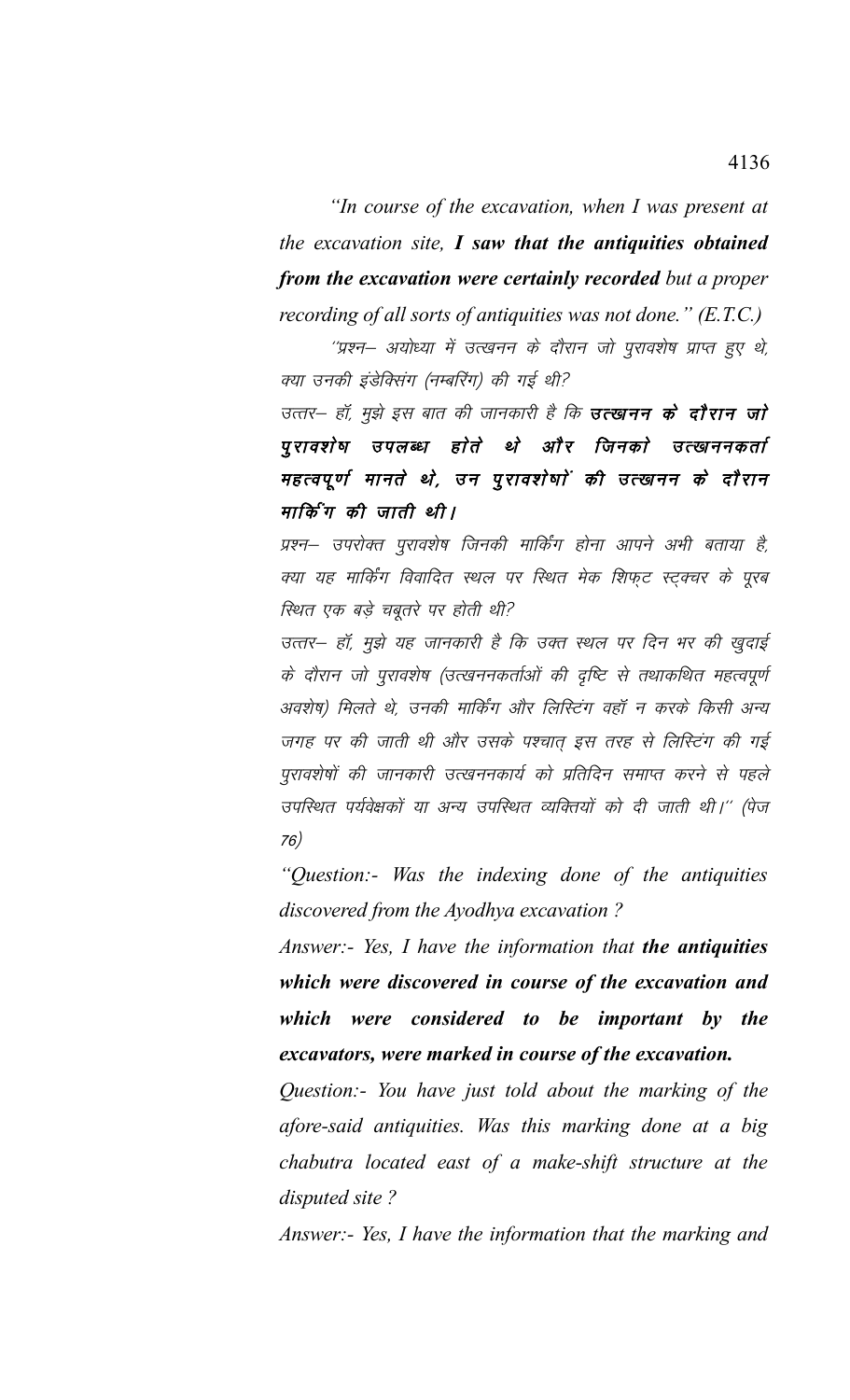*listing of the antiquities which were discovered as a result of the day long digging at the said place (and which were called important from excavators' point of view ), used to be done at any place other than there. After that, information regarding the antiquities thus listed, used to be given to supervisors or the other present persons before the end of each day's excavation work." (E.T.C.)*

''यह सही है कि **अयोध्या की खुदाई में अदालत के** आदेशों के अनुसार सभी पक्षकार एवं उनके नामिनी की उपस्थिति में ही कोई मजदूर या ए०एस०आई० टीम का कोई सदस्य उत्खनन क्षेत्र में जा सकता था। खुदाई के समय अदालत द्वारा नियुक्त पर्यवेक्षक उपस्थित रहते थे। ....... . .मैंने एक समय में तीन, चार ट्रेंचेज से भी ज्यादा ट्रेंचेज में खुदाई होते देखा था। मैंने आठ –दस, बारह टेंचेज मे एक साथ खुदाई होते देखा था। खूदाई के समय मेरे साथ मुस्लिम पक्ष के एक, दो, तीन एक्सपर्ट – नामिनी रहते थे।'' (पेज 118)

 *"It is true that in the Ayodhya excavation, under the orders of the court, any labourer or any member of the ASI team could go to the excavation site only in the presence of all the parties or their nominees. Courtappointed supervisors used to be present at the time of excavation. . . . . . . I had at a time seen the digging going on in even more than three to four trenches. I had seen the digging going together in 8-10 or 12 trenches. At the time of excavation, I used to be accompanied with one or two or three experts or nominees from the Muslim side." (E.T.C.)*

''खुदाई के समय पक्षकारों मे मो0 हाशिम तथा हाजी महबूब खुदाई स्थल पर रहते थे, इनके अतिरिक्त वहाँ के जो स्थानीय वकील रहते थे, उनके नाम मुझे याद नहीं हैं . . . . . ऐसा नहीं था कि दो वीडियो कैमरा,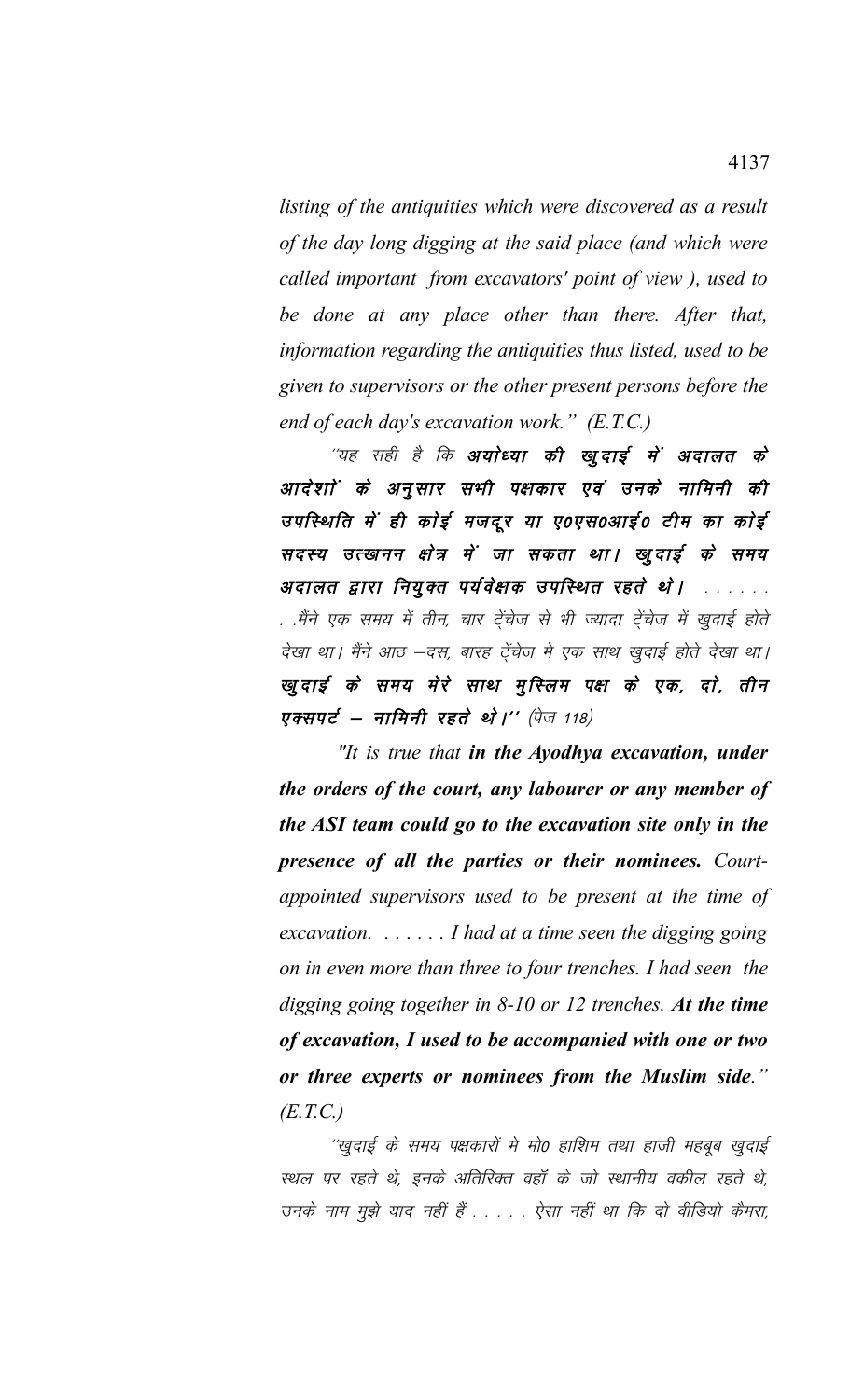दो स्टिल फोटोग्राफर तथा दो डाफटमैन खुदाई वाले हर टेंच पर रहते थे। खुदाई के वक्त शाम के समय डेली रजिस्टर में जितने आर्टिफैक्टस मिलते थे, उनका इन्द्राज इन आर्टिफैक्टस की प्राप्ति की ट्रेंच, उसकी गहराई तथा आर्टिफैट्स के विवरण के साथ किया जाता था। **रजिस्टर मे इन्द्राज** न्यायालय द्वारा नियुक्त दो र्प्यवेक्षकों की उपस्थिति में होता था। रजिस्टर में इस इन्द्राज के बाद पर्यवेक्षकों तथा एक्सपर्ट के हस्ताक्षर होते थे। मैंने भी उक्त डेली रजिस्टर पर हस्ताक्षार किए थे।" (पेज 119)

*"Among the parties Mohammad Hashim and Haji Mahmood used to be present on the excavation site at the time of excavation. Besides them, local counsels used to be there. I do not remember their names. . . . . . . It was not that two video cameras, two still photographers and two draftsmen used to be present at every trench of digging. All the artefacts discovered in course of the excavation, used to be entered in the daily register in the evening with the name and depth of trench from where these artefacts were discovered and with descriptions of artefacts. Entries in the register use to be done in presence of two courtappointed supervisors. After the recording of entries in the register, they used to be signed by supervisors and experts. I had also signed the said daily register." (E.T.C.)*

**3886.** On the question of "Pillar Bases" Para 5 (5.1 to 5.16) contains the allegations and alleged irregularities, as under:

## *5. THE MYTH OF SO CALLED "PILLAR BASES":-*

*5.1 That the so called pillar bases are one or more calcrete stones resting upon brickbats, just heaped up, though A.S.I. claims that mud-mortar was also sometimes*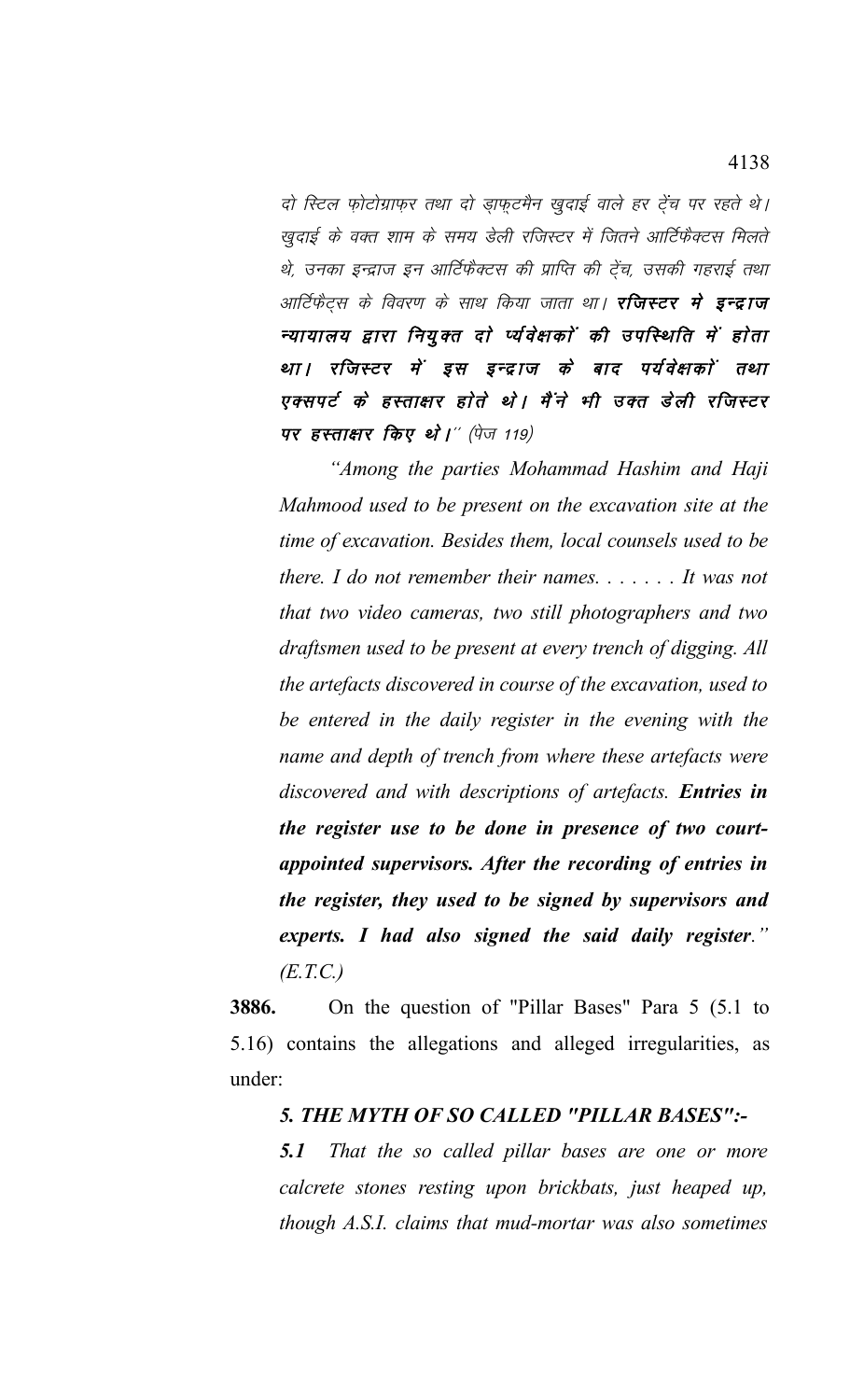*used. In many of them the calcrete stones are not found at all. As one can see from the descriptive table on pages 56- 67 of the Report not a single one of these supposed "pillar bases" has been found in association with any pillar or even a fragment of it; and it has not been claimed that there are any marks or indentations or hollows on any of the calcrete stones to show that any pillar had rested on them. The A.S.I. Report nowhere attempts to answer the questions (1) why brickbats and not bricks were used at the base, and (2) how mud-bounded brickbats could have possibly withstood the weight of roof-supporting pillars without themselves falling apart. It also offers not a single example of any medieval temple where pillars stood on such brick-bat bases.*

*5.2. That the Report's claim of these so called "pillar bases" being in alignment and their being so shown in infancy drawings (Figures 23, 23A and 23B), is not borne out by the actual measurements and distances; and there is indeed much doubt whether the plan provided by A.S.I. is drawn accurately at all, since there are enormous discrepancies between Fig. 3A (the main plan) and the Table in Chapter IV on the one hand, and the Report's Appendix IV, on the other.* 

*5.3. That even those "pillar bases" that lie in the first north-south "row" on the west, lie at different distances from thick western wall: the distances varying between 3.60 and 3.86 m. The east-west distance between any two features (center to center) can vary from 2.9 to 3.3 m (difference of 40 cm) (p. 55) whereas in the north-south*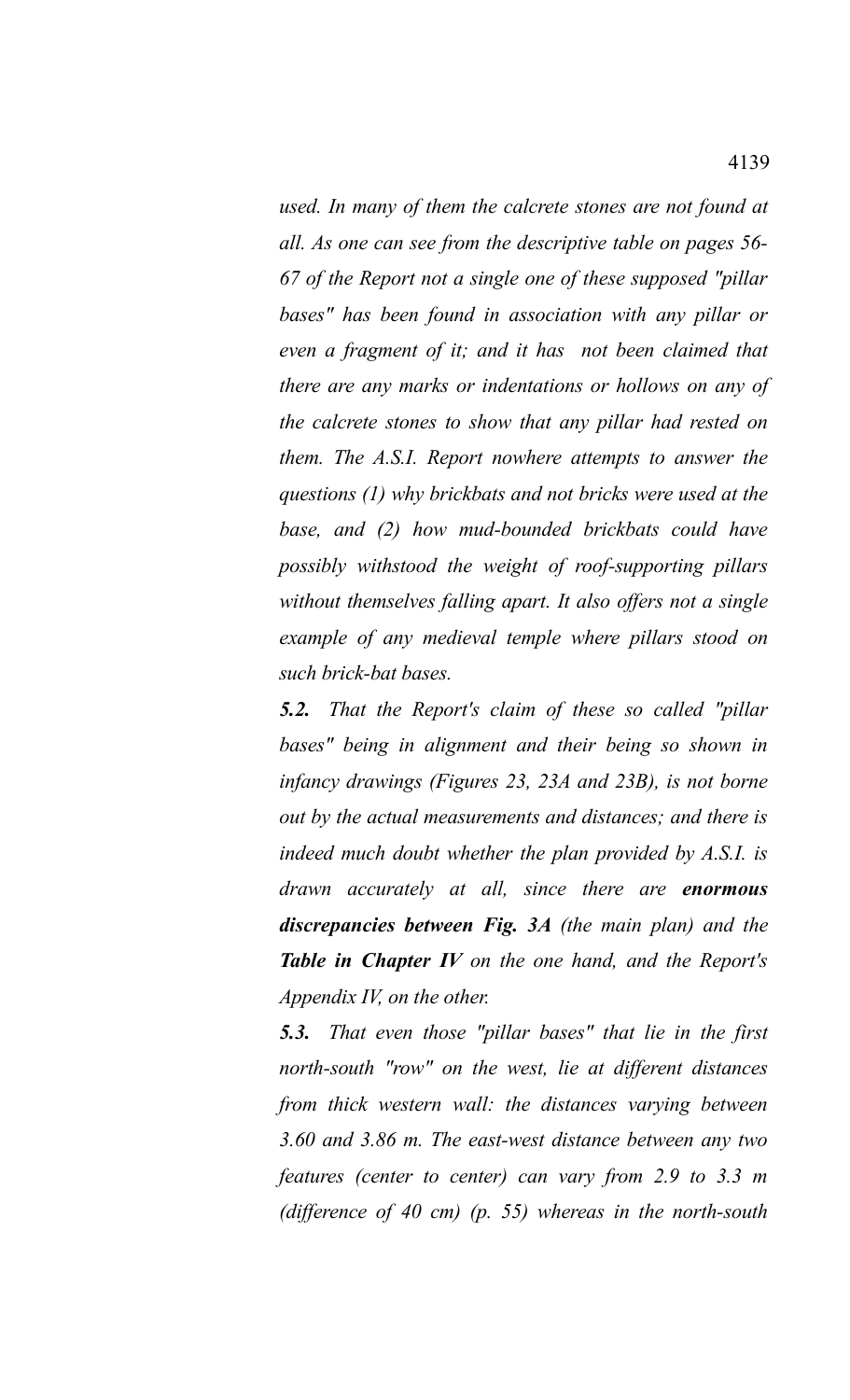*direction there is greater variation between each feature and its neighbor: 3-3.3 m in the north and in the south, and about 5.25 m in the central area. The use of the term "rows", therefore, is incorrect.* 

*5.4. That the entire manner, in which the A.S.I. has identified or created the so called " pillar-bases" is a matter of serious concern. Complaints were regularly made to the Observers appointed by the High Court that the A.S.I. was ignoring calcrete-topped brickbat heaps where these were not found in appropriate positions and selected only such brickbat heaps as were not too far-off from its imaginary grids, and there creating the so called "bases" by clearing the rest of the floor of brick-bats. In this respect reference may be made to the complaints dated 21.5.2003, 7.6.2003, 28.6.2003, 26.7.2003 and 2.8.2003 etc.* 

*5.5. That the most astonishing thing, that the A.S.I. so casually brushes aside, relates to the varying levels at which the so called "pillar-bases" stand. Even if we go by the A.S.I.'s own descriptive table (pages 56-67), as many as seven of these so called 50 "bases" are definitely above Floor 2, and one is in level with it. At least six rest on floor 3, and one rests partly on Floor 3 and 4. Since at least Floors 1 to 3 are even recognised by the A.S.I. to be floors of the Mosque, how can so many pillars be said to have been erected after the Mosque had been built, in order to sustain a so called earlier temple structure! Moreover, as many as nine so called "pillar bases" are shown as cutting through Floor No. 3. So, are we to presume that when the Mosque floor was laid out, the so called "pillar bases"*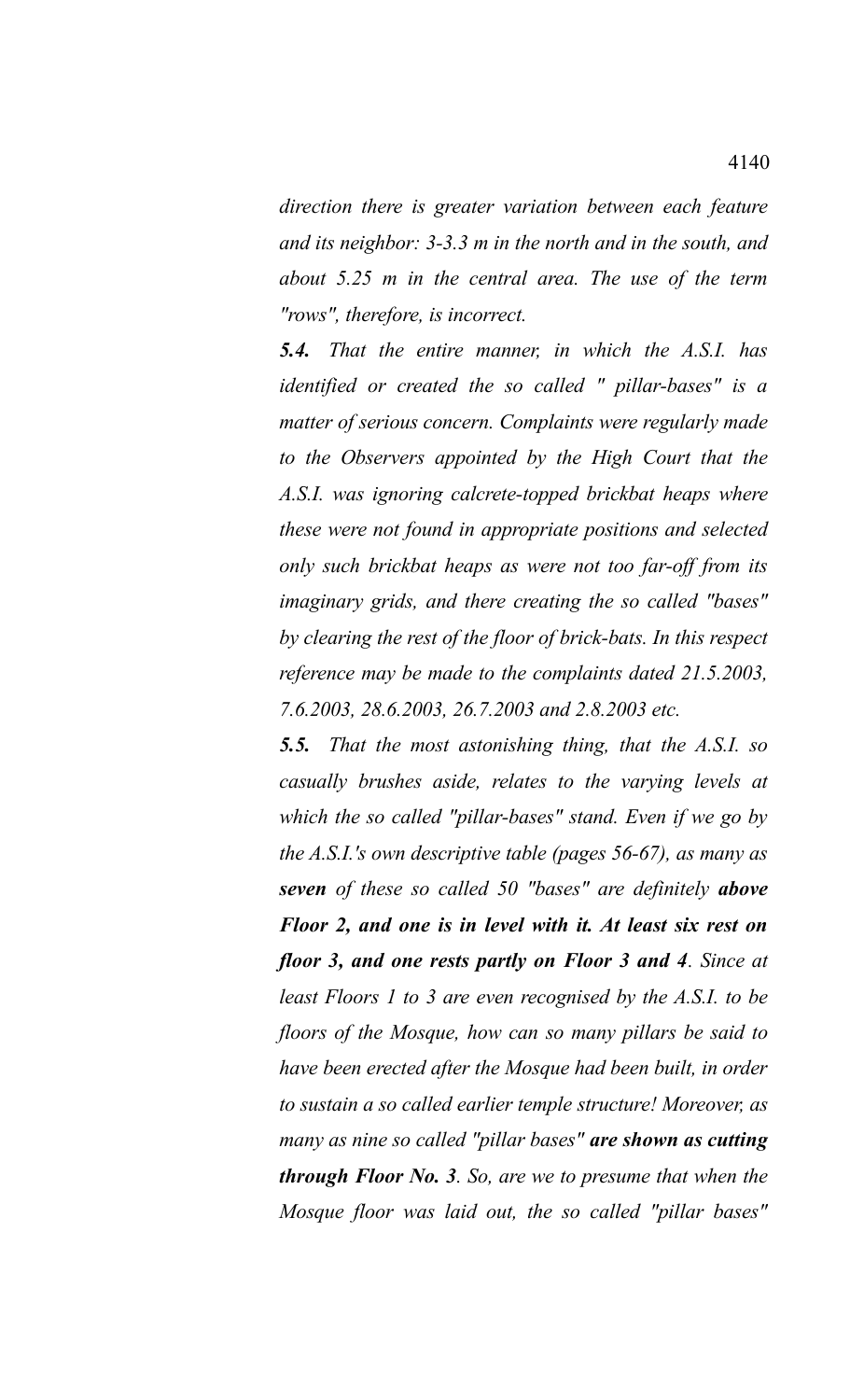*were not floored over? It is thus clear that the said structures are simply not "pillar bases" at all, but some kind of loosely-bonded brickbat deposits, which continued to be laid right from the time of Floor 4 to Floor 1.* 

*5.6. That the comparative stratigraphy of these 50 alleged bases also requires comment. The tabulation on p.p. 56 to 67 gives us the following data:-*

*2 bases (nos. 16, 26) were cut through Floor 4.*

*25 of them (from the Z- trenches in the north to the G10 and H10 trenches in the south) rested on Floor 4.* 

*6 of them on Floor 3 (nos. 19, 21, 23, 24, 30, 37).* 

*1 ( no. 28) actually is said to rest "at the junction of Floor 3 and 4".*

*2 of them cut through Floor 3 (nos. 12, 15).*

*7 of them project above Floor 2 (nos. 1, 2, 3, 5, 7, 8 and 14).*

*We thus see that these 50 features belong to different floors and therefore could not all have been functional at the same time. They lack coherence as architectural features. It is irresponsible, therefore, to repeatedly refer to "rows" of these features, as has been done in the report.*

 *Some of these features appear to incorporate all sorts of material: pieces of brick, small stones and brick pieces, long stone slabs, and D-shaped large stones, etc. This also leads to the inference that all these structures could not belong to any one period.*

*5.7. That even the table on pages 56-67 of the A.S.I.'s Report may not correctly represent the layers of the pillar*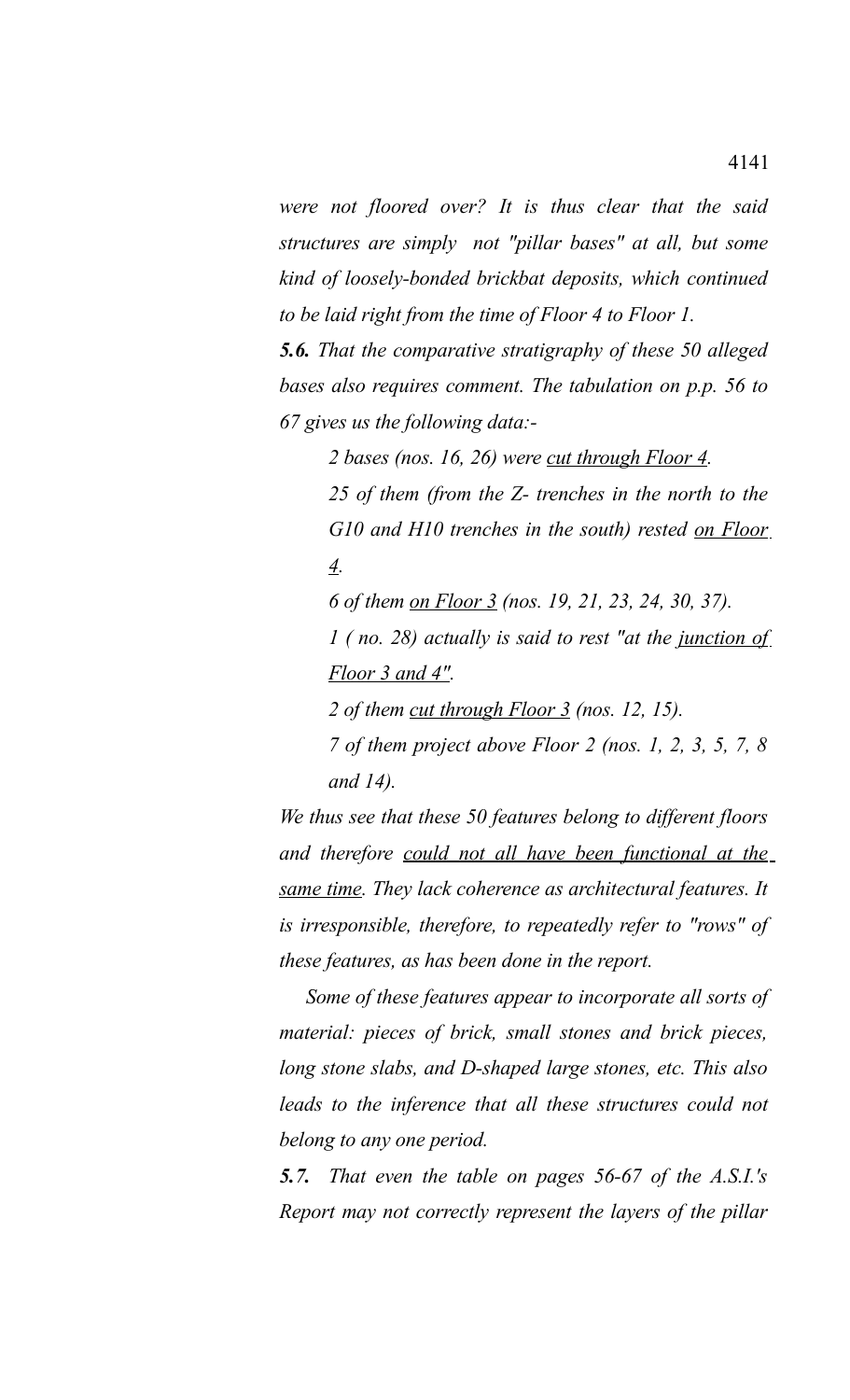*bases, since its information on floors does not match that of the Report's Appendix IV, which in several trenches does not attest to Floor No. 4 at all, which the said "pillarbases", in many cases, are supposed to have been sealed by, or to have cut through or stand on!*

*5.8. That most of these so called pillar bases of the northern side comprise of sqaure sandstone slabs, perhaps resting on calcrete blocks (only one has been excavated that reveals the calcrete block). The inner dimensions of these pillar bases range from 48.5x43, 50x50, 47x46, 48x56, 49.5x49 and 51x51 cm. These dimensions are completely different from those of the pillars that have actually been recovered. The dimensions of the latter range from 21x21 to 24x24 cm. Thus, the pillars that could be said to have stood on the said northern pillar bases would certainly not be the black stone pillars, used in the mosque, or any other pillars of the same or similar type.*

*5.9. That the A.S.I.'s assumption is that the floor, with which are associated these so called pillar bases in the north, is the same as Floor 2 in the south. However, it cannot be definitely said that the floors in E2, F2 or G2 can be easily correlated with E1, F1 or G1 or with ZF1 or ZG1.* 

*5.10. That the A.S.I.'s own information on the said pillar bases is highly confusing and marked with discrepancies. For example, in the tabulation of so called pillar bases in Chapter IV, 50 'pillar bases' have been described and have been illustrated in Fig. 3A. The number and the location of these 'pillar bases', however, do not tally with information*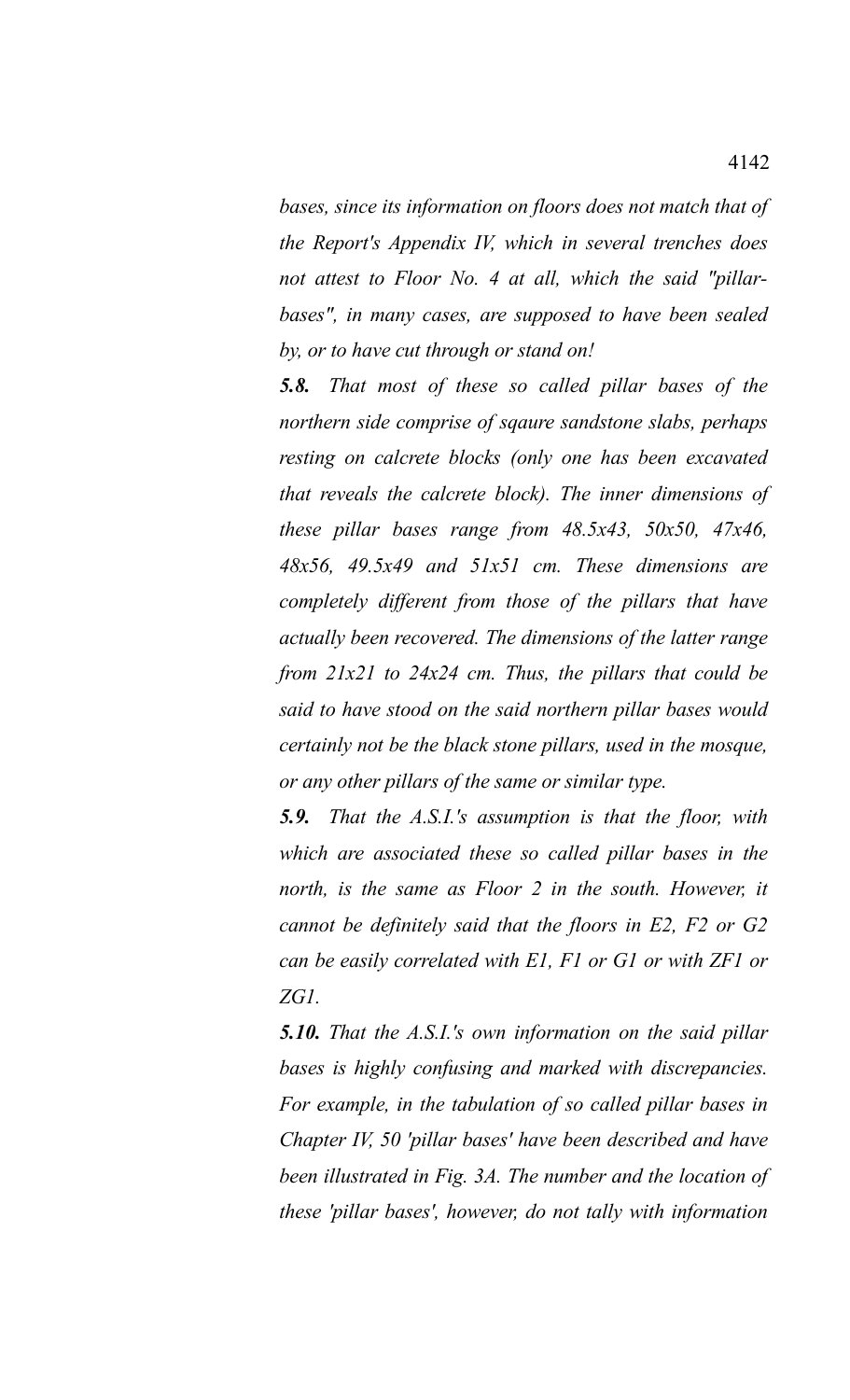*Trench Number of 'pillar Number of bases in Appendix 'pillar bases' IV in Fig. 3A and Tabulation in Chapter IV E1 Brick wall/pillar base?-1 E2 Brick wall/pillar base?-1 ZF1 3 2 F1 'pillar bases'- 1 unspecified F2 1 1 F3 1 1 F4 1 - F6 2 2 F7 1 4 F8 2 4 F9 2 2 F10 3 2 zG2 pillar unspecified bases'*- $|I|$ *ZG1 2 3 G1 2 2 G2 3 4 G5 1 1 G6 1 1 G7 2 2 G8 1 1 G9 3 3 G10 2 1 ZH2 2 2*

*given in Appendix IV as illustrated in the following Table:- Discrepancies on numbers of 'pillar bases'*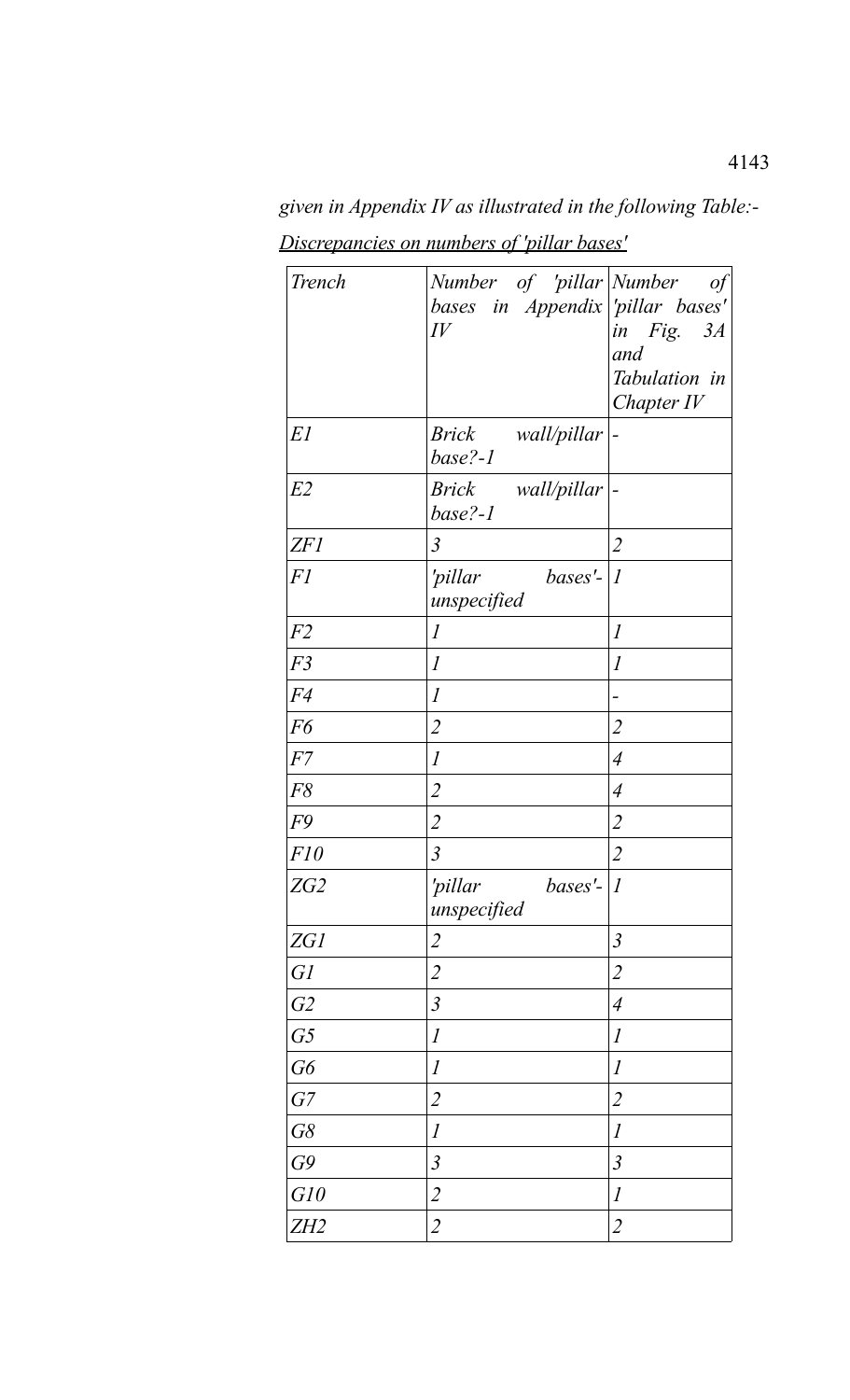| <b>ZH1</b>     | 2              |   |
|----------------|----------------|---|
| H1             | 2              | 2 |
| H <sub>5</sub> | 2              |   |
| HI0            | 2              | 1 |
| J2             |                |   |
| LI             | $\overline{2}$ |   |
| L2             | $\overline{2}$ |   |
| L3             | 2              |   |
| L7             | റ              |   |

**5.11.** *That, two 'pillar bases' are mentioned in H5, H10, G10 and ZH1 whereas only one in these trenches have been illustrated and described in the text. 'Pillar bases' in the L series of trenches and J2 have not been indicated in the Tabulation as illustrated above.* 

*5.12. That on p. 55, distances between 'pillar bases' have been given, that in the east-west direction, center-to Centre distance was 2.90-3.30 m. However, the distance between 'pillar bases' 37 and 38 is 3.80 m. Similarly, these are not always in alignment as is the case with 'pillar base' 30 in Trench G6. 'Pillar bases' 37 and 38 in Trench F8 are also not in alignment with each other.* 

*5.13. That the dubious nature of the 'pillar bases' is illustrated by the figures attached with the complaints. The collection of calcrete and brickbats at a lower level than the above has been ignored by the A.S.I. even though it resembles their so called 'pillar bases'. At times, walls were cut to make 'pillar bases' as in Trench F6. The confusion between walls and 'pillar bases' is apparent in Trenches E1 and E2. The same is the case with 'pillar base' 27 in Trench*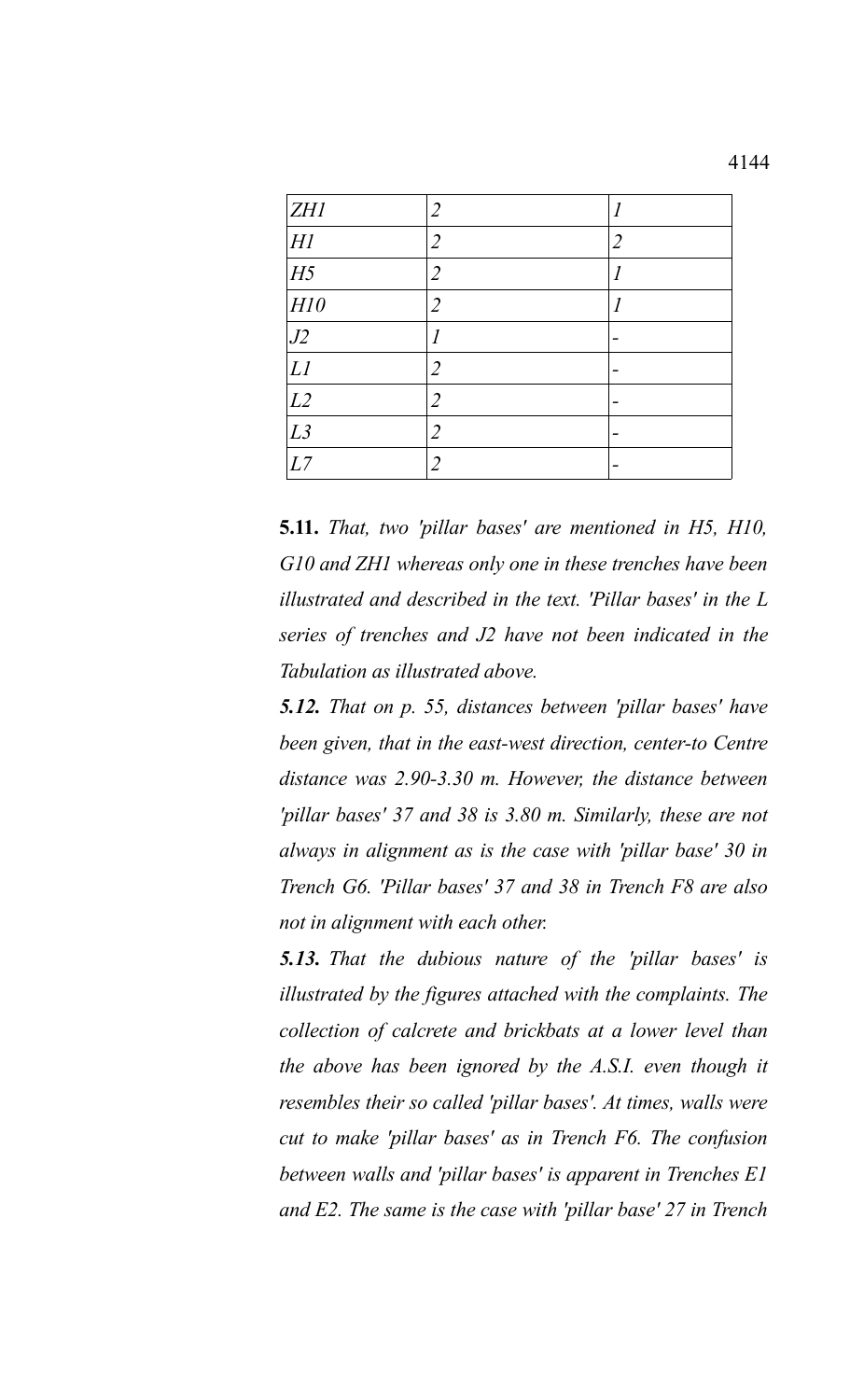## *H5. This is nothing but the southern part of Wall 18B.*

*5.14. That more serious problem has been created by giving Figs. 23A and 23B, showing the 'pillar bases' hypohetically. An incorrect impression is being created, by showing some 'pillar bases' where no structure was exposed at all and where no excavation was also done.* 

*5.15. That there is an additional problem with the "pillar base" interpretation. Load carrying pillar bases require to rest on hard and resistant surfaces, on floor slabs or rammed floors of say 30 to 40 cm height, or else to be set into or enclosed in pits that are packed tight with filled material. The various sections in the report indicate that this is not the case (see, e.g., Figures 8,9,10 where the features appear to have only been set without packing into the ground, and interrupt the continuity of Floor 2, which is only a few centimeters thick, and lies over a stratum not said to be homogeneous earth filling, or of rammed earth. Thus the very use of the words "rows" and "bases" is incorrect and misleading. These features could in some cases represent a pile of unused bricks, broken or entire. In other cases, they may have been used to fill hollows or to raise the level of the mound. In yet other cases they could have been used to shore up a heavy wall or else to function as an apron for a building.* 

*5.16. That the A.S.I. should have surely looked about for other explanations of these heaps of brickbats, before jumping to its so called "pillar base" theory. There was another clear and elegant explanation. When the surkhilime mortar bonded Floor No. 4 was being laid out over*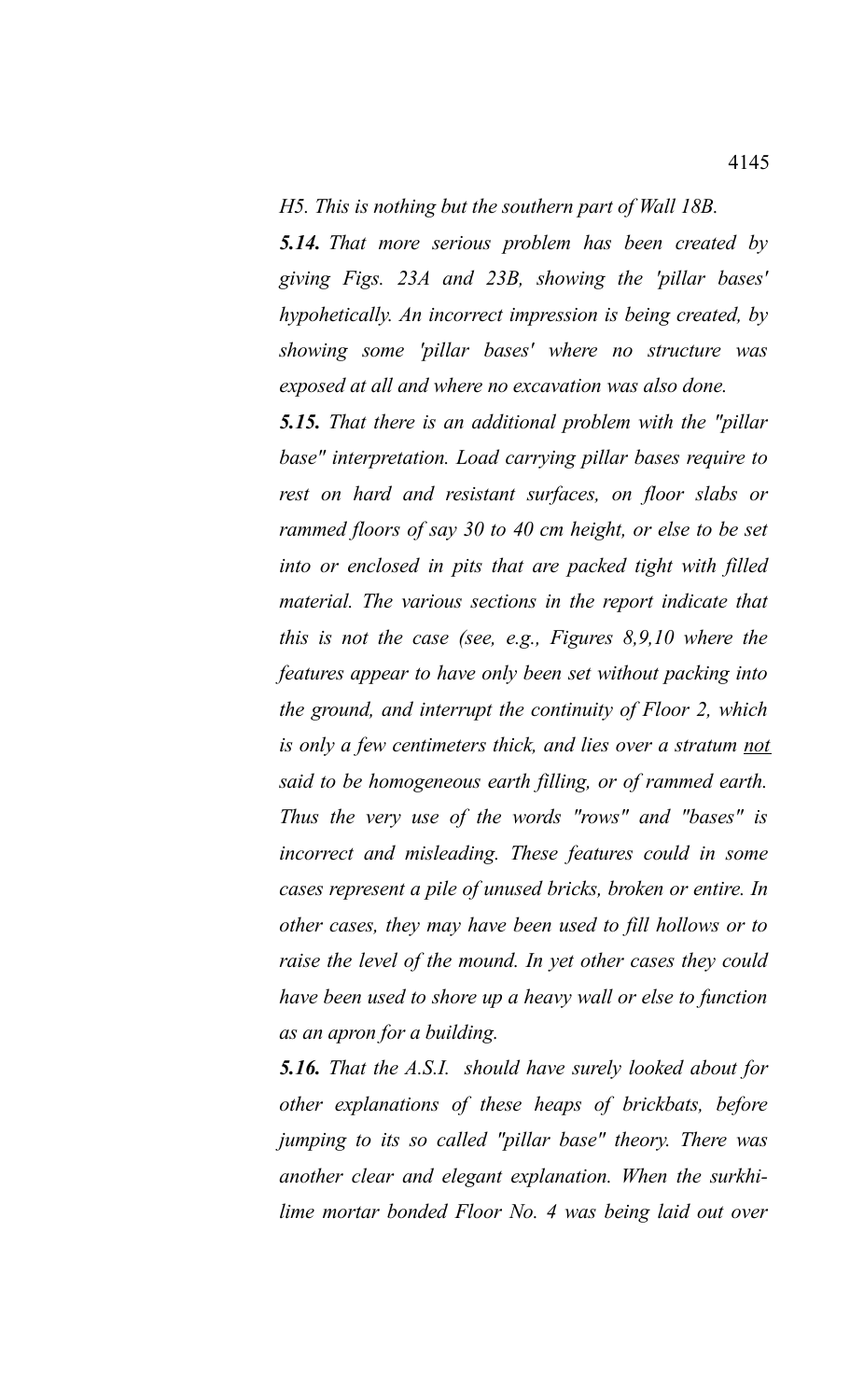*the mound, sometime during the Sultanate period, its builders much have had to level the mound properly. The hollows and depressions then had to be filled by brickbats topped by calcrete stones (the latter often joined with lime mortar) to fill them and enable the floor to be laid. When in time Floor 4 went out of repair, its holes had similarly to be filled up in order to lay out Floor 3. And so again when Floor 3 decayed, similar deposits of brickbats had to be made to fill the holes in order to lay out Floor 2 (or, indeed, just to have a level surface). This explains why the so called "pillar bases" appear to "cut through" both Floors 3 an 4, at some places, while at others they "cut through" Floor 3 or Floor 4 only. They are mere deposits to fill up holes in the floors. Since such repairs were at times needed at various spots all over the floors, these brickbat deposits are widely dispersed. Had not the A.S.I. been so struck by the necessity of finding pillars and "pillar bases" to please its masters, which had to be in some alignment, it could have found scattered over the ground not just fifty but perhaps over a hundred or more such deposits of brickbats.*

**3887.** As we have already noticed, these objections were prepared by PWs-29 and 32 as they themselves have admitted in the affidavit filed by them supporting their stand taken in the objections. There are some difference in their statement. **PW-29 (Jaya Menon)** in her affidavit in para 13 says as under:

*A. That the ASI's own information on so called pillar bases is highly confusing and marked with discrepancies. For example, in the tabulation of so called pillar bases in Chapter IV of the Final Report, 50 so called 'pillar bases'*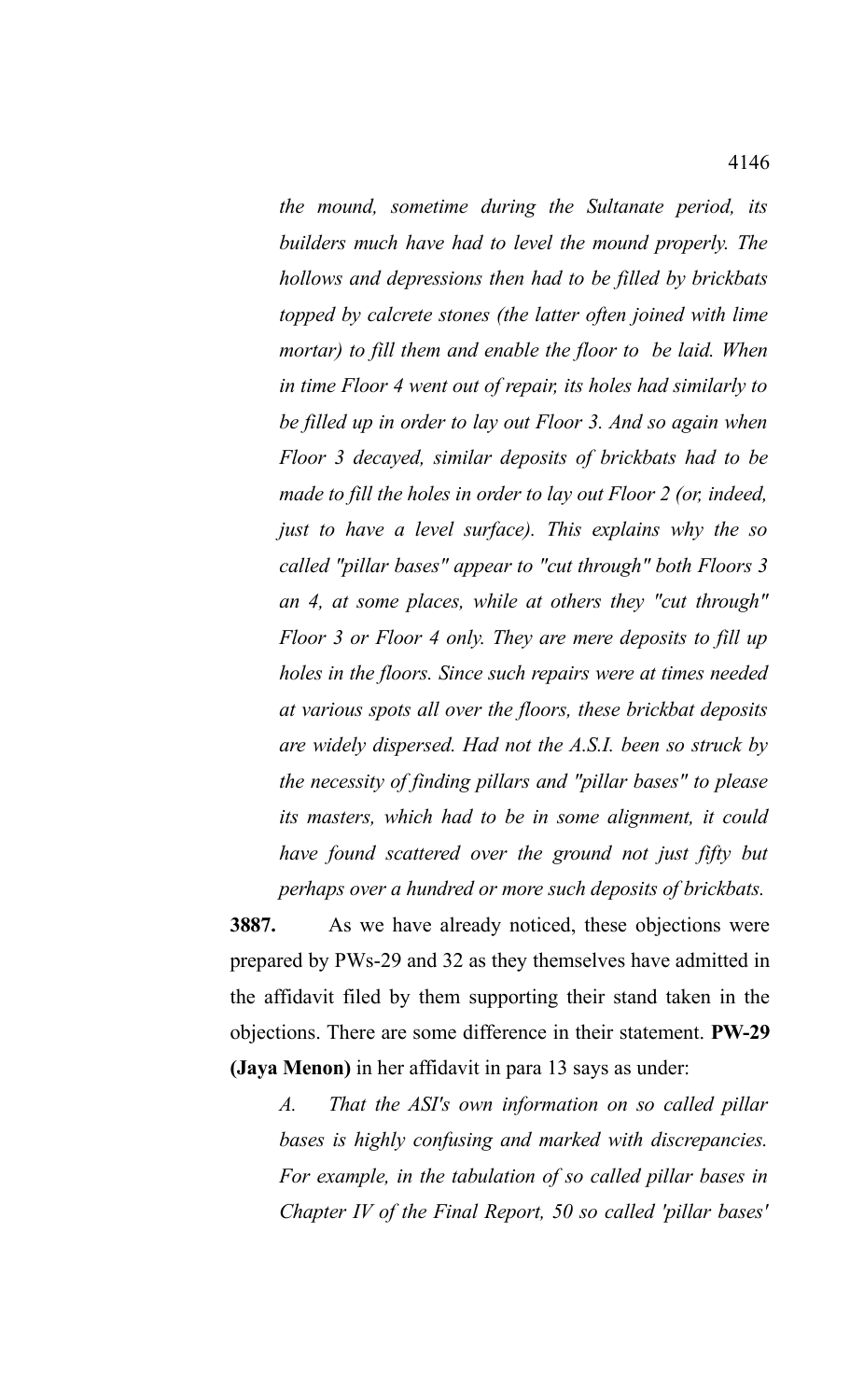*have been described and have been illustrated in Fig. 3A. the number and the location of said 'pillar bases', however, do not tally with the information given in Appendix IV. The details have been provided in the Objections filed by the Sunni Central Board of Waqfs, UP dated October 8th 2003.*

*B. That Appendix IV in the Final Report mentions so called pillar bases in trenches L1, L2, L3 and L7 (page 17 of Appendix IV). Yet, Site Note Book No. 30 makes no mention of pillar bases in L1 (pages 76-85), L3 (pages 67- 75) and L7 (pages 54-66). Nor are there any pillar bases mentioned in Site Note Book No. 24 for Trench L2, or Site Note Books No. 22 and 38 on the cutting of baulks between various trenches in the L series.*

*C. That a study of the Site Note Books brings out discrepancies from the information provided in the Final Report. site Note Books Nos. 37 and 21 for Trench G7 make no mention of recovering any pillar bases. however, the listing of so called pillar bases in the Final Report from pages 56-67 has records of so called pillar bases in Trench G7 (pillar base No. 26; pages 64-65) and in the G6/G7 baulk (pillar base No. 33; page 64). Appendix IV of the Final Report on page 10 mentions so called two disturbed pillar bases for Trench G7. It needs to be emphasized that the Site Note Books are the result of hte trench supervisor's observations and impressions. Interpretations may also form a part of Site Note Books. But, here, we find that trench supervisors make no mention of anything remotely like a pillar base but these suddenly appear in the Final Report.*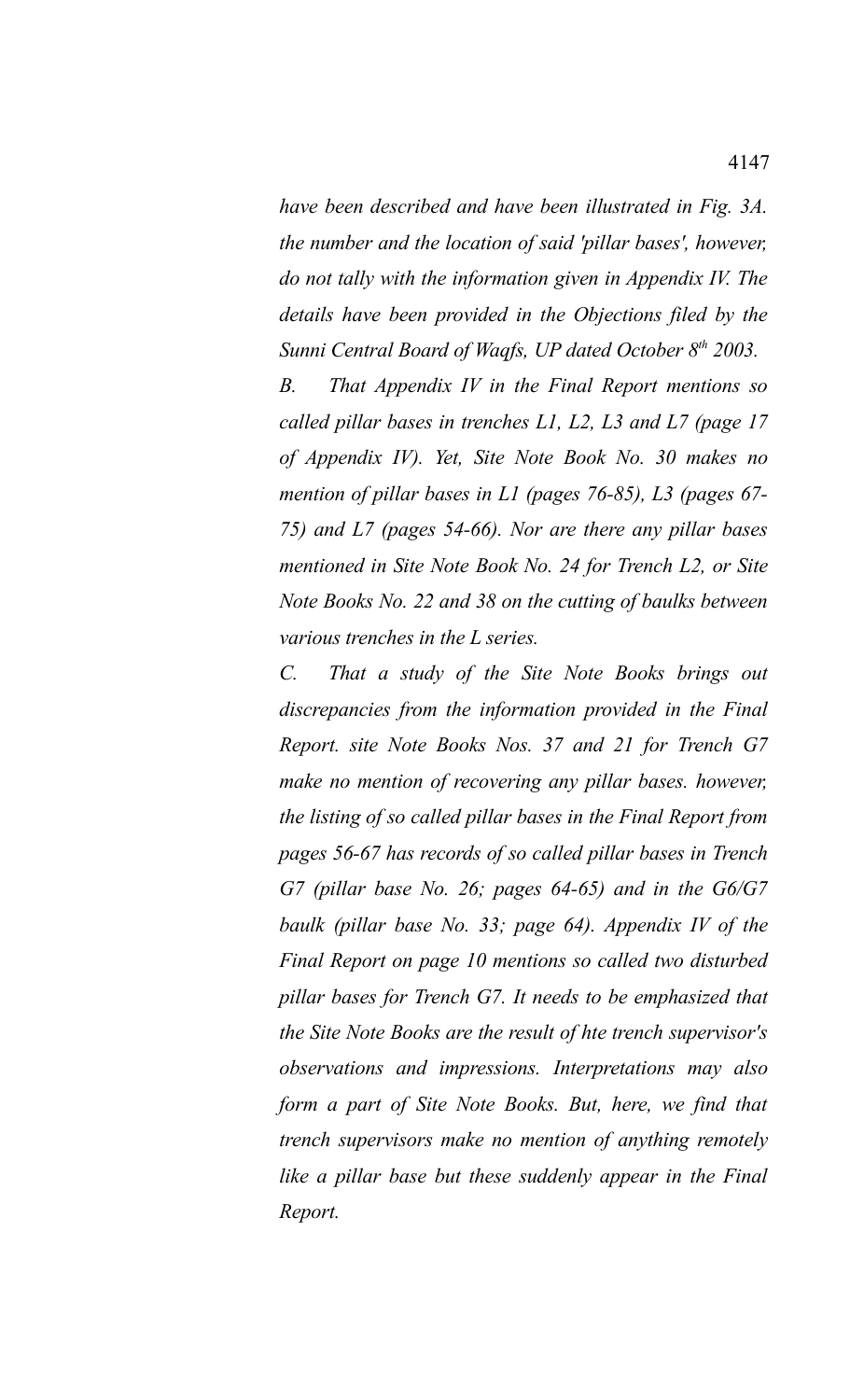*D. That the so called pillar bases are not in alignment with each other as should be expected in a pillared hall. At the same time, anything that has been found out of line with their imagined alignment has been discarded as evidence. A complaint was also filed which noted that structure was exposed in the eastern part of J2/J3 baulk after excavating a platform. Since it did not fall in line with the ASI's pillar base in Trench J1 it was not considered as base. But in physical appearance, made of calcrete and brickbats, this structure resembles many of the ASI's so called pillar bases. It is clear that this structure indicates nothing but the manner in which the platform was constructed. This shows the bias with which the ASI was working and their selective use of evidence.*

*E. That is is clear that at times, walls were cut to make so called 'pillar bases' as in Trench F6 and thus there is in Appendix IV, a confusion between walls and so called* 

*'pillar bases' in Trenches E1 and E2. The same is the case with the so called 'pillar base' in Trench H5. This is nothing but the southern part of Wall 18B.*

*F. That a more serious problem is showing the so called 'pillar bases' hypothetically in Figs. 23A and 23B. An incorrect impression is being created, by showing some so called 'pillar bases' where they do not exist.*

*G. That the ASI's assumption that the floor, with which are associated these pillar bases in the north, is the same as Floor 2 in the south, is baseless as there has been no concordance of trenches in the north and south.*

*H. That according to the Report (page 54), Structure 4*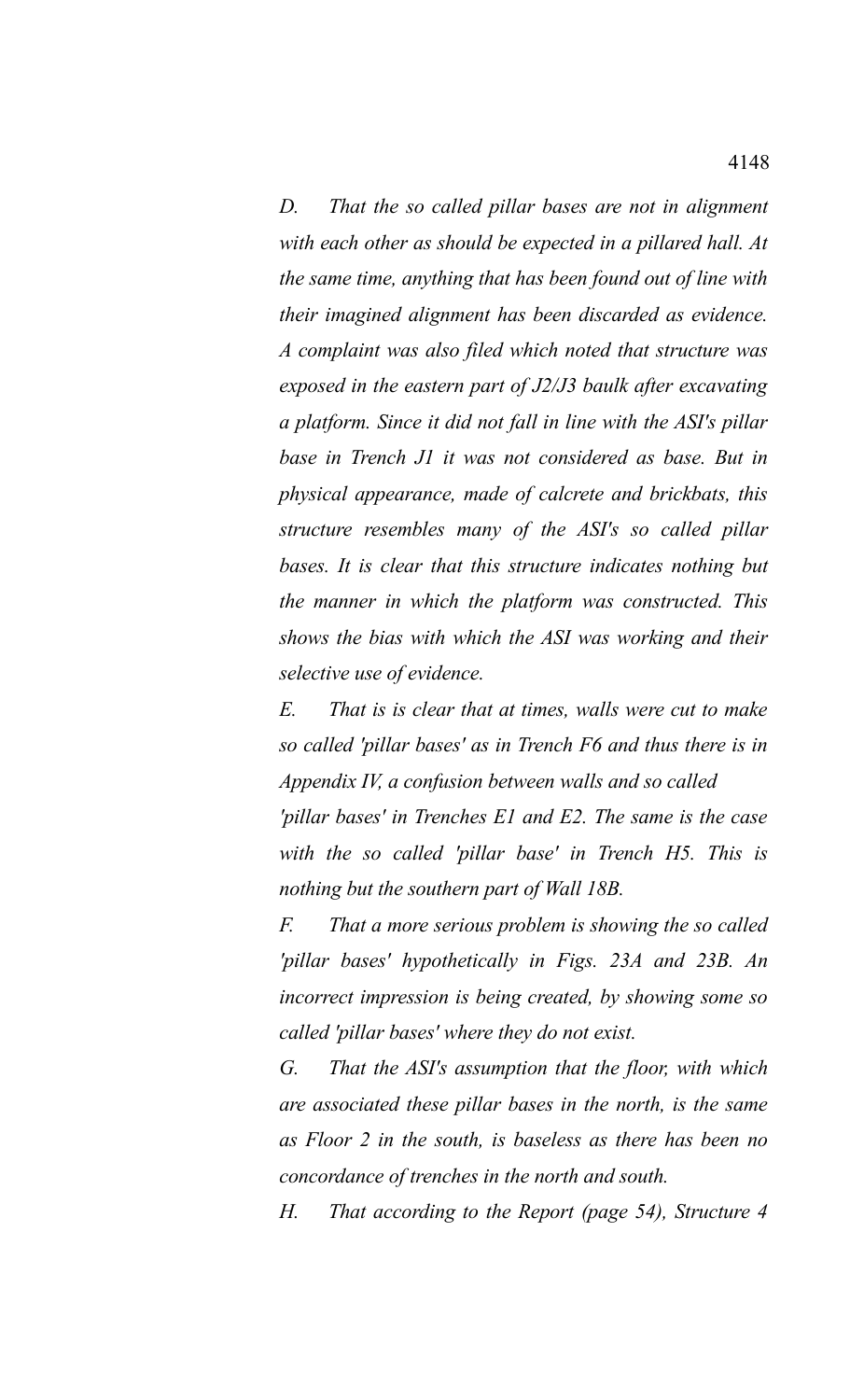*(the 'massive structure') "has survived through its nearly 50 metre long wall (wall 16) in the west and fifty exposed so called pillar bases to its east attached with Floor 2 or the floor of the last phase of Structure 4." However, several sections provided by the ASI (Figs. 6, 10, 16, Plates 21, 46) clearly show that the floor to which they were supposed to be attached sealed these so called 'pillar bases'. In Fig. 6, the 'pillar bases' has cut through Floor 3 (the floor associated with sub-period VIIB) and should have been attached to Floor 2. However, the section in Fig. 6 clearly shows Floor 2 intact over alleged 'pillar base' 31 which means the supposed sandstone block with orthostats and pillar could not have projected over Floor 2. This was the case also with so called 'pillar bases' in Trenches F2, G2 and G5.*

*I. That these so called "pillar bases" are too flimsy to have supported any load-bearing pillars. Made largely of brickbats, these are completely lacking in uniformity that would be expected if these were in reality pillar bases. Diameters vary from 1.10 m to 1.90 m. Brickbats are not placed in courses as should be the case, but are random, in many cases in a tilted position. The height of brickbats varies from 5-55 cm within a single base. Brickbats do not lie only under the stone but also over the stone as in Trenches F7 and F10. Brickbats make the entire structure unstable and would get broken if a weight was placed over them. If these really were rounded bases, originally they would have been constructed of wedge-shaped bricks instead of which we find brickbats of jagged shape.*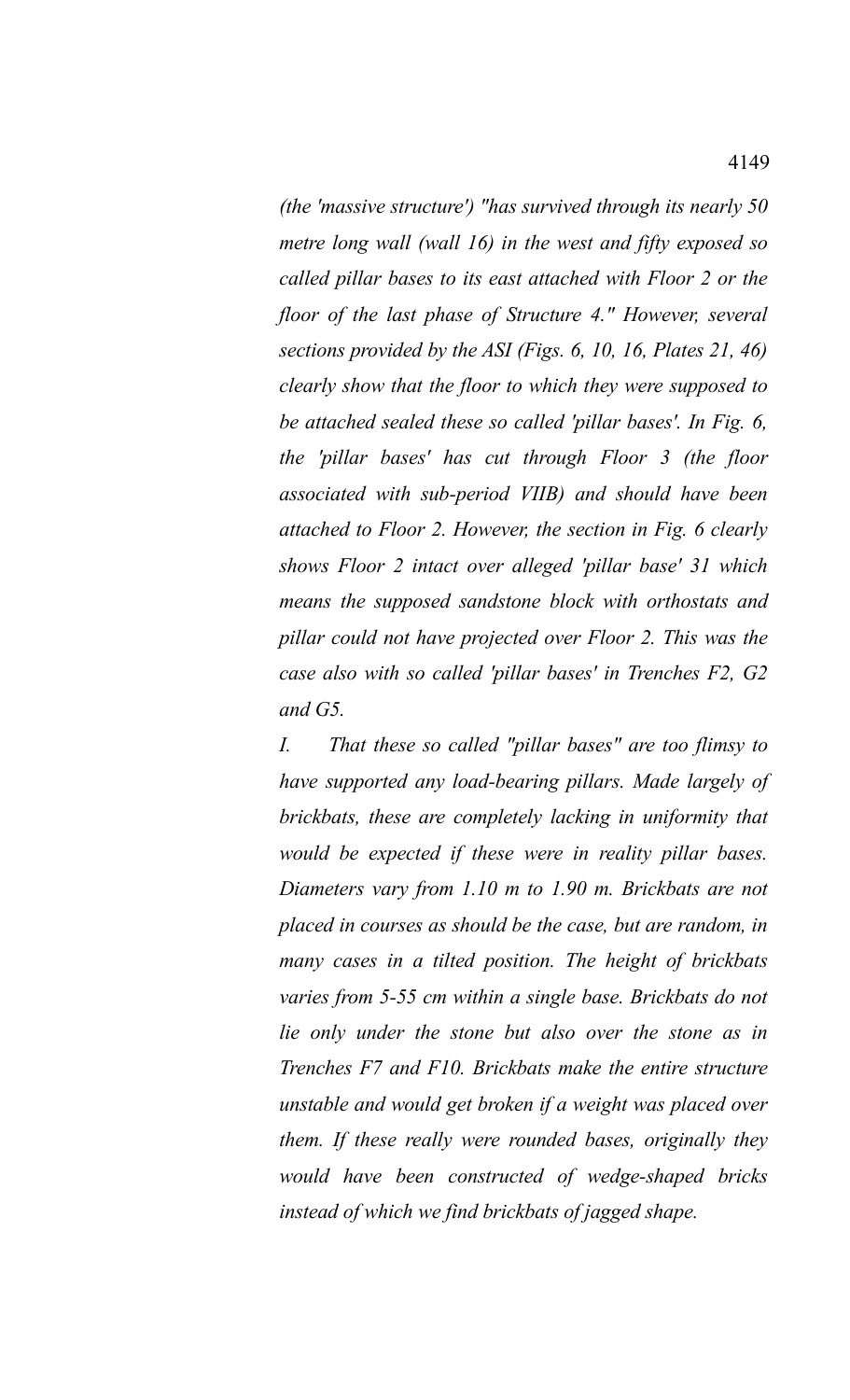*J. That if these really were pillar bases, they should have had casings within which the pillar would have fitted. In contrast, we see real pillar bases at the Early Historic site of Sanghol. One notices that these are rectangular, made of large bricks neatly placed with a depression in the centre to set the pillar. These are all of uniform size, constructed uniformly and are accurately aligned, unlike in the case of Ayodhya. Three Photographs of these pillar bases of Sanghol were filed as Annexures Nos. 2, 3, and 4 alongwith the Additional objection of Sunni Waqf Board dated 3-2-2004.*

*K. That the northern area is the only area of the site where pillar bases have been found. These appear to have been part of a separate much later period structure. In an area of about 10 x 10 metre, these were embedded in Floor 1 and hence were contemporary with Floor 1. These pillar bases comprise of square sandstone slabs, of which only one has been excavated with a calcrete block. The inner dimensions of these pillar bases range from 48.5 x 43, 50 x 50, 47 x 46, 48 x 56, 49.5 x 49 and 51 x 51 cm. These dimensions are completely different from those of the black stone pillars that have actually been recovered with dimensions ranging from 21 x 21 to 24 x 24 cm. Thus, the pillars that would have stood on the said northern side pillar bases were certainly not the black stone pillars. These northern side pillar bases are the ones numbered 1- 8, 13 and 14, by the ASI.*

*L. That barring pillar bases 1 to 8, 13 and 14, the ASI has created so called 'pillar bases' in the rest of the site.*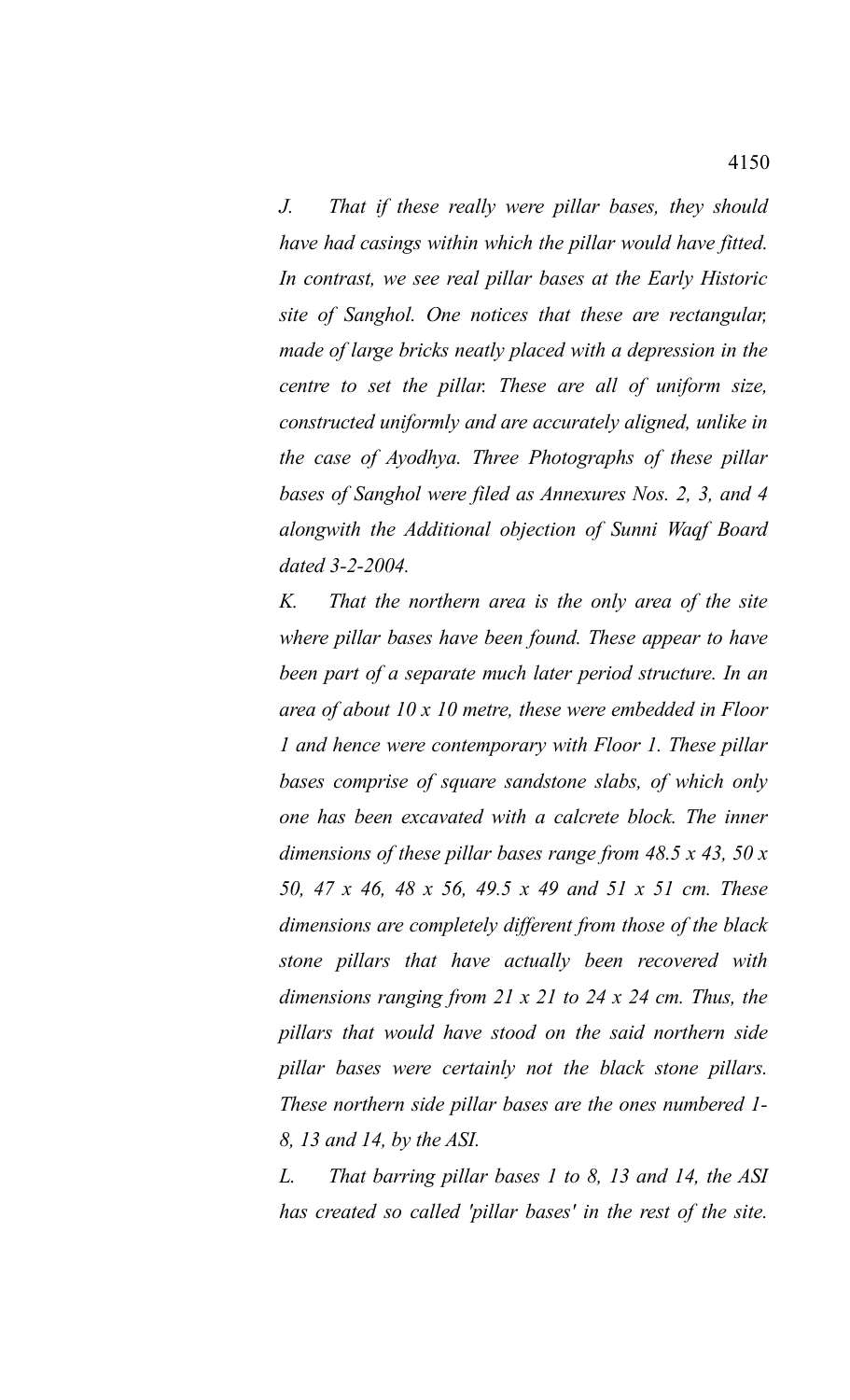*Their creation has been actually observed during excavation and complained about. The deponent has personally witnessed the creation of so called " pillar bases" in Trenches ZF1, F3, F6, G5 and F2/G2.*

*M. (i) That observations were made of the creation of so called pillar bases in Trench ZF1 from 29th April to 30th April 2003. Floor 1 was exposed at 40 cm bsl, Floor 2 at 57 cm bsl and Floor 3 at 80 cm bsl, all floors being limesurkhi floors. Floor 1 was reached on April 29th 2003 and was cut through on 30th April 2003, exposing a complete brickbat layer. But during excavation, when a stone was observed as protruding out of the brickbats, the brickbats in the area near the stone were left in a squarish shape while the rest of the brickbats were removed and thrown away. On April 30th 2003 when Floor 2 was cut through, the same king of brickbat layer was exposed beneath it. This brickbat layer can be easily observed by studying the south-facing section in Trench ZF1. A complaint was lodged about the creation of this so called "pillar base".*

*(ii) That the creation of a so called pillar base was observed in Trench G5 from 24th - 30th of May 2003. Under the Babri Masjid floor various alignments of brickbats were excavated. By the 28th of May 2003, brickbats in the north-western area were concentrated on because there were traces of mortar on these. The mortar was probably remnants from Floor1. By the 30th of May 2003, brickbats were left in a somewhat circular shape because a few small stone chips with traces of mortar on them were found. This whole contraption was made into a so called pillar base by*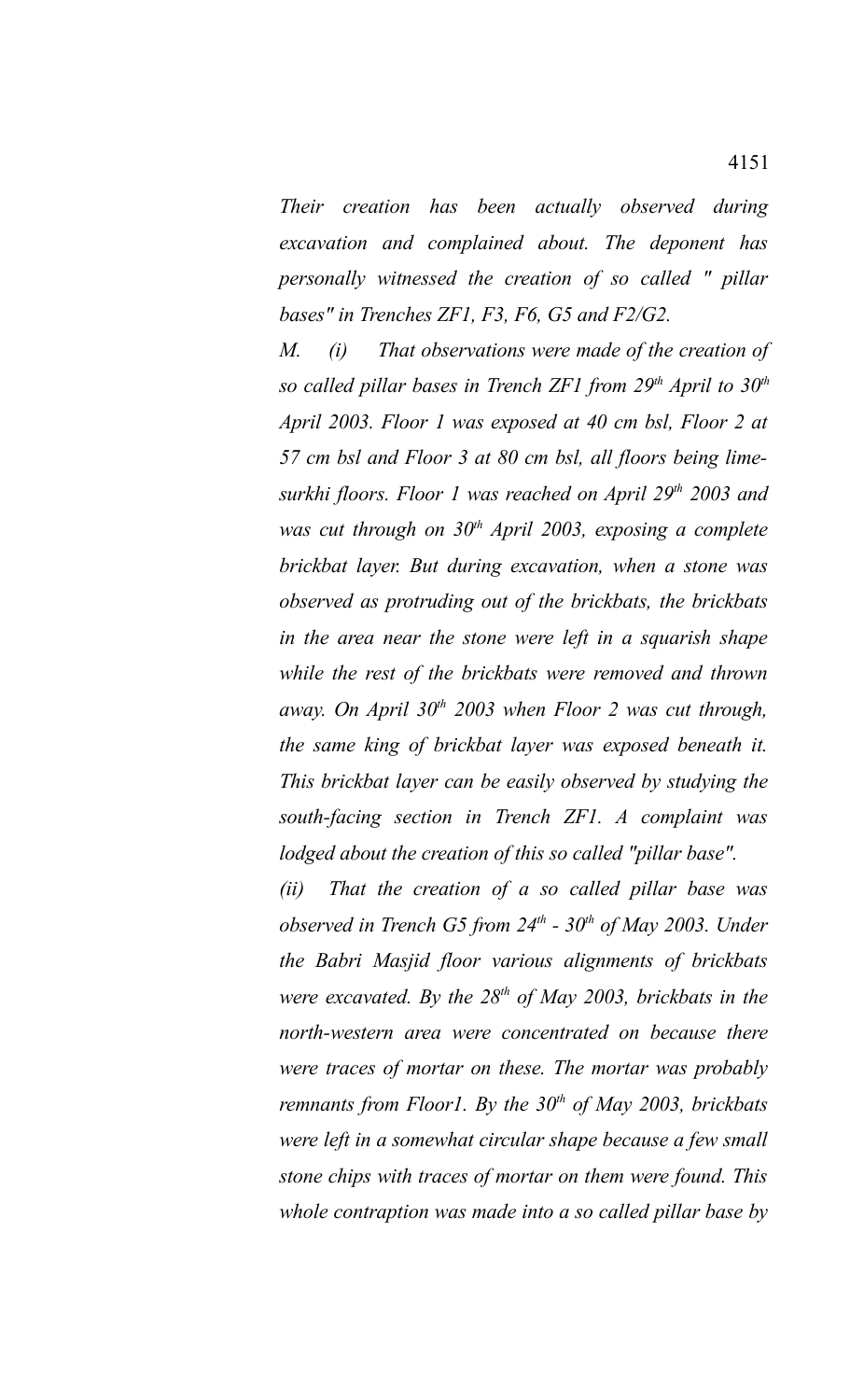*selective digging and partial removal of brickbats. It appears that any co-occurrence of stone, even in the form of chips, and brickbats was made into a so called pillar base, as long as it is 3.30 m to 3.50 m away from the next. Any stones along with brickbats found out of this alignment was not made into a pillar base. A complaint was lodged during excavation about the creation of this "pillar base" also.*

*(iii) That the same situation of creation of so called pillar bases can be seen in Trench F3. The relevant excavation s took place from July 8th to 12th July2003. In this trench, part of the wall of the northern dome of the Babri Masjid is still standing. A sandstone slab was recovered in the northwestern corner of the trench at 2.30 m bsl. On excavation, brickbats were found lying all over the trench and Floor 2 was partially seen below the brickbats at 3.08 m below surface level (bsl). On the 9th of July 2003, brickbats were selectively removed, leaving those only around the sandstone slab. Further excavation down to Floor 3 at 3.35 m bsl revealed a similar layer of brickbats under it. Finally the so called pillar base was created by heaps of brickbats that had been left in place around a sandstone slab while removing all the other brickbats in the rest of the trench. A complaint was lodged during excavation about the creation of this "pillar base".*

*(iv) That the construction of a so called pillar base was observed in Trenches F2/G2 from the 23rd to the 26th of July 2003. The loose deposit under the Babri Masjid floor was removed leaving brickbats in the north-eastern part of the*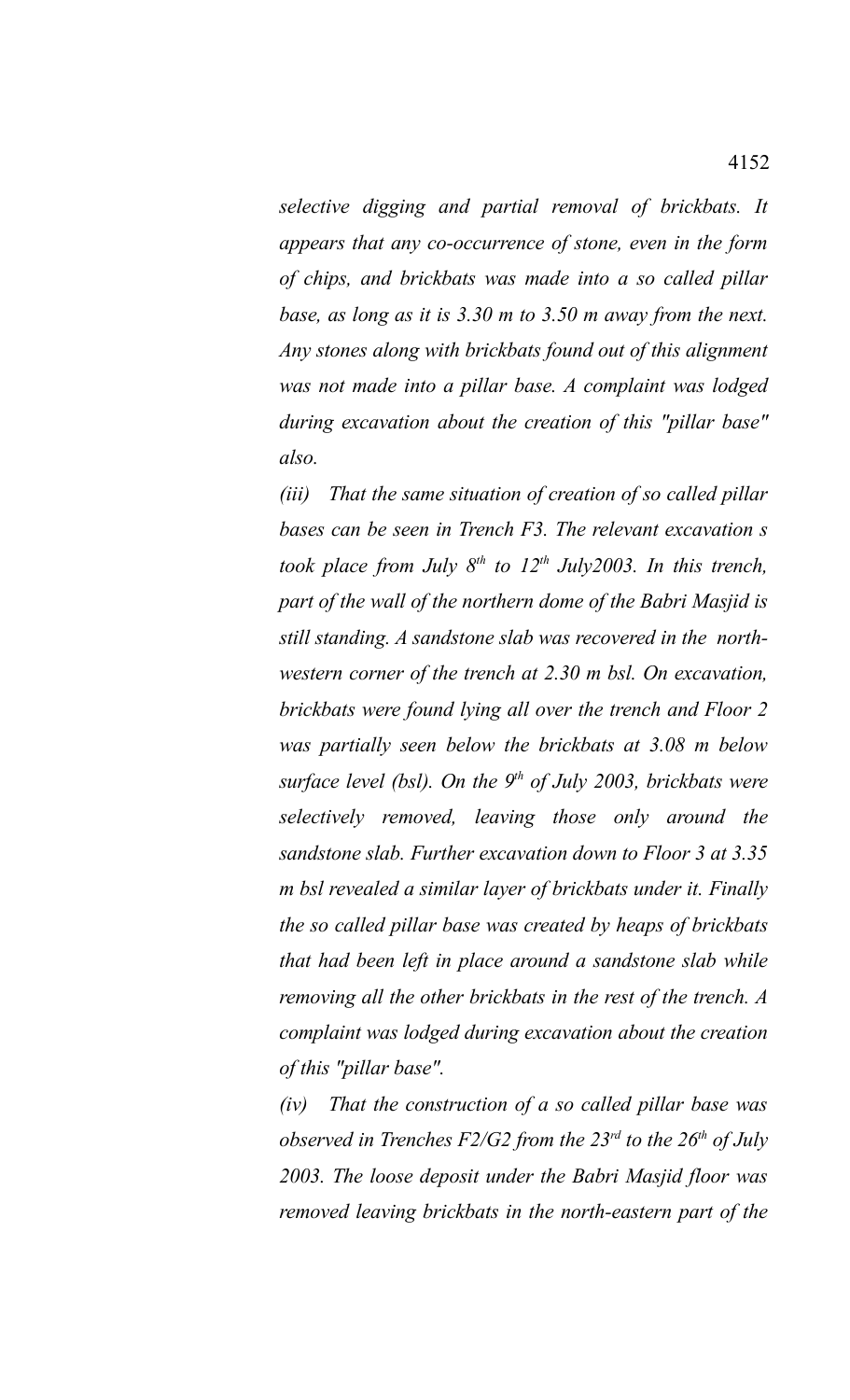*trench in a semi-circular shape. By the 24th of July, the entire area was cleared leaving brickbats in the eastern area and a small patch in the south-western part. What is important is that the eastern and western parts of the trench were excavated carefully with knife and brush unlike the rest of the trench that was excavated with a pick. This was because it was in the eastern and western portions that so called pillar bases had to be created, keeping their distance from those constructed in Trench G1. It must also be pointed out that in the clearing work, a collection brickbats and sandstone in the north-western part of the excavated area was removed because it did not fall in an expected alignment of so called pillar bases. This 'structure' had been objected to earlier in a complaint filed on 21st May 2003. By the 26th of July, brickbats in the south-western part were recovered along with sandstone chips. Digging under Floor 1 revealed brickbats in the entire area, but the south-eastern and south-western areas were excavated separately. It was very obvious that these were going to be made into so called pillar bases, even though brickbats had been found in the entire area. By 11.40 am, the area was cleared but further digging revealed the same king of deposit of brickbats, mud, and brick nodules. By afternoon, the so called "pillar base" in the south-eastern area was created by removing brickbats from its edges to give it a neat shape. Glazed were sherds were found at this level. The so called "pillar base" in the south-western part of the trench was cleared of brickbats of make it equal in size to its counterpart and a piece of*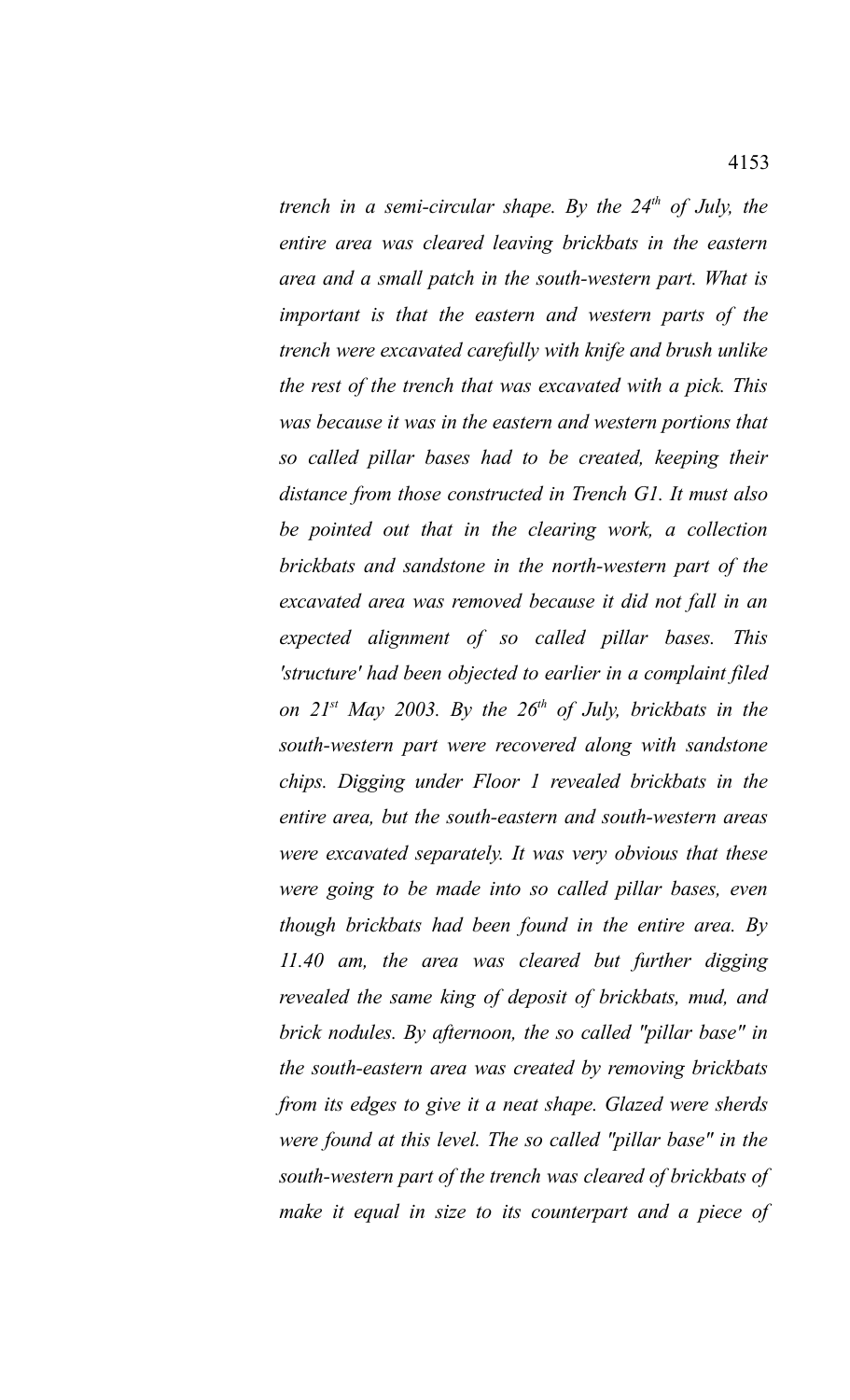*broken floor sticking to it was removed. Very obviously, these so called pillar bases were created by selectively removing brickbats that lie under each floor. A complaint was lodged during excavation about the creation of this so called "pillar base".* 

*N. That it was observed that, during excavation, brickbats were selectively removed so as to leave brickbat heaps around stone piece and blocks. (There were preconceived ideas about where so called "pillar bases" were to be carved out of brickbats. If no sandstone or calcrete blocks or slabs were noted, heaps of brickbats were left at intervals of 3.00-3.30 m.) A clear attempt was made to neaten the edges of so called "pillar bases" by removing brickbats to give rounded/squarish shapes. It appears that at the end of the excavation, when some so called 'pillar bases' were found obviously out of alignment, they were dismantled as in the case of the structure in the north-west of Trench G2.*

*O. That the sections of a trench provide us direct evidence of the brickbats layers that lay under individual floors. (It is also obvious that brickbats have been removed from the sections of many trenches: south-facing section of G8/G9 baulk, north, south, and east-facing sections of F1, north- and south facing sections of G1, north-facing section of H1, and east-facing section H1/H2 baulk, southand west-facing sections of ZF1, east-facing section of G2 and east-facing section of F9.) In archaeology, whenever sections are made during excavation, protruding artefacts like antiquities or bricks, stone and brickbats are never*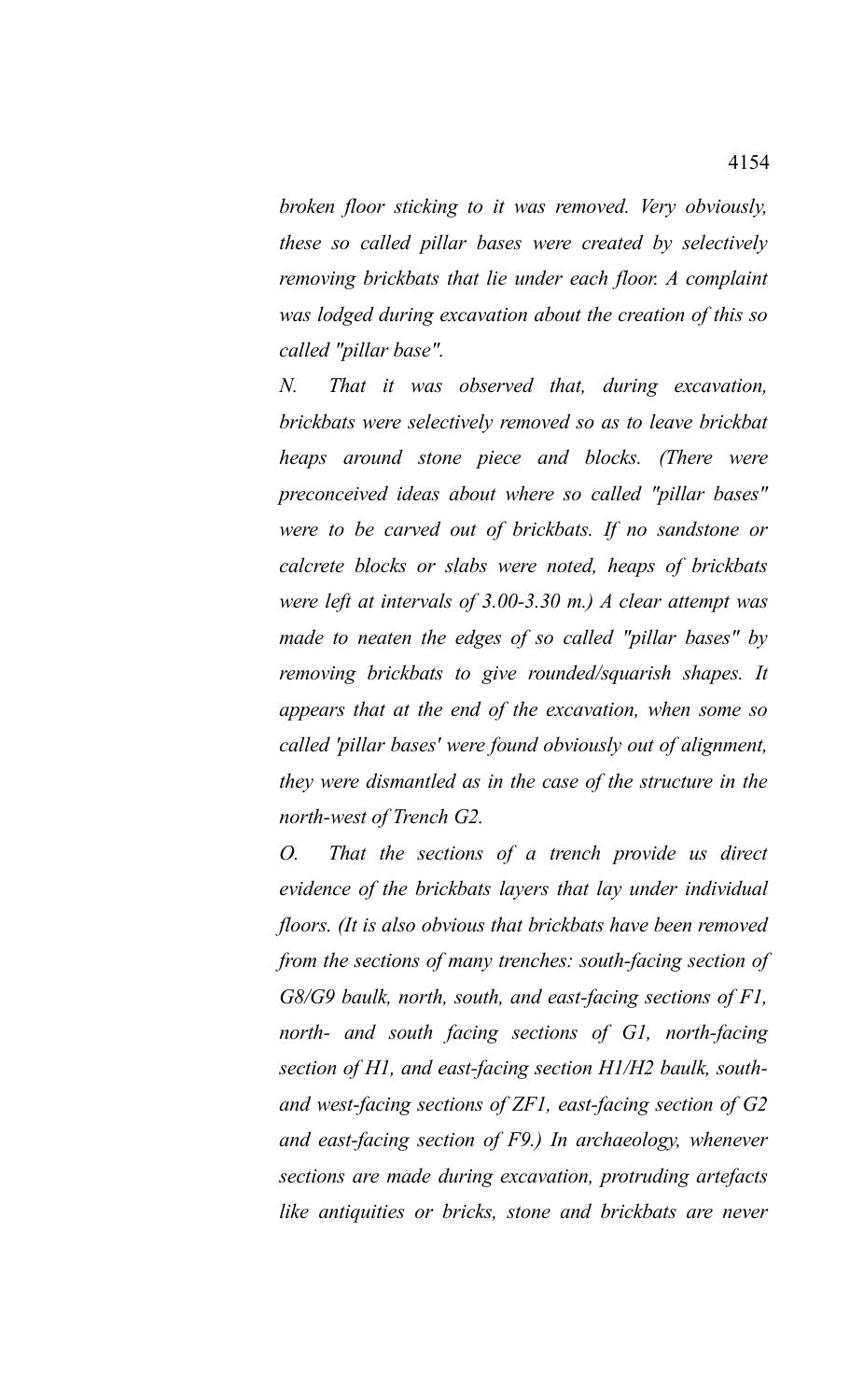*scraped level with the section but are allowed to protrude. This provides a correct picture of the section and its cultural material. In the case of Ayodhya, the abovementioned trenches show gaping holes from where brickbats have been removed.*

*P. That the so called "pillar bases" were only part of a floor construction technique. Each lime-surkhi floor was underlain with several layers of brickbats interspersed with stone blocks and slabs and other material as fillers. The intervening spaces were filled with brickbats, mud and brick nodules. Stones have also been used at the site as fillers (as seen from the Plates 4, 21, 30, 50 in the Final Report), levelling mechanisms and for raising walls and platforms and so forth.*

*Q. That it seems that originally the aim was to create the so called pillar bases all over the excavated area. 8 so called 'pillar bases' were carved out in the L series of trenches as can be seen by Appendix IV (page 17) of the Final Report. As pointed out, there is no mention of these in the individual Site Note Books of the L series of trenches. These were probably not included in the final tabulation or in Fig. 3B showing so called 'pillar bases' as they did not fit in which the ASI' plan of a so called temple with a large brick pavement in front. This brick pavement to the east was considered as the entrance of the massive structure and hence pillar bases would not have fitted into this plan further to the east."*

**3888. PW 32 (Dr. Supriya Verma)** in her affidavit dated  $27<sup>th</sup>$  March, 2006 has said: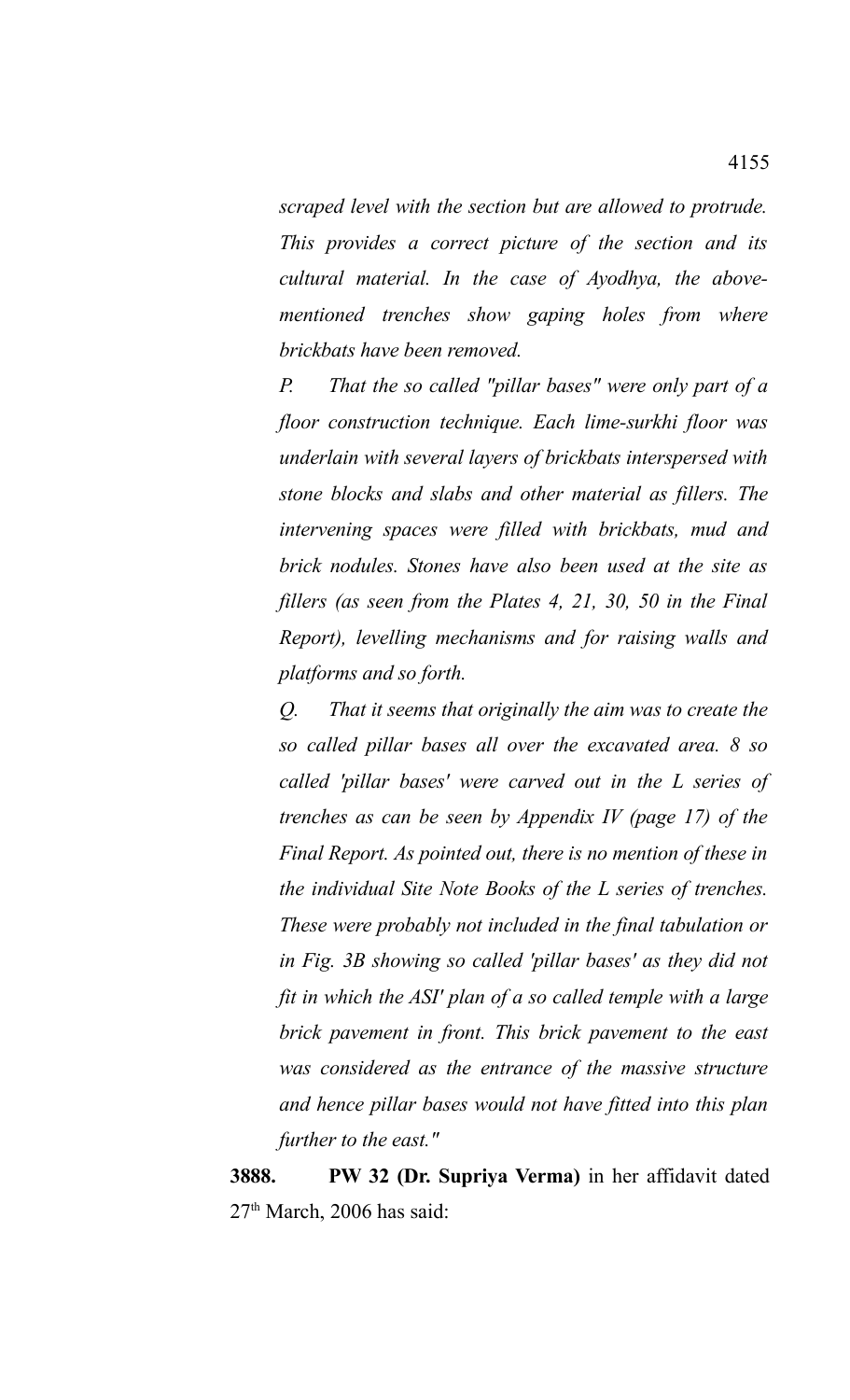*A. That the northern area is the only area of the site where pillar bases have been found. In an area of about 10 x 10 m, these were embedded in Floor 1 and hence were contemporary with Floor 1. These pillar bases comprise of square sandstone slabs, of which only one has been excavated with a calcrete block. The inner dimensions of these pillar bases range from 48.5 x 43, 50 x 50, 47 x 46, 48 x 56, 49.5 x 49 and 51 x 51 cm. These dimensions are completely different from those of the black stone pillars that have actually been recovered with dimensions ranging from 21 x 21 to 24 x 24 cm. There is a pillar lying in the gully to the north of the mound that may have fitted on top of these pillar bases. Thus, the pillars that would have stood on the northern side pillar bases were certainly not the black stone pillars. These northern pillar bases are the ones numbered 1-8, 13 and 14, by the ASI.*

*B. That barring pillar bases 1-8, 13 and 14, the ASI has created 'pillar bases' in the rest of the site. Their creation has been actually observed during excavation was even and complained about. The deponent has personally witnessed the creation of "pillar bases" in Trenches G2, G5 and F3. Observations were made on the creation of "pillar bases" in Trench G2 from May 16-20, 2003, in Trench G5 from May 27-30, 2003, and in Trench F3 from July 8-12, 2003 and complaints were filed on May 21, 2003, June 28, 2003 and July 26, 2003 respectively. These complaints/objections were prepared by the deponent and Dr. Jaya Menon and were filed under the signatures of Muslim parties and their counsels.*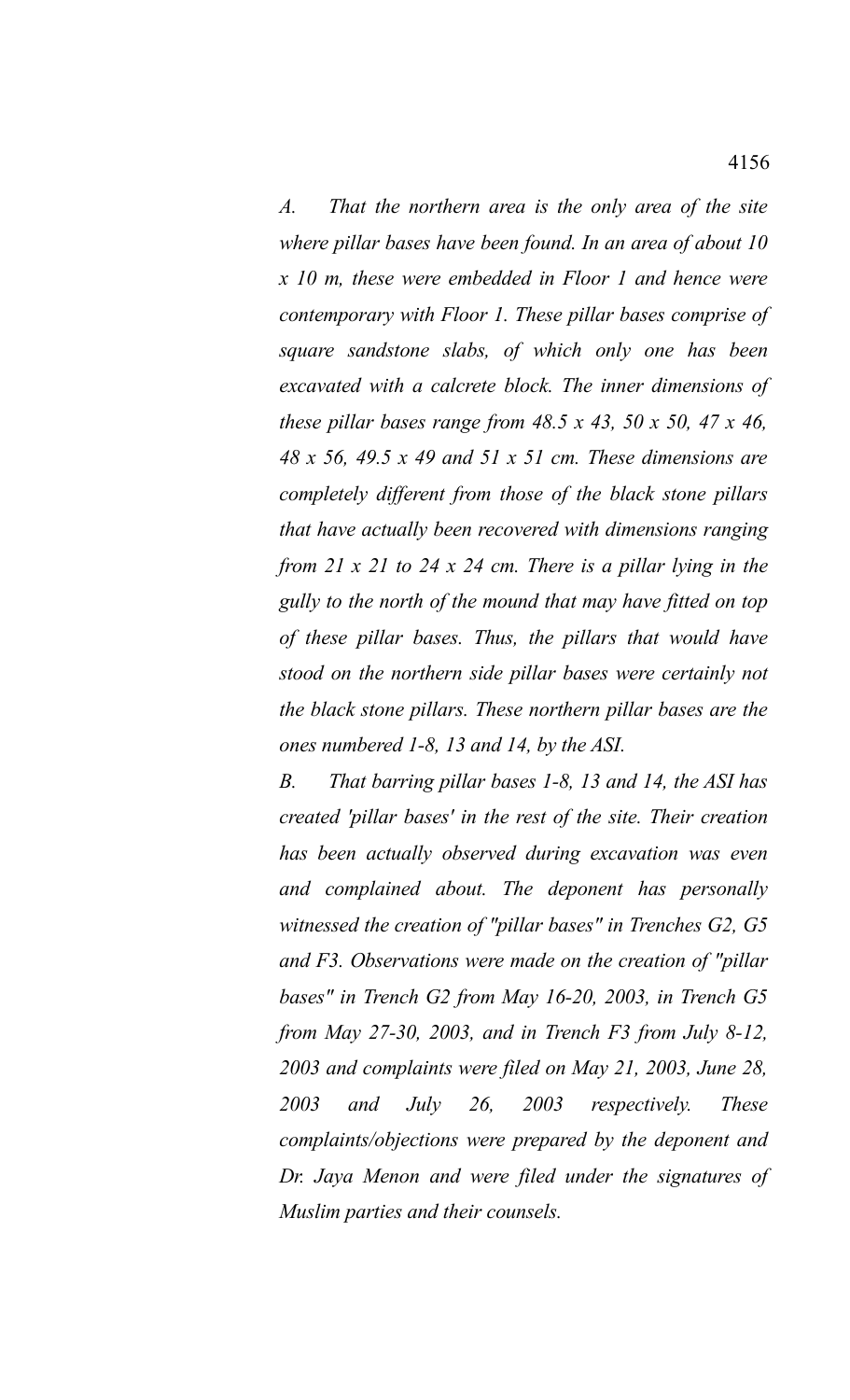*C. That a close observation of the excavation and recording was done of Trench G2 from May 16 to May 20, 2003. It was found that brickbats randomly scattered over the entire excavated area were selectively removed so as to create a visual impression that the brickbats were confined to only a portion of the excavated area. An examination of the section will reveal the fact that brickbats lay in the layer below Floor 1. When Floor 2 was dug through, once again a whole layer of brickbats was exposed.*

*D.. That the so called "pillar bases" were only part of a floor construction technique. Each lime-surkhi floor was underlain with several layers of brickbats interspersed with stone block blocks and slabs and other material as fillers. The intervening spaces were filled with brickbats, mud and brick nodules. Stones have also been used at the site as fillers (as seen from the Plates 4, 21, 30, 50 in the Final Report), levelling mechanisms and for raising walls and platforms and so forth.*

*E. That during excavation, brickbats were selectively removed so as to leave brickbat heaps around stone pieces and blocks. If no sandstone or calcrete blocks or slabs were noted, heaps of brickbats were left at intervals of 3.00-3.30 m. It appears that at the end of the excavation, when some so called "pillar bases" were found obviously out of alignment, they were dismantled as in the case of the structure in the northwest part of Trench G2.*

*F. That the sections of a trench provide us direct evidence of the brickbat layers that lay under individual floors. It is also obvious that brickbats have been removed*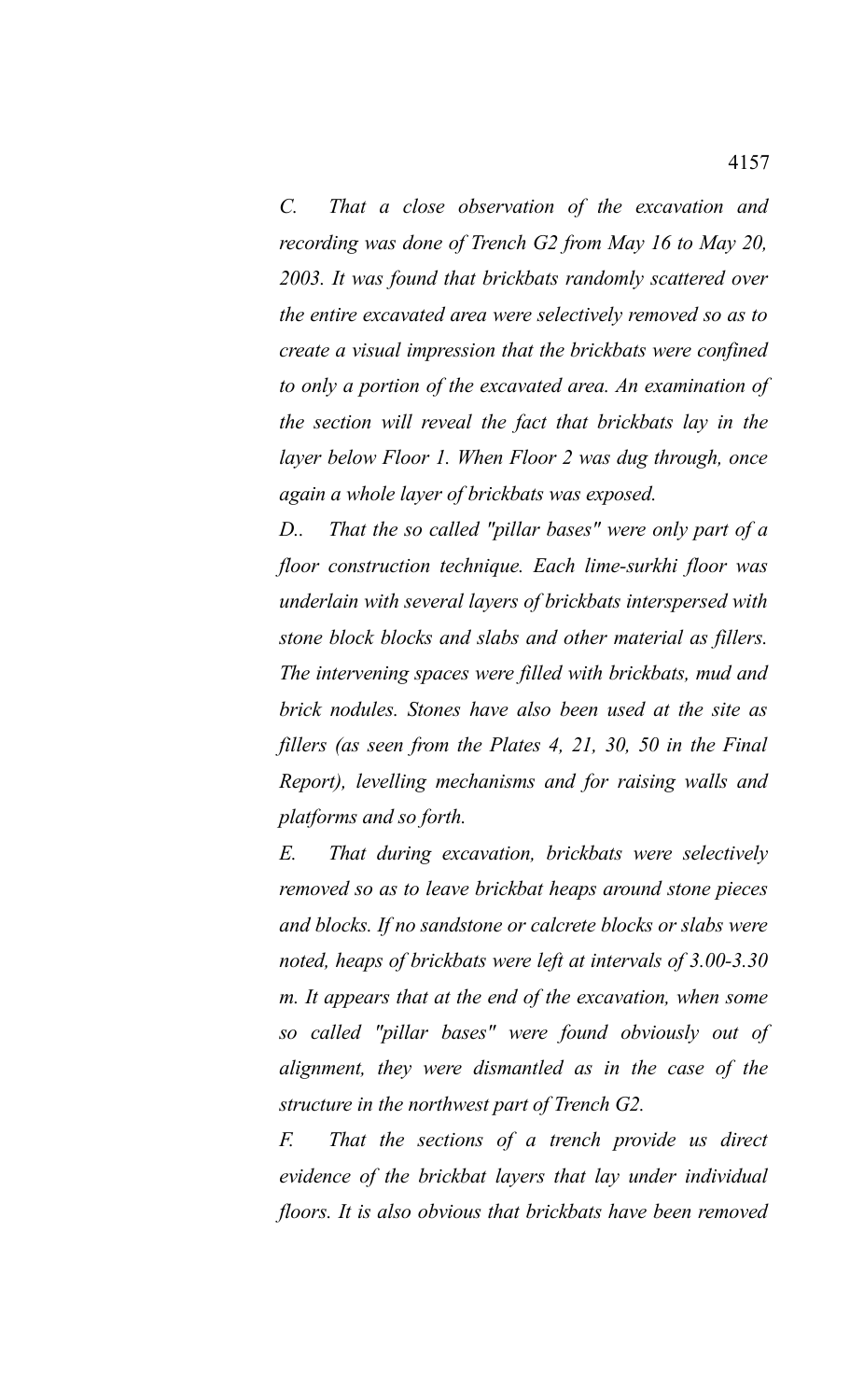*from the sections of many trenches: south-facing section of G8/G9 baulk, north-, south-, and east-facing sections of F1, north- and south-facing sections of G1, north-facing section of H1, and east-facing section of H1/H2 baulk, south- and west-facing sections of ZF1, east-facing section G2 and east-facing section of F9. (In archaeology, whenever sections are made during excavation, protruding artefacts like antiquities or bricks, stone and brickbats are never scraped level with the section but are allowed to protrude. This provides a correct picture of the section and its cultural material.) In the case of Ayodhya, the abovementioned trenches show gaping holes from where brickbats have been removed.*

*G. That the ASI's own information on the so called "pillar bases" is highly confusing and marked with discrepancies. For example, in the tabulation of "pillar bases" in Chapter IV of the Final Report, 50 "pillar bases" have been described and have been illustrated in Fig. 3A. The number and the location of "pillar bases", however, do not tally with the information given in Appendix IV. The details have been provided in the Objections filed by the Sunni Central Board of Waqfs, UP on October 8th 2003.*

*H. That Appendix IV in the Final Report mentions so called "pillar bases" in trenches L1, L2, L3 and L7 (p. 17 of Appendix IV). Yet, Site Note Book No. 30 makes no mention of pillar bases in L1 (pp. 76-85), L3 (pp. 67-75) and L7 (pp. 54-66). Nor are there any "pillar bases" mentioned in Site Note Book No. 24 for Trench L2, or Site Note Books No. 22 and 38 on the cutting of baulks between various*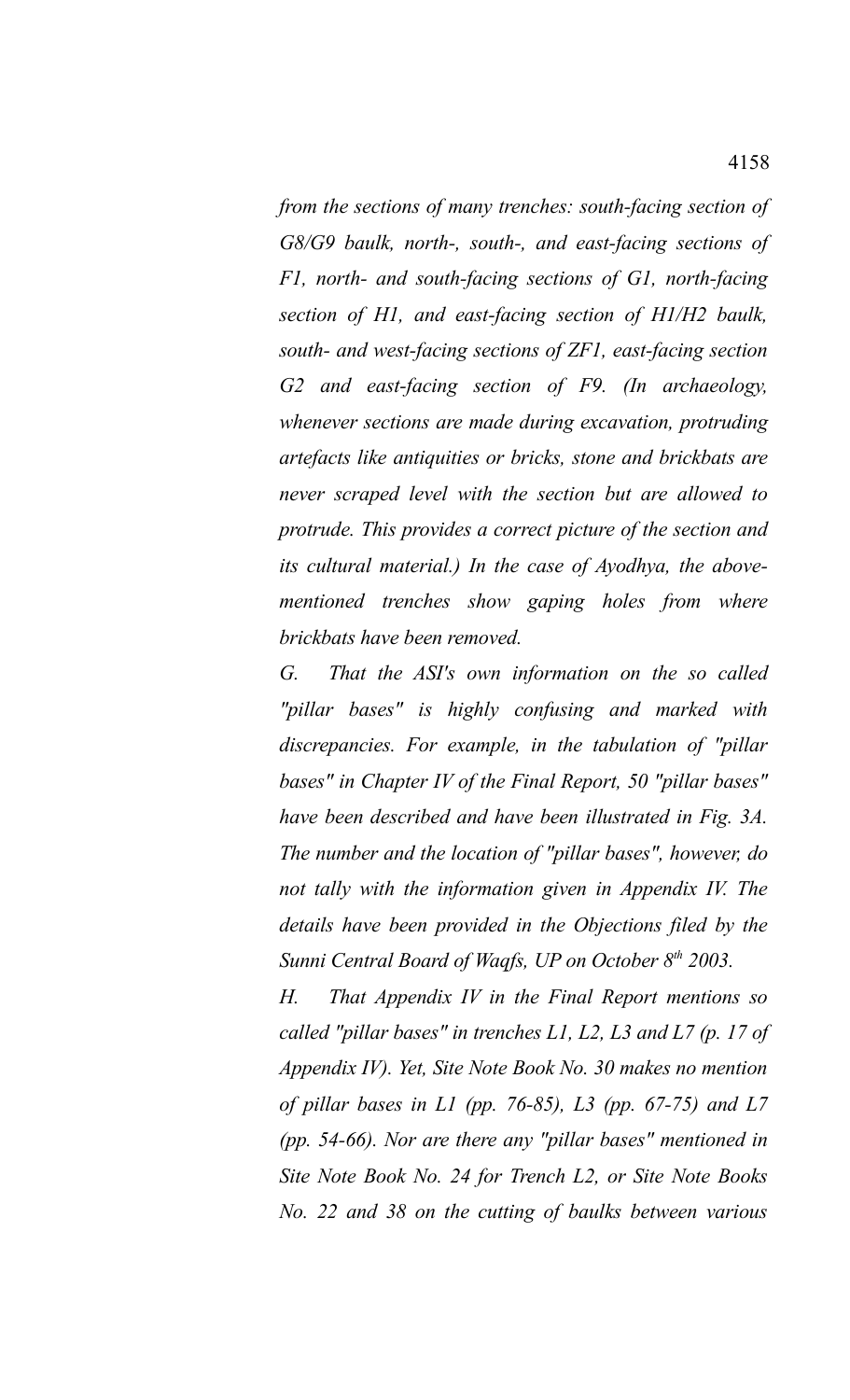*trenches in the L series.*

*I. That it seems that originally the aim was to create "pillar bases" all over the excavated area. Eight so called "pillar bases" were carved out in the L series of trenches as can be seen by Appendix IV. (p. 17) of the Final Report. As pointed out, there is no mention of these in the individual Site Note Books of the L series of trenches. These were probably not included in the final tabulation or in Fig. 3B showing "pillar bases" as they did not fit in with in the ASI's plan of a temple with a large brick pavement in front. This brick pavement to the east was considered as the entrance of the massive structure and hence so called "pillar bases" would not have fitted into this plan further to the east.*

*J. That a study of the Site Note Books brings out discrepancies from the information provided in the Final Report. Site Note Books Nos.37 and 21 for Trench G7 make no mention of recovering any so called "pillar bases". However, the listing of "pillar bases" in the Final Report from pp. 56-67 has records of "pillar bases" in Trench G7 (pillar base No. 36; pp. 64-65) and in the G6/G7 baulk ("pillar base" No.33; p. 64). Appendix IV of the Final Reprt on p. 10 mentions two disturbed "pillar bases" for Trench G7. It needs to be emphasized that the Site Note Books are the result of the trench supervisor's observations and impressions. Interpretations may also form a part of Site Note Books. But, here, we find that trench supervisors make no mention of anything remotely like a "pillar base" but these suddenly appear in the Final Report.*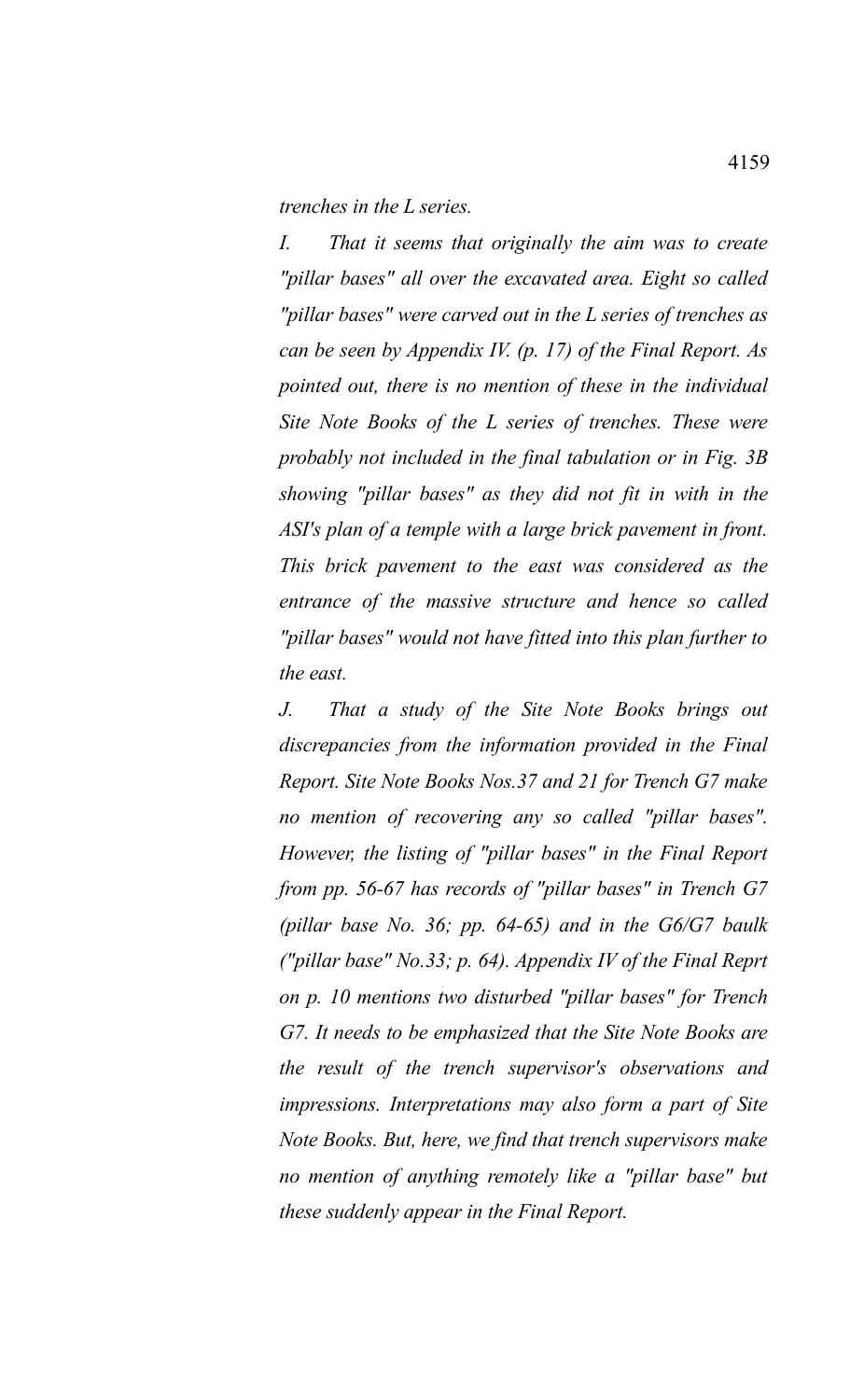*K. That the so called "pillar bases" are not even in alignment with each other as should be expected in a pillared hall. At the same time, anything that has been found out of line with their imagined alignment has been discarded as evidence. A complaint filed on 24th July, 2003 noted that a structure was exposed in the eastern part of J2/J3 baulk after excavating a platform. Since it did not fall in line with the ASI's so called "pillar base" in Trench J1 it was not considered as a base. But in physical appearance, made of calcrete and brickbats, this structure resembles many of the ASI's so called "pillar base". It is clear that this structure indicates nothing but the manner in which the platform was constructed. This shows the bias with which the ASI was working and their selective use of evidence.*

*L. That it is clear that at times, walls were cut to made so called "pillar base" as in Trench F6 and thus there is in Appendix IV, a confusion between walls and "pillar bases" in Trenches E1 and E2. The same is the case with the "pillar base" in Trench H5. This is nothing but the southern part of Wall 18B.*

*M. That a more serious problem is that of showing the so called "pillar bases" hypothetically in Figs. 23A and 23B. An incorrect impression is being created, by showing some 'pillar bases' where they do not exist.*

*N. That the ASI's assumption that the floor with which are associated these so called "pillar bases" in the north is the same as Floor 2 in the south is baseless as there has been no concordance of trenches in the north and south.*

*O. That according to the Report (p. 54), Structure 4 (the*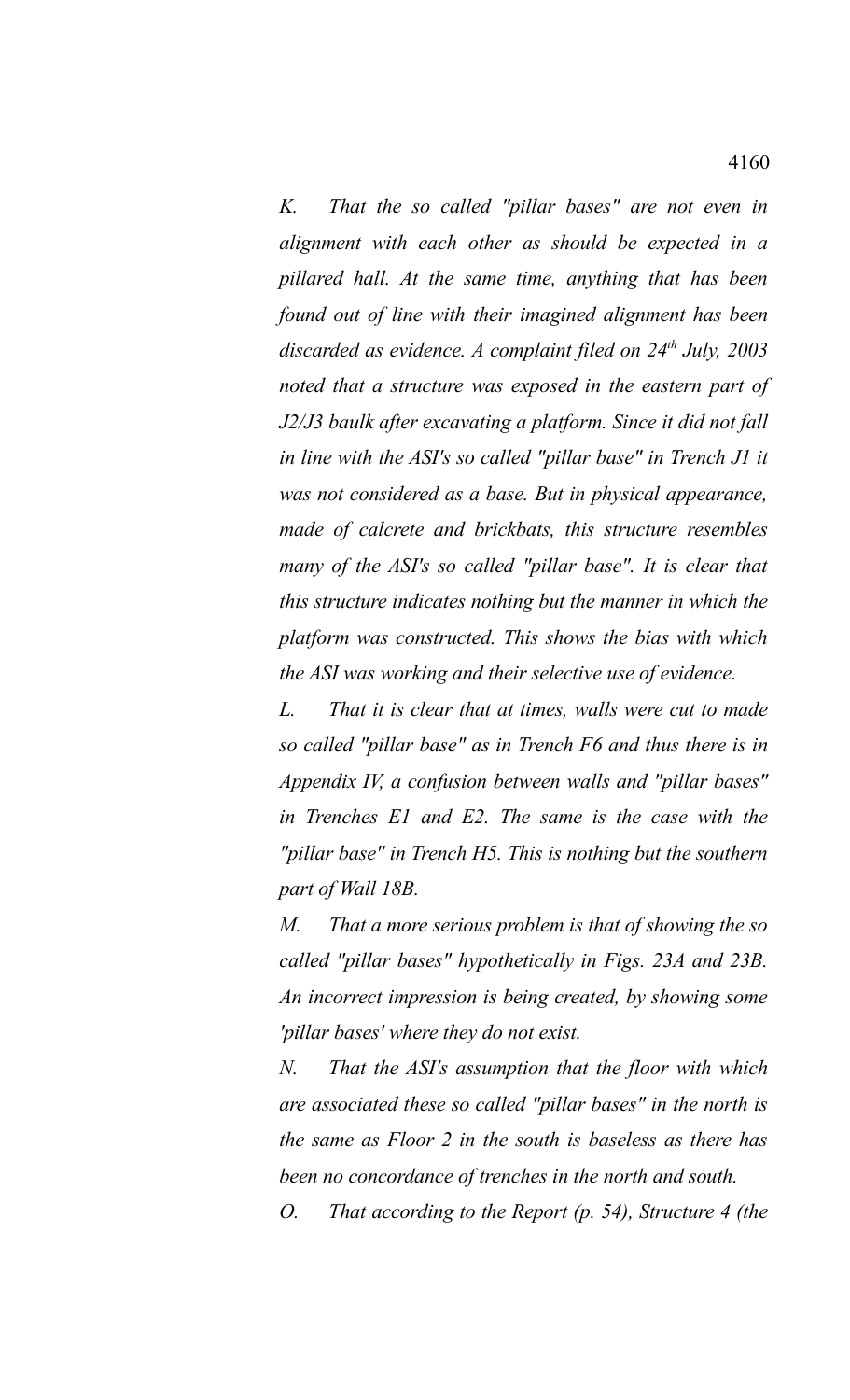*'massive structure') "has survived through its nearly 50 m long wall (Wall 16) in the west and fifty exposed pillar bases to its east attached with Floor 2 or the floor of the last phase of Structure 4." However, several sections provided by the ASI (Figs. 6, 10, 16, Plates 21, 46) clearly show that the floor to which they were supposed to be attached sealed these "pillar bases". In Fig. 6, the "pillar base" has cut through Floor 3 (the floor associated with sub-period VIIB) and should have been attached to Floor 2. However, the section in Fig. 6 clearly shows Floor 2 intact over "pillar base" 31 which means the supposed sandstone block with orthostates and pillar could not have projected over Floor 2. This was the case also with "pillar bases" in Trenches F2, G2 and G5.*

*P. That these so called "pillar bases" are too flimsy to have supported any load-bearing pillars. Made largely of brickbats, these are completely lacking in uniformity that would be expected if these were in reality pillar bases. Diameters vary from 1.10 m to 1.90 m. Brickbats are not placed in courses as should be the case, but are randaom, in many cases in a tilted position. The height of brickbats varies from 5-55 cm within a single base. Brickbats do not lie only under the stone but also over the stone as in Trenches F7 and F10. Brickbats make the entire structure unstable and would get broken if a weight was placed over them. If these really were rounded bases, originally they would have been constructed of wedge-shaped bricks instead of which we find brickbats of jagged shape.*

*Q. That if these really were pillar bases, they should*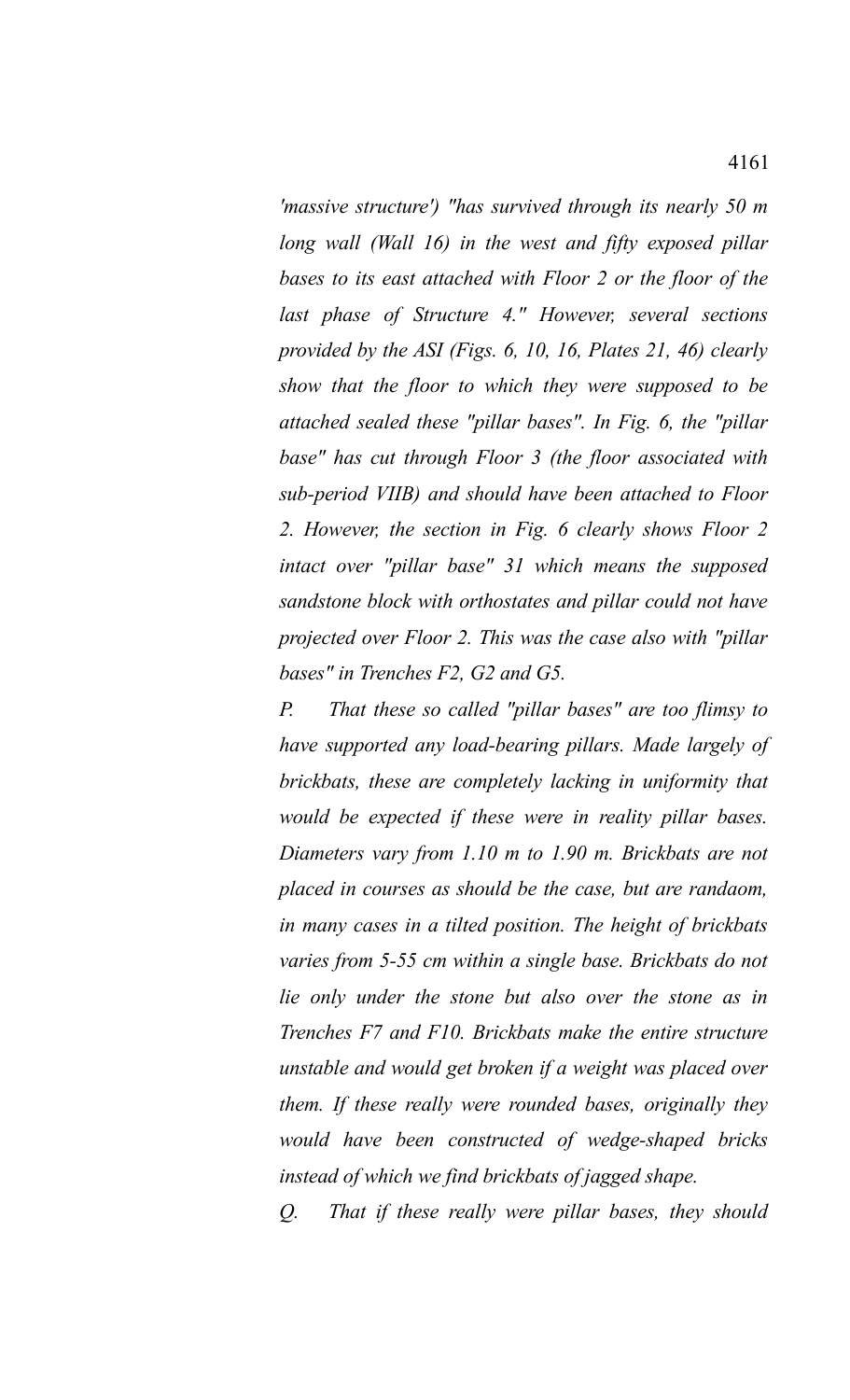*have had casings within which the pillar would have fitted. In contrast, we see real pillar bases at the Early Historic site of Sanghol. One notices that these are rectangular, made of large bricks neatly placed with a depression in the centre to set the pillar. These are all of uniform size, constructed uniformly and are accurately aligned, unlike in the case of Ayodhya. The deponent had visited the said site of Sanghol. District Ludhiana (Panjab) alongwith Dr. Jaya Menon and Dr. Suchi Dayal in 2004 and Dr. Jaya Menon and the deponent had taken the photographs of the said Sanghol site (3 of which have already been filed as ANNEXURES Nos. 2, 3 and 4 to the Additional objection dated 3-2-2004 filed by the Sunni Waqf Board against the A.S.I. Report.)*

**3889.** After very careful consideration of the above as also the arguments advanced before us including ASI report, it appears to us that the report of ASI was sought to be criticized by the plaintiffs (Suit-4) as if ASI was supposed to satisfy them about its finding and not the Court. Several fanciful objections have been made just to multiply and add the list of the objections.

**3890.** Under the heading "The Myth of so called pillar bases", paras 5.12, 5.16, in a general way, all the pillar bases are sought to be discredited though a number of pillar bases, we have already demonstrated, are admitted by the experts of the muslim parties. Complaints in respect to some of the pillar bases, which were made on 21<sup>st</sup> May, 2003 and 7<sup>th</sup> June, 2003 have already been discussed above and that itself is sufficient to discard the objections of the plaintiffs (Suit-4) on this aspect.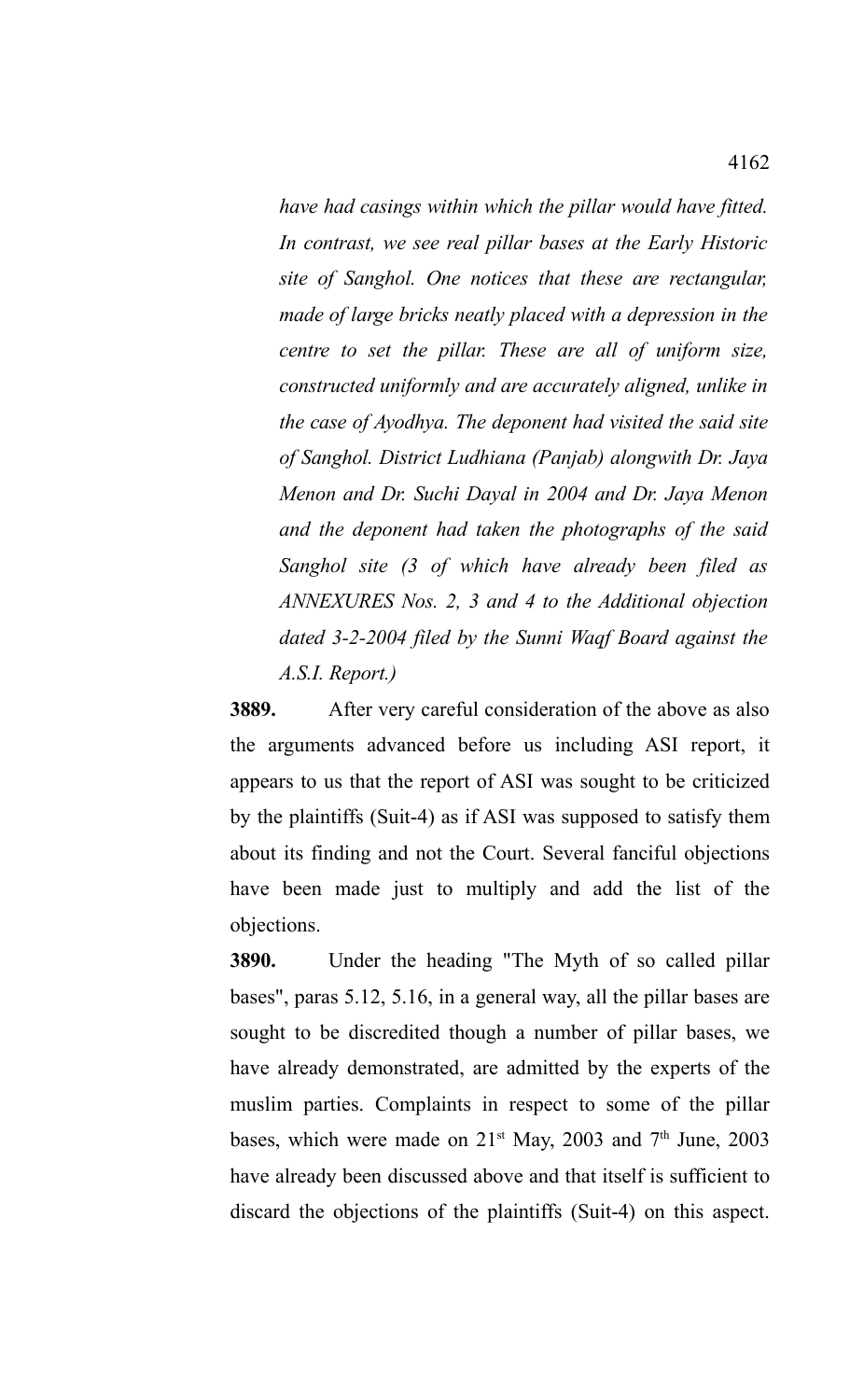However, we propose to throw some more light on the subject of pillar bases.

**3891.** In the cross examination, the Expert (Archaeologist) plaintiffs (Suit-4) have also said something about pillar bases. **PW-16 (Surajbhan)** said:

"इन तथाकथित पिलर बेसेज पर मंदिरों के कोई चिन्ह अथवा सिम्बल नहीं हैं।'' (पेज 149)

*"There are no signs or symbols of temples on these so-called pillar bases." (E.T.C.)*

´´बनभोर वाले स्टोन के पिलर बेसज बाबरी मस्जिद के उत्तरी भाग में उत्खनित किये गये पिलरबेसेज से कुछ भिन्न थे। लेकिन जो ईंटों के पिलर बेसेज बताये गये हैं उन सबका वास्तव में पिलर बेस होना संदिग्ध है। उन पिलर बेसेज के साथ क्राससेक्शन नही दिया गया है, जिससे यह टेस्ट किया जा सके कि वह छोटा ढांचा वास्तव में पूर्णरूप से एक पिलर बेस ही सिमेटीकल कम्बैक बनाया गया था अथवा यह इररेगुलर है और काससेक्शन के बगैर यह जानना सम्भव नहीं है कि यह खुदाई में एक्सकेवेटर ने गुलती से या जानबूझकर ऐसा रूप तो नहीं दे दिया *है।"(पेज 150)* 

*" Pillar bases of the Banbhor stone were slightly different from the pillar bases excavated in the northern part of the Babri mosque but it is doubtful that what have been reported to be brick-built pillar bases are all actual pillar bases. These pillar bases have not been provided with cross section enabling it to ascertain whether that small structure was actually built completely as a symmetrical come-back(?) of a pillar base or whether it is an irregular structure. Without the cross section, it is not possible to know that the excavator has not by mistake or deliberately given it such a shape in the excavation."(E.T.C.)*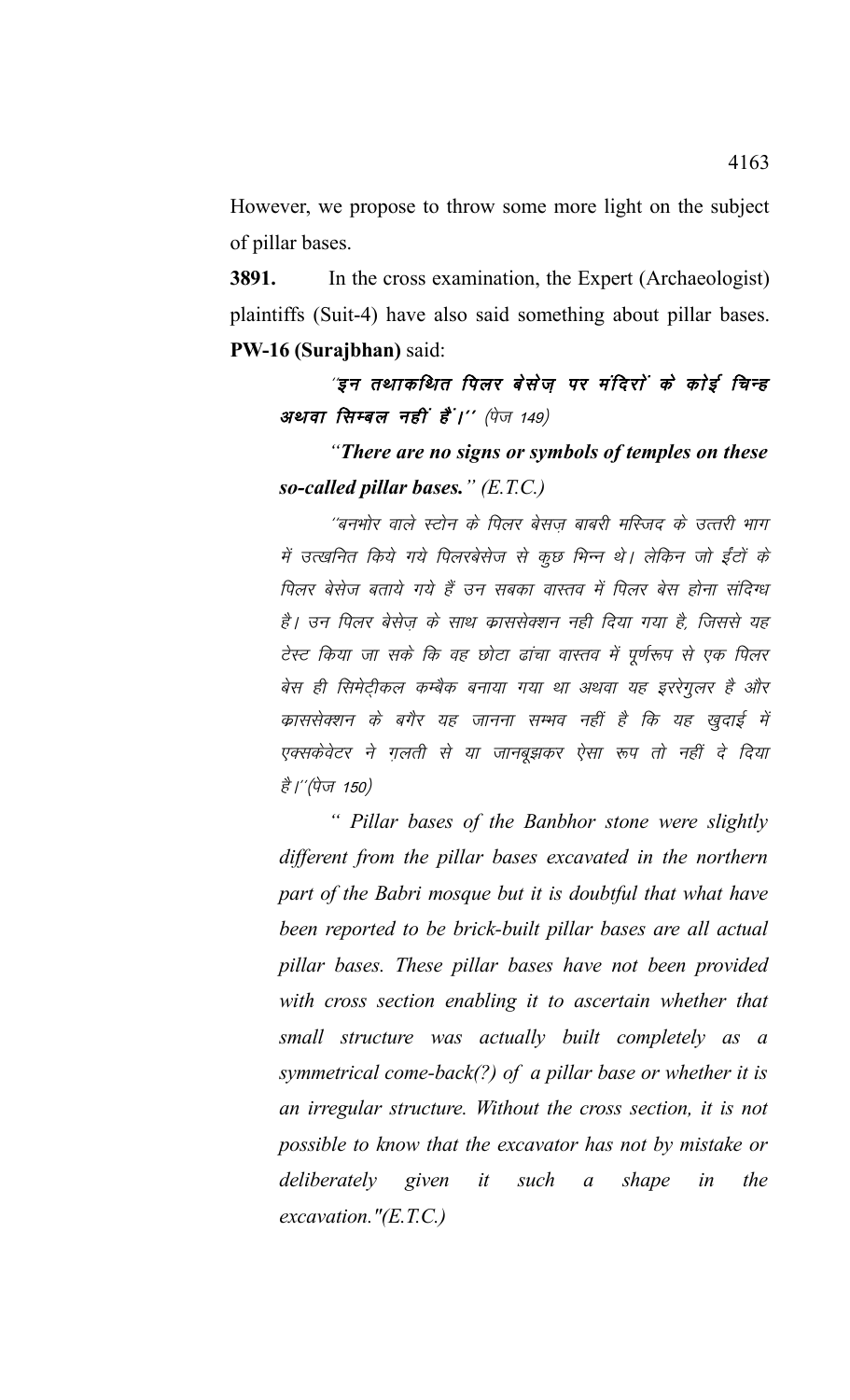$^{\prime\prime}$ मुख्य परीक्षा के शपथ–पत्र के प्रस्तर – 2 की दूसरी पंक्ति में ''सर्व दि लिमिटेड परपज़ आफ़ डिगिंग'' लिखा है, इससे मेरा तात्पर्य यह है कि जी0पी0आर0 सर्वे ने जो एनामलीज हिन्ट की थी, उनमें से कुछ पर उत्खनन में वाल्स, पिलर्स और फ्लोर्स तो मिले थे,  $\H ( \dot{q}$ ज 153)

*"By the words 'serve the limited purpose of digging' which I have written in the second line, I mean to say that at some places in respect of which anomalies were hinted at in the G.P.R. survey, walls pillars and floors were discovered in the excavation" (E.T.C.)*

''मुख्य परीक्षा के शपथ पत्र के पृष्ठ 6 लगायत 8 प्रस्तर 11 के पृष्ठ 7 पर दिये गये अंश ''दि सो काल्ड पिलर बेसेज हैव नो सिम्बालिक फीचरस आन देम'' से साक्षी का तात्पर्य क्या है? साक्षी ने बताया कि इससे मेरा तात्पर्य मंदिरों की तरह पिलर्स के वाहक स्टोन्स में कोई चित्रकारी, कोई डिज़ाईन, किसी यक्ष आदि की आकृतियों से हैं।

प्रश्न–किसी भवन के निर्माण करते समय क्या उसके आधारशिला (फाउन्डेशन स्टोन में) चित्रित पत्थर डाले जाते हैं?

उत्तर– रिपोर्ट के अनुसार यह तथाकथित पिलर बेसेज प्रायः फुर्श के ऊपर मौजूद बताये गये हैं और नींव खोद कर रखे नहीं बताये गये हैं, न ही इनके साथ के कोई अन्य फ़र्श समकालीन दिखाये गये, इसलिए यही समझा जायेगा कि इन पिलर बेसेज के ऊपर वाला ढांचा यदि मंदिर था तो इनका फुर्श वाल नं0 16 व 17 वाला फुर्श ही था और इन पर भी कोई सिम्बल अथवा कोई डिज़ाईन उत्कीर्ण मिलनी चाहिए थी, वरना कथित विशाल मंदिर के भवन में यह कुरूपता को ही जोड़ेंगे।'' (पेज 226)

*" On being asked what the witness meant to say by the words 'the so called pillar basis have no symbolic features on them', which words find mention on point -7 of para-11 given on pages 6 to 8 of the affidavit in the Examination-in-Chief, the witness stated – By the said words I meant to denote any drawing, any design and*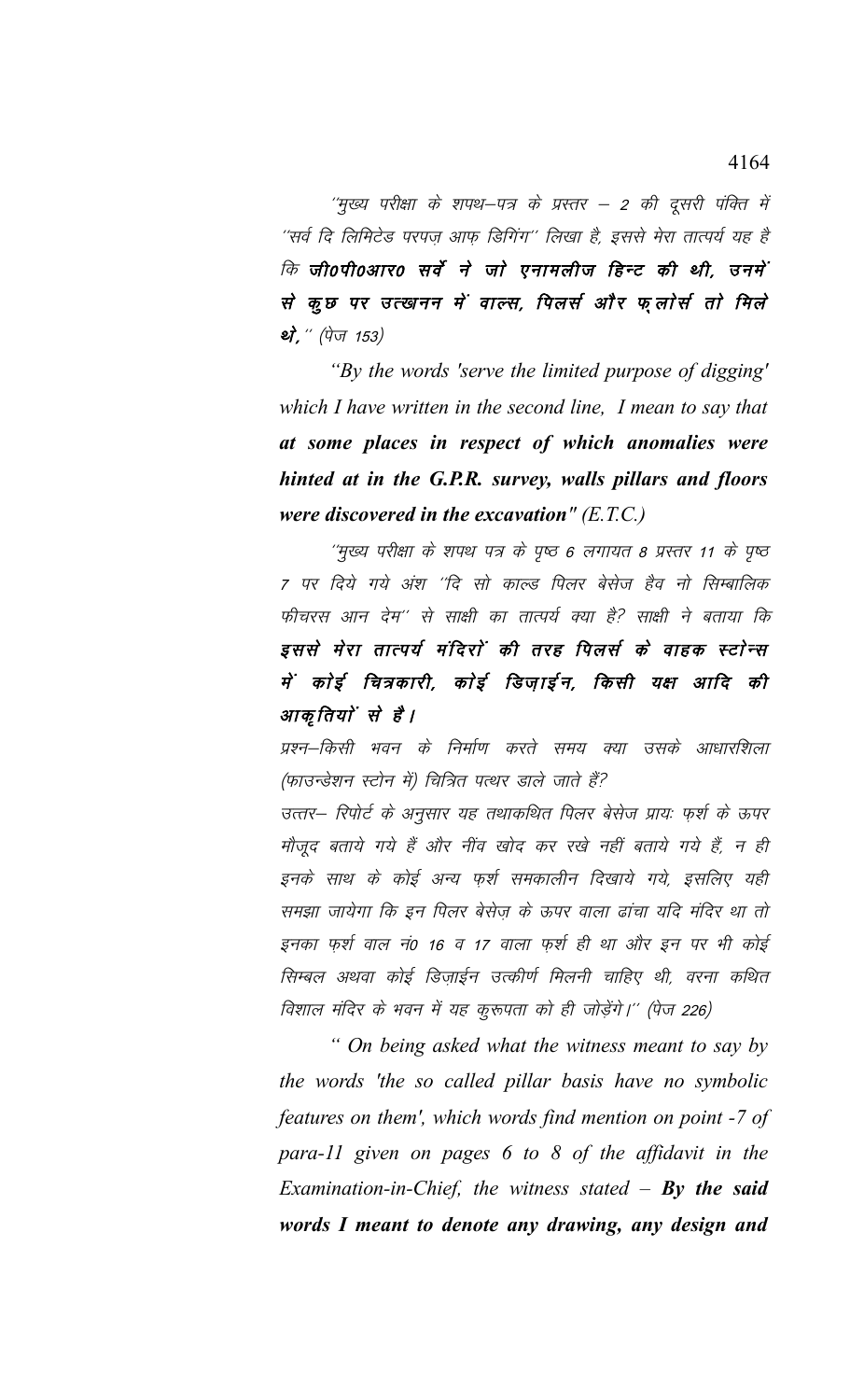*any figure like that of Yaksha engraved in the stones sustaining the weight of the pillars looking like those of temples.*

*Question:- Are engraved stones used as foundation stones while constructing any building ?*

*Answer:- As per the report these so called pillar bases were often said to be present on the floor and they have not been laid after digging up the base, nor was any other floor shown to be contemporaneous to them. Hence it will be taken to me only that if the structure above these pillar basis was a temple then the floor of wall no.16 or 17 was certainly their floor and there ought to have been an engraving in shape of symbol or design on them also, or else they will be giving an ugly shape to the building of the alleged large temple" (E.T.C.)* 

"इस संरचना को देखने से ऐसा नहीं लग रहा है कि किसी फर्श को बनाकर उसके ऊपर कोई पिलर बेस बनाया गया हो और न ही इस तथाकथित पिलर बेस के साथ यहाँ कोई ऊपर के पिलर के टुकड़े ही दिखाई दे रहे हैं, जो इसे प्रमाणित करते कि यह वास्तव में पिलर बेस था।'' (पेज 229)

*"From the site of this structure, any pillar bases do not seem to have been erected after building a floor, nor even pieces of any upward pillars are seen along with this so-called pillar-base, which fact would have been capable of demonstrating that it was really a pillar base." (E.T.C.)* 

"इन पिलर बेसेज में से कुछ को मैंने विवादित स्थल पर देखा था। विवादित स्थल के उत्तर तरफ़ जो वास्तविक पिलर बेसेज दिखाई दे रहे थे, उनमें चूना–सूर्खी मार्टर के तौर पर इस्तेमाल हुई मालूम देती थी।''

 $(\dot{\mathcal{V}}$ ज 230)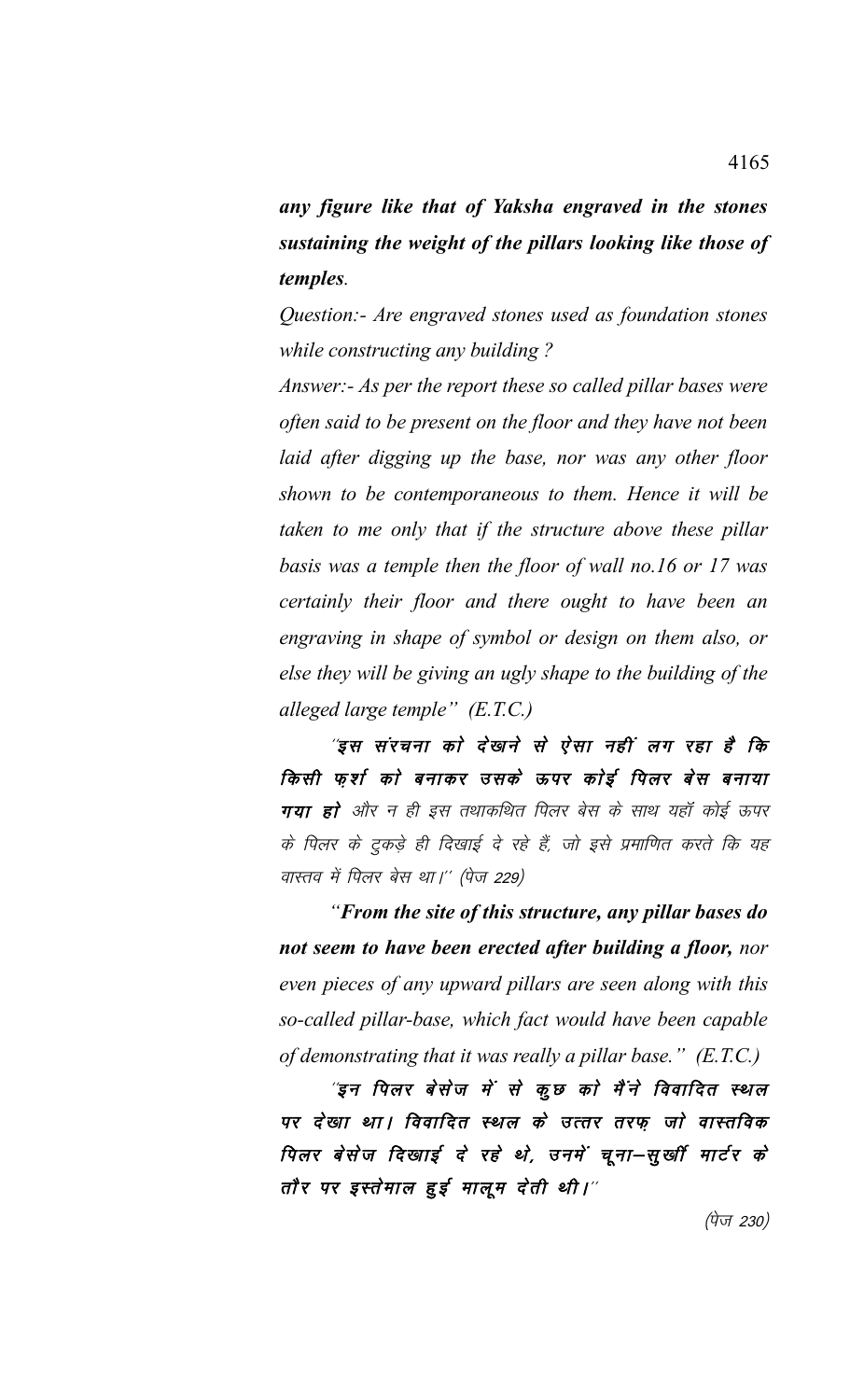*"I saw some of these pillar bases at the disputed site. Lime and brick powder appeared to have been used as a mortar in the actual pillar bases seen on the north of the disputed site." (E.T.C.)* 

''उत्तर– चुंकि मैं अनेक तथाकथित पिलर बेसेज को सही नहीं मानता, इसलिए पिलर बेसेज़ का काल बताना तो सम्भव नहीं है। यदि कोई वास्तविक पिलर बेसेज मुझे चित्र में दिखाएं जाएं और उसके साथ फुलोर लेविल्स और उसके साथ क्रास सेक्शन निर्दिष्ट हो, तो यह बताना सम्भव होगा। फिर भी यदि तथाकथित पिलर बेसेज के काल की ही जानकारी लेनी है, तो मैं फूलोर तथा कास सेक्शन के साथ उसके सम्बन्धों की जांच करके बता दॅगा।

प्रश्न–बिना पिलर बेसेज के अध्ययन के ही आपने इनके संदर्भ में ''तथाकथित'' शब्द का प्रयोग किया है, इसके बारे में आप कया कहेंगे? उत्तर– यह कहना सही नहीं होगा। क्योंकि तथाकथित पिलर बेसेज कई फर्शों के साथ दिखाए गए हैं, जैसा कि आइसोमेटिक व्यू वाले चित्र में भी साफ दीख पड़ रहा है, इसलिए इनके आधार पर बाबरी मस्जिद के पूर्व के भवन का आंकलन नहीं किया जा सकता और यही बजह है कि मैंने बाबरी मस्जिद की पश्चिमी दीवार के नीचे जो पश्चिमी दीवार देखी थी और उनके साथ फर्श जो मैंने देखे थे, उनके अतिरिक्त मुझे कोई और प्रमाणिक आधार नहीं दिखाई दिया, जो स्ट्रक्चरल फ़ेसेज अथवा कालों को निर्धारित करने में मदद कर सकता।'' (पेज 230–231)

*"Answer:- Since I do not take many of the so-called pillar bases to be real ones, hence it is not possible for me to date such pillar bases. If any actual pillar base is shown in a picture and floor levels and cross section are also specified along with it, it will be possible for me to determine its antiquity. However, if the antiquity of the so called pillar bases is to be ascertain, I will tell about it after examining their floors and their relations to the cross section.*

*Question:- Even without having any study of these pillar bases, you have used the word 'so-called' in reference to*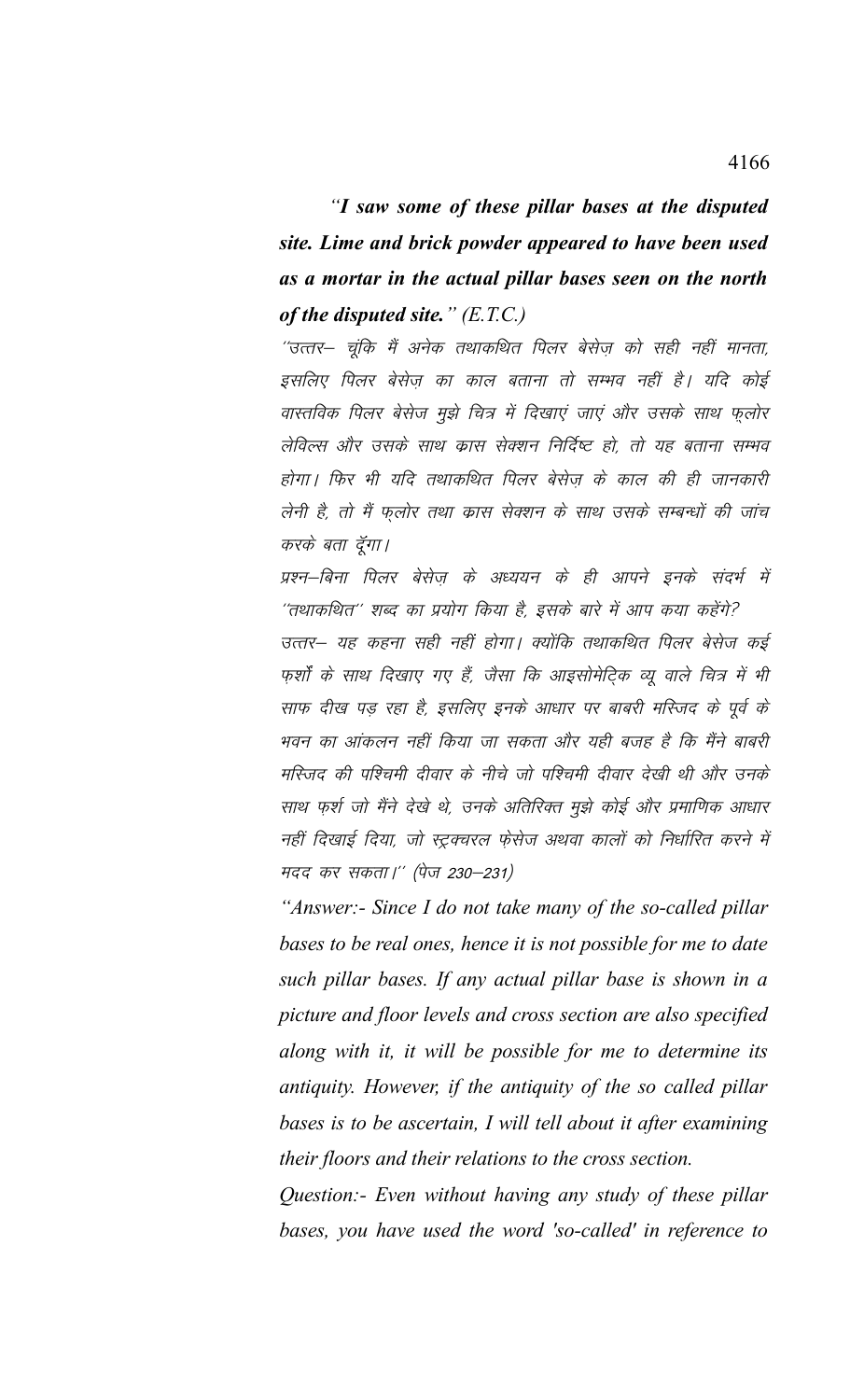*them. What would you like to say in this regard?*

*Answer:- It will not be correct to say so, because the so called pillar bases have been shown with several floors, as are seen even in the picture having an isometric view. Hence, on the basis of this the building situated on the east of the Babri masjid cannot be assessed. This is the reason why I did not, except for the western wall and its accompanying floor, which I had seen below the western wall of the Babri masjid, see any other reliable basis, which could have been helpful in determining structural phases and their timings." (E.T.C.)* 

''ए०एस०आई० रिपोर्ट वाल्यूम–2 के प्लेट संख्या– 46 देखने पर प्रश्न किए जाने पर बताया कि **गोल आकार के पिलर जैसी आकृति** का यह स्पष्ट चित्र है। इसे पिलर बेस मैं इसलिए नहीं कह सकता, क्योंकि इसके साथ किसी पिलर का एसोसिएशन अथवा उसके टुकड़ों की एसोसिएशन नहीं दिखाई देता अर्थात पिलर बेस हम उसे कहते हैं, जो किसी स्तम्भ का आधार हो।'' (पेज 231–232)

*"When plate no.46 of the ASI report volume-2 was shown to the witness, on being questioned he stated – This picture clearly shows a figure like cylinder-shaped pillar. I cannot style it a pillar base because its association with any pillar or its pieces is not visible. I mean to say that what we term as a pillar base is a base supporting a pillar."(E.T.C.)* 

## **3892. PW-29 (Jaya Menon)** about pillar bases has said:

*"A.S.I. has also mentioned about pillarbases in its report. The total number of pillarbases mentioned in the A.S.I. report is 50 in relation to particular phase of structure. . Some of the pillarbases have been reported by the A.S.I. in the sections also. I don't know the exact*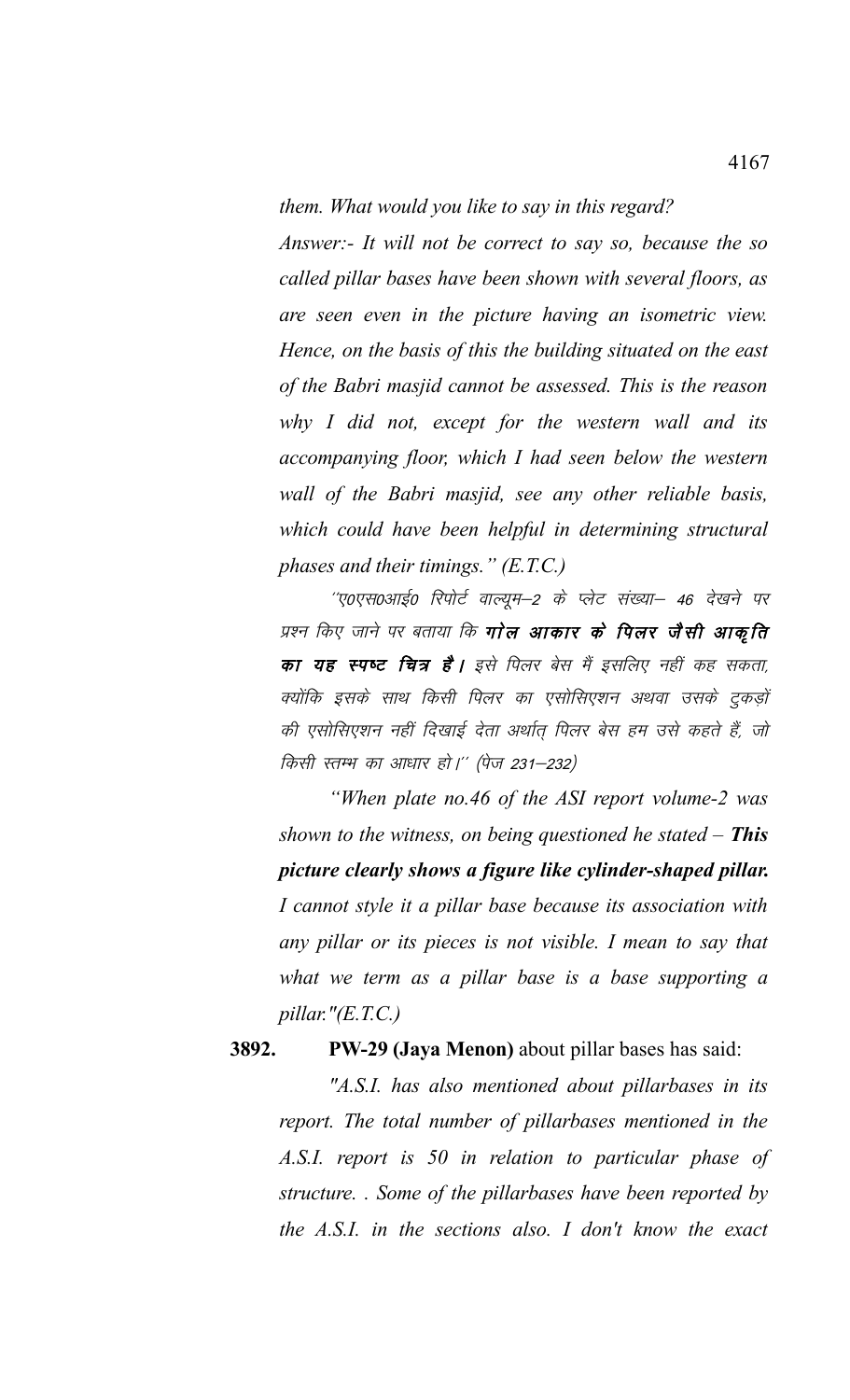*number of pillarbases mentioned in the sections." (Page 181)*

*"I think one pillar base was found in the section in the northern part of the disputed site. . . . . That 8 pillar bases are projected over floor no 2. So far as floor no. 3 is concerned I can not make out the exact no. of so called pillar bases. Approximately they are 6 in number. It does not appear on the perusal of figure 23 that some of the so called pillar bases from 3 have penetrated down to floor 4." (Page 204-205)*

*"The plate no. 46 and 47 in Vol. II of ASI reports have been shown to the witness who stated that they are not pillar bases. The plate no. 48 shows some structure but the same is not pillar base. I do not know what it is. This is wrong to suggest that plate no. 48 shows a pillar base and this is also wrong to say that I am not making the correct statement . Plate no. 45 also does not show nay pillar bases. The pillar bases shown by ASI in plate nos. 42 and 43 are not pillar bases. These are the part of the floors. In reference to plate no. 43, the witness stated that the pillars base have been created by removing the brick bats around it and the photograph shows the alleged pillar base after removal of brick-bats. In Plates no. 46 and 47, the lower floor is visible. Besides decorative stones, decorative bricks were also recovered. Plates No. 95 and 96 are decorative bricks." (Page 230-231)*

*"Pillar base means base of the pillar. . . . . Since I am not an engineer, therefore, I am unable to reply that if I am required to build a pillar base a foundation will be*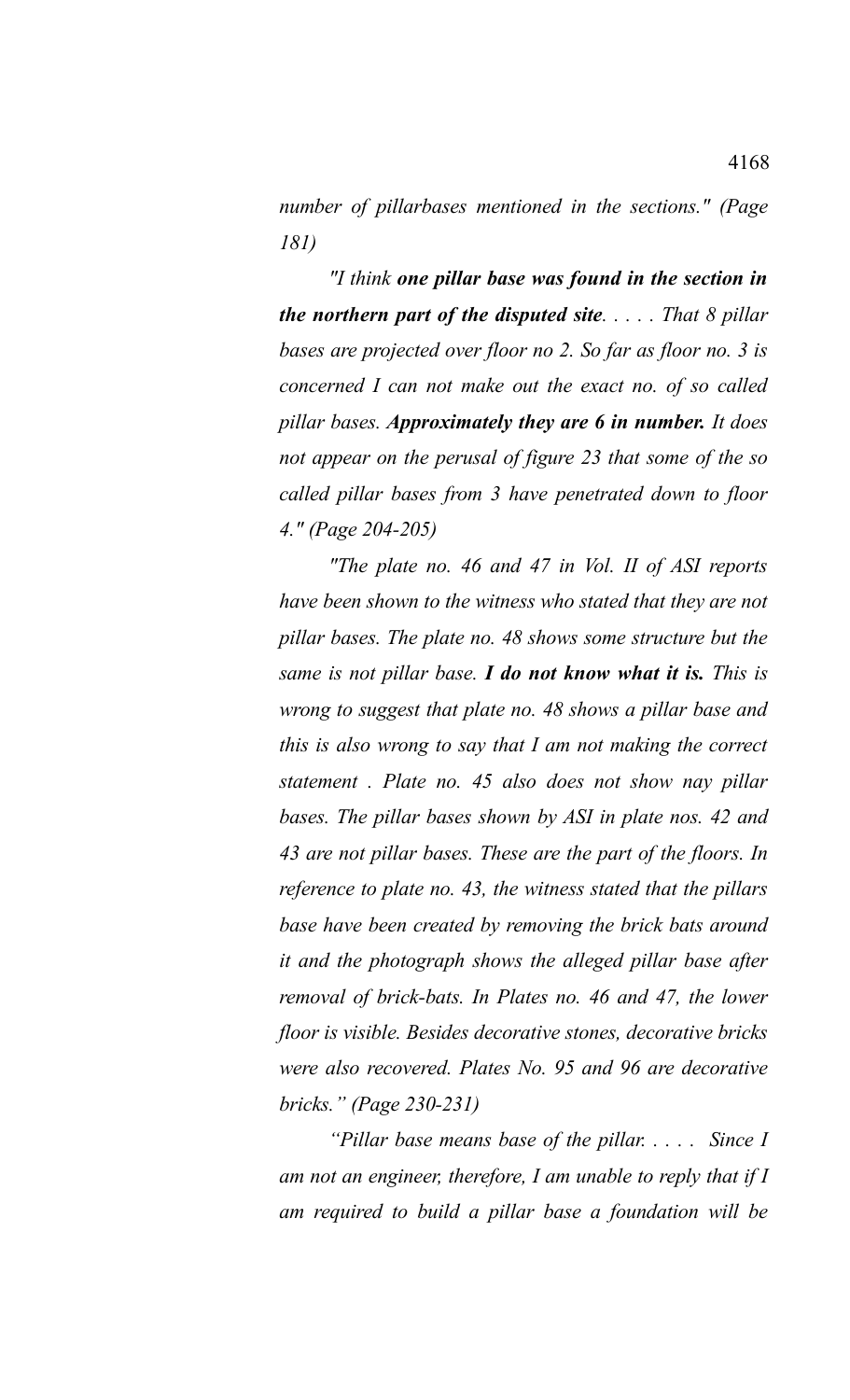*required or not. " (Page 248)*

"जब तक मैं खूदाई स्थल पर रहा, ऐसा नहीं है कि ए 0एस0 आई0 वालों ने पिलर बेस बनाए हों, बाद में अगर उन्होंने कुछ किया हो, तो मुझे इस बात का ज्ञान नहीं है। **यदि सभी ट्रेंचेज में** लगातार वीडियाेग्राफी हाे रही हाे, ताे पिलर बेस बनाना सम्भव नहीं है,... " (पेज 118)

**3893. PW-30 (R.C.Thakran)** about pillar bases has said:

*"As long as I was present at the excavation site, it was not that the ASI men might have erected pillar bases. I do not have any knowledge if they may have done so later on. If all the trenches are being constantly videographed, it is not possible to erect pillar bases. ." (E.T.C.)*

''अयोध्या की खुदाई में तथाकथित सभी पिलर बेसेज पर स्टोन स्लैब नहीं हैं। जयादातर कथित पिलर बेस पर स्टोन नहीं हैं, जिन पर स्टोन मिल रहे हैं, वे कैल्शियम और कार्बोनेट से बने स्ओन्स मिले हैं, जो कमजोर होते हैं । ऐसे पत्थरों को कैल्कीट स्टोन कहते हैं। . . . प्लेट नं0 46 में पिलर बेस आधे फुलोर पर है। इसे, जैसा देखने में लग रहा है, पेडस्टल स्टोन नहीं कहेंगे, लेकिन अगर इसकी खुदाई में पूरा बेस हो, तो पेडेस्टल स्टोन कहा जा सकता है, यानि अगर और खुदाई करने पर नीचे स्ओन्स की पूरी एक पर्त मिले तो उसे पेडेस्टल स्टोन कहेंगे। ..... मैंने ए०एस०आई० रिपोर्ट के विरूद्ध प्रस्तुत की गई आपत्तियों को पढ़ा है, . .मैं यह नहीं कह सकता कि मैंने सभी आपत्तियॉ पढी हैं . . . . . .मुझे यह भी नहीं मालूम कि कूल कितनी आपत्तियाँ रिपोर्ट के विरूद्ध फाईल की गई र्थी। . . . . .मुझे नहीं मालूम है कि उपरोक्त दोनों आपत्तियों में इस बात की आपत्ति की गई थी कि पिलर बेसेज़ को जहाँ तक खोदा गया था, उस पिलर बेस को डिस्मेंटल न किया जाए। . . . . **जब तक मैं खूदाई** स्थल पर रहा मुझे याद नहीं है कि पिलर बेस के सम्बन्ध में ऐसी कोई आपत्ति दी गई या नहीं।" (पेज 117)

*"As revealed from the Ayodhya excavation, stone slabs are not there at all the so called pillar-bases. Stones are not there at most of the so called pillar-bases. The*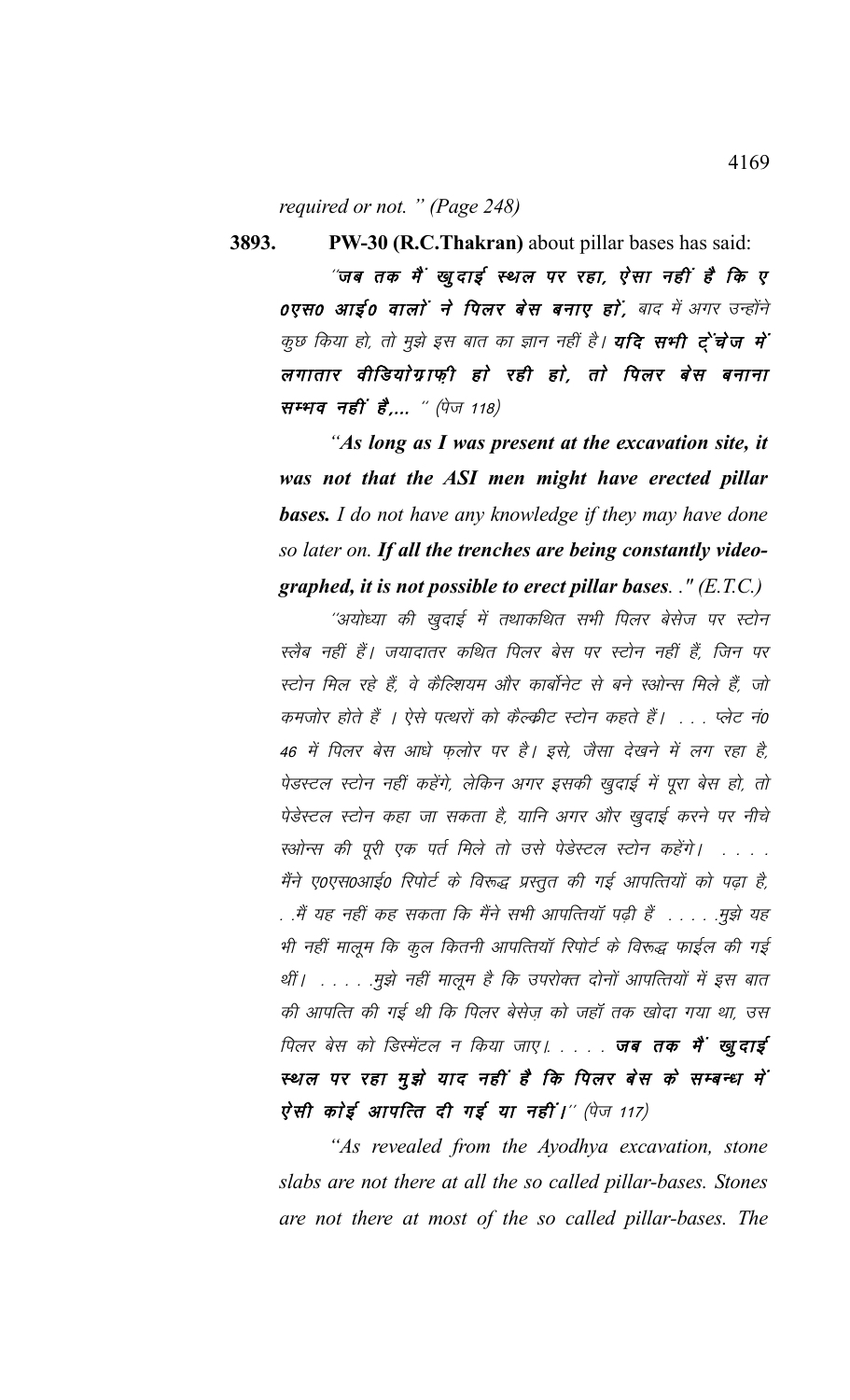*stones which have been discovered, are made of calcium and carbonate and they are very week. Such stones are called calcrete stones. . . . . In plate no. 46, the pillar base stretches up to half of the floor. Keeping in view what it looks like, we would not call it pedestal stone but if on being excavated it is found to have full base, it can be called pedestal stone. That is to say, we would call it pedestal stone if we discover a full layer of stones below on further excavation being carried out. . . . . I have gone through the objections raised against the ASI report. . . . .I also do not know how many objections were filed in all against the report. . . . . . I do not know that in the aforesaid two objections it was objected to the pillar bases not being dismantled up to the extent to which they were dug up. . . . . I do not remember whether or not any such objection was filed in regard to the pillar bases as long as I was present on the excavation site." (E.T.C.)*

**3894. PW 32** about pillar bases has said:

*"Except the pillar bases in the north all the pillar bases at different levels have been created, some of whom I saw personally with my own eyes and complaints were filed in the case of trenches G2, G5 and F3. These complaints were filed by Dr. Jaya Menon and me. These complaints were handed over to muslim parties and their counsels."(Page 79)*

*"...except pillar bases in the north, as I have stated already, the remaining have been created by the ASI."(Page 80)*

*"I do not agree with the report of the ASI that there is*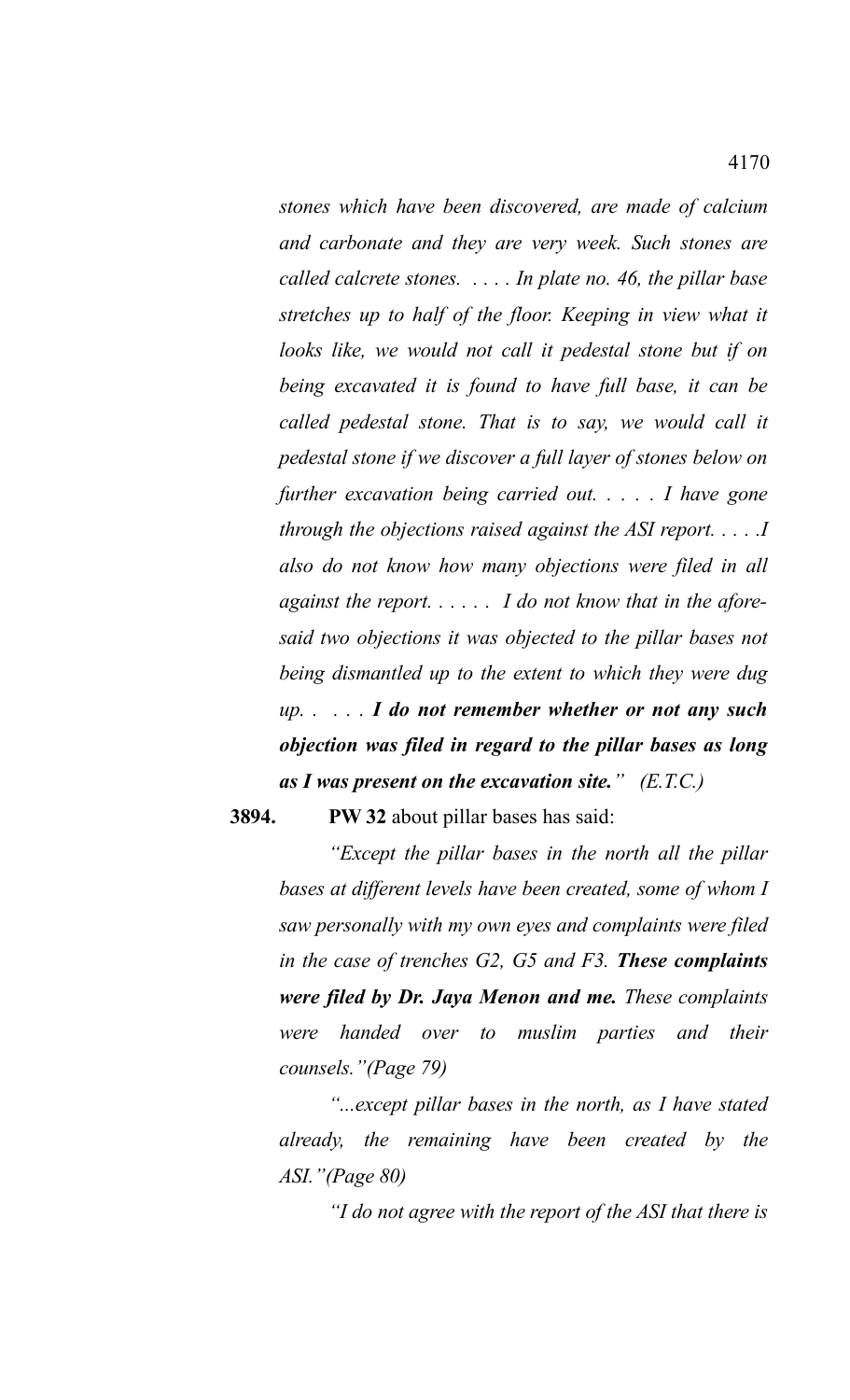*any pillar base in trench G-8. By saying that ASI people created pillar bases, I mean that while excavating, they removed brick bats selectively from some portion leaving the other portion to give shape of a pillar base and it is because of this reason that the shape of the pillar bases as also the size and depth vary from pillar base to pillar base. I do not agree with the suggestion that the pillar is round in shape and the brick bats set in regular courses and having two stone slabs in the middle. However, it is true that two concrete slabs are there in the middle. I do not agree with the ASI report that it is a pillar base." (Page 114)*

*"Since I do not accept that any pillar bases were found during excavation except in the northern area, I do not agree with ASI report that pillar bases were found in the area of the 39 anomalies having been pointed by the GPR survey report. The pillar bases which are acceptable to me form part of Z series of trenches. The area of the Z series of trenches was surveyed by the GPR surrey team but I am not hundred percent sure as to whether they had covered that area or not." (Page 120)*

*"Prof. Mandal has referred to the findings of pillar bases of Prof. B.B. Lal and he has contradicted Prof. Lal's theory of pillar bases." (Page 131)*

*"The ASI has reported about the existence of 50 pillar bases at one place and perhaps 67 at other place but according to me, the number does not seem to be correct as there is no consistency." (Page 131-132)*

*"I clarify that no pillar base was exposed by ASI. Rather it were floor bases that were exposed and partially*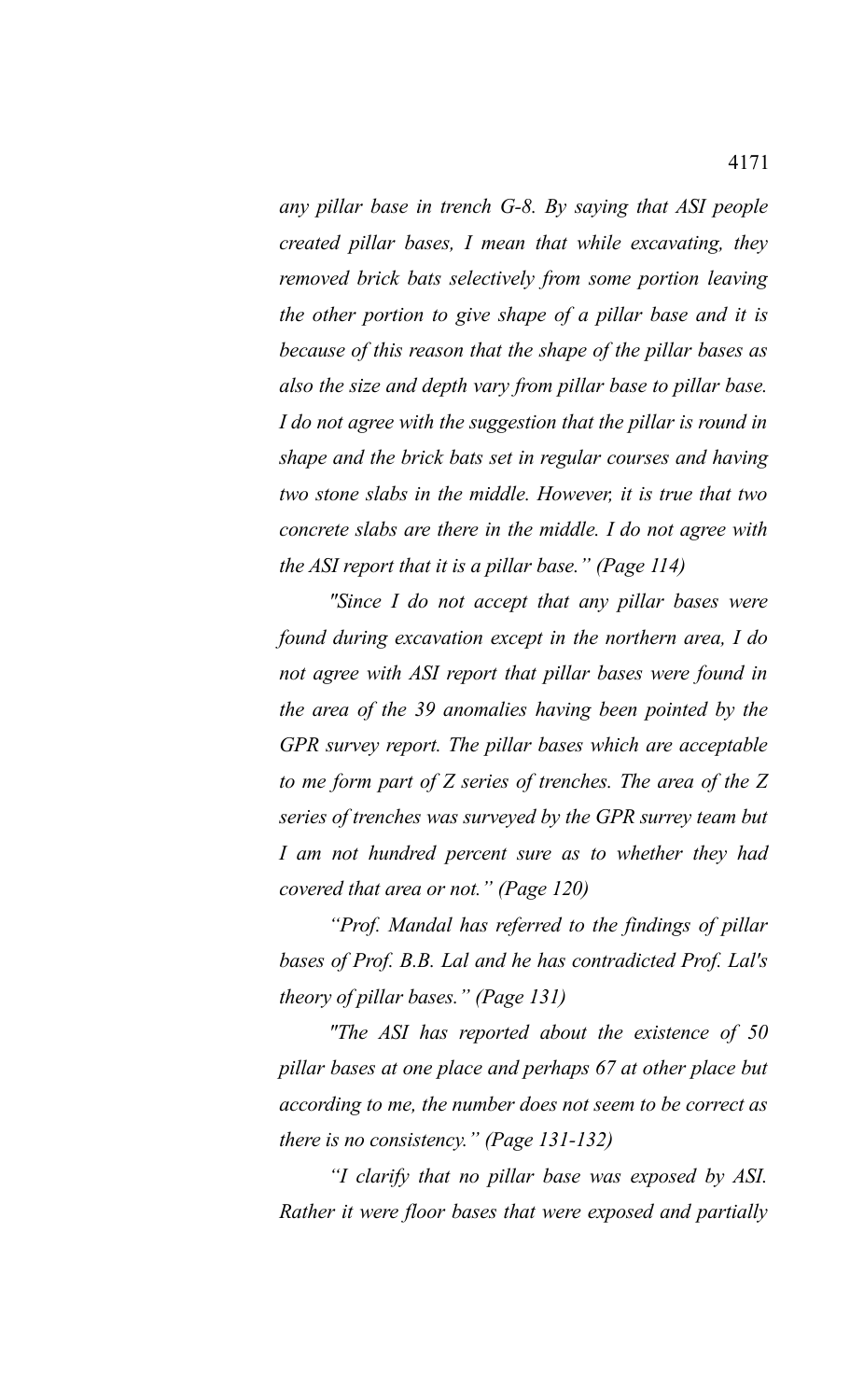*cleared and partially it was left exposed and then labelled as so called pillar bases." (Page 132)* 

*"An archaeologist can create pillar bases even in the section by pulling out brick bats from the section while excavating and preparing the section." (Page 132)*

*"Such so called pillar bases appearing in the section were not created in my presence but from the close study of the section, I could say that there were created pillar bases." (Page 132)*

*"It is wrong to suggest that it is not possible to create a pillar base in a section of baulk; rather it is very easy to do so. Pillar base shown in the baulk of F2 G2 was created in my presence and I lodged complaint against ASI observations. It was created between 16 to 20 May, 2003. Besides me, Mohd. Abid was also present at the time of aforesaid pillar base being created. This pillar base and pillar base no. 21 were created during aforesaid period of five days. I complained against the ASI to the observer about both the aforesaid pillar bases. The complaint was lodged in writing. I completely disagree with the suggestion that I am making a wrong statement to the effect that the aforesaid pillar bases were created by ASI.*

*I do not know whether the GPR report has revealed anomalies exactly on the spot where subsequently ASI has shown the pillar bases. I do not know whether ASI has indicated 22 pillar bases exactly on such spot where anomalies were shown in GPR report. No doubts the ASI has sketched a chart in its report indicating the places of pillar bases allegedly found on the spots on the anomalies.*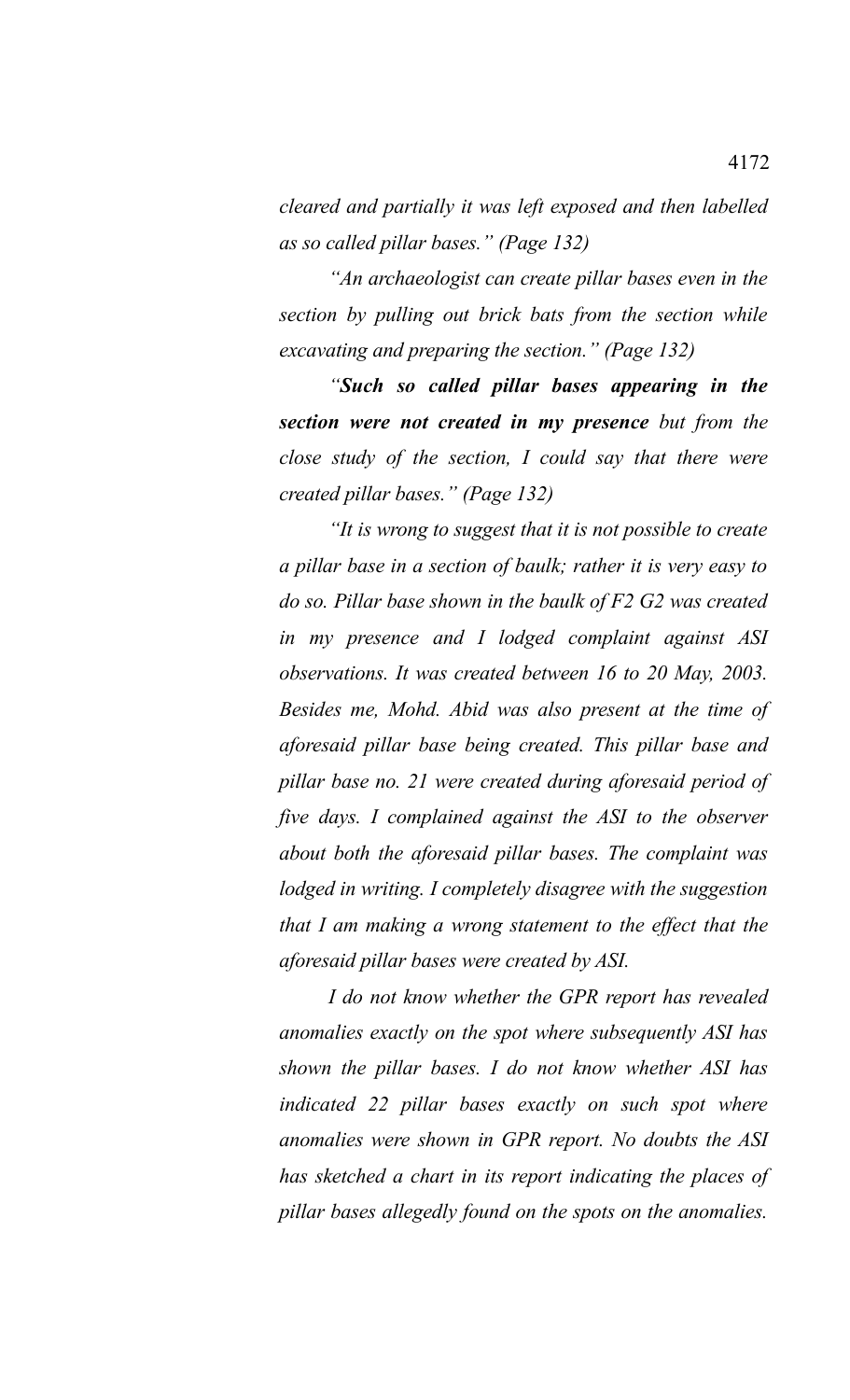*Since I do not accept the very existence of pillar bases, I did not considered it necessary verify the genuineness of ASI report on the basis of GPR report." (Page 133-134)*

*"In the second line of para 14 of my affidavit I have used the words created 'pillar bases' because in my opinion and observation floor bases were cut and pillar base created. In my opinion barring pillar bases 1 to 8, 13 and 14, all other pillar bases were created by ASI. According to me this creation of pillar bases was right from the beginning of the excavations till the end of it. When I was at the site in April 2003 no pillar bases had been excavated when I returned to the site around 10th May 2003 some pillar bases had already been excavated from 10th May onwards I begin observing and between may 16th and 20th I found that pillar base was created in trench G-2 and on may 21st a complain was filed in this regard. Except the complaint which are mentioned in para 14 of my affidavit some other complaints were also filed by Dr. Jaya Menon."(Page 155-156)*

*"I do not agree with the suggestion that in plate 43 of the ASI report Vol. II pillar bases have been shown. In fact, the pillar bases asserted by the ASI are part of the floor base." (Page 165)*

*"As a matter of fact, they were crated before me. I did make complaint regarding creation of pillar bases by ASI. The complaints made by me were given to the Muslim parties, who passed it to the observers, present there."(Page 166)*

**3895.** The ASI has discovered 50 pillar bases during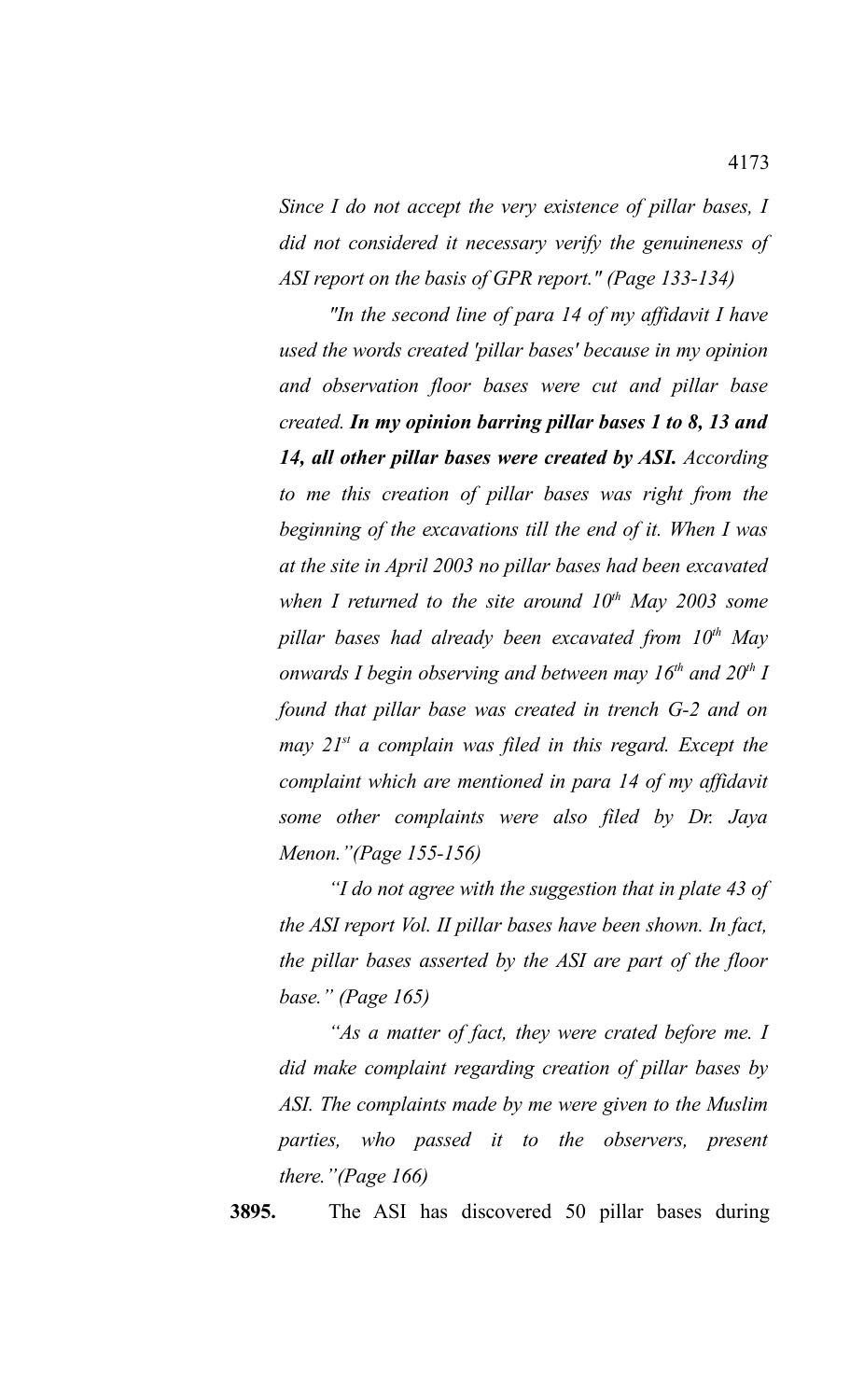excavation out of which twelve were completely exposed, thirty five partially and three were traced in section. The pillar bases traced in section were F2, G2 in baulk (pillar base no.20), F8 F9 in baulk (pillar base No.40) and trench No.F8 F9 in baulk (pillar base no.41). Confirming GPR survey report, twenty pillar bases have been excavated in trenches no.E2, E9, F8, F9, ZG1, G2, G5, G8, G9, ZH1 and H5. In all these trenches, one pillar base each was discovered. Besides, in Trench F-6, three pillar bases, Trench G-2, two pillar bases and Trench H-1, two pillar bases have been found. Foundation of these pillar bases are circular, square, oval or irregular in shape. Pillar base no.3 shows square sandstone block with orthostats provided on its four sides, contemporary with floor 2. Multiple courses of brick bats set in mud mortar incasing rectangular blocks of calcrete stone fixed with lime mortar were provided as foundation to the pillar bases. Figure 3A shows alignment of pillar base and details of respective distances. The important feature pointed out is that there were seventeen rows of pillar bases from North to South, each row having 5 pillar bases. There is no North-South row of the West of wall 16 and17, as is being read and suggested by the aforesaid experts of plaintiffs (Suit-4). Though we are not agreeable to the allegation that some of them, or many of the pillar bases are created but even if, for a moment, we assume as claimed by three witnesses i.e. PW-29 Jaya Menon, PW-32 Dr. Supriya Verma and DW-6/1-2 Mohd. Abid that they sought G-2 and F-6 trenches wherein pillar bases were created by one Trench Supervisor S.K. Sharma and one more person, that will not be sufficient to belie and also cannot explain several other pillar bases found by ASI whereagainst no such complaint is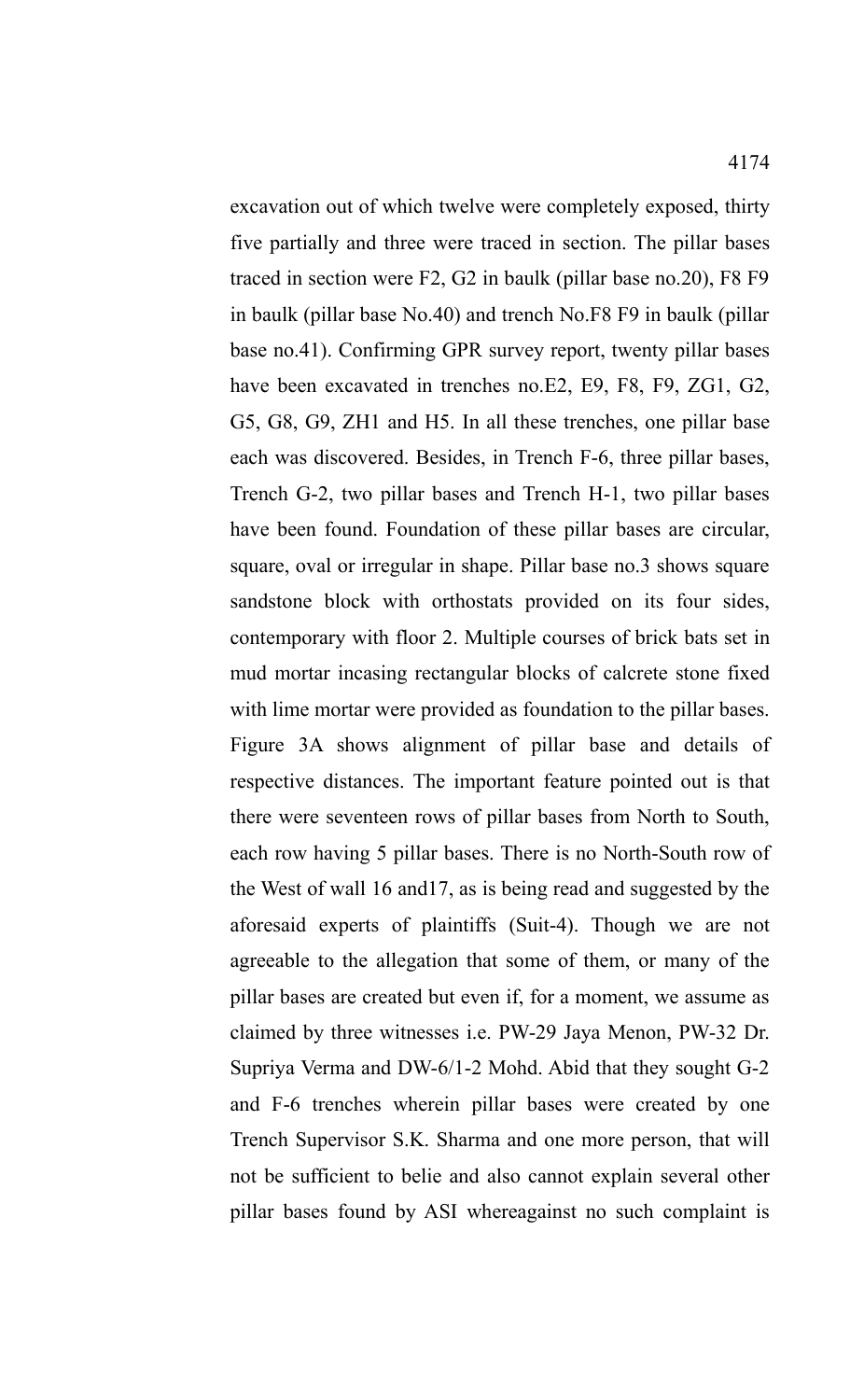there.

**3896.** Archaeology provides scientific factual data for reconstructing ancient historical material culture, understanding, archaeology for the past is a multi disciplinary scientific subject and requires a team of workers for effective results. Excavation of ancient sites is one of the major works of Archaeologists. As it is a scientific discipline, it uses scientific methods in its working. All archaeological excavations are constructive and also at the same time destructive; revealing in the sense they yield unknown data like structures, antiquities etc., destructive that as one digs layer after layer, the upper layer have to be removed to go deeper and deeper to know more and may cause destruction of the site for any future excavation at that place.

**3897.** The term "Archaeology" came to be considered by Apex Court in **Joseph Pothen Vs. The State of Kerala AIR 1965 SC 1514** and in paras 13 and 14 it observed:

*"13. The Constitution itself, as we have noticed earlier, maintains a clear distinction between ancient monuments and archaeological site or remains; the former is put in the State List and the latter, in the Concurrent List.* 

*14. The dictionary meaning of the two expressions also brings out the distinction between the two concepts. "Monument" is derived from monere, which means to remind, to warn. "Monument" means, among others,"a structure surviving from a former period" whereas "archaeology" is the scientific study of the life and culture of ancient peoples. Archaeological site or remains, therefore, is a site or remains which could be explored in order to study the life and culture of the ancient peoples.*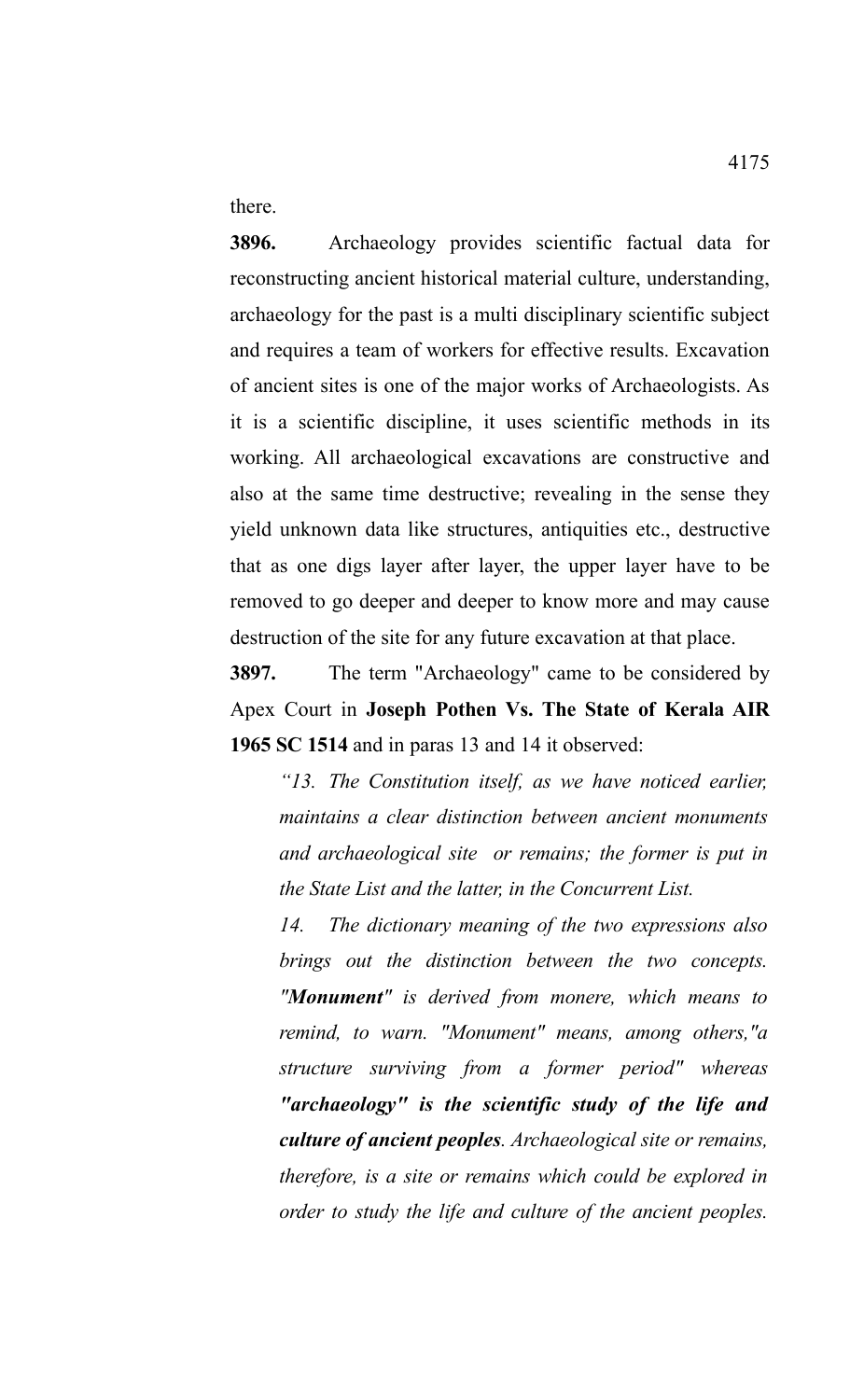*The two expressions, therefore, bear different meanings. Though the demarcating line may be thin in a rare case, the distinction is clear."*

**3898.** The Court also held that Ancient and Historical Monuments and Archaeological Sites and Remains (Declaration of National Importance) Act, 1951 apply to ancient and historical monuments referred to or specified in Part 1 of the Schedule thereto, which had been declared to be of national importance.

**3899.** In this case, ASI did not work on an unknown subject and site but was backed by a scientific investigation report of GPR Survey which is a well known scientific system used in such matters. The survey has pointed out a number of anomalies underneath. The actual excavation needed to confirm and verify those anomalies and their exact nature to avoid any doubt. Regarding Pillar Bases, a number of such anomolies were already pointed out by GPR Survey and ASI simply found the existence of pillar bases so as to confirm the anomalies pointed out by GPR Survey at those places. If we look carefully to GPR Survey, as also the pillar bases confirmed by actual excavation of ASI, a total number thereof we find comes to about twenty. They are:

|                 | Sl. No. of Trench No. Pillar    | <b>Bases</b>                          |                 | (with Page Confirmation) |  |
|-----------------|---------------------------------|---------------------------------------|-----------------|--------------------------|--|
|                 | the report of the Report/depth) |                                       | $ no.$ of $ of$ | Pillar                   |  |
|                 | $(GPR)$ Page P.B.               |                                       | the             | with<br><b>Bases</b>     |  |
|                 | No./ Report                     |                                       | report pillar   | base                     |  |
|                 |                                 |                                       |                 | No.                      |  |
| 25              | $E-2/P.$ 23                     | Rectangular Pillar 23                 |                 | ¦∗                       |  |
|                 |                                 | Base (1.80 m.)                        |                 |                          |  |
| 29              | $E-9/ P. 24$                    | $ 1.$ Pillar Base $(0.60 \text{ m.})$ | 29              | 43, 65                   |  |
| $\overline{35}$ | $F-6/ P. 25$                    | $ 1.$ Pillar Base $(0.70 \text{ m.})$ | $\sqrt{25}$     | 40, 41, 65               |  |
|                 |                                 | 2. Pillar Base $(0.55 \text{ m.})$    |                 |                          |  |
|                 |                                 | 3. Pillar Bases $(01.60)$             |                 |                          |  |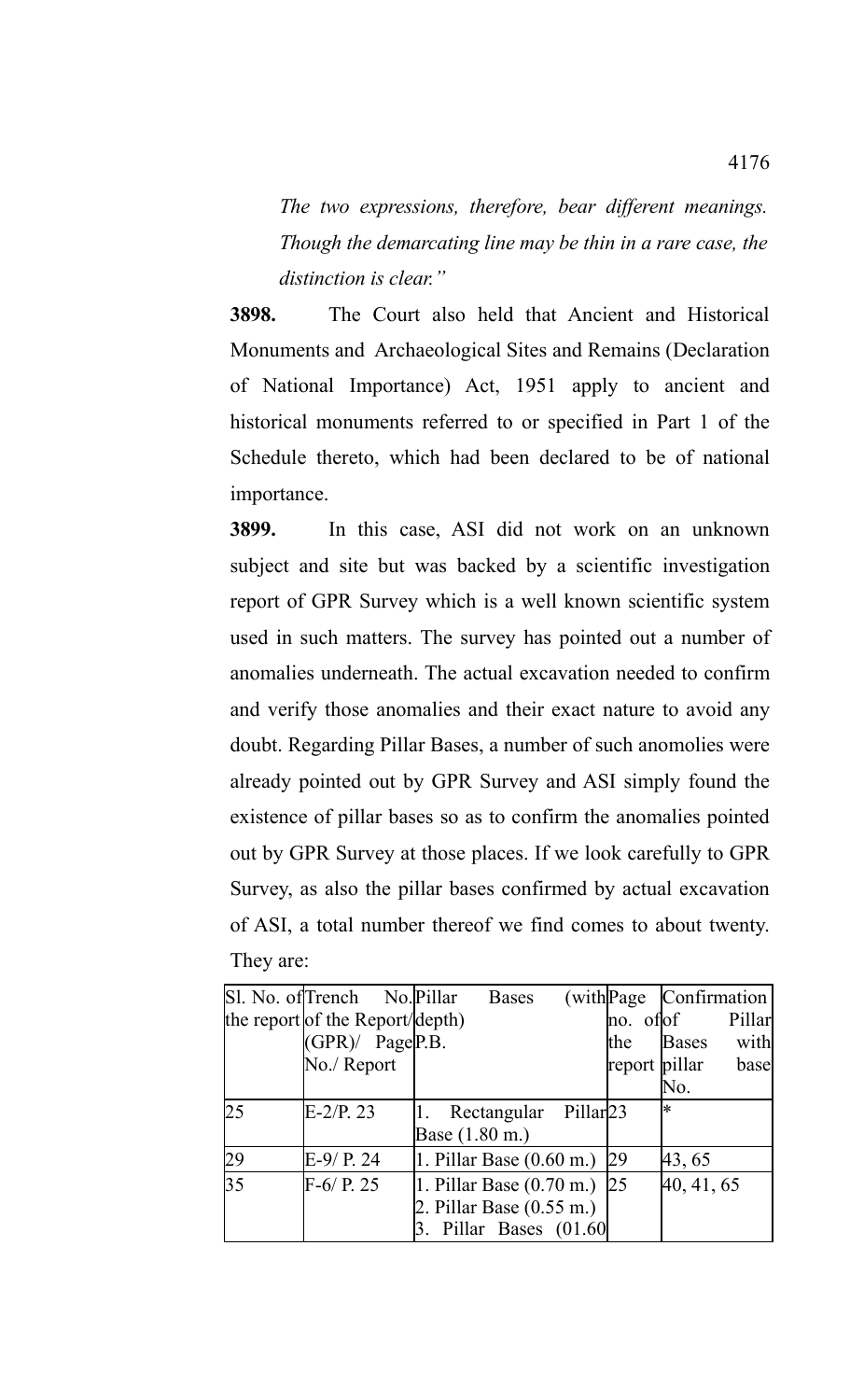4177

|    |               | $\vert$ m.)                           |    |                |
|----|---------------|---------------------------------------|----|----------------|
| 36 | $F-8/ P. 25$  | $ 1.$ Pillar Base $(0.20 \text{ m.})$ | 25 | 38, 65         |
| 37 | $F-9/ P. 26$  | $ 1.$ Pillar Base $(0.50 \text{ m.})$ | 26 | 44, 66         |
| 38 | $ZG-1/$ P. 26 | $ 1.$ Pillar Base $(0.50 \text{ m.})$ | 26 | 8, 55, 11, 58  |
| 39 | $G-2/P.26$    | $ 1.$ Pillar Base $(2.20 \text{ m.})$ | 26 | 21, 60, 24, 61 |
|    |               | 2. Pillar Base (2.20 m.)              |    |                |
| 42 | $G-5/P. 27$   | 1. Pillar Base $(2.50 \text{ m.})$    | 27 | 26, 62         |
| 45 | $G-8/$ P. 27  | 1. Pillar Base $(0.90 \text{ m.})$    | 27 | 28, 39, 63     |
| 46 | $G-9/ P. 28$  | 1. Pillar Base $(0.20 \text{ m.})$    | 28 | 45, 66         |
| 47 | ZH-1/ P. 28   | $ 1.$ Pillar Base $(0.55 \text{ m.})$ | 28 | $\,8,58$       |
| 48 | $H-1/ P. 28$  | 1. Pillar Base $(0.70 \text{ m.})$    | 28 | 18, 60, 19     |
|    |               | 2. Pillar Base $(1.50 \text{ m.})$    |    |                |
| 52 | H-5/ P. 29    | 1. Pillar Base (0.820 m.) 29          |    | 27, 62         |

**3900.** Interestingly, we find that in the two major complaints dated  $21<sup>st</sup>$  May, 2003 and  $7<sup>th</sup>$  June, 2003 submitted to the Observer when the excavation was going on, the allegations of creation of pillar base mainly were made in those very trenches where the GPR Survey has already detected anomalies in the form of pillar bases etc. The complainants were already to some extent aware of likelyhood of finding pillar bases in those trenches. Trenches No.F1, F6, F8, F9, G1, G2, G5, G8, G9, H1, ZG1 and ZH1 are in that very category. In other words, it can easily be appreciated that the mind of two experts instead of working for the assistance of the Court in finding a truth, tried to create a background alibi so that later on the same may be utilized to attack the very findings. However, this attempt has not gone well since some of these very pillar bases have been admitted by one or the other expert of plaintiffs (Suit-4) to be correct.

**3901.** Sri M.M.Pandey, learned Advocate appearing on behalf of defendant no.2/1 (Suit-4) while justifying ASI report in respect to the various pillar bases, submitted that centre to centre distance can not be measured correctly, except for those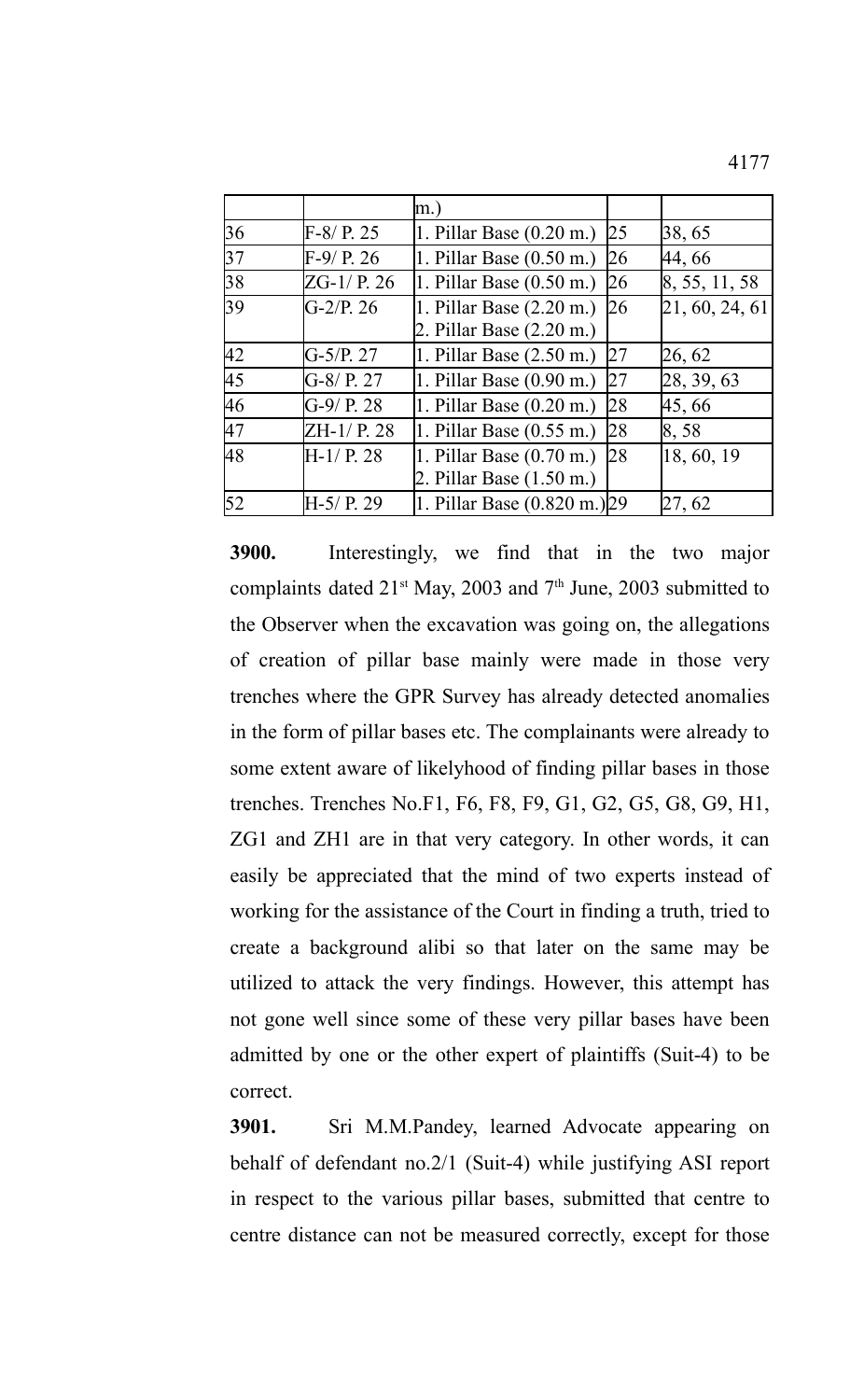found completely topped by sandstone blocks and attached to floor. It is not possible to fix the point where the finished sand stone block would have been placed on top of the calcrete blocks. Two pillar bases that have been found in sections (Fig. 8 & 9) demonstrate vividly that the sandstone block was not necessarily placed in the centre of the calcrete block and brickbat foundation rather was shifted as per the requirement of alignment. Exposition of a structure that exists is done in an excavation. The question of creation of any structure including pillar base does not arise. Nothing was ignored during the excavation. Utmost care was taken to ensure that each and every find is documented and mentioned in the Report. No "calcrete topped brickbat heap" is either found or identified as pillar bases. Brickbats in the pillar bases are not heaped up rather they are carefully laid in well defined courses. It is to be remembered that pillar bases, except those found complete with sandstone blocks in the northern area whose existence and genuineness is admitted by Sunni Central Board of Waqf and its companion parties, are essentially the foundation part required to remain buried in ground. Once this fact is borne in mind then the picture may be clearly understood. When the floor of sub-Period VII B is "weathered enough to be replaced, debris of brick structures was leveled to attain the desired height. In this deposit foundations to support pillar or columns were sunk" to different levels. Floors 1, 1A, 1B and 1C belonged to the disputed structure (Period VIII & IX), Floors 2, 3 and 4 belonged to period VII and the brick-crush floor existed in the earlier Period VI. There appears to be some attempt on part of the plaintiff to twist the facts and mislead by creating some sort of confusion.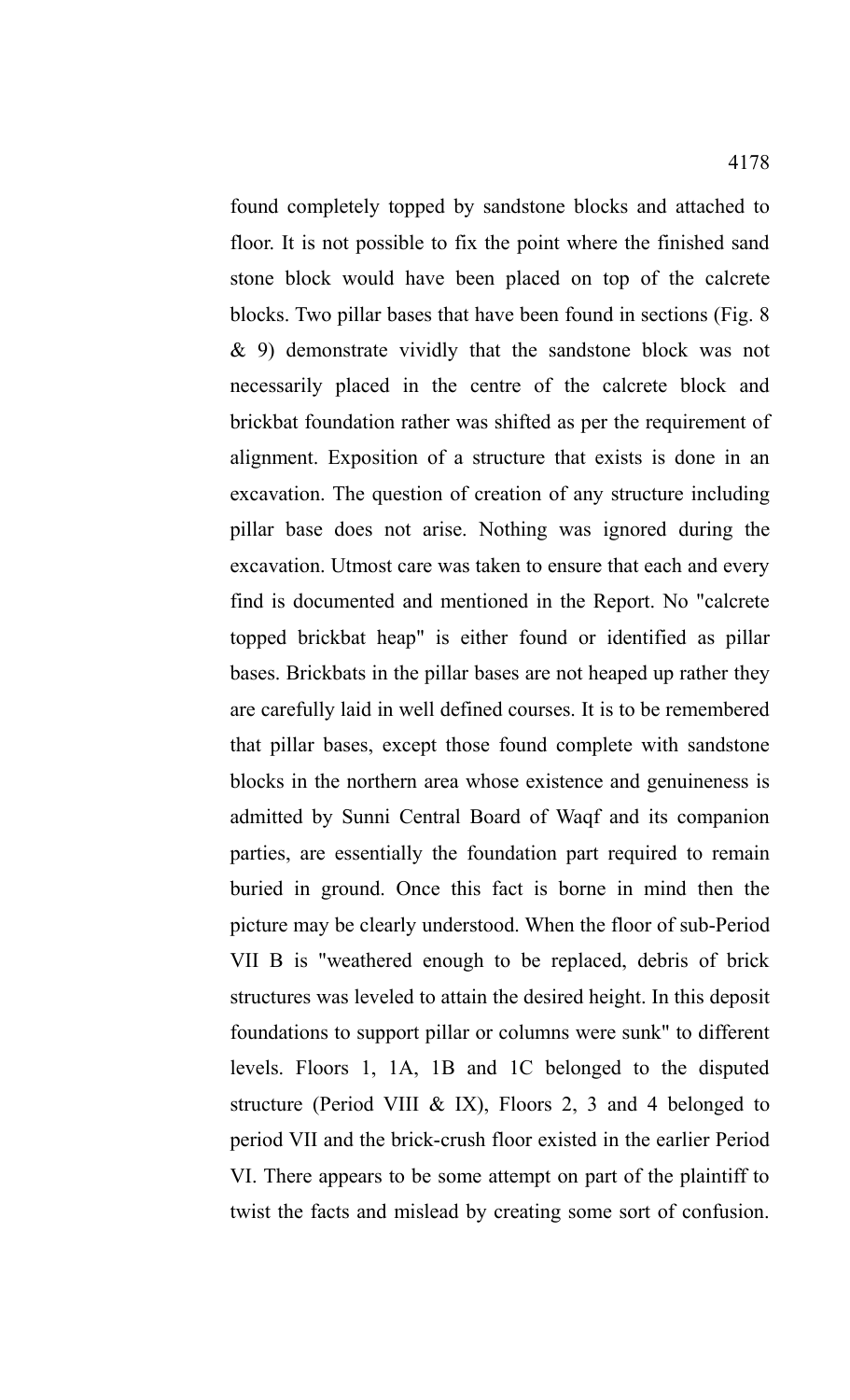The transition from "calcrete topped brickbat heaps" through "brickbat heaps" to "some kind of loosely-bonded brickbats deposits" is very clear. The plaintiff at least accepts some sort of bonding in brickbats which cannot be in case of "heaps" (random deposit). This at best may be termed as self contradicting argument.. Floor (F1.2) around most of the pillar bases is found broken with pillar base foundations in much disturbed condition.: (p.42,  $2<sup>nd</sup>$  para). The evidence of broken floor as above most of the pillar base foundations, completely finished pillar bases and the evidence of finished pillar bases partly excavated and partly visible in section when combined together, point to the fact that all these 46 pillar bases belonged to the one and the same period and were constructed in association of wall 16 and F1.2. The pillars that have actually been recovered are from the debris of the disputed structure. Further, nowhere in the report it is said or hinted at that these stone pillars were standing over these pillar bases. It is nothing but wilful negation of the evident fact, nothing more can be said in this regard. Layers of pillar bases are clear from the perusal of the report. The objections of the plaintiff regarding creation of pillar bases, distances and alignments and its interpretation one without any substance. It is well established in archaeology that walls can not be cut and shaped like pillar bases. The walls alleged to have been cut and shaped like pillar bases are at the maximum 0.55 m wide, whereas the pillar bases show much bigger dimension which prima-facie falsifies the objection of the plaintiff. The plaintiffs challenging the identity of pillar bases alleged that unused brick broken or entire have been used to fill hollow to raise the level of ground or to function apron for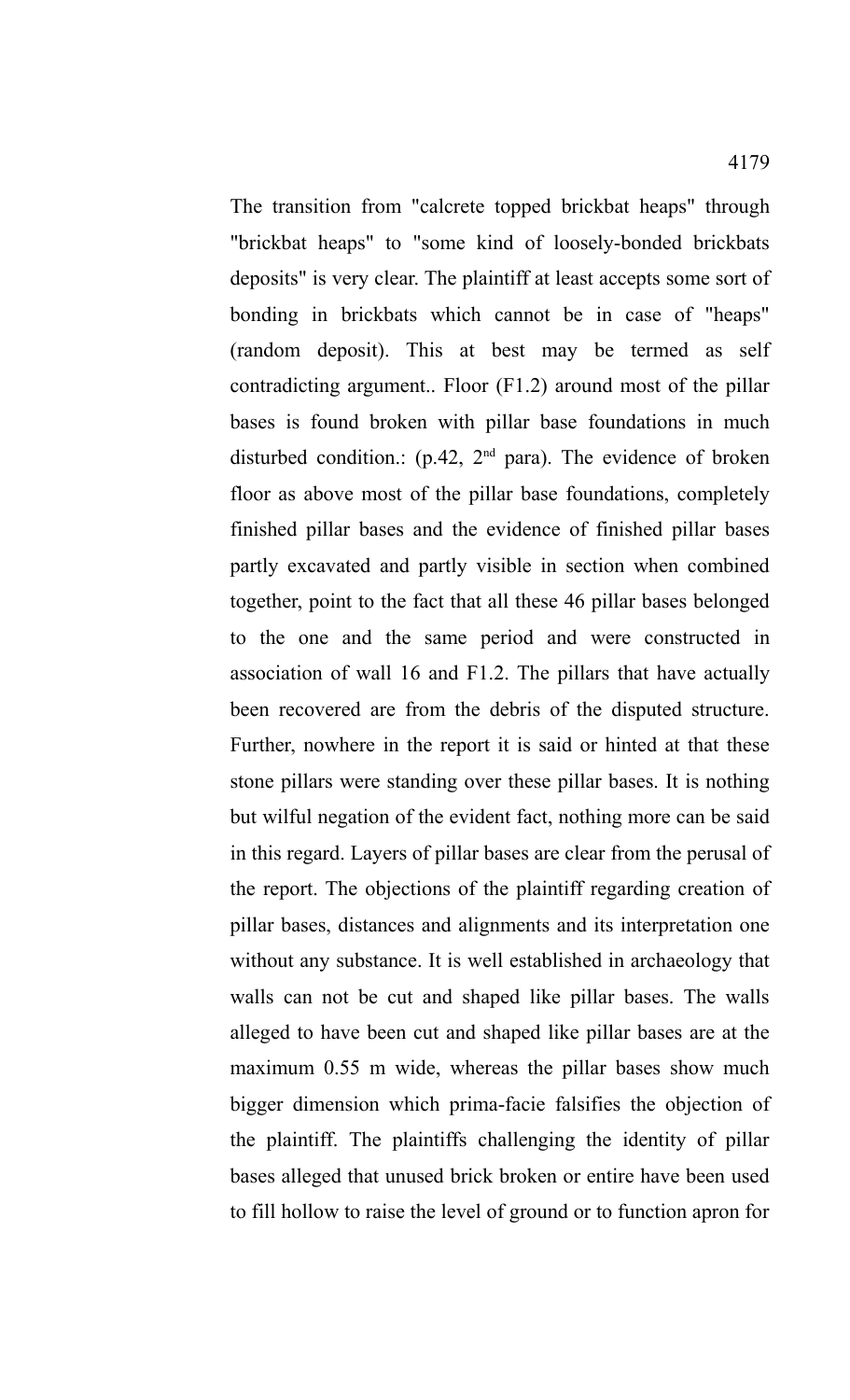a building. In this connection it may be mentioned that a perusal of report shows that most of the pillar bases are attached with the floor 2, 3  $\&$  4. If "hollow" is a synonym for foundation pit, then certainly it is a good explanation. But 'fill' would be wrong expression, as the brickbats are laid in defined courses. Raising of ground is done uniformly and throughout and not as if "a pile of unused bricks" or "to fill hollows". It is surprising to note that the "heavy wall" disappears without leaving any trace except the "pile of unused bricks" to "shore up". As "apron" for which building? Apparently all the objections tendered above are emanating from technically ignorant persons and willful attempt to mislead the Court. All the interpretations were reached after exploring all the possible explanations. ASI conducted excavation at the behest and orders of this Court as Court Commissioner and submitted its scientific Report to the Court and did not engage in creation and that too in the presence of judicial officers.

**3902**. The pillar bases traced on spot make 64 squares in between 17 rows of 5 pillar bases each. The seventeen rows of pillar bases were constructed along the north-south running brick wall (wall No. 16). The distance of the first pillar base in each row from the wall is 3.60 to 3.86 m. Seventeen rows of pillar bases could be categorized in three different groups whereas east-west distance which varies in different groups whereas east-west distance from the centre to centre of each pillar base vary from 2.90 to 3.30 m. Six rows of the pillar bases on north and south were at the equidistance which ranges from 3 to 3.30 m. Central five rows consisting of twenty-five pillar bases show different equations- two rows on either side of the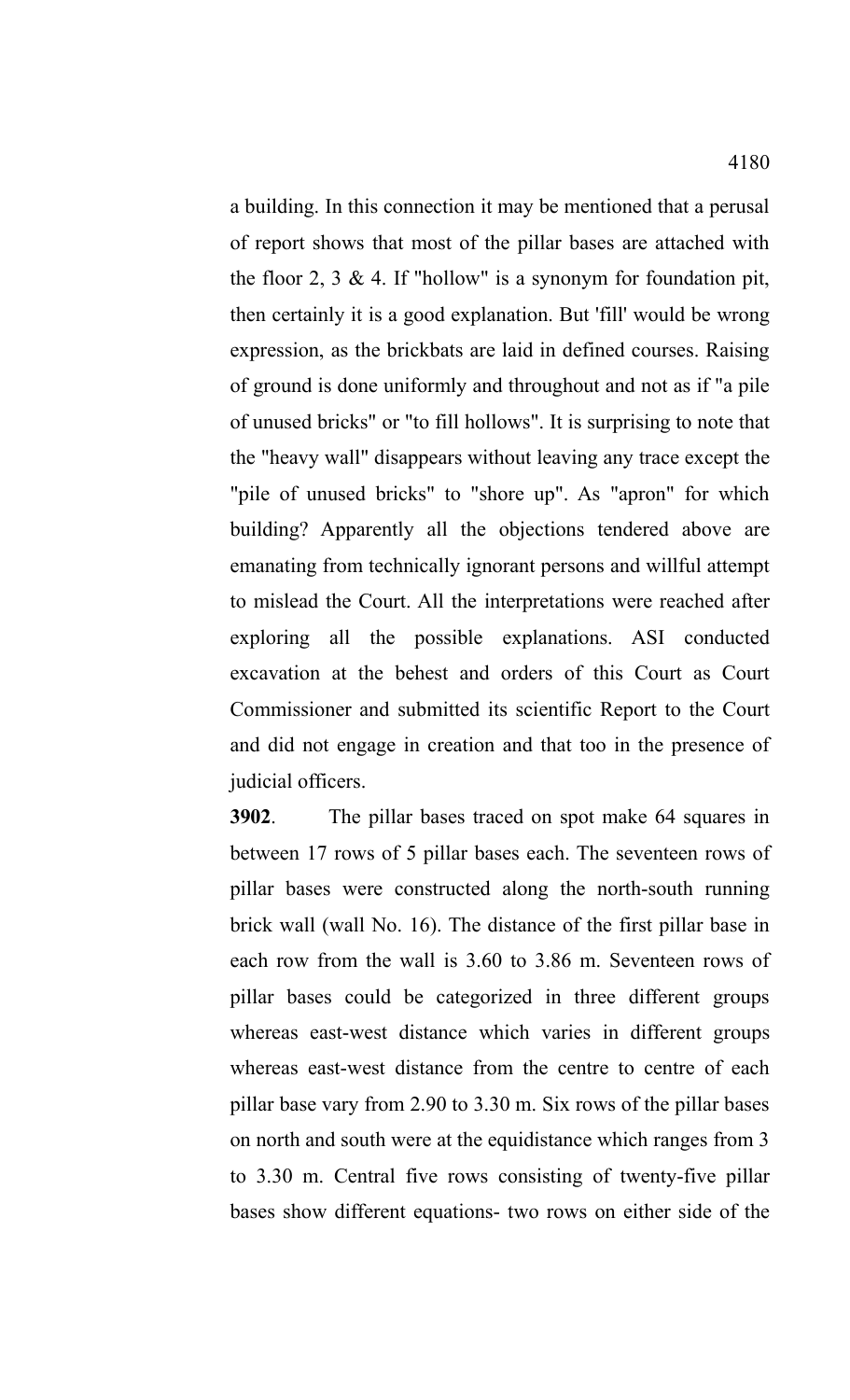central row were placed approximately at the distance of 5.25 in whereas the other two rows on either side of these three rows were at the distance of 4.20-4.25 m. The pillar bases are in alignment. The ASI unit report in figure 23B has given an isometric view of the pillar bases and in figure 23A the isometric view of the excavated site with different floors and pillar bases.

**3903**. The foundation of the pillar bases are circular, square, oval, or irregular in shape and the foundation has been filled with brick bats covered with orthostat which prima facie establishes its load bearing nature. It is also clear from the report that all the fifty pillar bases, more or less are of similar pattern except the orthostate position. The factual position is that the pillar bases of northern side which are admitted by the plaintiffs and other objectors to be pillar bases are undisturbed and unexposed whereas the pillar bases of the southern side are damaged and exposed but in any way there is no basic difference between the two. The isometric view is a geometrical drawing to show a building in three dimensions. The plan is set up with lines at an equal angle (usually  $30^{\circ}$ ) to the horizontal, while verticals remain vertical and to scale. It gives a more realistic effect than an axonometric projection, but diagonals and curves are distorted. The existence of pillar bases was challenged by the objectors on the ground that the distance between the pillar bases, the spot position is not common as such the same may not be considered pillar bases. In this connection reference may be given of plan of Ukha Mandir temple converted in to a Masjid published at surveyor general office Calcutta in 1877 in which square pillars were found with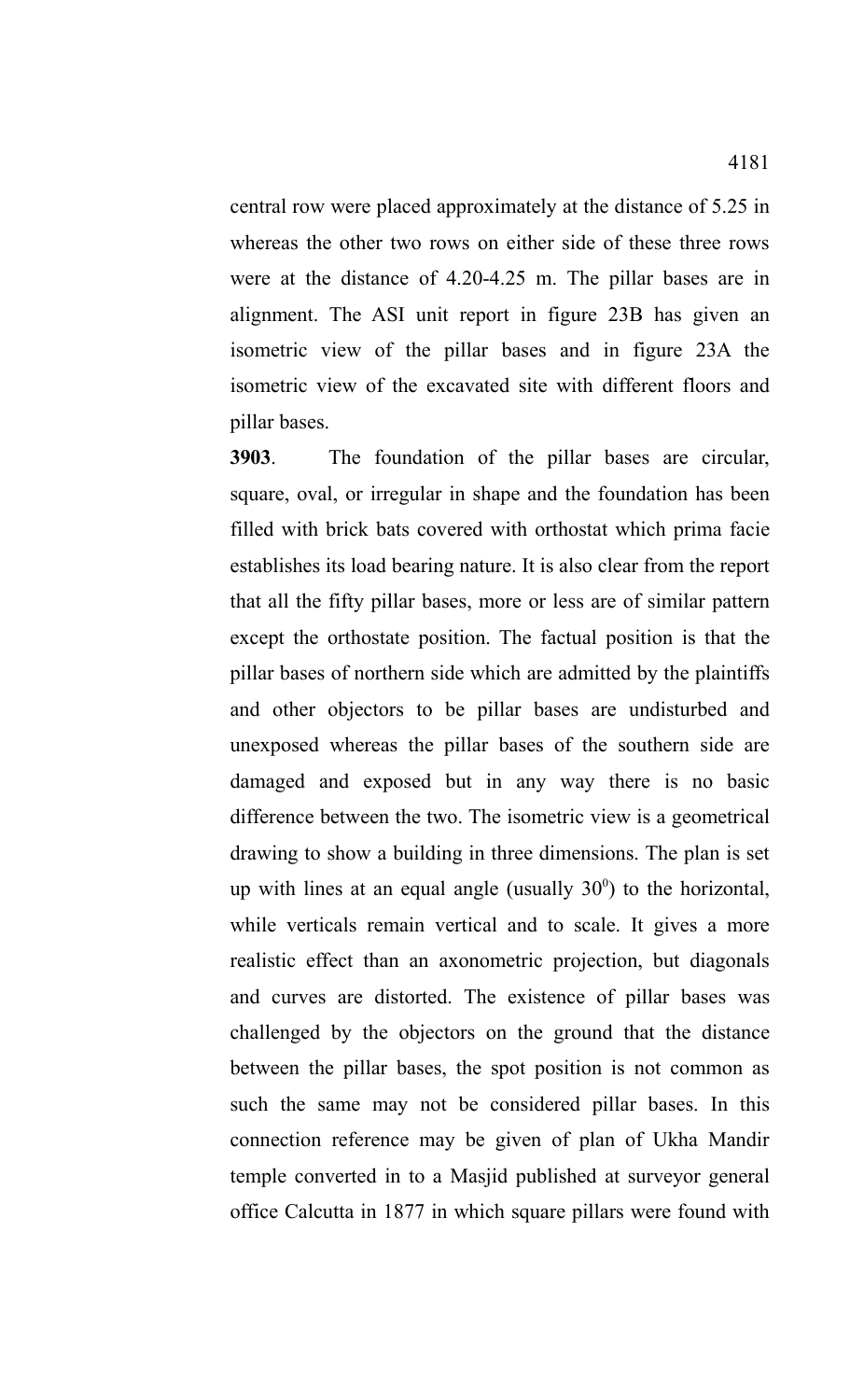different angles and distances. Similarly in temple of Vishala Devi pillar bases of different sizes with different distances were found which too have been lithographed at the Surveyor General office Calcutta in July 1877. Examples of plan of Shiva Temple at Bastar, Shiva Temple at Shighanpur, Shiva Temple at Chindgaon, Shiva Temple at Chitrakoot, Shiva Temple at Narayanpur are relating to 10<sup>th</sup> Century A.D. may be given. A perusal of photographs of the pillar bases, videography and the time of excavation also falsify the allegations of the objectors regarding creation of pillar bases.

**3904.** A perusal of the report particularly at page 54 shows that all the 50 exposed pillar bases are attached with floor 2 dateable to 1200 A. D. and most of them are resting over floor no. 4 which has the earliest floor,. The carbon dating report referred at page 69 of the report also proves that in a trench ZH-1 the date reported between floor 2 & 3 is between 900-1300 A.D. which prima facie makes it clear that floor 2 was not made after 1300 A.D. and not before 900 A.D. while floor 3 was made before 900 A.D. It is also clear from the report that all the pillar bases exposed are attached with the floors existing prior to the floor of disputed structure. Pillar base is reported from the same trench, i.e. ZH-1 along with the floor which confirms the association of floor  $2/3$  and pillar bases along with  $C<sup>14</sup>$  date between floor  $2 \& 3$  (S. No. 47 of pillar base in page no. 28). The same pillar base of ZH-1 was predicted as an anomaly in the GRP Survey. Therefore, it is clear that floor 4 which supports the foundation of pillar bases was the most extensive floor belong to period VII A (page 42 of the report  $\&$  fig. 23  $\&$ plate 35). The timing of period VII-A is the beginning of  $12<sup>th</sup>$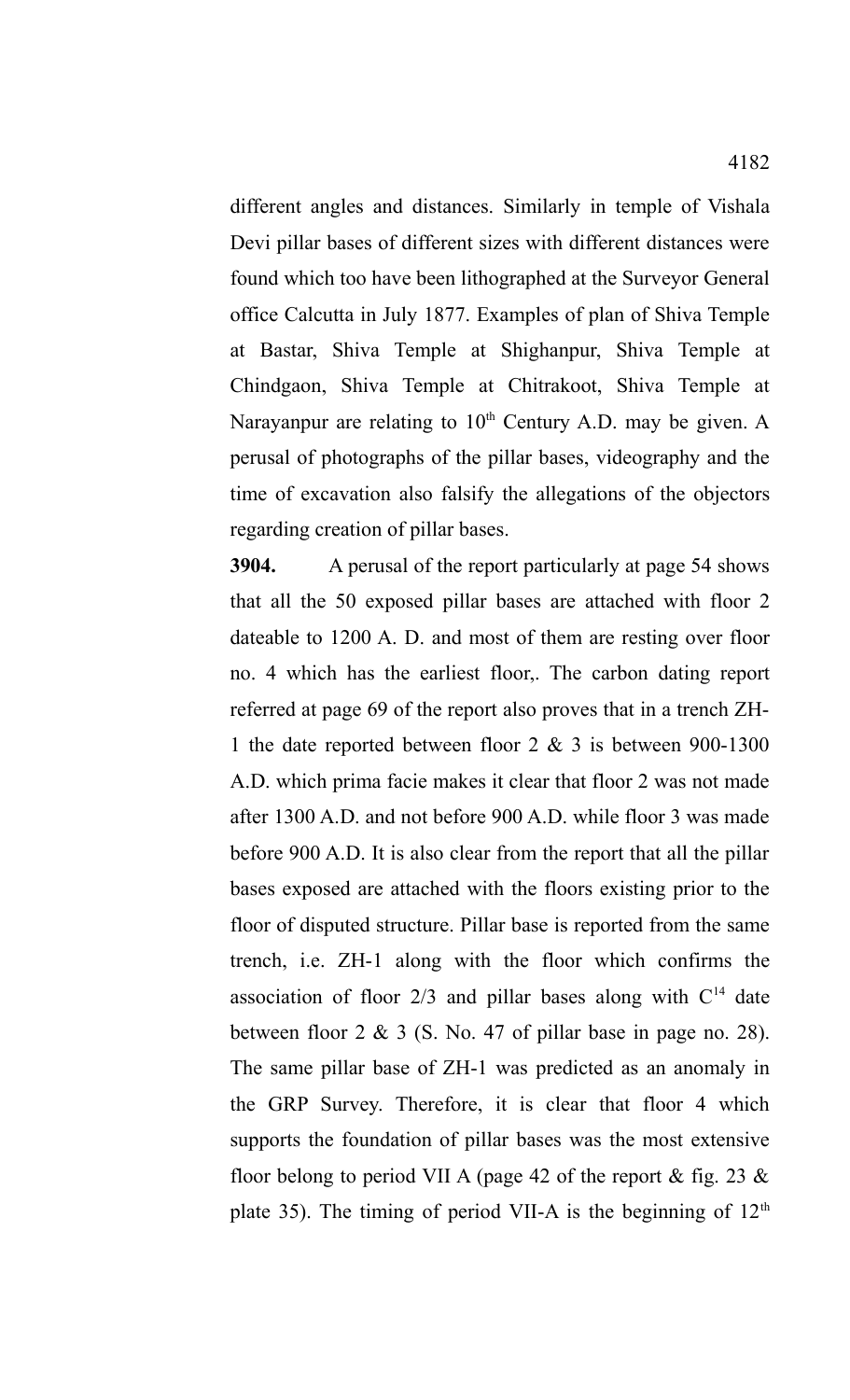century (page 41 of the report.).

**3905.** It is clear from the report that floor 4 which supports the foundation of pillar bases was a floor of a Temple. It cannot be the floor of Idgah or Kanati Mosque because pillars are always absent in Idgah so that maximum persons could be accommodated in minimum space for offering prayer.

**3906**. Association of pillar bases has been reported at page 56 to 68 and a perusal of the same shows that pillar bases no. 1, 2, 3, 5, 6, 7, 8 and 14 total 8 are projected over floor no. 2, pillar bases no. 15, 19, 21, 23, 24, 30 total 8 are projected over floor no. 3 which have penetrated downward by cutting floor no. 2 and pillar bases no. 10, 11, 13, 16, 17, 18, 22, 26, 27, 28, 29, 31, 32, 33, 34, 35, 36, 37, 38, 39, 42, 43, 44, 45, 46, 47, 48, 49, 50 total 29 pillar bases are projected over floor 4 which have penetrated downward by cutting floor no.  $2 \& 3$ . In addition to above pillar bases no. 20, 40, 41 are pillar bases in the section whereas pillar bases no. 4 and 25 are not associated with any floor due to damaged condition.

**3907.** We find substance in the submission of Sri Pandey. We may also notice at this stage that though most of the pillar bases were excavated at earlier point of time but complaint thereof particularly about so called creation was made after much gap. To start with, the first complaint of  $21<sup>st</sup>$  May,  $2003$ was confined only to one pillar base found in trench G-2 but a number of such pillar bases were included in the second complaint dated  $7<sup>th</sup>$  June, 2003, when both the so called authors of the objections were not on the site. On the basis of record these details can be shown in the form of a chart as under: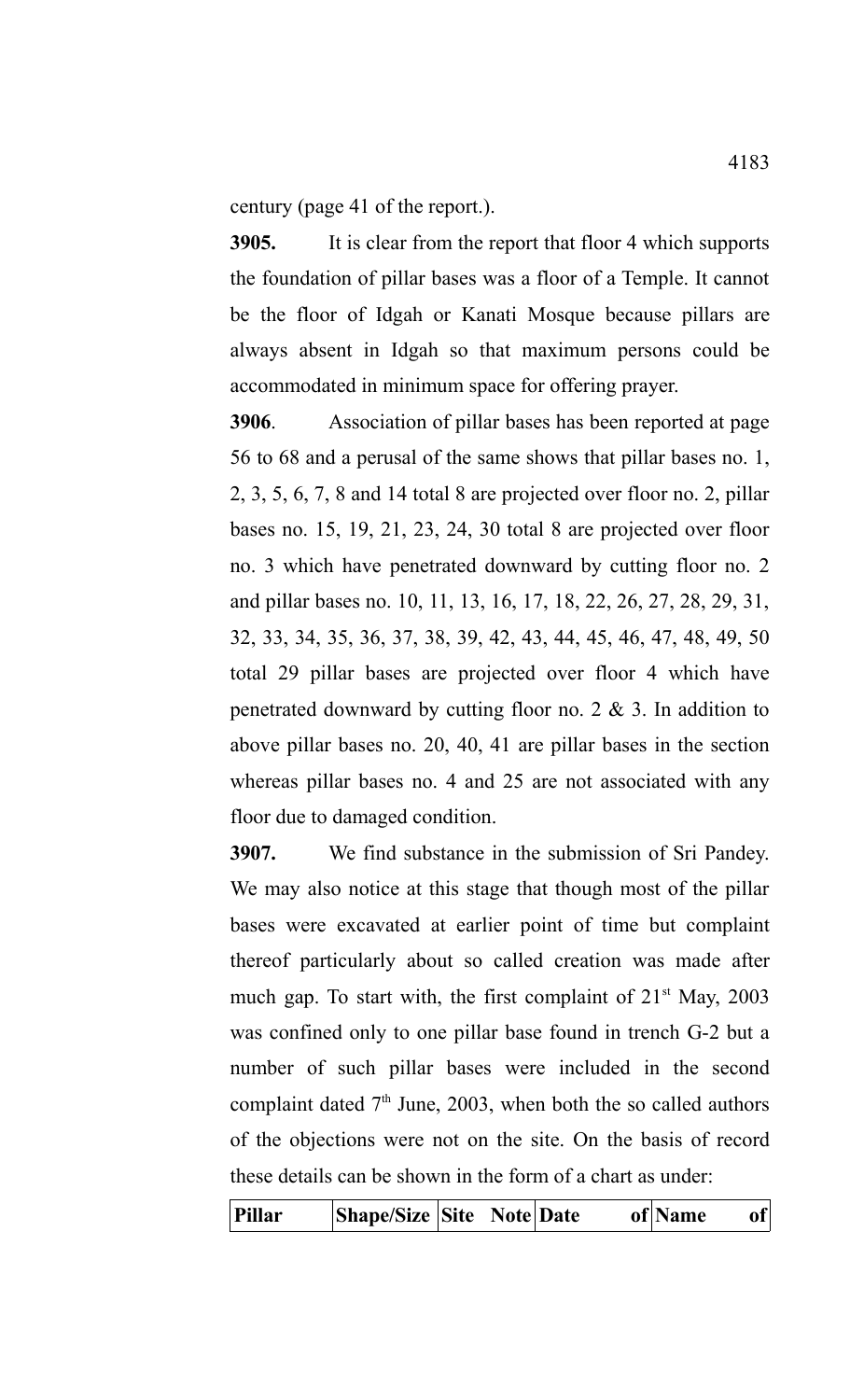| <b>Base</b> /<br><b>Trench</b> | in cm                                                                                         | Page No.                          | <b>Book No./ Excavation/</b><br>Date<br>of<br>objection, if<br>any | <b>Supervisor</b>                                        |
|--------------------------------|-----------------------------------------------------------------------------------------------|-----------------------------------|--------------------------------------------------------------------|----------------------------------------------------------|
| $1/ZH3-$<br>ZH2 baulk          | Square/ $63x$<br>61.5x9                                                                       | 41/43                             | 22.4.03                                                            | S.K. Sharma                                              |
| 2/ZF2                          |                                                                                               | 7                                 | 15.05.03                                                           | G.L.Katade                                               |
| 3/ZG2                          | Rectangula<br>r/60x53.5x<br>7                                                                 | 30/36                             | 13/14.05.03                                                        | A.R.Siddiqui                                             |
| 4/ZG2                          | Square $(?)$                                                                                  | 30                                | 13/14.05.03                                                        | A.r.Siddiqui                                             |
| 5/ZH2                          | Square/ $61x$<br>60x11<br>including<br>the<br>thickness<br>of missing<br>western<br>orthostat | 41                                | 19/22.04.03                                                        | S.K.Sharma                                               |
| $6/ZH2-ZJ2$<br>Baulk           | Square/ $58x$<br>56<br>including<br>the<br>thickness<br>of missing<br>northern<br>orthostat   | $\overline{7}$                    | 11.06.03                                                           | G.L.Katade                                               |
| 7/ZF1                          | Square $/55x$<br>55x6.5                                                                       | 30                                | 29.04.03,<br>3/13.05.03                                            | A.R.Siddiqui                                             |
| 8/ZG1                          | Square/59x   30/31-39<br>61.5x5                                                               |                                   | 07.06.03                                                           | 03/16.05.03/   A.R. Siddiqui                             |
| 9/ZH1                          | <b>Probably</b><br>square<br>foundation/<br>125x105x7<br>5                                    | $41/25 - 26$                      | 14/15<br>20.04.03/07.<br>06.03                                     | to S.K. Sharma                                           |
| 10/ZF1                         | Irregular<br>shaped<br>foundation/<br>150x100x4                                               | $30/24 - 29$<br>depth<br>65<br>cm | 29.04.03<br>13.05.03/07.<br>06.03                                  | A.R.Siddiqui<br>Plaintiff<br>occupied by<br>barbed wire. |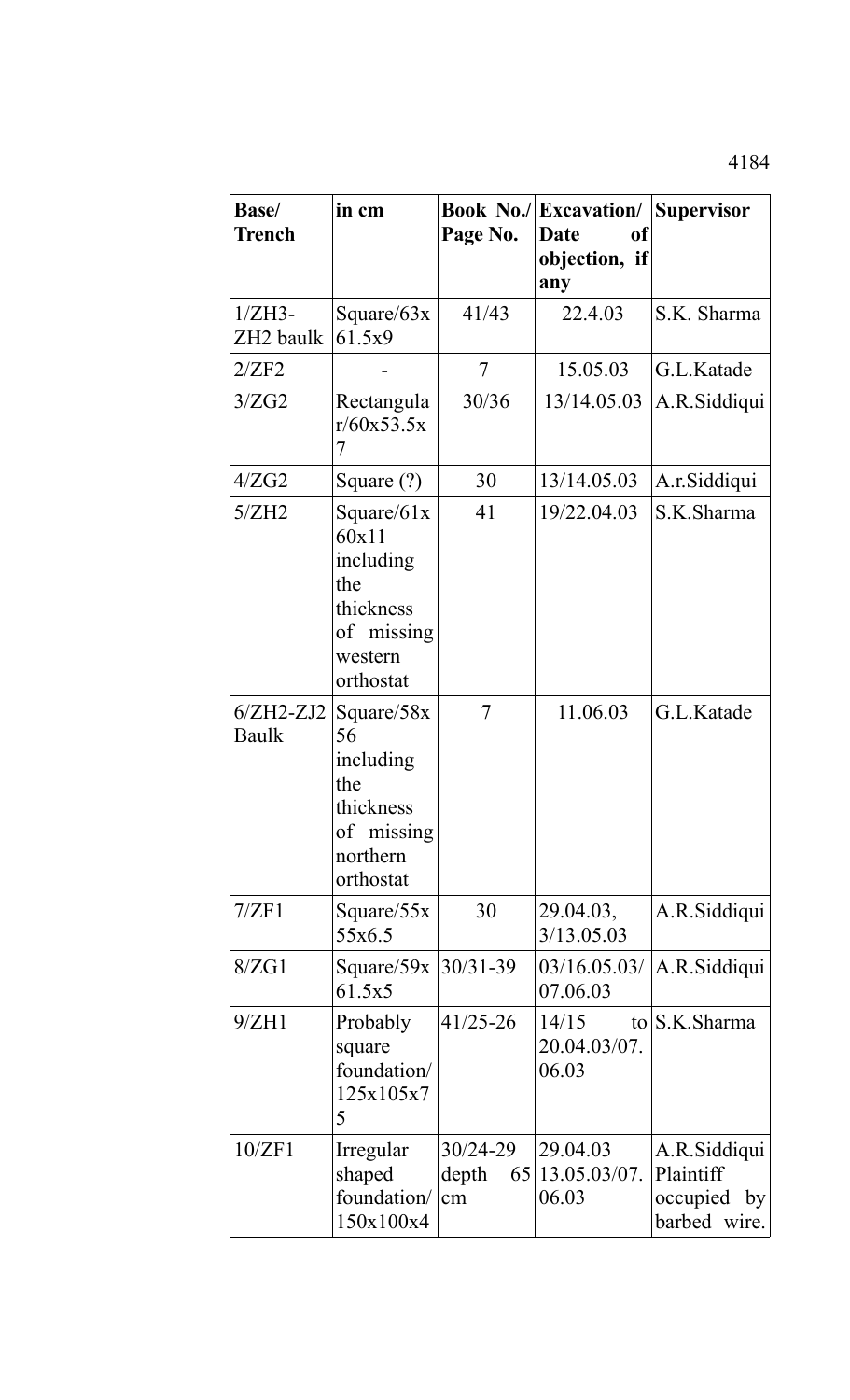|                 | $\boldsymbol{0}$                                                                                                                                       |                             |                                                    | Only<br>southern<br>portion<br>excavated |
|-----------------|--------------------------------------------------------------------------------------------------------------------------------------------------------|-----------------------------|----------------------------------------------------|------------------------------------------|
| 11/ZG1          | Circular $(?)$<br>foundation<br>partially<br>exposed/97<br>x94x26                                                                                      | 30                          | $03/04/16.05$ .<br>03                              | A.R.Siddiqui                             |
| 12/ZG1          | Circular $(?)$<br>foundation<br>badly<br>damaged<br>and<br>partially<br>exposed/N<br>S 55 Ht 60                                                        | $30/31 - 35$                | 03/07.06.03                                        | $03/04/13.05$ . A.R.Siddiqui             |
| 13/ZH1          | Square/Als<br>o available<br>$\operatorname{in}$<br>section.<br>Top<br>54.5x46.5<br>foundation<br>122<br>EW<br>69<br>Ht.<br>(from<br>top<br>to bottom) | $41/25 - 27$                | $14.04.03$ to S.K. Sharma<br>20.04.03/07.<br>06.03 |                                          |
| $14/ZH1-$<br>H1 | Square/ $63x$<br>63x6.5                                                                                                                                | 30                          | 12.07.03                                           | A.R.Siddiqui                             |
| 15/F1           | Rectangular<br>(?)<br>foundation<br>square<br>top/130x13<br>8                                                                                          | $30/14 - 21$<br>depth<br>cm | 22.04.03<br>98 27.04.03/07.<br>06.03               | $\{to   A.R.Siddiqui\}$                  |
| $16/F1-G1$      | Irregular<br>baulk/130x<br>120x55<br>foundation<br>partially<br>exposed                                                                                | 30                          | 04.03                                              | 22/27/18/23. A.R.Siddiqui                |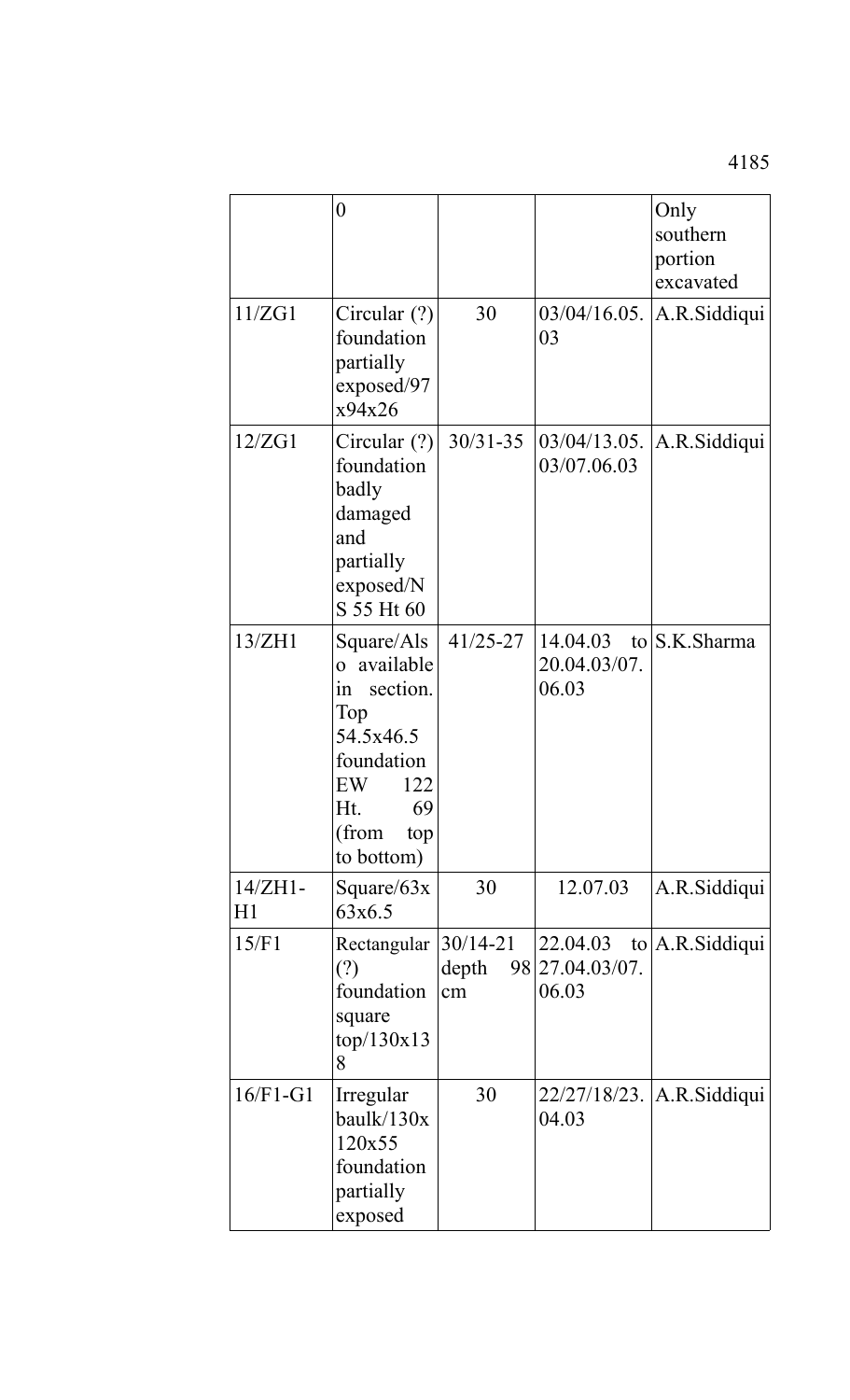4186

| 17/G1                 | Square<br>foundation<br>partially<br>exposed/14<br>0x125x45                      | 8                                | 30/5, 6, 7, 19/20.04.03<br>18.06.03/07.<br>06.03                                      | A.R.Siddiqui                                                 |
|-----------------------|----------------------------------------------------------------------------------|----------------------------------|---------------------------------------------------------------------------------------|--------------------------------------------------------------|
| 18/H1                 | Square<br>foundation<br>partially<br>exposed/15<br>0x130x56                      | 14                               | 41/3-9 11-12.04.03/07. S.K.Sharma<br>06.03                                            |                                                              |
| 19/H1                 | Square<br>foundation<br>partially<br>exposed/78<br>x110x38                       | $41/3 - 14$                      | 06/18.05.03/ S.K.Sharma<br>07.06.03                                                   |                                                              |
| 20/F2<br><b>Baulk</b> | $G2$ Partially<br>exposed/N<br>S 55 Ht.22                                        | $7 - 8$ ,<br>45                  | 32,  08.07.03<br>17.07.03<br>02.08.03<br>24.05.03<br>03.06.03<br>10.05.03<br>20.05.03 | Zulfiquar<br>Ali,<br>G.L.Katade,<br>C.B.Patil,<br>S.K.Sharma |
| 21/G2                 | Square $(?) 32/49-54$<br>foundation<br>partially<br>exposed/E<br>W 140 Ht.<br>28 | 27-85                            | 10/20.05.03/<br>07.06.03<br>21.05.03                                                  | S.K.Sharma<br>Zulfiqar Ali                                   |
| 22/F2                 | Square<br>foundation/<br>122x115x2<br>5                                          | $7 - 8$                          | 08/17.07.03                                                                           |                                                              |
| $23/F2-G2$<br>baulk   | Square (?) 7, 8, 32,<br>foundation<br>partially<br>exposed/10<br>5x72x33         | 45                               |                                                                                       |                                                              |
| 24/G2                 | Oval<br>foundation<br>partially<br>exposed/15                                    | 32<br>20<br>45/22<br>49<br>37 30 | 17.07.03<br>02.08.03<br>10.05.03<br>20.05.03/                                         | Zulfiqar<br>Ali<br>S.K.Sharma                                |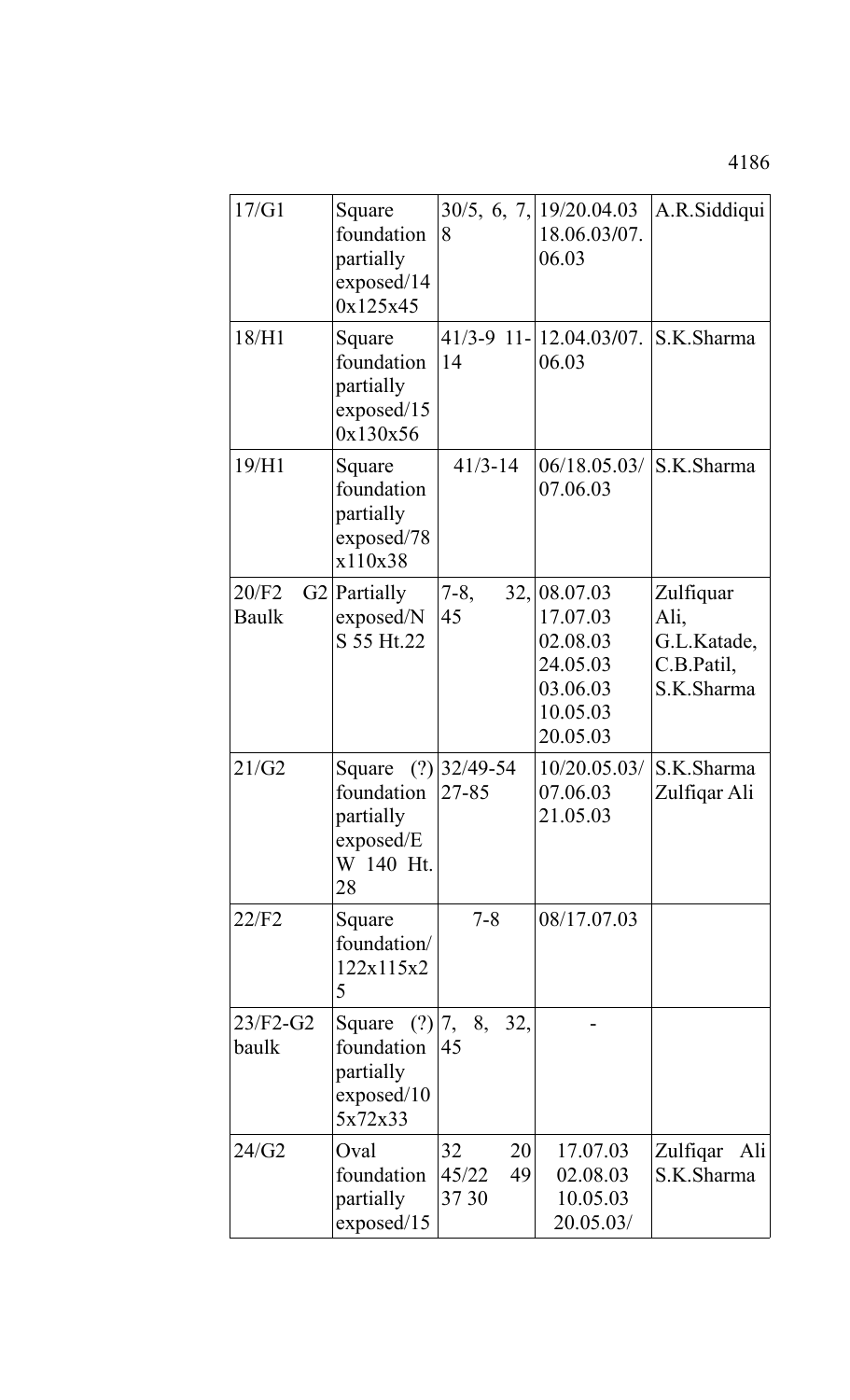4187

|                     | 0x125x32                                                                             |            | 07.06.03                                       |                          |
|---------------------|--------------------------------------------------------------------------------------|------------|------------------------------------------------|--------------------------|
| 25/F3               | Square $(?)$<br>foundation<br>partially<br>exposed/65<br>x145x55                     | 16         | 21.05.03<br>30.05.03<br>19.07.03               | Sujeet<br>Nayan          |
| 26/G5               | Irregular<br>foundation<br>with square<br>top<br>partially<br>exposed/12<br>0x165x90 | 13/1 22 23 | 24.05.03<br>21.05.03<br>10.06.03 /<br>07.06.03 | Sujeet<br>Nayan          |
| 27/H5               | Square $(?)$<br>foundation<br>partially<br>exposed/10<br>0x25x35                     | 40         | 26/30.04.03                                    | <b>Bhuvan</b><br>Vikrama |
| 28/F6               | Irregular<br>foundation<br>partially<br>exposed/14<br>8x147x54                       | 23         | 24.05.03<br>01.06.03                           | Zulfiqar Ali             |
| 29/F6               | Rectangular<br>foundation<br>partially<br>exposed/76<br>x170x51                      | $19/3 - 4$ | 29.04.03<br>06.05.03/07.<br>06.03              | to G.L.Katade            |
| 30/G6               | Rectangular<br>foundation<br>partially<br>exposed/83<br>x55x40                       | 33         | 07/11.05.03                                    | G.L.Katade               |
| $31/F6-F7$<br>baulk | Elliptical<br>foundation<br>partially<br>exposed/12<br>6x198x38                      | 15, 19, 23 |                                                |                          |
| $32/F6-F7$          | Irregular                                                                            | 15-F-7 19- | 19.04.03                                       | G.L.Katade               |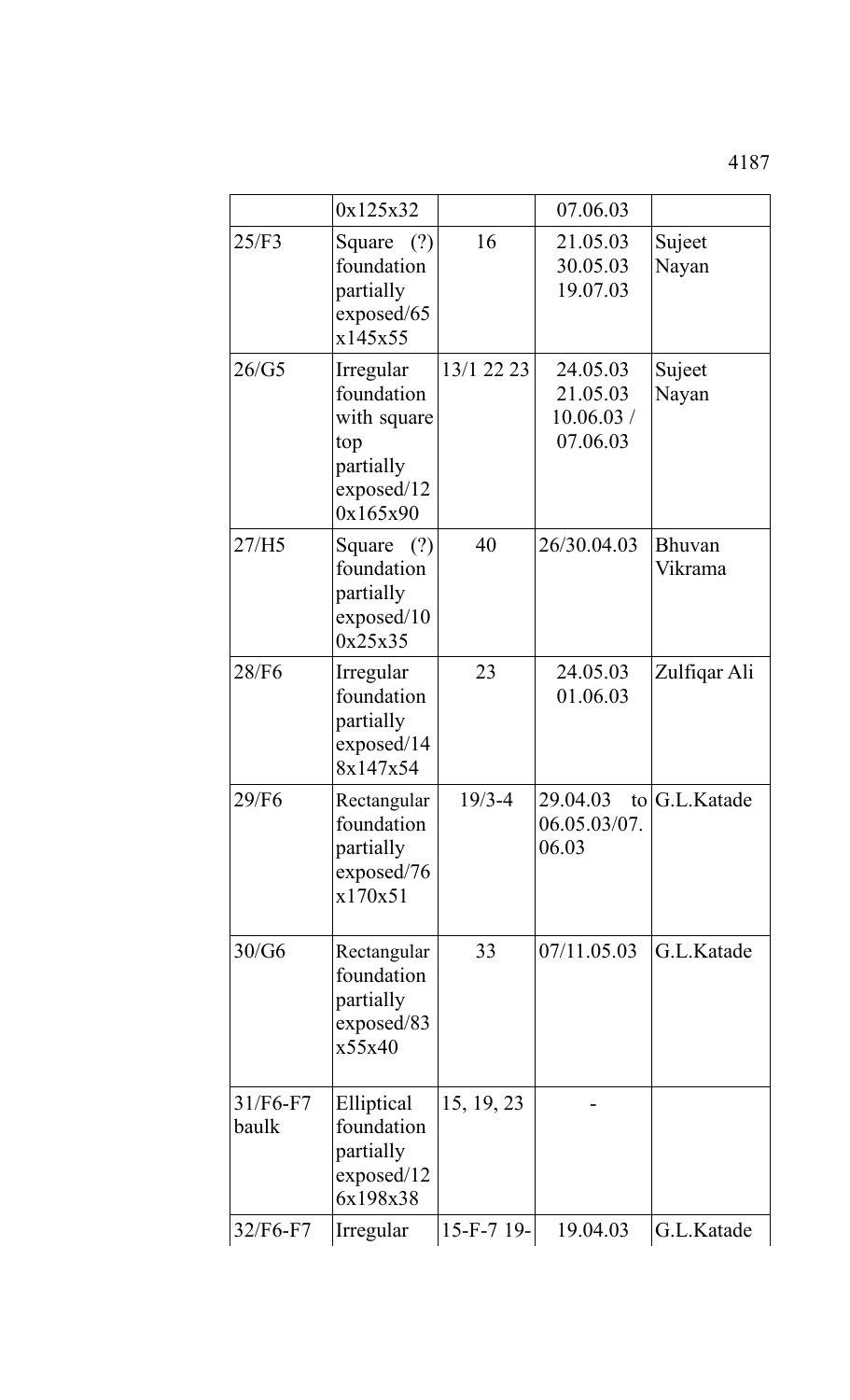|                   | foundation<br>partially<br>exposed/95<br>x155x40                                 | $F-6, 23$               | 10.09.03<br>19.04.03<br>06.05.03<br>24.05.03<br>01.06.03       | Zulfiqar Ali                                    |
|-------------------|----------------------------------------------------------------------------------|-------------------------|----------------------------------------------------------------|-------------------------------------------------|
| 33/G6-G7<br>baulk | Square $(?)$<br>foundation<br>/70x40x35                                          | 21                      |                                                                |                                                 |
| 34/E7-F7<br>baulk | Square<br>or<br>Rectangular<br>foundation<br>partially<br>exposed/10<br>0x100x34 | 12                      | 05.04.03<br>08.05.03<br>14.05.03                               | Zulfiqar Ali                                    |
| 35/F7             | Rectangular<br>(?)<br>foundation<br>partially<br>exposed/17<br>0x160x38          |                         | $15/1$ to 31 19.04.03 to G.L. Katade<br>13.05.03/07.<br>06.03  |                                                 |
| 36/G7             | Square $(?)$<br>foundation<br>partially<br>exposed/80<br>x40x40                  | 21                      | 20.05.03<br>09.07.03<br>10.07.03<br>07.08.03                   | N.C.Prakash                                     |
| 37/F8             | Circular<br>foundation<br>/170x170                                               | $44/2$ to $45 15.04.03$ | 23.05.03/07.<br>06.03                                          | to Sameer<br>Dewan                              |
| 38/F8             | Circular $(?)$<br>foundation<br>partially<br>exposed/70<br>0x145x37              | 44/13                   | 15.04.03<br>$\overline{t}$<br>23.05.03                         | Sameer<br>Dewan                                 |
| 39/G8             | Circular<br>foundation<br>42x130x30                                              | 30<br>10/86<br>to 90 10 | $24.06.03$ to<br>27.06.03<br>09.05.03<br>10.05.03/07.<br>06.03 | A.R.Siddiqui<br>N.C. Prakash<br>Sujeet<br>Nayan |
| 40/F8-F9<br>baulk | $-$ /EW-120<br>Ht.33                                                             | 44                      |                                                                |                                                 |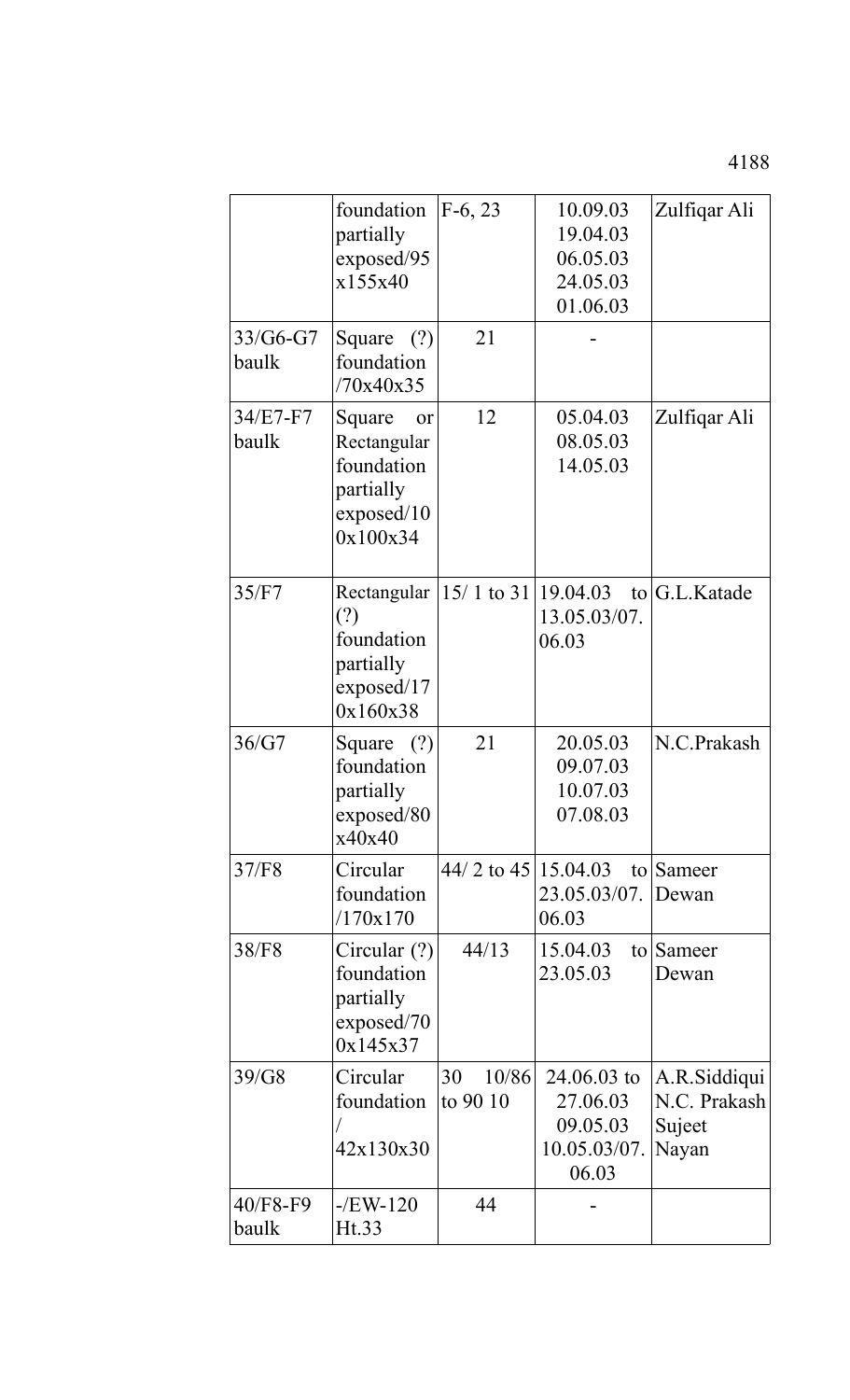4189

| $41/F8-F9$<br>baulk              | $-$ /EW-80<br>Ht. 35                                                                                    | 18                                    | 10/19/17/30.<br>04.03                                           | N.C.Prakash<br>Sujeet<br>Nayan      |
|----------------------------------|---------------------------------------------------------------------------------------------------------|---------------------------------------|-----------------------------------------------------------------|-------------------------------------|
| $42/G8-G9$<br>baulk              | Circular<br>foundation/<br>43x120x28                                                                    | 30, 10                                | 24.06.03<br>27.07.03<br>09.05.03<br>10.05.03                    | A.R.<br>Siddiqui<br>Sujeet<br>Nayan |
| 43/E9-F9<br>baulk                | Rectangular<br>foundation<br>55x130x20                                                                  | 22, 35                                | 04.07.03<br>20.04.03<br>07.05.03                                | Suject<br>Nayan                     |
| 44/F9                            | Square<br>foundation<br>95x142x30                                                                       | $18/3 - 34$                           | 08.04.03<br>to<br>30.04.03/07.<br>06.03                         | Suject<br>Nayan                     |
| 45/G9                            | Circular<br>foundation<br>/Dia-<br>118<br>Ht. 34                                                        | $10/3 - 9$ 14-<br>22                  | 06.04.03<br>09.04.03<br>to<br>11.05.03<br>14.05.03/07.<br>06.03 | to N.C.Prakash<br>Suject<br>Nayan   |
| $46/G9-H9$<br>baulk              | Square<br>foundation<br>partially<br>exposed/11<br>0x80x45                                              | 10                                    | 06.04.03<br>09.04.03<br>11.05.03<br>14.05.03                    | N.C.Prakash<br>Sujeet<br>Nayan      |
| $47/E10-$<br>F10 baulk           | Circular<br>foundation<br>partially<br>exposed/14<br>0x55x48                                            | 9                                     | 18.05.03<br>22.05.03                                            | Zulfiqar Ali                        |
| 48/F10                           | Circular<br>base<br>top<br>square<br>the<br>of<br>foundation/<br>155x145x4<br>$0$ square $90$<br>Ht. 12 | $9/37$ to $45 18.05.03$<br>and $3845$ | 22.05.03/07.<br>06.03                                           | to Zulfiqar Ali                     |
| 49/G10-<br>H <sub>10</sub> baulk | Square<br>foundation/                                                                                   |                                       |                                                                 |                                     |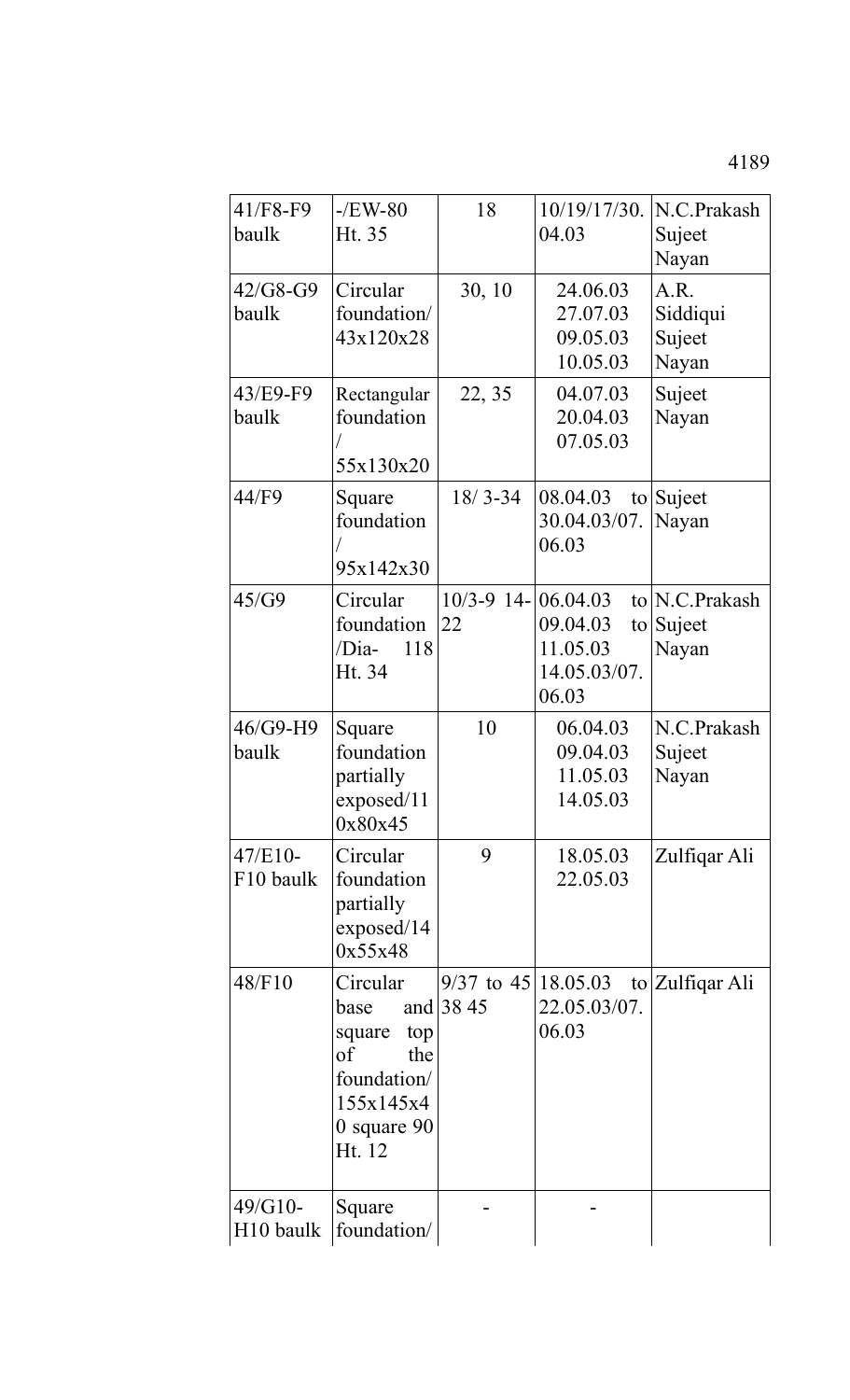|        | 115x120x5                            |   |  |
|--------|--------------------------------------|---|--|
| 50/H10 | Circular<br>foundation/<br>115x90x48 | - |  |

**3908.** This chart would reveal that most of the pillar bases were found during excavation in the months of April and May, 2003 which could have cleared to anyone having an idea on the subject as to what inference those excavations is likely to cause. It appear that in these circumstances under the Expert's advice the complaints were made as a ground, so as to utilize later. It cannot be doubted that as and when the pillar bases have been excavated on that very day mentioned in the site notebook.

**3909.** We have very carefully perused the site note book, day-to-day register as also more than twenty five video cassettes as well as the photographs but find nothing unusual which may create any suspicion in what the ASI has said in respect to pillar bases in his report except minor typographical mistakes, which is quite understandable in the manner they have worked and with the pace with which have accomplished such a gigantic job, that too under unusual circumstances where they were constantly watched by huge number of persons and officials of the Court.

**3910.** We may reproduce at this stage some part of the statement of PW-29, 30, 31 and 32 again which would show that in general, the finding of ASI about pillar bases, was not found incorrect:

## **3911. PW-29 Dr. Jaya Menon-** She said:

*"In my opinion 10 pillar bases were found in the northern side of the disputed site. All these 10 pillar bases*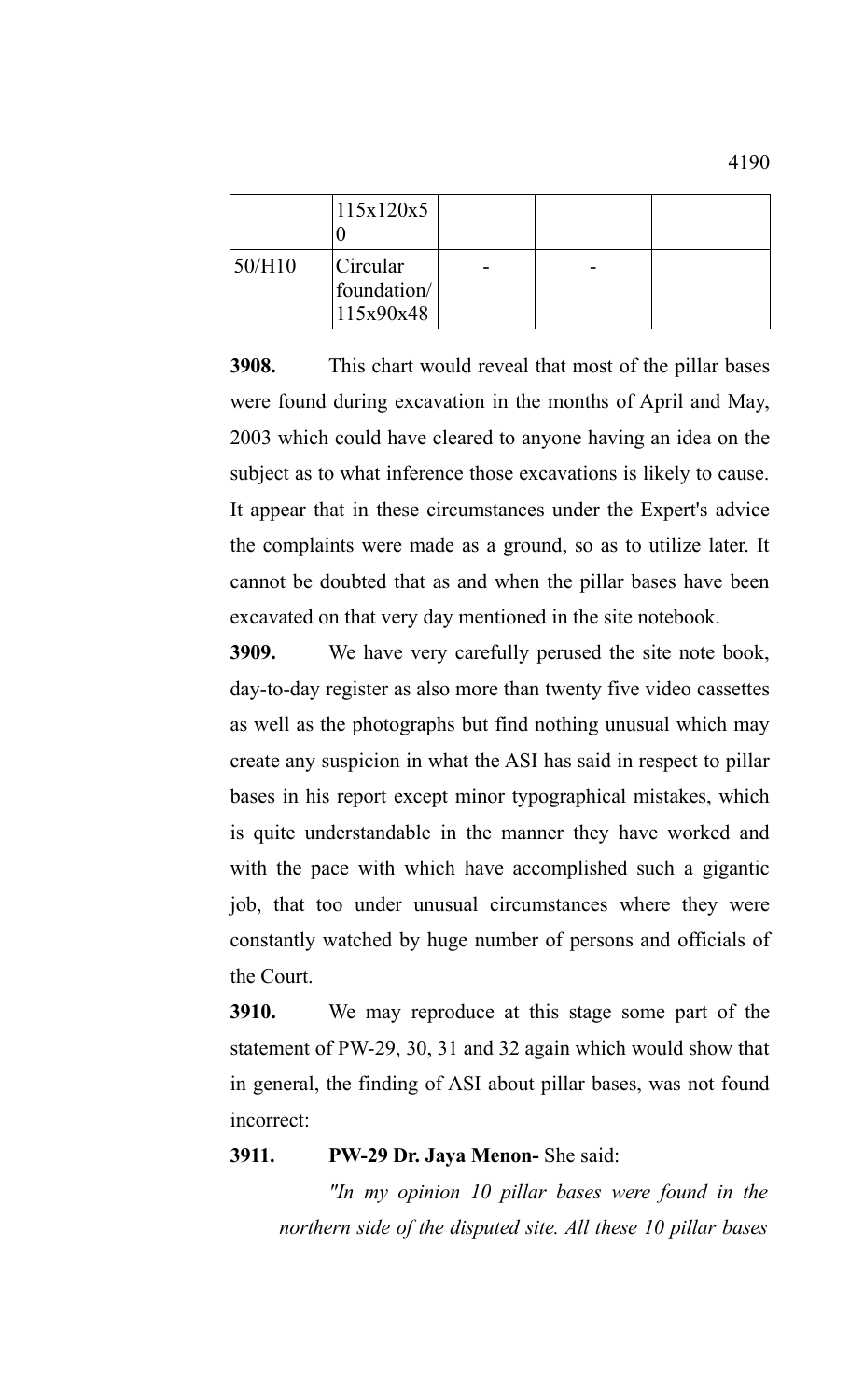*on the northern side were beyond the disputed structure. …" (Page 204)*

*"…I think one pillar base was found in the section in the northern part of the disputed site. I remember that one pillar base was identified by the ASI in the baulk of the trenches F2 and G2 and two so-called pillar bases were identified by the ASI in the baulk of trench F8 and F9 but according to me these were not actually pillar bases. …" (Page 204-205)* 

*"…approximately they are 6 in number. It does not appear on the perusal of figure 23 that some of the so called pillar bases from floor 3 have penetrated down to floor 4. Approximately 25 so called pillar bases have been shown in figure 23a as associated with floor 4 and floor 4a. I do not remember whether floor 2 and 3 were carbon dated by ASI from 900 to 1300 AD or not. In my opinion floor I is the floor of Babri Masjid which is approximately dated to the 16th century. Floor 2, floor 3 and 4 were associated with the pre Babri Masjid structure. I don't have separate dates for floors 2, 3 and 4 but approximately these floors may be dated from the end of the 12th century to the 16th century AD. According to me walls and structures prior to 12th century were found in excavation but no floor prior to 12th century was found at the site. According to me the oldest wall found in excavation was of first to third century AD. And the oldest structure found would be structure 5 which may be of 6th century AD." (Page 205)* 

**3912. Dr R.C. Thakran (PW-30)** admitting the existence of pillar bases stated that: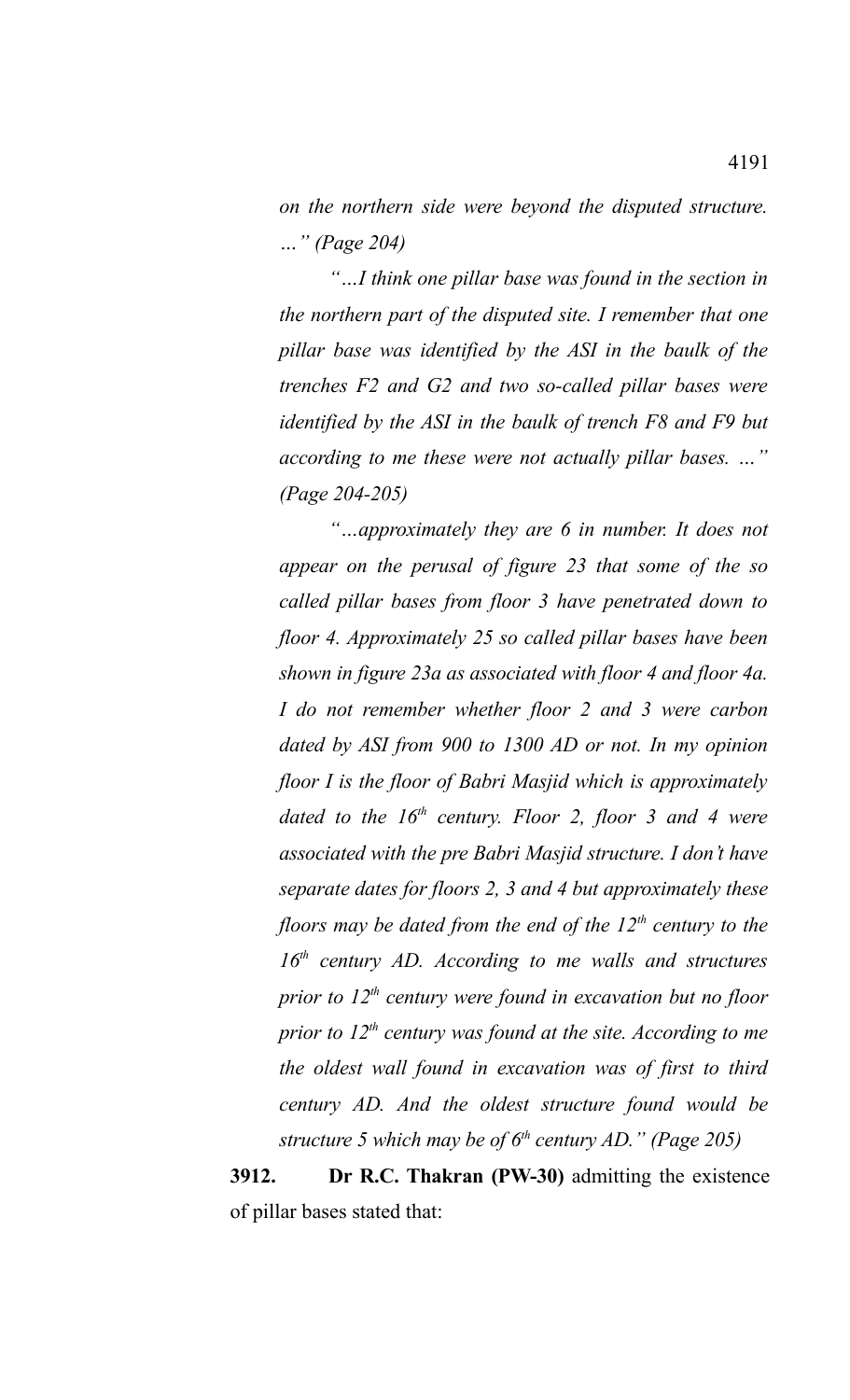´´मैं उस रिपोर्ट में लिखी इस बात से सहमत हूँ कि पिलर बेसेज पत्थर के पैडेस्टल्स पर टिके हुए थे। . . . मैंने अयोध्या की खुदाई के दौरान सभी पिलर बेसेज को देखा था। उसमें पैडेस्टल्स स्टोन कहीं पर नहीं हैं। केवल मात्र सीता की रसोई की तरफ कुछ पिलर बेसेज़ के ऊपर पत्थर पाये गये हैं। जो पेडेस्टल से भिन्न हैं। . . .जब तक मैं खुदाई स्थल पर रहा, ऐसा नहीं है कि ए0एस0आई0 वालों ने पिलर बेस बनाये हों, बाद में अगर उन्होंने कुछ किया हो, तो मुझे इस बात का ज्ञान नहीं है। यदि सभी ट्रेचेज में लगातार वीडियोंग्राफी हो रही हो, तो पिलर बेस बनाना सम्भव नहीं है।''(पेज 116 / 118)

 $^{\prime\prime}$  . . .मस्जिद में जो पिलर बनाये जाते हैं, उनके लिए पिलर बेसेज की आवश्यकता होती है। उपरोक्त धारा 22 में इन पिलर बेसेज के सम्बन्ध में चर्चा की गयी है तथा पिलर बेसेज के ऊपर जो पिलर्स खड़े किये गये हैं. उनकी भी चर्चा है।'' (पेज 176)

*"I agree with the fact mentioned in that report that the pillar bases rested on pedestals of stone ….. I had seen all the pillar bases in course of the Ayodhya excavation. Pedestal stones were nowhere in them. Only towards Sita Rasoi, above some pillar bases have been found stones, which are different from the pedestals…. As long as I stayed at the excavation site, it is not that the A.S.I men carved pillar bases; but if they did so later on, I do not have knowledge about that. If all the trenches are constantly being videographed, it is not possible to carved pillar bases." (Page 116/118)*

*"…For pillars to be carved in a mosque, there is requirement of pillar bases. The aforesaid para 22 discusses about these pillar bases and also about the pillars which have been erected above the pillar bases."(Page 176)*

**3913. Dr Ashok Dutta (PW-31)** admitting the existence of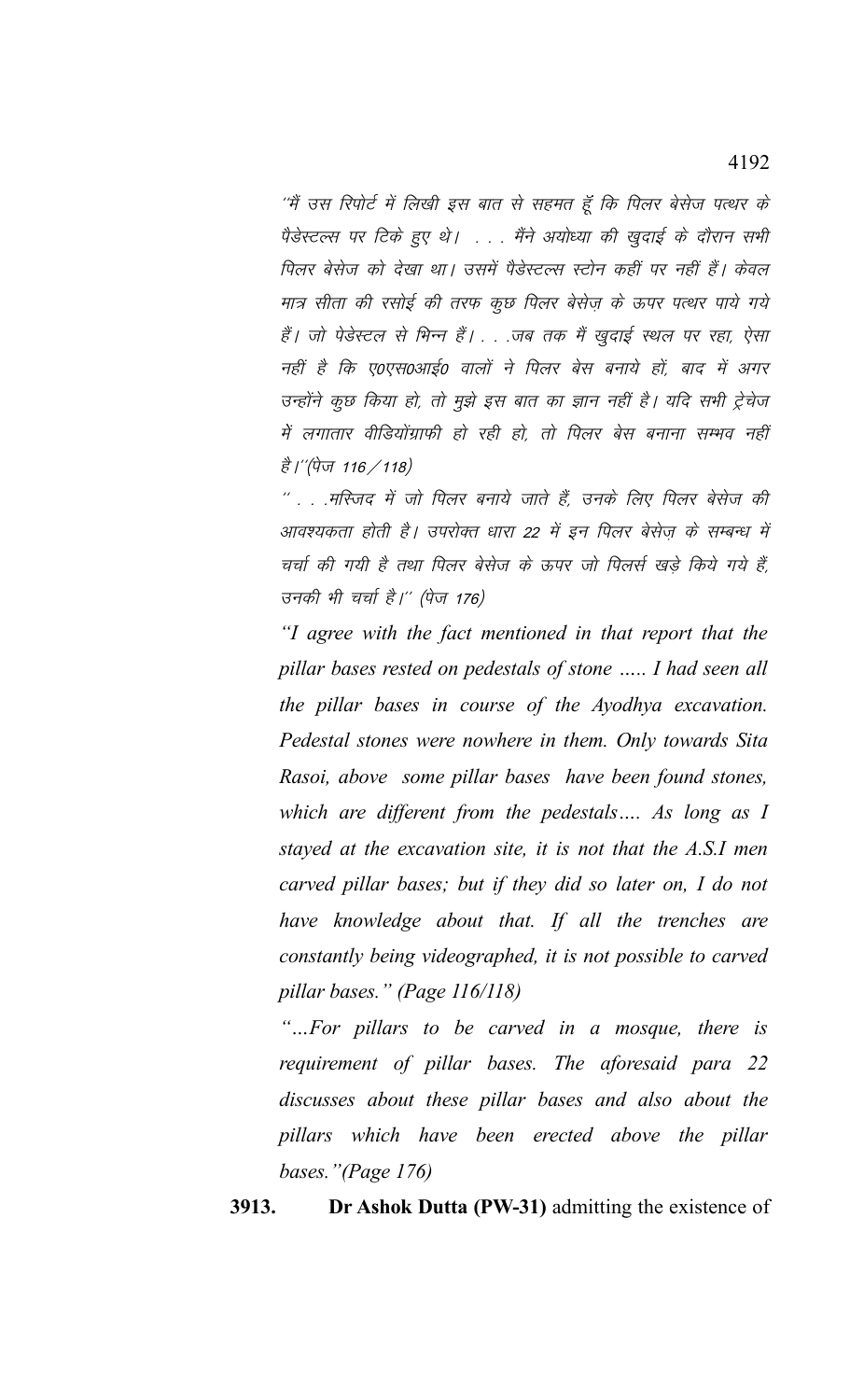pillar bases underneath of the disputed structure stated as under:

*"…Plate no. 82 and 83 of ASI report vol. II were shown to the witness who stated that stones slabs are possibly of black basalt with some decorative motifs can be seen in these plates. Black basalt is a kind of rock, which is igneous rock. …" (page 109)*

*"…Learned cross examiner drew the attention of the witness towards paper no. 200 C-1 after seeing photographs no. 122 and 123 the witness stated that it appears to me from the photographs that the stones used in stole pillars is possibly black basalt. It appears that the pillars which are seen in paper 122 and 123 are similar to that as shown in plate 82 and 83 of ASI report vol. 2. …" (page 110)*

*"…As an archaeologist at least I have that amount of knowledge to differentiate between mosque and temple. I don't have any idea whether this type of stone slabs having decorative motif were used in the mosque or not. In plate no. 83 there are flower designs on the stone slab lower part of this stone slab is not distinct and clear. After seeing plate no. 83 with the magnifying glass the witness stated that some objects are visible in this stone slab. They appear to be lower part of a figure. But whether it represents human being or any thing else is difficult to ascertain because the foot is shown in different way than the man. In the centre of this plate it gives an impression of a 'Ghat with flower'. I don't have any idea whether these type of decorative motifs are used in mosque. …" (Page 110-111)*

*"…I know that the depiction of human and animal figures*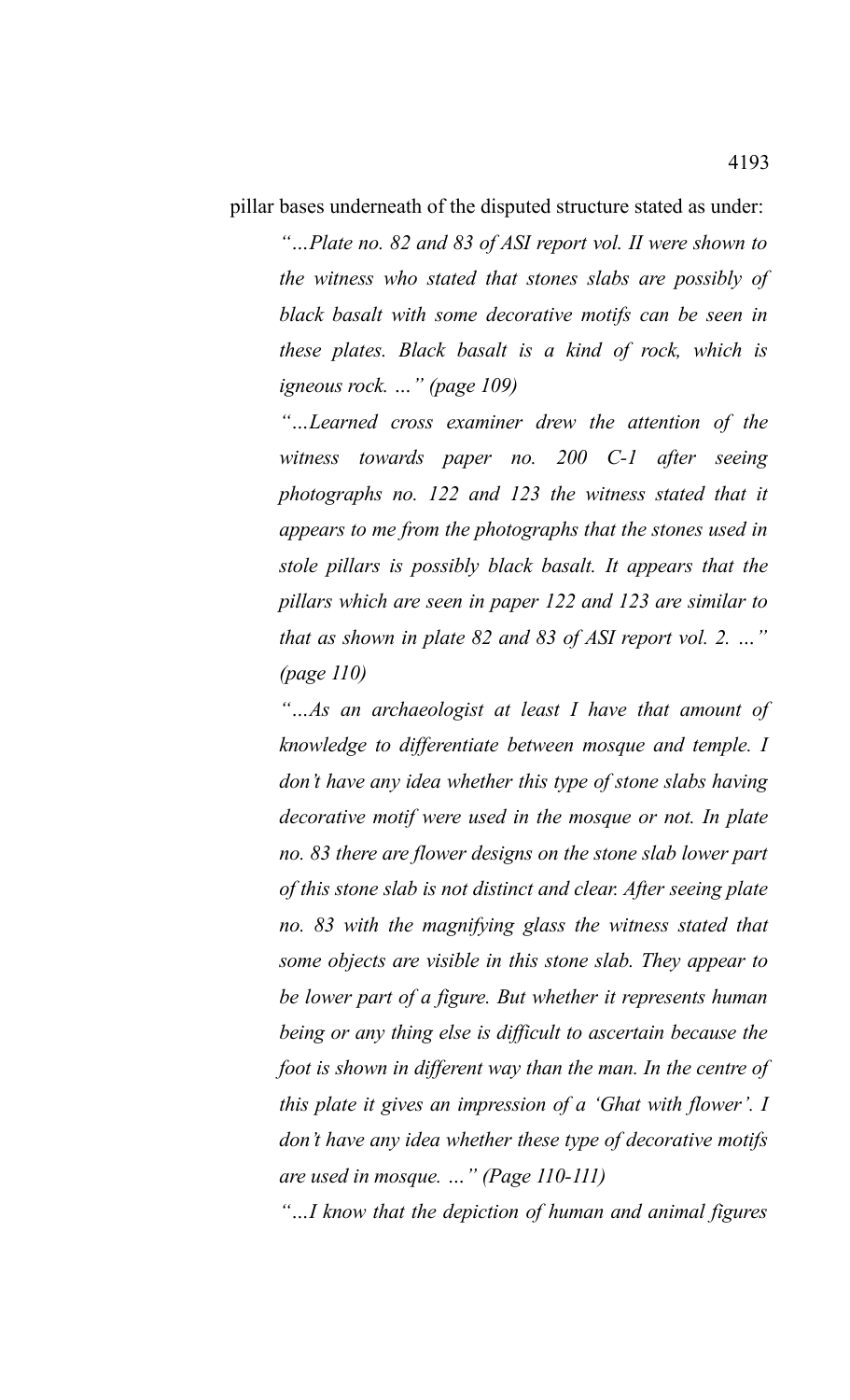*is prohibited in the Muslim architecture.* 

*So far I remember there was no figure of human beings on the black basalt pillars. …" (Page 140)*

*"…I believe the theory of 'Super imposition'. I believe that according to the theory of 'super imposition' creation of the pillar bases in the trenches is impossible but in certain cases some super imposition is found. …" (Page 266)*

## **3914. Dr Supriya Verma (PW-32)** stated as under:

*"16. That the so called "pillar bases" were only part of a floor construction technique. Each lime-surkhi floor was underlain with several layers of brickbats interspersed with stone blocks and slabs and other material as fillers. …" (Page 12)*

*"…It was for the first time in the year 1989 in an article published in a magazine, namely, 'Manthan' that the existence of pillar bases was mentioned by him (Prof. B.B. Lal). …" (Page 127)*

**3915. Prof. Suraj Bhan (PW-16)** who visited the site for three days only, as mentioned by him at page-34, admitting the existence of pillar bases, stated as under:

''अयोध्या के इस स्थल पर बाबरी मस्जिद के ढांचे के तुरन्त नीचे वाले ढांचे के साथ वाले फर्श और पिलर बेस का एक साथ फोटो लिया जा सकता था बशर्ते कि इस दृष्टि से खुदाई की गयी होती। . . .'' (पेज 227)

*"At this site of Ayodhya, the floor appurtenant to the structure immediately below the structure of the Babri Mosque could have been photographed, provided excavation had been done from this angle…"(Page 227)*

''विद्वान जिरहकर्ता अधिवक्ता ने साक्षी का ध्यान ए०एस०आई० रिपोर्ट व्युलुम 2 के प्लेट संख्या 42 पर आकृष्ट किया। साक्षी ने इसे देखकर प्रश्न किये जाने पर बताया कि इस प्लेट में दो ऐसे कन्स्ट्कशन हैं जो पिलर बेस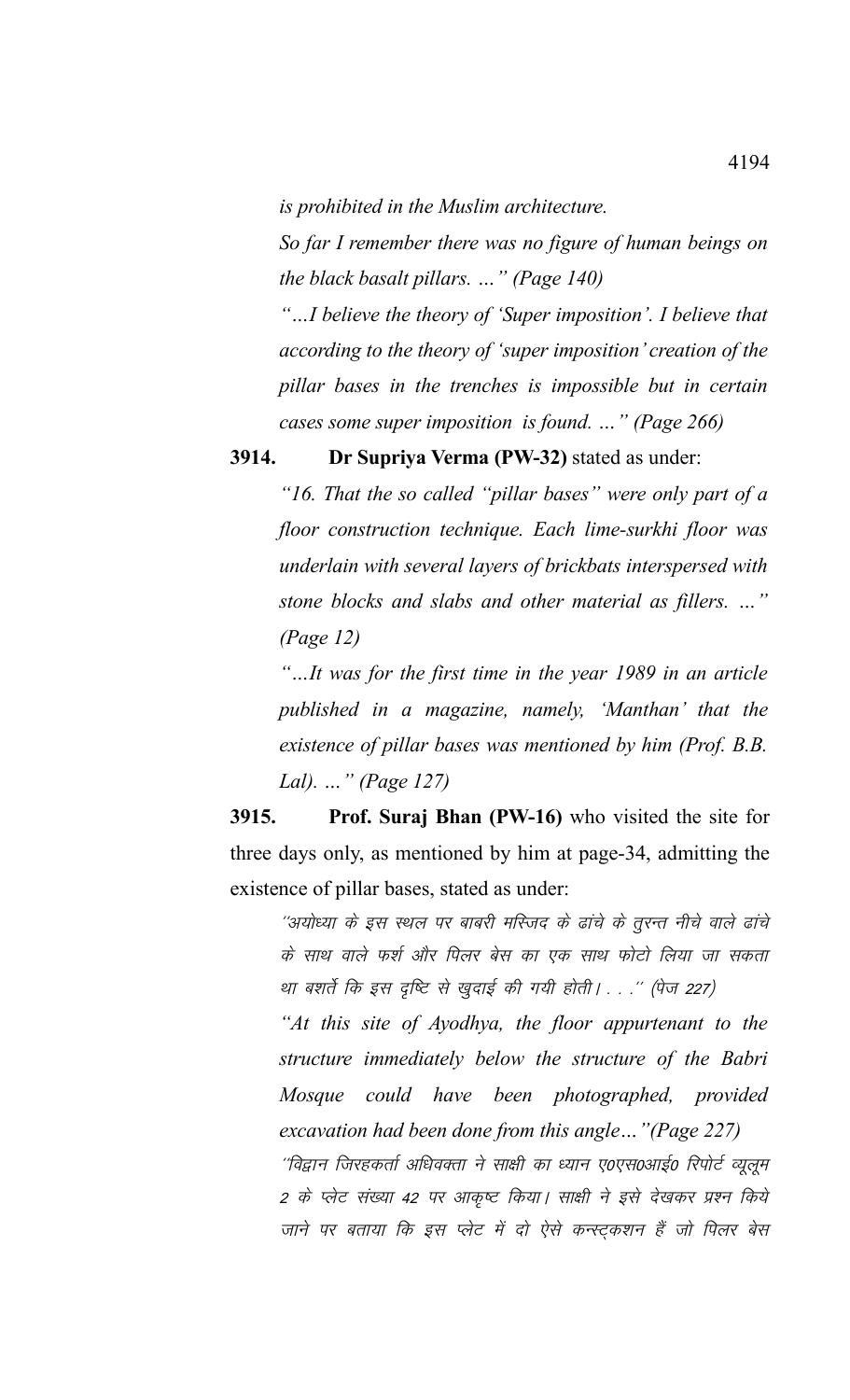के रूप में मान लिये गये हैं, परन्तु इनको प्रमाणित करने के लिए क्रास सेक्शन ठीक से नहीं दिख पा रहा है।'' (पेज 228)

*"The learned cross-examining counsel drew the attention of the witness to Plate no. 42 of the A.S.I. report, volume 2. After looking at this the witness on being questioned replied that in this plate there are two such constructions as have been taken to be pillar bases but cross section, capable of establishing them, is not properly seen."(page 228).*

''एक दीवार को शायद काट कर जिसे पिलर बेस कहा जा रहा है शायद उसे बनाया गया है।'' (पेज 229)

*"What is being termed as pillar base, is perhaps carved out from a wall."(Page 229)*

''पिलर बेस हम उसे कहते हैं जो किसी स्तम्भ का आधार हों। सर्वे की रिपोर्ट के मुताबिक प्रो0 बी0बी0लाल के उत्खनन में पाये गये कन्स्ट्कशन को इसलिए पिलर बेस कहा गया है क्योंकि उनके अनुसार उन पर तथाकथित मन्दिर के स्तम्भ खड़े माने गये थे।'' (पेज 232)

*"We term as pillar base what is the base of any pillar. As per the survey report, the constructions discovered at the excavation carried out by Prof. B.B.Lal have been termed as pillar bases because the pillars of the so called temple, in his opinion, rested on them."(Page 232).*

''प्लेट संख्या 46 के बारे में साक्षी ने इसे देखकर पूछने पर बताया कि मैंने यहाँ यह कहने का प्रयास किया है कि तथाकथित पिलर बेसेज पर न तो कोई सिम्बोलिक आकृतियाँ हैं और न ही उनके साथ एक भी पत्थर का स्तम्भ अथवा उसके टुकड़े मिले।'' (पेज 234)

*"On being queried about plate no.46, the witness, after looking at the same, stated that here he had tried to say that there are no symbolic shapes on the so –called pillar bases and not a single stone pillar or its fragments were*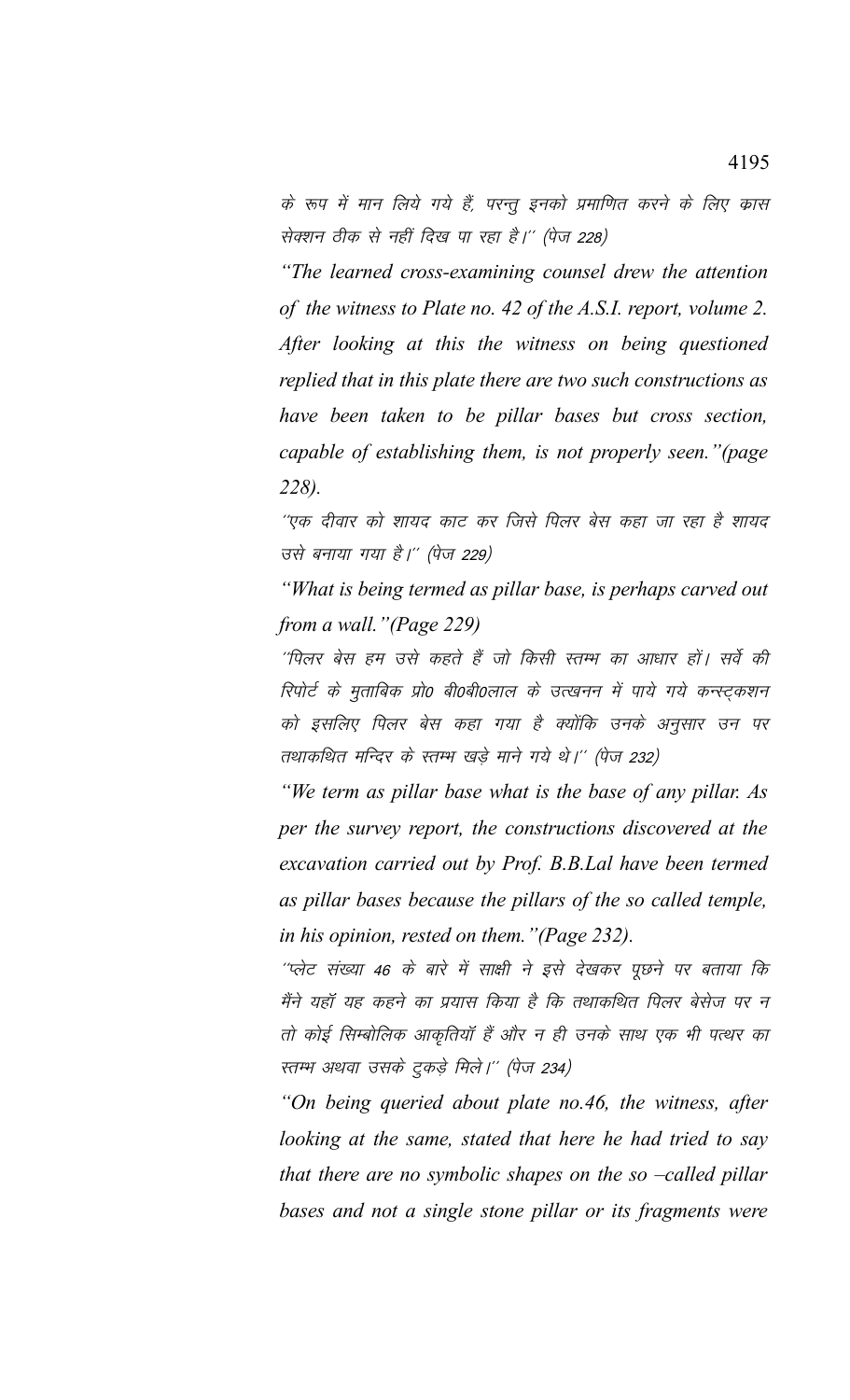## *discovered with them."(Page 234)*

''मुझे इस समय यह याद नहीं है कि उपरोक्त फिगर 3ए में दर्शित 50 पिलर बेसेज में से कितने मेरे निरीक्षण के समय एक्सपोज हो चुके थे। स्वयं कहा, इनमें से कुछ स्ट्रेक्चर्स उत्तर में, कुछ पश्चिमी भाग में तथा कुछ दक्षिण में स्ट्रेक्चर्स पार्टली या पूरी तरह एक्सपोज हो चुके हैं, जिन्हें पिलर बसे कहा जा रहा है। ए०एस०आई० द्वारा प्रदर्शित पिलर बेसेज में एलाइन्मेन्ट तो दिखाई देता है परन्तु फिर भी इनमें अन्तर तो है ही और रिपोर्ट में भी यही लिखा गया है।'' (पेज 464)

*"At present I do not remember how many of the 50 pillar bases shown in the aforesaid figure 3A had been exposed at the time of my observation. (Stated on his own) Out of these structures, some have been partly or completely exposed in the north, some in the western part and some in the south, which structures are being called pillar bases. Alignment is certainly seen in the pillar bases shown by A.S.I., but they definitely have differences, and this very fact is written in the report."(Page 464)*

''प्रायः यह कन्स्ट्क्शन फर्श बनाने के लिए भरी गयी मिट्टी के लेबल को मेन्टेन करने के लिए थी या किसी और परपज के लिए प्रमाण अभी नहीं है /

प्रश्न–इन पिलर बेसेज के सम्बन्ध में ए०एस०आई० द्वारा प्रस्तुत टेंच नोटबुक, डायरी व डायरी रजिस्टर आदि का भी आपने पिलर बेस के सम्बन्ध में कोई जानकारी किया है अथवा नहीं?

उत्तर– मैं तो रिपोर्ट के अध्ययन से ही और साईट पर विजिट करके तथा अपने इन्टरएक्शन द्वारा ही अपना मत बनाया है। इन सुपरवाइजरो की डायरी या एन्टीक्यूटी रजिस्टर को मैंने नहीं देखा है। रिपोर्ट में भी उनका कोई विशेष उल्लेख नहीं है।'' (पेज 470)

*"As of now, there is nothing to show whether these constructions were often meant to maintain the level of soil for floor making or for any other purpose.* 

*Question- Whether any inquiry in respect of these pillar*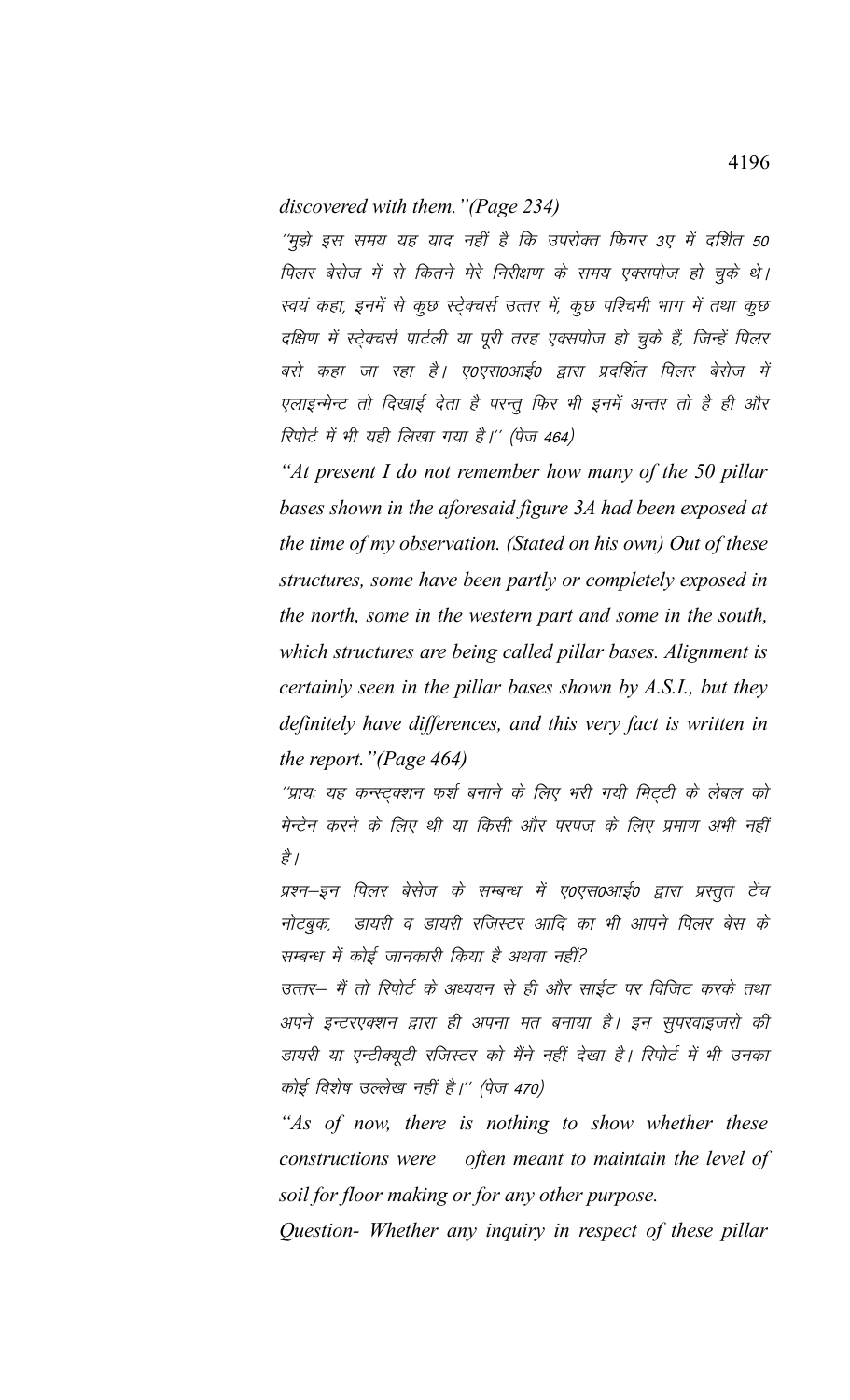*bases, has been made by you or not of the Trench notebook, diary and diary register etc. submitted by ASI ? Answer- I have formed my opinion on studying the report,*

*visiting the site and by my interaction. I have not seen the diary of Supervisors or the Antiquity Register. There is no special reference of these in the report as well." (Page 470)*

**3916. Prof. Dhaneshwar Mandal (PW-24)** who was again examined as expert witness after excavation by Sunni Central Waqf Board, appreciated the work of ASI and its methodology, but nowhere alleged anything against ASI or manufacture of pillar bases by them. Rather he admitted the existence of pillar bases and the reference of the same in the report. Prof. Mandal stated that:

''रिपोर्ट के अनुसार 50 तथा–कथित स्तम्भ आधारों (pillar bases) के uho dh igpku dh x;h gSA mUgsa *Floor* 2 *(* ;k *Structure 4* dh अन्तिम अवस्था) से सम्बद्ध कहा गया है (ASI Report, Vol.I, p.54). इस कथन से यह स्पष्ट संकेत मिलता है कि उनका निर्माण Floor 2 के समय हुआ होगा। इस स्थिति में दोनों परस्पर समकालिक हुए। (पेज 118) *"According to the report, the foundations of 50 alleged pillar bases have been identified. They have been termed as attached to Floor 2 (or the last stage of Structure 4) (ASI Report, Vol.1,p.54). This statement clearly indicates that their construction would have taken place at time of Floor 2. In such situation both of them are mutually contemporary. " (page 118)*

 $^\prime$ पुरातत्व विज्ञान के अनुसार जिस सतह से यह खाई खोदी Pit जाती है वह उसके निर्माण काल का समकालिक माना जाता है। .... रिपोर्ट में लगभग 14 स्तम्भ आधारों का सेक्शन तथा प्लान प्रकाशित है।'' (पेज 118) *"According to the archaeology, the level from which this*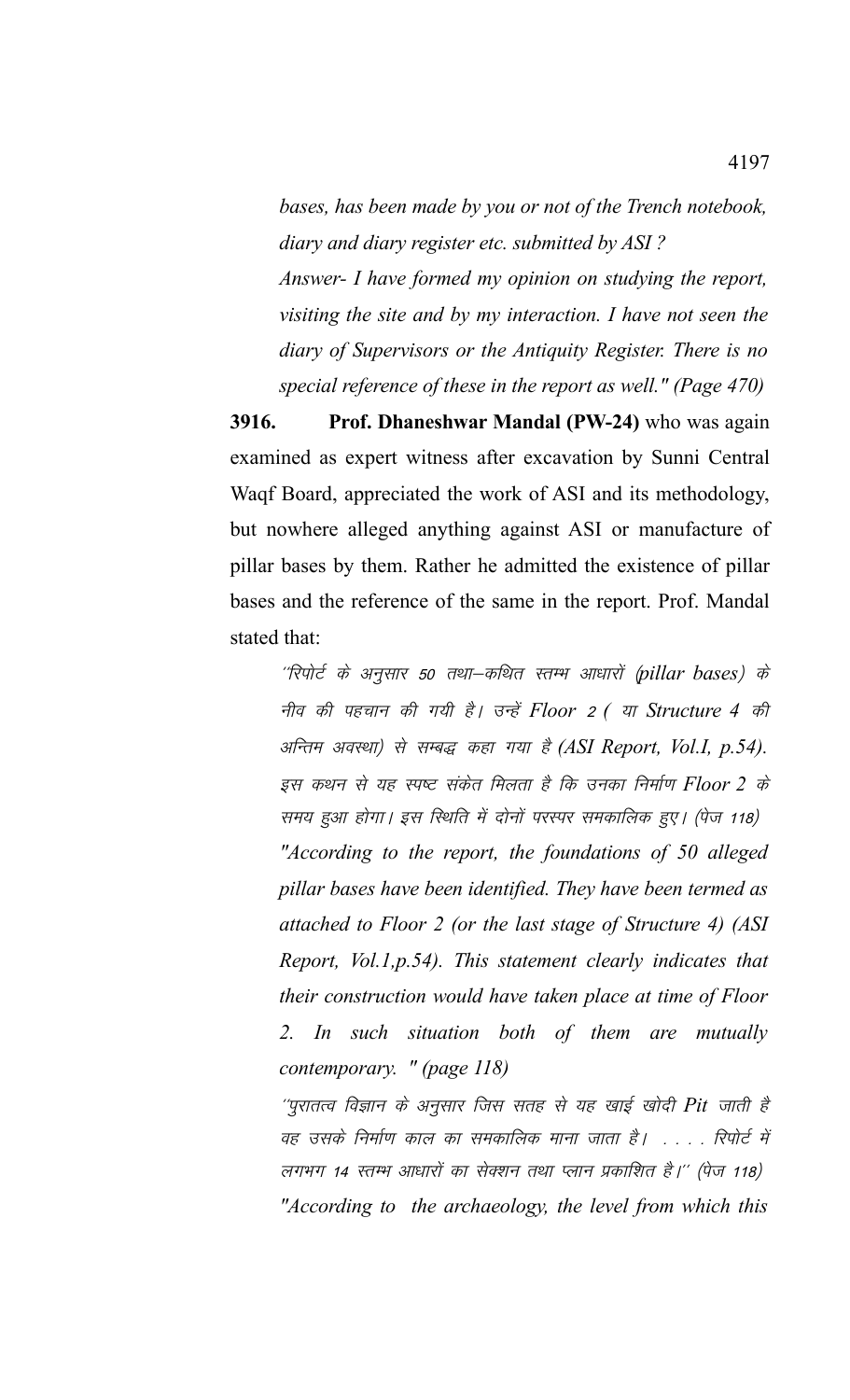*pit is excavated, is considered to be contemporary with its period of construction.......... The section and plan of about 14 pillar bases have been published in the report." (page 118)*

"… मैंने कल अपने बयान के बाद जी0पी0आर0 सर्वे रिपोर्ट तथा उसमें उल्लिखित जिन एनामिलीज़ की पृष्टी ए०एस०आई० द्वारा की गई है उसके संदर्भ में रिपोर्ट का पुनः अवलोकन नहीं किया है, इसलिए मैं आज भी नहीं बता सकता हूँ कि जी0पी0आर0 रिपोर्ट में उल्लिखित जिन एनामिलीज़ की पुष्टि एएसआई ने उत्खनन द्वारा की है, वह रिपोर्ट में उल्लिखित हैं अथवा नहीं। ए०एस०आई० में अपनी रिपोर्ट में पिलरबेस का आइसोमेटिक व्यू दिया है जिसको मैंने देखा है। एएसआई द्वारा दिए गए इस आइसोमेटिक व्यू में दर्शित पिलरबेसिस का सत्यापन मैंने विवादित स्थल से नहीं किया है। विवादित स्थल पर जो स्ट्रक्चर पाए गए हैं, उनका विवरण ए०एस०आई० में अपने रिपोर्ट वाल्यूम 1 के फिगर 3 और 3ए में दिया है। विवादित स्थल पर पाए गए जिन स्ट्रकचरस का उल्लेख फीगर 3 तथा 3ए में किया गया है, वह विवादित स्थल पर हैं, इससे मैं सहमत हूँ। ए०एस०आई० ने अपनी रिपोर्ट में चार फ़लोर्स का उल्लेख किया है, जिससे मैं सहमत हूँ परन्तू जहाँ तक ए०एस०आई० द्वारा दिखाए गए फलोर 4ए का प्रश्न है, उससे मैं सहमत नहीं हूँ क्योंकि इसका उल्लेख एएसआई की रिपोर्ट वाल्यूम 1 के पृष्ठ 37ए (टेन्टेटिव पीरियडाइज़ेशन ऑफ दि डिस्प्यूटिड साइट एट अयोध्या) में भी नहीं है। फ़लोर 1 डिस्प्यूटिड स्ट्रक्चर की फ़लोर है। फ़लोर 2, फ़लोर 1 से पूर्ववर्ती फ़लोर है जिसमें रिपोर्ट में सभी पिलरबेसेज़ व स्ट्रक्चर्स को दिखाया गय है। फ़लोर 3, फ़लोर 2 के पूर्व की है, ए 0एस0आई0 ने अपनी रिपोर्ट में फ़लोर 3 से अटैच्ड जो वॉल तथा पिलर बेसेज़ हैं उसको दिखाया है, परन्तु मैं उससे सहमत नहीं हूँ। वॉल के संबंध में मेरी असहमती नहीं है ... " (पेज 275)

*"…....After my yesterday's statement, I have not re-perused the report in context of the GPR survey report as well as the anomalies mentioned therein, which have been verified by ASI. As such even today I cannot tell whether the anomalies mentioned in the GPR report and verified by ASI*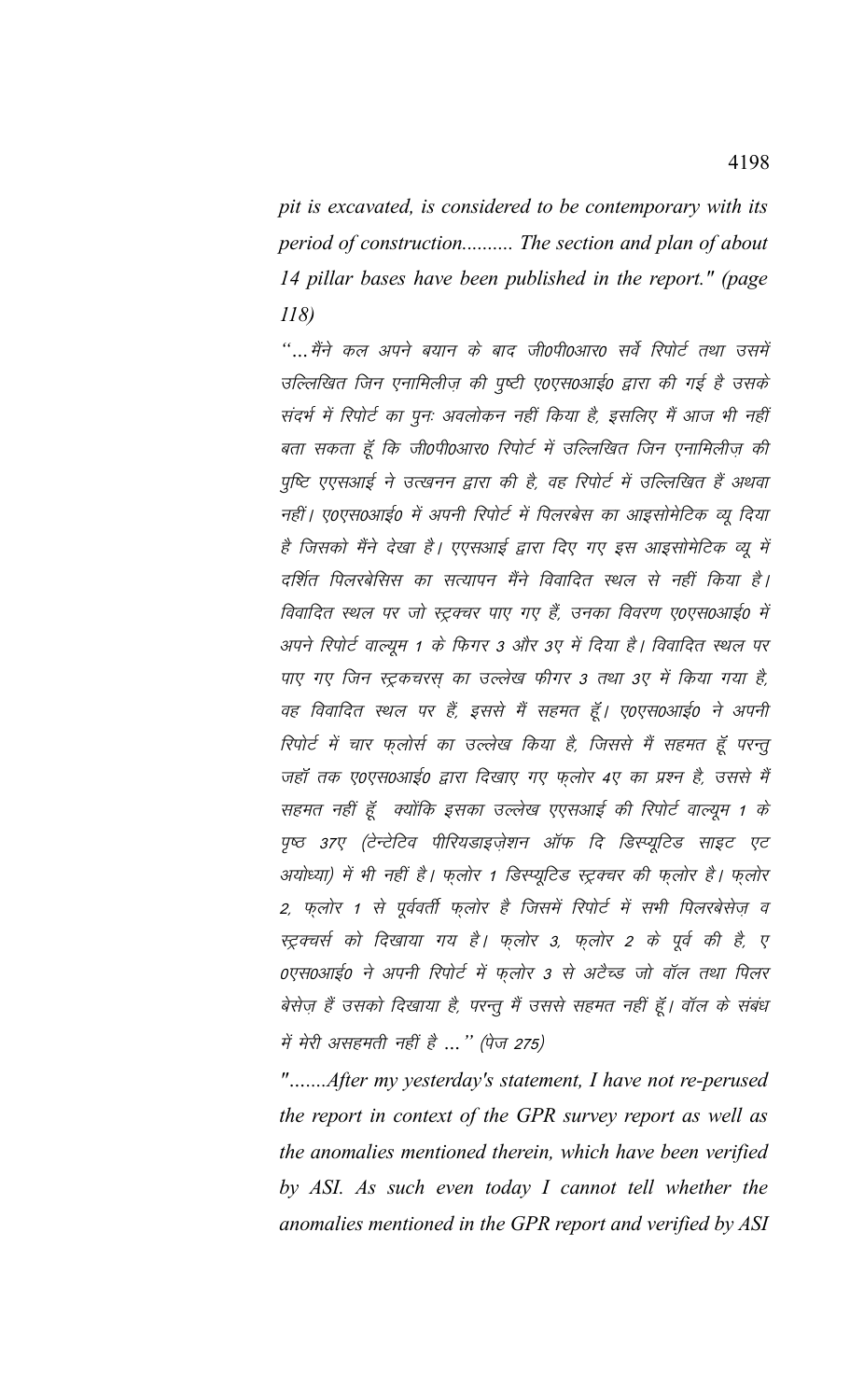*through excavation, have been mentioned in the report or not. The ASI has given isometric view of the pillar bases in its report, which has been perused by me. The verification of the pillar bases appearing in this isometric view given by the ASI, has not been done by me from the disputed site. The details of the structures found at the disputed site have been given by the ASI in Figure 3 and 3A of Volume 1 of its report. I agree that the structures found at the disputed site and mentioned in Figure 3 and 3A, are at the disputed site. In its report, the ASI has mentioned about four floors, with which I agree, but so far as the Floor 4A shown by ASI is concerned, I do not agree with the same because it has not been mentioned even at Page 37A(tentative periodisation of the disputed site at Ayodhya) of Volume 1 of ASI report. The Floor 1 is the floor of the disputed structure. The Floor 2 is anterior to the Floor 1, in which all the pillar bases and structures of the report have been shown. The Floor 3 is anterior to the Floor2, in its report the ASI has shown those walls and pillar bases which are attached to Floor 3, but I do not agree with the same. I have no disagreement regarding the wall......"(Page 275)*

"…*विवादित स्थल पर हुए उत्खनन में कुल कितनी दिवारें मिलीं थीं,* उनकी संख्या मैं नहीं बता सकता। कुल 50 पिलरबेसेज़ उत्खनन के दौरान मिले थे। कुल पिलरबेसेज़ सेक्शन से जुड़े हुए थे, उनकी संख्या लगभग 14 हैं।... " (पेज 276)

*"…....I cannot tell the total number of walls found in the excavation at the disputed site. A total of 50 pillar bases were found during the excavation. Few pillar bases were attached to the section, their number is around 14*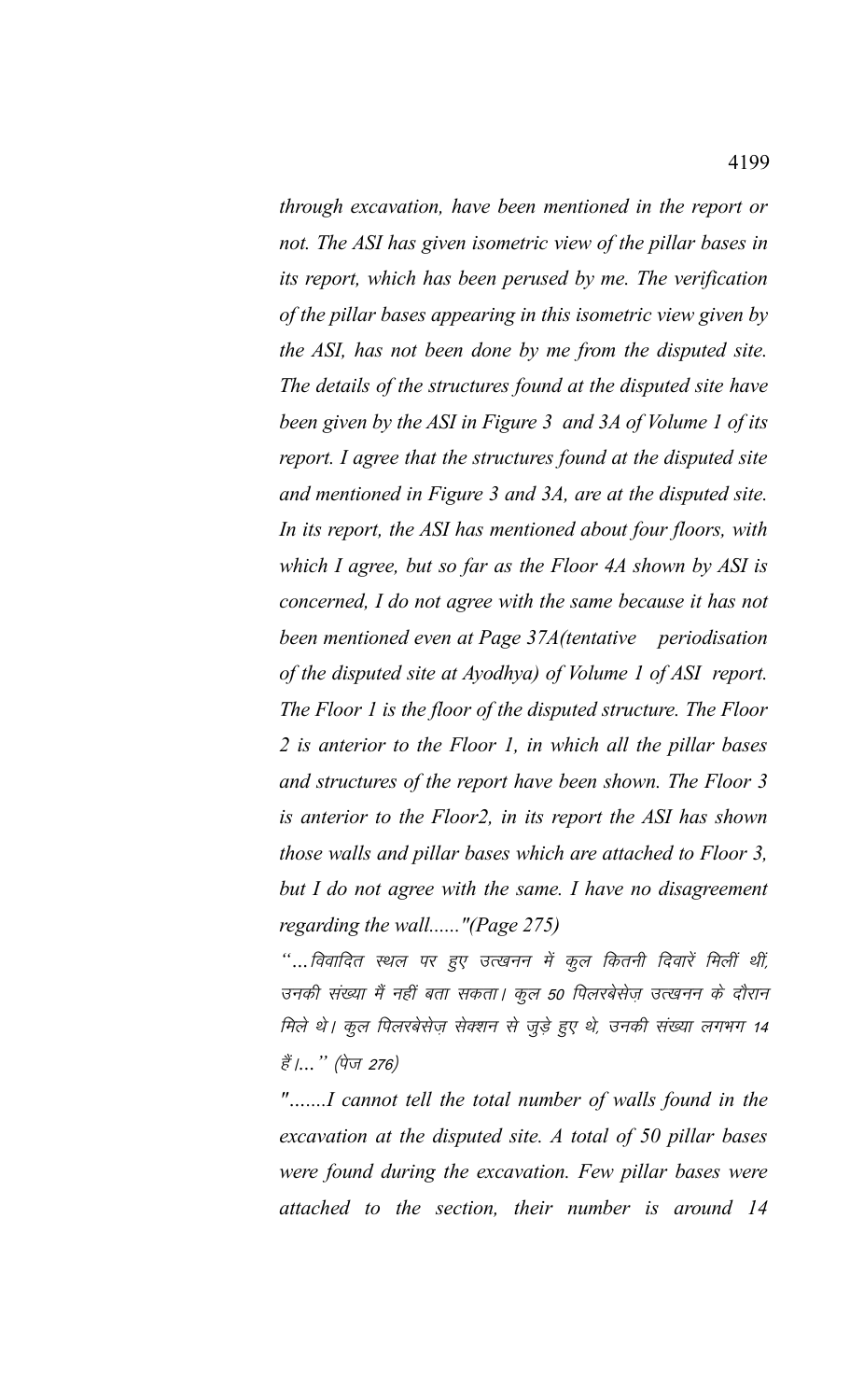*…......"(Page 276)*

"… उपरोक्त फिगर 3ए में उत्खनन के दौरान जो भी दीवारें आदि मिली हैं, उनको एएसआई द्वारा प्रदर्षित किया गया है। यह वॉल तथा स्ट्रक्चर अपने स्थान पर ही फिगर 3ए में प्रदर्षित हैं या नहीं, इसको बिना इन्वैस्टीगेट किए नहीं बताया जा सकता। मैंने इस बारे में आज तक कोई इन्वेस्टीगेषन नहीं किया है कि फिगर 3ए में जो दीवारें तथा स्ट्रक्चर दिखाए गए हैं, वे यथा स्थान इस फिगर में प्रदर्षित हैं अथवा नहीं।....चूंकि मैंने फिगर 3ए में स्ट्रक्चर तथा दीवारों के यथास्थान दिखाए जाने के बारे में कोई अध्ययन नहीं किया है इसलिए मैं इस बारें में नहीं बता पाऊँगा।''श्(पेज 276–277) *"…..The walls etc. found during excavation, have been shown by ASI in the aforesaid Figure 3A. Whether this wall and structure have been shown at their respective place or not in the Figure 3A, cannot be told without being investigated. I have not carried out any investigation in this behalf till date as to whether the walls and structures shown in Figure 3A have been shown or not at their respective places in this figure........ Since I have not carried out any study regarding the depiction of structures and walls at their respective places in Figure 3A, as such I will not be able to reply in this behalf. "(Page 276-277).*

**3917.** One of the objection with respect to the pillar bases is that nothing has been found intact with them saying that the pillars were affixed thereon. The submission, in our view, is thoroughly hollow and an attempt in vain. The other parties i.e. Hindus categorically claimed that the erstwhile structure was removed i.e. demolished so as to construct the disputed structure. If we assume other cause to be correct for a moment, in case of demolition of a construction, it is a kind of childish expectation to hope that some overt structure as it is would remain intact. There cannot be any presumption that the pillar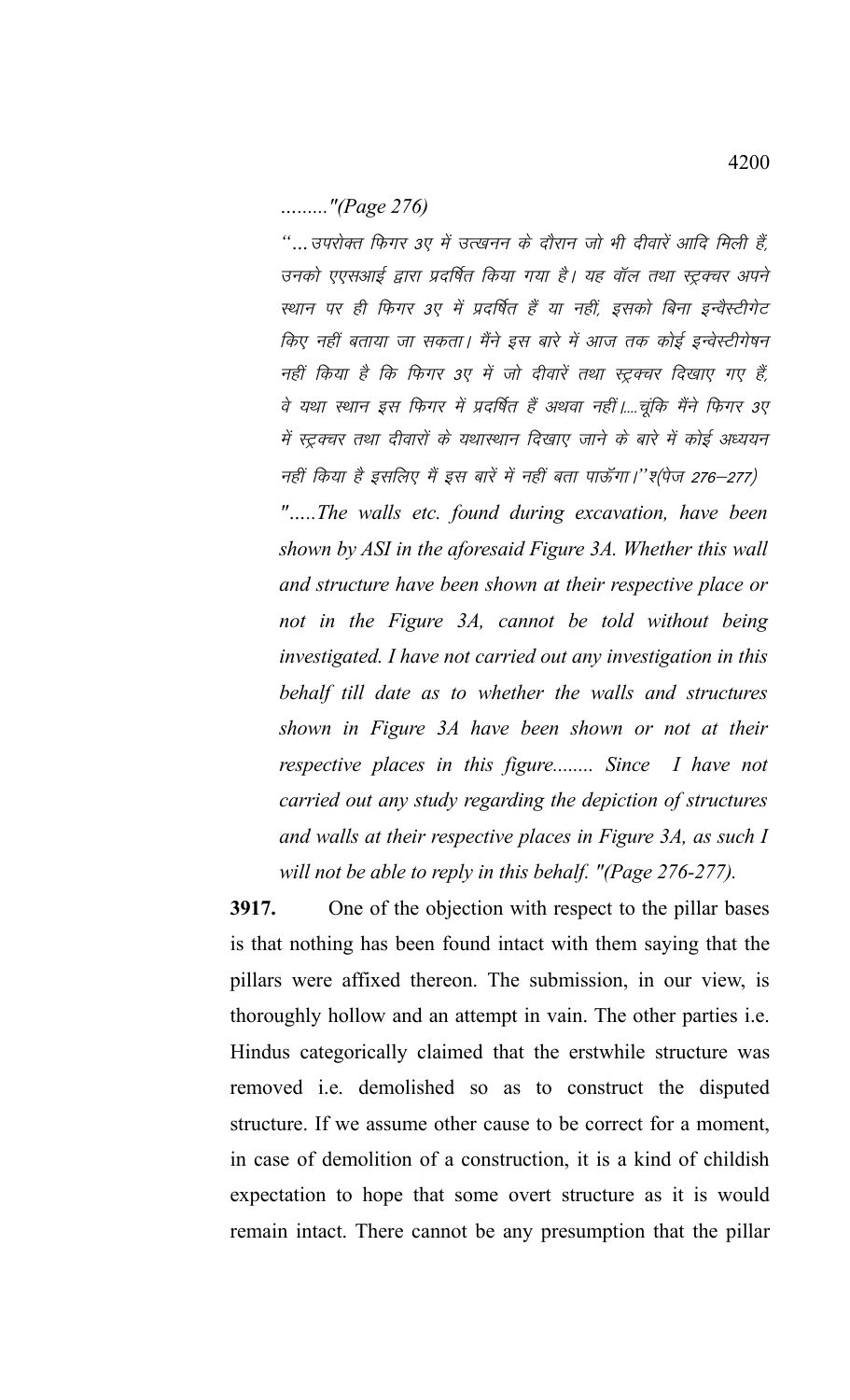bases was remained intact along ancillary material. Whatever has been found that has to be seen in the context and not what is not found. All the things have to be seen carefully and nothing independently and in isolation. The pillar bases were detected by B.B.Lal also in 1976-77 when he made excavation on the western and southern side of the disputed site along with a wall structure. The Archaeologist said that the matter needs further investigation. It is thus further investigation which has infact fortified and explained the earlier structure also. The pillar bases in general were found during excavation in regular phases for columns constructed in a proper pattern with equal distance pattern in regular style. The calcrete stones were topped by sandstone blocks over which pillars must have rested. Brickbats were used in their foundation in the same manner as brick aggregates were used in foundation of walls. The brickbats course of the foundation rested under the ground. The question of falling apart of the brickbat foundation could not have arisen. The calcrete blocks topped by the sandstone blocks is capable of supporting pillar bearings, the load of the roof. Even if there is some minor variation in the measurement of the pillar bases that would not invite the approach of total rejection of something which is otherwise apparent from the existence of the above pillar bases. There may be a reason for having variation in the measurement of the pillar bases that the actual centre of the pillar bases could not have been pointed out since the top sandstone blocks are missing from most of them. Figure 3A in any case has been confirmed to be correct by most of the Experts (Archaeologist) of plaintiffs (Suit-4).

**3918.** In general, therefore, we do not find any substance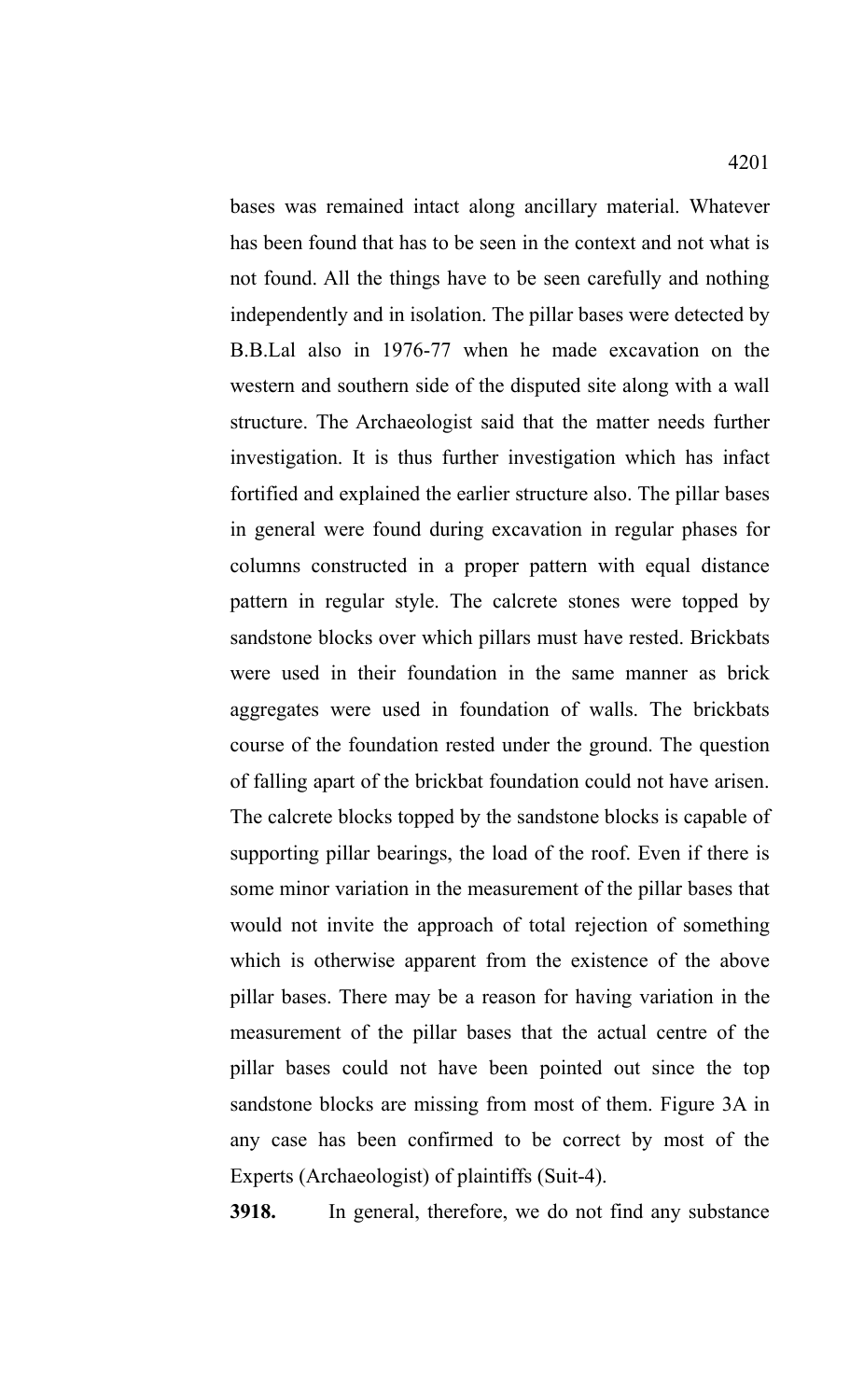in the objections relating to pillar bases and the same is hereby rejected.

**3919.** The next objection is with regard to the Walls and Floors. This has been complained by the plaintiffs (Suit-4) under the title "Archaeological Evidence of Massive Structure" Para 4.1 to 4.14 in the objections dated 28.10.2003. It says:

## *"4. ARCHAEOLOGICAL EVIDENCE OF "MASSIVE STRUCTURE":-*

*4.1 That the theory of a so called "massive structure" below "Babri Masjid" (P. 54), given by the A.S.I., is based mainly upon nearly 50m long wall (wall 16) in the west and the dumps of brick bats which it claims to be "pillar bases", to its east. According to the A.S.I. they found 17 rows of the so called pillar bases from North to South; each row having 5 pillar bases while actually they have referred to 50 only, out of which only 12 were said to be completely exposed, 35 were said to be partially exposed and 3 could be traced in section only. The A.S.I. also asserts that the central part of the pillared structure was important and special treatment was given to its architectural planning. The A.S.I. also claims that the so-called pillar bases found in these excavations have settled the controversy regarding association of these so-called pillar bases with different layers and load bearing capacity while the report fails to give any details about the actual regular layers and accurate depth of all these so called pillar bases. The remarks of the A.S.I about the central part of the pillared structure also seem to be without any evidence. On what basis the A.S.I. is saying that this part was important and*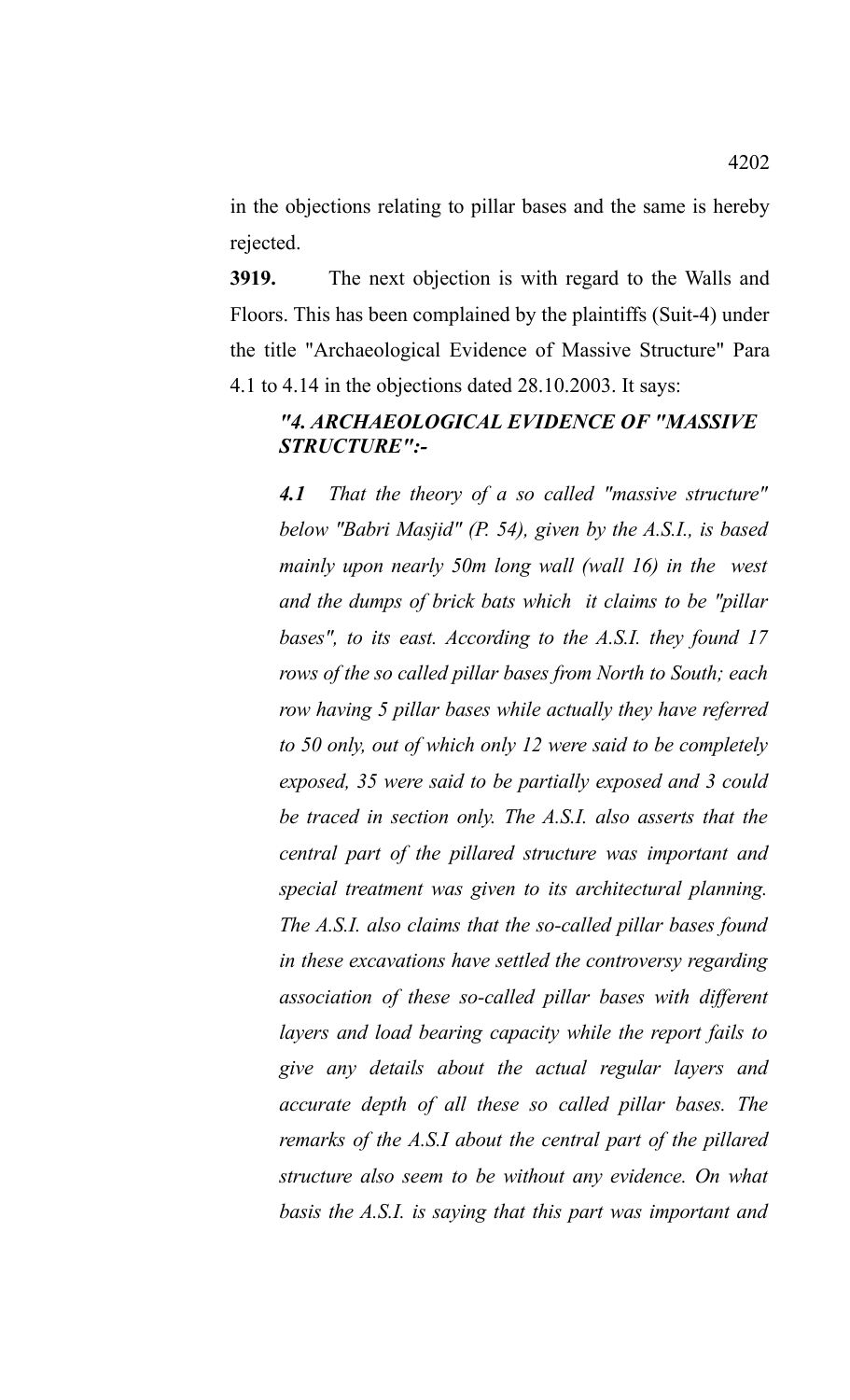*special treatment was given to it in architectural planning, is also not evident from the report.*

*4.2. That the A.S.I. failed to take into account that any medieval temple in classical style would be expected to have a Central portion with thick internal walls to support a high superstructure like a Shikhara, while the Key Plan of Structures shows, in H1, two lengths of a narrow wall or two walls, each less than a metre long, with a gap of about 70 cm. Between them. No further information is given to convince us that there is an " exposed entrance" as stated on P. 69.*

*4.3. That the A.S.I. Report itself describes traces of inner walls having a width of 0.48 m to 0.55 m, attached with the earliest activities alongwith wall 16. These internal walls not only appear to be narrow and not more than two or three brick courses high, but also consisting of brickbats only. They are plastered over the sides and upper surface and it is difficult to infer that they were load bearing walls:*

*4.4. That regarding the said wall 16, an unexplained anomaly is that from the inner side its first phase of 10 courses is said to be plastered while on the exterior side plaster was provided in the second phase of its raising ( four courses).*

*4.5. That no single example is offered by the A.S.I. of any temple of pre-Moghal times having such a lime–Surkhi floor, though one would think that this is an essential requirement when a purely Muslim structure is being appropriate as a Hindu one. Once this appropriation has*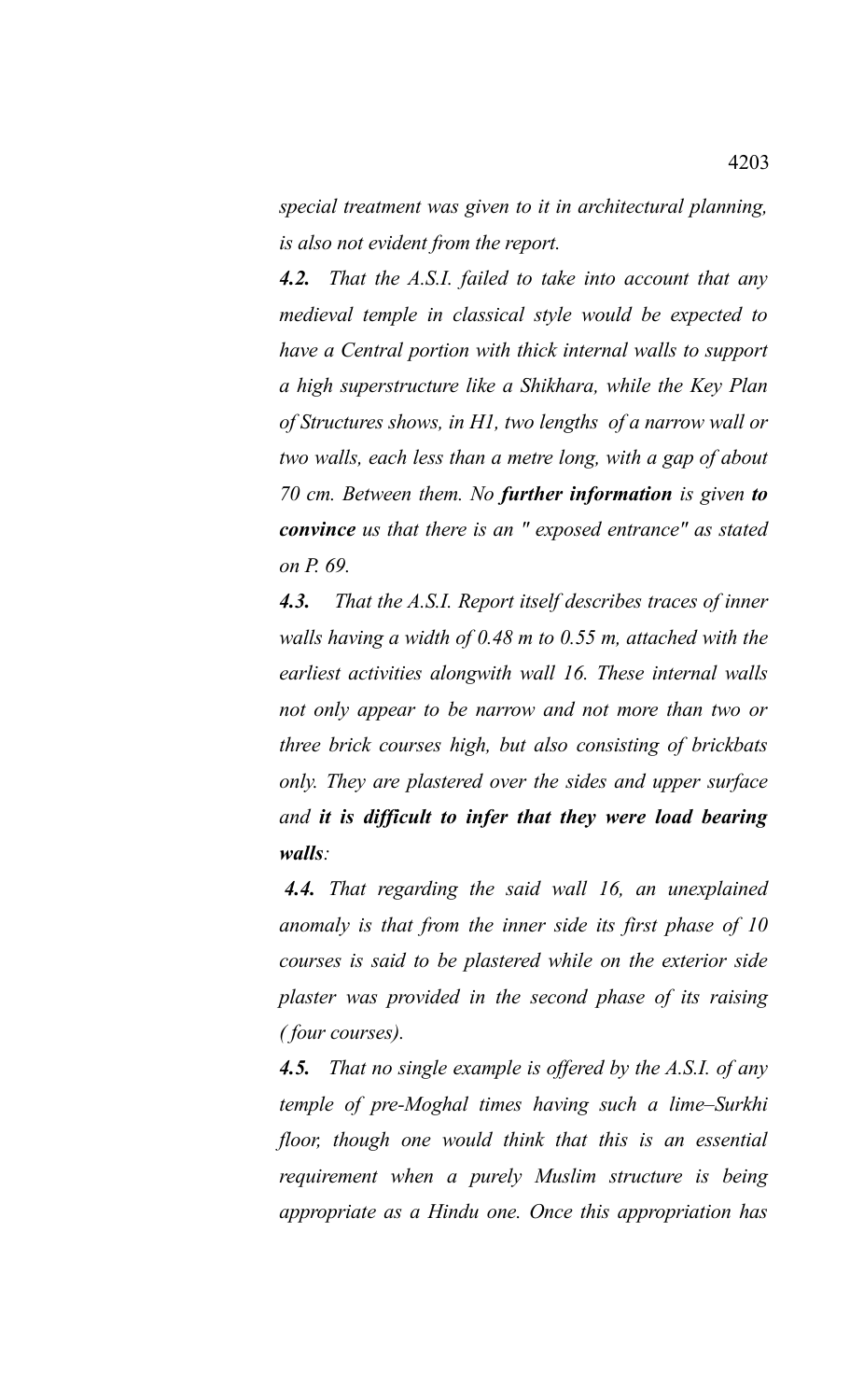*occurred (page 41), we are then asked to imagine a "Massive Structure Below the Distputed Structure", the massive structure being a temple. It is supposed to have stood upon 50 pillars, and by fanciful drawings (Figures 23, 23A and 23B), it has been " reconstructed". [Though one may still feel that if was hardly "massive" when one compares Figure 23 (showing Babri Masjid before demolition) and Figure 23B (showing the reconstructed temple with 50 imaginary pillars!)] Now, according to the A.S.I.'s Report, this massive structure with "bases" of 46 of its alleged 50 pillars now exposed, was built in Period VII, the Period of the Delhi Sultans, Sharqi rulers and Lodi Sultans (1206-1526): This attribution of the alleged Grand Temple, to the "Muslim" period is not by choice, but because of the presence of "Muslim" style materials and techniques all through. This, given the distorted view of medieval Indian history, must have been a bitter pill for the A.S.I.'s, mentors to swallow; and, therefore, there has been all the more reason for them to imagine a still earlier structure assignable to an earlier time. Of this structure, however, only four alleged "pillar bases", with "foundations" attached to Floor 4, have been found; and it is astonishing that this should be sufficient to ascribe them 10th -11th century and to assume that they all belong to one structure. That structure is proclaimed as "huge", extending nearly 50 metres that separate the "pillar-bases" at the extremes. Four "pillar bases" can hardly have held such a long roof, and if any one tried it on them it is not surprising that the result was "short-loved" (Report, p.*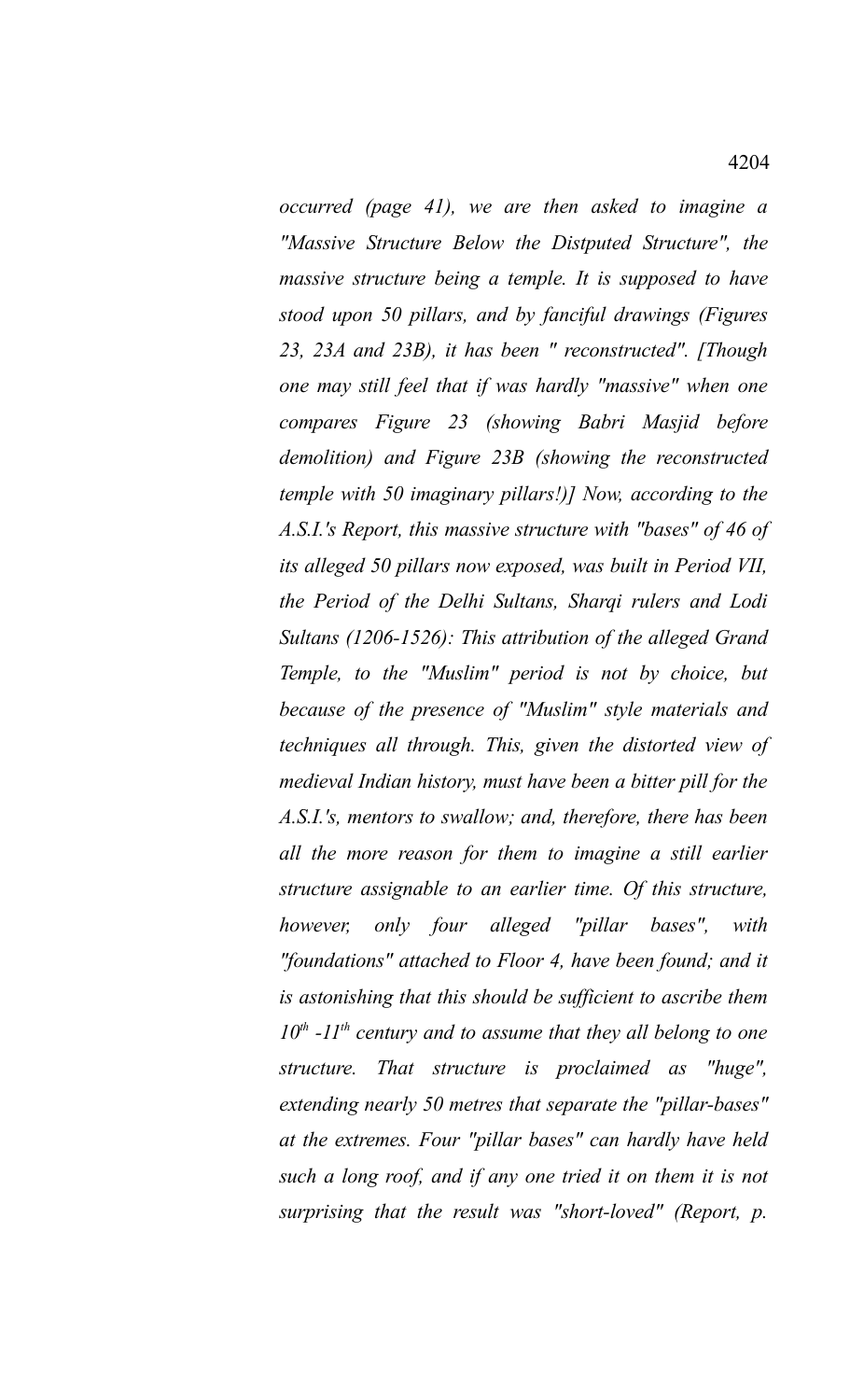*269). All of this seems a regular part of the Mandir propagandist archaeology rather than a report from a body called the Archaeological Survey of India.* 

*4.6. That the four alleged pillar bases dated to 11th -12th centuries are said "to belong to this level with a brick crush floor". This amounts to a totally unsubstantiated claim that surkhi was used in the region in Gahadavala times (11th - 12th centuries). No examples are predictably offered. One would have thought that Sravasti (Dist. Bahraich), from which the A.S.I. team has produced a linga-centred Shavite "circular shrine" of the said period for comparison with the so-called "circular shrine" at the Babri Masjid site, would be able to produce a single example of either surkhi or lime mortar from the Gahadavala-period structures at Sravasti. But such has not at all been the case. One can see now why it had been necessary to call this period (Period V) "Medieval-Sultanate" (p. 40) though it is actually claimed to be pre-Sultanate, being dated 11th - 12th century. By clubbing together the Gahadavalas with the Sultanate, the surkhi is sought to be explained away; but if so, the "huge" structure too must come to a time after 1206, for Delhi Sultanate was only established in that year. And so, to go by A.S.I.'s reasoning, the earlier allegedly "huge" temple too must have been built when the Sultans ruled!*

*4.7. That the way the A.S.I. has distorted evidence to suit its temple theory is shown by its treatment of the mihrab (arched recess) and taq (niche) found in the western wall, which it turns into features of its imagined temple. The absurdity of this is self evident and particularly so when the*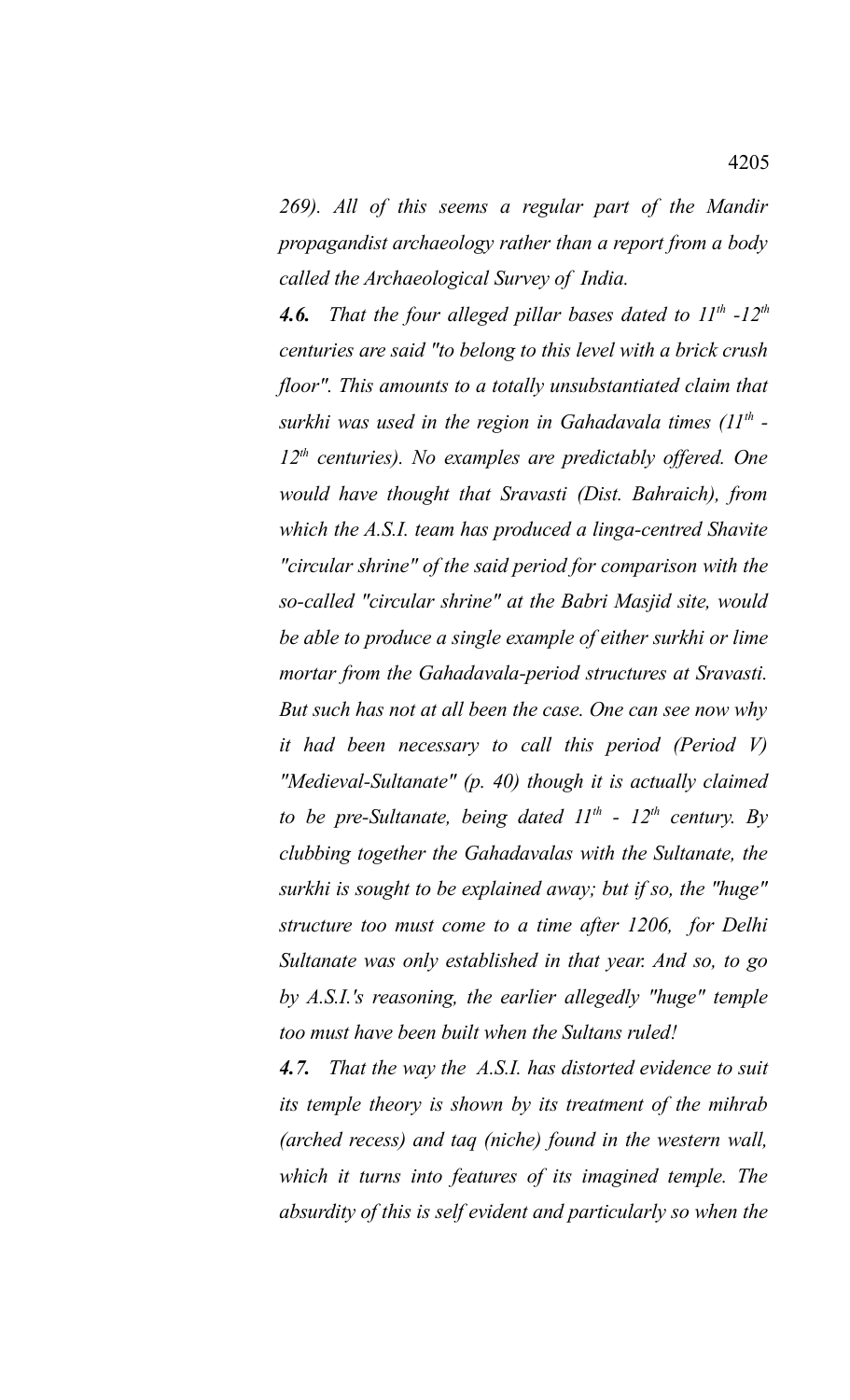*inner walls of the niche are also found plastered, and the A.S.I. is able to produce no example of similar recess and niche from any temple.* 

*4.8. That the structure denoted by wall 17 and a brick Crush floor in Period VI has not been allotted any number by the A.S.I. and the A.S.I.'s claims about the attribution of the walls and floors of " Periods VI and VII" to two successive temple structures can not be accepted. The A.S.I.'s report in this respect also is full of contradictions and other infirmities.* 

*4.9. That the reason why would the western wall to be so massive (1.77 m) and the other walls so thin ( 0.48-0.55) is quite obvious. It should be noted that Wall 17 also was 1.86 m wide. Such wide western walls are a features of mosque construction and not of temples. Temple walls, in fact, are of uniform thickness. If, as the A.S.I. points out, the Babri Masjid used this Wall 16 as a foundation for its western wall, then this Wall 16 can only have been the foundation of the Babri Masjid itself. Moreover, no Hindu temple has a long continuously straight western wall-this is only a feature of the mosque in India. In the case of a temple, a plinth or raised platform would be required and the walls would be broken by offsets, providing a cruciform plan to the temple form. Moreover, the temple would have mandapas in front of the grabagriha (the sanctum santorum) and any at the side of the latter would be very small and insignificant in nature. According to Krishna Deva, "the main compartment of the temple are axially articulated." ( See Temples of India by Krishna Dewa,*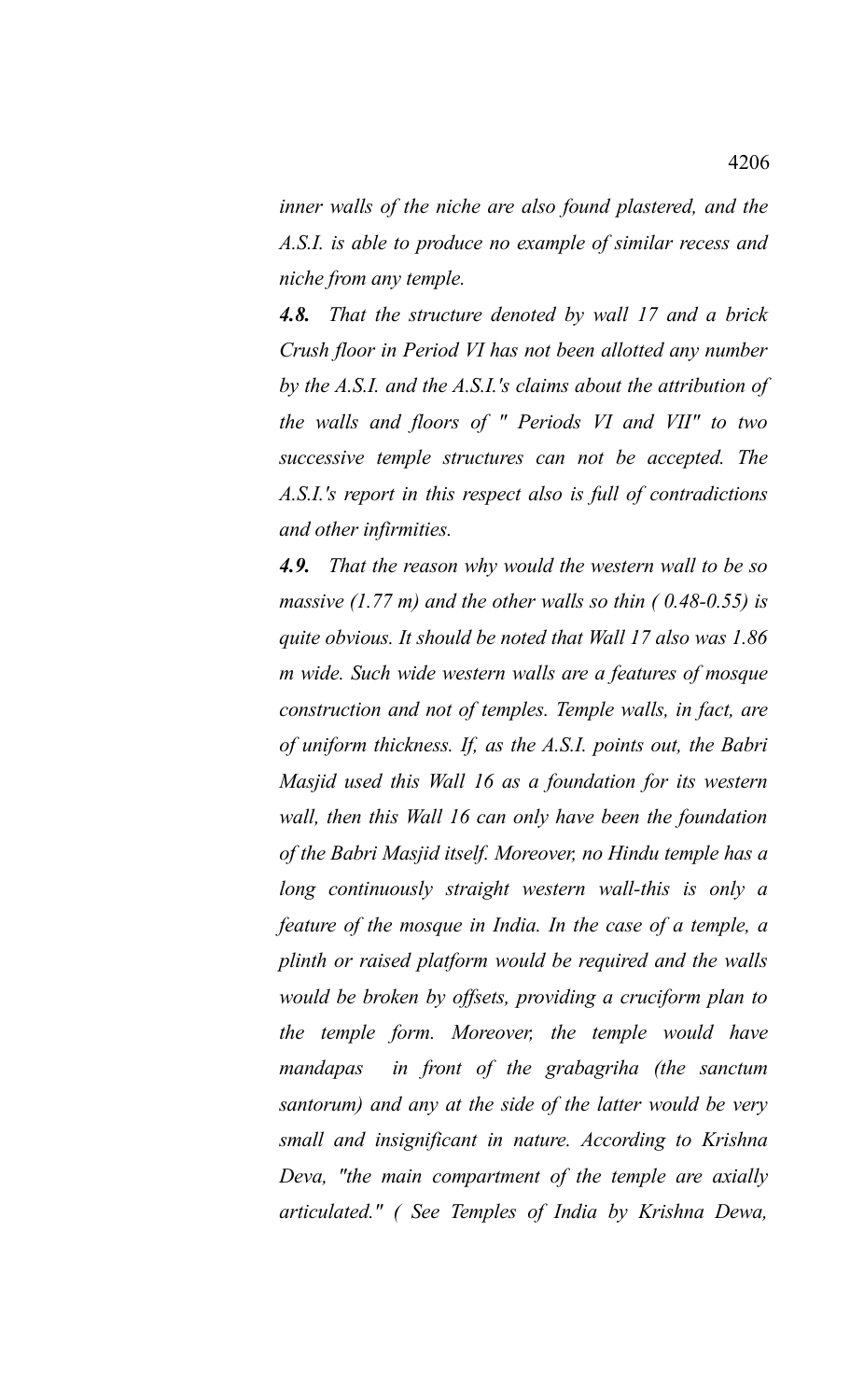*1995, Vol. I ) In this case, as being suggested by the A.S.I., the central area now under the makeshift structure was the garbagriha and hence if so, the rest of the temple structure should have mainly projected towards the east, and not to such an extent to the north and south ( as in Fig. 23A or 23B). The kind of structure as indicated in Fig. 23B indicates the pre-eminence of the western wall which can only be the case in a mosque.* 

*4.10.That the foundation of the Babri Masjid has some decorated stone blocks along with plain sandstone and calcrete blocks and bricks. This is natural in the construction of a foundation where any available motley material would be used, as the foundation would not be visible. It has been pointed out by the A.S.I. (pp. 68, 269- 70) that material, from the structure associated with Wall 17, was reused to make Wall 16. However, if this had been the case, decorated blocks would have been used for the upper portions of walls rather than in the foundation. To corroborate their statement of the reuse of decorated blocks, the A.S.I. gives the examples of the Dharmachakrajina Vihara of Kumaradevi of the 12th century A.D. at Sarnath. However, as can be seen in Plates 27-28, decorated blocks were used not for the foundations but in the enclosure wall of a vihara. Moreover, this structure was a vihara and cannot in any way be compared with a Hindu temple.*

*4.11. That it can also be pointed out here that Krishna Deva mentions ( on P. 11) that a temple customarily has a vedibandha consisting of moulded courses. Even if the*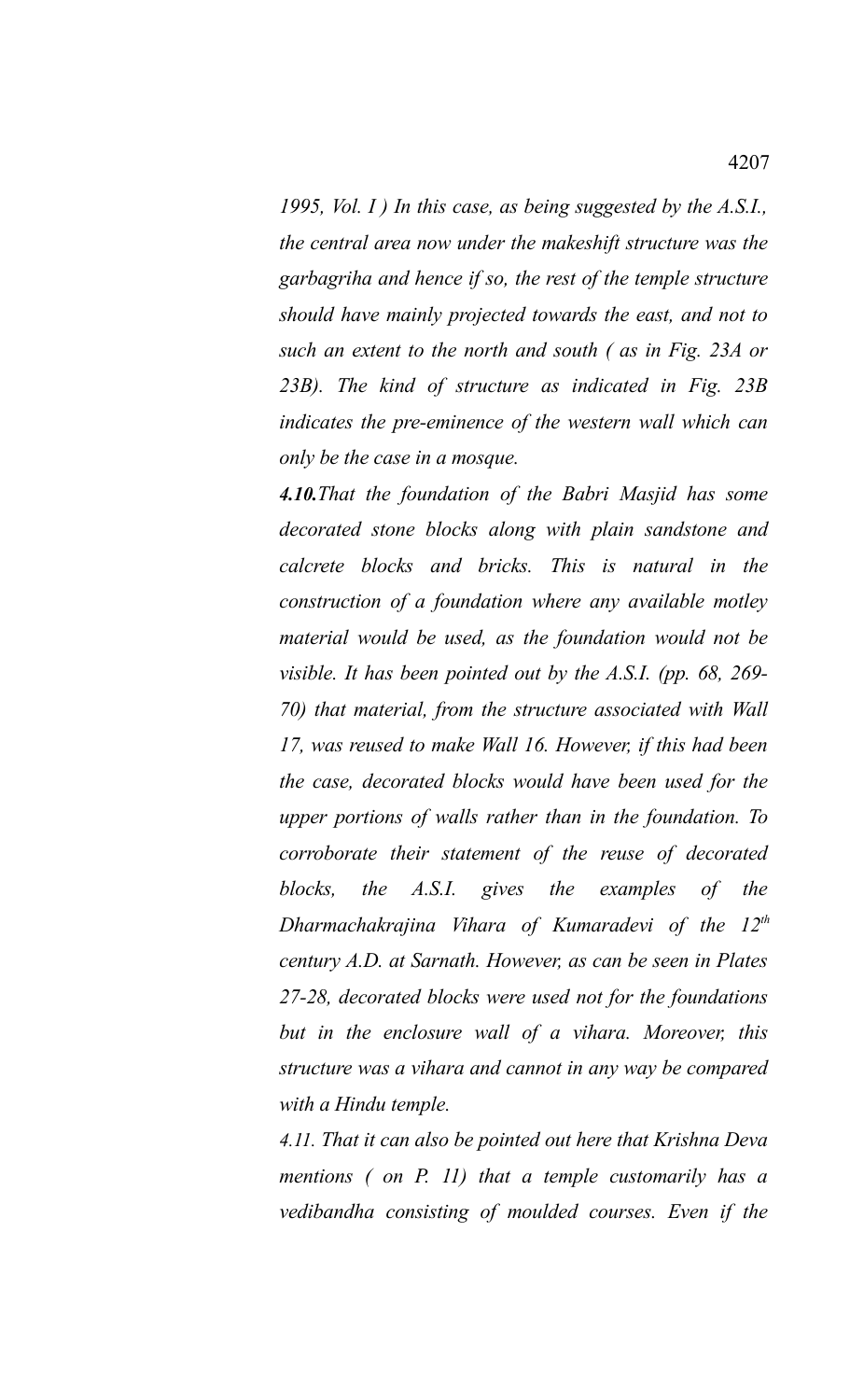*southern part of Wall 16 has not been excavated on its outer face to indicate the presence or absence of mouldings, we have the evidence of the outer face of Wall 16 in Trench ZE 1, to the north, where no mouldings are to be seen. This kind of a plain wall with nothing but niches on its inner face can only be a mosque/ Eidgah wall.* 

*4.12. That On p. 68 are described two niches in the inner side of Wall 16 at an interval of 4.60 m I trenches E6 and E7. These were 0.20 m deep and 1 m wide. A similar niche was found in Trench ZE2 in the northern area and these have been attributed to the first phase of construction of the so called 'massive structure' associated with Wall 16. Such niches along the inner face of a western wall, are again characteristic of mosque/ Eidgah construction. Moreover, the inner walls of the niche are also plalstelred (as in Plate 49) which indicates that the plaster was meant to be visible. A temple niche (and if found, would be on the outer wall) would not be plastered if it were to hold a sculpture or a relief. In the first phase of construction, the supposed massive structure was confined to the thin wall found in Trenches ZE1-ZE1 in the north and E6-H5/H6 in the south (p. 41). How then does one explain the location of niches outside the floor area of the said massive structure ? This is typical of a mosque, which has a long, wide north-south wall, with niches at intervals on its inner face and there may be a small covered area in the center. Which would have narrow demarcating walls.* 

*4.13. That according to the A.S.I. (p. 42), the massive structure in sub-period B collapsed and its debris of brick*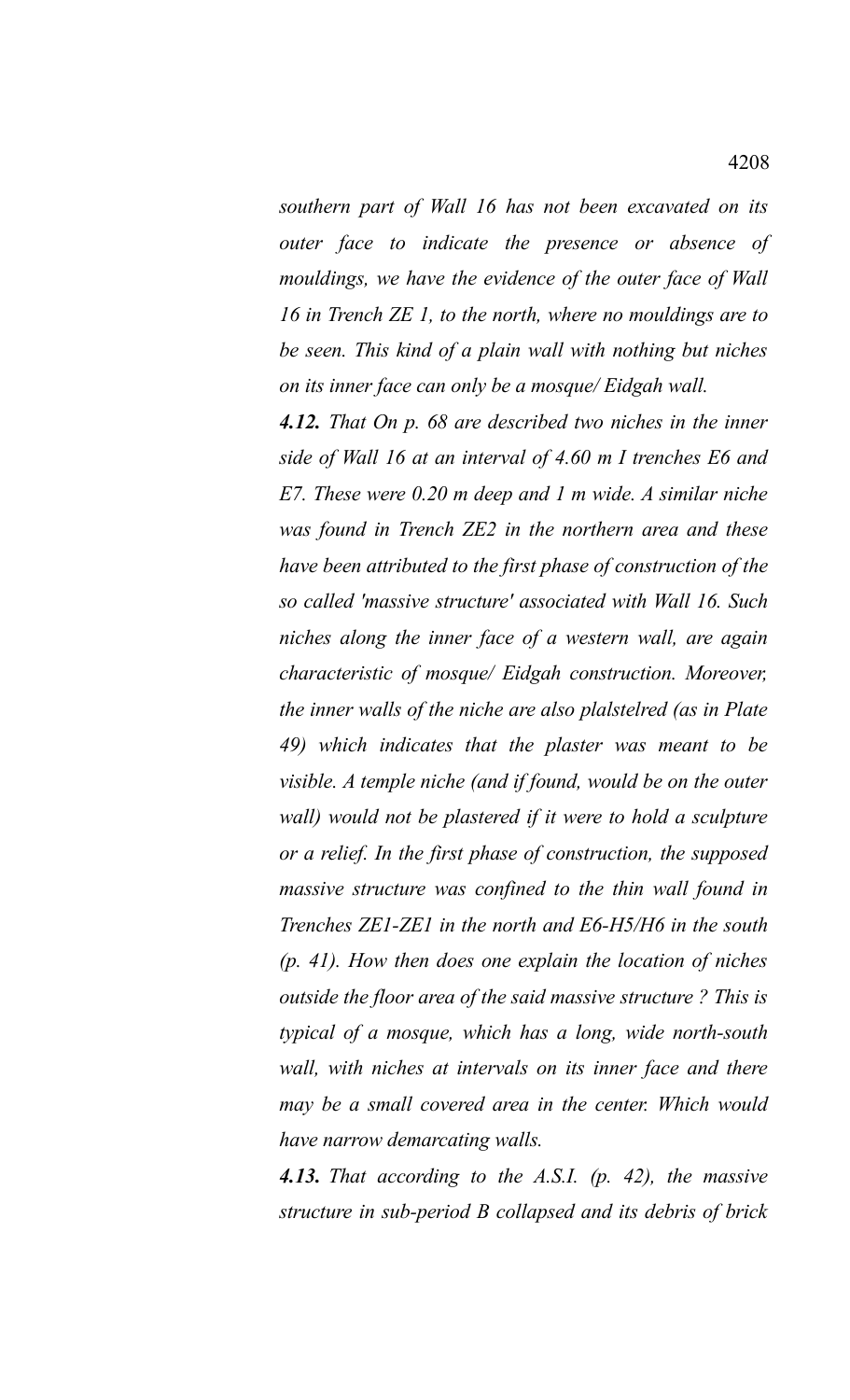*and stone was levelled to attain height. " In this deposit, foundations to support pillars or columns were sunk which were overlaid with a 4-5 cm thick floor, which had a grid of square sandstone bases for pillars projecting out, only a few still survive."*

*If, as implied, the structure of sub-period B had collapsed and another floor constructed with another set of pillar bases, then these are not phases of construction of a structure but three separate structures. What is perhaps a more plausible explanation is that in the beginning of the 13th century, some Muslim structure was built with a wellpolished lime surkhi floor. There was a low enclosure wall (0.40-0.50 m wide) demarcating the area from E6 to ZE! And extending east to the H series of trenches. Within this enclosure was probably a small central covered area of which the northern wall with a niche can be seen the Trench F2. This wall was narrower (0.35-40 m ) thick. Probably this was wall structure only as can be seen by the narrow walls with no deep foundation. When this collapsed, the entire area was filled in with brickbats, stone slabs, calcrete blocks, brick nodules and mud to raise the level in order to construct the next lime-surkhi floor. This floor probably now functioned as an Eidgah or so as no structural activity has been observed in association. When this floor was degraded, another floor was raised, both floors being of poor quality.* 

*4.14. That wall recesses or niches are observed in the mosque/ Eidgah structure in a highter stratum also (P. 53) but the report fails to discuss about the same.*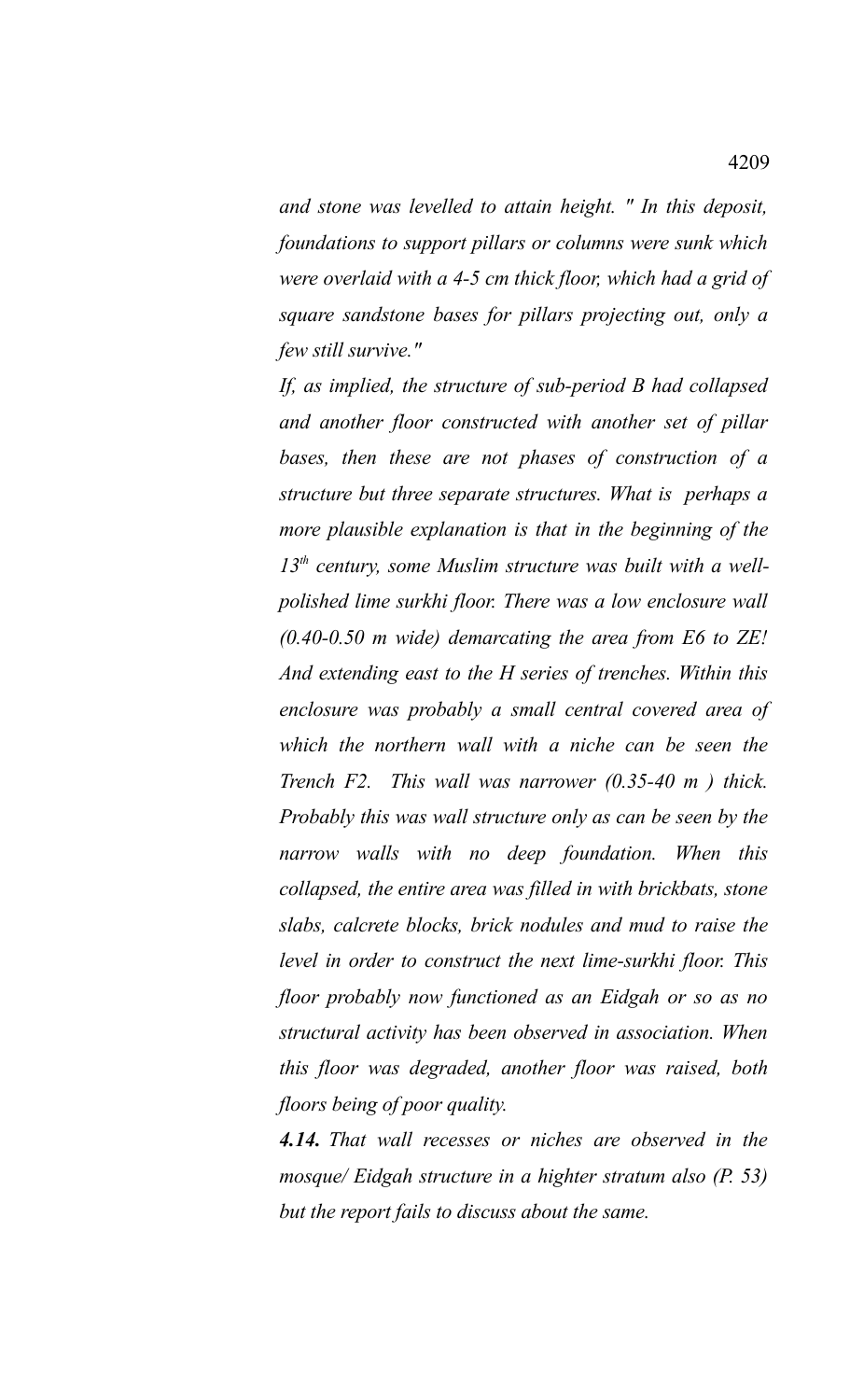**3920. PW-29 (Jaya Menon)** however in para 11 and 12 of affidavit on this aspect has said:

*A. That the Period VI structure according to the ASI consisted of a 50 metre long wall and a brick crush floor, and had 4 (so called) pillar bases associated with it. However, nowhere are any specific (so called) pillar bases associated with the brick crush layer.*

*B. That the brick crush layer was not a floor but a levelling mechanism to level the area for the building of subsequent structures. This is because the brick crush layer can be seen to be of varying thickness in different trenches.*

*C. That Structure 4 to the ASI essentially seems to consist of a massive western wall and (so called) pillar bases and has been considered to have been a (so called) temple. The important point is why should the western wall have been so massive (1.77 metre) and the other walls so thin (0.48-0.55 metre)? Such wide western walls are a feature of mosque construction and not of temple construction. Temple walls, in fact, are of uniform thickness.*

*D. That the western wall of the Babri Masjid had a slight tilt towards the east which is a feature of the western wall of the mosques in India because of the direction of Mecca. If, as the ASI points out, the Babri Masjid used Wall 16 as a foundation for its western wall, then this Wall 16 could only have been the foundation of the Babri Masjid itself as it shows the same tilt. It should be noted that Wall 17, supposedly associated with the Period VI structure, also had this tilt and was 1.86 metre wide. Also, if Wall 16*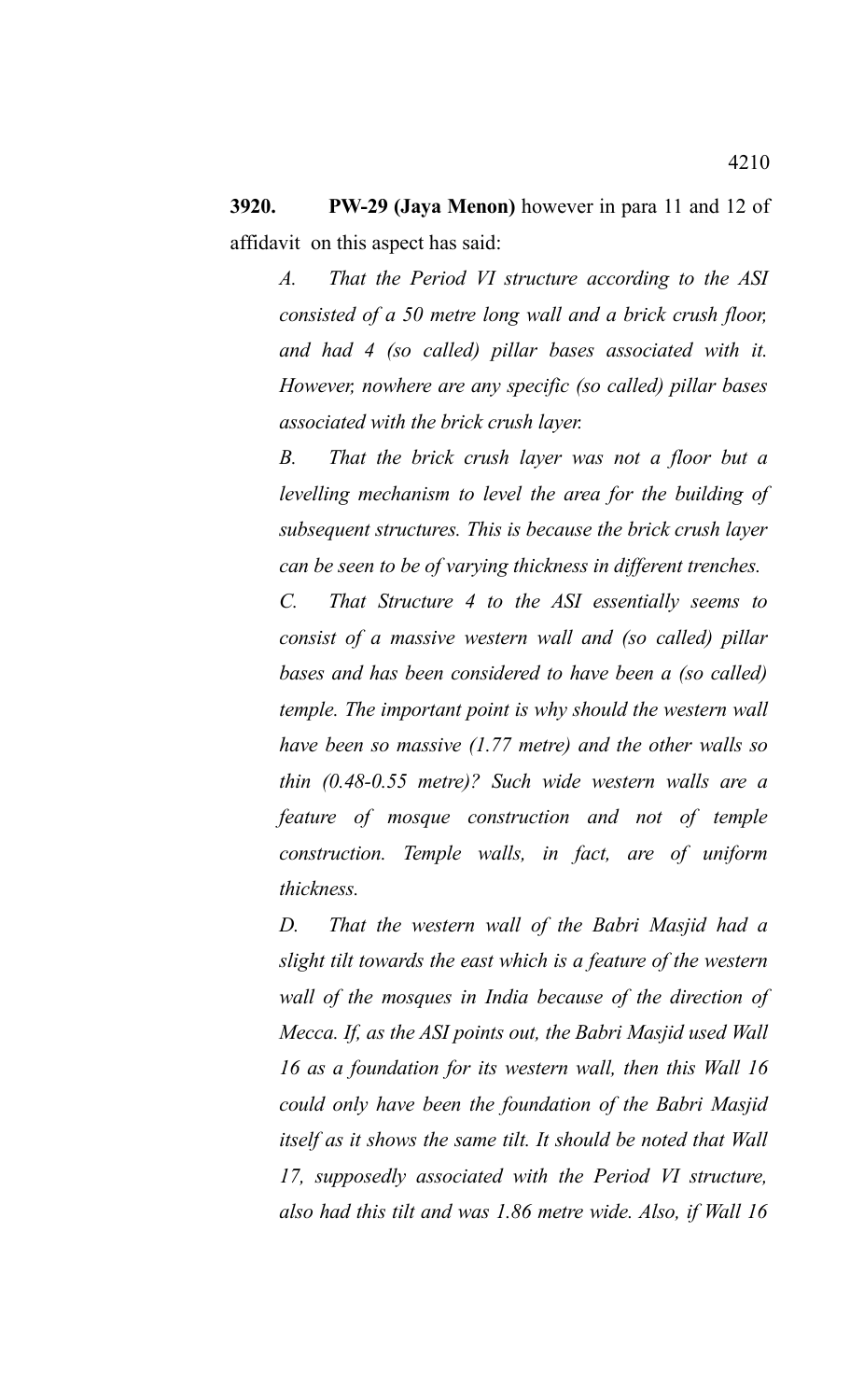*and 17 were temple walls, why should they have had the same tilt towards the east?*

*E. That no Hindu temple has a log continuously straight western wall-this is only a feature of the mosque in India. In the case of temple, a plinth or raised platform would be required and the walls would be broken by offsets, providing a cruciform plan to the temple form. Moreover, the temple would have a linear alignment with mandapas in front of the garbagriha (the sanctum sanctorum) and any at the side of the latte would be very small and insignificant in nature. In this case, as being pointed out by the ASI, the central area now under the makeshift structure was the alleged garbgriha and hence if so, the rest of the temple structure should have mainly projected towards the east, and not to such an extent to the north south. The king of structure as indicated in Fig. 23B of the Final Report indicates the pre-eminence of the western wall which can only be the case in a Eidgah mosque.*

*F. That the foundation of the Babri Masjid has decorated stone blocks along with plain sandstone and calcrete blocks and bricks. This is natural in the construction of a foundation where any available motley material would be used, as the foundation would not be visible. It has been pointed out by the ASI (pages 68, 269- 270) that material, from the structure associated with Wall 17, was reused to make Wall 16. However, if this had been the case, decorated blocks would have been used for the upper portions of alleged temple walls rather than in the foundation.*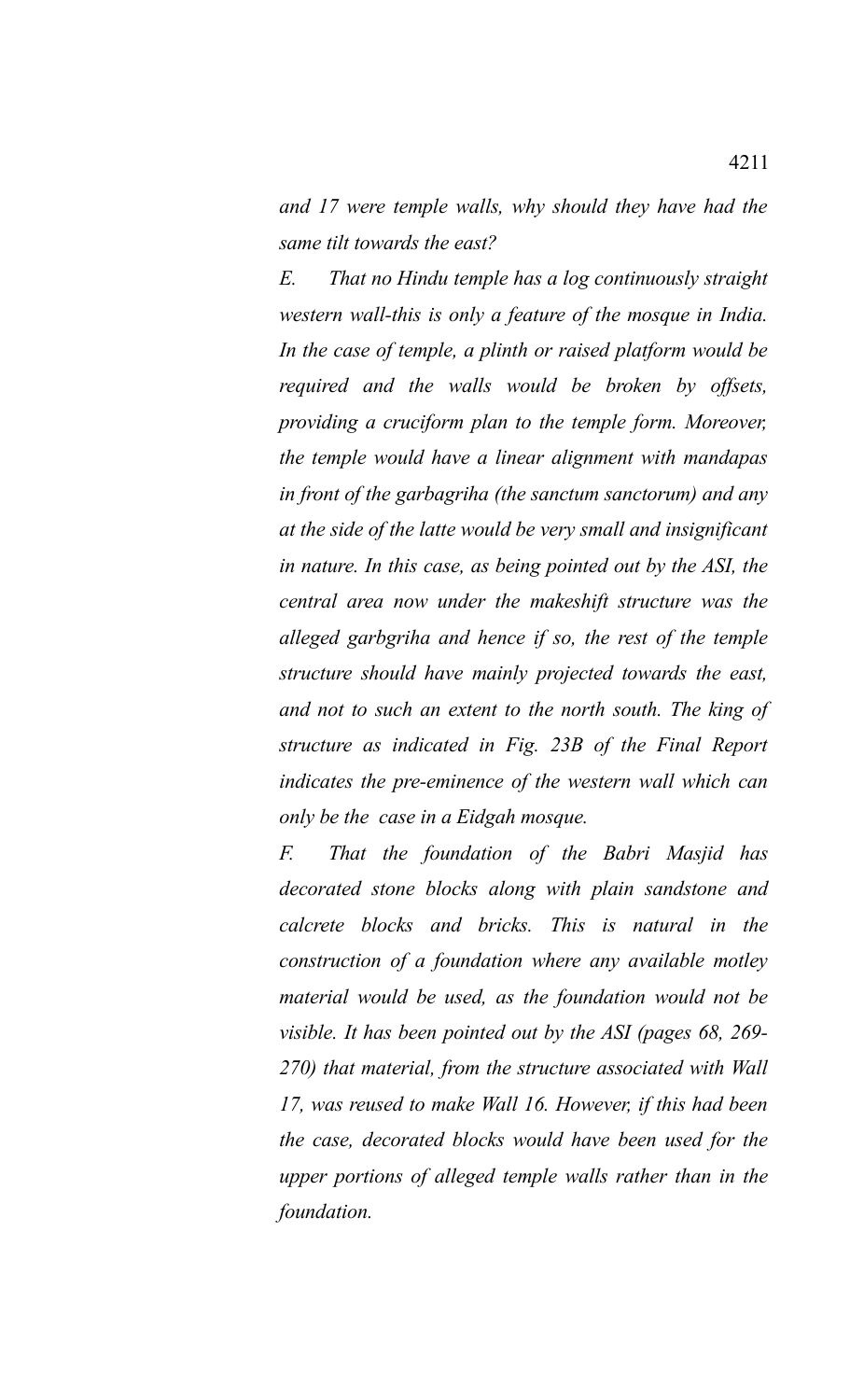*G. That temple walls customarily have mouldings on the outer face. The outer face of Wall 16 in Trench ZE1, to the north, is available to view where no mouldings are to be seen this kind of a plain wall with nothing but niches on its inner face can only be an Eidgah or mosque wall. On page 68 of the Final Report are described two niches in the inner side of Wall 16 at an interval of 4.60 metre in trenches E6 and E7. These were 0.20 metre deep and 1 metre wide. A similar niche was found in Trench ZE2 in the northern area and these have been attributed to the first phase of construction of 'massive structure' associated with Wall 16. (Such niches, along the inner face of a western wall, are again characteristic of Eidgah or mosque construction.) Moreover, the inner walls of the niche are also plastered (as in Plate 49) which indicates that plaster was meant to be visible.*

*H. That two Mughal coins were found in Trench K5 in layer 3 "below (sic) the brick pavement" and from layer 3 in Trench L7. According to the ASI, the brick pavement extended east from Trenches J4, J5 and J6 upto the junction of the K and L series of trenches. The pavement has been accorded great ritual significance by the ASI and has been dated to Period VII, i.e. Medieval/Medieval-Sultanate (end of 12th century to beginning of 16th century AD/ before AD 1526). (Final Report pages 41-42). However, if the brick pavement is pre-Mughal, it is impossible for later period (Mughal) coins to be found in a stratified context under it. Thus, clearly, the brick pavement cannot be of pre-Mughal date.*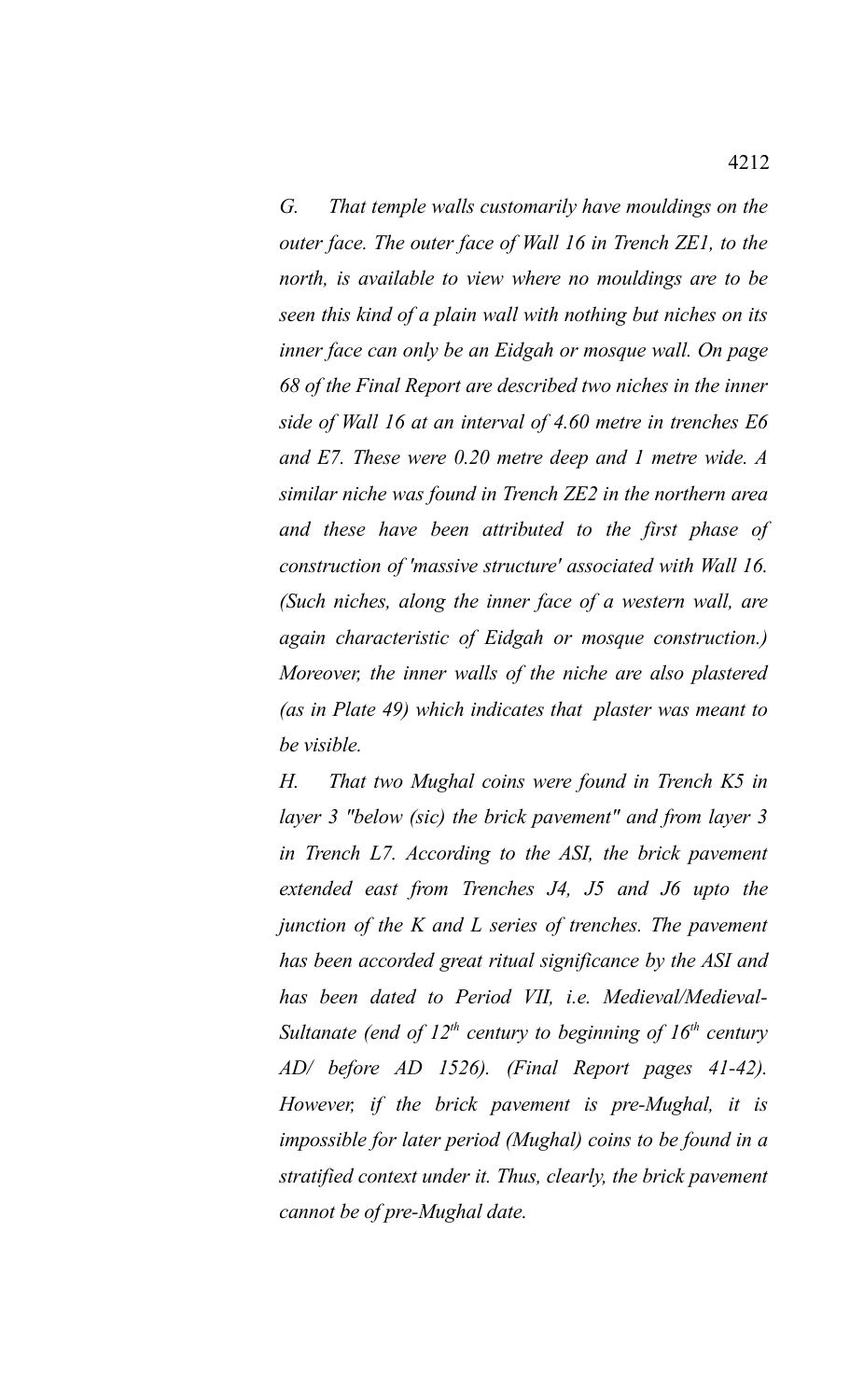*I. That the ASI's sections in Figures 5 and 19 of the Final Report make no mention of "the massive structure" (their so called temple) and only to "the disputed structure" (the Babri Masjid), which means the hypothesis of a temple was added at a later stage of the writing of the Report."*

**3921.** Sri D.Mandal PW-24 has mainly confined his objection with regard to stratification. Sri Suraj Bhan -PW16 has made a general statement against the conclusion of ASI that underneath the disputed building there was a temple structure. PW 30 R.C.Thakran and 31 have not said anything about various walls excavated by ASI.

**3922.** The excavation of 28 walls by ASI virtually has been admitted by the experts of plaintiffs (Suit-4) i.e. PW-16 at pages 153, 199, PW 29 at Pages 146, 147, 158, 159, 163, 164 and 181. PW-32 Dr. Supriya Varma very categorically on page 137 has said:

*"from walls 16 to 28 except wall 18D are the walls underneath the disputed structure."*

**3923. PW-30 Dr. R.C.Thakran** specifically at page 190 page 46/190 said:

''मैं यह मानता हूँ कि जहां–जहां जी0पी0आर0 तकनीक के द्वारा एनामलीज की तरफ इशारा है, वहां – वहां कुछ ठोस सब्सटान्स या वस्तु प्राप्त हुई हैं।'' (पेज 190)

*"I hold that wherever anomalies have been alluded to through the G.P.R. technique, some solid substances or objects have been discovered." (E.T.C.)*

**3924.** The ASI has discussed the walls and Floors as under:

*"Excavations in trenches D6, E6, F6, D7, E7 and F7*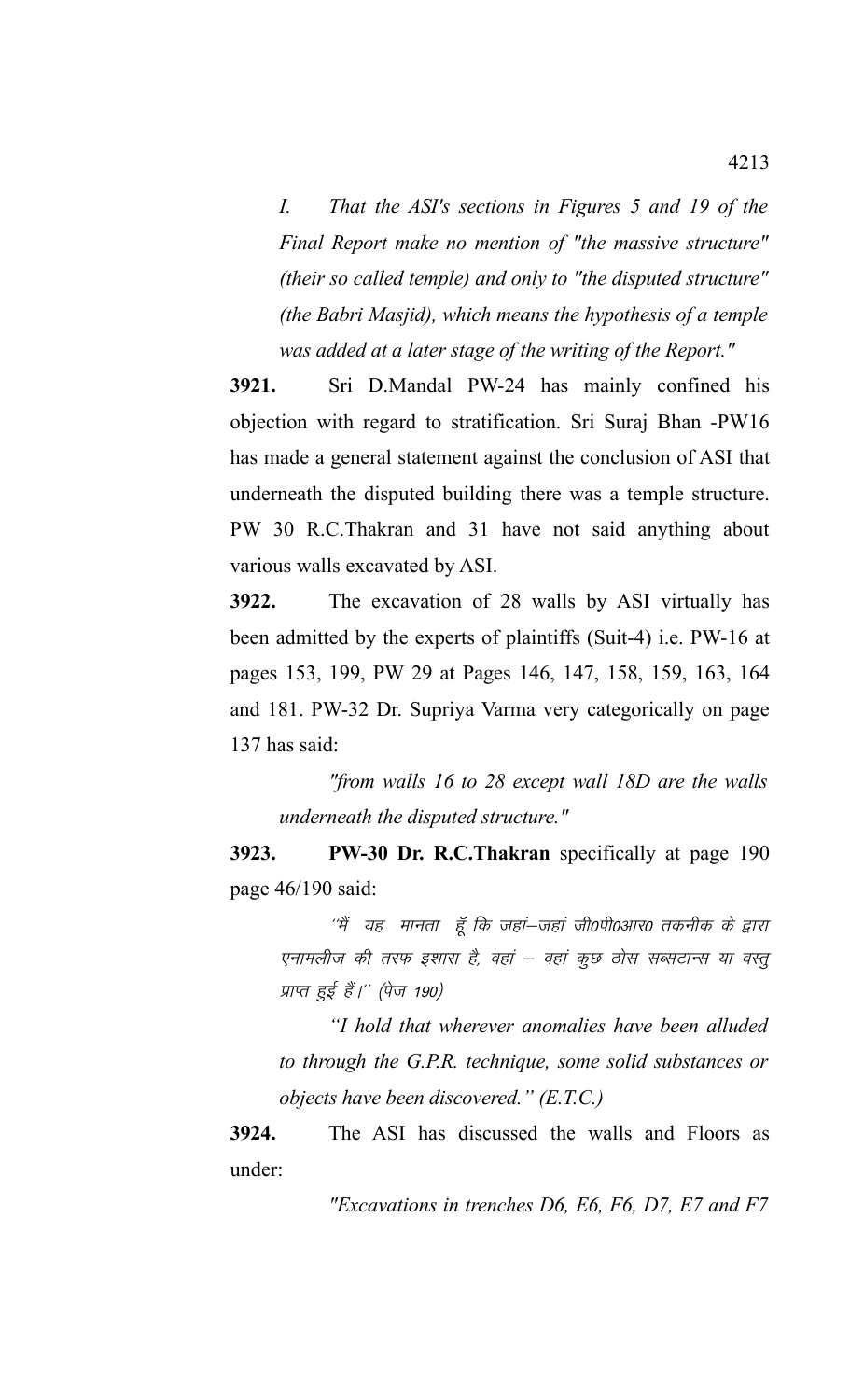*brought to light the remains of foundation wall and floors of the southern square chamber (Pl. 21, Fig. 4) of the disputes structure (structure 3) which internally measured 6.14 m in north-south and 6.10 m in east-west direction with its western wall (wall 5) measuring 3.0 m wide having five courses of calcrete blocks with occasional use of sand stone blocks as veneers filled in the core with brick-bats. There is a recess of 0.75 m depth and 2.10 m in length in the wall 5 in the inner side. Two decorated sand store blocks from an earlier structure, one having the damaged figure of a possible foliated makara-pra āla were found reused in the foundation of wall 5 on its outer face (Pls. 22- 23). The wall 5 of the structure 3 was found resting directly (Pl. 24, Fig. 5) over an earlier plastered brick wall (wall 16) having a foundation of five to six courses of calcrete and sand stone blocks. Some of them reused from yet another earlier structure as they are decorated ones with foliage (Pls. 25-26) and other decorations. Similar nature of wide brick walls with plain and decorated stone members of earlier structures reused in their foundations (Pls. 27-28) have been noticed at the Dharmachakrajina Vihara of Kumāradevī, queen of Gahadwal ruler Govindachandra of the twelfth century A.D. at Sarnath exposed after excavation conducted in 1907 and 1908. The wall 16 has externally as well as internally plastered surface (Pl. 29) below the level of the twin floors of structure 3.* 

*The southern foundation wall (wall 6) of structure 3 directly rests over two pillar bases of earlier period (PB 34*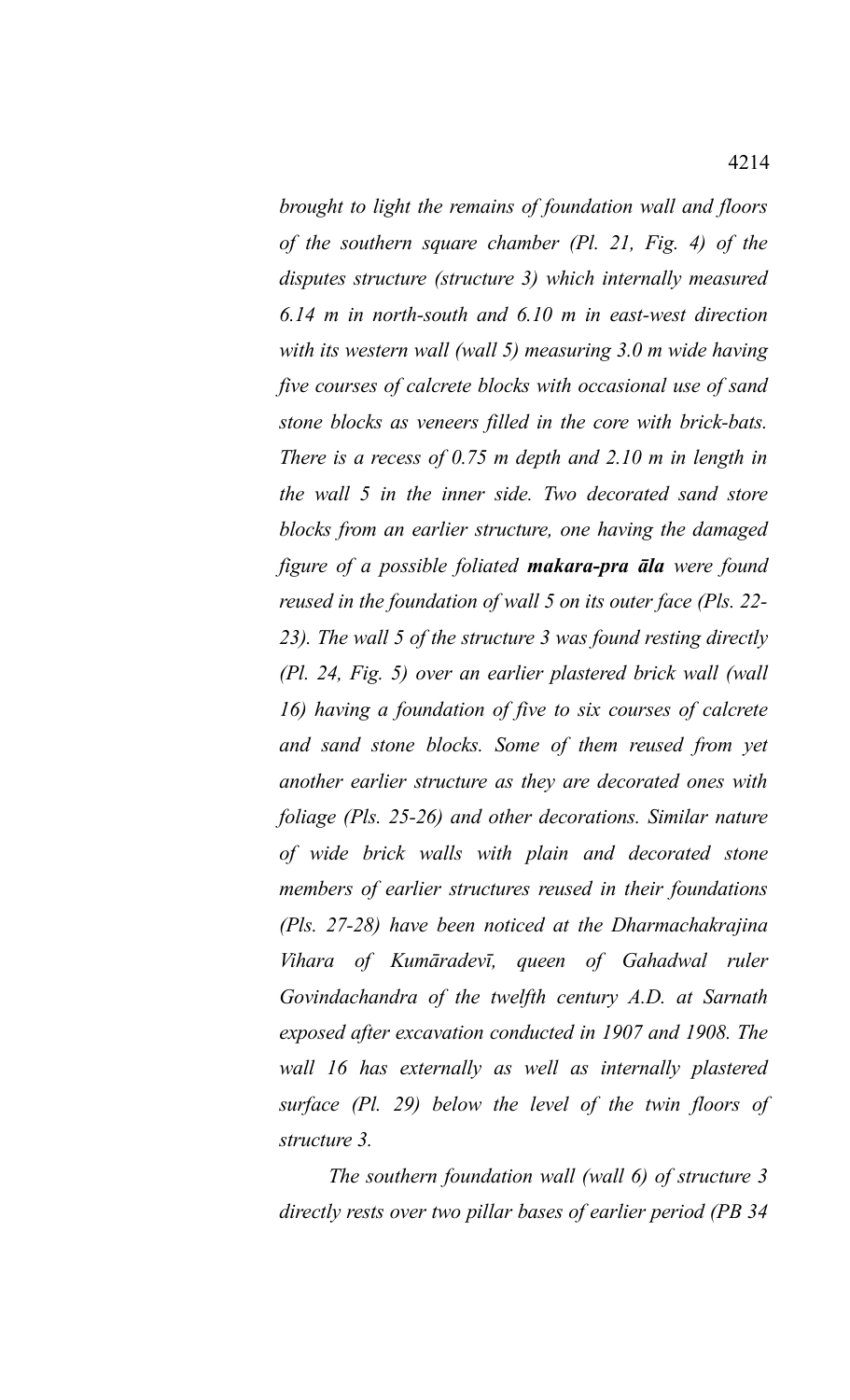*and PB 35) below its middle and south-eastern corner (Pl. 30). It has three courses of calcrete blocks and a width of 1.55 m with 0.15 m off-set and the length in east-west direction of 10.70 m out of which 4.0 m in south-west is*

*disturbed and damaged. It takes a turn from south-eastern corner towards north forming wall 7 of the front side (eastern side) of the southern chamber of the structure 3. The wall 7 of structure 3 in front of its southern chamber rests over three pillar bases of the earlier period (PB 29, PB 32 and PB 35) which were attached through floor 2 of it to the wall 16 (Fig. 6). The width of wall 7 is 1.54 m and there was an entrance to the southern chamber in the middle of the wall having a gap of 2.65 m. There was a northern wall or wall 8 of the southern chamber of structure 3 measuring no less than 8.53 m in length and whose width could not be determined due to debris on the raised platform. Through wall 8 there was an entrance to the central chamber of the structure 3.* 

*Due to close proximity of the Ram Lala on the raised platform, the central chamber could not be exposed fully, but only a small cutting of 3 x 2 m in between trenches F4 and F5 was made to collect more evidence and to verify the anomalies mentioned in the GPR Survey report and the floor of the central chamber was found besides earlier floors. In an area of 2.50 x 2.50 m in F3 also the same floors were encountered with parts of the inner faces of the southern wall (wall 10) and eastern wall (wall 11) of the northern chamber of the structure 3 (Pl. 31). Ten extant courses of calcrete blocks of wall 10 and eight courses of*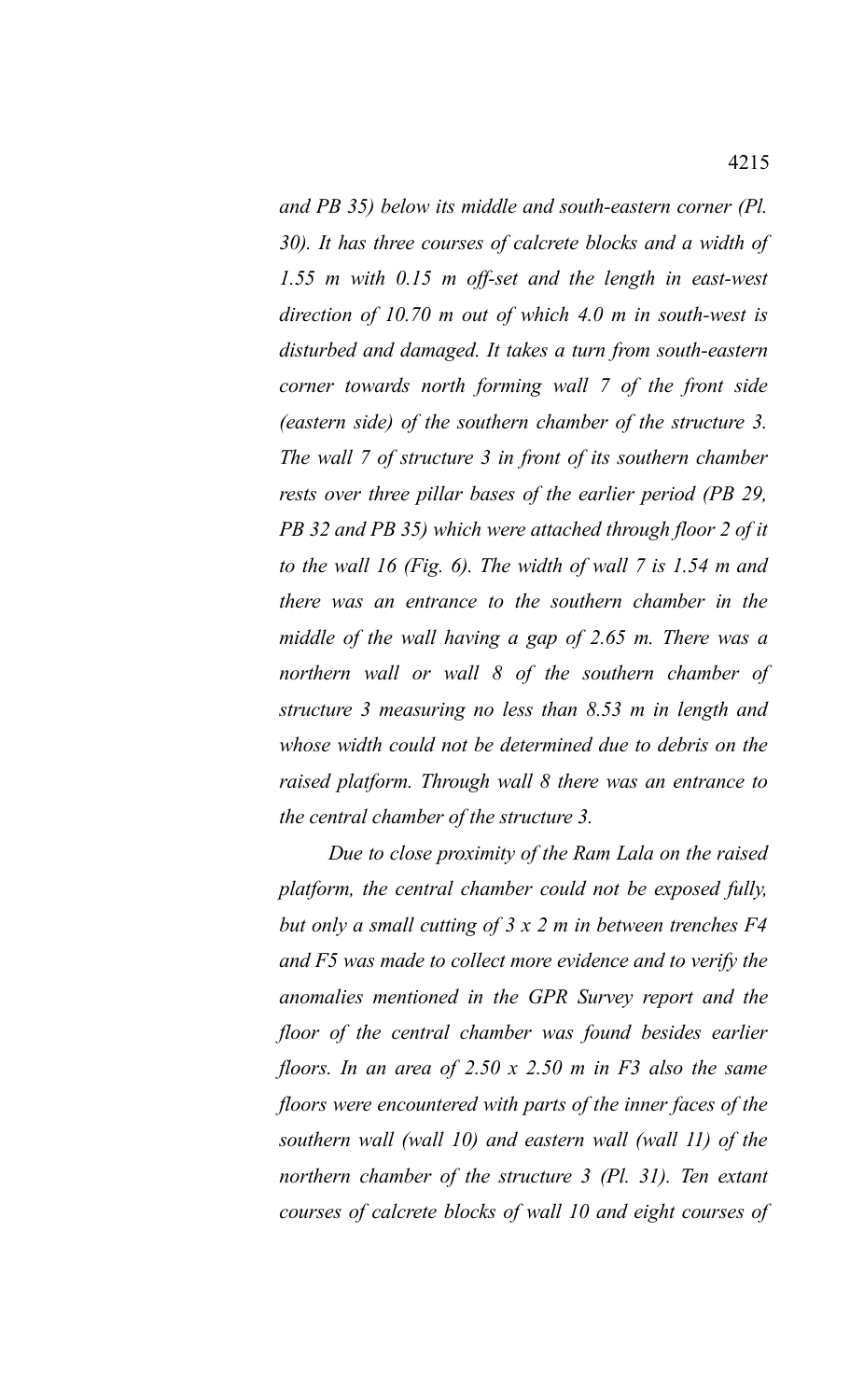*wall 11 were noticed with three such courses in the foundation.* 

*Parts of the western, eastern and northern walls (walls 5, 11 and 12 consecutively) of the northern chamber of structure 3 were found in trenches E2, F2 and G2. Wall 5 at the north western corner seems to be 2.40 m in width made of reused bricks and brick-bats having two courses of calcrete and sand stone blocks in its foundation. This part is raised over the earlier brick wall (wall 16). Three courses of calcrete blocks were found in the foundation of the eastern wall (wall 11) of the northern chamber with its extended lime floor over it in the courtyard and floors 1 and 1A in the inner side with decorative coloured cemented surface painted with black and buff coloured arched rectangles pointing towards west, a feature of the mosque (Pl. 32). The width of wall 11 is 1.60 m and its two courses of calcrete blocks plastered from inside were found in trench F2. While laying the foundation of the wall, the pillar base 23 was cut as noticed in the baulk between F2 and G2.* 

*The northern wall (wall 12) of the structure 3 has four courses of calcrete blocks in its foundation with one course of bricks above the last courses of foundation blocks. The wall over the foundation was plastered with 4 cm thick lime plaster. Width of the wall is 1.70 m and there is a recess in the middle of the wall, 0.70 m deep and 2.50 m in length. The total length of wall 12 is 8.38 m (Fig. 7) which in trench F2 rests just over the pillars base 22.*

*As mentioned earlier, remains of an outer wall was*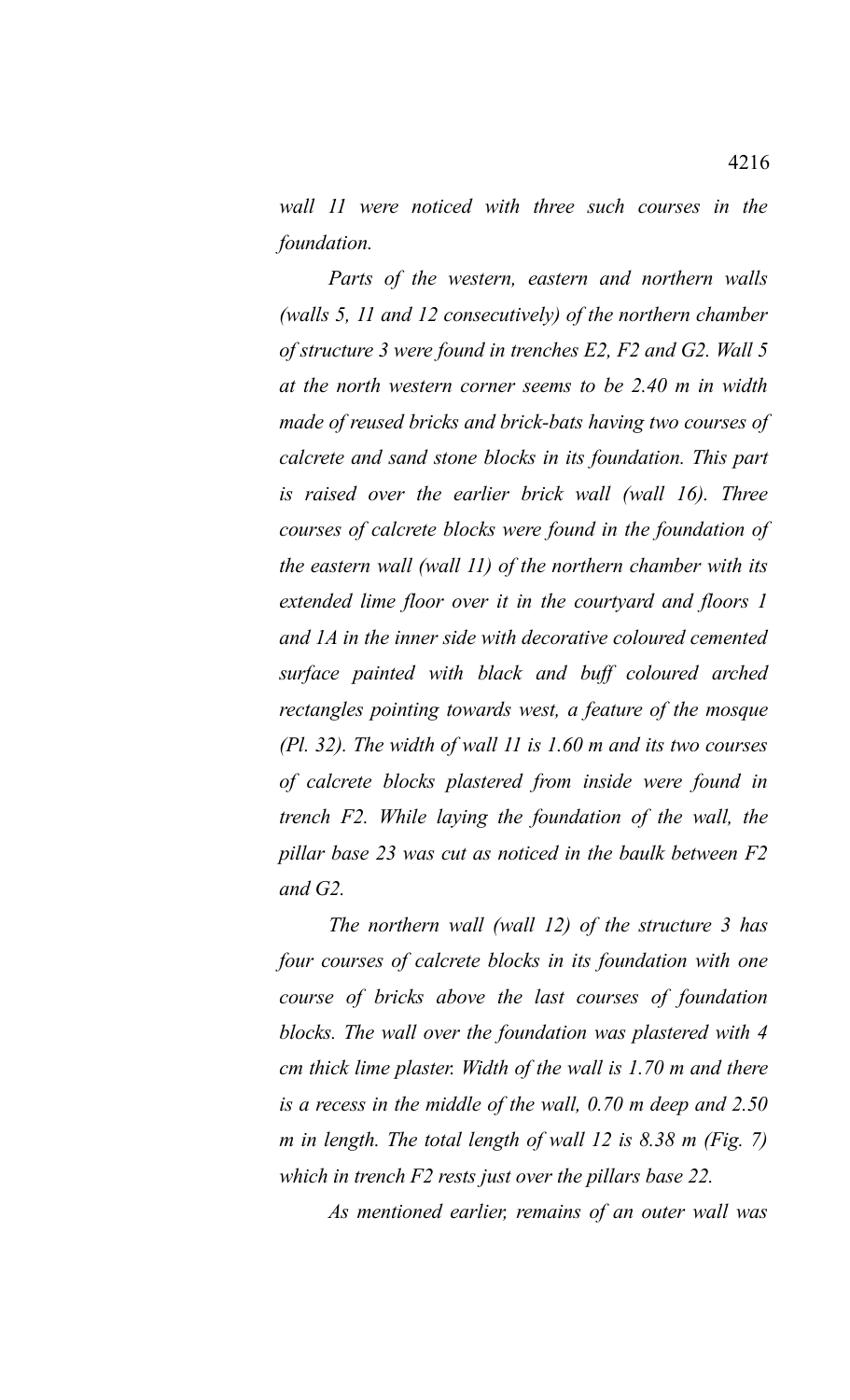*found in the section facing north in between trenches E10 and E11. Exact nature of the wall could not be studied, but it seems to be the wall enclosing the outer pathway which led to the back of the structure 3. In the western side the damaged wall (wall 14) was traced partly in trenches D6, D7 and D8 attached with a lime floor pathway. On the northern side similar wall (wall 15) running in east-west direction as noticed in the section facing south in the baulk between ZF1 and ZF2. The C14 date from the contemporary deposit of the foundation of the disputed structure is 450±110 BP (1500 ± 110 A.D.) which is quite consistant as determined from the charcoal sample from trench G6.* 

## *The Massive Structure Below the Disputed Structure*

*As stated earlier the disputed structure or structure 3 was found directly resting over an earlier construction, structure 4 (Pls. 33-34) which has survived through its nearly 50 m long wall (wall 16) in the west and 50 exposed pillar bases to its east attached with floor 2 or the floor of the last phase of structure 4 (Pl. 35).* 

*A square sandstone block placed at the top and the orthostats provided on its four sides, contemporary with the floor 2 was the prima facie nature of the pillar base which primarily served as base for the pillar erected over it. Their foundations were circular or square or irregular in shapes made of brick-bat courses laid in mud mortar, most of them resting over floor 4, top of which was provided with sandstone or calcrete blocks in lime mortar, these blocks were also encased with brick-bats and somewhere sandstone*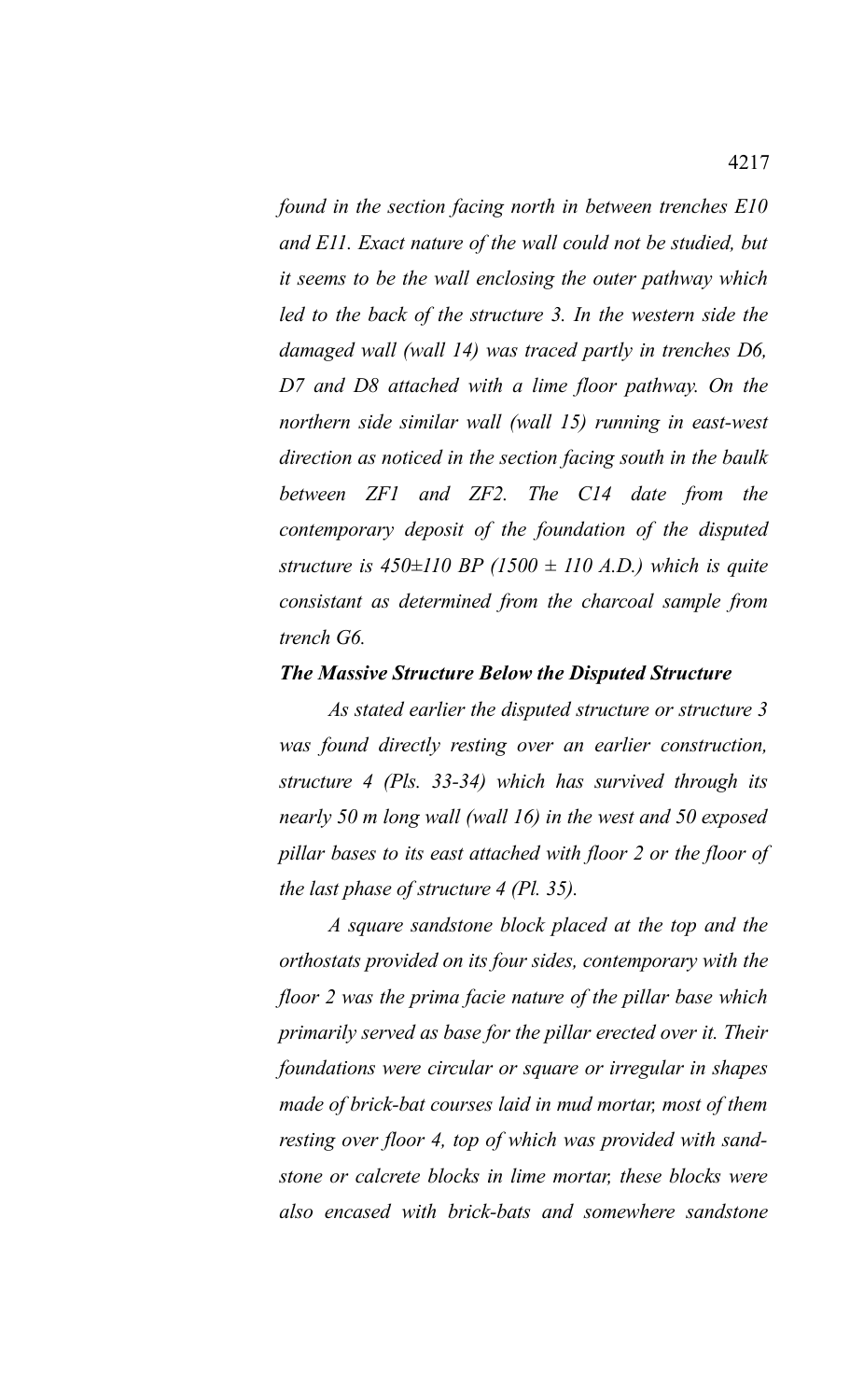*chips were used to get the desired height and level." (Page 51-54)*

*"The wall 16 having its existing length around 50 m, with its unexposed middle part, is 1.77 m wide. Its ten lower brick courses are original and belongs to the first phase of its construction, but the upper six courses as seen in trenches E6, E7 and E8 are added at a later date- four courses during the second phase of construction and top two courses when its southern length outside the disputed structure was utilized in later constructions by reducing the width of the wall for the new structure along with the structure 3. It is also noticed that the first phase of wall 16 has been plastered in the inner side with lime plaster while on the outer side the plaster was provided in the second phase of its raising. There are a few square cavities at intervals on both the faces of the wall in the second phase which might have been used for providing reinforcement to the wall. At an interval of 4.60 m in the inner side of the wall 16 in its first phase of construction two recessed niches were found 0.20 m deep and 1.0 m wide along the face of the wall and 0.78 m wide at its deeper side with 0.02 m thick lime plaster in trenches E6 and E7. The niche in E6 was exposed while the niche in E7 was found attached with the E7-E8 baulk. A similar niche was found in ZE2 in the northern area with same dimensions (Pl. 49). All of these three niches were closed during the second phase of construction when the floor level was raised and wall was raised above the ten original courses. A band of decorative bricks was perhaps provided in the first phase of*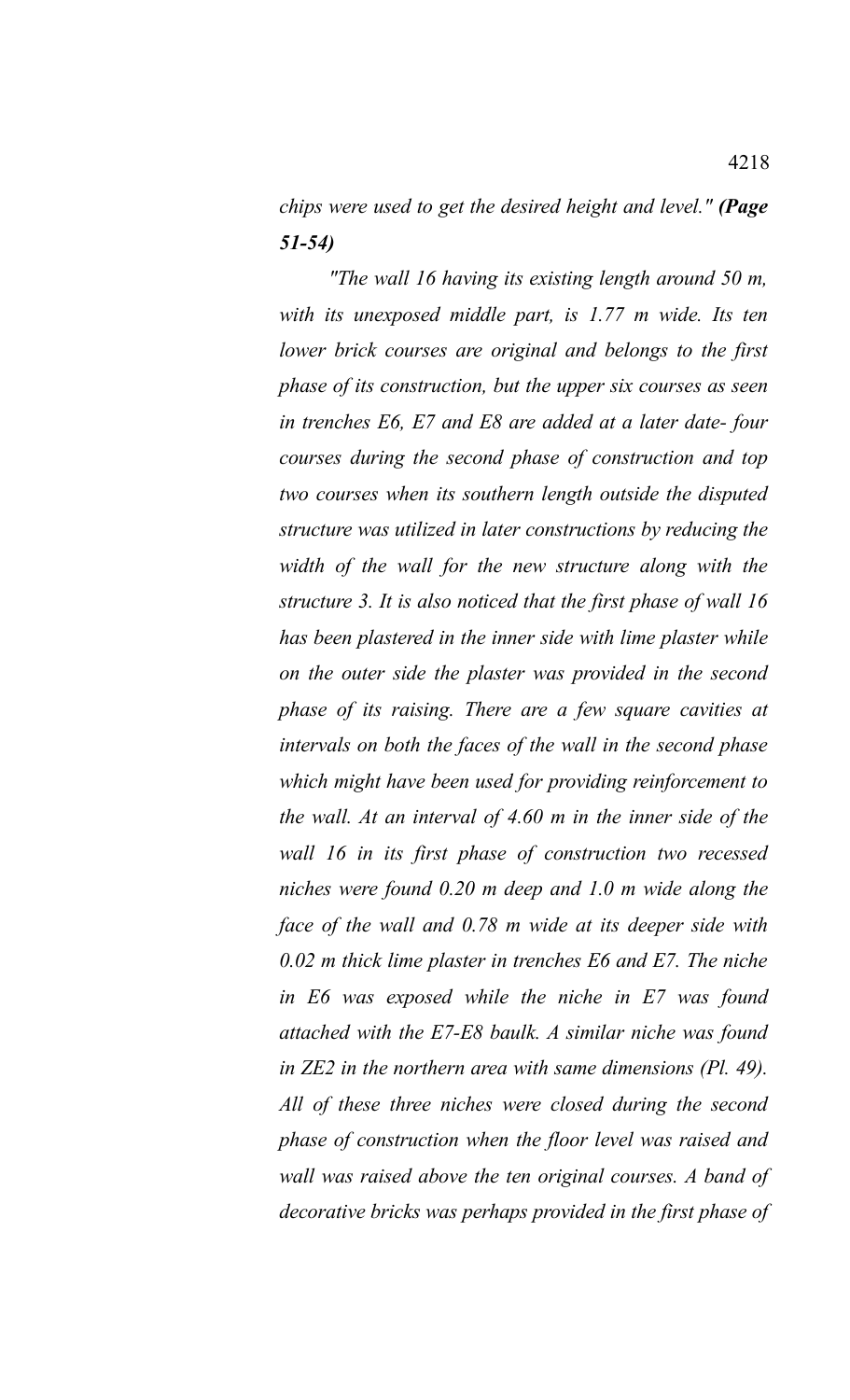*construction or in the preceding wall (wall 17) of which scattered decorated bricks with floral pattern were found reused in the wall 16. Walls 16 and 17 were found running on almost the same alignment in north-south orientation in trenches ZE1 and ZF1 (Fig. 14). Measurements of bricks of bricks of wall 16 comprise 22x14x5, 24x16x5.5, 26x17x5.5, 29x19x6 and 28x14x5 cm. Due to restrictions in an area of about 15x15 m comprising trenches D3 to F3, D4 to F4 and D5 to F5 forming the central part of raised platform, the precise arrangement of the central part of the construction below the level of the disputed structure and also the elevation of the super structure of the former construction cannot be ascertained. A layout plan of trenches showing index of various sections can be seen at a glance in Fig. 15.*

*The wall 17 which is a brick wall was found to be 1.86 m wide having the maximum of four courses in the northern area (Pl. 50) and six courses in southern area. It was found to be of the same length as that of wall 16, through having a slight deviation in its orientation in the cardinal direction. Thus, it runs in the lower level than that of wall 16, almost parallel to it in the northern area and comes out below the wall 16 in the southern area as noticed in trench D7 where in the northern part it is projected 0.74 m below wall 16 and in the southern part it is projected 1.07 m below wall 16 having provided decorated stone blocks on its top and also refixed in its veneer (Pl. 51), probably at the time of the construction of wall 16 to serve as its foundation. A thick floor of brick*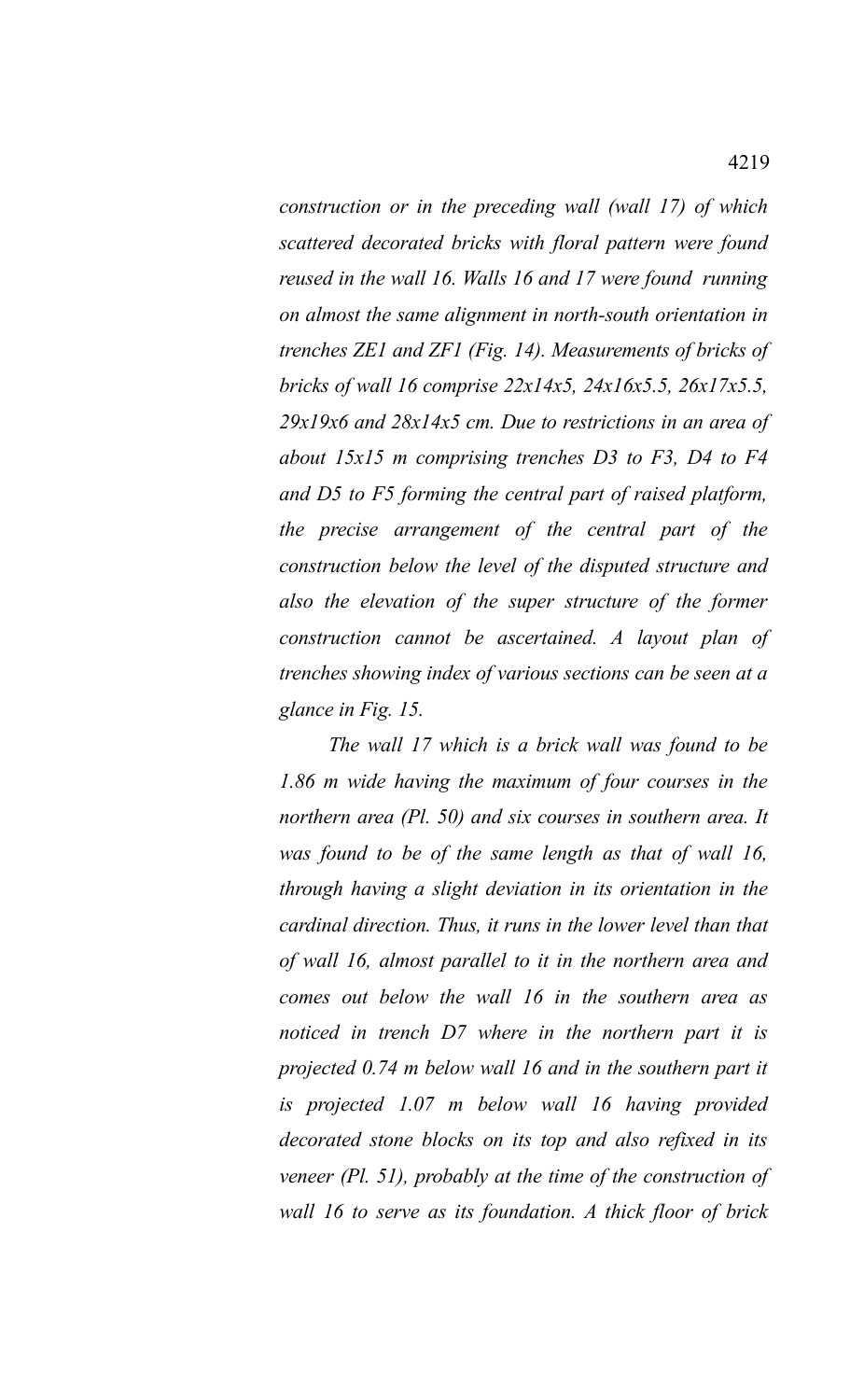*crush (Pl. 52) spread over a large area in northern and southern areas with varying thickness was found associated with wall 17. The floor was cut for foundation trench of wall 16 with which were associated three lime floors raising the ground levels in three different phases described earlier in chapter III. Amongst the three lime floors associated with this wall 16, the lowest was found in a limited area within the inner walls 18A, 18B and 18C. The upper two floors (Pls. 53-54, Fig 16) were found spread in the area along wall 16 and show signs of repair patch works (Pl. 41). Thus the evidence of three phases of the structure 4 suggests its long span of existence. The available C14 dates from the deposit between floors 2 and 3 in the trench ZH1 is 1040±70B.P (910±70 A.D.) having the calibrated age range of A.D. 900-1030. The early date may be because of the filling for leveling the ground after digging the earth from the previous deposit in the vicinity. A pavement no less than 29.25 x 6 m of large square bricks in the eastern area as described in chapter III is associated with the period.*

*Attached with the earliest activities along with wall 16 are traces of inner walls having a width of 0.48 m to 0.55 m having one exposed entrance to the east found in trench H1. The inner walls are attached with the wall 16 in the northern as well as southern areas. In northern area the inner wall (Pl. 55) or wall 18A runs to a length of about 15.0 m in east-west direction and takes a turn to south in trench ZH1 (Fig.8). It was traced upto a length of 6.0 m (wall 18B) after which due to the existence of the*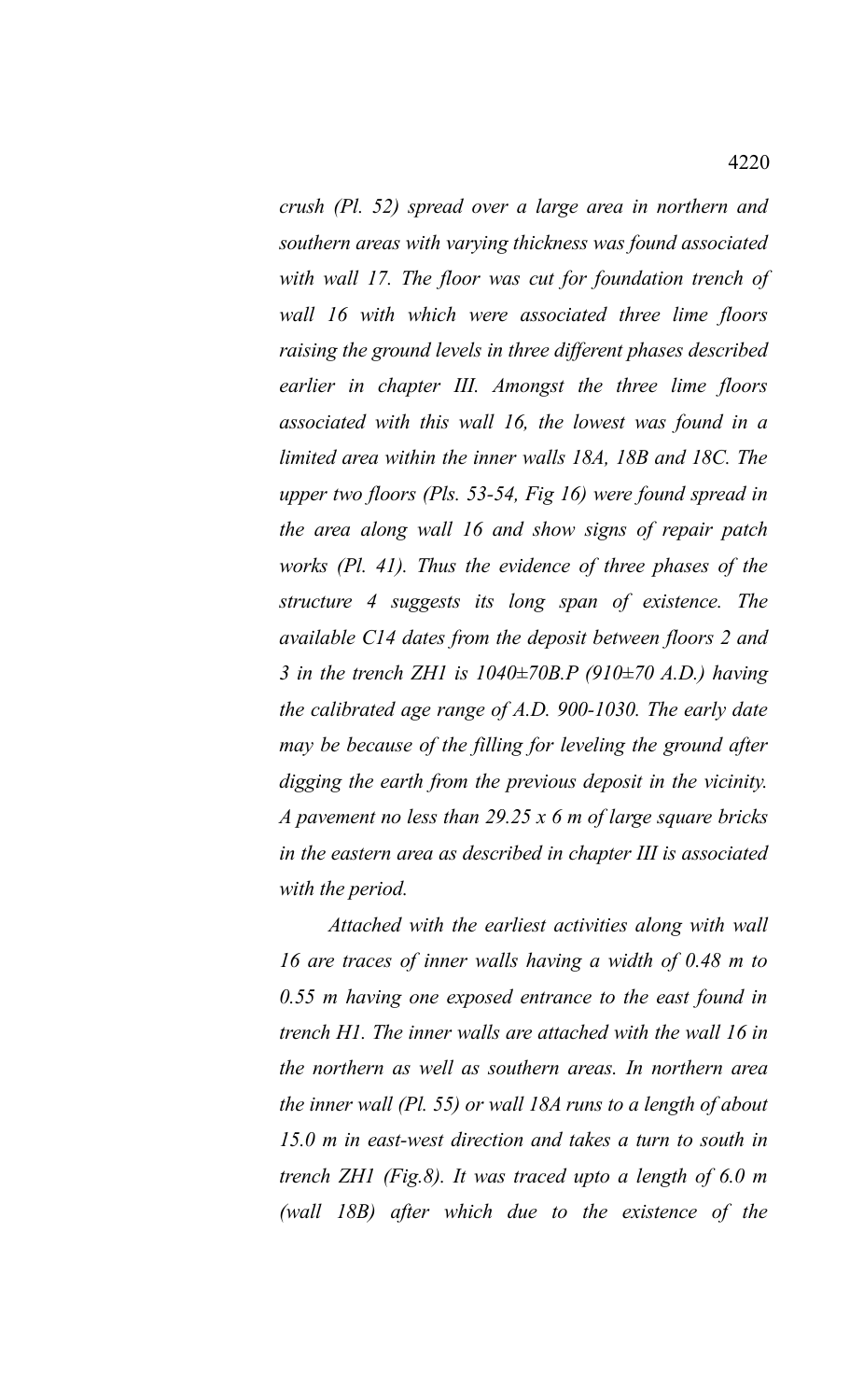*barricaded gangway it was not possible to dig further. The two parallel running walls 18C and 18D were traced in trenches E6-F6, G6 and in E7 respectively. Traces of a retaining brick wall (wall 19) with eroded outer face were noticed in trenches ZE2, ZD2, C1 and C2.*

*Just below the levels attached with wall 16 and possibly associated with wall 17 are remains of brick structures located in parts of trenches ZH1 (P1. 56), G2, F3, G5, J5 (Pl. 57) and F8 in the forms of walls, platforms and brick foundations (structures 6 to 11 respectively). A structure of calcrete blocks with calcrete block flooring was found in trench G5 (structure 9). The exact nature and plan of these structures could not be studied due to existence of structures and floors of later phase resting above their levels. Some skeletons lid in north-south orientation with their faces turned towards west, which are apparently in Muslim graves excavated through the top floor and sealed by layer 1 were found in northern (Pl. 58) and southern areas." (Page 67 - 70)*

*"The wall 19A rests over a still earlier wall (wall 20) which is 0.62 m wide having damaged with which seems to be attached a brick floor to its north. The end of another wall (wall 21) attached with the section facing south in trench F8 was found whose length was traced upto 1.39 m where it goes in the section facing west. The minimum distance of this wall from the structure 5 at the corners of the walls is 0.51 m. Still another wall (wall 22) of six courses of bricks running to a length of 5.43 m in east-west direction and its western part going below the foundation*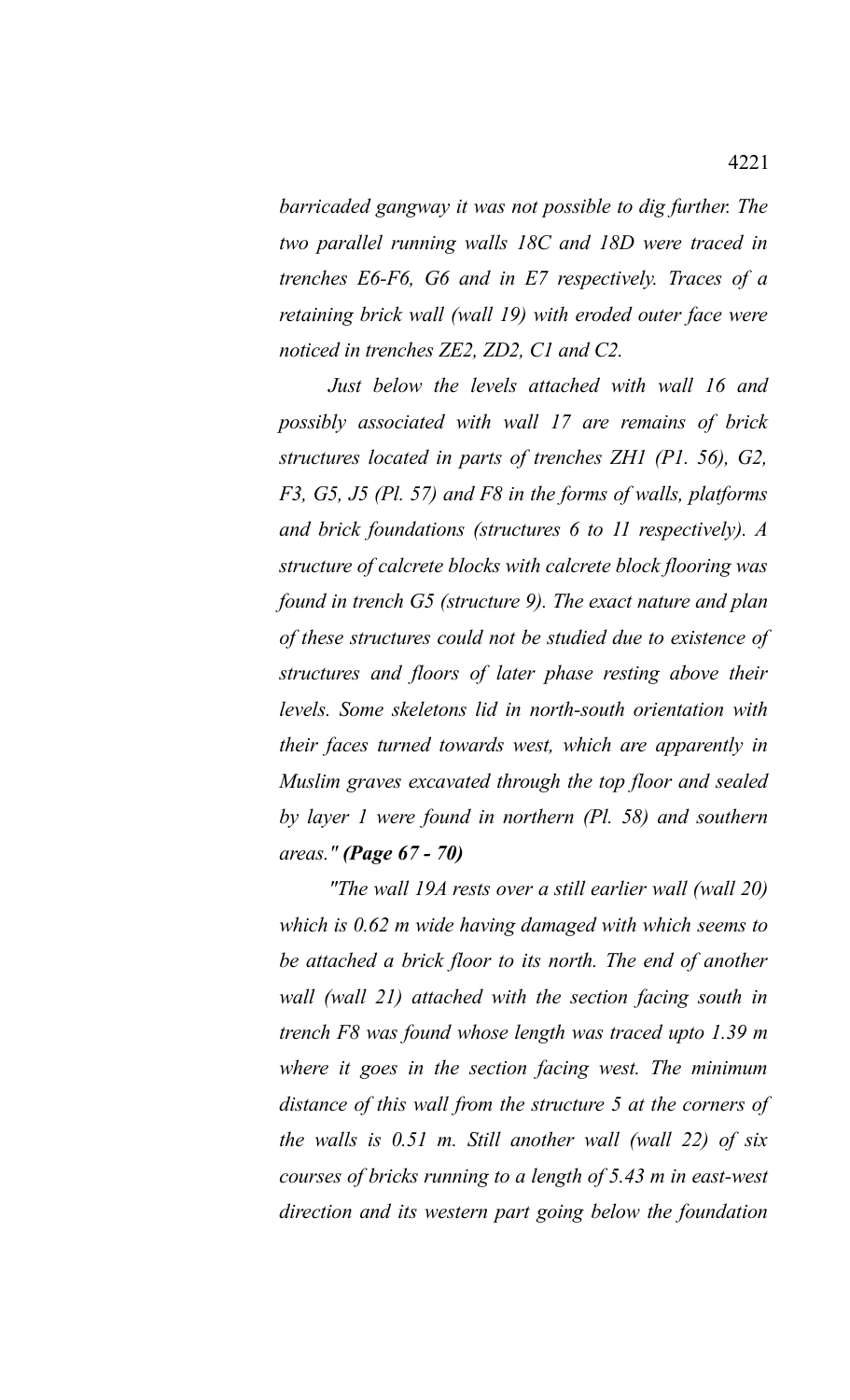*of wall 16 (Pl. 62 was exposed along the section facing north with a passage, 0.55 m wide, between it and wall 19A (Pl. 63) seems to be an earlier wall than the structure 5. Parts of two more brick walls (walls 23 and 24) attached with sections facing east and west respectively in trench G7 belong to the same level. Although their width could not be confirmed as they were attached with the sections, the wall 23 was found to be a brick wall of six courses having broken length of 1.60 m. The wall 24 was noticed having only two extant courses, the corner of which was found attached with section facing west which is 0.75 m projected from the section.*

*Layer 5A has contemporary deposit of structure 5 below which lie walls 19A and 20 respectively datable to post-Gupta and Gupta periods. The layer below their working level is layer 7 from which the charcoal sample from trench E8 has been dated to 1810± 80 B.P.(or 140 ±80 B.C.) on C14 determination of which the calibrated age range is A.D. 90-340.*

*Two more walls noticed in J6 belong to the Gupta periods. The wall 25 (Figs. 19-20) runs in east-west direction having only four extant courses of brick-bats, the dimensions of which could not be seen as it was attached with the section. Same is the case of another earlier wall, wall 26 which also runs in east-west direction and which is made of 17 courses of broken bricks. 52 cm below the course of wall 26 was noticed wall 27 (Pl. 64) which seems to be a wall of the Kushan period having 22 courses of bricks of the size 38 to 41 to 43x25 to 27x5 to 7 cm running*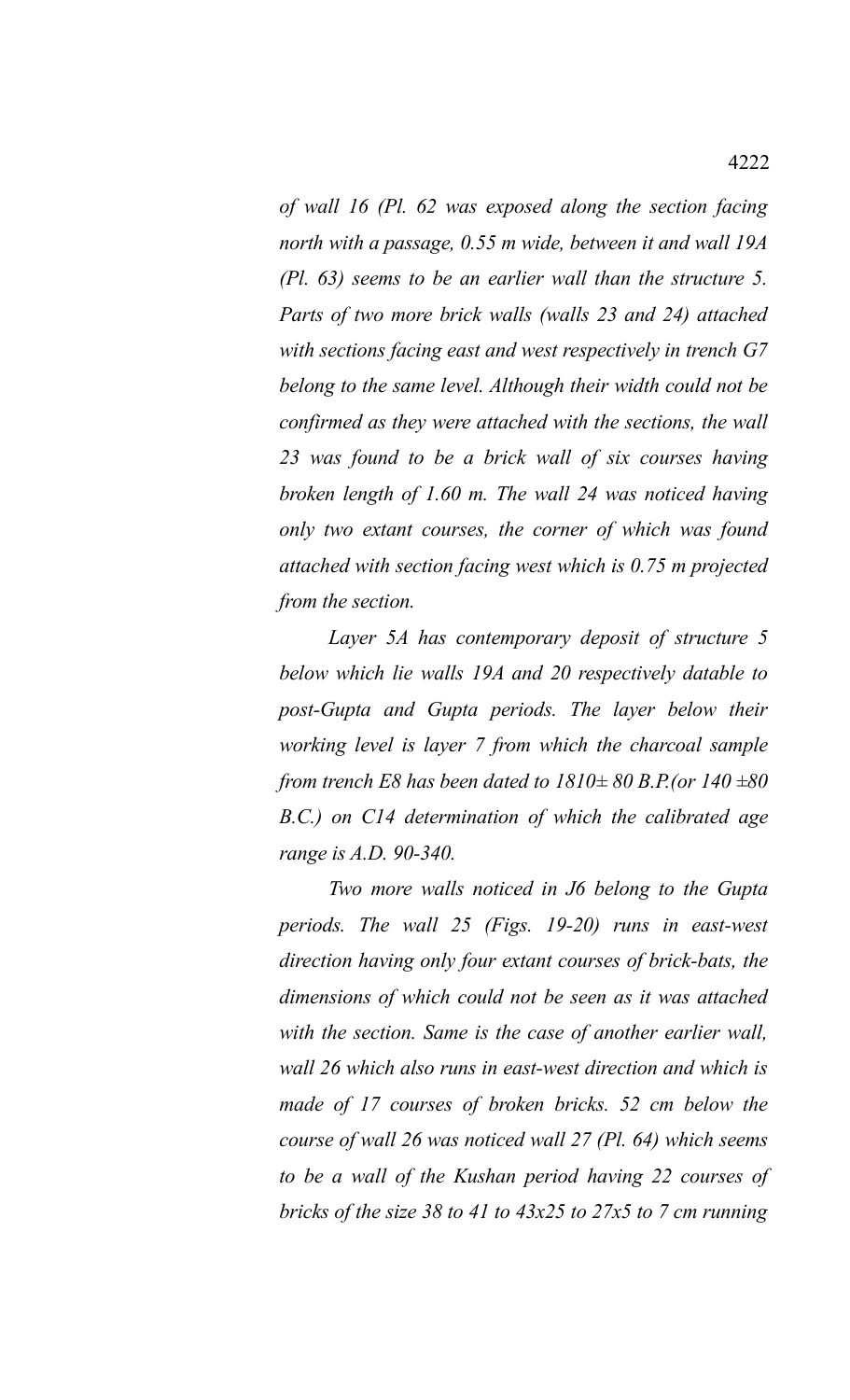*in north-south direction. The length of the wall in the trench is 3.90 m though it runs further on either sides. Attached with this wall was a floor like level having huge calcrete blocks (Fig. 21) which at one place had three such blocks resting one over the other. This construction also seems to be a large one and not an ordinary house complex. Working levels of Kushan period were noticed in the trench J3 (Pls. 65-66).*

*Structural activity of Sunga period is represented by a calcrete stone wall (wall 28) in the trench J3. It was not found in the two excavated trenches in the respective levels (Fig. 22) during NBPW period but can be inferred from the presence of brick-bats from both the Sunga and NBPW periods and reed impressions (Pl.68) from NBPW levels on burnt clay, the latter suggesting constructions of hut like structure of wattle and daub. Pictorial views of upper levels of excavated trenches showing conjectural representation of the disputed structure and deposit below it. Figs. 23-24 give a fair idea of the succession of structural activity at the site." (Page 71-72)*

**3925.** Let us examine the manner of recovery of the walls and the inference which may be drawn.

**3926.** During excavations, in all 28 walls were traced as shown in Fig. 3A out of which wall no. 1 to 15 are either cotemporary to the disputed structure or belong to disputed structure. Walls no. 16 to 28 are earlier to the disputed structure and were found underneath the disputed structure. The details of the walls found in excavation and their relative position, with reference to the report, are as under:-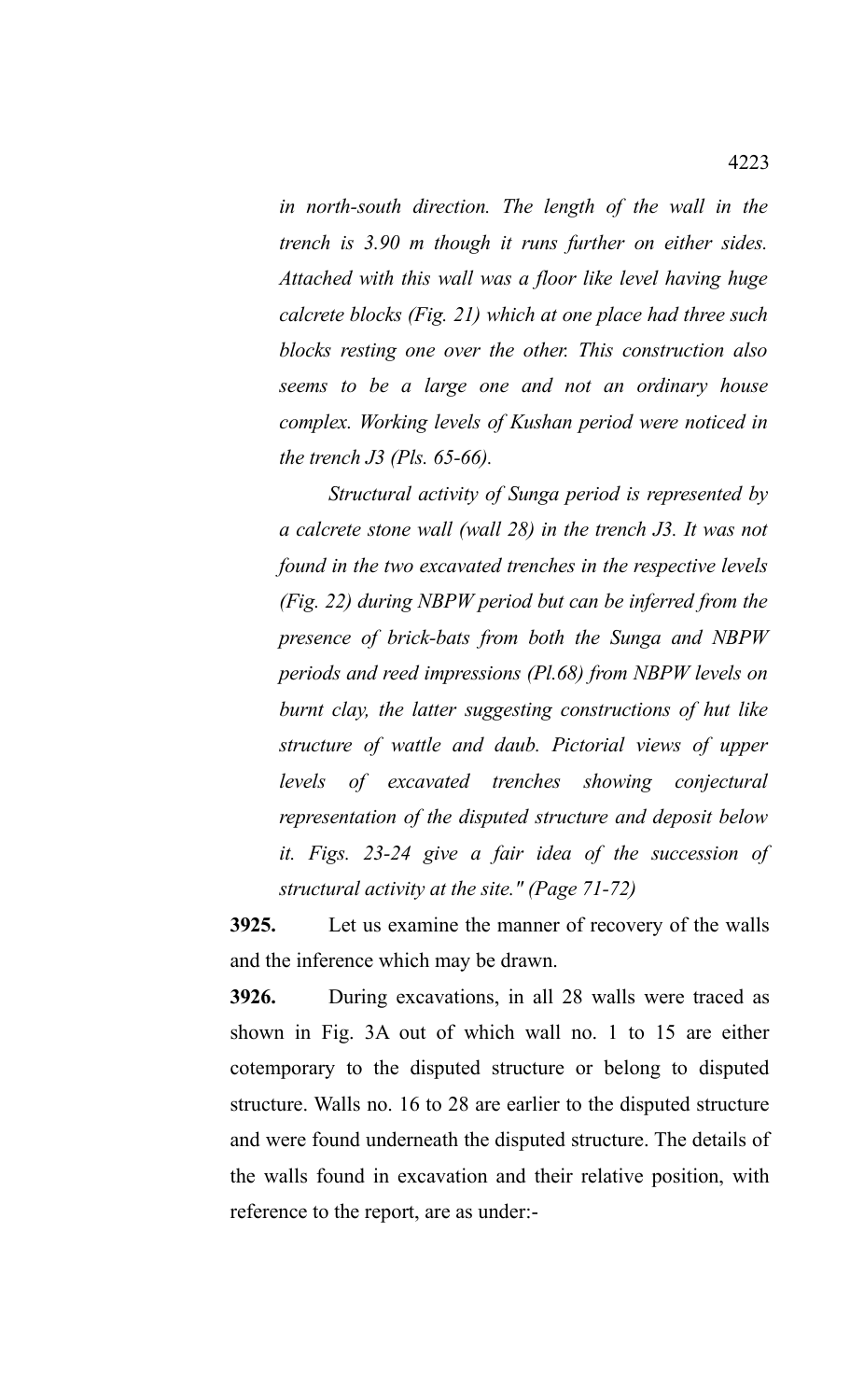| Wall No 1 & 2 | of Modern time (p.48 of the report) |
|---------------|-------------------------------------|
|               |                                     |

- Wall No  $3 \& 4 = \text{of } 1856 \text{ (p.49 of the report)}$
- 
- Wall No 5 =  $(3 \text{ m. wide } \& 6.10 \text{ m. in east-west})$ direction is the foundation wall of the southern chamber of mosque towards west side and its north-south direction as foundation of southern chamber is seen in p.21) (p.51  $&$  52 of the report). Two decorated sand stone block from an earlier structure one having the damaged figure of the possible foliated makerpranala were found resued in the foundation of Wall 5 on its outer face (pls. 22-23, page 52 of the report)
- Wall No  $6 =$  It is a north-south direction wall which was a foundation wall of southern chamber or str. 3 (p.52 of the report)
- Wall No 7  $=$  It is the extension of wall 6 in the eastern side, therefore it is also a foundation wall of the southern chamber of the mosque towards east (p.52 of the report) Wall No  $8 =$  It is the northern wall of the southern chamber of the mosque.
- Wall No 9  $=$  (8 m, in east-west direction) is the southern enclosure wall of the disputed structure (after 1526 A.D.) (p. 49 of the report)
- Wall No  $10 =$  Southern wall of the northern chamber of the mosque (p.53 of the report)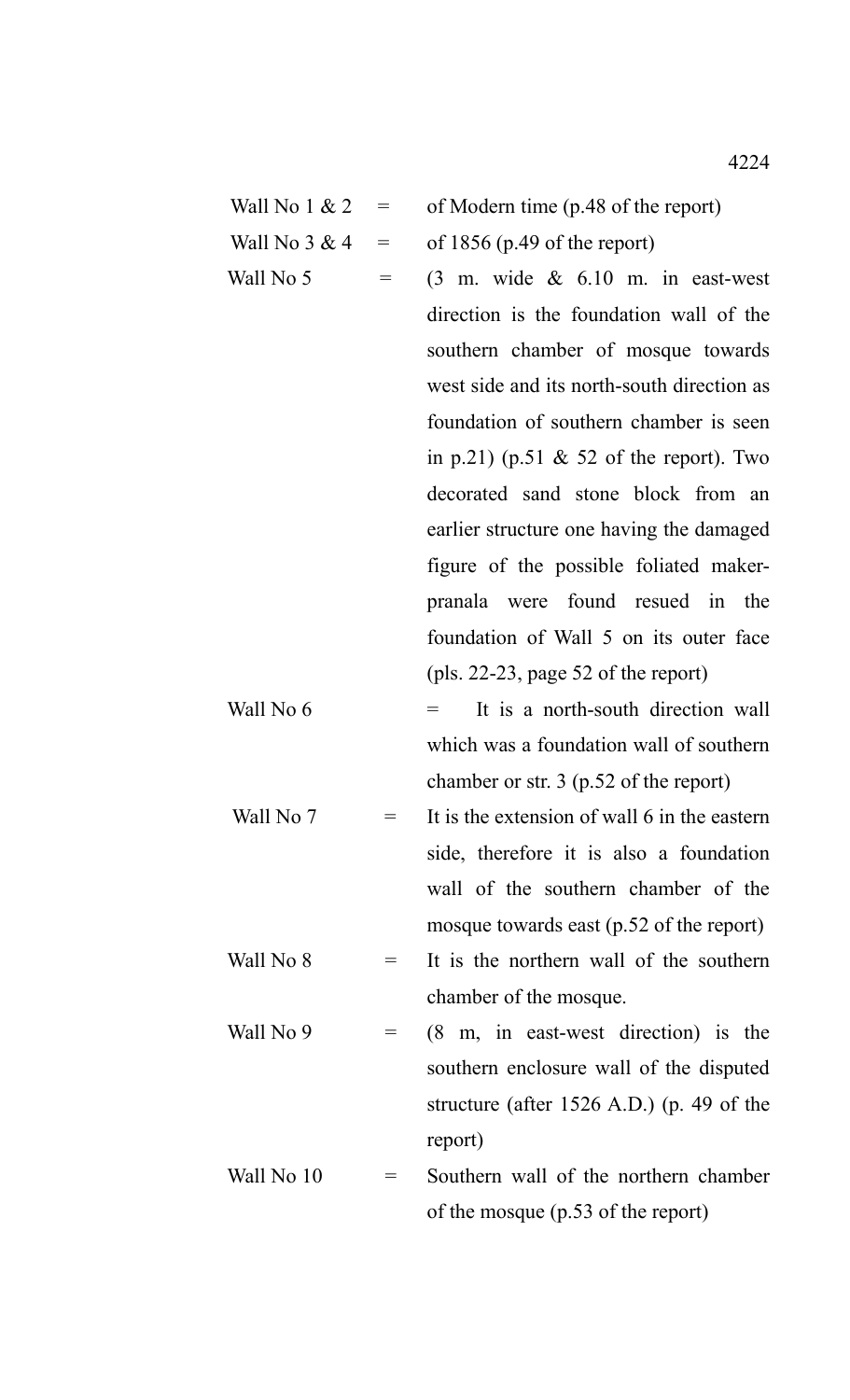- Wall No  $11$  = Eastern wall of the northern chamber of the mosque (p. 53 of the report)
- Wall No  $12$  = Northern wall of the northern chamber of the mosque (p.53 of the report)
- Wall No 13  $=$  (is also like wall no. 9) i.e. wall of 1526 or after 1526 (p.49 of the report)
- Wall No  $14$  = South-north direction wall, present west of southern chamber (fir. 3-A) p.54 of the report.
- Wall No  $15$  = As wall no. 14 are present in west, like that wall no. 15 is present on northern chamber running east-west direction contemporary to mosque  $(1500 \pm 110)$ A.D.) (p.54 of the report)
- Wall No  $16$  = Wall no. 5 is the wall of the mosque which is directly resting over 50m. long wall no. 16 running in north-south direction (p. 52 of the report)and further projects towards north and south beyond the excavated area.
- Wall No  $16 = (1)$  Wall no. 16 is attached with floor no. 2 (page 52 of the report) belong to period VII-A i.e. end of the  $12<sup>th</sup>$  century A.D. (page  $52 \& 54$  of the report) and  $50$ pillar bases to the east of wall no. 16 is attached with floor 2 (page 54 of the report)

Wall no. 16, Floor No. 2 and 50 pillar bases were contemporary and belong to period VII-A i.e. end of the  $12<sup>th</sup>$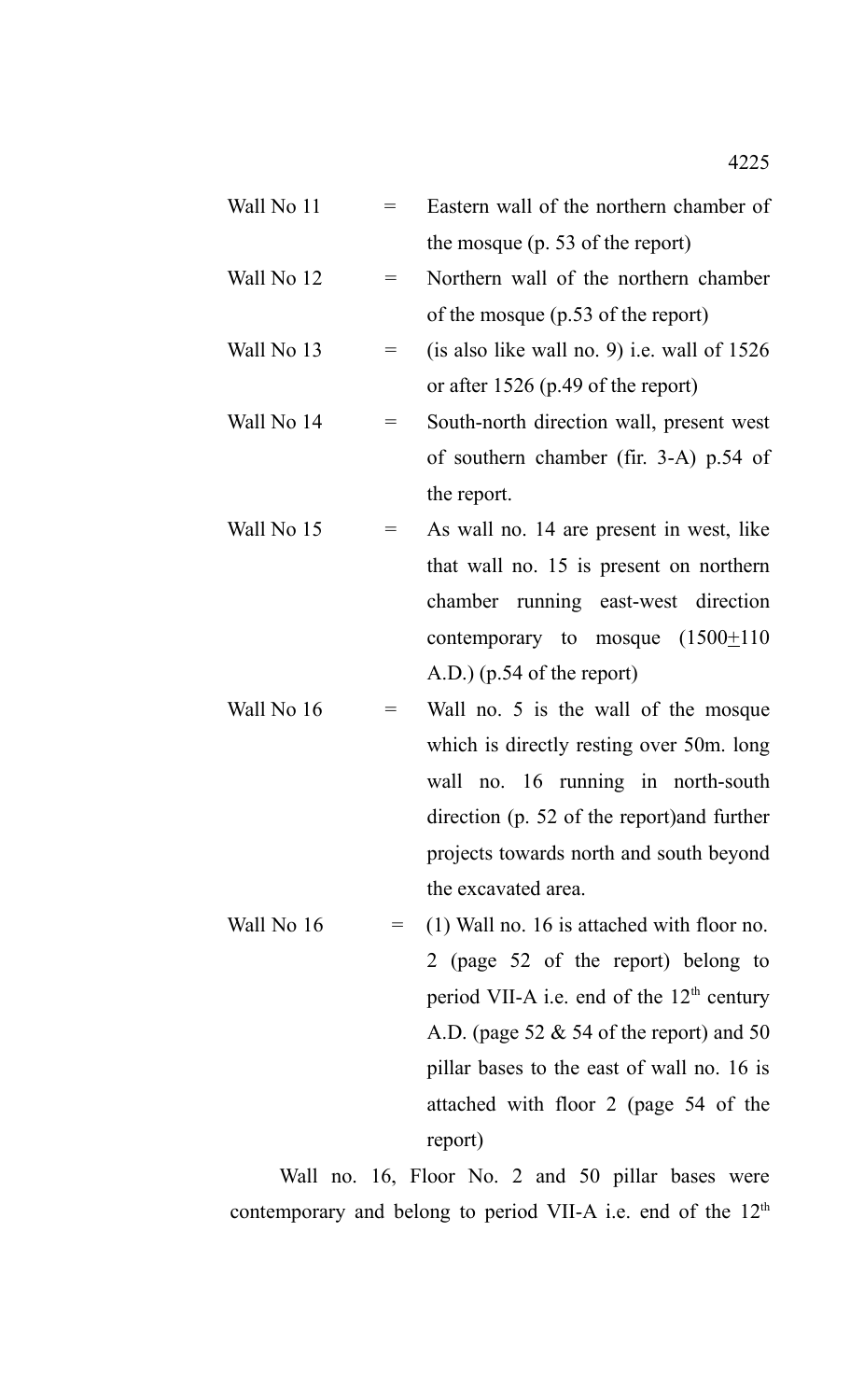Century A.D.

Wall No. 16 has 16 course of brick constructions relating to three phases (page 67 of the report)

(1) Its 10 lower brick courses are original and belong to its first phase of construction (page no. 67 & plate 52 of the report)

(2) But the upper 6 courses are of second phase of construction, out of which 4 courses are of  $2<sup>nd</sup>$  phase and top 2 courses are of letter construction (page 67 of the report)

(3) The lower phase i.e. 6 courses of wall no. 16 has been plastered in the inner side only i.e. towards east by lime while upper 4 courses of wall no. 16 has been plastered by both inner  $\&$  outer side i.e. both in the east  $\&$  in the west (page 67 of the report)

(4) At interval of 4.60 meter in the inner side of wall no. 16 two inches were found in the lower phase of its construction towards east (page 68 of the report)

Wall No  $17 =$  Wall no. 17 is of the same length as that of wall no. 16 (50 m) in north-south direction below wall no. 16 though having a slight deviation in its orientation in north-east direction (p. 68 of the report). When wall 17 was not in use, it served as a foundation of wall 16 (page 64 of the report)

(1) It is a 1.86 meter wide wall (plate 50)

(2) It function as a foundation wall for wall no. 16 having decorated stone blocks on its top and also re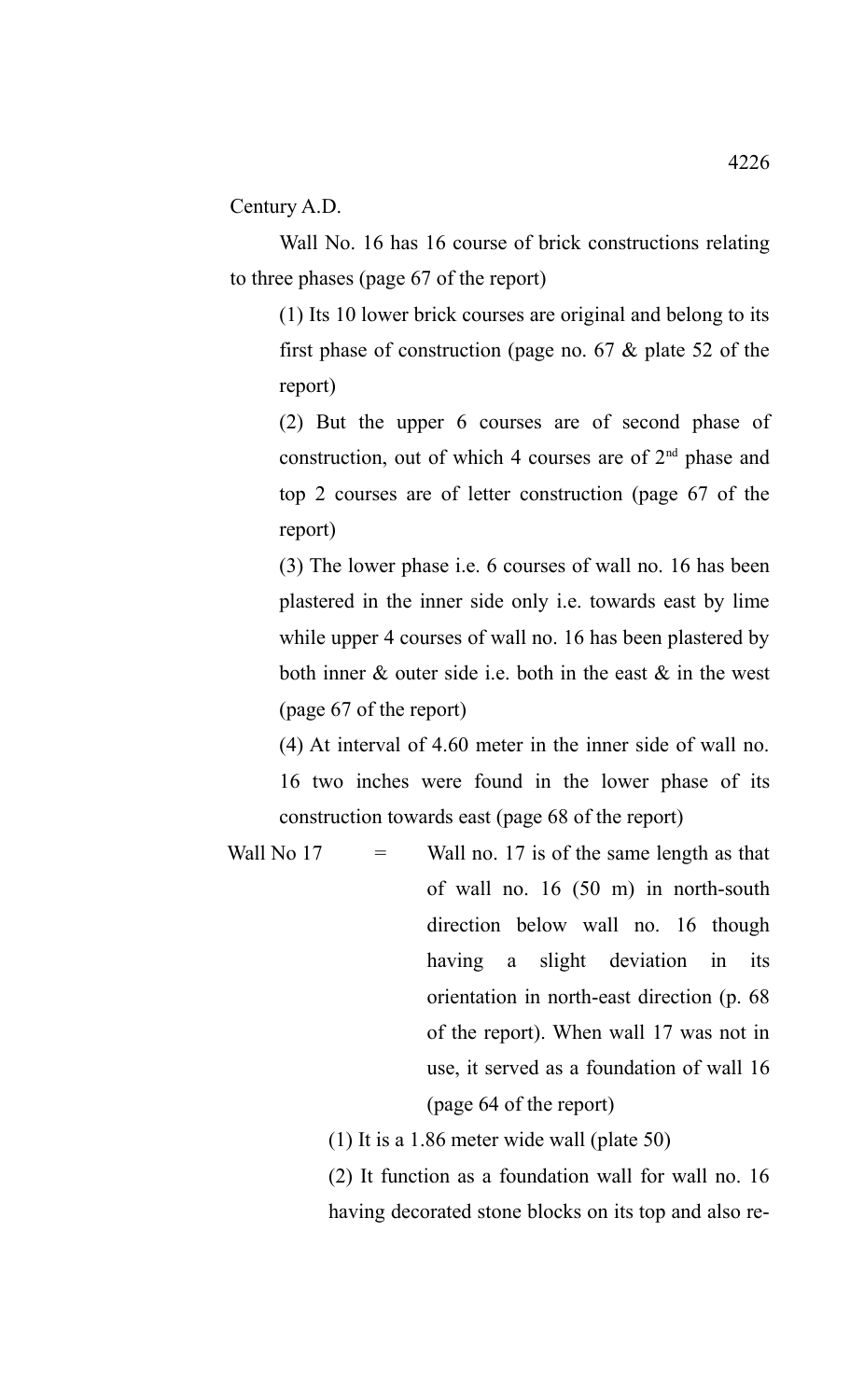fixed in its veneer (surface covering) (page 51  $\&$ page 68 of the report)

(3) Since wall no. 17 in the foundation of wall no. 16 (period VII-A) therefore it belong to period VI  $(1100-1200$  A.D.)

- Wall No  $18-A$  = In northern position, this wall is in north-south direction, attached with the same floor of wall no. 16 (p. 69 of the report)
- Wall No  $18-B$  = In northern portion this wall is  $15 \text{ m}$ . long in east-west direction and perpendicular to wall No. 16 like wall No. 18-A (pl.55) (p. 69 of the report)
- Wall No  $18-C$  = In southern portion this wall is in eastwest direction and attached with westerly wall No. 16 like wall No. 18A & B this wall also runs perpendicular to wall No. 16.
- Wall No  $18-D =$  This wall is parallel to wall No.  $18-C$  is southern portion (p. 69 of the report)
- Wall No  $19-A$  = In east west direction outside circular shrine.
- Wall No  $19-B$  = In south-north direction outside circular shrine.
- Wall No 19-B  $=$  is sealed by layer 5A, which is contemporary layer of structure 5 or circular shrine (p. 70 of the report)
- Wall No  $20 =$  Wall No. 19-A rests over wall no. 20 in east-west direction (Gupta period p. 72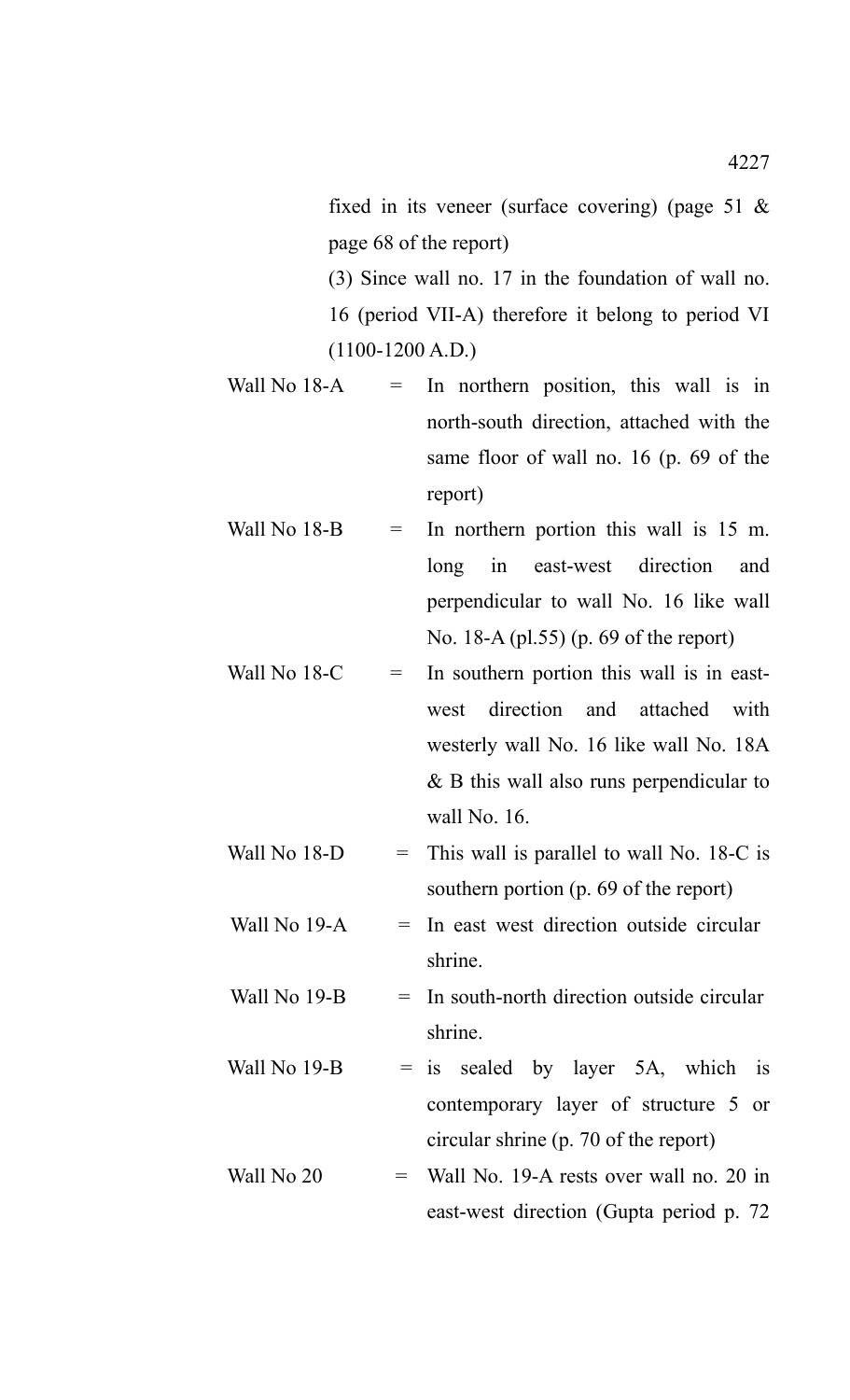of the report) therefore, wall no. 20 is earlier than wall no. 19-A (p.71) A brick floor in north is attached with wall No. 20

- Wall No 21  $= 1.39$  meters east-west direction wall towards north side of the circular shrine.
- Wall No  $22 = 5.43$  meters long wall running east west direction south to circular shrine, and entered below the foundation of wall no. 16 in west (p. 71 of the report) This shows that wall no. 22 is earlier than wall no. 16.
- Wall No  $23$  = Running south –north having broken length of 1.60 m (p. 72 of the report)
- Wall No  $24$  = Present in sections, therefore, direction is not traceable (p. 72 of the report)
- Wall No  $25$  = Run east-west direction of Gupta Period (p.72 of the report) in east of disputed structure (J-6)
- Wall No  $26$  = It is an earlier wall to wall no. 25, in east-west direction in east of the disputed structure (J-6)
- Wall No  $27 = 52$  cm below the course of wall No. 26, a wall No. 27 is present running northsouth direction of Kushan Period. (page 72 of the report) Huge calcrete block is attached. with wall no. 27 of Kushan Period (p. 72 of the report)

Wall No  $28$  = Calcrete stone wall in J-3 of Sunga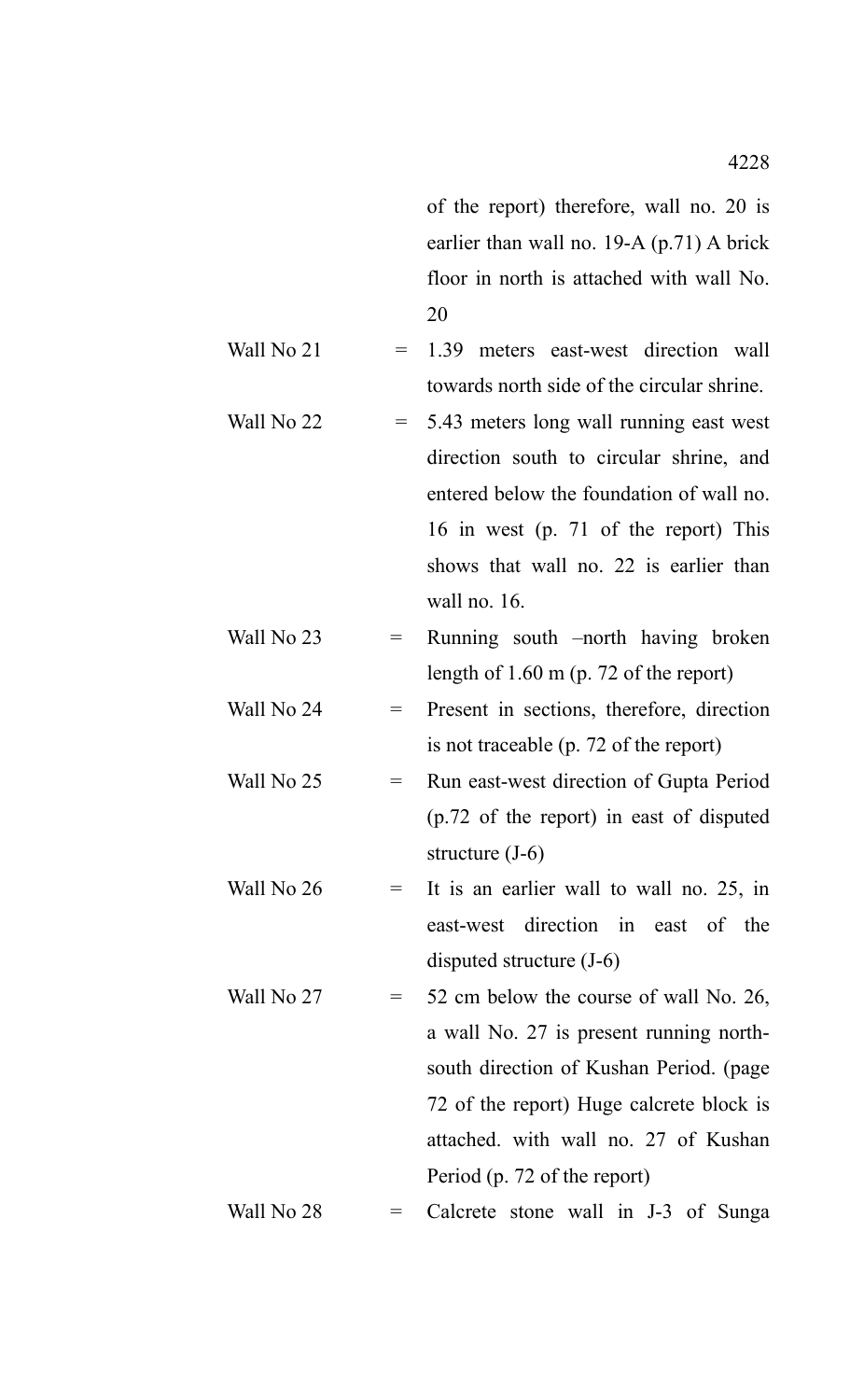Period (east of disputed structure).

**3927.** As the main wall of the disputed structure i.e. wall No. 5 was filled with brick bats, it implies that it was constructed with reused material. These brick bats *prima facie* establish that they must be of the previous structure. Structurally the date of the designing of pillar bases has also been confirmed with example of Sarnath in which decorated octagonal stone blocks were found in Trench F-7 belonging to  $12<sup>th</sup>$  century A.D. (page 56  $\&$  pl. 39  $\&$  40 of the report). Plate 45 shows disputed structure resting over pillar base No. 29. Wall No. 6 (foundation wall of southern chamber of mosque) was directly resting over two pillar bases no. 34 & 35 (Pl. 30). Wall No. 7 (foundation of southern chambers of mosque towards east) is resting over 3 pillar bases (No. 29, 32 & 35) (P. 52) read with Fig. 6. Wall No. 12 (Northern wall of Northern Chamber of the Mosque) rests just over the pillar base No. 22 (P. 53).

**3928.** The statements of Experts (Archaeologist) of plaintiffs (Suit-4) in respect to walls and floors have already been referred in brief saying that there is no substantial objection except that the opinion ought to be this or that, but that is also with the caution that it can be dealt with in this way or that both and not in a certain way. In other words on this aspect witnesses are shaky and uncertain. We, therefore find no substantial reason to doubt the report of ASI in this respect.

**3929.** The next serious objection is about "Circular Shrine" which has been detailed in para 6 (6.1 to 6.10) as under:

*6. THE ALLEGED "CIRCULAR SHRINE":-*

*6.1. That the sub-heading given to the discovery of a structure of burnt bricks as "The Circular Shrine" at page 70 is indicative of the mindset with which the A.S.I. team*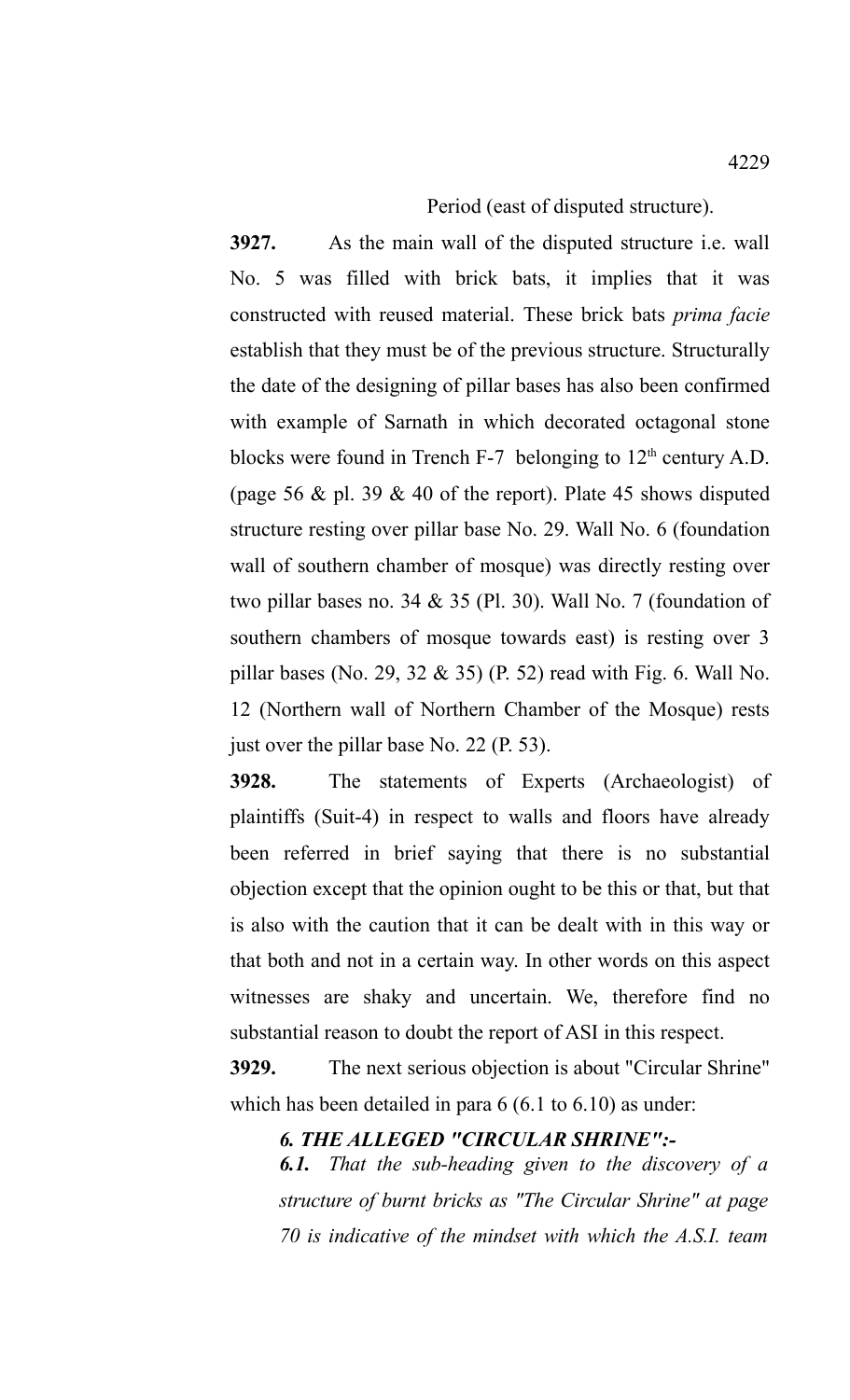*did the excavation work. The A.S.I. team should have just said "The circular structure" because there is no evidence to make this structure a shrine. Just by comparing it with certain temple structures and not with circular walls and buildings of Muslim construction one can not come to the conclusion that the circular structure was a Hindu shrine. No object of Hindu worship was found on this layer. The story of "pranala" is also a sheer figment of imagination and a conjecture without any evidentiary basis. The comparison at page 71 is irrelevant and also unrealistic. The layer on which this circular structure was discovered did not throw up any material to justify the naming of this circular structure as a shrine. The surviving wall, even in A.S.I.'s own drawing, makes only a quarter of circle and such shapes are fairly popular in walls of Muslim construction. And then there are Muslim built domed circular building also.* 

*6.2. That the scale of the Plan (as given in Figure 17 of the Report), would have an internal diameter of just 160 cms. or barely 5 ½ feet. Such a small "shrine" can hardly be worth writing home about. But it is, in fact, much smaller. The plan in Fig. 17 shows not a circle (as one would have if the wall shown in Plates 59 and 60 are continued) but an ellipse, which it has to be in order to enclose the entire masonry floor. No "elliptic (Hindu) shrine" is, however produced by A.S.I. for comparison: the few that are show are all circular. As Plate 59 makes clear the drawing in Fig. 17 ignores a course of bricks which juts out to suggest a true circle, much shorter than the elliptic*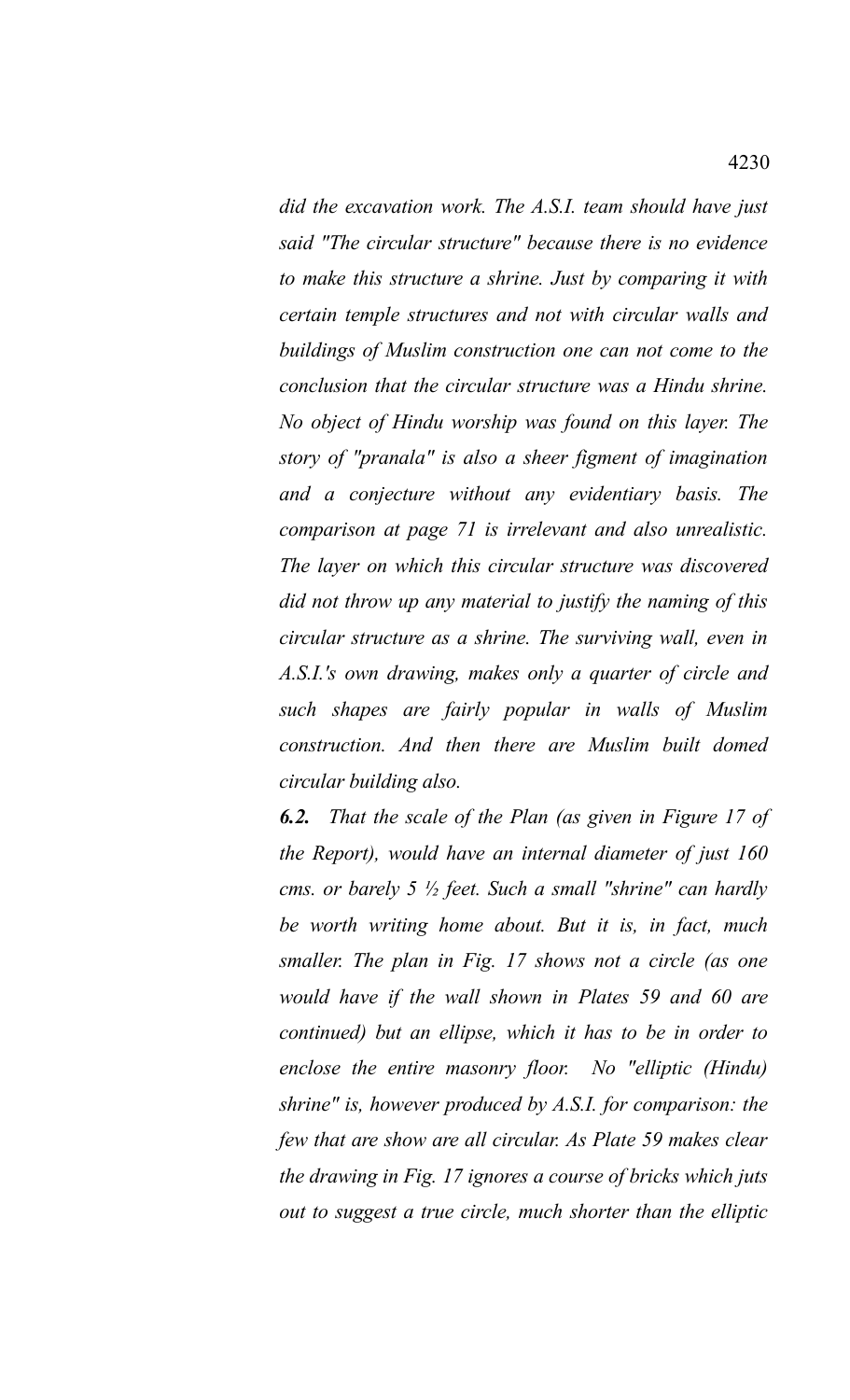*one: this would reduce the internal diameter to even less than 130 cms. or just 4.3 feet ! Finally, as admitted by the A.S.I. itself, nothing has been found in the structure in the way of image or sacred piece that can justify it being called a "shrine".*

*6.3. That "the southern part of the said structure was found resting over a 0.75 m wide brick wall (Wall 19A) of 9 courses belonging to earlier period which runs in east-west direction and joins the end of the north-south oriented brick wall (Wall 19B) having 7 extant courses of bricks and a width of 0.55 m, making the south-western corner of the earlier structure."*

 *"The Wall 19A rests over a still earlier wall (Wall 20) which is 0.62 m wide".*

*Another wall (Wall 21) is about 0.51 m away from Structure 5 and northeast of it.* 

 *Wall 19A and Wall 20 are considered to belong to the Post Gupta (Period V) and Gupta (Period IV) periods respectively. It appears from their description and from Plate 59 that the 'circular shrine' was built over existing walls without removing the walls. These earlier walls were of the preceding period as well as the same period. These earlier walls could not have been used as the foundation for the structure as they are of completely different dimensions and shape.* 

*6.4. That the size of Structure of 5 has an outer diameter of 1.6 m and measures 0.6 m in the inner area. The entrance is 0.5 m wide and length of the 'passage', from the entrance to the inner area, is 0.4 m. Comparisons are being*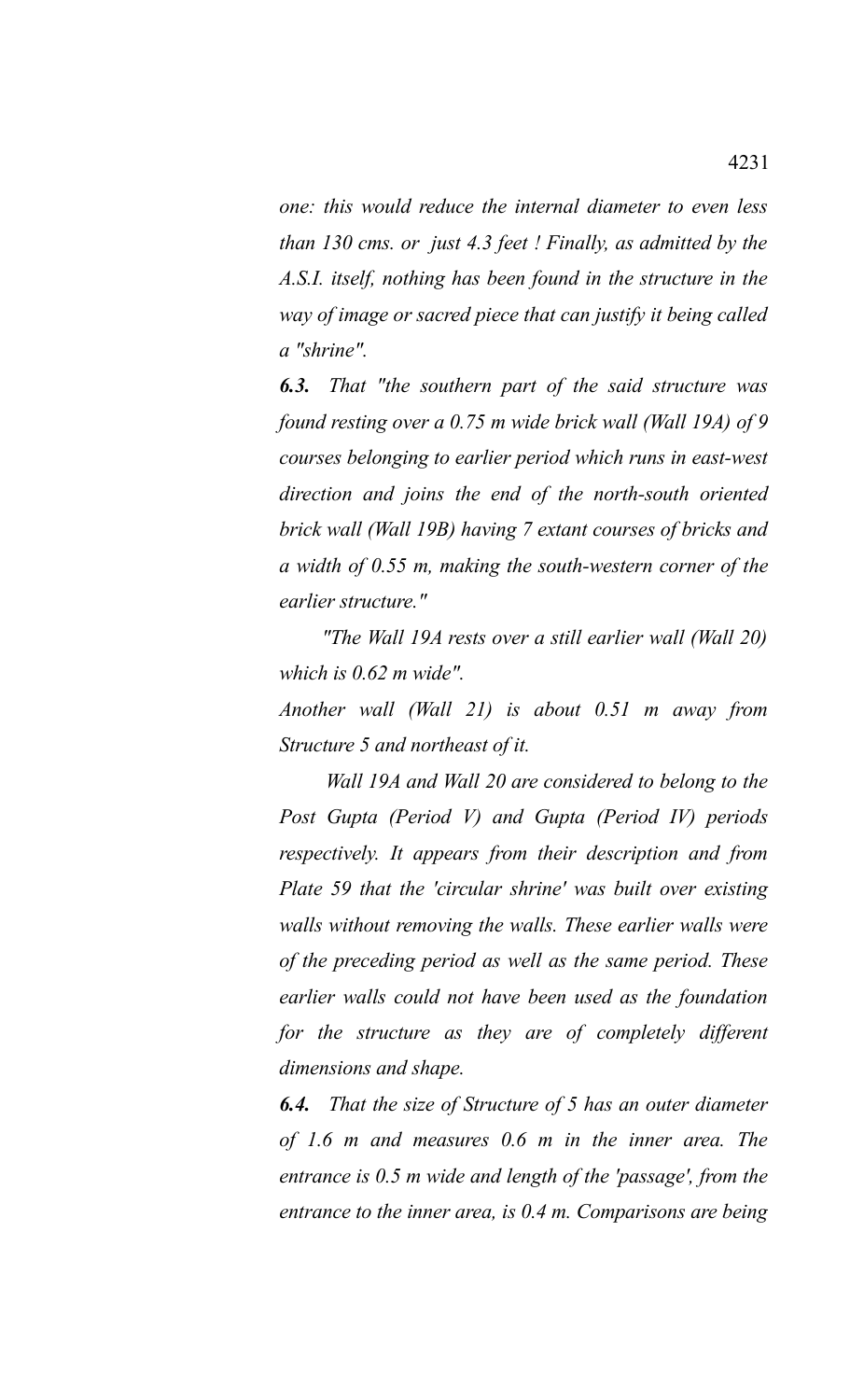*made with circular brick temples at Sravasti, Kurari, Masaon, Tinduli and Chandrehe (p. 71, Fig. 18). The outer diameter of these structures range from 6.1 m (Masaon), 5.8 (Chandrehe and Chirenath), 5.5 m (Tinduli), 4.9 m (Kurari I) and 3.6 m (Kurari II) (See Fig.18). The inner area of Kurari II, the nearest in size to the Ayodhya structure is 1.4 m, Kurari I is about 1.8 m and Chirenath is 2 m. The entrance measurements are 0.9 m for Kurari II and 0.7 m for Kurari I. The length of passage is 0.6 m for Kurari II and 1.5 m for Kurari I.* 

*6.5. That all the circular shrines have a mandapa except for the Kurari temples. Kurari I is also on a plinth with steps on the east. The closest in size to Structure 5, Kurari II, is more than double the former structure. The inner area of Structure 5 is too small to even allow anyone to enter it. Where is the possibility, then, of performing any kind of abhisekha?*

 *Out of all the temples illustrated in Fig. 18, four have the entrance from the west, one from the north and one from the east. Thus, it seems that the comparison between Structure 5 and these shrines is being stretched too far. Structure 5 has been dated to the 10th century AD. However, as will be evident from the Report, the layers associated with this structure have mixed material, preventing any chronological determination of the structure.* 

*6.6. That if, as pointed out by the A.S.I., subsequent structural activity (in Period VI) damaged the circular shrine, it is surprising that a later so called temple would*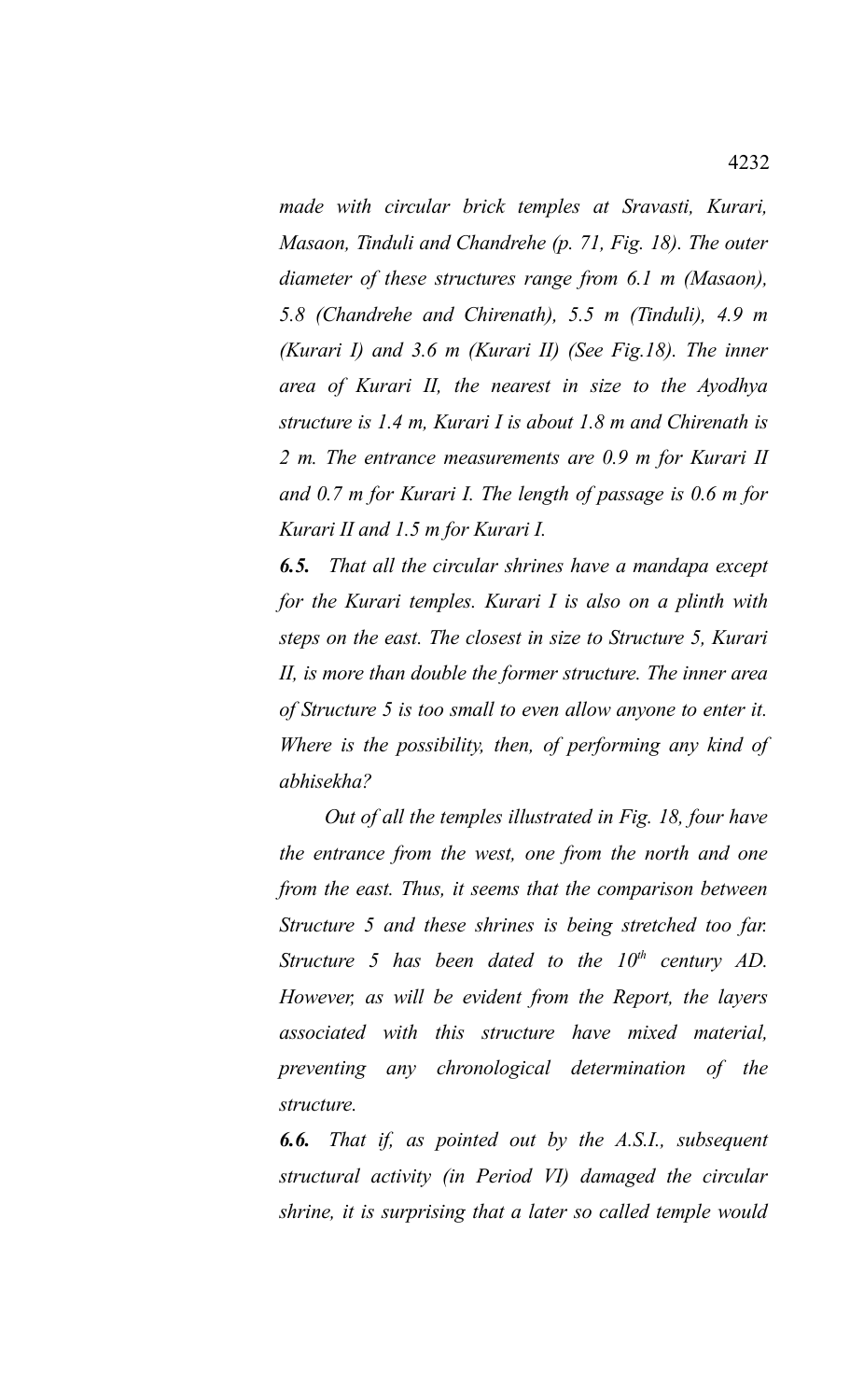*destroy an earlier Hindu religious structure. Moreover, a later temple could easily have incorporated an earlier temple into its plan and maintained the sanctity of the earlier structure. Instead, what is being suggested is that the central part of the later temple is much further away to the north, about 20 m away. Thus, it seems highly unlikely that this structure was a Hindu religious shrine.* 

*6.7. That Structure 5 could well have been a stupa, belonging to perhaps the 6th or 7th century AD. Figure 24 giving a bird's eye view of the structure, shows a slight difference in diameter between the first few lower courses of bricks and the courses above them. This difference recalls the two parts of the stupa, the medhi (or the drum) and the anda (or the higher rounded portion of the stupa). The 'opening' towards the east could well have been a niche for a Buddha figure. One of the reasons for consisting this structure as a stupa is that it is too small to enter, which one would not have to do in the case of a Buddist stupa. These religious structures symbolizing the Buddha are meant to be walked around and not entered.* 

*6.8. That According to the Table placed after Page 37 (A.S.I. Report) this period V is represented by layers 6 and 5. Layer 6 is a flood deposit and layer 5 belongs to Gupta period. So the formulation of Period V assigned to Post Gupta – Rajput times is arbitrary. Thus whatever structures are said to have belonged to Period V, in fact, they belong to Period IV (Gupta Period).*

*6.9. That the Text says that layer 5 A is a contemporary layer of the shrine (structure 5) "below which lie walls 19A*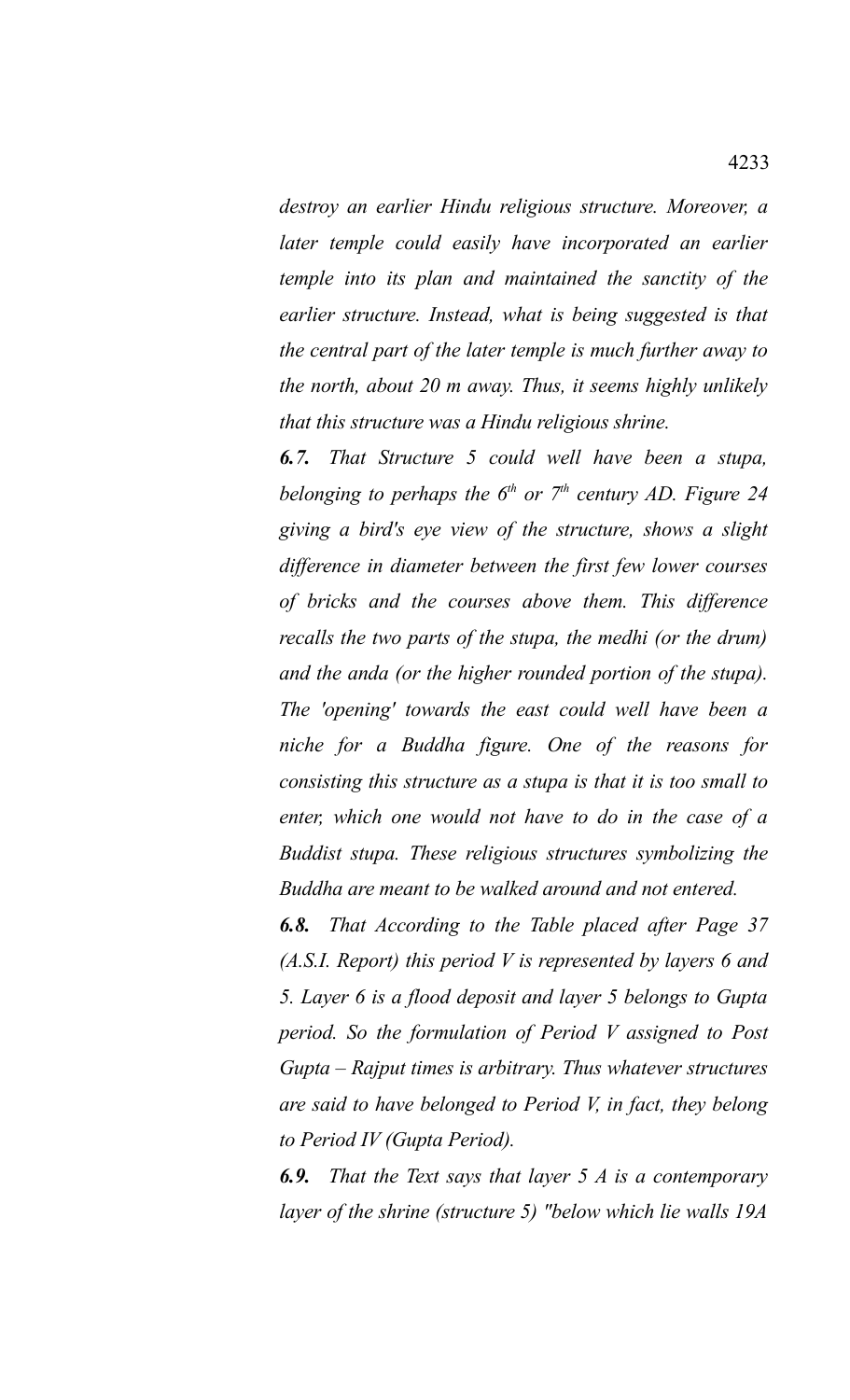*and 20..........The layer below their working level is layer 7..........."(page 72 of A.S.I. Report). There is existence of only one layer between layers 5A and 7, the layer 6 (A.S.I. Section, F8, Fig 16). Layer 7 has been dated to 140-80 BC on 14c determination. The calibrated date reads AD 90 – 340 (Page 72 A.S.I. Report). The range of calibrated date is extremely wide. However, on its maximum range it reads about 4th C. A.D. While layer 7 is dated to 4th century A.D. and layer 5A is being said to be contemporary to the Shrine which has been dated to 10th century A.D. The shrine on stylistic grounds has been dated to 10th century A.D. (Page 71, A.S.I. Report). The concerned two layers (i.e. 5A and 7) is intervened by only one layer. That is layer 6. Could this lone layer represent a temporal duration of about six centuries? It is ridiculous and fantastic. It is simply not possible. Thus the dating of the shrine to about 10th Century A.D. is arbitrary. The structure 5, whatever it may by either a simple structure or a Buddha circular Stupa, in view of the radiocorban data seems to have belonged to slightly later than circa 4th Century A.D. That is Gupta Period.* 

*6.10. That there is yet another important feature of the so called Shrine that needs comment. It is about it's suggested water channel. Stylistically, its northward orientation has been marked to have some special significance.* 

 *The channel does not have a uniform width throughout. It does not have even a gradually decreasing width from south to north. It becomes suddenly very narrow at nearing its end. Thus it appears that it was not made for*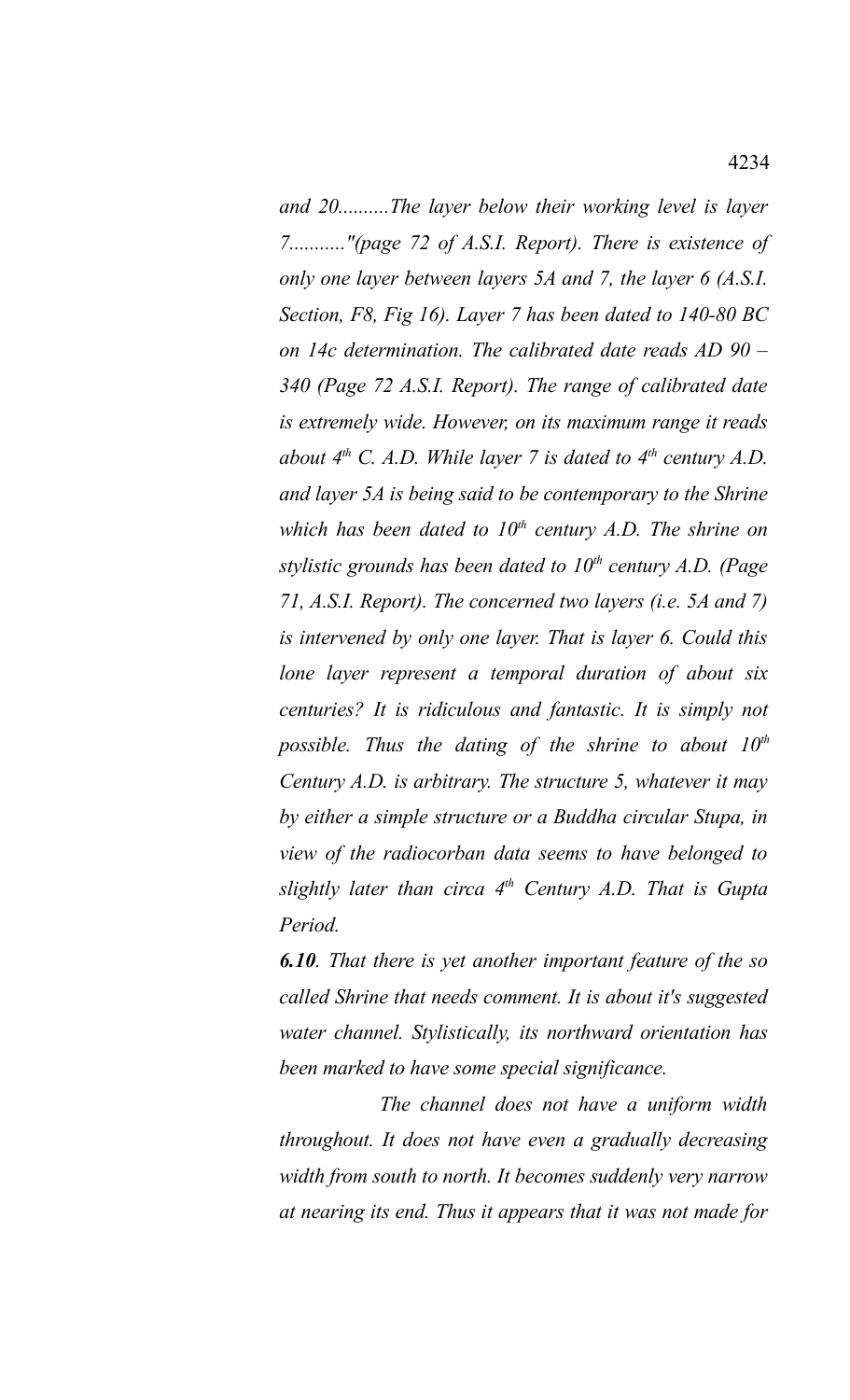*the purpose it has been suggested. It seems to have taken the existing form by the removal of mortar during excavation as was filled therein.* 

 *It did not function for draining water from south to north is evident by the fact that there is no evidence of slope towards the direction in question. It has been measured by the levelling instrument at three different points of the channel. It was found that there is no slope on its surface.*

 *Further, had the so-called channel been in use for draining water for a longtime, then there should have been the remains of water residuals in the channel. Such evidence could be expected on the northern side of the circular wall corresponding along to the area of water discharge. But there is no such evidence either in the channel or on the surface of the wall in question.* 

**3930.** ASI has recorded its finding on 'Circular Shrine' from page 70 to 71 as under:

*"A partly damaged east facing brick shrine, structure 5 (Pls. 59-60, Fig. 17, 24 and 24A) was noticed after removal of baulk between trenches E8 and F8. It is a circular structure with a rectangular projection in the east, the latter having been already visible before the removal of the baulk. The northern part of the circular part has retained its lower eight courses above the foundation of brick-bats while the southern half is damaged by constructional activity of the subsequent phase whose brick-bats have damaged the structure upto its working level. The structure was squarish from the inner side and a 0.04 m wide and*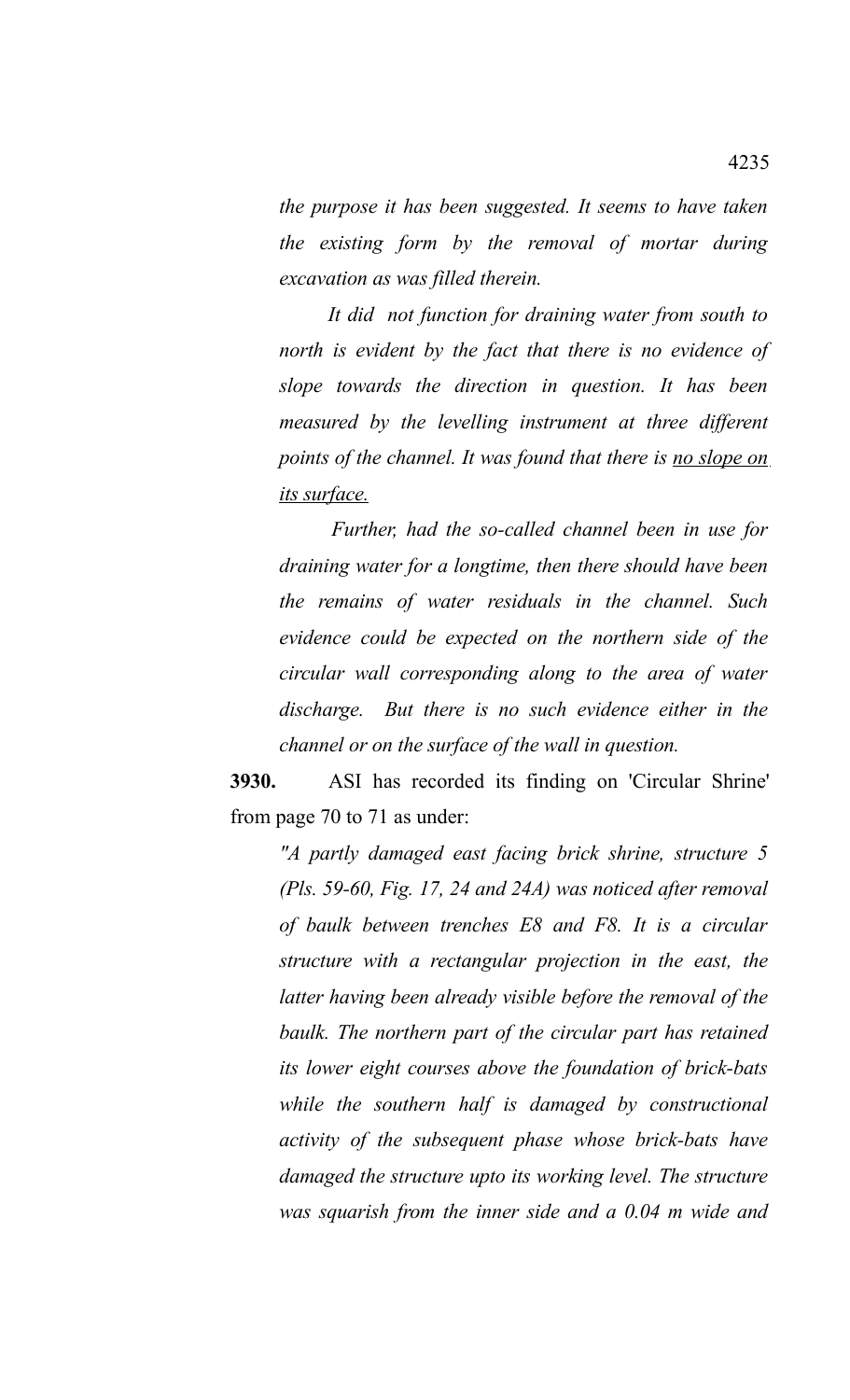*0.53 m long chute or outlet was noticed on plan made through the northern wall upto the end where in the lower course a 5.0 cm thick brick cut in 'V' shape was fixed which was found broken and which projects 3.5 cm outside the circular outer face as a pranala to drain out the water, obviously after the abhisheka of the deity, which is not present in the shrine now. The entrance of the structure is from east in the form of a rectangular projection having a twelve course of bricks interlocked with the circular structure and having a 70x27x17 cm calcrete block fixed in it as the threshold. Two sizes of bricks were used in the construction of the shrine measuring 28x21x5.5 cm and 22x18x5 cm. The rectangular projection of entrance is 1.32m in length and 32.5 cm projected towards east. The southern part of the structure was found resting over a 0.75 m wide brick wall (wall 19A) of nine courses belonging to earlier period which runs in east-west direction and joins the end of the north-south oriented brick wall (wall 19B) having 7 extant courses of bricks and a width of 0.55 m, making the south-western corner of the earlier structure. The north-south length of wall 19B was exposed upto a length of 2.72 m when it joins section facing south in the trench E8. It is sealed by layer 5A which is contemporary layer of the structure 5.*

*The brick shrine is similar (fig. 18) on plan to the Chirenath brick temple at Sravasti exposed recently by the Archaeological Survey of India though which is larger (approximately 5 m in diameter including its projections). Its central part is 2.20 m square where a Siva Linga is*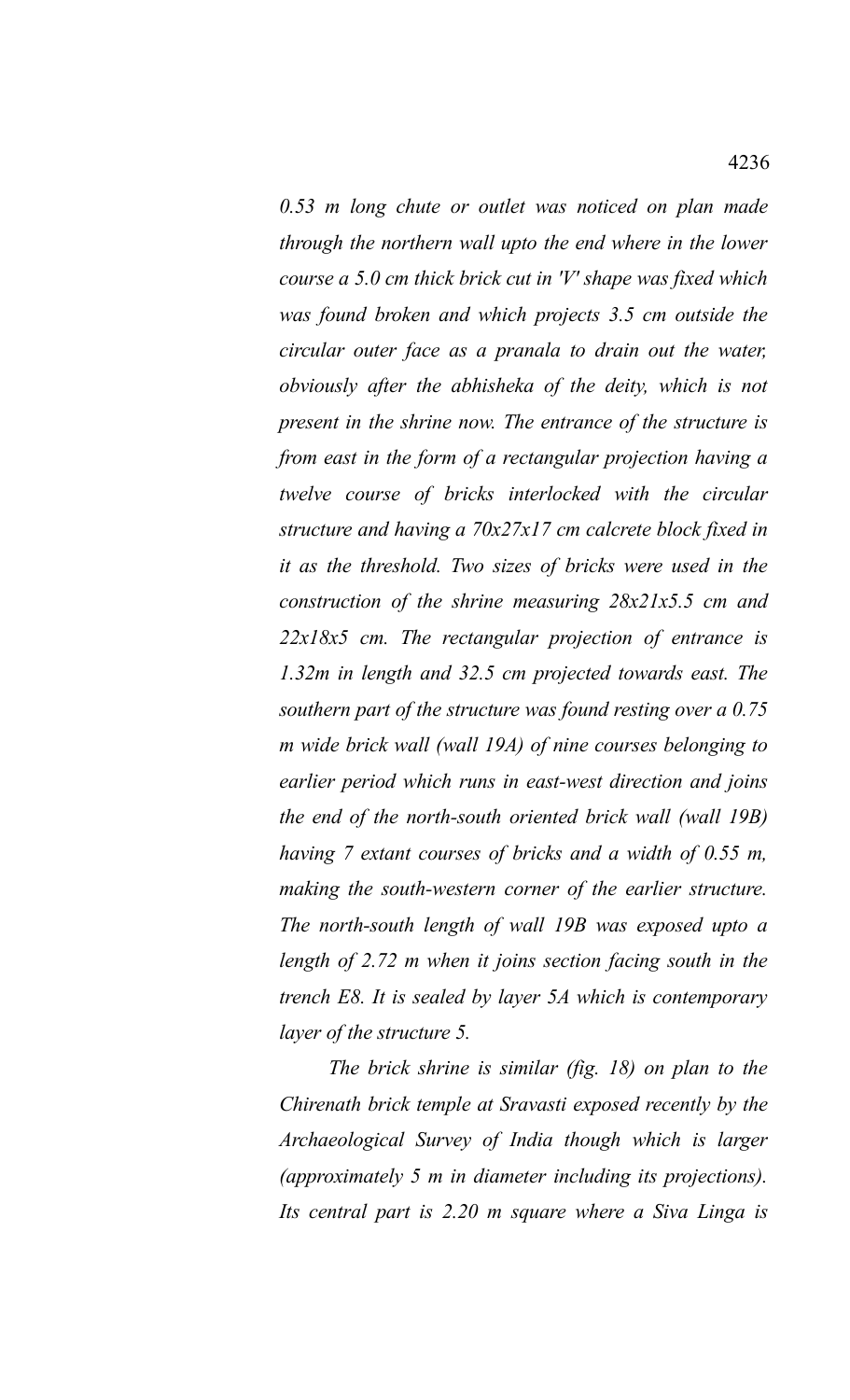*placed in the centre (Pl. 61). It has also affinity with circular Siva temples near Rewa in Madhya Pradesh at Chandrehe and Masaon belonging to C. 950 A.D. and a Vishnu temple and another without deity at Kurari in Fatehpur district of Uttar Pradesh and Surya temple at Tinduli in Fatehpur district. V.V.Mirashi thought that temples having circular garbha-griha where a speciality of the Chedi country and were built for the first time by the Acharyas of the Mattamayura clan as in the case of Chandrehe temple which was built by Prasanta siva as per the Chandrehe stone inscription of 972 A.D. Thus on stylistic grounds, the present circular shrine can be dated to c. tenth century A.D. when the Kalachuris moved in this area and settled across river Sarayu. They possibly brought the tradition of stone circular temples transformed into brick in Ganga-Yamuna valley." (Page 70-71)*

**3931.** 'Circular Shrine' more virtually its existence that was found by ASI has been admitted by most of the Experts (Archaeologist) of Muslim parties though a reluctant attempt has been made for diverting the identity by suggesting that it may be a "Buddhist Shrine" or a tomb of erstwhile Islamic religious structure. PW-30 has categorically admitted it on page 15 and has said that his statement in para 14 of the affidavit was not after looking to the shrine at the spot but on the basis of its photo only.

**3932.** Circular shrine has been admitted by the experts of plaintiffs (Suit-4). **PW-30 Dr. R.C.Thakran** on page 150 and 129 as said:

 $^{\prime\prime}$ मुझे ए०एस०आई० की रिपोर्ट वाल्यूम – 1 के पृष्ठ – 70ए पर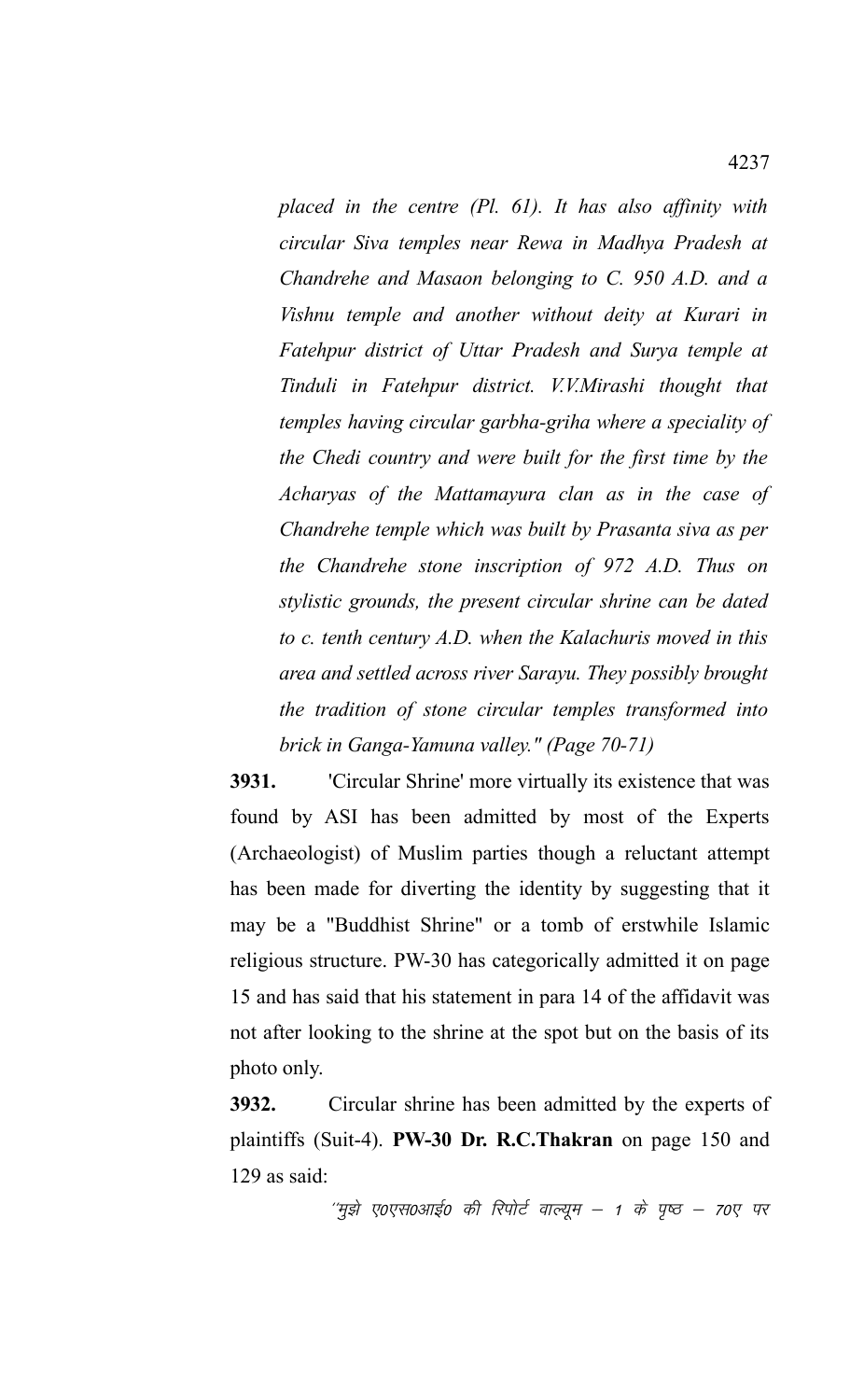फीगर – 17 के नीचे वाले चित्र में दाहिनी ओर एक पतली सी नाली दिखाई पड़ रही है। यह कहना सही है कि इस फ़ीगर – 17 के अनुसार यह नाली उत्तर की ओर जा रही है। यह भी कहना सही है कि उत्तर की ओर जाती हुई ऐसी नाली बौद्ध स्तूप मे नहीं होती है। . . . . . . . यह कहना सही है कि ए०एस०आई० की रिपोद्र वाल्यूम–2 के प्लेट संख्या–60 मे बाई ओर एक तीर का निशान बना हुआ है। इस प्लेट में एक पतली सी नाली नज़र आ रही है।'' (पेज 150)

*"A slender drain is visible to me on the north side in the picture below figure 17 on page 70-A of the ASI report volume-1. It is correct to say that as per this figure 70, this drain is going northwards. It is also correct to say that the Buddhist stupas do not have such north- bound drains. .. . . . . . . . It is true to say that there is an arrow mark on the left side in plate no.60 of the ASI report, volume-2. A narrow drain is seen in this plate." (E.T.C.)*

''सर्कूलर श्राइन, जिसका उल्लेख मैंने अपनी बयान हल्फी के प्रस्तर –14 में किया है, उसको मैंने व्यक्तिगत रूप से देखा नहीं है, बल्कि फोटो देखकर मैंने यह बयान दिया है।'' (पेज 129)

*"I have not personally seen the circular shrine of which I have made mention in para 14 of my sworn statement; but I have given this statement after seeing the photograph." (E.T.C.)*

**3933. PW 32-Dr. Supriya Verma** on page 147-148 (page 14) said:

*"...it is correct to say that plate no. 60 is insitu photograph of circular shrine. It is true that Budha stupa is always solid. The structure shows a Pranal but Experts who visited site and measured the angle of slope with the help of sprit Level had found that the slope which was necessary for the water to pass out was not there. It is*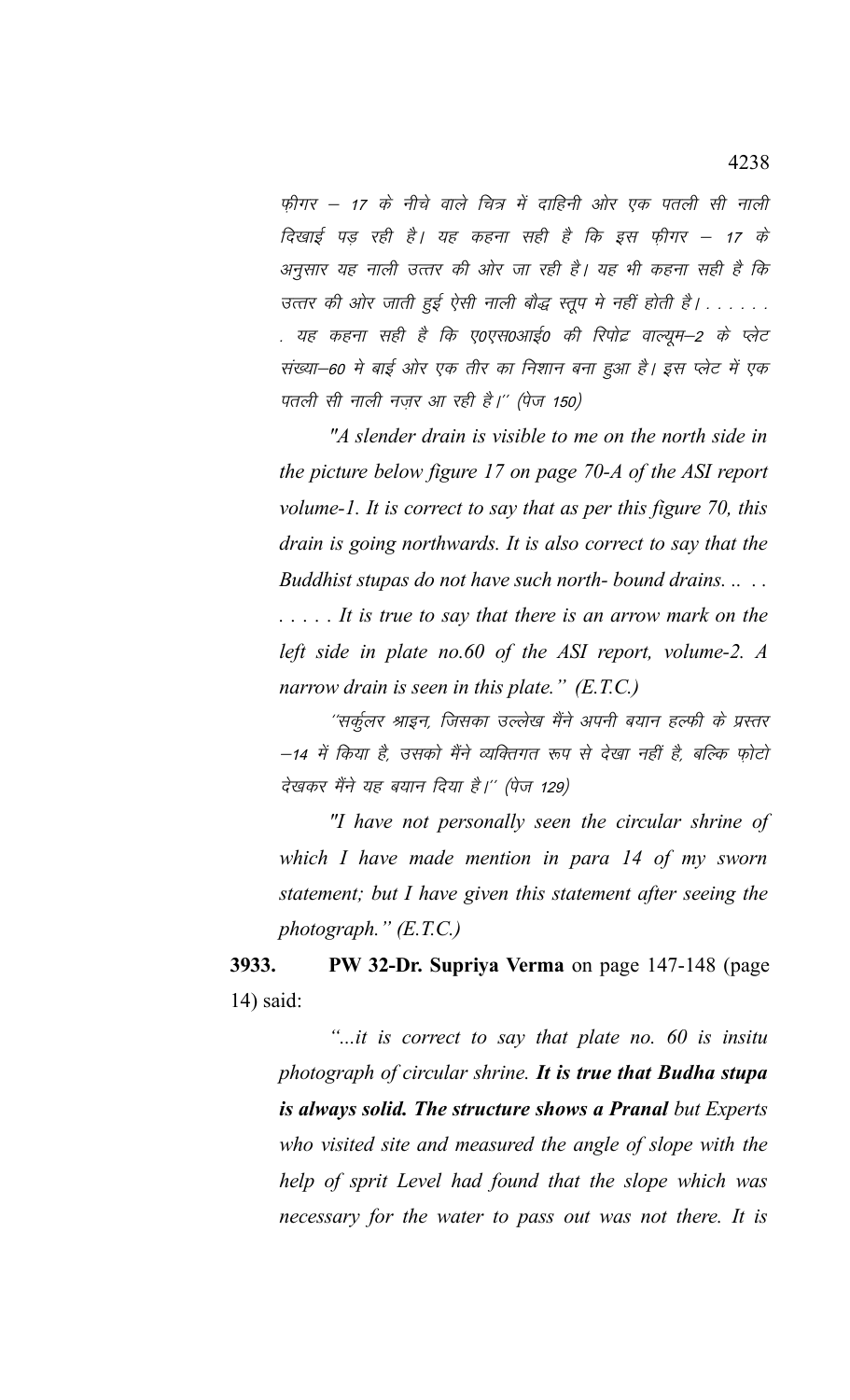*correct that I was not present when this structure was exposed nor I have visited this spot there after but I can express my opinion on the basis of information given by expert as well as the information in the final report and site notebooks. Prof. D. Mandal, Prof. Ratnagar and Prof. Suraj Bhan have given this information."(Page 147-148)*

**3934. PW 29 (Dr. Jaya Menon)** on "circular shrine" said:

*"Since circular shrine" was not found in my presence, I have not seen its stratigraphical association. In my view "circular shrine" was probably a Buddhist Stupa. There appears a hollow space within the excavated "circular shrine". Stupa is not always solid. It is generally made of bricks or stone and mud brick bats. . . . . .It is a non-Islamic structure. . . . It is probably of Gupta or late Gupta period." (Page 202-203)*

*"In my opinion, the finding of ASI report regarding circular shrine as recorded at page 73 is not based on any result of carbon-dating. In my mind, the ASI report on the point is not clear at page 72 of the report. I do not agree with the ASI report that it was a circular shrine mentioned from pages 70 to 73 with figures 24 and 24-A. In my opinion, the alleged circular shrine structure dates back to around 6th century AD. . . . . . . It is correct to say that the alleged circular shrine shown in plates 59 and 60 belongs to Sixth century AD, although ASI's report says that it belongs to post-Gupta period." (Page 225-226)*

**3935**. During excavation at the disputed site between trenches E-8 & F-8 a circular structure of burnt bricks facing east was recovered, commonly termed as "circular shrine",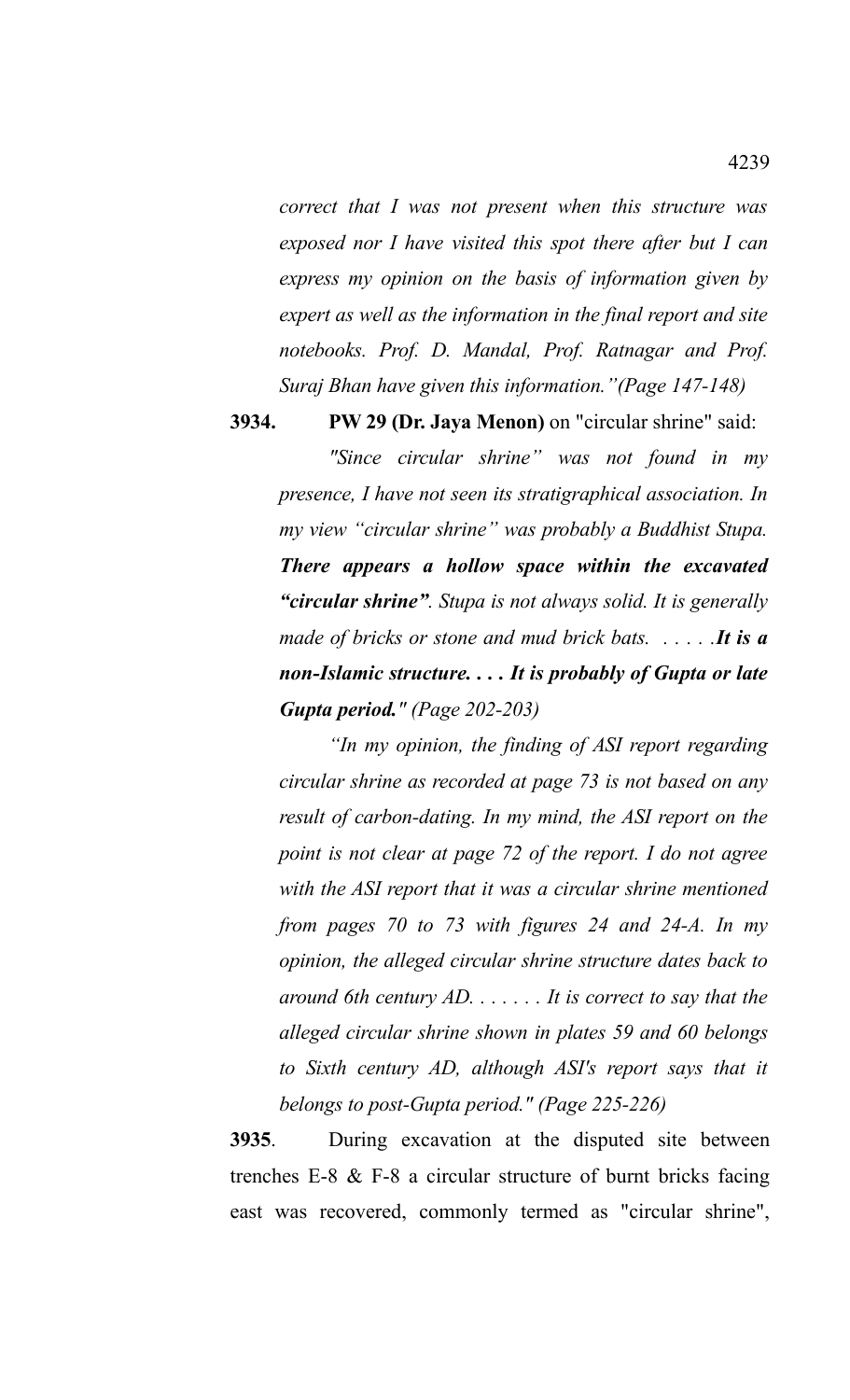detailed at page 70 to 72 of report, volume 1, and shown in figure 17, 24, 24A, and plates 59, 60 & 62 (volume 2) of the report. The bricks used here are of two sizes: 28x21x5.5 cm and 22x18x5 cm. The bonding material was mud mortar. On its eastern side, there is a rectangular opening, 1.32 m in length and 32.5 cm in width, which was the entrance of the structure. A calcrete block, measuring 70x27x17 cm, has also been found here, fixed, obviously, as the door-sill.

**3936.** An extremely important feature of this structure is the provision of a gargoyle (Pranala) made in its northern wall. The ASI Report records that it is 0.04 m wide and 0.53 cm long, projecting 35 cm from the northern wall of the structure. It is 'V' shaped so that water may drop a little away from the wall. In this connection it may be mentioned that in books of history, in Sanskrit Literature, reference of circular shrine and Pranala finds place. A famous book styled as "**Aaprajit Prichchha**" by Bhuwan Dev in its book in chapter 207 at serial no. 23 mentions about it.

**3937.** The elevation, as shown in the drawing (Fig. 17 of the ASI Report) suggests that this structure was built on a raised platform, viz. adhisthana. The gargoyle, or the drain, was provided on the northern side. The structure may be dated to  $9<sup>th</sup>$ - $10<sup>th</sup>$  century A.D. (The ASI carried out C-14 determination from this level and the calibrated date ranges between 900 A.D. and 1030 A.D.)

**3938.** This was an independent miniature shrine. The architectural features suggest that, that it was a Shiva shrine.

**3939.** It is unthinkable that inspite of these clear features of Shiva shrine, the objectors are identifying the same as a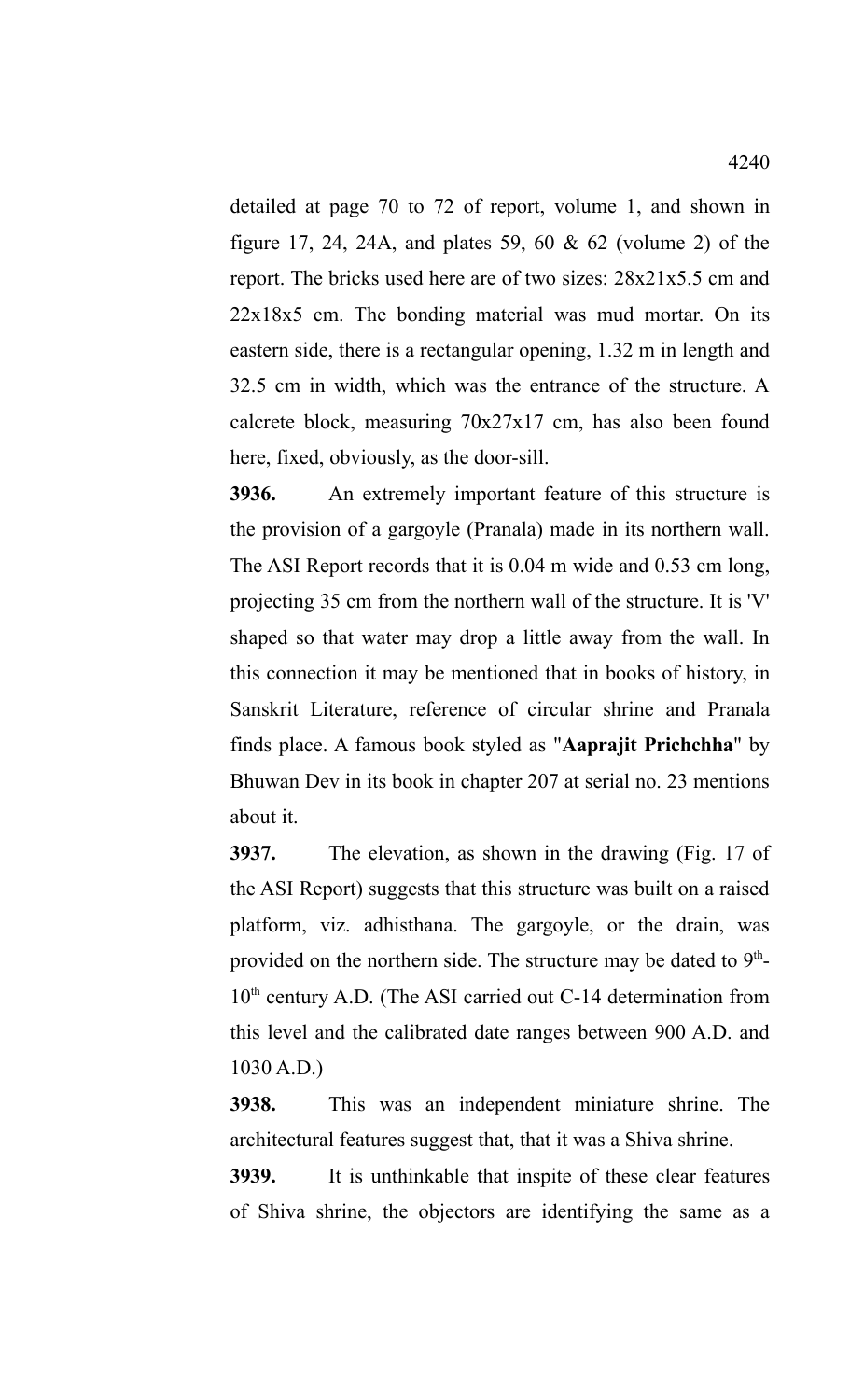Muslim tomb*.*

**3940.** Secondly, it is too small a structure for a tomb, from inside it is only 4.4 ft. square. Neither could it accommodate a grave in its interior, nor a Qiblah-Mihrab on its western wall ; Qiblah was an integral and essential part of tomb-structure during the Sultanate period (1192-1526 A.D.) as is illustrated by numerous examples all over northern India.

**3941.** Thirdly, there is no trace of an arch required for constructing dome over the tomb. There are no hook-shafts to bear and no structural trace to suggest any lateral thrust of the mihrab. It may be noted that the sub-structure of the mihrab is built massively on the edges of the four corners, to counter the lateral thrust. One wonders, if it was a tomb without any arch or dome, and without even a grave?

**3942.** Thus, on the one hand the dimension of this structure are too small for a tomb and on the other the gargoyle was never in tombs while it was an integral feature of the sanctum of Shiva temples to drain out water poured on the Sivlinga.

**3943.** Shrine is a holy place where worship is performed. It is a structure where holiness is enshrined. Denial for the sake of denial should not be allowed. "No evidence to make this structure a shrine" and "a sheer figment of imagination and a conjecture without any evidentiary basis", such comments grossly lack technical acumen and clearly show the dearth of logical thinking. These themselves are mere arguments lacking "evidentiary basis". By these and many like arguments show the 'ostrich attitude' of the plaintiff.

**3944.** A structure is identified by its shape and/or by the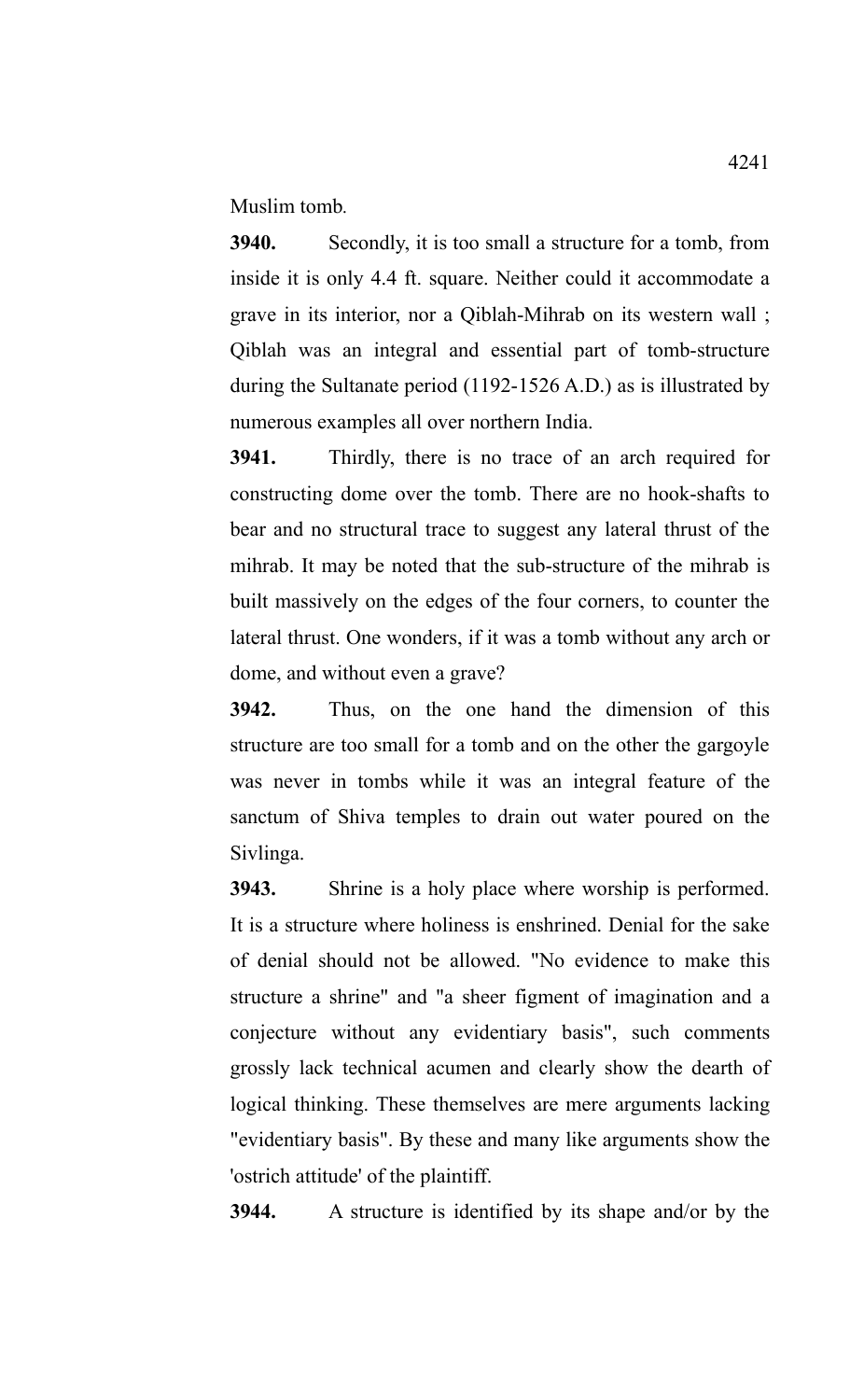use it was put to or by the function it was supposed to perform. This circular structure was found with a well defined 'Pranala' (water chute to drain out ablution liquids).The pranala could well have been denoted as drain but the area from where it was issuing was only 40 x 60 m (including the squarish hollow chamber for fixing the object of worship and the small entrance of the east) which could not be used for bath room or for kitchen, a few alternatives where water is required to be drained out, thus, the only valid explanation was it being a 'pranala' of a shrine, small only a subsidiary one and not the main shrine holding central/main deity.

**3945.** Circular Shrine is found resting over wall 19A and others, this single fact, does not make the 'Circular Shrine' Contemporary to the said walls, as the working level for the 'Circular Shrine' is much higher, and only foundations of Circular Shrine rest over the existing walls, which have been incorporated as foundation of Circular Shrine, these walls definitely are not made for providing foundation to the circular Shrine. Apparently, when the Circular Shrine was built the wall 19A and others were all buried under the ground and foundation of the circular shrine just reached upto that level.

**3946.** Circular shrine is compared with other pre-existing and published circular shrines of proven dates found at different places, primarily to compare the style and not size. These circular shrines are not the exact replicas of one another. All the shrines reproduced in comparison are independent shrines while the structure 5 shrine is of subsidiary nature. Layers producing mixed material are dated on the basis of the latest material found in their milieu. Therefore, the period, of Circular Shrine (Str. 5)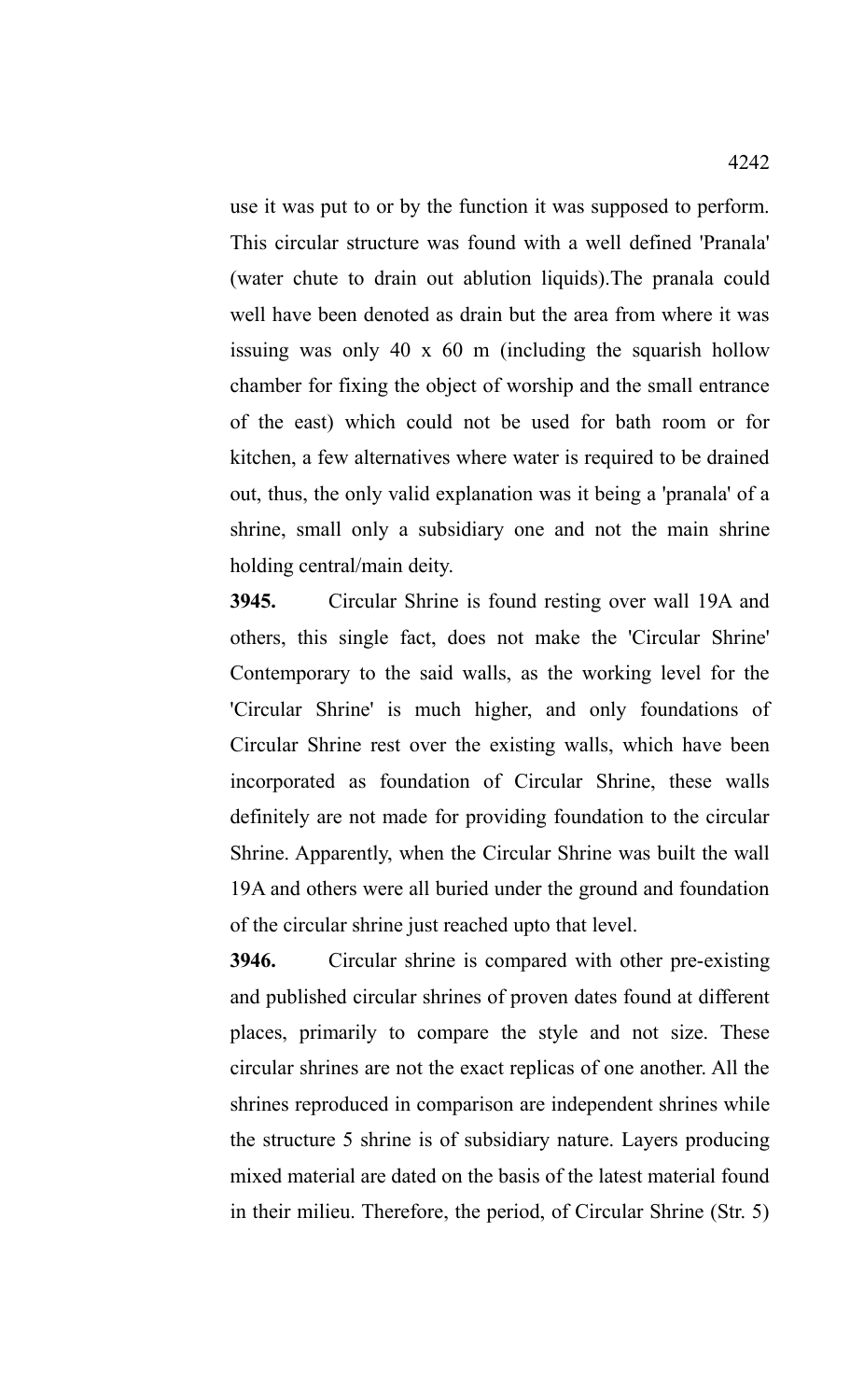is stratigraphically placed in the correct period much earlier to early medieval period.

**3947.** The Circular Shrine which was stated to be "not a circle but an ellipse" (para 6.2 of the objection) has also been alleged to be a "Stupa"; a circular Buddhist stupa in which on the east was a niche to support image of Buddha. Logic given in support is that "it is too small to enter". There are several miniature shrines which are even smaller in dimension and under worship. In such miniature shrine, often called subsidiary shrines, devotee is not supposed to enter but offers his/her worship from out side.

**3948.** The famous writer of classical Sanskrit literature Varahmihir in his book "Brihat Samhita" has described 20 types of temple in which besides kunjara and Guhraja types which are apsidal nature, circular temple such as samduga, padma, Vrish, Ghata and Vritta have been mentioned. Padma is shaped like a lotus but other three types samduga, Vrish and Vritta are clearly Circular Shrines.

**3949.** A circular brick temple has been noticed recently at Sikhara Kohanda in Siddharthnagar district, about 6 miles from Domariyaganj, where eight brick structures- four circular and four square have been noticed and have been roughly dated to approximately eleventh century A.D. Another prominent circular brick temple has been excavated at Chirenath in Sravasti whose sikhara is missing but on plan the temple upto its jangha portion is circular from exterior having a circumference of 14.70 m. with three niches in all the three cardinal directions and entrance in the west. The garbhagriha is roughly square, measuring 2.10 x 2.10 m. with a 1.70 m high Sivalinga of red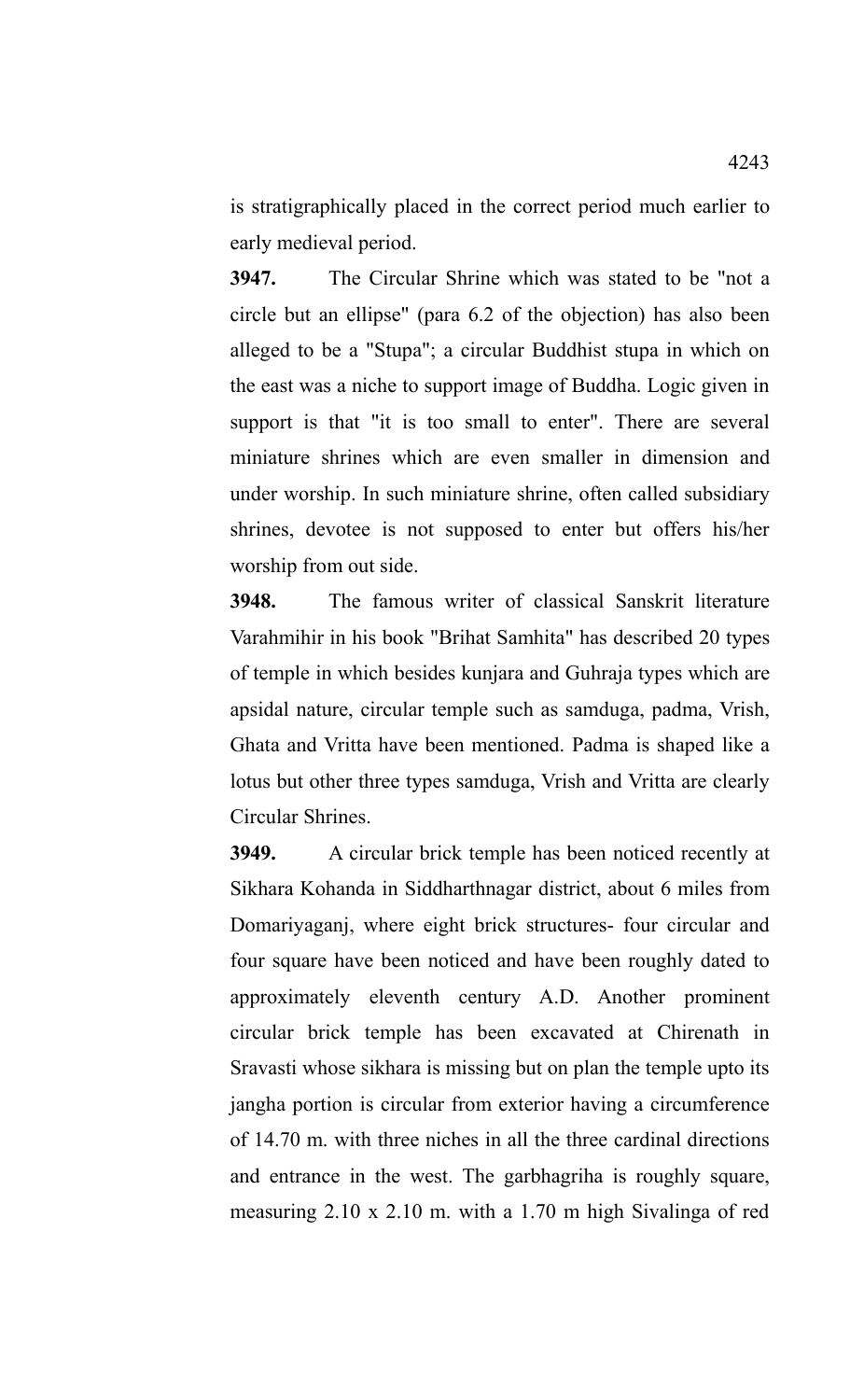sandstone in the middle (IAR 1997-98 p. 193-95 p. 136).

**3950.** "The temple's interior is square (side 6 ft. 8 in.) and the exterior is circular –stellate having 16 bhadra-facets and 16 karna-projections. Of the bhadras four are sham and four are real, each separated from the other by an acute-angled projection produced by turning the square. The doorway which, originally was preceded by a praggriva, faces north, while the three bhadras face the remaining cardinal directions.

**3951.** The hypaethral and circular temples of yoginis are well known in north and Central India. They have been mentioned by Krishna Deva as at Dudhai in Jhansi district, Mitaoli in Morena district. Bheraghat in Jabalpur district, Ranipur Jharial in Bolangir district and Surada near Kalahandi and Hirapur near Bhubaneswar in Orissa. They range from 16.72 m to 39.52 m in outer diameter, with 65 to 81 peripheral chapels and a principal shrine, normally in the centre of the courtyard. Inscribed yogini images from Central India suggest more such temples and one such shrine has been excavated and identified as Golakimatha in Jabalpur district (Krishna Deva 1999). The proliferation of circular temples with their identification with the types mentioned in classical treatises require further investigative studies of their origin and developmental process.

**3952.** In the overall view we find no reason to doubt the findings of ASI on this aspect also and the objections otherwise are accordingly rejected.

**3953.** Then comes two items i.e. "**The Divine Couple and Other Architectural Members"** referred to in para 7 (7.1 to 7.8) and "Figurines" (Para 9.1 to 9.3) which are as under: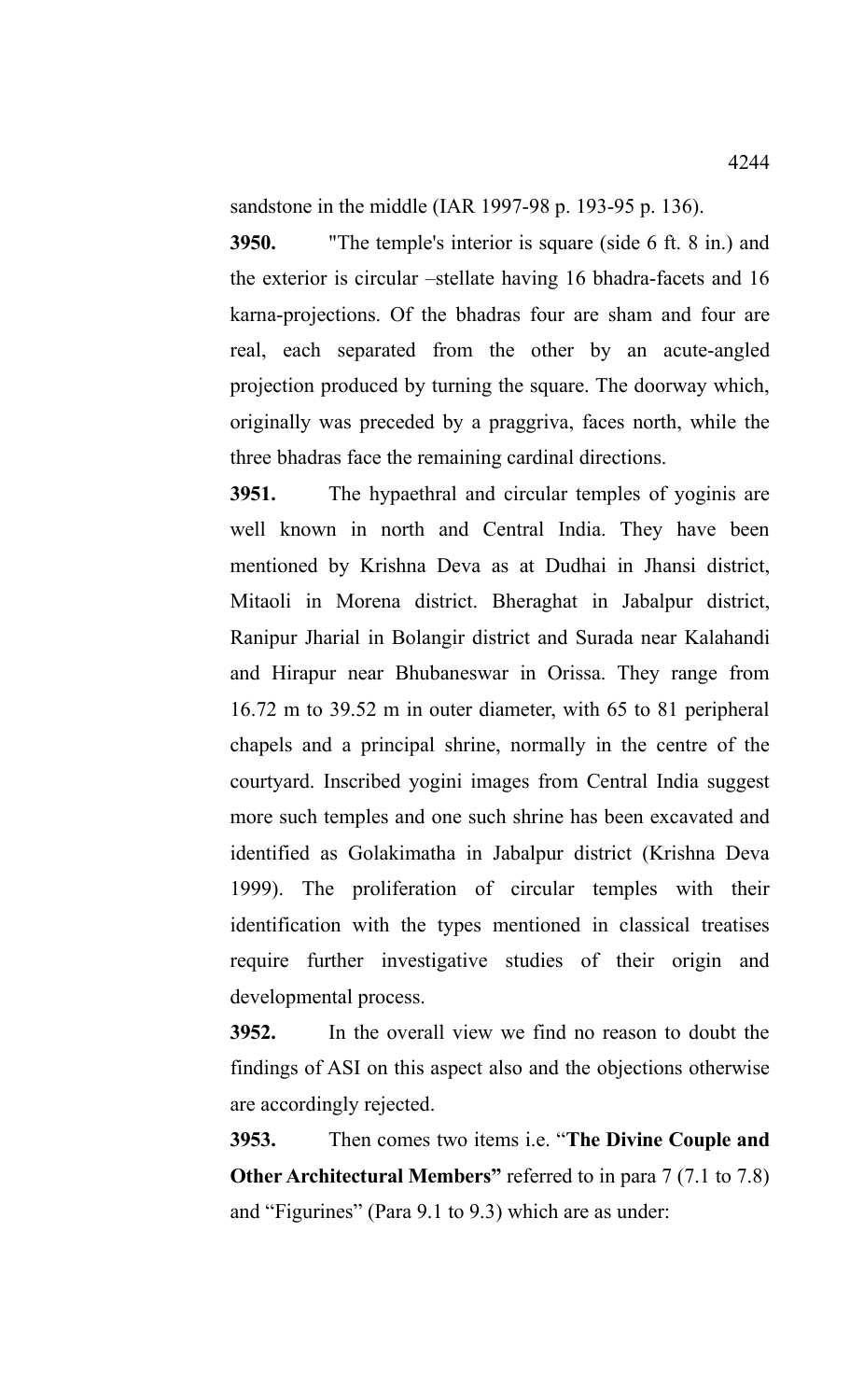## *7. THE "DIVINE COUPLE" AND OTHER ARCHITETURAL MEMBERS:-*

*7.1. That the stone "mutilated sculpture of a divine couple" (p 272 ) is described on p. 130. (Reg. No. 1184) and Plate 235. The lower portion alone is present, below the waist. The piece is so damaged that it is almost undecipherable. What aspects of this incomprehensible piece make it a "divine" couple, we are not told. Thus the report shows clear bias in the use of the adjective "divine" and also "couple".*

*7.2. That further, and more important, the recorded findspot (p. 130) of this piece is Trenches K3-K4 (in the east) and the recorded layer is "Debris". Clearly, this piece of sculpture does not come from a stratified context, leave alone the strata of Period VII.*

*7.3. That so too, a black, schist pillar with a square base and octagonal shaft and intricate carving comes from surface debris above the topmost floor (Floor I) in Trench F3 (p. 140), which is also of no relevance.* 

*7.4. That regarding the octagonal stone that was said to have been carved in twefth-century style, it may be noted that according to the text (on p. 56), it was found in Trench F-7, on pillar base 32 but as per table (on P. 63) that was "resting on Floor 2", in Trench F-6-F-7, while its foundation was resting on floor 4. It may be noticed that in the Section Facing South Sest-East (E-F), no floor marked "Floor 4" is indicated.* 

*7.5. That the theory of the so-called temple rests on some other reported architectural fragments also. Out of about*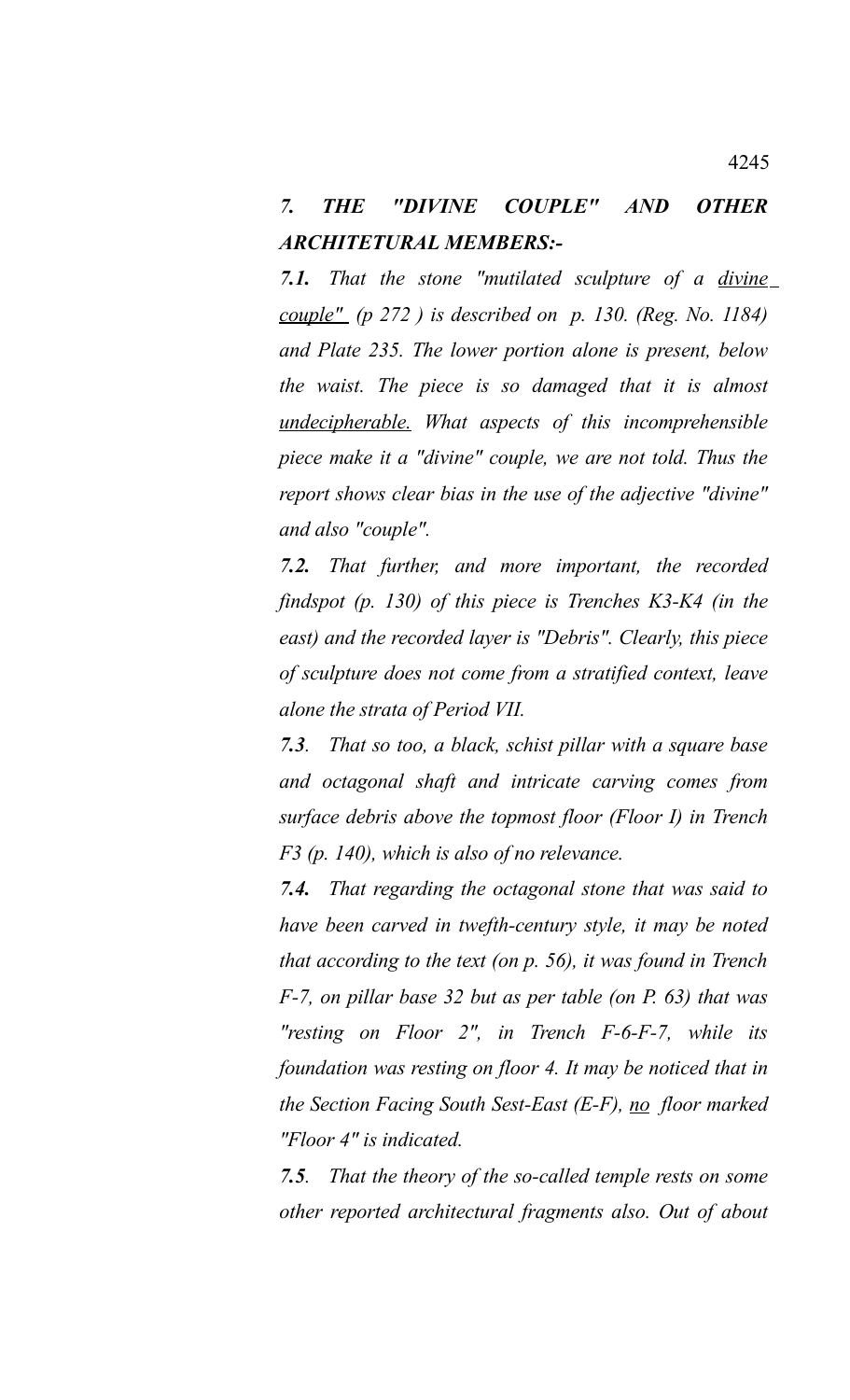*380 pieces have been tabulated, 205 are featureless with only marks of dressing or in some cases are completely undressed stones. To give examples, No. 122 (Reg. No. 882) kept in Manas Bhawan is a rectangular piece with pecking marks and partially polished (p. 129), No. 131 (Reg. No. 953) is a "rectangular slab with one of its sides nicely polished" (p. 129), No. 3 (Reg. No. AYD-1/74) kept in the tin shed at the excavated site is "a rectangular partly dressed sand stone slab with an open groove meant for dowel" (p. 131). The majority of these came from the dump or fill and were in many cases part of the Masjid walls. There were numerous others (particularly of calcrete) that were removed from the dump from trenches, during excavation, that were thrown away and are not tabulated. Out of 383 architectural fragments, only 40 came from stratified contexts. Out of this 40 too, none were specified to a temple, even the 8 that have been separately mentioned: pillar, doorjamb, octagonal shaft of pillar, amalaka, divine couple, slab with srivatsa motif, lotus medallion and a re-chiselled slab with lozenge design, are of no significance. The srivatsa design is associated with Jainism and the lotus design could as well be Buddhist or even Muslim. The lozenge design could well belong to a Muslim structure. It is also interesting that the floral design on the architectural fragment in Plate 90 matches the lower portion of the Arabic inscription in Plate 92. The latter depicts a floral design and the design, as sell as the method of carving, in the two pieces are very similar. It is also mischievous to label a sculpture showing the waist portions*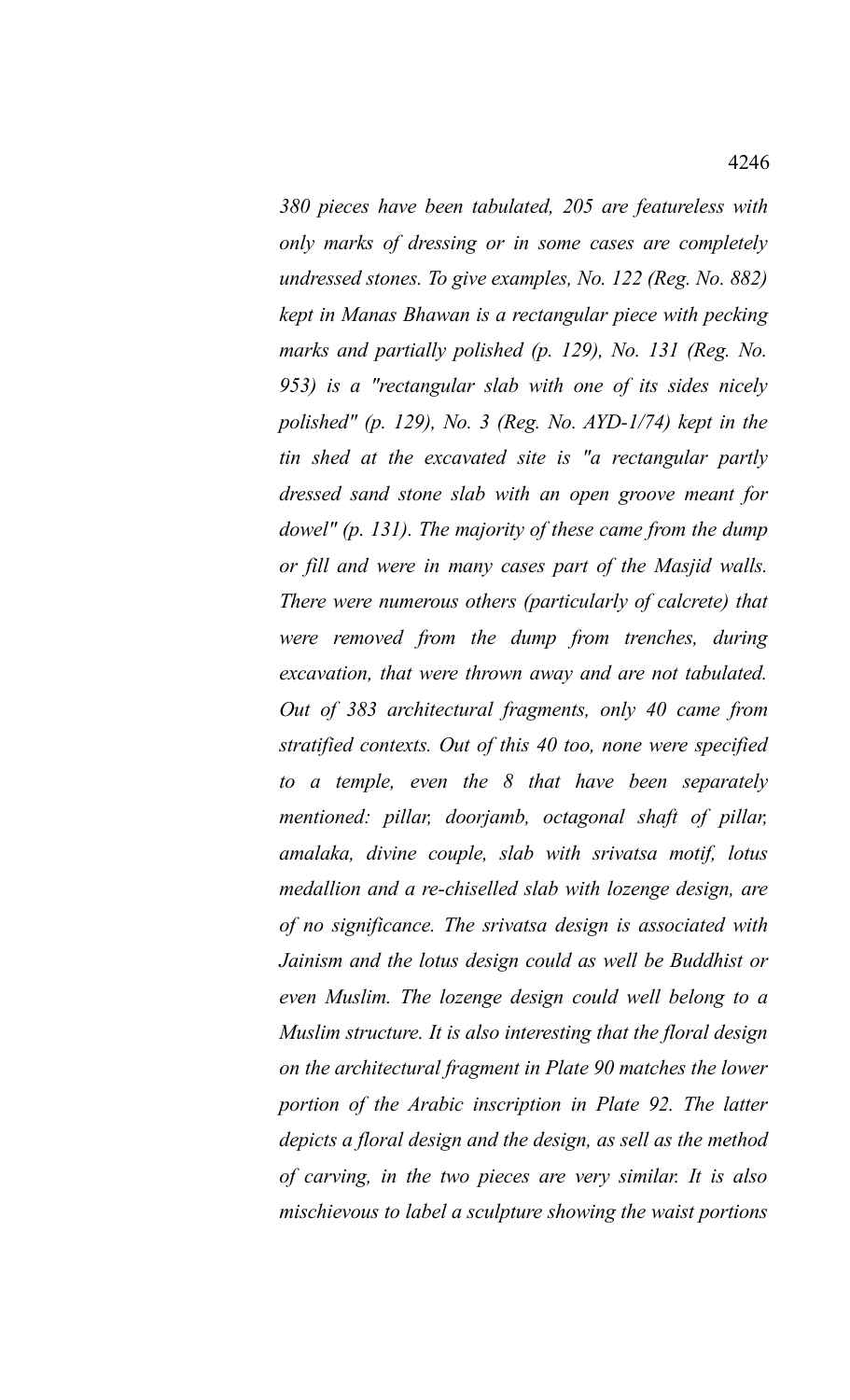*of two human figures as representing a divine couple. Moreover, all the above noted 8 pieces came from the debris. The octagonal shafts has, in fact, not even been tabulated. Many of the architectural fragments are, as admitted, of different materials (pink sandstone, buff sandstone, spotted red sandstone, calcrete, and so forth), and it is well known that temples do not use stones of diverse colours and types for decoration.* 

*7.6. That report admits that there are few architectural members (plates 92 to 94) which can clearly be associated with Islamic architecture and on stylistic grounds which might belong to 16th century A.D. onwards. (page 122). On the same page in earlier sentences the report described certain architectural members. The photographs of these architectural members appear on plates 79, 80, 81, 84, 85, 86, 87, 89, 90. The report says that stylistically these architectural members in general and pillars in particular may be placed in a time bracket of 10-12 century AD. In Indo-Muslim architecture elements of early Indian architecture which were consistent with Islamic traditions were freely used. Foliage, floral and geometric designs as found in early Indian architecture were copied and used in the Indo-Muslim architecture and this is the important feature which distinguished Indo-Muslim architecture from that of Arbian Land and Persia. The elements and designs in plates 79, 80, 81, 84, 85, 86, 87, 89 and 90 are found in many Muslim religious and other buildings. Lotus medallian as in pl. 70 are found as apex-stone in domes.* 

 *On what basis the style and design contained in plate*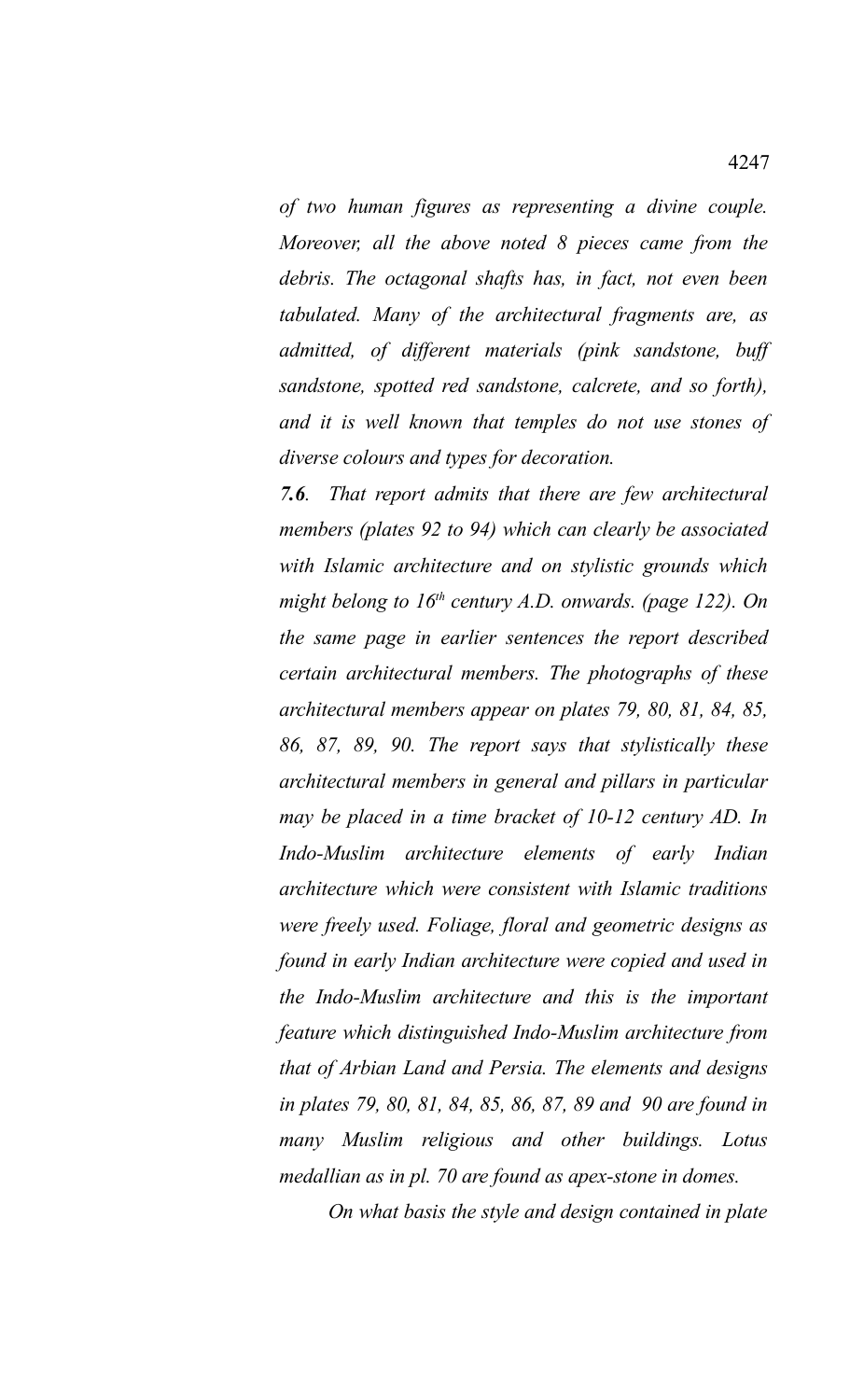*no. 93, 94 is attributed to 16 century, is also not mentioned.*

 *The architectural members shown in plate no. 79, 80, 81, 84, 85, 86, 87, 89, and 90 do not contain any carving of a Hindu deity. Such elements and designs have been used in Indo-Muslim architecture and hence these architectural members may have been parts of a Muslim structure. On what basis the A.S.I. remarks that these "emphatically" speak about their association with temple architecture", is not known. What is the basis for placing these architectural members in time bracket of 10-12 century A.D. is also not given in the report. Plate No. 81 is not amalaka but a part of petal design. It has to be noted that the so-called amalaka (pl. 81) is a surface collection found in debris above floor -1 (Page 141 S*r. No. *125)*

*7.7. That the octagonal stone block having so-called floral motif has been dated to 12th century A.D. on its alleged similarity with that one found in the Dharmachakrajina Vihar or Kumardavi at Sarnath (Plates 39 and 40). Even a cursory inspection clearly reveals that there is not the least similarity between the two. The Sarnath Specimen is rectangular on plan while the Ayodhya one is Octagonal. Again the Sarnath specimen has depiction of floral motif but the Ayodhya specimen has a different motif. Further, apart from the stylistic dissimilarity there is dissimilarity in their architectural technique as well. On the Sarnath Specimen the depiction of motif is in slightly low relief while on the Ayodhya one it is in very bold relief.*

 *There is of course one very distinct similarity*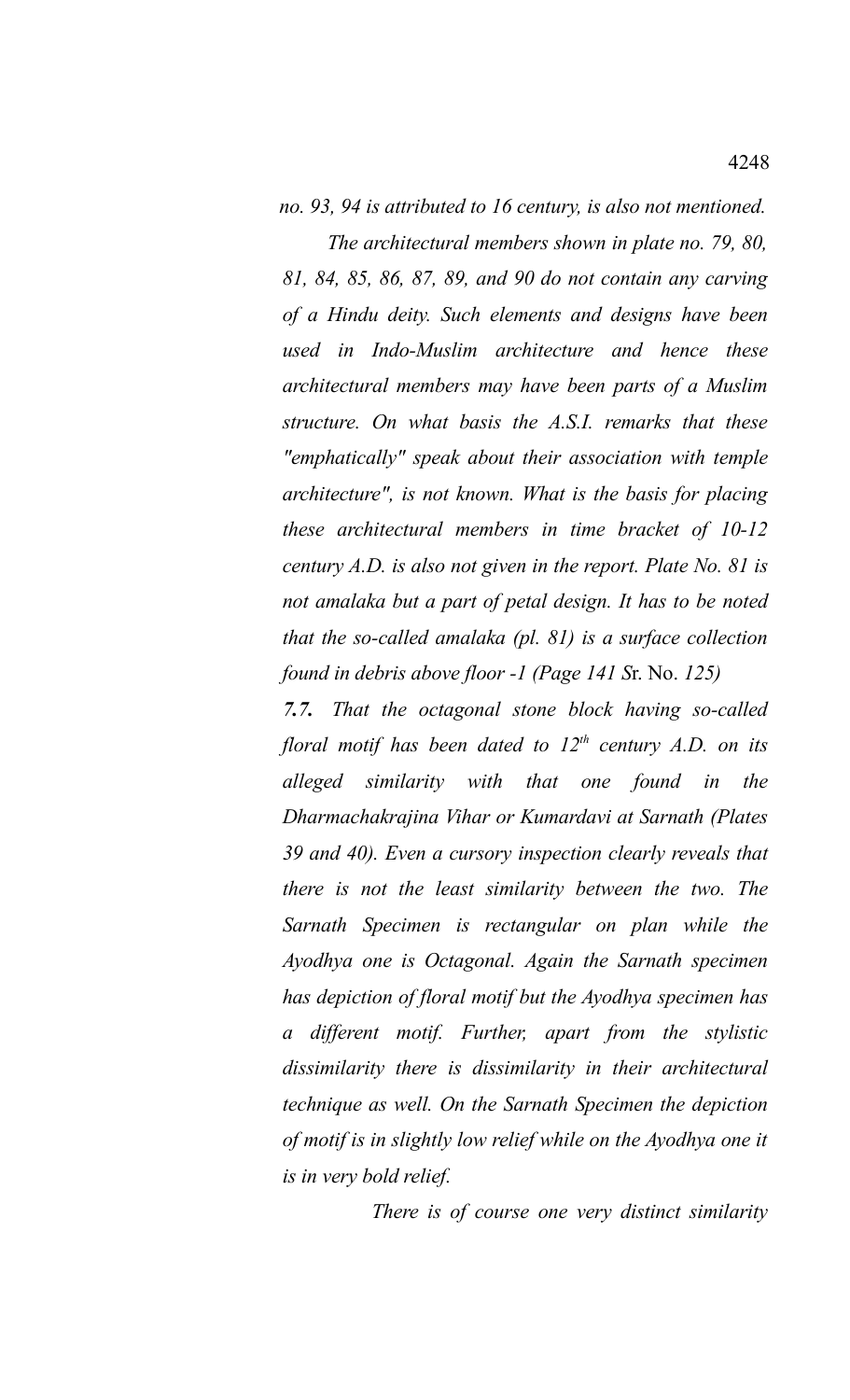*between the two. Both belong to the category of reused material. The Sarnath Vihar in question has been built mainly by reused earlier materials such as broken bricks, stone architectural members, both plain as well as decorated etc. The stone pilaster as cited for comparison with octagonal stone block is also a reused specimen. It, thus, cannot be contemporary to the builder of the builder of the Vihar in question. There is no question on the date of Kumardevi. It is early 12th century A.D. But there is of course a big question over the date of the pilaster cited for comparison. It is certainly of some earlier date it could be even of Gupta period.* 

 *So it is obvious that of the listed architectural members (stored in Manas Bhawan as well as in the Tin Shed at the excavation site, mostly collected from the surface or debris above floor 1) majority of them are fragmentry and plain in nature. It is also obvious that they cannot be dated on stylistic ground.* 

*7.8. That in view of the evidence drawn from the depositional history of the site there was no habitation at this site after Gupta period for a long time. It was reoccupied after a long desertion in 13th century A.D. Under this situation, many of the remains of architectural members having so called association with temples, as alleged, could have belonged to Gupta period. Some of these said to have belonged to*  $10^{th}$  *-*  $12^{th}$  *century A.D., could have been brought here to be used as building material from some neighbouring sites. This is the situation also of the decorated / moulded bricks. Needless*